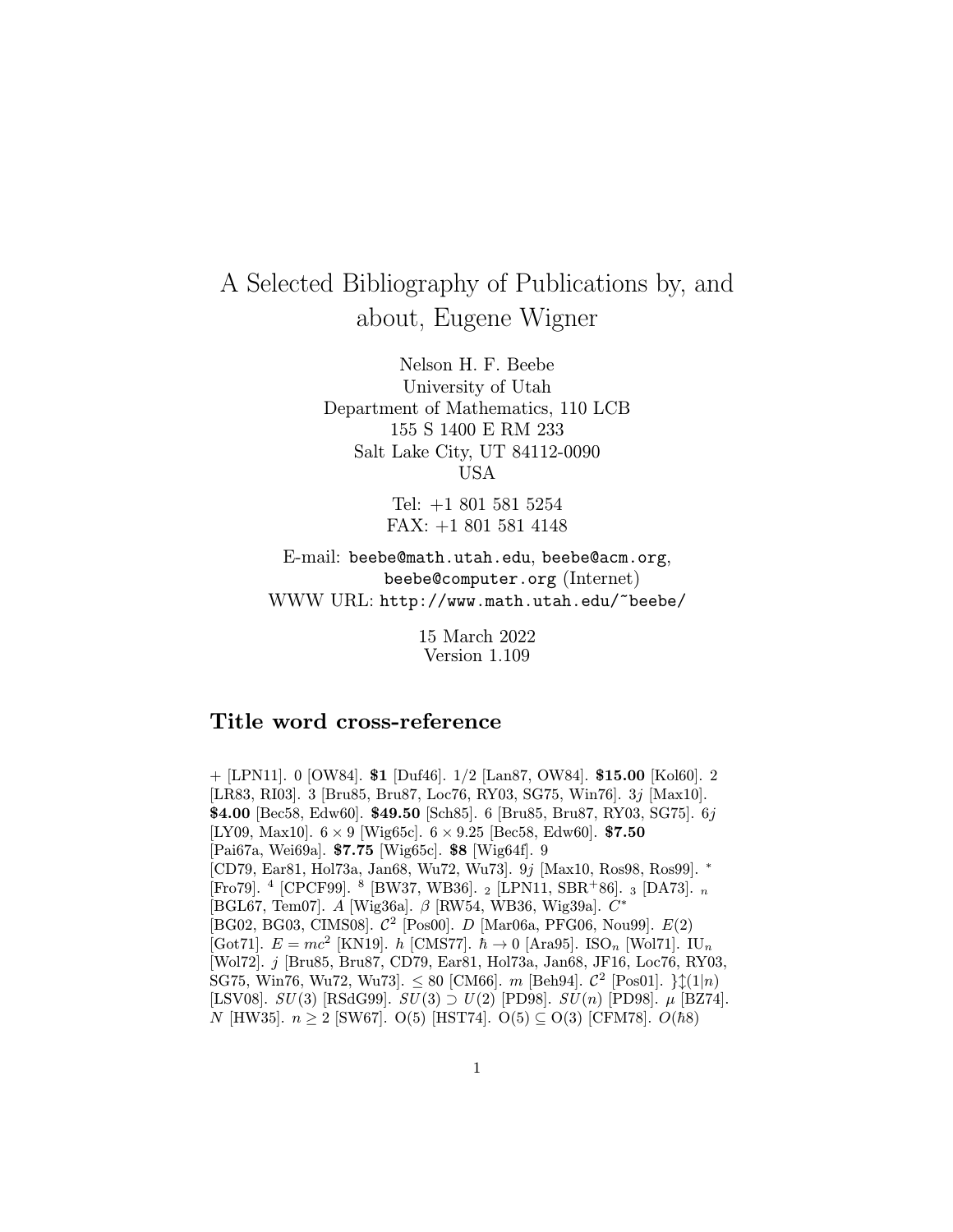[Sha92].  $O(n)$  [Gou81, Gou86b].  $OSp(1, 2)$  [ZY88].  $\overline{SA}(4, R)$  [LNPC92].  $\pi N \to \pi B_s$  [KAUZ71]. R [DW64, NW71, Szm98, Szm99, Wig52b, Wig64a, Wig64h]. R<sup>4</sup> [Bie61]. D [Dra86].  $\sigma$  [AK00]. SO(5) [Hol73b]. SO(n) [Won71]. SO<sub>n</sub> [Wol71]. SO<sub>n,1</sub> [Wol71]. Sp(4) [Hol73c, Hol73b]. SU(1, 1) [CLM75]. SU(2) [CLM75, RdGS01].  $SU(2) \times SU(2)$  [Que76]. SU(3) [AD84, DLD<sup>+</sup>21, RdGS01]. SU(3)  $\supseteq$  R(3)] [HS83]. SU(3)  $\supset$  SU(2)  $\times$  U(1) [HB90]. SU(4) [Hol73c, Que76].  $SU(6) \supseteq SU(3) \otimes SU(2)$  [SS79, Str79].  $SU(N)$  [Kot05].  $\text{SU}_2 \supset \cdots \supset \text{G}'' \supset \text{G}$  [Kib76].  $\text{SU}_3$  [AD73, BB65, Mos62].  $\text{su}_q(1,1)$ [Mae91]. su<sub>q</sub>(2) [Mae91]. U(2 $\Omega$ ) ⊃ U( $\Omega$ ) ⊃ ⊗SU(2) [Kot07]. U(3) [BL72, HB90]. u(n) [LB71, CCB72, Gou86a, Won76, Won79].  $U(n = n_1 + n_2): U(n_1) \times u(n_2)$  [GP86].  $U_{n,1}$  [Wol72].  $U_q[\text{gl}(n)]$ [GLB92, Gou92].  $U_{q\to 0}(\text{sl}(2))$  [MS00].  $W_{\infty}$  [DV97].

-Algebras [BG02]. -coefficients [SG75]. -covariance [DV97]. -D [RI03]. -Decay [RW54]. -dimensional [Nou99]. -function [Beh94]. -functions [PFG06]. -Invariant [Tem07]. -matrix [Szm99, DW64, NW71, Szm98, Wig64a, Wig64h]. -Model [AK00]. -Modules [BG02, BG03, CIMS08]. -product [Fro79]. -Radioactivities [Wig39a]. -Ray [WB36]. -space [BZ74]. -stability [CMS77]. -Symbol [LY09]. -symbols [Ros98, Ros99].

 $\,$ İnönü  $\,$ [FB88].  $\,$ İnönü-Wigner  $\,$ [FB88].

/Abonyi [Wig92f]. /van [Sch85]. /Vigier [Sch85].

0-521-31911-0 [Ble86, Sch85]. 0-521-34013-6 [Hen89]. 0-521-34017-9 [Hen89].

10 [Wig66f]. 11th [BW61, Ano61]. 13 [Wig85d]. 145th [Her79]. 17 [Wig88d]. 17-én [Wig88d]. 1902-1995 [Ano02]. 1930/41 [Fer68, Fer71]. 1930s [Stu79]. 1945 [Dan95]. 1952 [Ano54a, Wig53a]. 1953 [Ano54b]. 1954 [Wig55b]. 1957 [Mac59, Wig57d, Wig67b, Wig67-29, Wig80a]. 1958 [SW59]. 1960s [Mla98]. 1961 [Ano61, Wig64f, Wig64g]. 1963 [Wig64o, Wig64p, Wig64n, Wig67a, Wig78a]. 1964 [Wig64b]. 1966 [Gre69, Wig66d, Wig66f]. 1967 [Wig69s]. 1968 [Sal69, Wig68e]. 1969 [Wig69e]. 1970 [BH71, Kir73, d'E71]. 1971 [Wig71k]. 1972 [Meh73]. 1974 [MR76]. 1975 [Bug77, W<sup>+</sup>75, Wig75c]. 1976 [WH77a]. 1977 [KPS78, Wig81a]. 1979 [Ano79a, WT79, Wig79w]. 1980 [Vig86]. 1982 [Wig82l]. 1983 [DGW84, GHM<sup>+</sup>87]. 1984 [Zac84]. 1986 [Gre86]. 1987 [Wig88d]. 1995 [SVW98, SVW00, Tel95]. 1st [GHM<sup>+</sup>87, Wig82l].

2-billion-year [Ano15]. 2-D [RI05]. 2007 [SM07]. 20th [Meh73]. 22 [Wig74a]. 25 [Ble86]. 29th [Ano79a].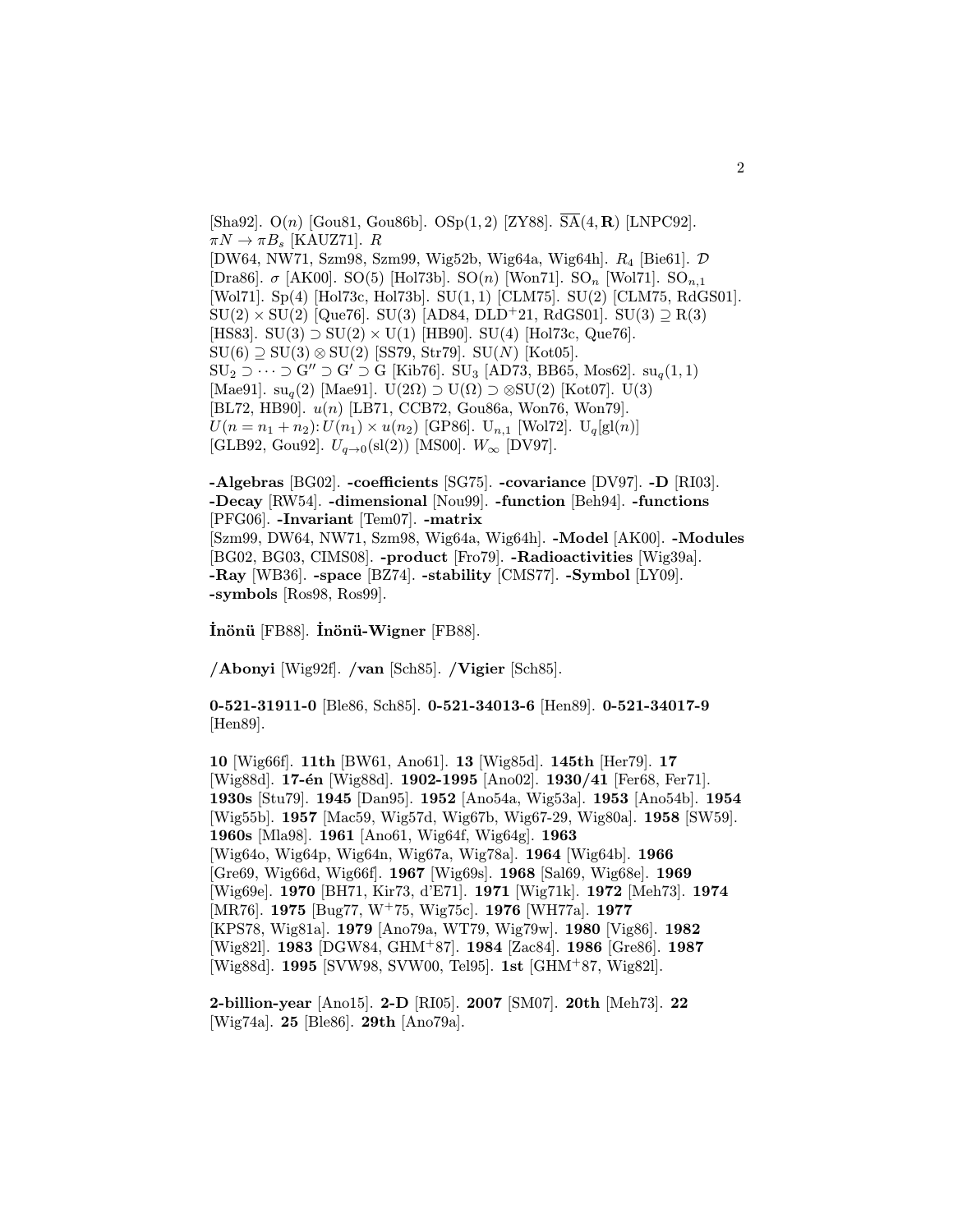3-j [Lai94]. 30.00 [Hen89]. 33 [BB93]. 39 [Szm99]. 3j [CM66].

41 [Pos01]. 46 [Maj05a]. 4th [Mac59].

50th [Gau94].

6-j [Lai94]. 60th [MF69, Wig69f, Wig96b]. 6j [CM66].

 $8$ -reference [PCH02].

9-j [Lai94]. 9j [CM66].

A. [Wig96j]. Abdus [Bel73, Hei74]. Abner [CHS97]. Abonyi [Wig92f, Wig92f]. ábrázolásainak [Wig71n]. ábrázolásairól [Wig71m]. Absolute [Beh91, Ano75, Ano77b, Ano78b, Ano79b, Ano83a, Vil85]. Absorption [CJSW55a, CJW55, CJSW55b, Dir27, WCJS55, WCJS56, Wig57a, Wig57g, Wig65l]. Abstract [NW71, WE39, Wig54e, Wig67l, Wig73b, Wig74e, Wig47b]. Abstracts [Her79]. Academic [Wig65c, Wig69s]. Academy [Gre86, MR76, Wig65c]. accensione [Wig83l]. Acceptable [KPS78]. Accident [SBR<sup>+</sup>86]. Accomplishments [Wig89b, W<sup>+</sup>75]. according [WW28]. Accuracy [JCT11]. Accurate [JF16, MH94, DLD<sup>+</sup>21]. achievements [Woo80]. Achinstein [L.88]. action [Wig32c]. Activation [HW39]. Adalékok [Wig33d]. Adaptive [BGA07, JLC14]. Addison [Vig86]. Addison-Wesley [Vig86]. Address [Wig64b, Wig67m, Wig68b, Wig82l, Wig87b, Wig96a, Wig96d, Wig59b, Wig74c, Wig75c, Wig82e, Wig83e]. Adiabatic [vNW29a]. adiabatischen [vNW29a]. adjoint [Won71]. adjointness [OW92]. admitting [Wig73k, Wig74g]. adódó [Wig64-28]. adolescence [TW79b]. Adrien [Hen89, KW87d, Ram89, Sch88, Stu88, Wig88b]. Advance [Wig69e]. Advanced [TC10, Zic78]. adventurous [ABES12]. Advisors [Wig76c]. Advisory [MWW66]. AEC [Ano52, Wig62b]. Affairs [GR63, Wig69w]. affine [BB92, BB93]. affluence [Wig77i]. again [Wig71f, Wig72e]. Age [Ano15, GR63, Stu18, Wat93, Mar96, Wag98, Wig46f, Wig63f, Wig07, Wag81]. ago  $[TW79b, Wig62d, Wig760]$ . al  $[Sch85]$ . Alain  $[Bac89]$ . alapján  $[NW70]$ . Albert [Wig96g, Ein39, Wig49a, Wig96g, Wig96l, Woo80, Wig79w]. Alberta [Wig59b]. Alfred [Wig66d]. Algebra [Tem07, Agr80, Bec72, Jan14, Kot05, Kot07, MM92, Que76, RR96]. Algebraic [JvNW34, Lai94]. Algebras [BG02, Con72, Wig73j, BW73, CCT08, CLM76, Hud78, Kol73, Maj93, Mez77, WW95]. Alisauskas [Wu73]. alkali [SM05]. alkali-doped [SM05]. allgemeinen [Wig29a]. allows [Ano19]. Almost [BY88, FKS97, Tau61b, vNW40]. Alternative [BAA<sup>+</sup>75, Gir75, Hal01]. alternatives [KPS78, Wig78f]. Alvin [Gla59, Kol60, Kou59, Wig66d, Wig69t, Coh59]. Alwyn [Ble86, Tor87]. am [Wig64n]. Ambiguity [HS01, Lie90]. Ambrosino [Wig61d]. amelyek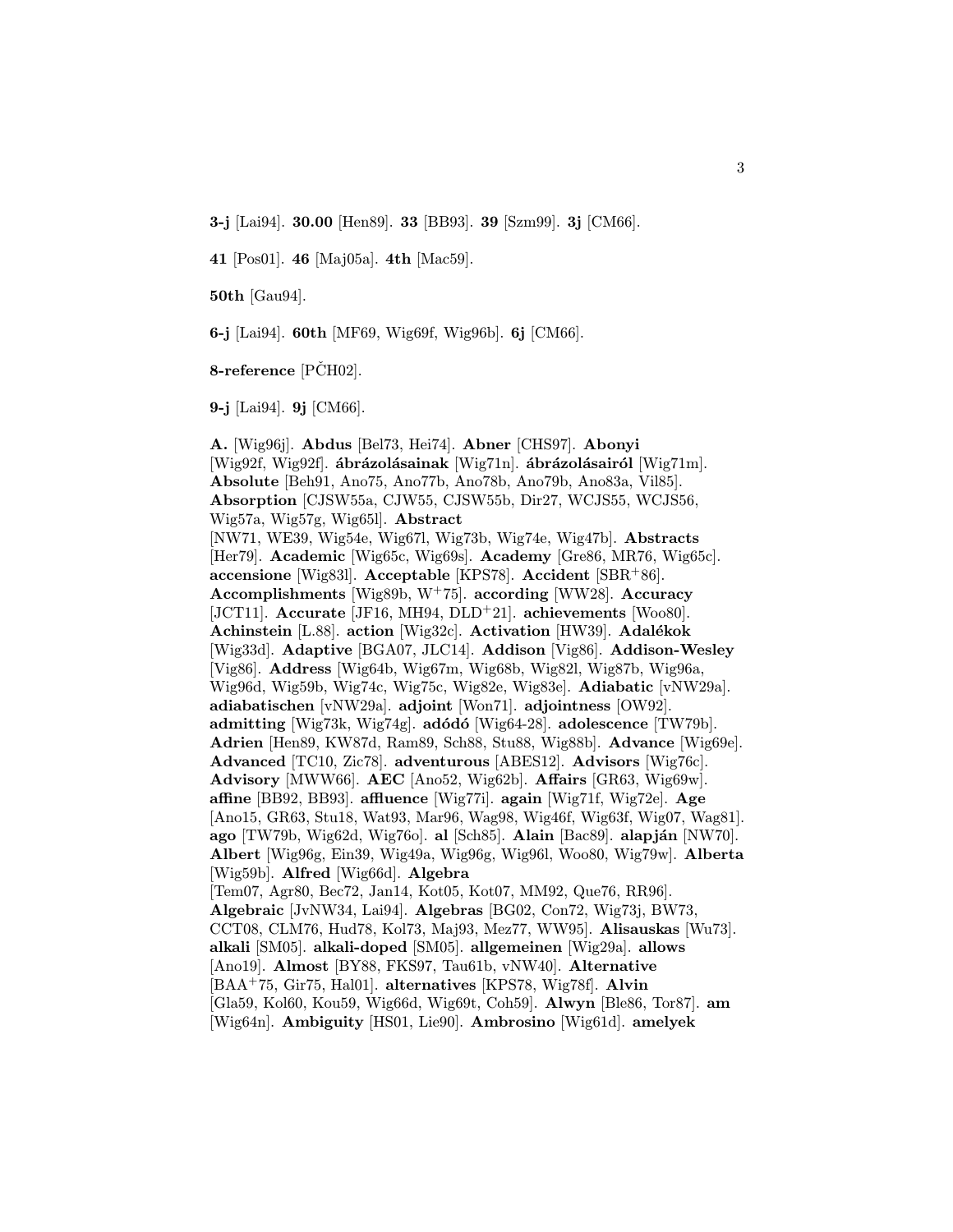[Wig71n]. America [TW79a, WT79, Wig83l]. American [BW61, Sec62, Wig82e, Wig82l, Wig62c]. Amin [Wig72m]. amnesia [Scu07b]. among [Ano77b, Jan68]. Amos [Wig63a]. amplitudes [Kli74]. analog [Sch96, Wig66h]. Analysis [AN92, CM80, DFS20, Gou02, Gou03, HS01, Mac04, MPPS02, MPPS03, Tau63b, WY73, CMS77, GRT91, HMW02, LNPC92, Mic85, PI02, VC01]. Analytic [Wig51f]. anatomy [Gre69]. Andreev [GS04b, GS04a]. Andrew [Bon92, WS92, Wig02c, WS03]. angles [Wig67v, Wig68c]. Angolból [Wig92e, Wig92f]. Angular [RV11, WE47a, BV65, CM66, CW71, PFG06, SG75]. anharmonic [WN90]. anni [Wig80b]. anniversaire [Wig62d]. Anniversary [Gau94, Wig62i, Wig62d]. Announcement [Ano48]. annual [Wig65u, Wig74a]. Anomalous [Wig46e]. ans [Wig62d]. answered [Wig76f]. answers [Wig83j]. anthology [MGM62]. Anthropistike [Ano77a]. Antiballistic [HW77, HW74]. Antiferromagnetic [RI05]. Antisymmetrical [CW41]. Antiunitarity [LM63]. Antiunitary [Wig60g, Wig60h, Mol99]. Anwendung [Wig31b, Wig44]. apathy [Wig77b]. Apparatus [Wig57a, WYW61, Wig61g, WOYW62]. Appendix [Wig72d, Wig02a]. Appl [Wig85d]. Applicability [Gel14]. Applicable [Wig79c]. Application [Fan60, Gut60, LPN11, Sac59, Wig31b, Wig54b, Cha01, HS83, Hol73a, Wig44, Wig59g, SCS99]. Applications [Bie61, Mos62, Wig73j, Wig76b, Kol73, Loe75a, Loe71, Loe75b, SM06]. Applied [AN92, BW61, Cut63, How62, Sec62, HMW05, SW59, TCT16]. apply [Wig79m]. Appointed [Ano52]. appraisal [Wig69m, Wig69n]. Appreciation [Wig96b, Wig69f]. Approach [For97, JW87, MH98, Tal68, CPCF99, DK04, GI03, GS04b, GP86, LLBC85, MMP94, Pal82, PD98, PMHW07, Wu72, Bie69]. Approximate [MYPL90, WWCS42]. Approximation [DW64, LY09, BT76, Nau73, TCT16]. April [BW61, Wig67t].  $\ddot{A}$ quivalenzverbot [JW28]. arbitrario [Maj32]. arbitrary [Agr80, Maj32]. architect [Wag81]. archives [Wig79w]. area [Wig79k, Wig81b]. Argument [Cla71b, Wig71j, FW73]. Arithmetic [JF16, GRT91]. Armed [MW75].  $\textbf{arms}$  [CW74, Wig77b]. Army [WFS+69]. Arthur [Duf46, Rom00]. Article [Wig64c, Wig82k]. Articles [GR63]. ascended [Wig82j]. ascendesse [Wig82j]. Asim [Ble86, Tor87]. Aspects [SW72, Wie53, Hei74, Bel73]. Assembly [Wig58c]. Association [Wig37a, Wig82e]. assumption [HKW68]. assured [Wig70f]. astronomy [FF91]. Astrophysics [Tau63c]. Asymptotic [Kla91, RdGS01, VW66, MM73]. átfogó [Wig88d, Wig88e]. átírta [Wig88d]. Atom [Duf46, FR13a, Wig54b, App87, DK70a, DK70b, DK71, DK73a, DK73b, DK75, DK78, Dav74, wYDK74]. Atomic [Ano04, Com56, Dah95, Duf46, Fan60, FR13e, Fin60, GR63, Gut60, Sac59, Wig31b, Wig48c, Wig48d, Wig48a, Wig48e, Wig51b, MW46, MW07, SAZ90, Wig44, Wig46f, Wig59g, Wig63f, Wig65c, Wig07, Wag81]. Atomic-Test [Fin60]. atomkor [Wag98]. atommag [EGW69, Wig69y]. Atomphysiker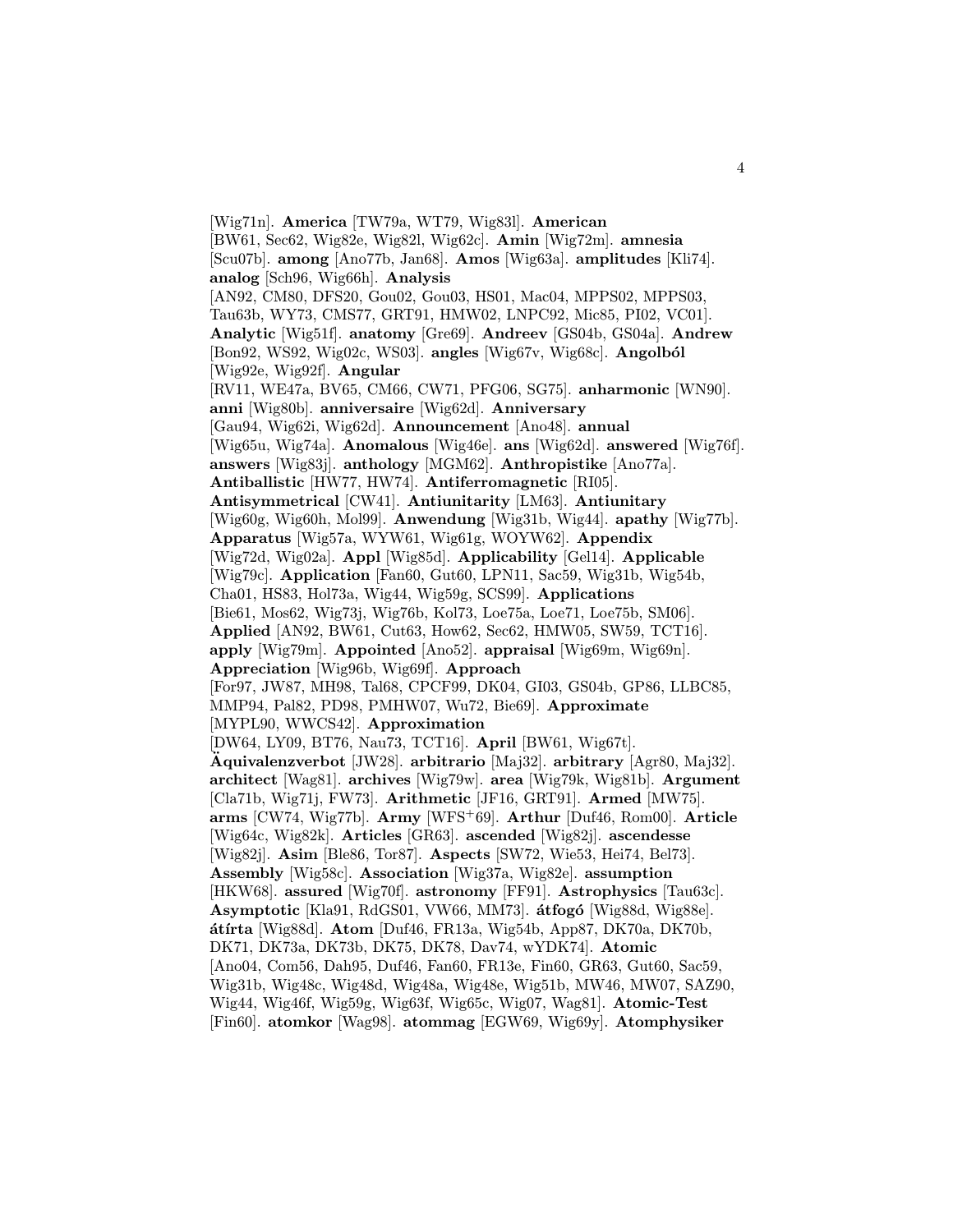[Her76]. Atoms [Ano78a, SD96, Wig77b, KPM97]. Atomspektren [Wig31b, Wig44]. attack [Wig67u].  $\acute{$ Attekintés [Wig64y]. Attila [Wig88c]. Audio [TC10]. August [Gau94, WT79, Zic78, Zic83a, Zic83b, Zic85, Zic88]. Austausch [PW32]. Austausch-Reaktionen [PW32]. Austin [WNY<sup>+</sup>84]. Automata [Tau63b]. Award [LW34, Ano58, Wig62b]. Awards [Ano63, Ano78a].

B [Wig95a, Wig98, Sch85, Wig01b]. Background [SIM93, PI02]. baked [MGM62]. balance [CW74]. Baltimore [L.88]. Ban [Fin60]. Banff [Mac59]. Bargmann

[Stu03, Stu04, Cri67, HL88, HL90, LR83, MS06, RL81, Wig78k, Wu72, dDG83]. barrier [FR03]. Barriers [But88]. Barut [Ble86, Tor87, Sch85]. Based [DW64, Tal68, TC10, Wen98, HMW02]. basic [Wig79e]. Basis [HVW65, HVW82, Ker85, WW30b]. Bass [Wig56e]. be [Nar88, Wig56e, Wig71n].  $\text{BeC}$  [TKT<sup>+</sup>05]. became [Wig02a]. because [Pal88]. been [Wig83l]. before [Wig69w, Wig76d, Wig82j]. Behavior [Wig48f, vNW29a, Kla91, MM73]. Behind [Wig70e, Wig79r]. Behram [L.88, Ram89, Hen89, Sch88, Stu88]. Beilenson [Wig82k]. Bell [FW73]. Bellows [Wig61c]. Bemerkung [Wig29a]. benchmark [SNDS14]. benefits [WW84]. Berechnung [WW30b]. Berlin [Ano30, Wig79n]. Berlino [Wig79n]. beset [TW79b]. Besprechungen [WBBE30]. Beszéd [Wig68j]. Beszélgetés [Wig73q, Wig88c, Pal88]. Beta [CW41, Wig54g]. Beta-Decay [CW41, Wig54g]. Better [TW79a, GW71, WT79]. Between [FW37, MWW66, OW77, OW78b, Stu18, Wig52b, AW75, EW41, Maj05a, Maj05b, OW78a, WWCS42, Wig60h, Wig61a, Wig72f, Wig75a, Wig77a, Wig79e, ZHH60]. Beyond [Wig37c, ZWE12]. bibliográfiával [Wag98]. bibliography [Wag81, Wag98]. big [Pal88, Wig69t]. Bildung [PW25, Wig25]. billion [Ano15]. binding [Wig41a]. Biographical [Wig69a, Wig01b]. biographies [Nob72]. Biography [Wig80a, Wig96c]. biorthogonal [Kli74]. Birkhoff [Cut63, How62, Sec62]. Birth [Anoxxa, Anoxxb, Wat93]. Birthday [Ano62, Wig96b, Ano61, BvdM83, MF69, Wig63f, Wig69f]. Bitter [Wig66k]. Bizonyos [Wig71m]. Blackmail [WH77b]. Blanc [Wig61d]. Blast [Wig70a]. Blatt [Wig53a]. block [Fre93]. Bloomington [Pai67a, Wei69a]. Board [MWW66]. Bochner [Wig67p]. Bodies [Wig36c, WWY58b, Wig61a]. Body [HW01, HMW01, CvV82, CPCF99, PS97, PMHW07, Wig62f, Wig67i]. Bohr [Duf46, FR13c]. Boltzmann [CvV82]. Bomb [Ada70, Ano04, Duf46, Lan93a, MD67, Ros70, San95, Wei69a, Wei69b, Wig69x, Wig70b, Wol67, MW46, MW07, Wig63f, Wig71f, Wig72e, Duf46]. bond [Wig29b]. Book [Ada70, Ano48, Bec58, Bel73, Bie69, Ble86, Bre72, Cho68, Coh59, CH68, Cut63, De 58, Edw60, Fan60, Fes60, Gla59, Gut60, Gut68, Hei74, Hen89, How62, Kin58, Kir73, Kol60, Kou59, L.88, Mar67, Mar69, Pai67a, Pai67b, Par65, Ram89, Rom00, Ros70, Sac59, Sch67, Sch85, Sch88, Sec62, Set58, Stu88, Tor87, Van94, Wei69a, Wei69b, Wig49b, Wig50b,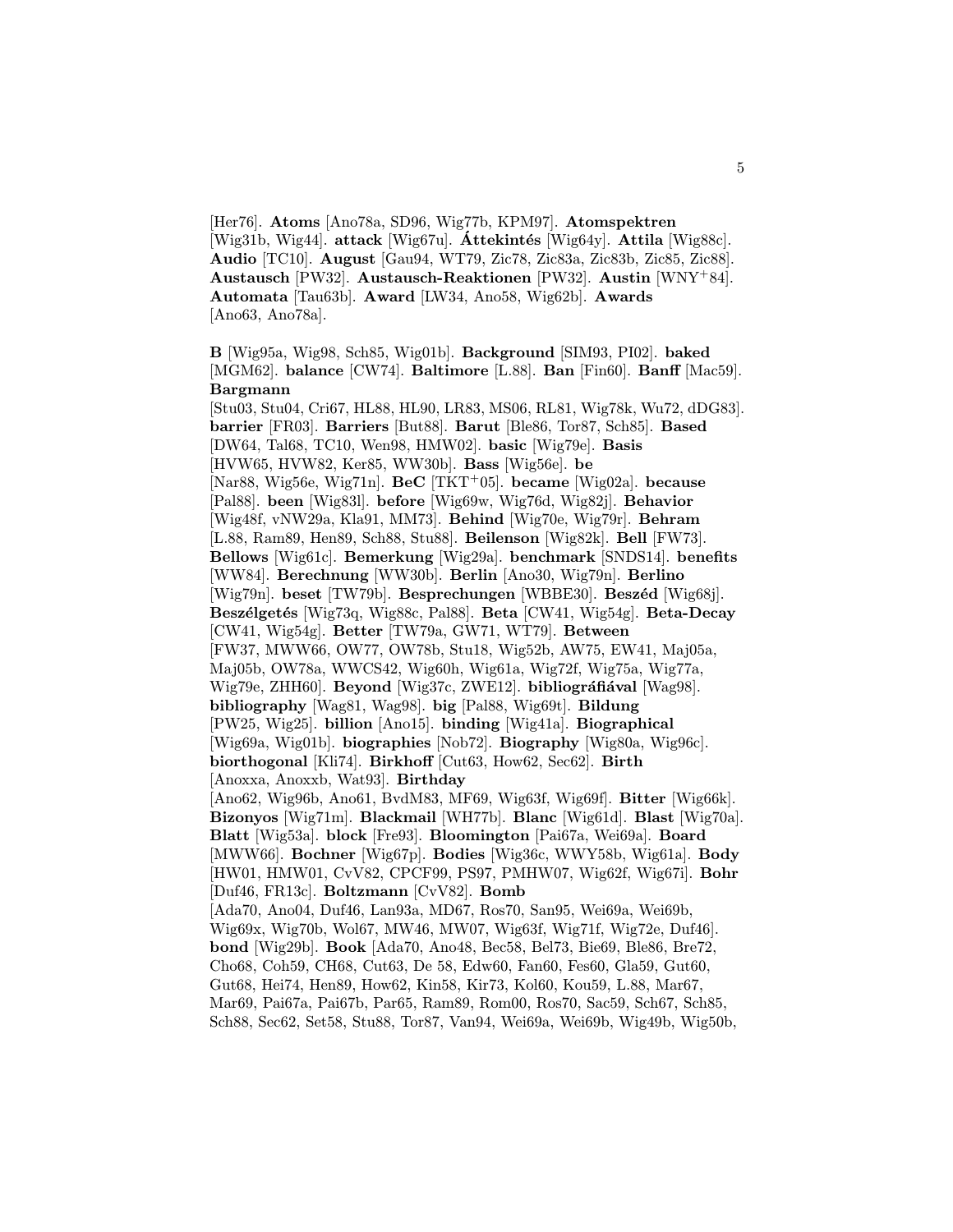Wig56c, Wig58a, Wig61d, Wig61e, Wig62c, Wig63a, Wig64f, Wig64g, Wig65c, Wig65d, Wig66a, Wig67o, Wig67n, Wig67p, Wig67q, Wig69d, Wig70b, Wig74a, Wig76c, Wig76b, Wig81a, WBBE30]. Books [Fla68, L.88, Wig62a]. Boolean [Jan14]. Bordered [Wig55a, Wig57b]. Bose [OW84, OK78]. Bose-like [OK78]. boson [LB73]. bosons [AN09]. Boston [Ano79b]. boundaries [DP02, Wig64-29]. boundary [JC10, JCT11, JLC14, LSV08, ML91, WWCS42]. Bounds [WB05, Lie90]. Bowdoin [Gre69]. Brain [Wig69e]. breaking [BH13, RNM04, Vig66, dDG83]. Breeder [FWN<sup>+</sup>45]. Breit [FR13c, Flü46, FR03, Kli74, ML91, PL75, TN84]. bridge [TEEBH03]. bright [Wig86e]. Brillouin [Ahl70, Ahl70, BSW36, BSW64, BM64, CV80, Gra74, HW01, HMW01, HMW02, HMW05, LWA74, Löw64, MH98, PMHW07, PČH02, TKT+05, TCT16, Wen98]. brine [SW23]. British [Gau94]. Broglie [Ble86, Sch85, Stu03, Stu04, Tor87, WBBE30, BVV84,  $F^+76$ , Stu04, dBDW<sup>+</sup>84. Brussels [Wig64f, Wig64g]. Bub [FW73]. Budapest [Pal88]. Budapesti [Pal88]. Builders [MD67]. Bulk [CJSW55b, Eck73, Veb60, von96, vN96]. Bulletin [GR63]. Bundling [dSFA05]. BWCC [HMW05].

 $C$  [DLD<sup>+</sup>21, MWW66, Wig65k, Wig72d].  $C.W$  [Hen89]. calculate [SAZ90]. Calculation [FW36, UW42, Wig37a, Ahl70, CM66, GP86, WW30b]. Calculations [OG07, WN90]. calculus [DMMT93, Gou86a, Gou86b, MM92]. Cambridge [Ble86, Hen89, Kir73, Sch85]. can [Wig78e]. Canada [Hoo73]. Canadian [Mac59]. Candid [HH04a]. Canonical [BGL67, KW89a, KW90a, Loc76, QM71, Bec72, BL72, KP90, LB73, SCS99]. Capital [Fin60]. Capture [BW36, Wig57i]. Carbon [dSFA05, DB08]. career [Wag81, Wag98]. Carl [Eck73]. Carlo [KLW09, SNDS14]. Carlson [Wig67t]. Case [NAH<sup>+</sup>89, MACS04, Wig82b, WB05]. Case-Study [NAH<sup>+</sup>89]. Casimir [LNPC92]. Cat [Tes86, Vil86]. Catalonia [GHM<sup>+</sup>87]. category [Joy01, JBR02]. Causality [Wig64a, Wig64h, Wig79c, CM68, F<sup>+</sup>76, Wig64x, Wig79m, Par65]. cause [PW28]. Cavities [TW53, TP01]. CCSD [HMW05]. celebrate [Woo80]. celebrated  $[F^+76]$ . Celebration  $[Hen89, Wig88d]$ . céljáról  $[Wig92d]$ . Cell [KN94, CV80]. cells [Fre93]. Centenary [Hen89, Fre79]. centennial [Woo80, JKM03]. centrality [Ano75]. Centre [Ano68, DGW84, Meh73, Sal69, Wig68e]. century [Gau94, Har06b, Meh73]. Ceremony [Fin60]. Certain [Wig41b, Wig58h, WY64, Wig65h, Wig71m]. Certificate [Wig58b]. chaiman [Wig79h]. Chain [Coh59, Gla59, Kou59, WW61b, WOYW62, And73, CFM78, Kib76, Kol60, WW58, Wig62d, Wig67m, Wig82l]. chaine [Wig62d]. chains [LSV08, RNM04]. Chairman [Wig79f, Wig77g, Wig83e]. changed [Har06b, Mar06b]. Changes [Wig84b, Wig79s]. Changing [SM06, Ano78b]. Chaotic [TKC<sup>+</sup>08]. Characteristic [Wig55a]. Characteristics [Wig57b]. characterized [BL72]. Charge [WWW70]. charged [Mar06a]. Charging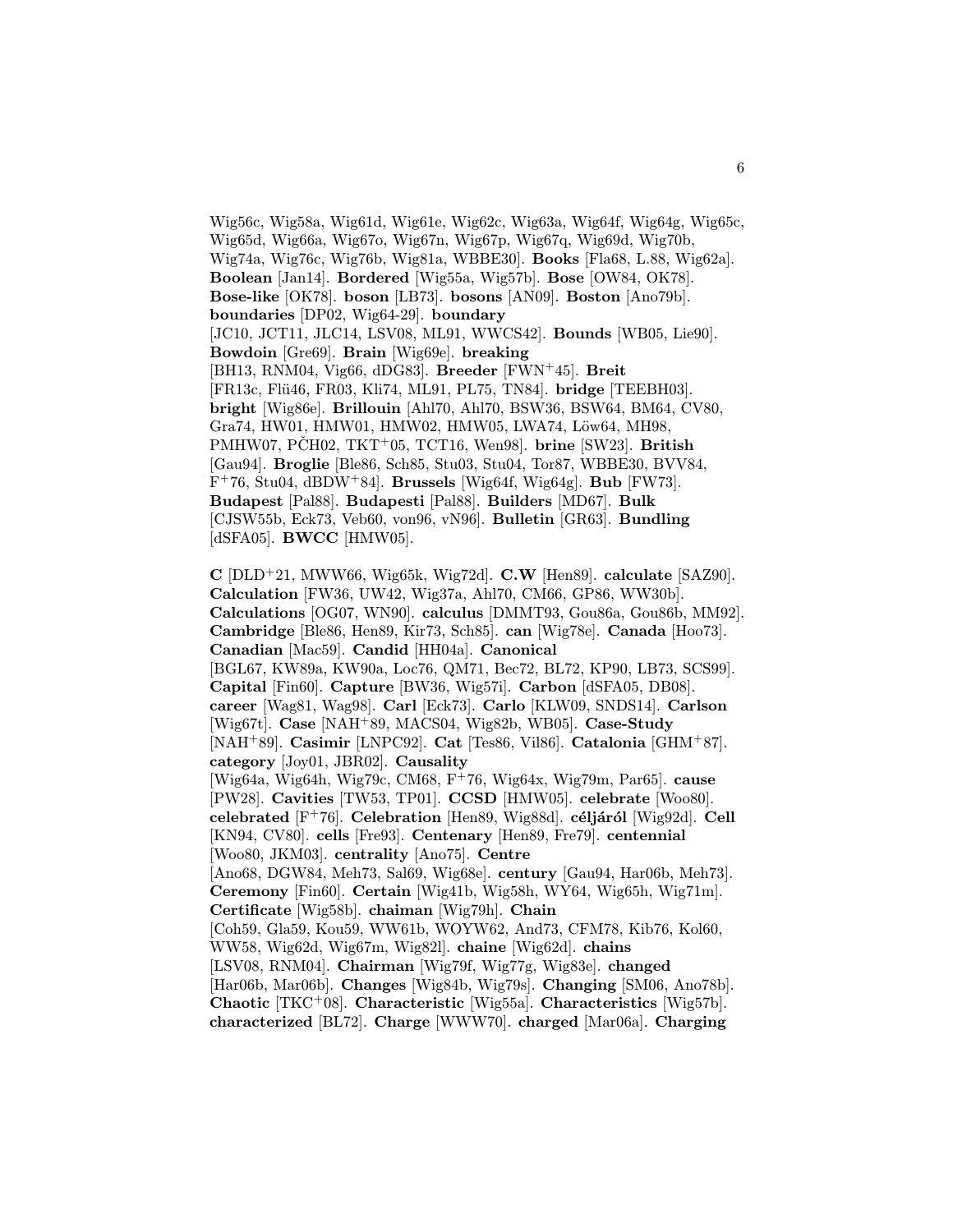[OYWW61, WY60]. Charging/Discharging [OYWW61, WY60]. Charpie [Wig57h]. Chase [Wig67u]. che [Wig82j, Wig83l]. Chemical [WE37, PW28, Wig29b, Wig32b]. chemischen [Wig32b]. chemischer [PW28]. Chemistry [Rom00]. Chernobyl [SBR<sup>+</sup>86]. chianti [Wig83l]. Chicago [Kol60, Wig46b, Wig67m]. chiral [GS04b, GS04a]. Church [EW80]. címu [Wig69y]. circuits [Jan14]. Citation [Wig66b, Wig79a, Wig83a, Wig78j]. Cities [HW77, HW74]. City [Wig68j, Gre86, Wig78a]. Civil [Ada70, BWD76b, BWD76a, CH68, KW77, Mar69, PW64a, PW64b, Ros70, TW79a, Wei69a, Wei69b, Wig64b, Wig64i, Wig64j, Wig66c, Wig67r, Wig67s, Wig69h, Wig69i, Wig69x, Wig70b, Wig70c, Wig73b, WG74a, WG74b, Wig76d, WH77b, Wig82c, Wig82d, GW71, PFW<sup>+</sup>76, TWB73a, TWB73b, Wig64w, Wig65e, Wig66e, Wig66j, Wig68h, Wig68d, Wig68i, Wig69q, Wig70j, Wig71e, Wig71i, WG72, Wig73m, WT79, Wig82b, Wig82e, Wig76e]. Clark [Wig71k]. Class [Wig51f, BG03, BLS03, BB92, BB93, CLM75, MM73]. Classic [Mar03, Wig79a, Wig83a]. Classical [Ber77, LPN11, VW65, VW66, Wig66a, BW73, CMS77, MMP94, Wig54c, Wig69c, Wig69b, dDG83]. Clebsch [Rno74]. Clerical [Wei75]. Closed [Goe49]. closing [Wig75f, Wig79h]. Cloud [Wig72a, WL72]. Club [Wig02a]. Cluster  $[MH98, HMW05, PCH02, TKT+05]$ . codimension  $[KL03]$ . coefficient [Loc76]. Coefficients [Bie61, BGL67, BMR65, CCB72, Mos62, RY03, AD73, AD84, Bru85, Bru87, CM66, CLM75, DA73, DLD<sup>+</sup>21, Got71, Gou81, Gou86a, Gou86b, GP86, GLB92, Gou92, HS95, HS83, HB90, Hol73b, HST74, Hon76, Ker85, LB71, Mae91, PD98, Rno74, SG75, SS79, Str79, Wig54f, Win76, Won76, Won79, Wu72, Wu73]. Coherent [But88, HB90, RR96]. cohesion [Wig54i, WS55]. Collected [Rom00, Tau61a, Tau61b, Tau63a, Tau62, Tau63b, Tau63c, Wig92c, WWM98, Wig93, Wig95a, Wig96m, Wig97a, Wig97b, Wig98, Wig01b]. collection [BV65, F<sup>+</sup>76, K<sup>+</sup>84, NKW88, Por65]. College [Gre69, Zac84, Wig67t]. Collinear [LPN11]. Collision [DW64, KS07, GW72a, Wig62g, Wig64a, Wig64h]. Collision-Free [KS07]. Collisions [Wig51f, WvN54, Wig64y]. Collocation [Rin92, Arn94]. Colloquium [DGW84, Zac84, KR78]. Columbia [Gau94]. Come [Wig79g]. comforting [Wig66k]. Comm [Wig85d]. Commemoration [Wig67m]. Comment [CD79, Wig76e]. Commentary [Wig48e, Wig65e]. Comments [MW62, Put64, WF68, Wig81a, JWY67, NL69]. Committee [ACF<sup>+</sup>42, Wig69w, Wig76d, Ano52, LK04, Wig77g, Wig82b]. Common [For97]. Commutation [Wig50c, OW92]. Como [d'E71]. Compact [BG02, FB88, GW72b, Sha73]. comparative [TKT<sup>+</sup>05]. Comparison [SBR<sup>+</sup>86, Eck33, HMW05]. Complementary [PD98]. complete [Bo09]. completeness [HS95]. complex [Maj05a, Maj05b, ZHH60, Wig29c]. component [CMS77, HKS86]. Compound [Wig55d, Wig67e]. comprehensive [Wag81, Wig88d, Wig88e]. Compton [Duf46]. Computation [Lai94, Wol71, DLD<sup>+</sup>21, Gau94, Sha92, SM07].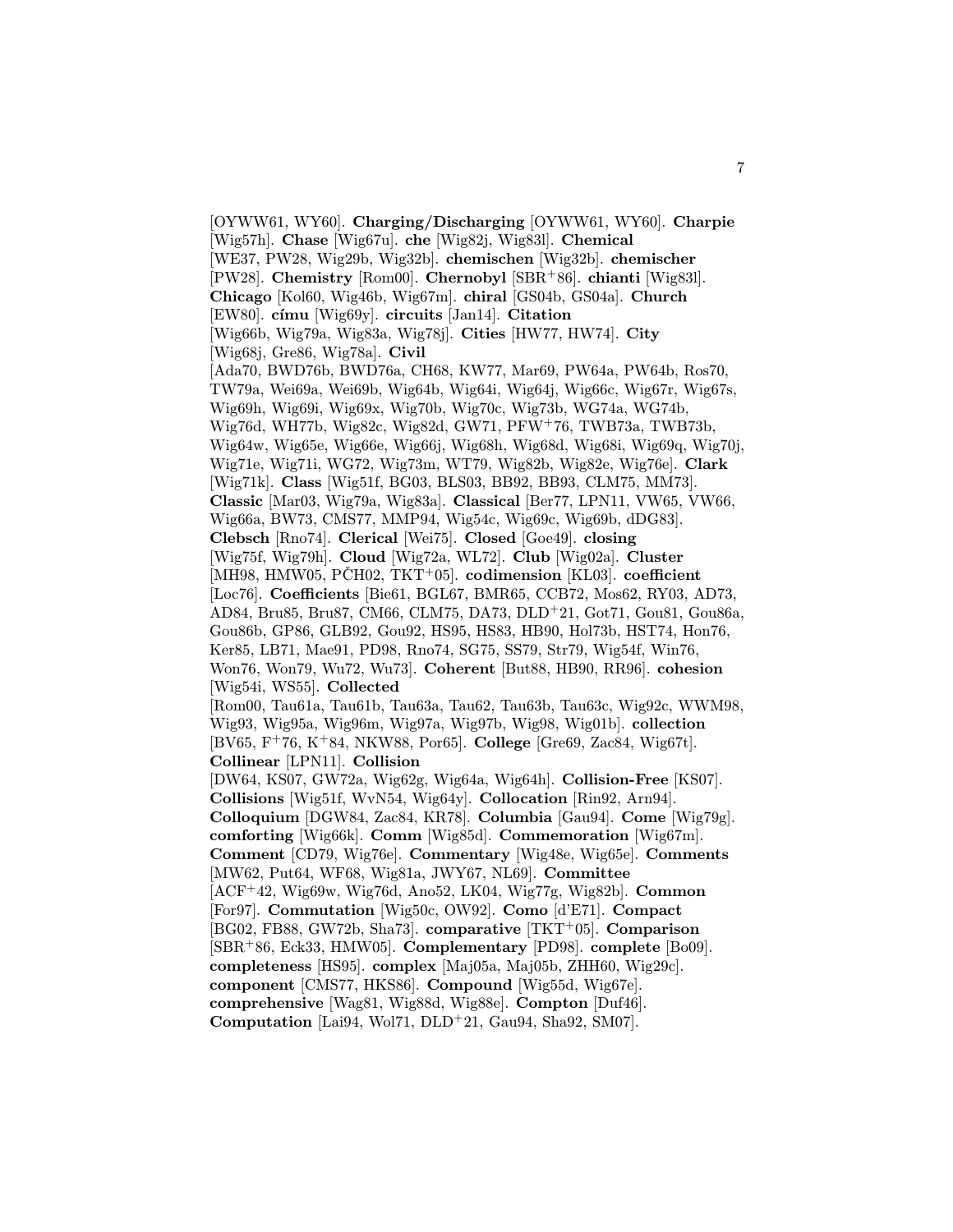Computational [SM07, Wig73j, Gau94, Kol73]. Computers [Tau63b, K<sup>+</sup>84, Wig69e]. con [Maj32, WU75]. concentrate [Ano30]. conception [Meh73]. Concepts [Wig76b, Wig79e]. Conceptual [HVW65, PE77, HVW82]. Concern [Fin60]. concerning [JWY67]. conciousness [Wig79j, Wig82f]. Concluding [Wig74b, Wig78b, Wig78c, Wig96d]. conclusions [Wig64-28]. Condition [GW72b, CM68, JCT11, JLC14, MFAB85]. Conditions [BY88, Nar88, OW81a, Wig39a, LSV08, MF69, ML91, WWCS42, Wig83f, Wig95b]. Condon [Wig56d]. conductance [TP01]. Conducting [Wig59a, Wig60a, WOYW62]. **Conference** [Ano54b, Ano75, Ano77b, Ano78b, Ano79b, Ano83a, SM07, Vil85, Wig51a, Wig51e, Wig58a, Wig60b, Wig67l, Wig74c, Wig79h, WNY<sup>+</sup>84, ZHH60, Gre86, Hoo73, Wig60i, Wig64f, Wig64g, Wig69u, Wig71l, W<sup>+</sup>75, SW56a]. Conferences [Rub82]. configuration [HMW02,  $TKT^+05$ ]. conflict [Wig79e]. conflicting [Ano19]. conformally [HL88]. Congress [Mac59, Wig76d]. Congresses [Wig64g]. Congressional [WT79]. Congruences [SCS99]. Conjecture [FP03]. Connection [Par65, Wig52b, AW75, Wig64x]. Connections [Lan93b, Lan99]. Connes [Bac89]. consciousness [Jah81, Wig72j, Wig67n]. consequence [Wig70i]. Consequences [Wig37b, Wig65o]. Conservation [VW66, Wig52c, Wig54c, Wig64t, Wig85c, DGW34, Vig64, Wig27c, Wig64s, Wig65p, Wig65q, Wig65r, Wig65s, Wig82h]. Considerations [HW39]. Consistent [OG07, Wigxx]. Constant [Wig36a, PW32]. constituents [Zic78]. Constitution [WS33, WS34]. constraints [MYPL90]. constructed [Ell92]. Construction [WO58, LR78, GS04a]. constructions [HB90]. contain [GW72b]. Containing [CW58, CW61]. Contemporary [Sal69, Hoo73, Sal69]. Contents [WY63]. continued [Gra74]. Continues [Ble86, Sch85, Tor87, BVV84, dBDW<sup>+</sup>84]. Continuity [Beh91]. Continuous [Tau62]. Contraction [IW53, FB88, FS82, Maj93]. Contractions [Con72, WW95, Hud78]. contradictions [Wig69p]. contribution [Wig80d]. Contributions [Wig62b,  $F^{+}76$ , Wig33d]. Control [NWEC61, Wig64b]. Controlling [NW61, WYW61]. Convergence [BY88, Bai93, BY05, IW54, Ahl70]. Conversation [Wal73, Pal88, Wol67, Wig72m]. conversations [HH04a]. Conversion [WOY57]. Conversions [Wig59a, Wig60a, PW28]. Convocation [Wig59b]. convoluted [MO20]. convolution [Nar88]. Coolant [Wig61c]. Cooled [WC60, ACF<sup>+</sup>42, LCM<sup>+</sup>42]. Cooling [Wig43, WOYW59]. coordinate [WI98]. Coordinates [HW35, Poi99]. copolymers [Fre93]. Core [RW54]. corepresentations [KP90]. Corfu [SM07]. Correction [Wig32a, Wig58b, Wig83a]. corrections [HMW02]. correlation [Mar03, PMHW07, WI98]. correlation-energy [WI98]. correlations [CHDK08, SM06]. correspondence [Poi99]. cost [Wig70a]. Coulomb [CHDK08, Ker05, Nou99]. counter [Wig70d]. counter-strike [Wig70d]. County [Wig64b]. Coupled [MH98, HMW05, LSV06, PČH02, TKT+05].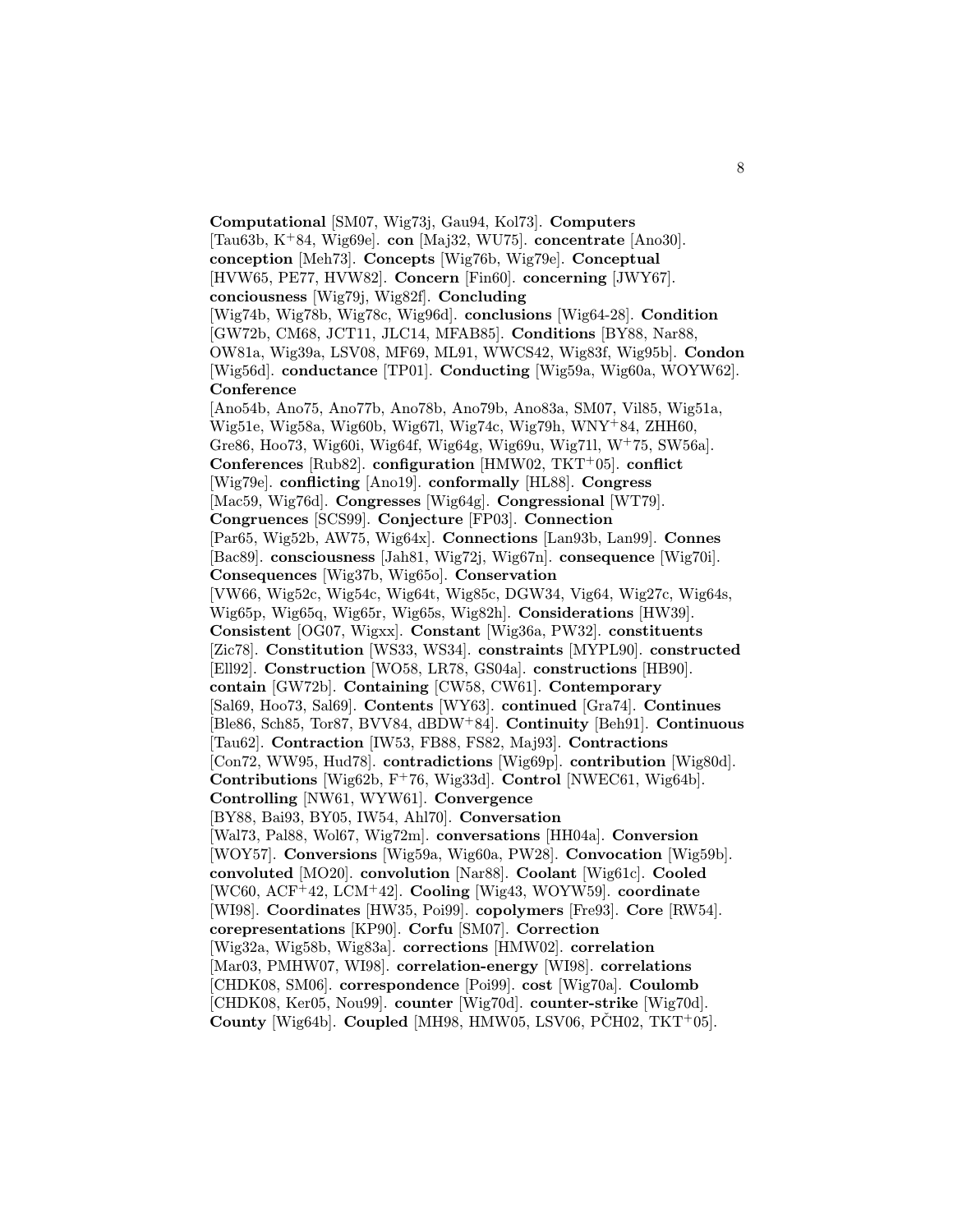Coupled-Cluster [MH98, PCH02]. Coupling [Wig39a, PFG06, SG75, Wig54e, wYDK74]. Course .<br>[Zic83a, Zic85, Wig73o, Zic83b, Zic88, d'E71]. **covariance** [BB92, BB93, DV97]. Covariant [KW87c, KW87a, KW88c, KW88a, KW88b, KW89b, HS95]. coverings [FS82]. CP [Wig62i]. CP-I [Wig62i]. create [WG74c]. created [Wig73q]. creation [Ano83a]. Creativity [NAH<sup>+</sup>89]. creators [Str11]. Credibility [Sau75]. Crick [Wig67x]. crisi [Wig83l]. crisis [Wig83l]. Critical [PE77]. Criticism [Wig60c, Wig65k, Wig72e]. Cronkite [CH68]. Cross [Wig46a, Wig48f, Wig61e, MM73]. Cross-Sections [Wig46a]. crossing [Wig32b]. crossings [KL03]. Crossover [AF95, FKS97, RNM04, DK04]. crustal [VC01]. Crystal [Ano06, DB08, PI02, RI03, RI05]. crystallization [Ano08, ISRK12, LM89, Mar06a]. Crystals [BSW36, BSW64, Mar03]. csökkent [Pal88]. Csoportelméleti [Wig79x]. csoportok [Wig71m, Wig71n]. Cuba [Wig64k]. Cultural [Gre69, Vil85, Wie53]. Current [WF68, JC10, LW78]. Curvature [Wig60d]. curved [APW02, APW03, Fon94]. cusps [Hod76]. Cylindrical [KW87b, RRC05]. Czechoslovak [Wig65c].

D [Bie69, RI03, Wig61e, RI05]. D. [Wig96j]. dangers [Wig67t]. Daniel [Wig61d]. dans [Dem15]. Darrow [Ano48]. Data [BGA07, HNP09, VC01]. Day [Wig79n, Wig82i]. days [Wig83c, Wig83d]. DC [W<sup>+</sup>75, Ano77b, Vil85]. De-Shalit [Wig63a]. Death [Wig83b]. debate [BWD76b, BWD76a]. debated [Wig73g]. Dec [Wig80a]. Decay [CW41, Dah95, RW54, WW48, PW25, WW51, Wig25, Wig54g]. December [Wig64o, Wig64n, Wig67a, Wig64p]. Decision [Fel67]. decomposition [Lit72, RV11, Vas89]. Deconvolution [RB92]. deep [VC01]. Defeats [Hal01]. Defect [Wig33a, Wig65a]. Defects [dSFA05, TEEBH03]. defence [BWD76a]. Defended [Wig68g]. Defense [CH68, HW74, HW77, KW77, Mar69, TW79a, Wig64b, Wig67u, Wig69j, Wig69k, Wig69x, Wig70b, Wig70c, Wig76d, WH77b, BWD76b, GW71, PFW<sup>+</sup>76, PW64a, PW64b, TWB73a, TWB73b, Wig64i, Wig64j, Wig64w, Wig65e, Wig66c, Wig66e, Wig66j, Wig67r, Wig67s, Wig68h, Wig68d, Wig68i, Wig69h, Wig69i, Wig69q, Wig70j, Wig71e, Wig71i, WG72, Wig73b, Wig73m, WG74a, WG74b, Wig76e, WT79, Wig82b, Wig82c, Wig82d, Wig82e, Ada70, Ros70, Wei69a, Wei69b, Wig70b]. Defining [Mla98]. Definition [BGL67]. Deformations [BW73]. Deformed [RW54]. del [Maj37, Wig79p, Wig83l]. Delano [Ein39]. Delivered [Wig96a, Wig87b]. dell [Maj37]. della [Wig80b]. demands [Wig69m, Wig69n, Wig72h]. demon [Scu07a]. Density [OG07, WYW61, BZ74, Lag84, MYPL90, Nau73, PL75, Wig72d]. departments [Ano30]. dependent [KNS04, Rob93, SP74]. Deploy [Fel67]. Derivation [CM68, JW87, Wig52d, AW75, Flü46, Jor80]. Derivations [Wig54d]. Derivative [Wig52b, Wig52e, Wig52f, Wig55c]. derived [WE39]. description [SS05]. Design [ACF<sup>+</sup>42, Tau63b]. destruction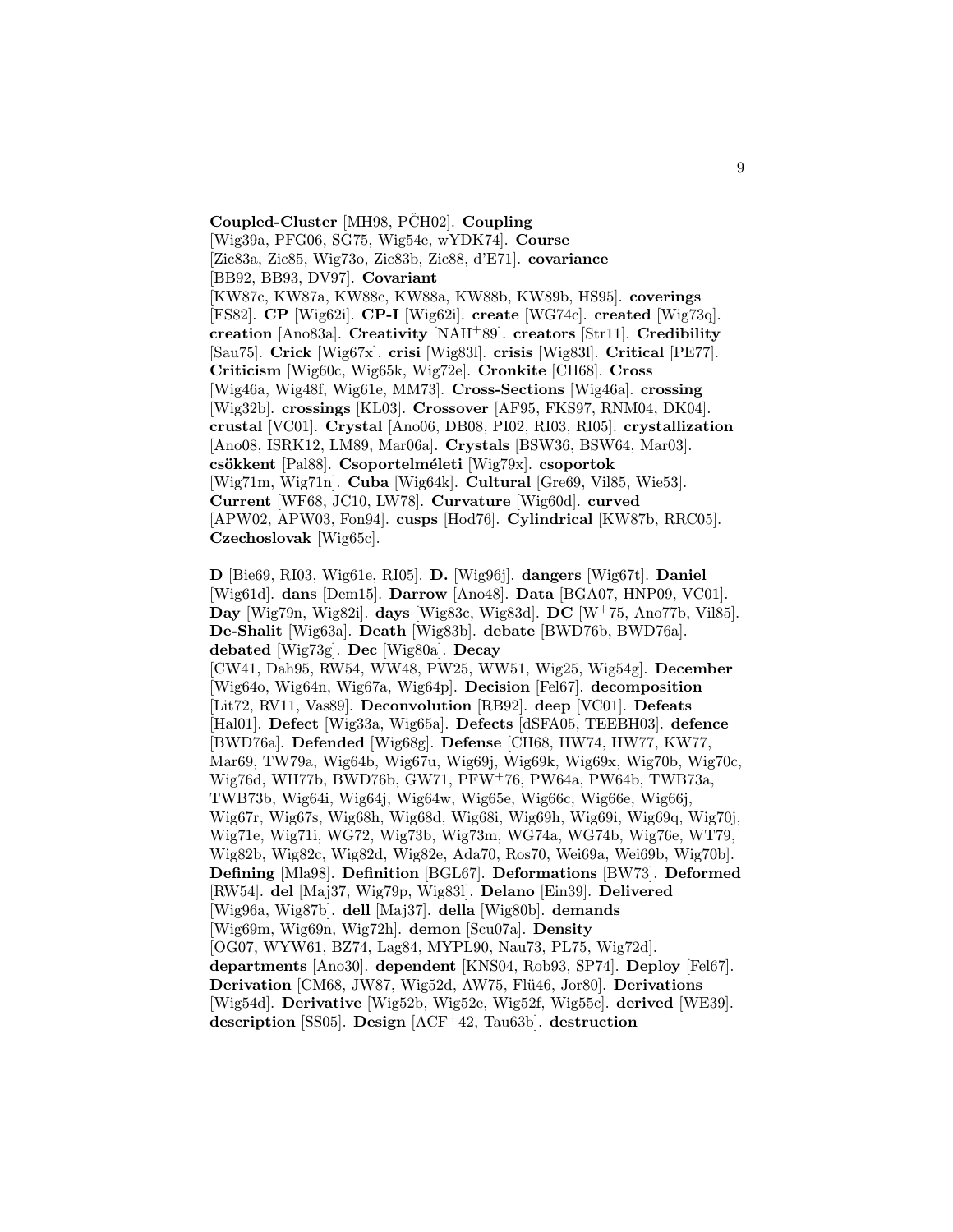[Wig70d, Wig70f]. Detection [Ore58, Wig58e, TN84]. Determination [Nou99]. Determine [Wig50c]. determinism [F<sup>+</sup>76, Wig83h]. Deterministic [AN92]. Development [Meh73, Mei61, NWA72, WW61a, Wig55d, Wig67e, WA72]. Developments [Wig51b, LB73]. Device [OYWW61, WOY57, WY58, Wig01a, JLC14]. Devices [Tes86]. Dexer [Duf46]. Dezember [Wig64n]. DG [JC10]. Diagram [Joy01, SM05]. diagrams [Joy01, Wig65c]. Dialog [Jha11]. Dialogue [MWW66, Zsa76]. diatomic [WW28]. dietro [Wig79r]. different [Ano19]. Differential [BM64]. difficile [Wig83l]. difficult [Wig83l]. Diffusion [KS07, WWCS42]. díjas [Zsa76]. dilettáns [Wig72m]. dilettante [Wig72m]. Dimensional [Ano06, Con72, Ste91, Wig60d, Ano08, CV80, DK70a, DK70b, DK71, DK73a, DK73b, DK75, DK78, DB08, Fro79, Hon76, Hud78, Nou99, RRC05, RV10, RV11, wYDK74, KPT86]. Dimensions [Wig55a, Wig57b, BZ74, Mar06a, SW67, Wig59f]. diodes [JCT11]. Dirac [Ble86, Hen89, Sch85, Stu88, Szm99, Tor87, Wig96a, BVV84, Bel73, For97, KW87d, L.88, LW34, LW78, Szm98, Tay87, WW30b, Wig88b, Wig87c, Wig96d, Wig96k, dBDW<sup>+</sup>84, Ram89, Sch88, Stu88]. Diracschen [WW30b]. Direct [Wig73j, Lit72, Wig73i]. disagree [WB77]. Disagreeable' [Har99]. Disarmament [Wig69w, Wig67r, Wig67z]. Disaster [Wig64b]. Discharging [OYWW61, WY60]. Disclose [Fin60]. Discovered [Wig76b]. Discovery [BHT86, Rog13, Wig79t]. Discrete [Bo09, Mac04, vNW29b, ALZ00, GRT91, LSV06]. discrete-velocity [ALZ00]. Discussion [BW48, FWN<sup>+</sup>45, LCM<sup>+</sup>42, NAH<sup>+</sup>89, Wig56e, Wig70e, Wig88c, HWWJ+38, W+75, WNY+84. discussions [Wig71b]. Disintegration [BW37]. diskrete [vNW29b]. dispersing [ISRK12]. Dispersion [TW52, Wig64x, Par65]. Dispersive [Col94]. dissenting [SW56a]. Dissidents [Fre15]. Dissipation [LZ94]. Distances [SW58, SV86]. Distinction [Wig60h]. Distribution [BC62, CM80, HOSW84, KW88b, RB92, SSP<sup>+</sup>91, TC10, UW42, Wig52b, Wig57c, Wig58h, Wig65f, Wig65g, Wig71a, Wig84a, ACW98, CW71, GRT91, JC90, JC10, KW89b, Lan87, MYPL90, Nar88, Nou99, OW81a, OW81b, OW84, Wig51g, Wig65h, Wig65j, Wig87a, WN90]. Distributions [Bai93, HS01, Jan81, WY63, Jan84, Lie90, LO10, MACS04, Nar88, TP01, VC01]. Djilas [Wig69l]. Dnej [Vig68]. Do [FR13a, Wig50c]. doctorate [Wig66b]. Documenting [LK04]. Does [WL65, Wig79m]. dolgokat [Wig88c]. domestic [Frö93, Lad93]. doped [SM05, SM06]. Dr. [Cla71a, Wig82k]. Drafted [WFS<sup>+</sup>69]. Drama [Her76]. Dream [Lan83]. Drehelektrons [vNW28a, vNW28b, vNW28c]. Dual [Tem07]. Dufort [MPPS02, MPPS03]. Dunworth [Wig61e]. Dutch [Wig76e]. dynamic [CPCF99, Wig54h]. Dynamics [Dav74, MDH94, Tem07, CPCF99, Ker05, KLW09, PS02, wYDK74]. Dyson

[AF95, AK00, BLS03, Fol78, Fol80, FKS97, GS04b, GS04a, LLW<sup>+</sup>09, RNM04, TP01, Yan10].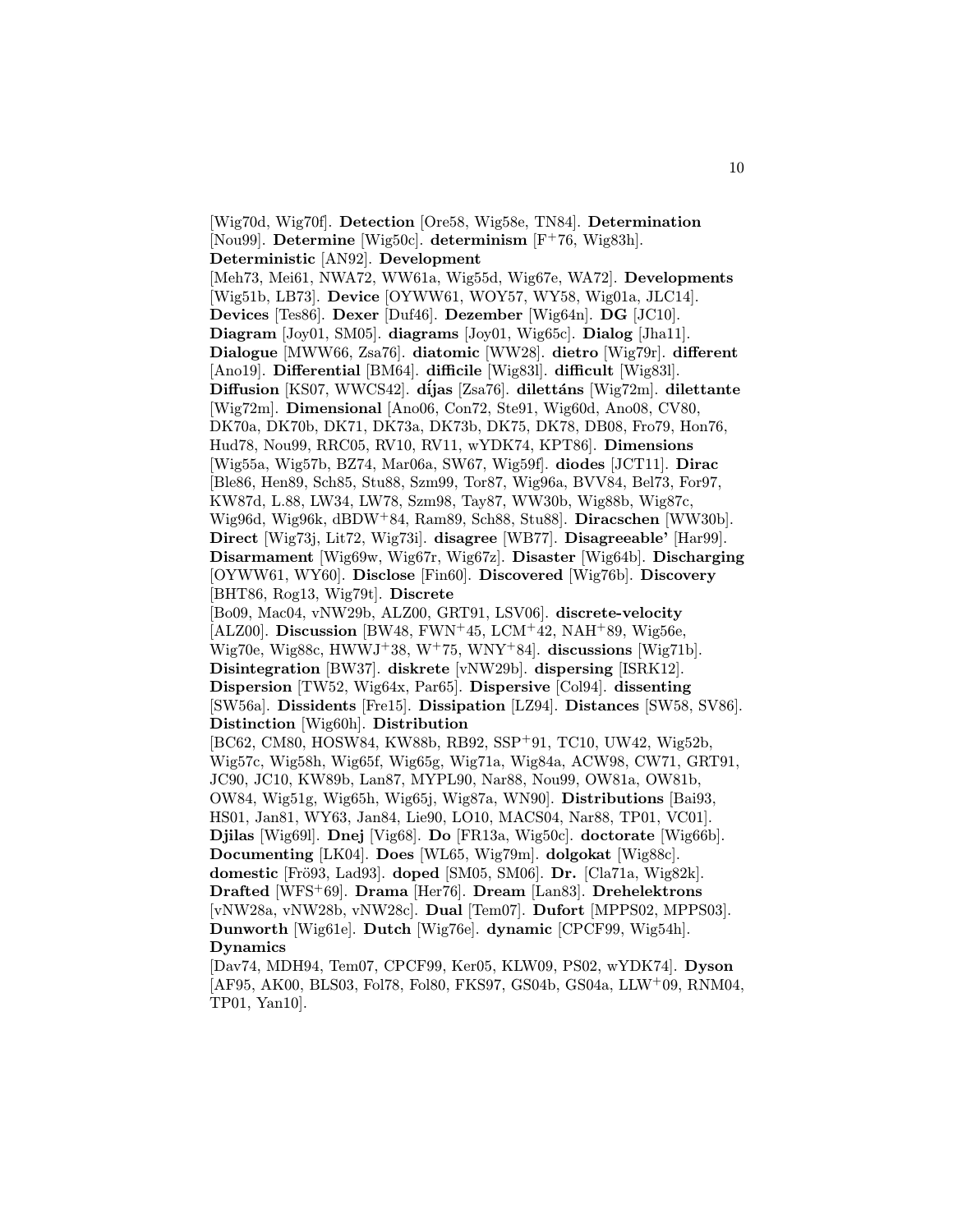E. [Ada70, Fan60, Par65, Ros70, Wig86a, Wig49b, Wig49e, Wig56e, Wig56d, Wig67t, Wig74c, Wig75c, Wig76f, Wig77b, Wig83j, Wig96j]. Earth [TW79b]. East [SW59]. Eckart [Agr80, Eck73, Ell92, Gin63, MS00, Mez77]. Economical [Mei61, WW61a]. Ed [Wei69a, Hen89]. Edited [Duf46, Sch67, Sec62]. edition [Wig02a]. editor [Par65, BJH68, Kue61, Lap60, Mei61, WW61a, Wig56d, Wig58e, Wig69o, WA72]. Editorial [Fel67]. editors [Tor87, Wig63a]. eds [Ble86, Hen89, Sch85]. Edsel [Ano78a]. Education [Wig82e]. Edward [BH89, Hor97, MF69, Wig69f, Wig96b]. Effect [CJSW55a, CJW55, JC10, SIM93]. Effective [LPN11, Wig65e]. Effectiveness [Gel14, HNP09, Nic12, Omn11, Tis98, Wig60j, Wig60k, Wig60l, Hed93, Jan14, Vig68, Wig64-27, Wig66e, Wig67k, Wig70a, Wig85d, Wig90b, Wig91, Wig92b]. Effects [Col94, SW56b, Wig38a]. Efficient [RY03, PMHW07, SAZ90]. Effizienz [Hed93]. Effort [Wig68g]. egyik [Wag98]. egyszerûen [Wig71n]. Eigenschaften [vNW28a, vNW28b, vNW28c]. Eigenschwingungen [PW28, Wig20]. Eigenstates [TKC<sup>+</sup>08, Stu03]. Eigenvalue [BY88, FKS97, vNW28a, vNW28b, vNW28c, JD90, LWA74]. Eigenvalues [vNW29b, vNW29a, Wig65o]. eigenvibrations [Wig64m]. Eigenwerte [vNW29b]. Eigenwerten [vNW29a]. Eighteenth [Zic83a]. eightieth [BvdM83]. Einführung [EW61, WBBE30]. Einige [Wig27a, Wig27b]. einiger [vNW28a, vNW28b, vNW28c]. Einstein [Wig71k, Wig79w, Ein39, Fre79, KN19, Vig86, Wig29a, Wig49a, Wig79d, Wig79i, Wig79l, Wig80d, Wig80e, WW86, Wig96g, Wig96e, Wig96j, Wig96l, Woo80, Wig71k]. Einsteins [Wig29a]. Eisenbud [Bec58, De 58, Edw60, Kin58, Set58]. Elastic [Wig64m, Wig20]. elastischen [Wig20]. electrical [SW23]. Electrodynamics [Sch58, Sch03, dlPC79]. Electromagnetic [TW53]. Electron [OG07, RB92, SD96, WCT39, vNW28a, vNW28b, vNW28c, LM89, Maj37, Mar03, NW70, PS02, RI03, RRC05, Wig38a]. Electronic [KKF89, SD96, Ano08]. Electrons [FR13a, Wig34, ISRK12, MMP94, Wig38a]. Electrostatic [Fol78, Hal81, Hal83]. elektrische [SW23]. elektron [NW70]. Element [RW54, WSC59]. Elementary [NW49, OW77, WWW52, Wig37a, Wig52d, WNY<sup>+</sup>84, FW36, GW63, Ram00, WWW64, Wig77a]. Elementary-Particles [WNY<sup>+</sup>84]. Elements [QM71, SWC59, Wol71, Wol72, CLM76, Gou81, GP86, GLB92, Wig61d]. elemi [WWW64]. élete [Wig02b]. elettrone [Maj37]. Eleventh [Ano83a, Sec62]. elmélet [Wig35c, Wig88d, Wig88e]. elméletbol [Wig64-28]. elmélete [Wig29b]. elméletéhez [Wig33d]. elméletérol [Wig64y]. Elöadás [Wig88d, Wig65u]. Eloszó [Wig69y]. ELTE [Wig88d]. elvek [Wig76o]. embedded [Kot05, Kot07]. ember [Wig88c]. Emberi [Wig75g]. Emission [Dir27, DK70a, DK75, DK78]. emlékezés [Wig66k]. emlékiratai [Wig02c]. emotions [Wig75d]. Empirical [BY05]. Ends [Wig61h, Wig67g]. Energies [Wen98, WNY<sup>+</sup>84, Wig41a]. Energieschwankungen [PW28]. Energy [BW35, HW39, PW67, SIM93, Seg85, SBR<sup>+</sup>86, TW79b, Wig48c, Wig48d,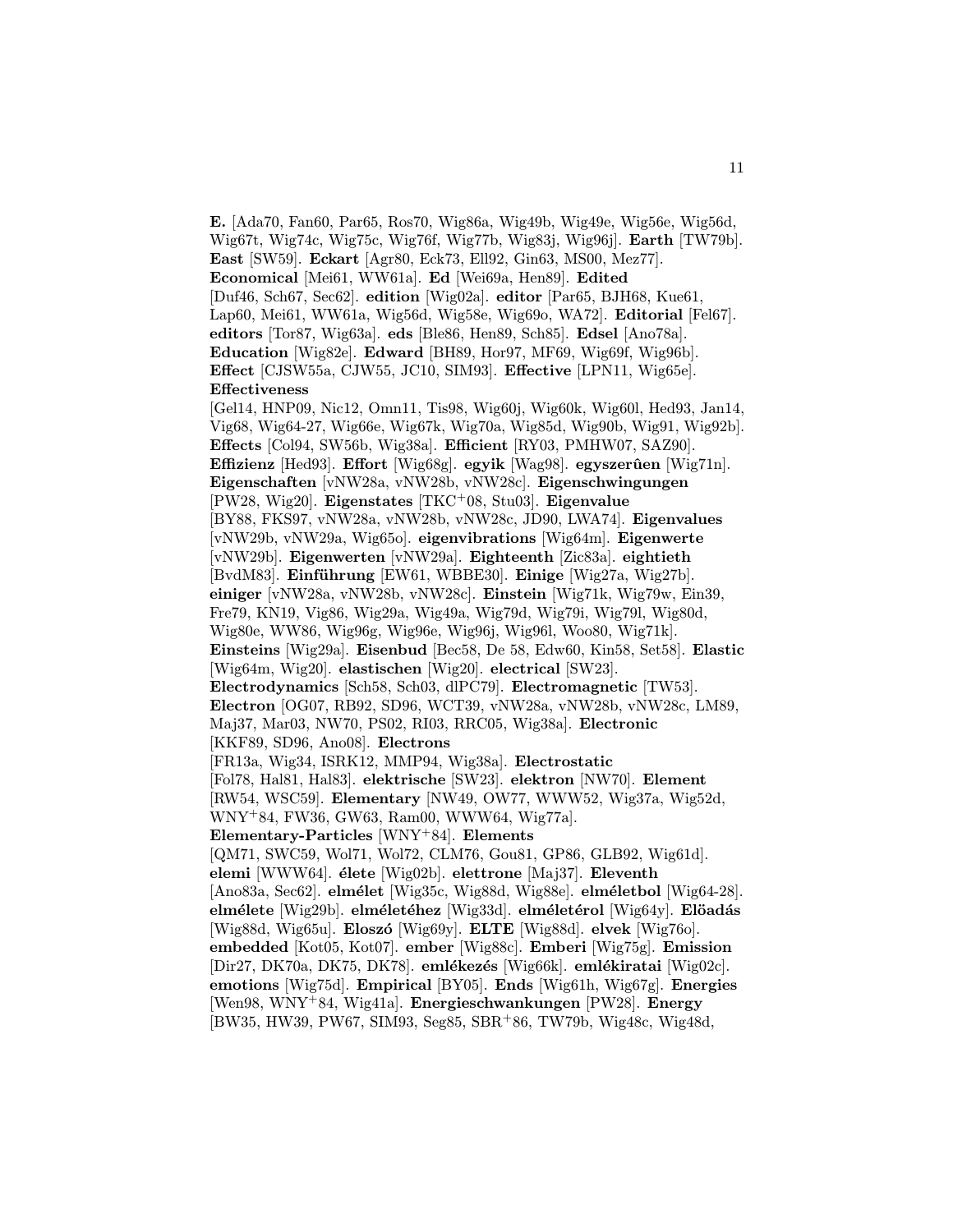Wig51b, Wig55c, WNY<sup>+</sup>84, CMS77, DHW49, DK04, KPS78, MM73, MYPL90, PW68, PW28, WW60, Wig38a, Wig48a, Wig48e, Wig48g, Wig67d, Wig69s, Wig72c, Wig73k, Wig74g, WU75, Wig76a, Wig76n, Wig78f, WI98, Zic83a, Wig92c, Wig57h]. energy-level [DK04]. engineer [Wei02]. Engineering [SM07]. Engineers [SBR+86]. England [Ano65]. English [Wig92e, Wig92f, Wig72e]. Enough [Gul75, Wig72e, Wig86e]. Enrico [d'E71, Ano58, Wig55b, Wig96f]. ensemble [Kot05, Kot07, KPM97]. entitled [Gre86, Wig71k]. Entropy [KW90b, KW90c, Wig90a]. enveloping [Que76]. Eötvös [Stu05, Wig88d]. Epistemiology [Wig69m, Wig69n]. Epistemological [Wig73c]. Epistemology [Jha11, Wig68a]. Equation [AN92, Gou02, Gou03, HW35, KNS04, MPPS02, MPPS03, NAKS04, Wig36a, Arn94, ALZ00, CIMS08, DF77, LWA74, WWCS42]. Equations [BW48, BM64, Col94, Cri67, Gar88, Stu04, Wig48b, Wig50c, Zha03, BT73, CvV82, Duf71, HL88, HL90, JCT11, JLC14, LR83, MS06, RL81, Stu03, Szm98, Szm99, Wig47b, Wig56f, Wig63b, Wig73k, Wig73l, Wig74g]. Equilibrium [Wig32a, Wig83a, DK70a, DK70b, DK71, DK73a, DK73b, DK75, DK78, wYDK74]. Equivalence [CLM75, JW28]. equivalences [ZWE12]. Eraser [Scu07b]. érdekessége [Pal88]. Ereignisse [Wig64n]. erfolgreiche [Wig70d]. Ergodic [Tau61b]. Erhaltungssätze [Wig27c, Wig85c]. Erice [Zic78, Zic83a, Zic83b, Zic85, Zic88]. Erinnerungen [Wig96g]. Erklärung [vNW28a, vNW28b, vNW28c]. Errata [MR73, WCJS56]. Erratum [BB93, Pos01, Szm99]. Error [Wei75, GRT91]. Erscheinungen [SW23]. Erster [Wig26a]. értelmezésér [NW70]. érzi [Wig88c]. escape [Mar06b]. Események [Wig65u]. Essays [Ano61, Ble86, Sch67, Sch85, Tor87, BVV84, K<sup>+</sup>84, Wig67-28, Wig70k, Wig72n, Wig78l, dBDW<sup>+</sup>84, Gut68, Mar67, Pai67a, Kir73l. esszéi [Wig72n]. est [Dem15]. Establishment [Cob72]. estestvennyh [Vig68]. Estimation [BGA07]. esztendeje [Wig76o]. Eszter [Wig92e, Wig92e]. Ethics [HKT77, Wig72f, Wig75a]. Euclidean [Rno74]. Eugene [Bec58, Ble86, Cho68, Coh59, CH68, De 58, Edw60, Fla68, Gla59, Goe01, Hei74, Hen89, Hor97, Kin58, Kol60, Kou59, L.88, Pai67a, Ram89, Rom00, Sac59, Sch67, Sch85, Sch88, Set58, Stu88, Tor87, Wei69a, Wei69b, Wig73q, Zsa76, Ano62, Ano83b, Ano92, Ano02, Ano04, Bac89, BvdM83, BVV84, Bie69, Bon92, BH89, Cha01, CFW78, DMS84, FR13b, Fes60, Gut68, Har99, HH04b, KW01, Mar67, Mar69, Mar95, Muk95, Nag88, Ne'04, Olt74a, Pai67b, Pal88, Rom00, SW89, Sei95, SVW98, SVW00, Stu05, Sza92, Tal68, Tel95, Tis03, Vog95, Vos93, Wag81, Wag98, Wal73, Wei97, Wei02, Wig70k, Wig71d, Wig72f, Wig72n, Wig72o, Wig73a, Wig78l, Wig88c, Wig92c, WWM98, WS92, Wig93, Wig95a, Wig96m, Wig97a, Wig97b, Wig98, Wig01b, Wig02c, WS03, Wol67, Woo95]. Eugene [dBDW<sup>+</sup>84]. Euler [Wig67v, Wig68c]. Eulerian [HKS86]. Europe [Fer68, Fer71]. evacuation [WG74c]. Evaluation [CCB72, JF16, Str79, Ano79b, SG75]. evening [Ano68]. Events  $[Wig640, Wig64p, Wig67a, Wig72b, Wig85a, Vig65, Wig64n, Wig65u]$ . Ever [Fra05]. Everyday [Wig73j, Wig73i].  $\acute{e}vi$  [Wig65u]. Evolution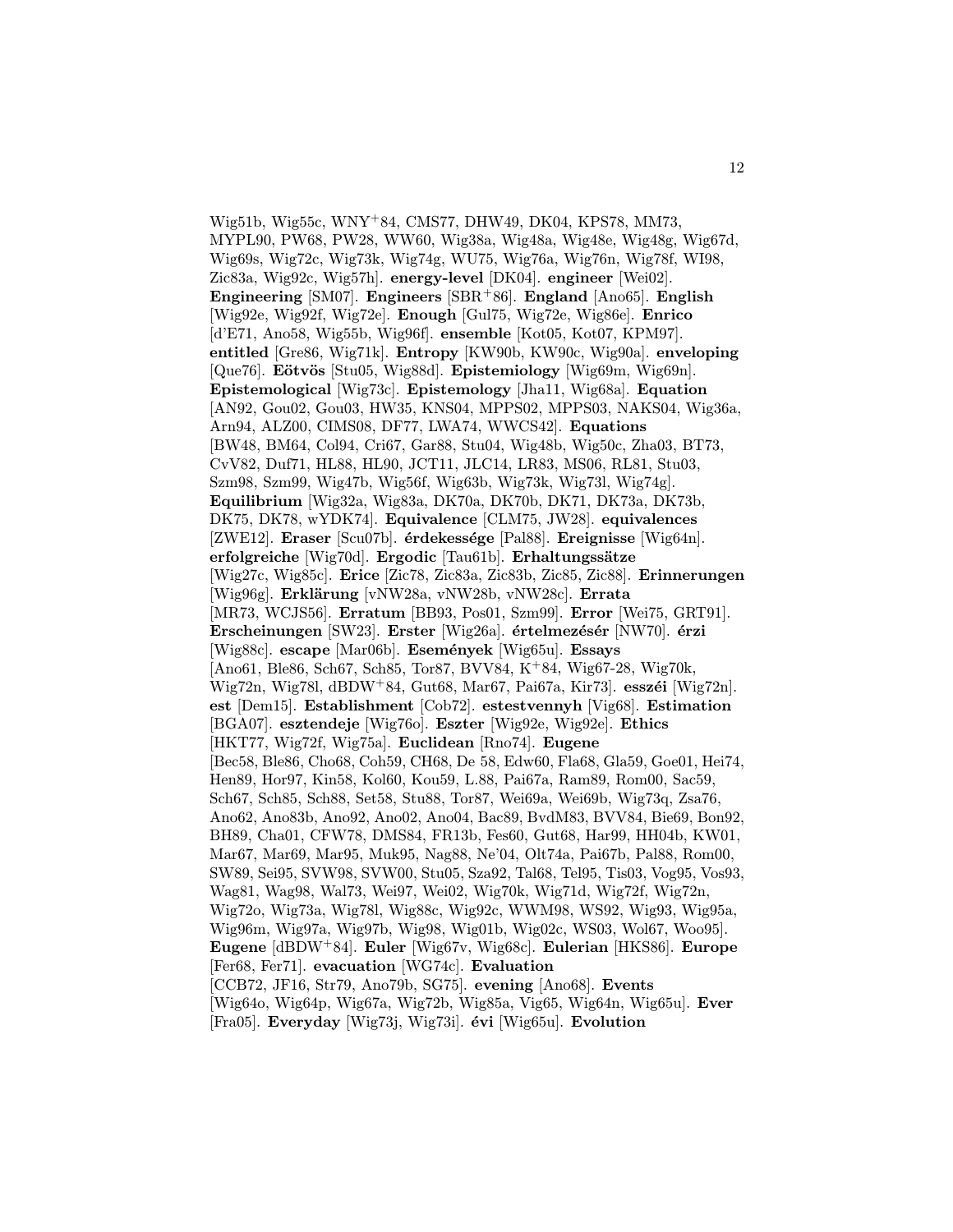$[Wig82a, MFG+83, SECS3, Wig65d, Wig65m]$ . **Exact** [KS82, SG75, DK73a, DK73b]. Examination [ACF<sup>+</sup>42]. Excerpts [Wig74c]. Exchange [BW35, BJH68, Wig36b, PW32]. Excitation [Wen98]. Excited [TW53]. exclude [WL65]. Exhibiting [OW78b, OW78a]. Exiles [Fra05]. Existence [Wig61b, Wig79j, Wig82f]. existing [Ano79b]. expansion [Gra74, Pul06, Sha92]. Expansions [Kli74, TW53, Nau73]. expectations [Wig75c]. Expected [Bai93, WA68]. Expelled [MP01]. experience [Ano19]. Experiences [L.88]. experiment [Ano19, Zic84]. Experimental [CHS97, PPG<sup>+</sup>19, DGW34, MS83]. experimentelle [DGW34]. Explaining [Wig67n]. Explanation [vNW28a, vNW28b, vNW28c, Wig70h, Wig74f]. Explicit [BB65, HST74]. expression [WY64]. extended [BB92, BB93]. Extending [WNY<sup>+</sup>84]. Extension [NW71, Wig79k, Wig81b]. Extensions [Lan87, Ara95]. external [Fon94]. extra [DK75, DK78]. Extraordinary [Gib19]. extremum [SCS99].

F [Wig53a, Wig67t]. Facets [BH70]. facsimile [Wig02a]. Factorization [JF16]. Factors [Wig65d, Wig65m]. Falk [Wig73g]. Fallout [Wig60c]. families [Pos00, Pos01]. Family [Wig82g]. famous [HH04a]. far [Zic85]. Farkas [FW52]. Fashioned [Duf46]. Fasori [Wig73r]. Fast [JF16, SW61, Wig61e]. fears [WG74c]. Feb [Wig80a]. február [Wig02b]. February [WJH76, WH77a, Wig02b]. feel [Wig88c]. Feenberg [CFW78, FR13d]. Feld [BJH68, WF68]. féle [Wig35c, Wig64-28]. Feliu [GHM<sup>+</sup>87]. Fellow [DFS20]. feltételektől [Wig95b]. fénypontjai [Wag98]. Fermi [Ano58, Wig55b, Wig96f, d'E71, Nau73, OW84, Seg03, Wig62b]. fermion [BZ74, HKW68]. Ferromagnetic [RI03]. festschrift [LS76]. fiatal [Frö93, Lad93]. fiataloknak [Wig95c]. Field [Hal01, TW53, WCT39, AN09, BT73, DK70a, DK70b, DK71, DK73a, DK73b, DK75, DK78, wYDK74]. Fields [Wig64f, Wig64g, Fon94, LW78, LM89, SS05, dDG83, Rom00]. Fifth [Ano77b]. Fifty [Wig78d, Wig76o]. Figure [Vog95]. filozófus [Wig72m]. fingerprints [Mar06a]. Finite [Wig41b, ACW98, DK73a, DK75, LLBC85, Ras89, VGB87, Wig71m, DK70b]. fire [Wig82j, Wig83l]. first [Ano19, Bug77, Wig62d, Wig67m, Zic85, Stu18]. Fisher [Luo04]. Fisica [Wig77c, Wig79o]. Fisk [Ano52]. Fission [BHT86, BW39, COWY57, WW48, CS51, WW46a, WW46b, WW51, Whe09]. Fissionable [WWY58b]. fitting [TN84]. Five [Wol67, Har06b, Har06a, Hon76]. five-dimensional [Hon76]. fixed [GRT91, LSV08]. fixed-point [GRT91]. fizika [Pal88, Wig92d, Vig68]. fizikát.' [Wig92f]. fizike [Vig66]. fizikus [Wig02a]. FL [FR66]. fled [Mar06b]. Flow [JW87, MR98]. fluctuations [PW28, Por65, TP01]. Flügge [Wig56c]. Fluid [WOYW57]. Flux [NWEC61]. Fock [OG07]. Fodor [Wig95b, Wig95b]. fogunk [Wig75g]. Folgerungen [Wig27a, Wig27b]. following [Bug77]. fontos [Wig88c]. Force [LPN11]. Forces [BW38, Bri65a, Wig36b, WCT39, WE39, Wig70i, Zic85, Zic88]. Ford [Ano78a, Wig92e, Wig92f, Ano78a]. Foreign [Wig69w, Wig82b]. Foreword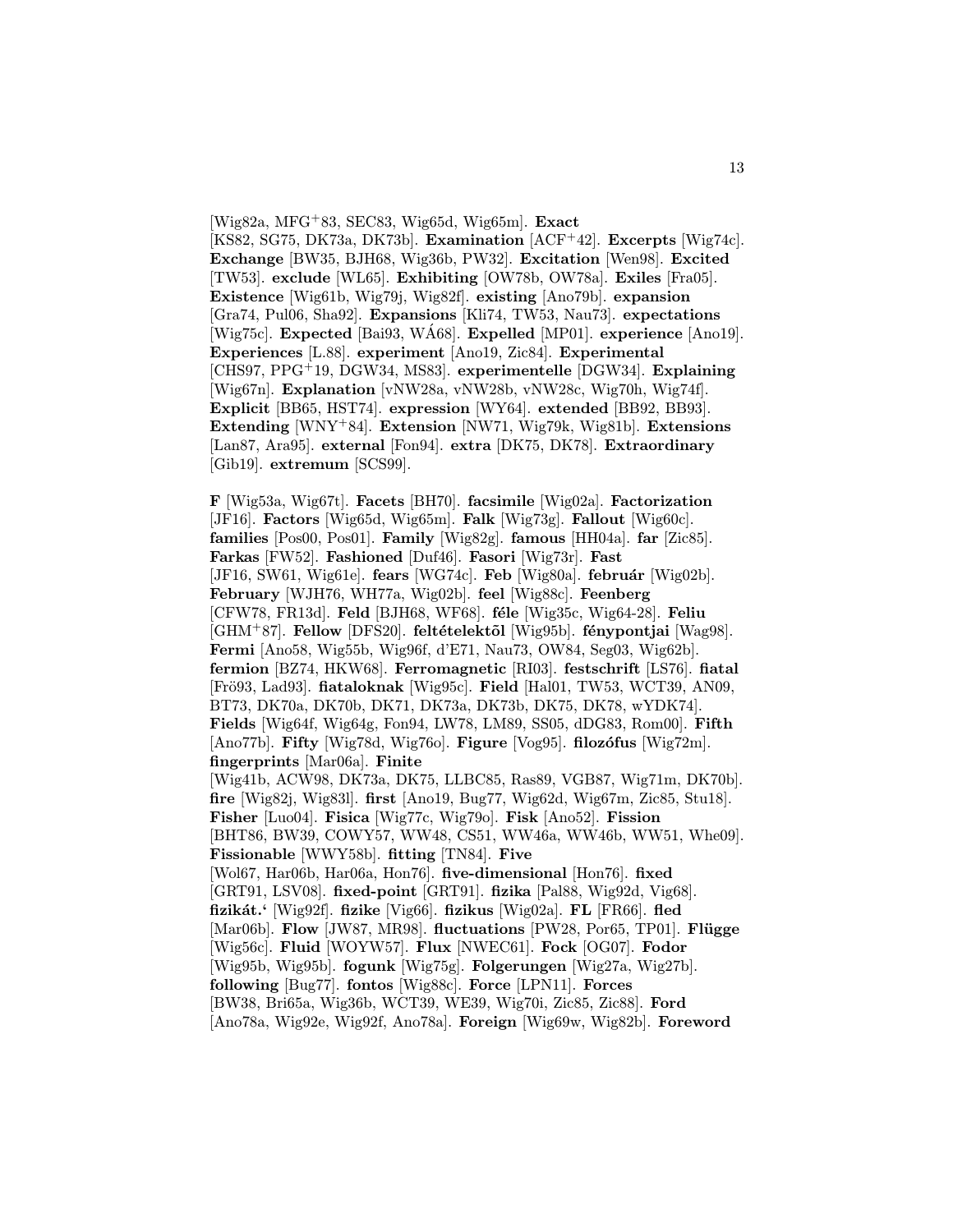[Duf46, Wig47a, Ano48]. forgiven [Wig69l]. Form [Wig60g, FR13a, KP90, Wu73]. Formalism  $[JvNW34, L\ddot{o}w64, Mai05a, Mai05b]$ . Formation  $[PW25, Wiq25]$ . Forms [EW41, SCS99]. formula [CFM78, Flü46, FR03, ML91, NL69, Ros98, Ros99, Win76]. Formulas [Lai94, CvV82, Wig67q]. Formulation [Stu04, BBDP08, MH94, Szm98, Szm99, Wig29a]. Formulierung [Wig29a]. Fortran [AD73, AD84, CM66]. Forum [KPS78]. foundation [WE47b]. Foundations [Fre15, Gre69, PE77, Rom00, Wig66a, Hoo73, Wie53, d'E71]. founders [Wag98]. Four [Fin60, Lan93b, Lan99, PCH02, Hud78, Lan11]. Four- [PCH02]. four-dimensional [Hud78]. fourth [Ano75]. fractions [Gra74]. Francis [Wig67x]. Francisco [Ano78b]. Frankel [MPPS02, MPPS03]. Franklin [Ein39]. Free [CCB72, KS07, TW53, Gou86a, Gou86b, SS05, Won76, Won79]. freedom [HL88, Wig83b]. French [Dem15, DMS84, Wig62d, Wig73f]. Frensley [JCT11]. Frequency [CM80, JW87, Mac04, TC10, VC01]. Friedrich [ABES12]. Friend [DFS20, Scu07b, Wig79l]. friends [MO20, Scu07b]. Fritz [Wig67q]. Fuel [OYWW61, SWC59, Wig58c, WSC59, WY60]. Full [Duf46, MW46, MW07, Wag98]. fullerides [SM05, SM06]. Function [Ber77, BC62, BGA07, FM03, KS07, MH94, SD96, UW42, Wig52b, Abe92, ACW98, Bo09, Beh94, CPCF99, Fon94, JC10, KPM97, MMP94, Nou99, OW81b, OW84, RRC05, SEC83, SC83, SK05, Sta10, TCT16, Wig87a, WN90, WB05, wYDK74]. Functional [OG07, WI98]. Functions [Bie69, BSW36, Dah95, HS01, KW88b, Ler90, OLBC10, Tal68, Tau61b, WB35, Wig51f, Wig67q, Wig71a, APW02, APW03, Ara95, BB92, BB93, BSW64, BW95, CUZ01, DP02, Dra86, HOSW84, Jan84, KW89b, Kla91, Kli74, KLW09, Lie90, MR98, MYPL90, MFAB85, OW81a, PFG06, PL75, Pul06, Rno74, Rob93, RSdG99, RdGS01, SAZ90, Wig84a]. fundamental [Zic78, Zic83b]. Fundamentals [Wig84a, HOSW84]. fuoco [Wig82j, Wig83l]. Further [LB73]. Fusion [Stu04]. Future [KPS78, WPG77, Wig78e, Wig78h, WM95, Wig99].

G [Cut63, How62, L.88, Stu88]. GAC [Lap60]. Galilei [IW52]. Gallery [Pai00]. Games [Tau63c]. ganz [Hed93]. Gap [Ano15, TEEBH03]. Gatlinburg [ZHH60]. Gauge [Zic84, ZDF<sup>+</sup>84, HKS86, HL88, Zic85]. Gaunt [RY03]. Gaussian [Hal81, Kot05, Kot07, PI02]. Gegen [Wig70d]. Gegen- [Wig70d]. General [EGW67, HWWJ<sup>+</sup>38, Wig29a, WNY<sup>+</sup>84, GP86, Wig70i, Wig79e, Wig87a]. Generalization [JvNW34, Mol99, Pos00, Pos01, Wig67v, Wig68c, Löw64]. Generalized [Col94, DP01, Duf71, HW01, Stu04, CvV82, Ker85, LWA74, MFAB85, Stu03, WW95, Yan10]. Generating [CUZ01]. generators [Gou81]. genesis [Cha01]. Geneva [SW56a, SW59]. Genius [Pai00]. Geniuses [Lan93a]. Geometric [HVW65, GI03, HVW82]. Geometrical [FM03, Maj05a, Maj05b]. Geometry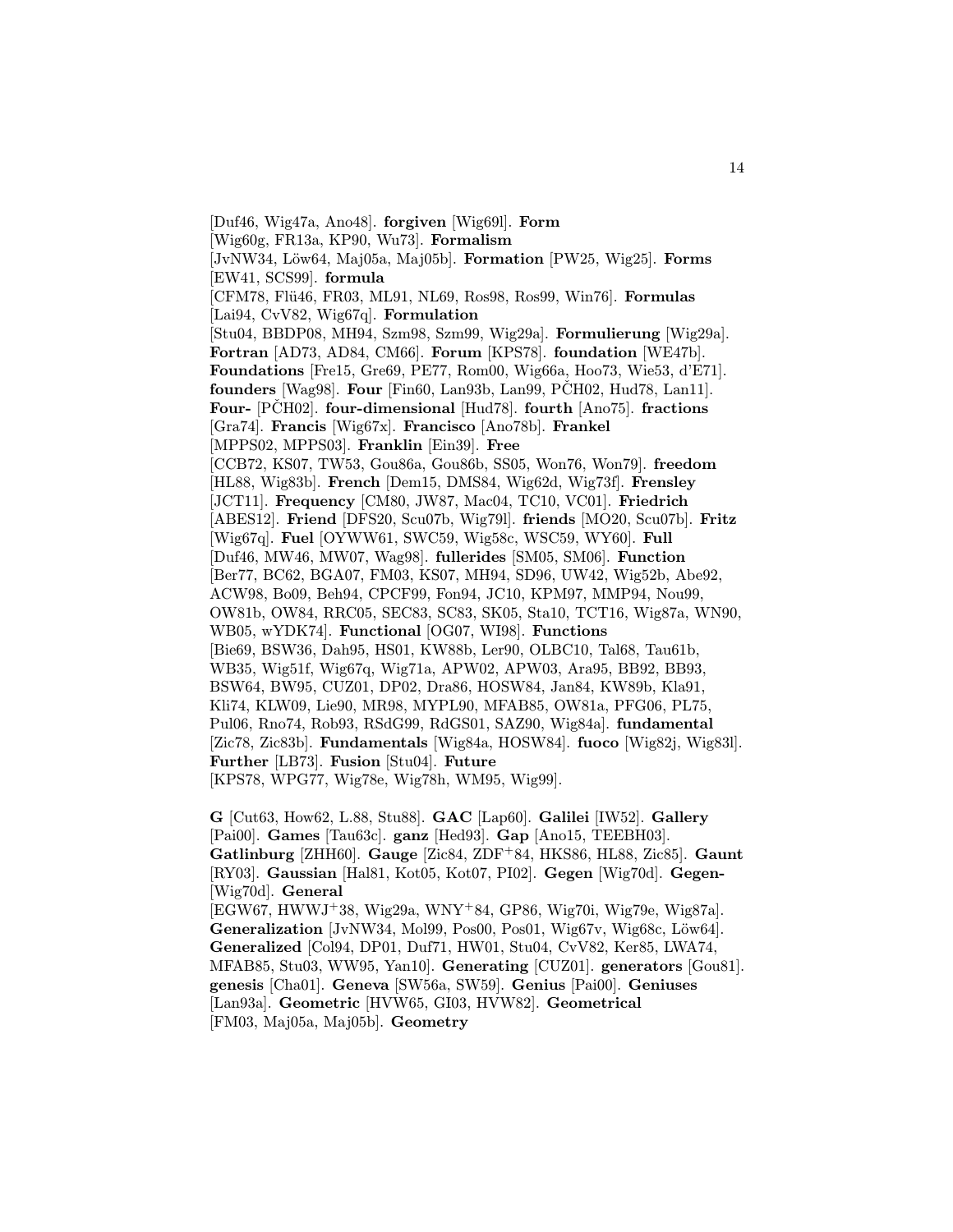[CJSW55a, KW89c, Tau62, Wig61a, KW90d]. Georg [ABES12]. George [Wig62a, Wig72o, Stu05, Wig73r, Wig88d]. Georges [Wig61d]. German [Wig62j, Ahl70, DGW34, EW61, Hed93, Her76, JW28, MW24, PW32, PW25, PW28, SW23, WW30b, WW30a, Wig20, Wig25, Wig26a, Wig26b, Wig27a, Wig27b, Wig27c, WW28, Wig29a, WBBE30, Wig31b, Wig31a, Wig32c, Wig32b, Wig33c, Wig33b, Wig44, Wig47c, Wig48b, Wig51c, Wig52a, Wig58i, Wig62h, Wig64n, Wig64l, Wig65r, Wig70d, Wig76l, Wig79m, Wig85c, Wig96g, vNW28a, vNW28b, vNW28c, vNW29b, vNW29a]. Geschwindigkeitskonstante [PW32]. Gets [Ano58]. Géza [Wig72o]. Giant [LTW55, Wig66h]. Giants [MD67]. Gift [MP01, Wig82g]. Gilpin [Wig62c]. Gilt [Wig79m]. Gimnáziumban [Wig88c]. Gimnáziumból [Wig73r]. Ginibre [FKS97]. Giorno [Wig79n]. Gitterstruktur [MW24]. glass [BTW73, TWB73a, TWB73b]. glimpses [Wig79w]. glorious [Wig83c, Wig83d]. Go [Fra05]. Goeppert [Wig72i]. going [Wig75g]. Goldberger [Wig72d]. golden [Mar96, Seg03]. Gomolcak [Wig65c]. gondolkodtam [Wig72m]. good [Wig73r]. Gordan [Rno74]. Gordon [SS05]. Gore [Wig69w]. Government [Zic78]. graded [Mez77, WW95]. gradient [CFM78]. graphene [ISRK12]. Graphite [SWC59, TEEBH03]. graphs [GS04b, GS04a]. Gravitation [Wig49b, Wig49e]. gravity [MS83]. Great [Hen89, L.88, Ram89, Sch88, Stu88, KW87d, Mar06b]. Greater [WNY<sup>+</sup>84]. Greece [SM07]. Green [JC10]. greeting [Nag88]. grid [MW24]. Griffin [Gut60, Sac59]. Groenewold [DV97]. Ground [SIM93, TKT<sup>+</sup>05]. Ground-State [SIM93]. Group [BW48, Bie61, Bie69, GW63, Gre69, KR78, Loe75a, Loe71, Loe75b, Mei64, Mos62, Tal68, Tau61b, Wig39b, Wig59g, Wig79a, Zac84, Agr80, Cha01, CW71, Dir45, Ear81, GW72b, Got71, Gou81, GP86, IW52, KW87b, LR78, MR72, MR73, NKW88, PD98, Rno74, RSdG99, Vas89, Wig64e, Wig71n, Wig89a, DGW84, Fan60, Fes60, Wig31b, Wig44, Wig79x, Gut60, Sac59]. Groups [BB65, BMR65, Gin63, IW53, Wig41b, Wig66a, Wig71c, vNW40, BL72, BW73, CFM78, Ell92, Gou86a, Gou86b, HKS86, Ker85, LB73, LLBC85, MACS04, MMZ<sup>+</sup>05, Sha73, Wig65i, Wig71m]. growth  $[Olt74b, Wig67t, WAG8]$ . Grund  $[WW30b]$ . Gruppentheorie  $[Wig31b, Wig44]$ . guerra  $[Wig80b]$ . guide  $[AD73, AD84]$ . Guíxols [GHM<sup>+</sup>87]. György [Wig73r, Wig88d]. Györgyi [Wig72o].

H [Duf46, LPN11, Wig63a, LPN11]. H8 [HMW05]. half [Gau94]. half-century [Gau94]. Hall [Wig78a, Wig68j]. Hamiltonian [Ell92, Wig37b]. Hamiltonians [Beh91, Beh94, RV10]. Hamos [Wig73r, Wig73r]. Handbook [OLBC10, Wig71i]. Handbuch [Wig56c]. Hanford [Ban04, San95, Wei04]. Harbor [MWW66, PW64a, PW64b, Wig65k, Wig66c, Wig69h, Wig69i]. Harder [Wig69e]. Harkabi [Wig67o, Wig67y]. Harmonic [KW88c, LSV06, LSV08, KPT86, KW88a, Pal82, RV11, WW30a, dlPC79]. harmonics [Dra86]. harmonischen [WW30a]. harmony [Ano77b]. Három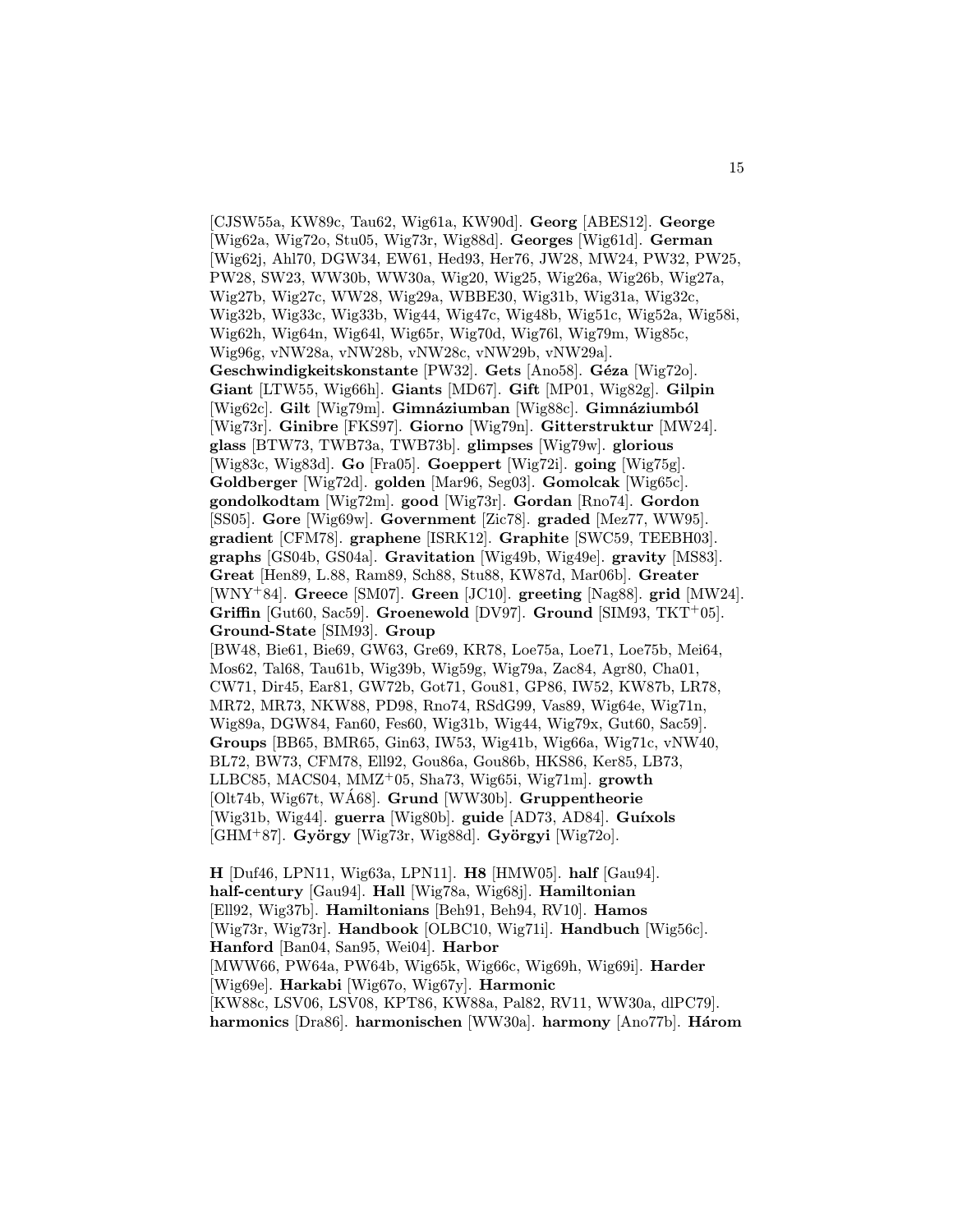[Frö93, Lad93]. Hartree [OG07]. hasonmáskiadása [Wig02a]. határa [Wig64-30, Wig64-31]. határai [Wig64-29]. hatékonysága [Wig64-27]. hazai [Frö93, Lad93]. hazards [WA68]. He-cooled  $[ACF<sup>+</sup>42]$ . Hearing [Wig76d]. heartily [WB77]. Heaven [TW79b]. Heavy [Wig52c, WOYW56a, FW36]. Heisenberg [LW34, Bri65b, Eck33, Wig76h]. Held [Meh73, BW61, DGW84, GHM<sup>+</sup>87, Gre86, Hoo73, MR76, Sal69, Wig64f, Wig64g, Zic78, Zic83a, Zic83b, Zic85, Zic88]. Helicity [Bec72, Jor78]. Helium [FW37, Wig33a, Wig65a, GBO04, KPM97, LCM<sup>+</sup>42]. helium-like [GBO04]. Hellenike [Ano77a]. help [TW79b]. helps [Ano15]. Henry [Ano78a, LS76]. Herbert [Wig76c]. Hermitean [Wig65f]. Hermitian [FKS97]. Hetaireira [Ano77a]. heuristic [McD17]. Hevesy [Stu05]. Hevesy [?]LorándStuewer:2005:GHL. Hidden [Cla71b, Wig70g, Wig71j, Wig76i, Wig76j]. Hidden-Variable [Cla71b, Wig71j]. **Higgs** [dDG83]. **High** [Mac04, Nau73, NWEC61, Wig88c, MM73, Wig73r, Zic83a]. high-energy [Zic83a]. High-Frequency [Mac04]. Higher [WE47a, WNY<sup>+</sup>84]. Highlights [Zic73, Wag81, Wag98]. Hilbert [BG02, BG03, Mol99]. Historical [Seg85, Wig95a, Wig98, Wig01b, Jan14, Rom00]. History [GHM<sup>+</sup>87, San95, KHFA67, LK04, Sch96, Wig83f, Wig50b]. Hitler [Mar06b, MP01]. hogy [Wig88c]. Hogyan [Wig02a]. Holes [TW53]. Homodyne [BGA07]. homomorphic [SW67]. honor [F<sup>+</sup>76, LW78, MF69, Wig73e]. honorary [Wig66b, Wig83e]. Honoring [Fin60]. Honors [Wig62b]. Honour [Ble86, Sch85, Tor87, BVV84, dBDW<sup>+</sup>84]. hope [Wig78e]. hopeful [TW79b]. Hopf [CCT08]. hopping [KLW09]. Hotel [BW61]. House [Duf46, Wig65c, BTW73, TWB73a, TWB73b]. Houston [Her79]. Houtermans [ABES12]. HTSC [SM05]. Hudson [Jan84]. Hughes [Wig57h]. Human [Ano48, Duf46, Dar47, Wig76l, Wig77h, Wig79w]. humanist [Rub82]. Hungarian [KW01, Wig02a, EGW69, Frö93, GW03, Har06a, Jon10, Lad93, Lan93a, Mar96, Nag88, NW70, Pal88, Stu05, Wag98, WWW64, Wig29b, Wig29c, Wig33d, Wig35c, Wig64z, Wig64-27, Wig64-28, Wig64-29, Wig64y, Wig64-30, Wig64-31, Wig65u, Wig66k, Wig67-29, Wig68j, WA68, Wig69y, Wig71m, Wig71n, Wig72m, Wig72n, Wig72o, Wig73q, ´ Wig73r, Wig73s, Wig75g, Wig76o, Wig79x, Wig88c, Wig88d, Wig88e, Wig92d, Wig92e, Wig92f, Wig95b, Wig95c, Wig02a, Wig02b, Wig02c, Zsa76]. Hungarians [Lan11]. Husimi [TKC<sup>+</sup>08]. Hydrocarbon [Wig59a, Wig60a]. Hydrodynamics [Tau63c]. Hydrogen [WH35, Wig54b, FW36, Wig33c]. hyperbolic [WB05]. hyperboloids [APW02].

I. [Wig73a]. ICCMSE [SM07]. ideals [Wig79d]. Ideas [GHM<sup>+</sup>87, Gre86, Hor97, MGM62, Wig59d]. idempotency [MYPL90]. Identity [LB71]. idotükrözés [Wig64z]. if [GW72b]. Igal [Wig63a]. ignition [Wig83l]. ihre [Wig31b, Wig44]. II [Wig26b, Wig96m, APW03, BL72, Bru87, DK70b, GS04b, Goe49, Gou86b,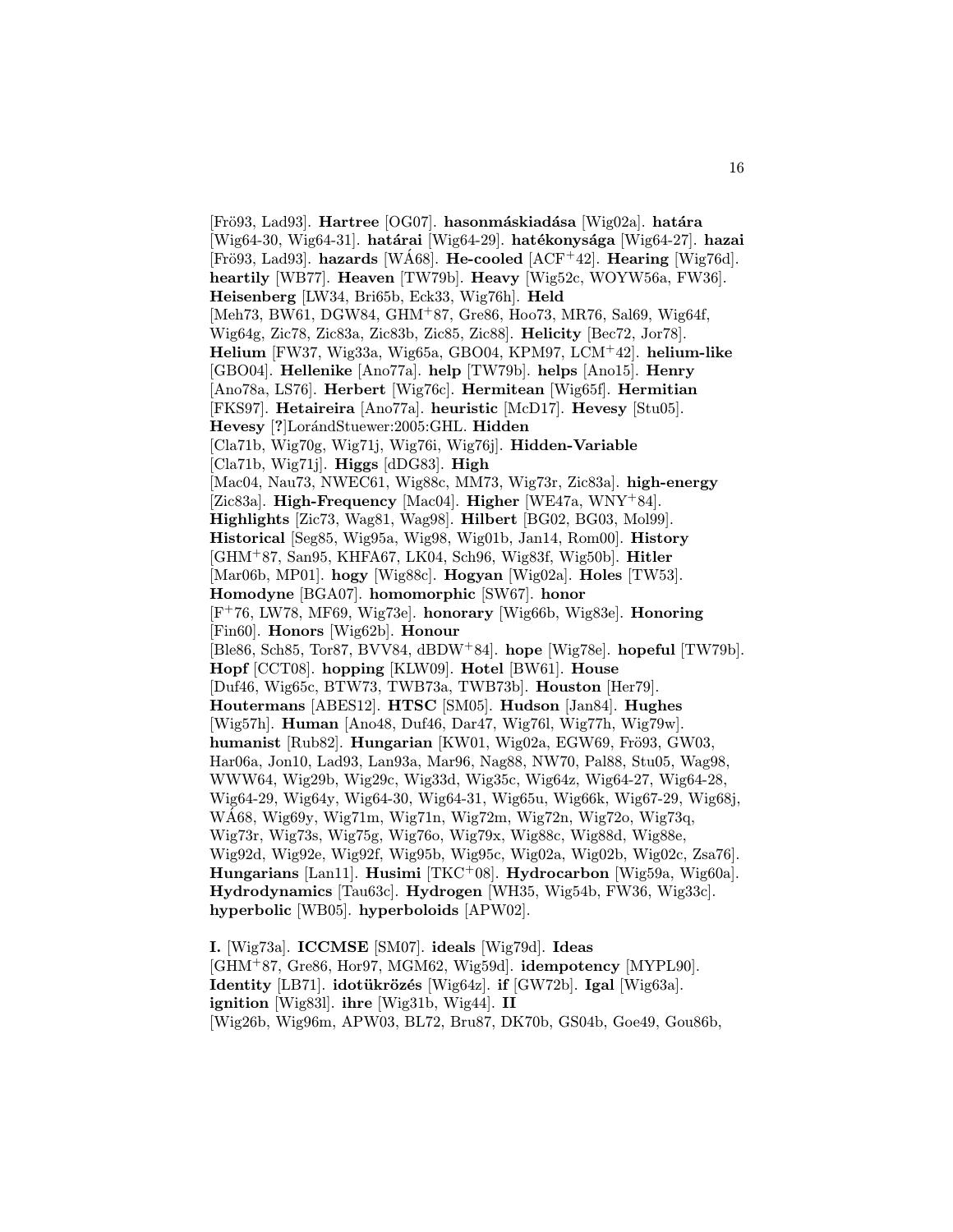Löw64, PD98, Tau61b, WS34, Wig57b, Wig82c]. III [CvV82, CM80, DK71, LB73, Tau63a, Wig97a]. Illus [Wig64f, Pai67a, Wei69a]. Illustrious [Fer68, Fer71]. Image [HS01]. immigrants [Fer68, Fer71]. Impact [Wig51b, Wig73d, Wig73f, Wig79t]. implementation [Zie88]. implications [LB73, Wig27a, Wig27b]. Important [TC10, Wig88c]. inaugural [Bug77]. inauguration [Bug77, Wig66f, Wig75c]. including [Nob72, SM05, Wig64e]. increased [WW62a, WW62b]. incredible [Hed93]. independence [PPG<sup>+</sup>19]. Indiana [Pai67a, Wei69a]. Indispensability [Gel14]. inequivalence [BH13]. Infinite [Wig50a, Wig55a, Wig57b, DK73b, DK78]. inflow [JCT11, JLC14]. influence [Wig74d, wYDK74]. Informal [Cla71b, Wig71j]. Information [Luo04, WY63, GI03, K<sup>+</sup>84, LLW<sup>+</sup>09, Yan10]. **informational** [HS95]. informationally [Bo09]. Inhomogeneous [Wig39b, Wig79a, BW73, Duf71, Wig64e, Wig89a]. Initial [Wig83f, Wig95b]. inner [CIMS08]. Innocence [Stu18]. Inönü [FS82, Hud78, Maj93, WW95]. Inönü-Wigner [Hud78, Maj93, WW95]. Inquiry [Gib19]. Inspiration [Wig62a]. instabilities [Fol80]. Instantaneous [VW66]. Institute [Bug77, MR76, Zic78]. Instruments [L.88]. insulating [SM06]. Integer [JF16]. integrability [RNM04]. integrable [BLS03]. Integral [Lie90, Ber06]. integrals [DF77, WB05]. Integration [Win76]. integrations [CV80]. intellectual [Fer68, Fer71, Wig74d]. Interacting [VW65, VW66, KPT86, Pal82]. Interaction [CW41, EW41, LTW55, MDH94, Wig34, WE47a, HMW02, TKT<sup>+</sup>05, Wig38a, Wig69c, Wig69b]. **Interactions** [WNY<sup>+</sup>84, ML91, SP74, Zic83b, Zic84]. Interest [L.88]. interesting [Pal88]. interface [WWCS42]. interference [PW28]. Interferenz [PW28]. Interjú [Wig73r, Wig73q]. interjút [Wig73q]. Intermediate [Wig54e]. Internal [WK72, Wig65d, Wig65m]. International [Ano54b, Ano75, Ano77b, Ano78b, Ano79b, Ano83a, BH71, DGW84, GHM<sup>+</sup>87, KPS78, Meh73, Rub82, Sal69, SM07, Vil85, Wig68e, Wig69w, Zac84, Zic78, Zic83a, Zic83b, Zic85, Zic88, d'E71, F<sup>+</sup>76, KR78, MR76, Ano68, Wig51a, Wig51e]. Interpretation [Hug89, LTW55, NW70, Wig54f, Wig66h, Wig83g]. Interscience [Wig64f]. Interview [DMS84, Olt74a, Wig59c, Wig71d, Wig72f, Wig75d, Wig83j, Wig96j, Wig73q, Wig73a, Wig77b, DMS84, Wig73q]. Interviews [BH89]. intracule [GBO04]. intrinseco [Maj32]. Intrinsic [WWW52, Maj32]. Introducing [Wig66d]. Introduction [Duf46, Wig73e, Wie53, Wig86a, EW61, WBBE30]. Introductory [Wig72g, Por65]. Invariance [HVW65, Wig49d, Wig57f, Wig60b, Wig64o, Wig64p, Wig72b, Wig82h, Wig85a, ZDF<sup>+</sup>84, HKW68, HVW82, Vig58, Vig65, Wig56a, Wig56f, Wig56b, Wig64n, Wig64l, Wig64d, Wig65u, Wig67a, Wig84f, Wig51c]. invarianciaelvek [Wig65u]. Invariant [AW75, EW41, Fro79, Tem07, Wig52b, Wig63b, HL88, Wig67h]. invariantnost [Vig58]. invariantnosti [Vig65]. Invariants [KAUZ71].

Invarianz [Wig51c]. Invarianzprinzipien [Wig64n, Wig64l]. inventai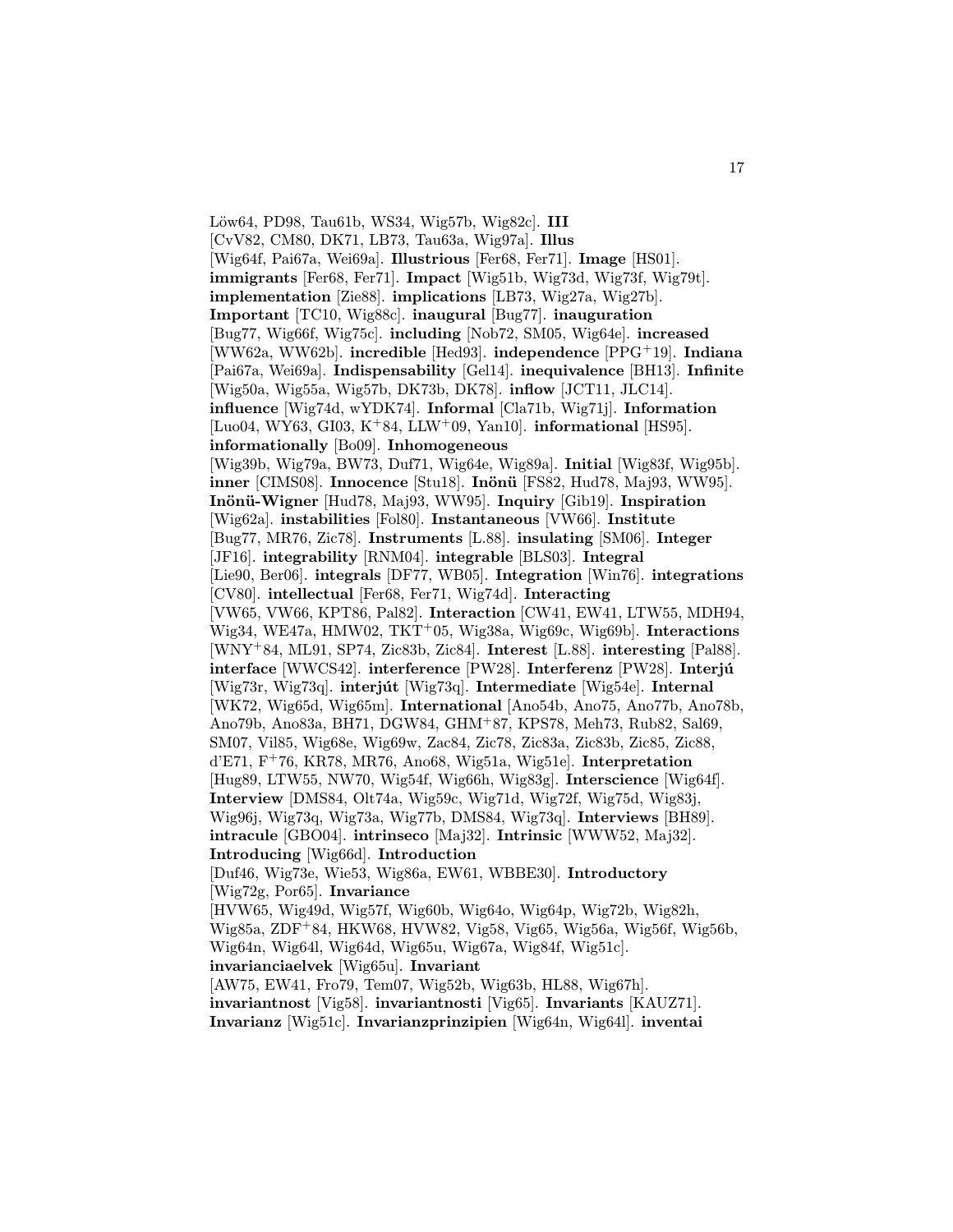[Wig79g]. invented [Wig79g]. inventory [KHFA67]. Involving [HW39]. ionic [Mar03]. ions [GBO04]. Iowa [Wig67t]. Iranian [Wig76f, Wig77d]. Irradiator [WSCF61]. Irreducible [Kib76, Wig71c, Ell92, GW72b, KP90, Lit72]. Isa [Wig78i]. ISBN [Ble86, Hen89, Sch85]. iskolára [Wig73s]. Isobaric [Wig66g, FR66]. isomorphism  $[MMZ^+05]$ . Isotope  $[WOY57]$ . Isotopic  $[Wig58d, Wig79g]$ . isotopico [Wig79g]. issue [CW74, JKM03]. István [Wig73q, Wig95b]. Italian [Maj32, Maj37, Wig77c, Wig77e, Wig79g, Wig79n, Wig79r, Wig79s, Wig79v, Wig79p, Wig79o, Wig80b, Wig82j, Wig83l]. Italy [DGW84, Meh73, Wig68e, Zic85, Zic88]. itself [Nar88]. IV [DK73a, HH04a, Tau62, Wig97b]. Ivan [Wig92f, Wig92f]. Iván/ [Wig92f]. IX [PFG06].

J [BB93, Gut60, L.88, Maj05a, Pos01, Sac59, Sch67, Sch85, Szm99, Wig61e, Wig67t, Lai94]. J.-P [Sch85]. Jacketed [SWC59, WSC59]. Jagdish [Rom00]. Jaki [Wig69e, Fla68]. James [Bie69, Wig78j]. János [Wig67-29, GW03]. January [Her79, SVW98, SVW00, Wei97, Gre86]. javlenija [Vig58]. Jean [Ble86, Tor87]. Jean-Pierre [Ble86, Tor87]. jeffektivnost [Vig68]. Jeno [Nag88, Wag98, Wig72o, KW01, Wig72n, Wig02c, Zsa76]. Jenövel [Pal88, Wig88c, Wig73q]. Jersey [Wig64b]. Jews [Mar06b]. jó [Wig73r]. Joe [Wig76b]. John [Stu88, Wig53a, Wig92f, GW57, GW03, Hor97, NAH<sup>+</sup>89, Tau61a, Tau61b, Tau63a, Tau62, Tau63b, Tau63c, Wig57d, Wig67b, Wig67-29, Wig80a, Wig96c, Wig96h, WG96, von96, vN96]. Joint [Wig76d]. Jones [L.88]. Jost [Kla91]. Journey [FR13e]. József [Wig88c]. Jr [Bie69]. Jr. [Wig78j]. jubilee  $[F^+76]$ . Jucys [Wu73]. July [Ano54a, Zic78, Zic83a, Zic83b, d'E71, Dan95]. Jump [SSP<sup>+</sup>91]. June [Ano79a, Sal69, Wig68e, d'E71].

K. [Ano48]. Kac [Maj93]. Kahan [Wig66a]. Kampen [CM68]. Kardos [Wig73q, Wig73a]. Kargon [L.88]. Kármán [Hor97]. karrier [Wag98]. Kathlerine [Duf46]. Kausalitätsprinzip [Wig79m]. kedvezo [WA68]. Keldysh [AK00]. Kellner [GBO04]. Kelvin [L.88]. kémiai [Wig29b]. Kepler [Fro79]. Kernphysik [EW61]. Keseru [Wig66k]. készítette [Wig73q]. Kettenreaktion [Her76]. Key [Wig82e]. kezdő [Wig95b]. Khubas [Wig78i]. kilátások [WÁ68]. Killians [Wig78j]. Kilmister [Hen89]. Kinds [Wig64u, Wig64v, Wig67j]. kinematic [Wig54h, Wig49e, Wig49b]. Kinetic [BT73, BT76, Fon94, Maj05a, Maj05b, MYPL90]. kiredukálják [Wig71n]. Kirkwood [Sha92]. Klein [SS05]. knew [Wig92f]. know [Wig88c]. Knowing [Wig96l, Vig86, Wig80e]. Knowledge [Ano61, Jha11, Gre69, Wig74h, Wig76l, Wig77h]. kombinierende [Wig26a, Wig26b]. Konvergenz [Ahl70]. korba [Wig75g]. Korzybski [Wig66d]. köszöntése [Nag88]. kötés [Wig29b]. következtetés [Wig64-28]. Közreadta [Wig72o]. Kramers [TCT16, Wig75c]. Kratzer [Sta10]. Kronecker [Wig71n, Wig65i, Wig71n]. Kronecker-multiplied [Wig71n].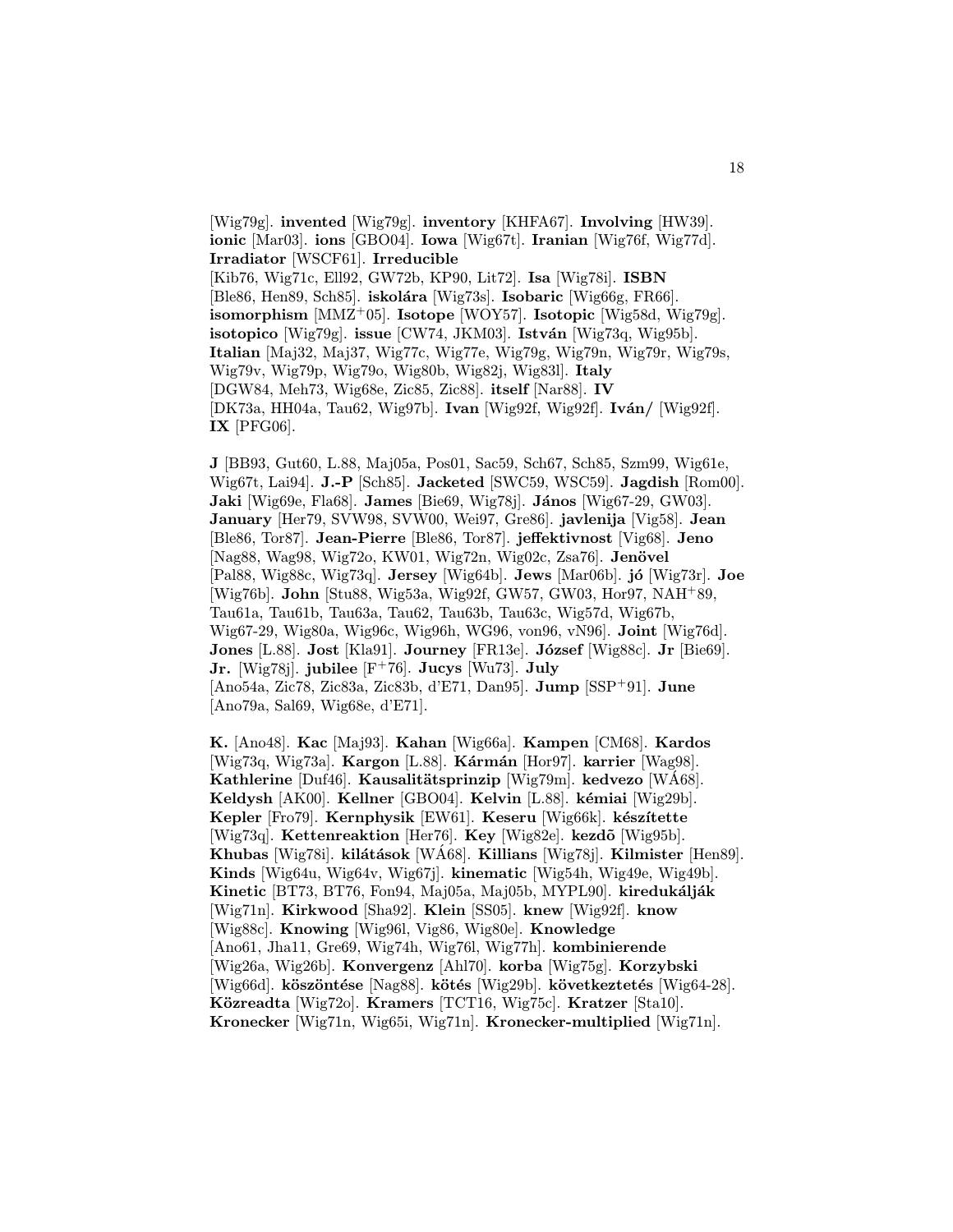Kronecker-szorzatát [Wig71n]. Kursunoglu [Hen89, L.88, Ram89, Sch88, Stu88]. kvantovye [Vig58]. kvantummechanikában [Wig64z, Wig79x]. kvantummechanikája [NW70]. Kyoto [Ano54b].

L [Fla68, Wig65c, Wig69e, Wig72d, Wig95b, NW70, Wig95b]. L. [FW52, Wig56e]. Laboratory [Lan93b, Wig46b, Lan99]. Lagrangian [LR83]. Lagrangians [LR78]. Lake [d'E71]. Lancelot [Wig65m, Wig65d]. Landed [Lan93b, Lan99]. landmark [Wig66f]. Langevin [Gar88]. language [Wig74h]. Large [Bai93, JD90]. Largest [BY88]. Lattice [SIM93]. lattices [CMS77, Fol78, Fol80]. Laue [Wig50b]. laureate [Zsa76]. laureates [Hoi01, Nob72]. Law [Wig52c, Wig65d, Wig65m, DGW34]. Laws [VW66, Wig64o, Wig64p, Wig64t, Wig72b, Wig85a, Wig85c, Vig64, Vig65, Wig54c, Wig54h, Wig64n, Wig64s, Wig65f, Wig65u, Wig65p, Wig65q, Wig65r, Wig65s, Wig67a, Wig79p, Wig82h, Wig83f, Wig95b]. Leakage [WSCF61]. Learned [Wig80f, Wig73o]. leaves [Wig72o]. Lecture [Wig64n, Wig68e, Wig74h, Wig64o, Wig64p, Wig67a, Wig67t, Wig73b, Wig65u, Wig88d]. lecturer [Wig66d]. lecturers [Ano30]. Lectures [L.88, Tal68, Ano68, Bug77, Nob72]. Leerstoel [Wig75c]. legacy [Tis03]. leggi [Wig79p]. Lejegyezte [Wig95b]. lejegyzésében [Wig02c]. Leó [Wig92e, Fra05, Hor97, Wig69a, Wig92e, Wig96i]. Leonard [Bec58, De 58, Edw60, Kin58, Set58]. lépni [Wig75g]. lettem [Wig02a]. Letter [Ein39, Kue61, Lap60, Mei61, WW61a, Wig58e, Wig64c, Wig67u, Wig71f, WA72, Wig72h, Wig73g, Wig75b, Wig76g, Wig79q, Wig80c, Wig96j, Dem15, Wig67-27, Wig69l, Wig76f, WW86]. Letters [BJH68, Ger75, Gir75, Gul75, MW75, Sau75, Smi75, Wei75, Wig69o]. Level [Wig49c, DK04, FS82, RNM04, Wig57c, Wig65g]. levelei [Wig72o]. levels [Wig38a, WF41, Wig51g, Wig65j, Wig69s]. Leverett [ACF<sup>+</sup>42]. Lewis [Wig75b]. Li [BW37, WB36]. library [DLD<sup>+</sup>21]. Lichttheorie [WW30b]. Lie [Agr80, BB65, BW73, CLM76, Con72, Gin63, GW72b, Gou81, Gou86a, Gou86b, Hud78, Kol73, Mez77, MACS04, MMZ<sup>+</sup>05, WW95, Wig73j, ZY88]. Life [Pai67b, WL65, ABES12, Ano68, BDH<sup>+</sup>89, DMS84, Wig70h, Wig71k, Wig74f, Wig79o, Wig02b]. Lifetimes [Wig39a]. lifting [FS82]. Light [Cox61, KW87c, Wig39a, Wig61a, Wig96j, BH13, FW36, KW87a, WW30b, WW86]. like [GBO04, OK78, SM06, WI98]. Limit [Wig55c, Zha03, AN09, Ara95, Wig64-30, Wig64-31, Zic83a]. limitation [CW74]. Limitations [SW58, Tem07, SV86, Wig82i, Wig83h, Wig89b]. limited [BWD76b, HMW02, Wig76d]. Limits [Wig50d, MMP94, RdGS01, Wig51d, Wig53b, Wig67c, Wig78h, Wig09]. Lindau [Ano79a]. Linear [CvV82, KS82, BW73, Bru85]. linewidth [WW30b, WW30a]. Linienbreite [WW30b, WW30a]. Liouville [BT76]. Liouvillian [MR98]. L'irreale [Wig79r]. little [HKS86, Vas89, Wig69h, Wig69i]. Littler [Wig57h]. locality [FW73]. localizability [Bac89]. Localization [Hal01, LO10, HS95, PS02, Ram00].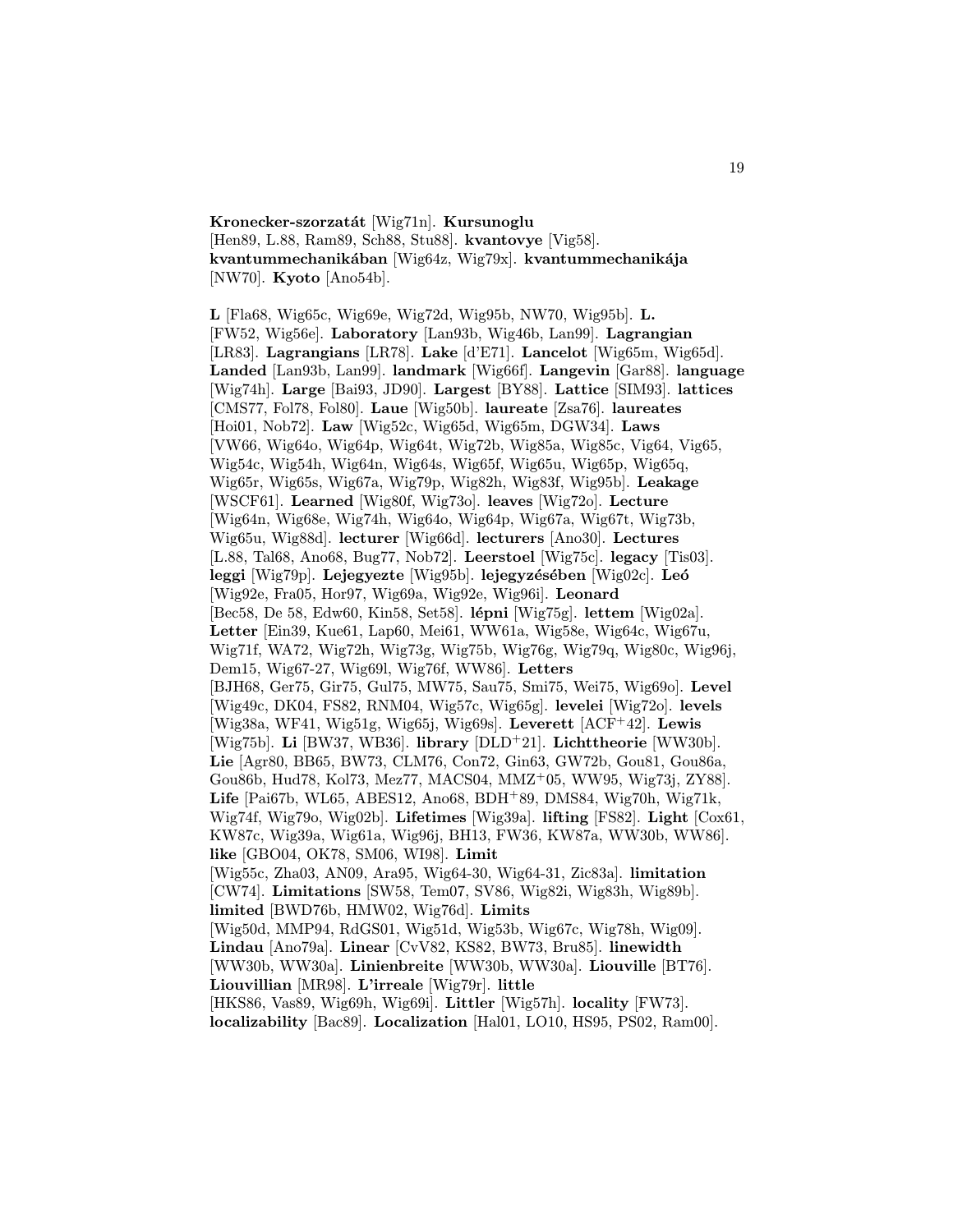Localized [KW87c, NW49, KW87a]. Loewner [WvN54]. Logic [Ano61, Tau61a]. London [Ano65, Hoo73]. Long [WE47a, Ano19]. Longer [WW60, Wig67d]. look [dlPC79]. looks [Wig68b]. Loránd [Stu05]. Lorentz [MR73, Dir45, Ker85, KW90b, KW90c, MR72, SW67, Vas89, Wig39b, Wig64e, Wig79a, Wig89a, Wig90a]. Losev [Wig69d]. Loss [TW53]. Loss-Free [TW53]. Lost [Sau75]. Louis [Ble86, Sch85, Tor87, WBBE30, BVV84, F<sup>+</sup>76, dBDW<sup>+</sup>84]. Low [Con72]. Low-Dimensional [Con72]. Lower [Wig55c]. lumps [Wig57i].

M [Coh59, Gla59, Kol60, Kou59, LW78, Wig53a, Wig66d, Wig96j]. M. [Wig72d, Wig73e]. M.I.T [Kir73]. Machine [Lan83, Ano15]. Machines [Wig69g]. Madison [BH71, Wig67l]. Magic [Ne'04]. Magnetic [MW40, LM89]. Magnus [Wig67q, HW57a, HW57b]. Magyar [Wig02a]. Majorana [BW35, Bri65b]. Makers [Ano52]. Manhattan [Lan93b, Lan99, Lan11]. Manifestations [OW84]. mankind [Wig86e]. Manpower [Wig69p]. Many [HW01, HMW01, PS97, PMHW07, SD96, CPCF99, Wig59f]. Many-Body [HW01, HMW01, PS97, PMHW07, CPCF99]. Many-Electron [SD96]. map [DP01]. Maple [Lai94, PFG06]. mapped [Sta10]. March [Ano61, Bug77, FR66, MR76, Wig73q, W<sup>+</sup>75, WJH76, WH77a, Wig02b]. Märchen [Wig70d]. március [Wig73q, Wig02b]. Margenau [LS76, Put64]. Maria [Wig72i]. marslakó [Har06a]. Martians [Har06b, Har06a, Lan93b, Lan99, Mar96]. Marx [Wig88d]. Maryland [Zac84]. Mass [Kir73, Vig86, Wig33a, Wig65a, Jor78, SS05, Wig56e]. Massachusetts [Ano79b]. masses [Wig41a]. Massey [Wig63a]. Massive [WSCF61, LR83]. massless [KW87b]. master [Duf71]. Masters [Duf46]. Matematica [Wig77c]. matematika [Wig64-27]. matematiki [Vig68]. Material [Wig61a]. Math [BB93, Maj05a, Pos01, Szm99, Wig85d]. Mathematic [Gel14]. Mathematical [Ban09, BW61, Mac59, MR76, Mic85, OLBC10, Sec62, Wig56c, Wig61f, Wig66a, Wig67q, WE47b, Wig50e, MR76]. Mathematics [BW61, Cut63, How62, Nic12, Omn11, Sec62, Tis98, Wig60j, Wig60k, Wig60l, Wig67p, FF91, Gau94, Hed93, Jan14, MR76, Vig68, Wig64-27, Wig67k, Wig74h, Wig77c, Wig85d, Wig90b, Wig91, Wig92b, Gau94]. Mathematik [Hed93]. Matrices [Bai93, BY05, FP03, FKS97, LY09, Wig55a, Wig57b, Wig58h, Wig67w, Ell92, Kot05, Kot07, MYPL90, PFG06, SW67, Wig59f, Wig63d, Wig65h, Wig65i, Wig69s]. Matrix [BY88, DW64, GLB92, IW54, QM71, RW54, Wol71, Wol72, CLM76, DK04, GW72a, Gou81, GP86, JD90, Kot05, NW71, SCS99, Szm98, Szm99, Wig52e, Wig52f, Wig64a, Wig64h, WY64, Wig65f, Wig71n]. mátrixokról [Wig71n]. matter [MF69, Zic78]. Maurice [Hen89, KW87d, Ram89, Sch88, Stu88, Wig88b]. Max [Wig50b]. maximal

[BL72]. Maxwell [Scu07a]. May [Wig64b, Zac84, ZHH60, Wig71n]. Mayer [Wig72i]. Mean [AN09]. Meaning [Duf46, Hor97, MW46, MW07, Wig84c].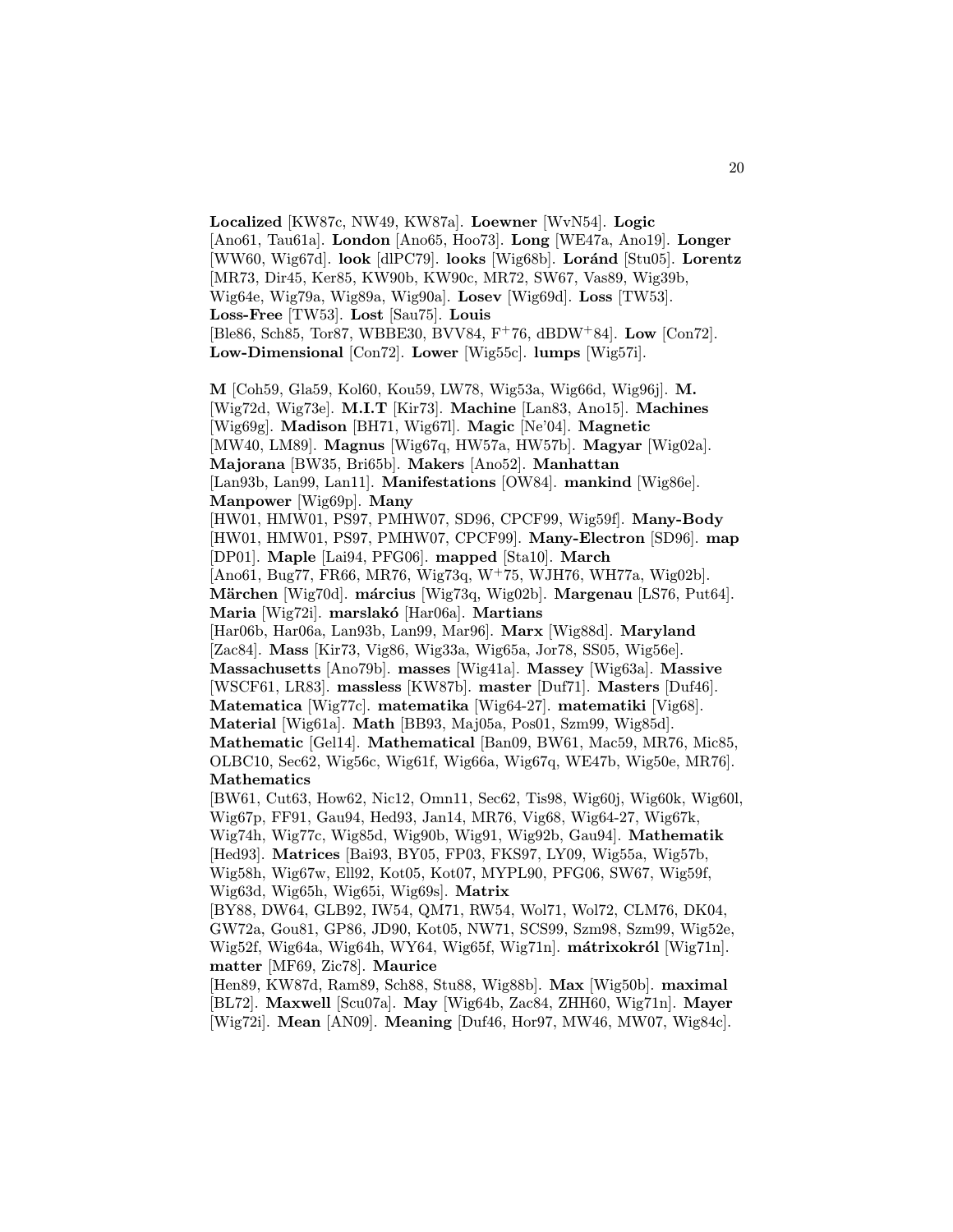## Means

[COWY57, NW61, WOYW59, WW61b, Wig61h, LLW<sup>+</sup>09, ML91, Wig67g]. Meant [LB96]. Measure [MPPS02, MPPS03, Zha03, Bo09]. Measurement [Ano78c, Jha11, KPM97, SW58, Wig57a, Wig60d, Wig63e, Wig86b, Gre86, MS83, SV86, WZ83, Wig52a, Wig62h, Wig67f, WY73, Wig78g, Wig83i, Wig83k, Wig84e, Wig86f]. Measurements [CJSW55b, JWY67]. Measures [Mac04, AN09, KL03, Ker05]. Mechanical [CHS97, HW39, JvNW34, Wig50c, Wig70g, Wig71a, Wig76i, Wig86b, DK71, LM89, OW81a, OW81b, OK78, SG75, Wig52a, Wig56f, Wig62h, Wig63b, WY73, Wig76j, Wig83k, Wig84e, Wig86f]. Mechanics [Ano78c, Ber77, Cob72, Fan60, For97, Fre15, Gut60, Hug89, IORZ67, Sac59, ¨ Tau61a, VW65, VW66, Wig31b, Wig47c, WL65, vNW28a, vNW28b, vNW28c, Ano19, BBDP08, Cha01, DP01, F<sup>+</sup>76, JWY67, KW89a, KW90a, MR98, MACS04, MMZ<sup>+</sup>05, NW70, Rob93, SP74, Wig25, Wig27c, WW28, Wig29c, Wig32c, Wig44, Wig56a, Wig56b, Wig59g, Wig64z, Wig64q, Wig68a, Wig69m, Wig69n, Wig73l, Wig79e, Wig79x, Wig83g, Wigxx, d'E71, Rom00, WBBE30]. Mechanik [Wig25]. mechanika [Wig29c]. Mechanism [BW39, Whe09]. Medal [Wig78k]. media [WWCS42]. Medium [KS07]. Meet [Ano30]. Meeting [Ano79a, Bal19, GHM<sup>+</sup>87, Wig68e, Wig82l, Wig87b, Wig96a, Her79, WU75]. meetings [LK04]. Meets [Fle00].  $\text{még}$  [Wig88c, Wig88d, Wig88e]. megalapítója [Wag98]. meghökkento [Wig64-27]. Mehra [Rom00]. Melléklet [Wig02a]. member [Wig02b]. Memoir [Wig69a, Wig92a, Wig96e, Wig79i]. Memoirs [Wig02c, Wig02a]. memorial [Ano78a, FW52, Wig66d, Wig87b, Wig96a]. memories [Wig66k, Wig96g]. men  $[Wig67x]$ . menschliches  $[Wig76]$ . Mercer  $[Wig64b]$ . merkwürdige [vNW29b]. mert [Pal88]. Merwe [Ble86, Sch85, Tor87]. meson [WE39]. Mesoscopic [AF95]. Message [Wig95c]. Messung [Wig52a]. Messung. [Wig62h]. Metal [WWY58b]. Metallic [WS33, WS34, WH35]. Metallurgical [Wig46b]. Metals [Wig34, WB35, Wig38a, Wig54i, WS55]. Metaphysics [CHS97]. Meteorology [Tau63c]. Method [AN92, AR96, DW64, IORZ67, LPN11, MH94, MDH94, NAKS04, WM58,  $WYW61$ ,  $Wig61g$ ,  $WOYW62$ ,  $Wol71$ ,  $Arn94$ ,  $Kib76$ ,  $Maj05a$ ,  $Maj05b$ ,  $PCH02$ , SNDS14, SAZ90, TCT16, Wig38b, Wig77e]. Methods [Ada70, HMW01, Ler90, Ros70, SW70, SM07, Wei69a, Wei69b, Wig69x, Wig70b, Wig73j, Zac84, DGW84, GW63, JC10, Kol73, KR78, RRC05, Wig50e, Wig79x, Wig56c]. Metodo [Wig77e]. MgC [TKT<sup>+</sup>05]. Michael [Sch67, Ano61, WJH76, WH77a, Wig02b]. microcosm [Wig79p]. microcosmo [Wig79p]. Microscopy [RB92]. migration [Fer68, Fer71]. Mihály [Wig02b]. Military [NWA72, WA72]. Milne [Wig49b, Wig49e]. Mind [Elv82, Wig62f, Wig67i, Wig69e, Pai67b]. mind-body [Wig62f]. Minimally [vNW40]. Minimax [BGA07]. Minnesota [Wig74c]. mint [Wig72m]. Minutes [LK04]. Miramare [Meh73]. mirror [Wig79r]. Mirroring [Wig64z]. Missiles [HW77, HW74, Wig72e]. misunderstanding

21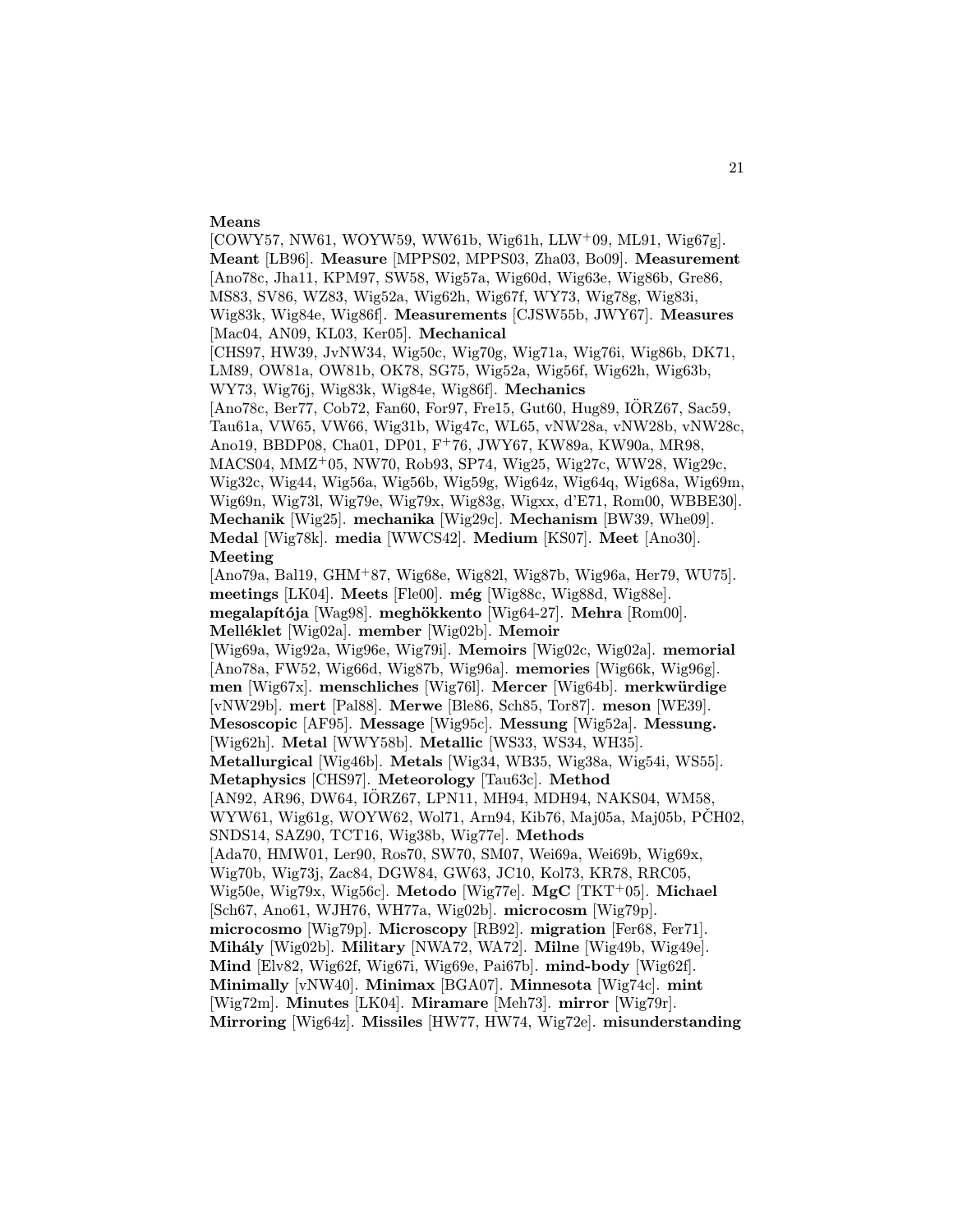[FW73]. Mixed [BW95, Arn94, LLW+09]. Model

[AK00, KNS04, RW54, Wig55d, HMW05, Wig52g, Wig65c, Wig67e]. Modeling [MH94]. Modelling [Tem07]. models [BLS03]. Moderated [SWC59, WOYW56a, WOYW57]. Modern [Anoxxa, Anoxxb, Gib19, L.88, SM07, Stu04, Vog95, Wig56d, Wig81a, Bug77, Wig26a, Wig26b, Wig72j]. Modernization [Rub82]. Modification [WH35, Wig35b, Wig35c]. módosításáról [Wig35c]. módszer [Wig79x]. Modular [Ram00]. module [Jan14]. Modules [BG02, BG03, CIMS08, Mol99]. Moldauer [Wig61e]. molecular [Kib76]. molecule [WW28]. Molecules  $[SD96, PW25, Wig25, Wig67x]$ . Molekelspektren  $[WW28]$ . Molekülen [Wig25, PW25]. Momenta [WE47a, CM66, PFG06, SG75]. momento [Maj32]. Moments [MW40, Kot05]. Momentum [OW77, OW78b, AW75, BV65, CW71, Maj32, OW78a, RV11, Wig77a]. mondo [Wig79r]. Monographs [Sch85]. monopole [Dra86]. Monovalent [WB35]. Monte [KLW09, SNDS14]. Moody [Maj93]. Moore [Sch67, ACF<sup>+</sup>42]. Morse [SK05, Sta10]. MOSFET [JC10]. Moshinsky [Wig73e]. Motion [Wig50c, BT73, RL81, Wig63b]. Mott [CHDK08]. move [Wig75g]. Moyal [DV97, SS05]. MPI [Zic78]. MR [HMW05]. MR-BWCC [HMW05]. MRST [Zic78]. Much [Ger75, WNY+84]. muhöz [Wig69y]. multidimensional [LO10, SC83]. multilevel [Dav74]. Multiple [Fra05, Wig54a]. Multiplicity [CCB72, Gou86a, Gou86b, PD98, Won76, Won79]. Multiplicity-Free [CCB72, Gou86a, Gou86b, Won76, Won79]. multiplied [Wig71n]. Multireference [HMW01, HMW05, MH98, Wen98, HMW02, PMHW07, TKT<sup>+</sup>05]. multispinor [LR78]. multispinors [RL81]. Multiword [JF16]. munkássága [GW03]. Must [Wig56e]. Mutamenti [Wig79s]. Muth [Wig76e]. My [Wig85b, Wig79o]. Mystery [FR13e, Scu07a]. mystics [Scu07a]. myth [Mar96, Wig70d, Wig70f].

N [Hen89, L.88, Ram89, Sch88, Stu88]. N.J [Vig86]. nach [WW28]. nagyra [Pal88]. named [Ano30]. nano [JC10]. nano-scale [JC10]. nanostructures [RRC05]. Nanotubes [dSFA05, DB08]. narrative [Com56]. Narushenie [Vig66]. Nashih [Vig68]. National [GR63, Lan93b, Her79, Wig66f, Lan99]. NATO [Zic78]. NATO-MPI-MRST [Zic78]. Natural [Tis98, Wig60j, Wig60k, Wig60l, Vig68, WW30b, WW30a, Wig64-27, Wig64l, Wig64d, Wig67k, Wig82h, Wig85d, Wig86d, Wig90b, Wig91, Wig92b]. Naturalism [Ban09]. Nature [Wig64o, Wig64p, Wig72b, Wig76b, Wig85a, Wig86b, Elv82, Meh73, Vig65, Wig64n, WY64, Wig65u, Wig67a, Wig70i, Wig72k, Wig83f, Wig86f, Wig95b, Zic88]. Naturgesetze [Wig64n]. natürliche [WW30a]. natürlichen [WW30b]. Naturphilosophie [Wig64l]. Naturwissenschaften [Hed93]. naukah [Vig68]. Nazi [MP01]. Near [Wig48f, Kla91]. Necessary [BY88, MFAB85, Wig71e]. Need [Smi75, TW79b]. Needs [TW79a, WU75, Wig76a, WT79]. negative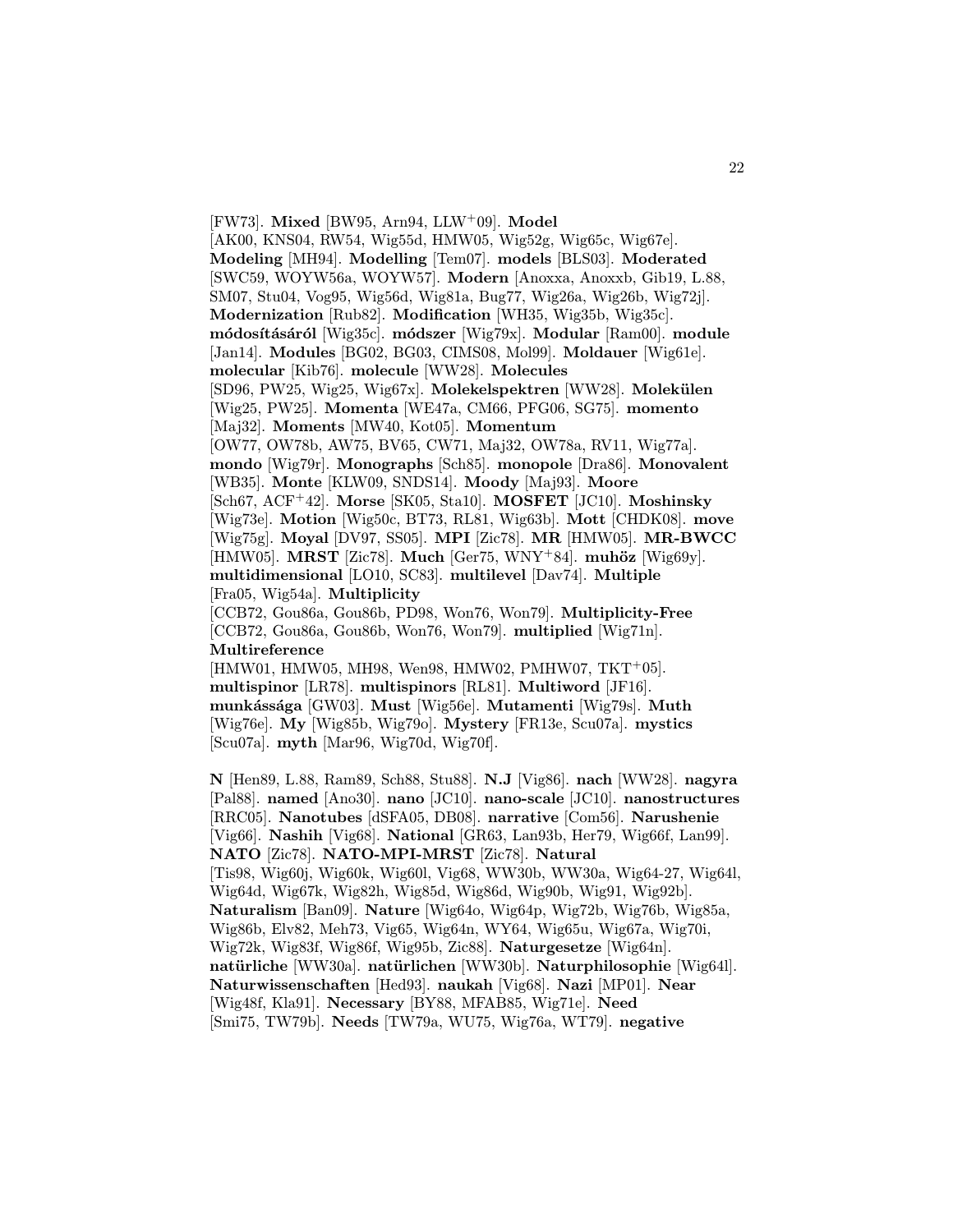[OW81b]. neglected [CW74]. néhány [NW70, Wig64-28]. nella [Wig79s, Wig79o]. nelle [Wig79p]. nem [Wig88c]. Nepostizhimaja [Vig68]. neuer [Wig29a]. neueren [Wig26a, Wig26b]. Neumann [Beh91, Wig57d, Wig67b, Wig80a, Wig96h, Beh94, Cla71b, Frö93, GW57, GW03, Hor97, Kla91, Lad93, Lan93b, Lan99, NAH<sup>+</sup>89, Tau61a, Tau61b, Tau63a, Tau62, Tau63b, Tau63c, Wig67-29, Wig71j, Wig96c, WG96, vN96]. Neumannról [Frö93, Lad93]. Neutrality [MW75]. Neutron [Coh59, Gla59, Kou59, Rog13, SW61, Wig57a, WYW61, Kol60, WW58, Wig33d, Wig57c, Wig65g, Wig79t]. Neutronen [Wig33b]. Neutronic [COW<sup>+</sup>59, OWWY58, OWWY59, WOYW56a, Wig57e, Wig58c, WO58, WWY58a, Wig58f, Wig58g, WC60, Wig60e, Wig60f, Wig62e, Wig63c, Wig01a]. Neutrons [BW36, CJSW55a, CJW55, CJSW55b, FR13a, WCJS55, WCJS56, Wig65b, Wig33b]. News [Ano52, Wig51e]. News-Makers [Ano52]. Newton [Fle00, Hal01, Jor80]. nicht [Hed93, Wig26a, Wig26b]. Niels [Duf46]. Nincs [Wig88d, Wig88e]. nine [Mar06b]. nineteenth [Zic83b]. NIST [OLBC10]. NITM [Ell92]. NMR [Tem07]. No [BAA<sup>+</sup>75, Gir75, Wig82d, Ano19, GW72b, Jor78, Wig88d, Wig88e]. Nobel [Ano79a, Wig64n, Wig65u, Hoi01, LW34, Wig64o, Wig64p, Wig65u, Wig67a, Wig82g, Wol67, Zsa76]. Nobel-díjas [Zsa76]. Nobel-eloadás [Wig65u]. Nobel-Vortrag [Wig64n]. Nobelmen [Ano63]. Nobelwoman [Ano63]. Nodal [SD96]. Noise [Gar88]. Noisy [BGA07]. non [OW81b, Wig79v, Wig86f]. non-negative [OW81b]. non-relativistic [Wig86f]. Noncanonical [Pal82]. Noncircular [Fre93]. noncombining [Wig26a, Wig26b]. noncommutative [BBDP08]. None [Duf46, MW46, MW07]. nonlinear [Bru87]. nonmagnetic [RI03]. nonnegative [Jan84, SC83]. Nonrelativistic [Wig86b, CM68]. Nontrivial [Bru85, Bru87]. nonzero [Jor78]. Normal [Wig60g]. Normalized [Ell92]. not-so-incredible [Hed93]. Note [Bar64, BW35, Maj05a, Wig54g, Jan84, Pos00, Pos01, Wig29a]. Notes [Ban04, Wei04, Wig51e, Wig70e]. notions [Bac89]. nött [Pal88]. Nov  $[Wig82]$ . növekedése  $[WA68]$ . November [Ano75, Ano77b, Ano78b, Ano79b, Ano83a, KPS78, SVW98, SVW00, Wei97,  $WNY+84$ , Wig88d, Wig02a]. nucléaire [Wig61d]. Nuclear [BHT86, BAA<sup>+</sup>75, BW39, BW38, Bri65a, COWY57, COW<sup>+</sup>61, Cut63, EW41, EW58, EW61, FBR<sup>+</sup>41, How62, KPS78, MR76, Mla98, MW79, OYWW61, Ore58, Seg85, Stu18, TW52, Wat93, Wig37b, WCT39, Wig41a, Wig49c, Wig51a, Wig51e, Wig58a, Wig58e, Wig59a, Wig60a, WY60, Wig62c, Wig62b, WOYW62, Wig67o, Wig68h, WU75, WH77b, Wig78f, Wig79q, Wig79u, Wig79b, Wig82l, Wig92c, Wig96m, And73, BH71, Eck33, EGW67, FR66, Her76, Hod76, SW59, Wag98, WW60, Wei02, WF41, Wig48g, Wig51g, Wig53a, Wig54e, Wig57h, Wig59d, Wig61f, Wig65j, Wig66g, Wig67u, Wig67d, Wig67y, Wig69y, Wig70i, Wig74a, Wig76d, Wig76g, WH76, Wig82j, Wig83l, Wig85b, BW61, Her76, KPS78, Set58, Stu79, Wig63a, Bec58, De 58, Edw60, Kin58, Wig67o, Wig67y]. nucleare [Wig82j, Wig83l]. Nuclei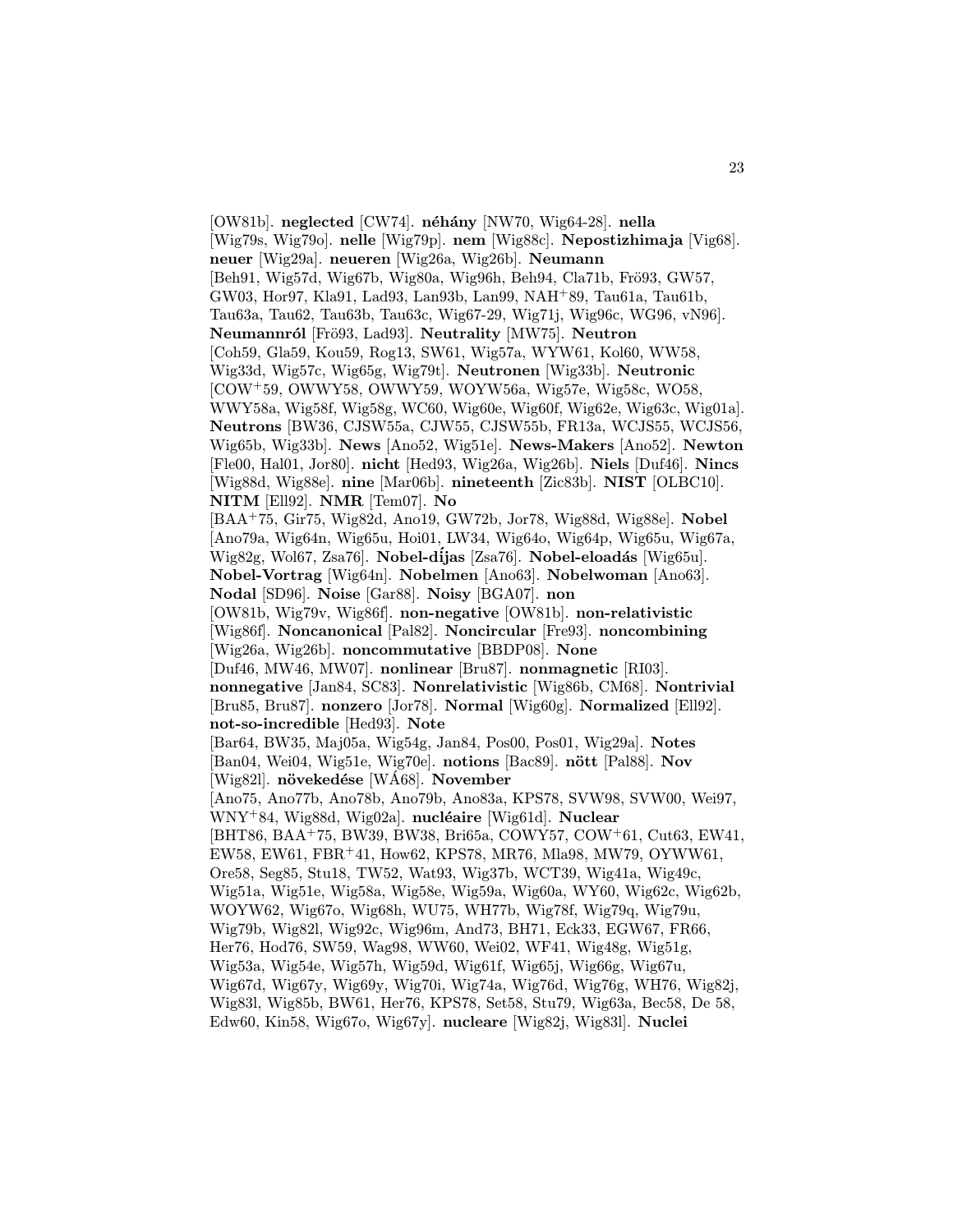[FW37, Goe49, MW40, Wig37b, Wig37c, Wig39a, Wig52g, Wig58d, ZHH60]. Nucleon [LTW55]. Nucleus [FR13e, LTW55, Wig55d, EGW69, Wig67e, Wig65c]. null [BL72]. number [Wig58d]. numbers [Ne'04]. Numerical [AN92, RRC05, Tau63b, CMS77, GS04a, SAZ90].

O [Ble86, Sch85, Tor87]. Oak [Wig59c]. Oberhettinger [Wig67q]. Obituary [CFW78, Sei95, Wig72i, WJH76, Wig76h]. Objections [Cla71a]. objective [Ano19]. objectives [Wig69q, Wig58i]. observability [GW72a]. observables [HS95, Pos00, Pos01]. observer [PPG<sup>+</sup>19]. observer-independence [PPG<sup>+</sup>19]. observers [Ano19]. Obstacles [BAB<sup>+</sup>82]. occasion [F<sup>+</sup>76]. octahedral [Ell92]. October [Wig64f, Wig64g, Wig74c, Wig75c, Wig82e]. Odd [MW40]. Oesper [Wig50b]. offer [WU75]. Okrent [Wig61e]. Old [Zic88, Wig68f, Zic88]. once [GW72b]. One [Ano06, CvV82, CHS97, DFS20, Gib19, MW46, MW07, Ste91, CMS77, DK70a, DK70b, DK71, DK73a, DK73b, DK75, DK78, DB08, Fro79, RV10, Wag98, Wig78e, wYDK74, Wig26a, Duf46]. One-body [CvV82]. One-Dimensional [Ano06, Ste91, DK70a, DK70b, DK71, DK73a, DK73b, DK75, DK78, DB08, Fro79, RV10, wYDK74]. ones [Wig66k]. only [Wig73k, Wig74g]. Onsager [Wig54d]. onslaught [K<sup>+</sup>84]. Ontario [Hoo73]. onto [Sta10]. opening [Wig79f]. Operation [MW79, Wig32c, Wig79b, Wig64q]. Operations [Bar64]. Operator [AR96, NAKS04, Szm98, Szm99, Arn94, Bo09, Jor78, Jor80, Sha73, ZY88]. Operator-Split [NAKS04]. Operatoren [Wig52a]. Operators [BB65, BG02, KS82, Mac04, OW78b, Tau63a, WK72, Wig60g, Wig60h, Bec72, BL72, LNPC92, LB73, MS00, MM73, Mez77, OW78a, OW92, Wig52a, Wig78d, Won71, Tau61b]. Opinion [Fel67, SW56a]. opinions [Frö93, Lad93]. Oppenheimer [Wig76c]. Optical [JW87, Wig65c]. Optics [FM03, Maj05a, Maj05b, MS83]. options [Wig76n]. Oral [San95]. order [PMHW07, Ras89, VGB87]. Organization [Wig64b, Wig69w]. organized [MR76, Sal69]. original [BV65, Por65]. origins [TW79b]. ortho [Wig33c]. orthogonal [FB88]. Orthogonalization [SW70]. Orthowasserstoff [Wig33c]. Ortvay [Wig72o]. oscillations [Wig20]. oscillator [LSV08, OK78, RV11, SK05, Sta10, WW30a, dlPC79]. Oscillators [KW88c, CCT08, KW88a, LSV06, WN90]. Oscillatory [Dah95]. Osipov  $[\text{Wig69d}]$ . Összetett  $[\text{Wig29c}]$ . Oswald  $[\text{Veb60}]$ . Oszillators  $[\text{WW30a}]$ . öt [Har06a]. Other [L.88, Tau62].  $\ddot{o}$ tven [Wig76o]. Our [DHW49, Wig76a, Wig82d, WNY<sup>+</sup>84, Wig71b, Wig86d]. ours [GW71]. outer [PD98]. outlook [WA68]. Overall [NWEC61]. Overlapping [KW88b, KW89b]. Overview [Wig64y]. Oxford [Wig51a, Wig51e]. Oxide [CJW55]. Oxygen [FW37, Wig37c, PCH02].

P [Ada70, Ano48, Bec58, Bel73, Bie69, BH89, Cha01, Cho68, Coh59, CH68, Cut63, De 58, DMS84, Edw60, Fan60, FR13b, Fes60, Fla68, Gla59, Gut60,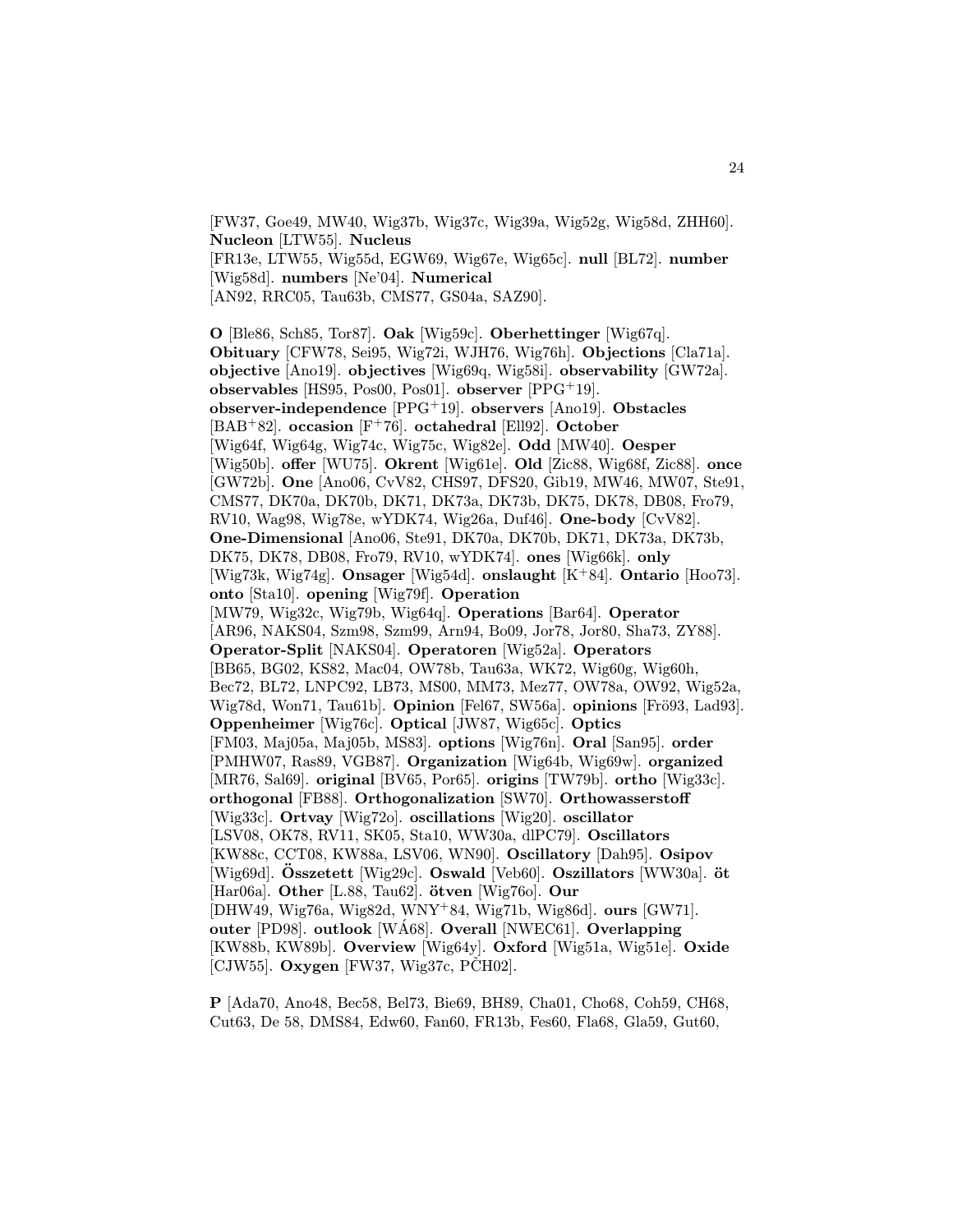Har99, HH04b, Hen89, How62, Kin58, Kir73, Kol60, Kou59, L.88, LW78, Mar69, Mar95, Pai67a, Pai67b, Ram89, Ros70, Sac59, Sch67, Sch85, Sch88, Set58, Stu88, Stu05, Tal68, Vos93, Wag81, Wei69a, Wei69b, Wig86a, Wig61e, Wig67q, Wig67t, Wig67-28, Wig70k, Wig72f, Wig78l, Wig83j, WS92, Wig96j, WS03, Wol67]. P/b [Sch85]. pace [Wig80b]. pages [Bec58, Edw60, Wig65c]. Pál [Wag98]. Pamphlet [Wig73n]. Panel [SBR+86]. Panorama [Tru51]. paper [Wig56e]. Papers [Rom00, Sch58, Sch03, vN96, BV65, Eck73, Gre86, Gre69, Her79, Kol73, Mei64, NKW88, Por65, Veb60, Wig92c, Wig93, Wig95a, Wig96m, Wig97a, Wig97b, Wig98, Wig01b, von96]. para [Wig33c, Wig33c]. para-ortho [Wig33c]. Para-Orthowasserstoff [Wig33c]. parabolic [Ker85]. paradox [Vil86]. Parallel [AC09]. paramagnetic [Wig33c]. paramagnetische [Wig33c]. parameters [Loc76]. parametrization [HKS86]. Párbeszéd [Zsa76]. Parity [WWW52, WWW64]. Park [Zac84]. Part [Rom00, Bai93, Wig26a, Wig26b, Wig92c, Wig93, Wig95a, Wig96m, Wig97a, Wig97b, Wig98, Wig01b]. particelle [Maj32]. Participants [MWW66]. Participation [Wig72o]. Particle [AN92, KNS04, LB96, BT73, GW63, Zic73]. Particles [EW41, HW35, KW89c, KS07, Rom00, VW65, VW66, WWW52, Wig52c, WNY<sup>+</sup>84, F<sup>+</sup>76, KPT86, KW87b, KW90d, Lan87, LR83, Maj32, Mar06a, OW84, Pal82, WWW64, Wig66i, Wig69c, Wig69b]. Particular [IW54]. partitioning [GP86]. partly [MGM62]. partly-baked [MGM62]. path [Ber06]. Paths [Wig61a]. pattern [Gou86a, Gou86b]. Paul [Ano62, BvdM83, Ble86, Hen89, Hor97, L.88, Muk95, Ram89, SW89, Sch85, Sch88, SVW98, SVW00, Stu88, Tel95, Tor87, Vog95, Wag98, Wei97, Wig71d, Wig74c, Wig88b, Wig96a, BVV84, Goe01, KW87d, Tay87, Wig87c, Wig96k, dBDW<sup>+</sup>84]. Pauli [JW28, Wig73p]. Paulische [JW28]. Peace  $[Ano78a, BAB<sup>+</sup>82, Wig67s, Wig80b, Wig67o, Wig67v]$ . **Peaks** [TC10]. Peierls [Wig81a]. Pennsylvania [Ano83a]. People [Wig88c, Wig95c]. perfect [Wig79v]. perfette [Wig79v]. performed [Ano19]. Periodic [Tau61b, vNW40, MMP94, Wig72d, LSV08]. Periphery [Cha01]. permutation [LLBC85]. Personal [Ano61, Com56]. Perspective [Nic12, Seg85, Wig81a, Wig73c]. perspectives [KN19]. perturbáció  $[Wig35c]$ . perturbáció-elmélet  $[Wig35c]$ . Perturbation [BM64, CIMS08, FP03, HW01, Löw64, Wen98, Wig54b, Ahl70, LWA74, PMHW07, Wig35b, Wig35c]. perturbations [Gra74]. perturbative [HMW02]. perturbed [BT73]. Peter [L.88]. Petition [Dan95]. Phase [Ber77, BC62, KW87c, KW88c, KW88b, Wig55c, Ara95, KW87a, KW88a, KW89b, Lag84, RI05, SM05]. phase-space [KW87a, KW88a, KW89b, Lag84]. phases [RI03]. Phenomena [Wig57f, BH71, SW23, Vig58, Wig67h]. Phenomenological [Wig60h]. Philadelphia [Ano83a, Wig02a, Wig02a]. philosopher [Wig72m]. Philosophical [Rom00, WMW95, Wig97c, Wig71h, Wig95a, Wig98, Wig01b]. philosophy [Hoo73, Wie53, Wig64l, Wig64d, Wig82h]. Photo [Ano83b]. photon [DK75, DK78, Stu03, Wig56e]. Phys [BB93, Maj05a, Pos01, Szm99].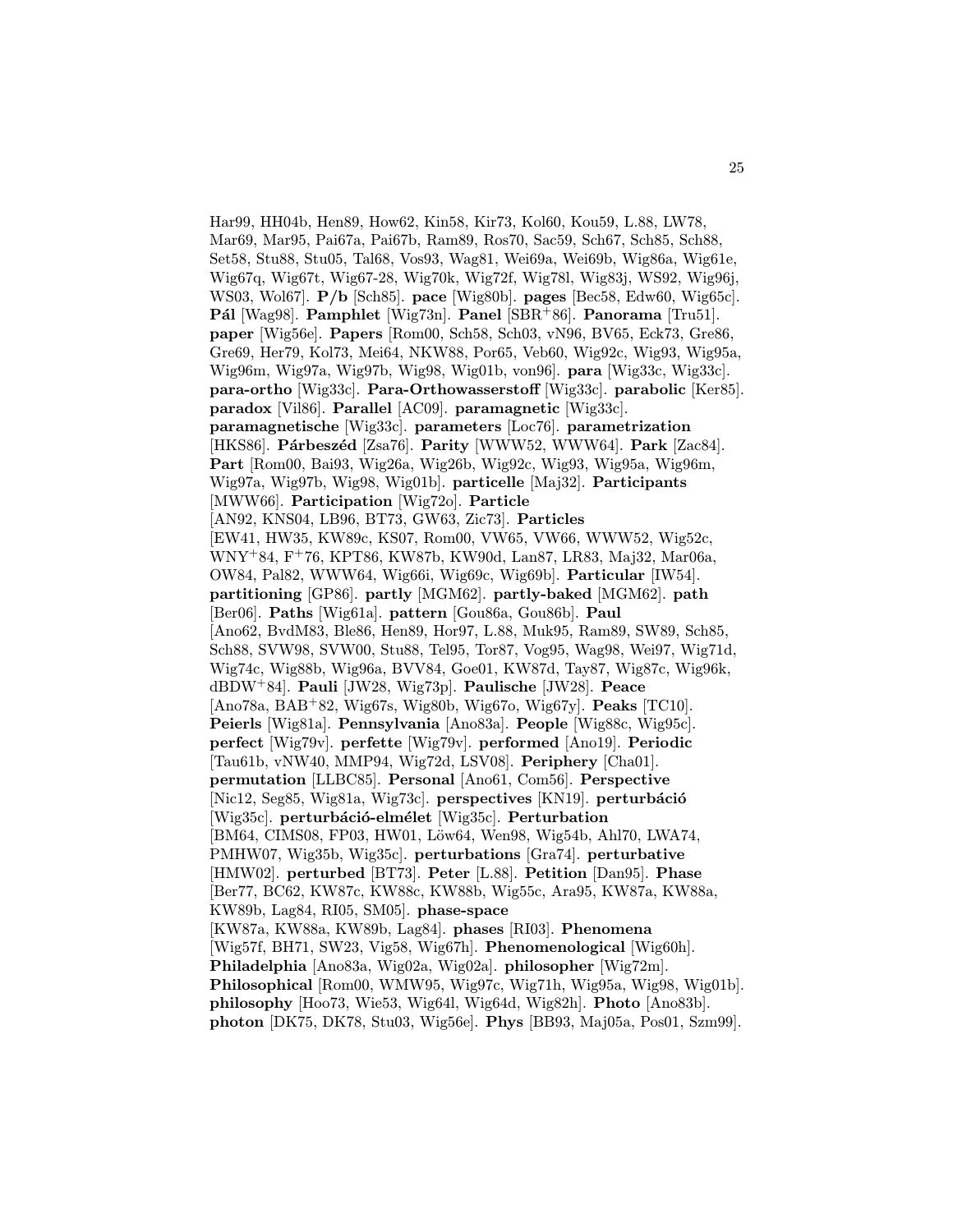physic [Wig73h, Wig74e, Wig76k]. Physical [Coh59, Dar47, Gla59, Kou59, Rom00, Wig49d, Wig62j, Jah81, Kol60, LS76, MR76, Mic85, WW58, Wig50e, Wig51c, Wig71h, Wig74h, Wig77f, Wig77g, Wig82h, Ano48]. Physicist [Hen89, Ram89, Sch88, Stu88, ABES12, Her76, KW87d, Meh73, Wig68b, Wig02a, L.88]. Physicists [Ano19, HH04a, Har06b, Jon10, Wig82g]. Physics [Ano54b, Anoxxa, Anoxxb, EW61, Meh73, Mla98, Sch85, Stu18, Vog95, Wig46b, Wig65t, Wig66a, Wig67w, Wig68e, Wig70h, Wig74f, Wig77h, WNY<sup>+</sup>84, Zac84, Zic78, Zic83a, Zic83b, Zic85, Zic88, d'E71, Ano54a, Ano68, BDH<sup>+</sup>89, DGW84, FBR<sup>+</sup>41, FF91, FR66, GHM<sup>+</sup>87, GW63, HOSW84, Kib76, KR78, KHFA67, MR76, Mei64, Pal88, Ros82, Sal69, SW59, Str11, Stu79, Vig66, Wig54c, Wig66g, Wig68f, Wig69r, Wig71g, Wig72j, Wig74d, Wig79o, Wig82i, Wig83c, Wig83d, Wig83f, Wig84a, Wig89b, Wig92d, WM95, Wig99, Zic73, Ano68, L.88, LW34, Rom00, Vig68, Wig51a, Wig51e, Wig76l, Wig77c, Wig81a, BH70, Wig96m, Fla68, Pai67b, Wig50b, Wig67q, Wig53a, Wig56d, Wig81a]. physics.' [Wig92f]. Physik [Wig56c, Wig76l]. physikalischen [Wig51c]. Physique [Wig61d]. Picture [MDH94, CLM76]. Pierre [Ble86, Tor87]. Pile [FWN<sup>+</sup>45, NWEC61]. Piles [LK04]. piu [Wig83l]. place [Wig72j]. plan [Wig72l]. plans [WG74c]. Plant [ACF<sup>+</sup>42, LCM<sup>+</sup>42, Wig69y, Wig79q]. plasma [CMS77]. Pleasantly [Har99]. Pluhar [Wig65c]. Plutonium [WW61b]. Poi [Wig80b]. Poincaré [MR73, Bec72, MR72, NKW88]. Point [VW65, VW66, GRT91]. points [CV80, Kla91]. Poisson [AF95, Arn94, AR96, CHH05, DK04, LZ94, RNM04, Rin92, Ste91, TP01, Zha03]. Polányi [WJH76, WH77a, Wig02b, Jha11, Ano61, Wig02b]. Polanyian [Jha11]. Polarization [BH71]. Poles [Wig52b]. Policing [Fin60]. Policy [Wig62c]. Polish [MR76]. Political [Rom00, Wig95a, Wig98, Wig01b]. polyhedra [SAZ90]. Polymath [Hen89]. polynomials [LB73]. Polytechnic [Bug77]. **Pondering** [Wig61h, Tis03, Wig67g]. **Population** [CW74]. **pörg** [NW70]. Portrait [Pai00]. Position [OW78b, OW78a, WK72, Jor78, Jor80]. Positive [PW67, SIM93, Bo09, BW95, PI02, PW68, SCS99, Wig63d, WY64, WA68, ´ Wig73k, Wig74g]. Positivity [Jan81, MFAB85]. Positron [WCT39, Maj37]. positrone [Maj37]. Possibilities [WNY+84]. Possibility [WH35]. possible [BH13, Wig66e]. posteriori [HMW02]. potential [BT73, KPT86, Ker05, MMP94, Pal82, Wig32b]. Potentials [Beh91, Beh94, Kla91]. Potentialschwellen [Wig32b]. Power [BAA<sup>+</sup>75, Wig61g, LCM<sup>+</sup>42]. **Pp** [Hen89, Duf46, Kol60, Pai67a, Wei69a, Wig64f]. Precalculated [RY03]. predict [Wig83l]. Preface [Wig71i, Wig69y]. prefer [Wig83b]. Preis [Ble86]. Premature [Wig72h]. premier [Wig62d]. Prepared [Wig82b]. preparedness [Wig76d]. presence [DK75, DK78]. Present [Wig86b, TW79b, Wig82i, Wig86f]. present-day [Wig82i]. presentation [Nob72]. presented [Ano61, Gre86, Gre69, Wig67t]. president [Bug77, Dan95, Ein39]. Press [Bec58, Ble86, Edw60, Hen89, Kir73, Kol60, Pai67a, Sch85, Wei69a, Wig65c, Wig69s]. prevedere [Wig83l]. Price [Bec58, Edw60, Wig65c]. Prima [Wig82j]. Prime [JF16]. primitive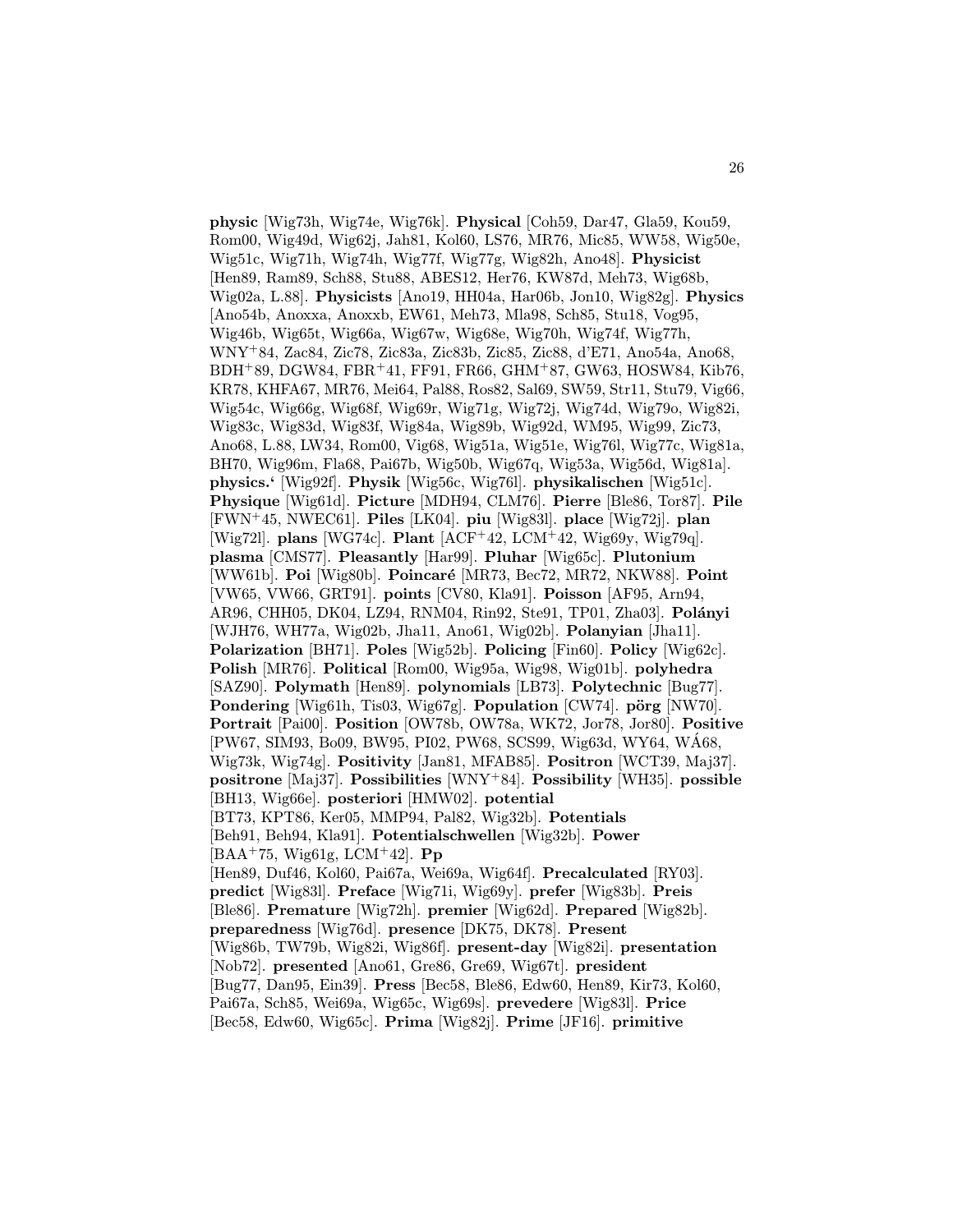[Wig74h]. Princeton [Bec58, Edw60, Vig86, Wig79w, Ano30, Ano58]. Principle [Wig79c, SCS99, Wig29a, Wig79m]. Principles [HVW65, Wig64o, Wig64p, Wig72b, Wig85a, EGW67, HVW82, Vig65, Wig64n, Wig64l, Wig64d, Wig67a, Wig68f, Wig76o, Wig80d, Wig82h, Wig84b, Wig84f]. principy [Vig65]. prirody [Vig65]. Prize [Ano79a, Wol67]. Prize-winner [Wol67]. Prizes [LW34]. Pro [WU75]. Probabilities [Wig70g, Wig76i, Wig76j]. Probability [Wig61b]. Problem [AR96, Cox61, HW01, Jha11, Rin92, Ste91, Wig54a, Wig63e, Fro79, Nou99, PD98, PMHW07, Wig48g, Wig67f, Wig67i, Wig71h, Wig78g, Wig83i, Wig83k, Wig84e]. Probleme [Wig58i]. problems [Rub82, TW79b, Wig58i, Wig61f, Wig69r, Wig71g, Wig73h, Wig74e, Wig76k, Wig78h, Wig86d]. procedures [PFG06]. Proceedings [SM07, Wig64f, Wig64g, Zic83a, Zic85, Zic88, d'E71, Ano75, Ano77b, Ano78b, Ano79b, Ano83a, BH71, BW61, DGW84, FR66, GHM<sup>+</sup>87, Hoo73, KPS78, MR76, Rub82, Sal69, Stu79, Vil85, Zic78, Zic83b, ZHH60, Ano54b, Ano78a, Mac59, WNY<sup>+</sup>84, Cut63, How62, Sec62, Wig58a]. Process [BY05, WY73]. Processes [vNW29a]. Producing [Wig61g, WW61b]. Product [DF77, CIMS08, Ear81, Fro79]. Production [Wig76d]. Products [WW48, Wig73j, CS51, Lit72, WW46a, WW46b, WW51, Wig65i, Wig73i]. Professional [WFS<sup>+</sup>69]. Professor [MW62, MW64, Zsa76]. Professors [LW34]. professzorral [Zsa76]. Program [TW79a, GW71, TN84, WT79]. programs [AD73, AD84, CM66]. Progress [Wig57h]. prohibition [JW28]. Project [Wig92a, Lan93b, Lan99, Lan11, PW64a, PW64b, Wig65k, Wig66c]. Projection [Sha73, Joy01]. Proliferation [FR13c]. promise [Rub82, Wig67t, Wig77j]. Proof [HKW68, Jor78, Ras89, Ros99]. propagation [AN09]. Properties [BSW36, KS82, MF69, Wig52d, BB92, BB93, BSW64, NW70, OW81b, Stu03, WF41, Wig59f, Wig87a]. property [CMS77]. proportion [Woo80, Vig86]. Proposal [SM05]. Protection [Wei69b]. Protonen [Wig33b]. Protons [FR13a, Wig65b, Wig33b]. proves [Ano19]. provided [Wig71n]. Prozessen [vNW29a]. Prüfung [DGW34]. Public [Duf46, MW46, MW07]. Publisher [Maj05a]. Publishers [Wig71k]. Publishing [Wig65c]. Pure [SW59, Wig85d]. purpose [Wig84d, Wig88a, Wig92d]. Putnam [MW62, MW64]. Puzzle [Ban09, McD17]. Puzzling [Gel14]. Pythagorean [McD17, Scu07a]. Pythagoreans [Ne'04].

QBism [DFS20]. quadratically [ISRK12]. Qualitative [Wig54i, WS55]. Quando [Wig79v]. quanta [Jor78]. quantal [Mar03]. Quantenmechanik [Wig31b, Wig44, vNW28a, vNW28b, vNW28c, Wig27c, WW28, Wig32c]. quantenmechanischen [Wig62h]. quantenmechanischer [Wig52a]. Quantentheorie [Wig26a, Wig26b]. Quantization [BC62, HL88, CCT08, DV97, Fro79, Pal82, Poi99, RV10]. quantized [BT73]. Quantum [Ano78c, BVV84, Bel73, BV65, BGA07, Cob72, CHS97, Dir27, Fan60, Fer32, F<sup>+</sup>76, For97, Fre15, Gar88, Gut60, Hal01, Hei74, HW39, Hug89, IORZ67, JvNW34, KKF89, KS07, LM89, LPN11, Luo04, MH94, Mar06a, ¨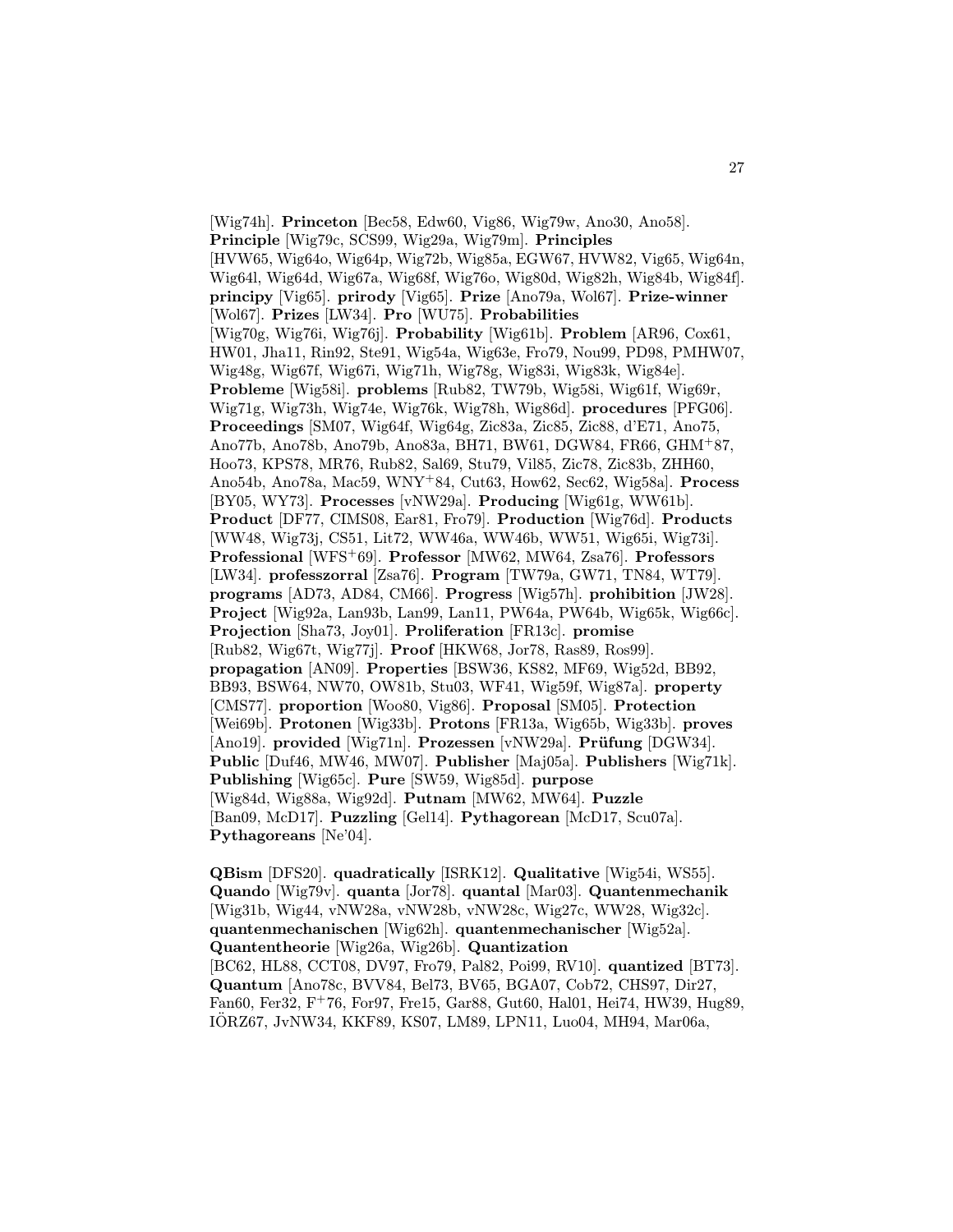MS83, OW81a, PE77, Rom00, Sac59, SW58, SV86, Sch85, Sch58, Sch03, Scu07b, SM05, Tau61a, WZ83, Wig31b, Wig32a, Wig50c, Wig51f, WvN54, Wig57f, Wig64f, Wig64g, WL65, Wig66a, Wig70g, Wig71a, Wig73j, Wig76i, Wig83a, Wig86b, dBDW<sup>+</sup>84, vNW28a, vNW28b, vNW28c, Ano19, BBDP08, Ber06, Cha01, CPCF99, DK70a, DK70b, DK71, DK73a, DK73b, DK75, DK78, DP01, FB88, Fon94, GI03, Gre86, Hoo73, JWY67, JC10, JLC14, KPT86, KW89a, KW90a, KLW09, KHFA67, LSV06, LSV08, MR98, MACS04, MMZ<sup>+</sup>05, NW70, NKW88, OW81b, OW84]. quantum [PS97, PPG<sup>+</sup>19, SW72, Sch96, SG75, Scu07a, Str11, TP01, Vig58, Wig26a, Wig26b, Wig27c, WW28, Wig29c, Wig32c, Wig44, Wig52a, Wig54c, Wig56a, Wig56f, Wig56b, Wig58d, Wig59g, Wig62h, Wig63b, Wig64z, Wig64q, Wig67h, Wig68a, Wig69m, Wig69n, WY73, Wig73c, Wig73i, Wig73l, Wig76j, Wig79e, Wig79x, Wig83g, Wig83k, Wig84e, Wig86f, Wigxx, wYDK74, ZWE12, d'E71, dlPC79, Ble86, Tor87]. Quantum-Mechanical [HW39, LM89, OW81a, DK71, OW81b, SG75, Wig52a, Wig56f, Wig62h, Wig84e]. quantum-mechanika [Wig29c]. quantum-statistical [DK70a, DK71, DK73a, DK73b, DK75, wYDK74]. quasi [Ano08]. quasi-three-dimensional [Ano08]. quasispin [Hon76]. query [Wig76f]. Quest [Ble86, Sch85, Tor87, BVV84, Com56, dBDW<sup>+</sup>84]. Question [Wig75b, Wig62f]. Questions [Wig83j, And73, Wig71h]. Qui [Dem15].

R [L.88, Wig67q, Wig78j]. R. [Wig65i]. Racah [AD73, AD84, Bru85, Bru87, DMMT93, DA73, DLD<sup>+</sup>21, Joy01, JBR02, Kot05, Kot07, LB71, LLBC85, Mae91, MM92, RR96, Tem07, Wig54f, Won79, ZY88]. Race [Duf46]. radar [Lie90]. radial [CLM76]. Radiation [Dir27, Fer32, SW56b, WW46a, WW46b, WY58, DK70a, DK70b, DK71, DK73a, DK73b, DK75, DK78, WW30a, wYDK74]. radiation-field [DK73b]. radiations [Wig66i]. Radioactivities [Wig39a]. Radioactivity [Wig43]. Radiochemical [CS51]. Ralph [Wig50b]. Random [Bai93, FKS97, Web73, Wig67w, DK04, JD90, Kot05, Kot07, Wig65f, Wig69s]. random-sign [JD90]. randomly [BT73]. Range [WE47a, WW60, Wig67d, Wig70i]. Rate [Bai93, WW48, WW51, Wig37a, WE37, FW36, PW32, Wig25]. Rates [Wig39c]. Ray [WB36]. Rayleigh [Wig35b, Wig35c, Wig54b]. Rayleigh-Schrödinger-féle [Wig35c]. Re [MH94, Ano79b]. re-evaluation [Ano79b]. Re-formulation [MH94]. Reaction [BHT86, LPN11, Wig39c, Wig46a, WOYW62, Wig63c, And73, Her76, Wig25, Wig62d, Wig67m, Wig82l, Wig62d]. Reactions [HW39, NW61, TW52, Wig37a, WE37, Wig46c, Wig46e, Wig46d, WE47a, Wig49c, WW61b, ZHH60, BH71, FW36, Hod76, PW32, Wig32b, Wig54e, Wig67l, ZHH60]. Reactor [COW<sup>+</sup>59, Cut63, How62, Mei61, MW79, OWYW56, OWWY58, OWWY59, OYWW61, SW61, WW61a, WOYW56a, WOYW56b, WOYW57, Wig57e, Wig58c, WO58, WWY58a, Wig58f, Wig59e, WC60, WY60, Wig60e, Wig61e, Wig61c, Wig62e, Wig79b, Wig01a, Ban04, BW61, Wei04, Wig61f, Wig66f].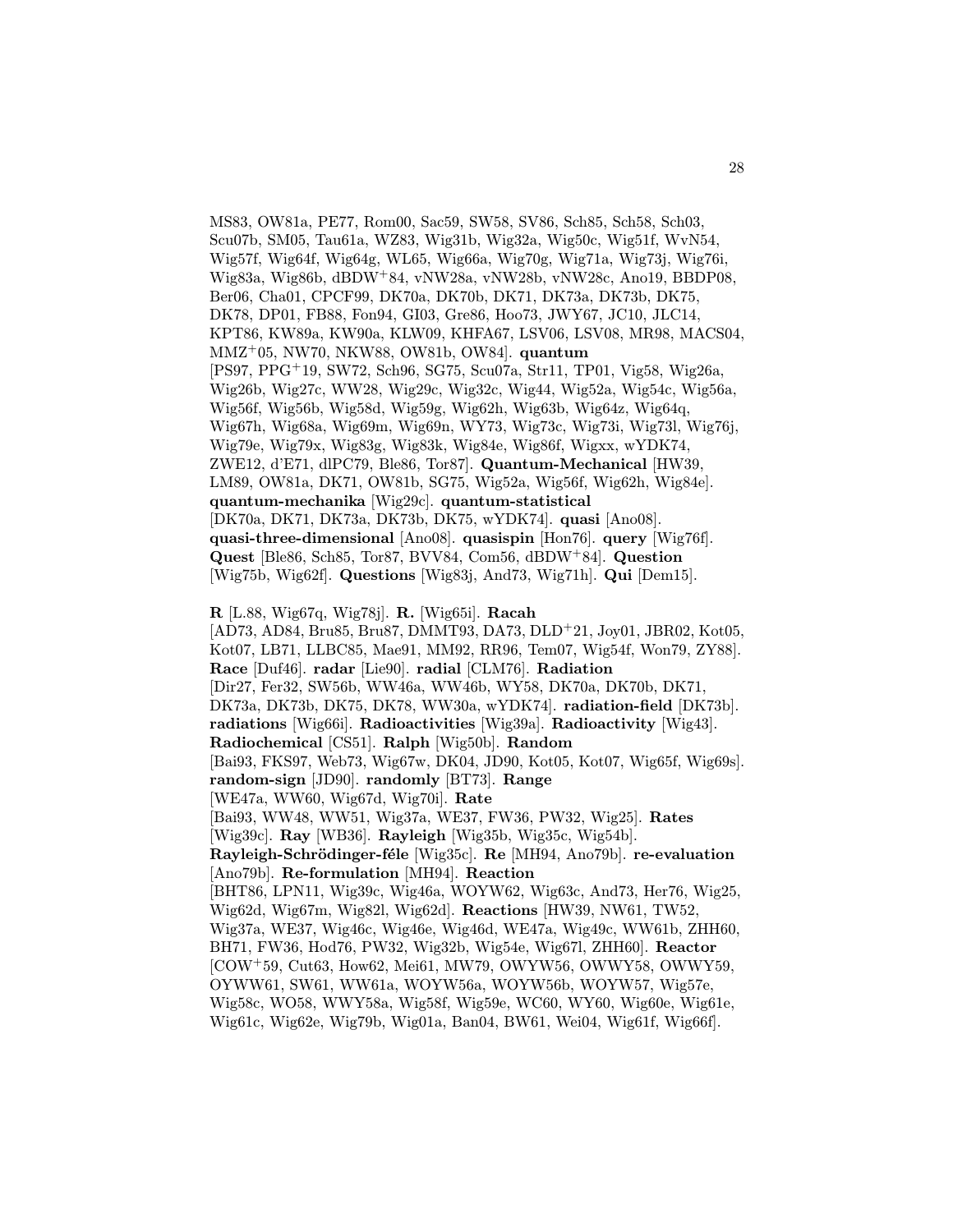## Reactors

 $[COW^+61, SBR^+86, SWC59, Wig57h, Wig58g, Wig59a, Wig60a, WW58,$ Wig58i, Wig59d, Wig60f, WU75, Wig85b, Coh59, Gla59, Kou59, Kol60]. Reading [Vig86]. Readings [Wie53, Rub82]. Ready [Fra05]. Reaktionen [PW32, Wig32b]. Reaktionsgeschwindigkeit [Wig25]. Reaktoren [Wig58i]. Real [Con72, Hud78, Wig59f]. realities [Ano19]. Reality [Wig64u, Wig64v, Ano19, Hor97, LS76, Wig67j]. Realization [Tes86]. really [GW71]. Reasonable [Tis98]. Rebuilding [Fre15]. Rebuttal [Wig67z]. Recall [Wig61h, Wig67g]. receipt [Wig66b]. Reciprocal [Wig54d]. recognition [Wig80d]. Recollections [Bon92, Vos93, Wig75c, WS92, WS03, Wig73s]. Reconstruction [Mac04]. Record [WT79]. recordings [Wig88d]. Recoupling [PD98, Joy01]. Recursion [BMR65]. Recursive [Wol71, SG75]. reduce [Wig65i]. Reduced [Gou92, GP86, Pal88, PD98]. reducibilis [Wig71n]. reducible [Wig71n]. Reduction [MR72, MR73, NAKS04, Wig73j, Wig73i]. Reeh [Fle00, Hal01]. reference  $[PCH02]$ . Reflected  $[Cox61]$ . Reflection [Wig84d, Wig88a, VC01]. Reflections [Gut68, Mar67, Pai67a, Rom00, Sch67, Wig62d, Wig63f, Wig72n, WMW95, Kir73, Wig64e, Wig67-28, Wig70k, Wig78l, Wig97c, Wig01b, Fla68, Cho68, Wig69t]. reflexiók [Wig72n]. Réflexions [Wig62d]. Refugee [Seg85, Jon10]. Regge [Hol73a]. Regime [AF95, MP01]. Regional [Zic78]. Regular [Gra74, MACS04]. Rehovoth [Wig58a]. rejection [PPG<sup>+</sup>19]. Rejoinder [Wig71j]. related [Rno74]. Relation [OW77, OW78b, Ste91, LLW<sup>+</sup>09, OW78a, Wig72c, Wig77h, Wig77a, Yan10]. Relations [BMR65, Par65, Wig50c, Wig54d, Wig69w, Wig82b, OW92, Wig64x]. relationship [Maj05a, Maj05b, Wig72f, Wig75a]. Relationships [Jan68]. Relativistic [BW48, Hal01, KW89c, ML91, OW78b, VW65, VW66, Wig47b, Wig56a, Wig56f, Wig56b, Wig57f, Wig67h, Wig69c, Wig69b, Wig73k, Wig73l, Wig74g, KW90d, OW78a, Wig86f, Maj32, Vig58, Wig47c, Wig48b]. relativistica [Maj32]. Relativistische [Wig47c, Wig48b]. Relativitätsprinzips [Wig29a]. relativity [Wig49b, Wig49e, Wig79e, Wigxx, NKW88, Wig29a]. Relaxation [DK70b, DK71, DK70a, DK73a, DK73b, DK75, DK78, wYDK74, Wig69d]. Relevance [Fla68]. Reljativistskaja [Vig58]. Remarks [CHH05, Wig39c, Wig50a, Wig62f, Wig66h, Wig66g, Wig66f, Wig67u, Wig67i, Wig82k, Wig96d, JD90, Wig74b, Wig78b, Wig78c, Wig78i, Wig87a]. Remembered [Woo95]. Remembering [Tis03, Wig87c, Wig96k, Wig88b, Wig71k]. Remembers [Har99, Wig79l]. Remind [Duf46]. Reminiscences [Hen89, KW87d, L.88, Sch88, Stu88, Ram89]. rendszerek [Wig29c]. replies [Wig74i]. Reply [Cla71a, MW64, Put64, Wig65k, Wig78i, Wig72e]. Report [ACF<sup>+</sup>42, Duf46, PW64a, PW64b, KHFA67, MW46, MW07, Wig69h, Wig69i, Lap60]. Reporter [Wig92f]. Reports [Wig68g]. Representation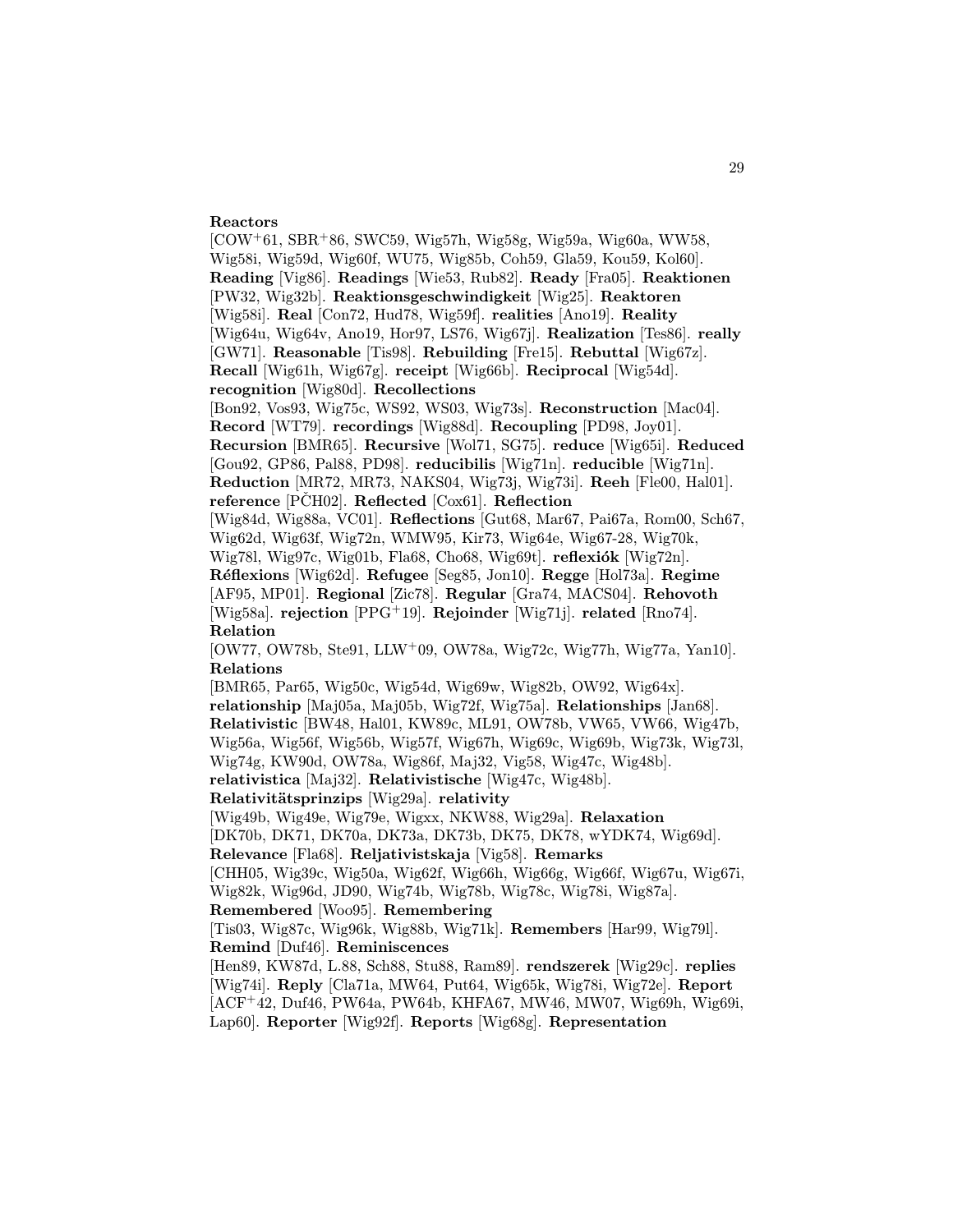[KW87c, KW88b, TKC<sup>+</sup>08, Wol71, Wol72, GW72b, Hol73c, KW87a, KW88a, KW89b, MACS04, OK78, Seg03, Wig71n, Wig73i]. Representations [BB65, IW52, IW53, RSdG99, Wig39b, Wig41b, Wig71c, Wig73j, Wig79a, Dir45, GW72b, Lit72, LLBC85, Wig64e, Wig65i, Wig71m, Wig89a]. reprints [BV65, Por65, Ros82]. Reproducing [Wig61b]. Reprresentation [KW88c]. Republican [Wig72l]. repulsive [CHH05]. Requirement [Wig82d]. Requirements [BW38, WI98]. Research [MR76, NWA72, Ano54a, HKT77, Hoo73, WA72]. Residues [Wig52b]. Resolution [RB92, PD98]. RESON [TN84]. Resonance [CJSW55a, CJW55, CJSW55b, LTW55, Wig46c, Wig46e, Wig46d, WE47a, WCJS55, WCJS56, Kla91, WE47b, Wig51g, Wig57c, Wig57i, Wig57g, Wig65g, Wig65l, Wig65j, Wig66h, Wig67l]. resonances [TN84]. resonant [JCT11]. resources [DHW49]. respect [MR72, MR73]. Respecting [DFS20]. Response [Kue61, Wig78j, Wig86c, CvV82, Rub82, Wig66b]. responsibilities [WW62a, WW62b]. Restraint [Smi75]. restricted [GW72b]. Restriction [Wig71c, Wig73j, Wig73i]. result [Ras89]. Results [Wig57g, Wig65l, GS04a]. részek [WWW64]. retaliation [Wig69j, Wig69k]. retentissement [Wig73f]. retrospect [Stu79]. reversal [HKW68, Wig32c, Wig64q]. Review [Ada70, Bec58, Bel73, Bie69, Ble86, Bre72, Cho68, Coh59, CH68, CJSW55b, Cut63, De 58, Duf46, Edw60, Fan60, Fes60, Gla59, Gut60, Gut68, Hei74, Hen89, How62, Kin58, Kir73, Kol60, Kou59, L.88, Mar67, Mar69, Pai67a, Pai67b, Par65, PE77, Ram89, Rom00, Ros70, Sac59, Sch67, Sch85, Sch88, Sec62, SBR<sup>+</sup>86, Set58, Stu88, Tor87, Van94, Wei69a, Wei69b, Wig49b, Wig49e, Wig50b, Wig53a, Wig56c, Wig57h, Wig57i, Wig58a, Wig60i, Wig61d, Wig61e, Wig62c, Wig62g, Wig63a, Wig64f, Wig64g, Wig65c, Wig65d, Wig65m, Wig66a, Wig67o, Wig67n, Wig67p, Wig67q, Wig67x, Wig67y, Wig69d, Wig69t, Wig69s, Wig70b, Wig71k, Wig76c, Wig76b, Wig79w, Wig81a, Wig83k, Wig84e, Por65, Wig67l, Wig69e, Wig74a]. Reviews [WBBE30, Wig56d]. Revisited [Omn11, Wig71a, CvV82, DMMT93, dlPC79]. revolution [Vil85]. rhombic [MW24]. rhombischen [MW24]. Richard [Wig72e]. Richardson [Wig36a]. Ridger [Wig59c]. Rings [Tau63a, PS02]. Riporter [Wig92f]. Rise [Wig67p]. risks [Wig79u]. road [Wig67z]. Roadblocks [Wig68d, Wig73m]. Robert [L.88, Wig62c]. robust [PMHW07]. Role [KKF89, Wig67p, Jah81, Wig50e, Wig64l, Wig64d, Wig80d, Wig82h, Wig84b, Wig84d, Wig88a, Wig92d, ZWE12, Mar03]. roles [Wig66j, Wig74h]. Rolle [Wig64l]. Ronald [Wig71k]. Roosevelt [Dem15, Ein39]. Root [MH98]. Roots [Wig46f, Wig58h, Wig07, Wig65f, Wig65h]. Rosen [Wig76b]. rotating [SK05, Sta10]. Rotation [AC09, LY09, DMMT93, MM92, PFG06]. Rotational [HW35]. rotations [HKS86]. rotten [Wig67-27]. Round [MFG<sup>+</sup>83]. Roundoff [GRT91]. Roundtable  $[W^+75]$ . Royal [Wig02b]. rpm [Wig92e, Wig92f]. Rudolf [Wig72o]. Rudolfhoz [Wig72o]. Rudolp [Wig81a]. Rule [WWW70, HKW68, Seg03]. Rules [TW52, CM68, Joy01].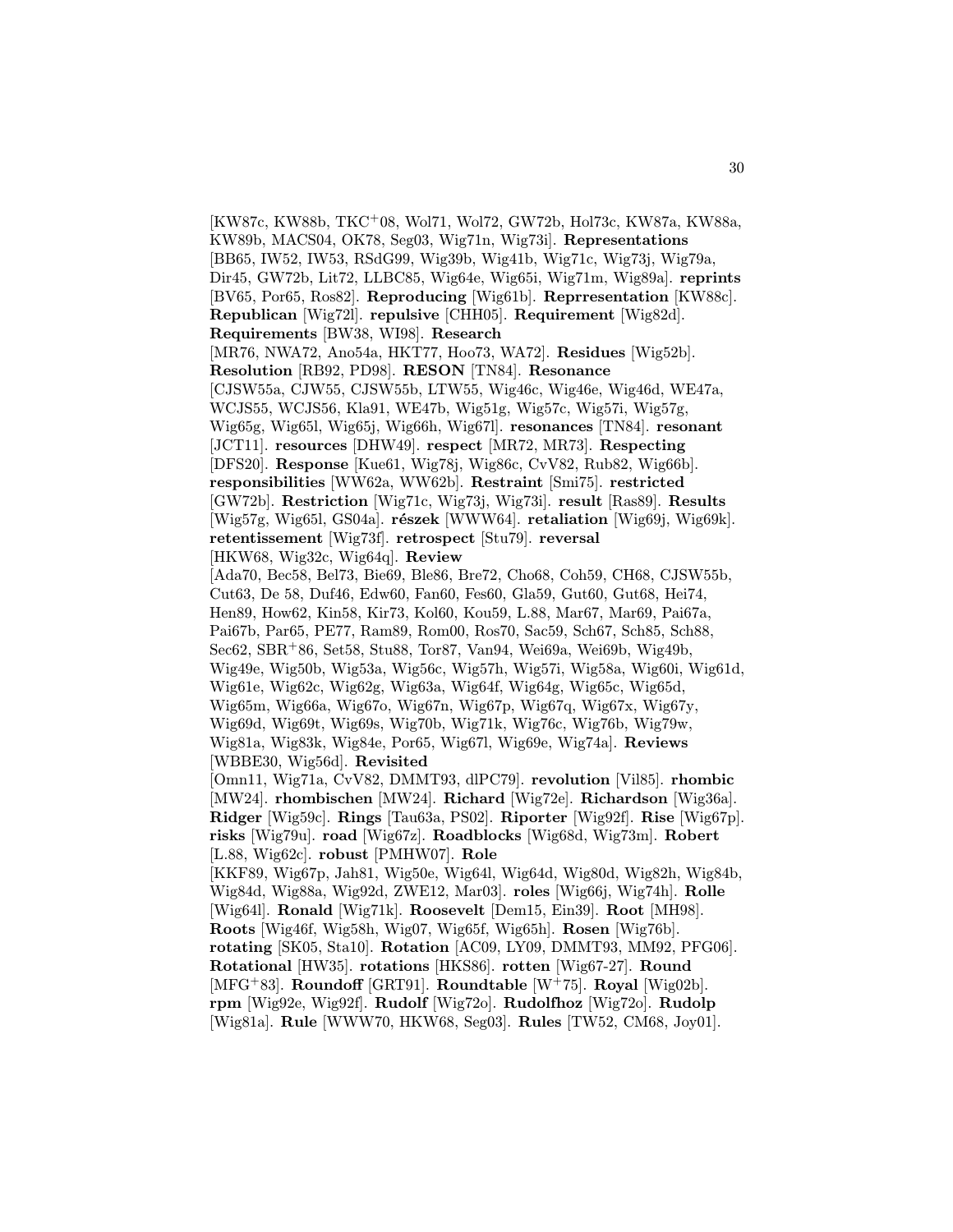Russian [Vig58, Vig64, Vig65, Vig66, Vig68, WG74c].

S [Rom00, Sch85, Wig56c, Wig63a, Wig69e, Wig69d, Wig82b, MWW66, Tem07, Wig65k]. S. [Wig61e, Wig65i]. S/C [MWW66, Wig65k]. sa [DMS84]. Safe [Gul75]. safest [WU75]. Safety [Wig01a, Wig79q]. sajátparitása [WWW64]. Salam [Bel73, Hei74]. Salomon [Wig67p]. SALT [Wig70e, WG72]. Sampling [Mac04, KLW09]. San [Ano78b]. Sandia [Ano15]. Sant [GHM<sup>+</sup>87]. Sarebbe [Wig83l]. satisfaction [Wig77i]. satisfied [LB71]. satisfy [Wig76a]. Saturation [BW38, Wig36b, WE39]. Saturn [Ano15]. says [Wig75d]. scalars [Que76]. scale [JC10]. scaling [WI98]. Scattering [Wig46e, Wig46a, Wig54a, Wig55c, Wig65b, CPCF99, MM73, Wig33b, Wig52e, Wig52f]. Scheme [HP69, MPPS02, MPPS03, RY03]. Schemes [Hal01]. Schlieder [Fle00, Hal01]. School [Zic78, Zic83a, Zic83b, Zic85, Zic88, d'E71, Wig73r, Wig73s, Wig88c]. Schrödinger [Hen89, LW34, Szm99, Wig64-28, CLM76, DF77, HW35, MPPS02, MPPS03, Ste91, Szm98, Tes86, Vil86, Wig27a, Wig27b, Wig35b, Wig35c, Wig54b, Wig56e, Wig64-28, Wig65o, Zha03. Schrödinger-féle [Wig64-28]. Schrödingerschen [Wig27a, Wig27b]. Schwefels [MW24]. Schweinler [SCS99]. Science [Ano48, Gib19, K<sup>+</sup>84, Pai00, SM07, Web73, Wig50d, Wig62b, Wig64r, Wig65n, Wig66i, Wig73n, Wig75d, Wig77i, Wig82a, Ano65, Ano75, Dar47, GM80, HH04a, Hed93, Mar96, Tru51, Wie53, Wig51d, Wig53b, Wig64-29, Wig64-30, Wig64-31, Wig67t, Wig67c, WA68, Wig72f, ´ Wig73d, Wig73f, Wig74a, Wig75a, Wig75e, Wig75f, Wig76m, WPG77, Wig77j, Wig78e, Wig78h, Wig79k, Wig79s, Wig81b, Wig82g, Wig84d, WW84, Wig88a, Wig09, Bug77, Har06b, Zic78, Wig62a, Wig67p, Wig76b, Wig69t]. Sciences [Ano75, Ano78b, Ano79b, Ano83a, MR76, Tis98, Vil85, Wig51b, Wig60j, Wig60k, Wig60l, Wig65c, Ano77b, Vig68, Wie53, Wig64-27, Wig67k, Wig74h, Wig77f, Wig77g, Wig80c, Wig85d, Wig86d, Wig90b, Wig91, Wig92b, Gre86, Rub82, Ano79b]. Scientific [Cob72, GHM<sup>+</sup>87, Gut68, KPS78, Kir73, Mar67, MWW66, NAH<sup>+</sup>89, Pai67a, Rom00, Sch67, WG96, DMS84, GW57, HKT77, Wig67-28, Wig70k, Wig72n, Wig78l, Wig92c, Wig93, Wig96m, Wig97a, Wig97b, GW03]. scientifique [DMS84]. Scientist [Mar95, Stu05, MGM62, WW62a, WW62b, Wig68e, Wig89c]. Scientists [BAA<sup>+</sup>75, Duf46, Fin60, GR63, MP01, Seg85, SBR<sup>+</sup>86, Wig62c, Str11, GR63]. scienza [Wig79s]. scope [Wig77j]. Scriven [Sch67]. SE [SBR<sup>+</sup>86]. Seal [Wig61c]. search [Ano77b, Ano78b, Ano79b]. Second [BC62, Wig48g, Wig76d, ZHH60, CCT08, Kot05, PMHW07, Stu18]. second-order [PMHW07]. section [MM73]. Sections [Wig46a, Wig48f, Wig61e]. Secure [SBR<sup>+</sup>86]. Seeding [Wig72a, WL72]. segregated [Fre93]. seismic [VC01]. Seitz [CV80, Fre93, KN94, SAZ90]. Select [SBR<sup>+</sup>86]. Selected [Sch58, Sch03, Ros82, Rub82, Vil85, WN90]. selection [Mei64]. Selections [Wig81a]. Self [OG07, OW92, Wig61b]. Self-adjointness [OW92]. Self-Consistent [OG07]. Self-Reproducing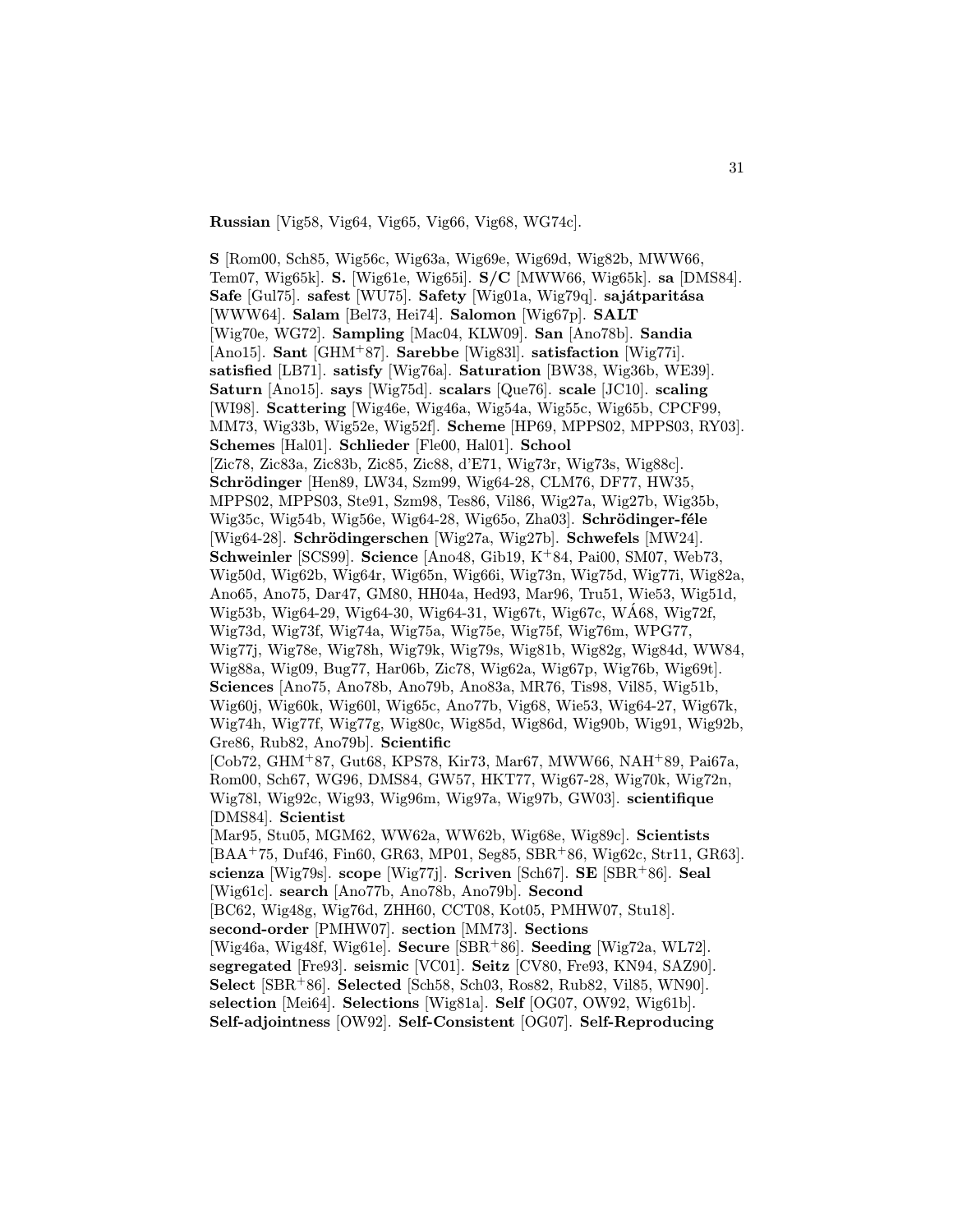[Wig61b]. Semi [Ber77, MMP94]. Semi-Classical [Ber77]. Semiclassical [FM03, LY09, Pul06, Rob93, Zha03, Ara95, BZ74, CPCF99, Poi99, GS04b]. semiconductor [PS02]. Semiconductors [KKF89]. semidefinite [WY64]. Semidiscrete [Gou02, Gou03]. Semisimple [BB65, Gou81, Gou86a, Gou86b]. Senate [WT79, Wig69w, Wig82b]. Sense [For97]. Separating [CW58, WM58]. Separation [CW61, HW35]. September [Ano54b, DGW84, GHM<sup>+</sup>87, Meh73, SM07, Vil85, Wig73q, Wig66f]. sequel [Wig49b, Wig49e]. Sequential [But88]. Serbian [Wig65s]. Series [But88]. Session [ZDF<sup>+</sup>84, Wig76d]. set [Wig31a]. Sets [Tau61a, Tem07]. Setting [Mac04]. seventh [Ano79b]. seventieth [Ano61]. Seventy [Wig49a]. Shalit [Wig63a]. Shannon [Jan14]. Shape [JC90, SAZ90]. Shaped [Gib19, WWY58b]. shaping [Har06a]. Shell [Wig63a, Wig52g]. Shells [FR13a, Goe49]. shelter [Wig70a]. Shenkman [Wig67o]. Shield [WO58, Wig59e]. Shielding [WY58, WOYW59]. Shift [Wig55c]. Shimony [CHS97]. Shock [Wig69d]. shocking [Wig77d]. short [Wig70i]. short-range [Wig70i]. Shot  $[SSP+91]$ . should [Wig75d]. si [Wig82j]. Sicilian [Zic78]. Sicily [Zic78, Zic83b, Zic85, Zic88, Zic83a]. side [Wig79w]. sign [JD90]. Signal [CM80, LB96]. Signals [Cox61]. Significance [WvN54, W<sup>+</sup>75]. Similarity [KP90]. simmetrica [Maj37]. simmetrie [Wig79v, Wig79p]. simmetrii [Vig66]. Simmetrija [Vig64]. Simple [FB88, Gin63, Jor78, Jor80, Ras89]. Simplified [Wig52d]. simply [Wig71n]. simulating [JCT11, MR98]. Simulation [KKF89, RRC05]. Single [MH98]. Single-Root [MH98]. singlet  $[\tilde{PCH02}]$ . Singular [IW54]. Sir [Wig62a, Wig81a]. Sitter [Cox61, HL90, PW67, PW68, Wig50a]. Sixth [Ano78b, KR78]. Sixtieth [Ano62]. Sixty [FR13e]. Skew [Luo04, Yan10]. Slow [BW36]. Smoothing [Col94]. Sobytija [Vig65]. Societies [Wig62j]. Society [BW61, Gib19, Wig82l, Wig02b, Bug77, Wig68e, Wig72f, Wig73n, Wig75a, Wig89c, Sec62]. Socio [Rom00, Wig95a, Wig98, Wig01b]. Socio-Political [Rom00, Wig95a, Wig98, Wig01b]. Sodium [WS33, WS34]. software [Zie88]. sohranenija [Vig64]. Solid [Rom00, Wig36c, Hal81, Hal83, Mei64]. Solids [CW58, CW61, SW56b, Mar03, SM05]. Solution [KNS04, Rin92, DK71, DK73a, DK73b]. Solutions [NAKS04, Bru85, Bru87, LSV06, LSV08]. Solvay [WNY<sup>+</sup>84, Wig64g]. solve [Ano15]. Some [Ara95, Bie61, HS83, HW39, JWY67, JD90, KS82, L.88, NL69, OW81b, Wig39c, Wig50a, Wig65o, Wig70i, Wig86d, Woo80, vNW28a, vNW28b, vNW28c, Mos62, NW70, RV10, Wig64-28, Wig69r, Wig71g, Wig73h, Wig74e, Wig76k, BB65, Bru87, Wig27a, Wig27b, Vig86]. Soni [Wig67q]. sono [Wig79v]. soul [Wig68b]. Sources [KHFA67]. Soviet [Wig71i, Ano65, GW71, KW77, SBR<sup>+</sup>86, WG72, WG74a, WG74b, Wig76g]. Space [Ber77, Ble86, BC62, Cox61, KW87c, KW88c, KW88b, KW89c, KW90d, KNS04, PW67, SW58, Sch85, Tor87, Wig50a, Ara95, Bac89, BZ74, BVV84, BL72, Fon94, GI03, HL90, KPT86, KW87a, KW88a, KW89b, Lag84,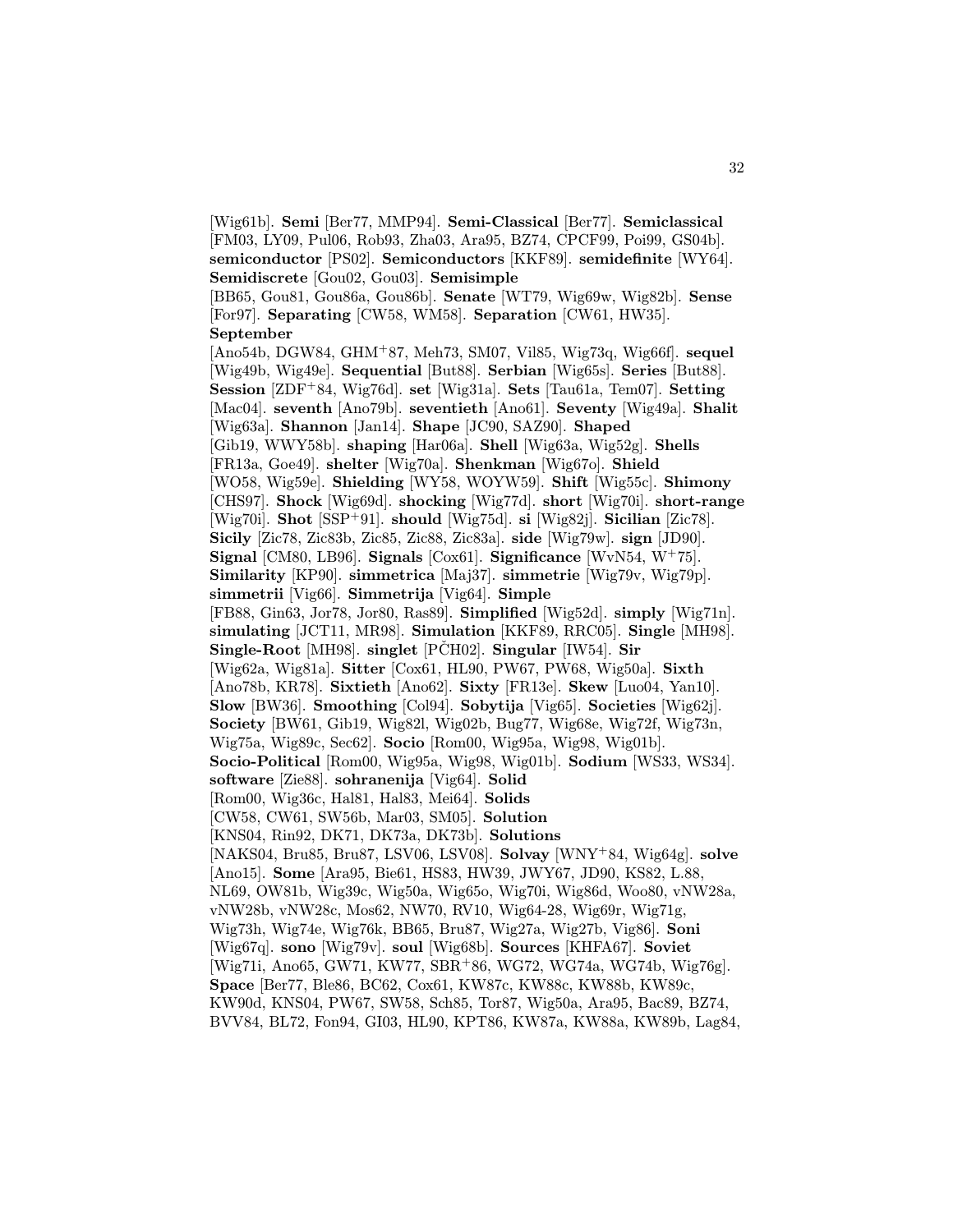MS06, PW68, Rno74, SV86, dBDW<sup>+</sup>84]. Space-dependent [KNS04]. Space-time [KW89c, SV86]. spacelike [SW67]. Spacer [WO58]. spaces [APW02, APW03]. spacing [Wig57c, Wig65g]. spacings [Wig51g, Wig65j]. Spain [GHM<sup>+</sup>87]. Spatiotemporal [JW87]. Spatiotemporal-Frequency [JW87]. Speak  $[BAA<sup>+</sup>75]$ . Speaks [CH68, Mar69, Wig68i]. specchio [Wig79r]. Special [CV80, OW78b, Tal68, Wig67q, ZDF<sup>+</sup>84, HS83, OW78a, Rno74, Bie69, NKW88. specific [PČH02]. Spectra [Wig31b, vNW28a, vNW28b, vNW28c, NW70, Por65, Wig44, Wig59g, Fan60, Gut60, Sac59]. Spectral [AF95, Bai93, BY05, Rin92, Arn94, GS04b, GS04a]. spectral-collocation [Arn94]. Spectroscopy [Wig37b]. Spectrum [WB36, JD90]. speculates [MGM62]. Speech [Wig78a, Wig68j]. speeches [Nob72]. spektra [WW28]. Spektren [vNW28a, vNW28b, vNW28c]. Spheres [CJW55, WCJS55, WCJS56, APW03]. spherical [Dra86, MS06, Poi99]. Spin [Tem07, vNW28a, vNW28b, vNW28c, Bec72, DGW34, Dra86, FR66, Kot07, Lan87, LR83, OW84, Pos00, Pos01, RNM04, Wig58d, Wig66g, Wig79g]. spin- [OW84]. spin-weighted [Dra86]. Spinerhaltungssatzes [DGW34]. spinning [NW70]. spinors [HKS86]. Spirit [Gib19]. Split [NAKS04]. Splitting [AR96, Arn94]. sponsored [Zic78]. spontaneous [BH13, DK70a]. springs [LSV06]. St [Wig74c]. Stäbchensolen [SW23]. stability [CMS77, Fol78, PI02]. stable [Wig67s]. standardization [LLBC85]. star [GS04b, GS04a]. start [Ban04, Wei04]. start-up [Ban04, Wei04]. State [Rom00, SIM93, Wig67t, Ano65, GI03, HB90, Mei64, PCH02, SM06, Wig38b]. state-specific  $[\tilde{PCH02}]$ . statement [Wig67u, Wig69w, Wig79h, Wig79f, Wig82b]. statements [Wig77d]. States [NW49, Wig76d, BW95, CW71, LLW<sup>+</sup>09, TKT<sup>+</sup>05, Wig66h, Wig72d, Cob72, Dan95]. stati [Wig83l]. stationary [ALZ00]. Statistical [CW71, IORZ67, Por65, SP74, Wig59f, DK70a, DK70b, DK71, DK73a, ¨ DK73b, DK75, DK78, Wig25, Wig51g, Wig65j, Wig69s, wYDK74]. Statistics [AF95, AK00, FKS97, BLS03, DK04, GS04b, GS04a, Mar06a, OW84, RNM04, Wig29c]. Statistische [Wig25]. statisztikája [Wig29c]. Stephen [Wig73q, Wig95b]. sticks [SW23]. Still [Wig79c, Wig88e]. Stochastic [BT76, NAKS04, App87, dlPC79]. Stockholm [Wig78a, Wig68j]. stockholmi [Wig68j]. Stoops [Wig64f]. Storage [RY03]. Störungsrechnung [Ahl70]. Story [Bel73, MP01, TW79b, Wig82l]. Strahlung [WW30a]. strangeness [Vig86, Woo80]. strategic [CW74]. strategy [Wig76g]. Streuung [Wig33b]. strike [Wig70d]. strongly [Fre93]. Structural [PI02, Hal81, Hal83]. Structure [FW37, Hug89, SD96, Wig36c, Wig37c, Wu72, Wu73, BL72, EW58, EGW67, EGW69, LB73, MW24, WW28, Wig69y, Won76, De 58, Kin58, Set58, Bec58, Edw60, Wig49e, Wig49b, Wig58a]. Structures [Wig66a, Wig27a, Wig27b, Wig64-28]. Struktur [WW28]. Stuart [Wig67u]. student [Wig73r]. Studies [Ble86, CHS97, Löw64, Sch85, Tor87, BVV84, CS51, dBDW+84]. Study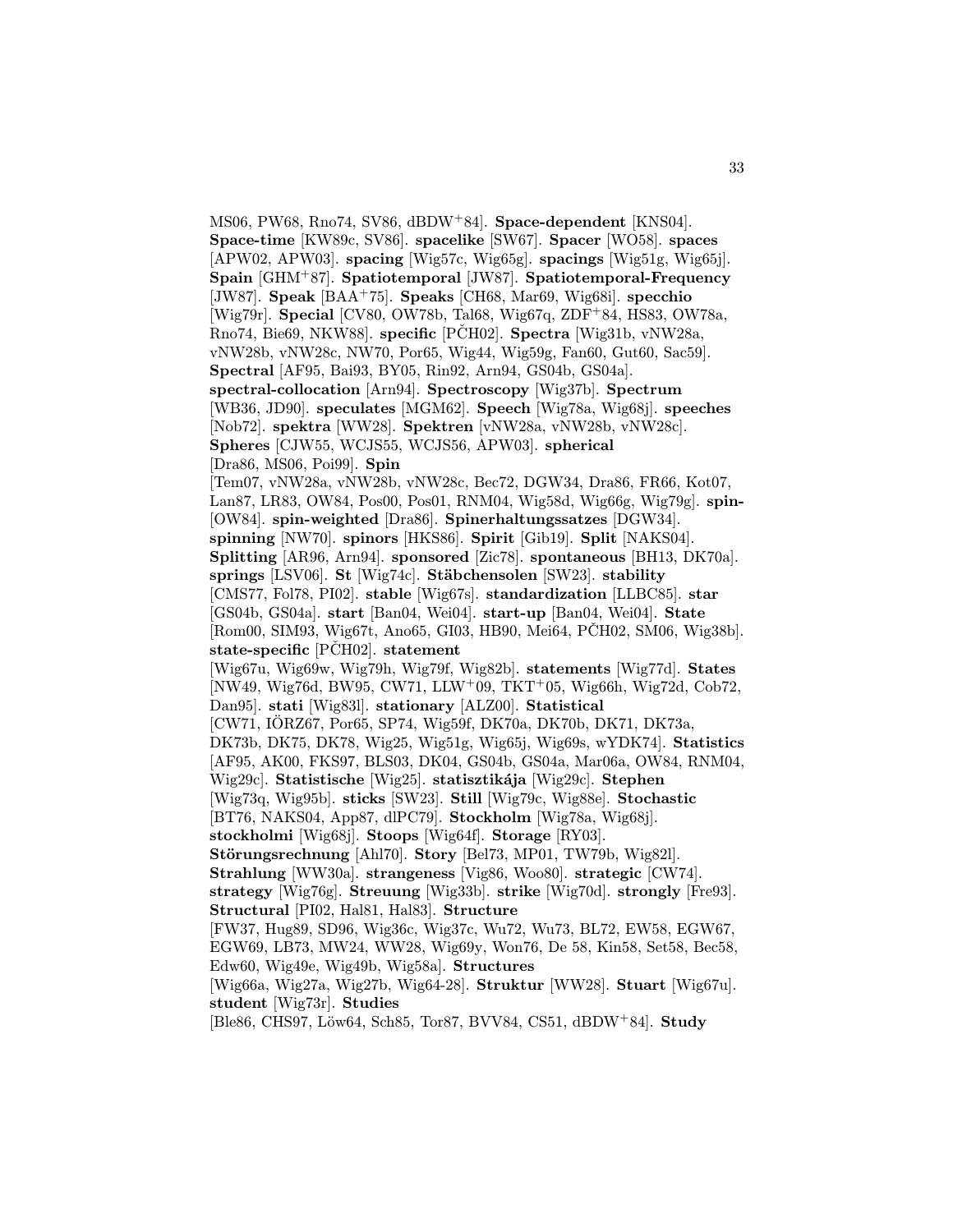$[Ber 77, NAH<sup>+</sup>89, Zic78, DK70a, SNDS14, TKT<sup>+</sup>05, Wig75d, Gre69, PČH02].$ Stupochenko [Wig69d]. SU3lib [DLD<sup>+</sup>21]. Subcommittee [Wig69w]. Subgroup [Wig71c, GW72b]. Subgroups [Wig73j, Wig73i]. subject [Wig71b]. Subnuclear [Zic78, Zic83a, Zic83b, Zic85, Zic88]. succès [Wig73f]. success [Wig73d, Wig73f, Wig82e]. successful [Wig70d]. such [Ano19]. Sufficient [BY88, MFAB85]. suggests [Ano19]. sulfur [MW24]. Sum [TW52, CM68, Ros98, Ros99, Wig31a]. Summary [PW64a, PW64b, Wig65k, Wig69u, Wig71l, Wig73o, Wig75f, Wig77g]. Summensatzes [Wig31a]. Sundberg [Wig96j]. Super [Abe92, RB92, DMMT93, MM92]. Super-Resolution [RB92]. super-rotation [DMMT93, MM92]. superalgebra [ZY88]. Superbomb [Wig76c]. Superconducting [Tes86]. superconductivity [SM05]. superconductor [SM06]. Supermultiplet [HP69]. Supermultiplets [FR13d]. superposition [Ell92]. Superselection [WWW70, HKW68]. Sure [BY88]. surest [WU75]. surface [KLW09]. surprising [Wig64-27]. surrender [Wig83b]. Survey [Ano65]. Survival [Wig69x, Ada70, Ros70, Wei69a, Wei69b, Wig70b]. survive [Wig86e]. Surviving [WH76]. suspected [Ano19]. sustained [And73]. Sustaining [COWY57]. Symbol [LY09, CD79, Hol73a]. Symbolic [Sha92]. Symbols [JF16, Lai94, Ear81, Jan68, Max10, Ros98, Ros99]. Symmetric [Wig58h, Bo09, HB90, JD90, LR78, Wig20, Wig59f, Wig64m, Wig65h]. Symmetrical [Maj37]. Symmetrie [Wig85c]. Symmetries [FR13d, GM80, RL81, WK72, Wig70k, Wig78l, ZDF<sup>+</sup>84, Wig79v, Wig79p, Wig83f, GHM<sup>+</sup>87, Gut68, Mar67, Wig67-28, Wig72n, MFG<sup>+</sup>83, Cho68, Fla68, Kir73, Pai67a, Sch67]. symmetrischen [Wig20]. Symmetry [Bar64, BSW36, Ne'04, Ros82, Sch96, Stu03, Wig37b, WF41, Wig60h, Wig64s, Wig64t, Wig65p, Wig65q, Wig65t, Wig68f, Wig72k, Wig82h, BH13, BSW64, Hol73a, Wig54h, Wig76o, Wig78d, Wig80d, Wig84b, Wig84c, ZWE12, dDG83, Vig64, Vig66, Wig65r, Wig65s, Wig76b, Wig85c]. Symposia [Cut63, How62]. Symposium [BH71, BW61, Gau94, Meh73, Sal69, Sec62, Ano54a, Bug77, Dar47, LW78, MR76, Stu79, Woo80, Wig96d]. Syntheses [WMW95, Wig97c, Wig01b, Rom00]. System [NWEC61, WY60, Wig63c, Ano08, CHH05, CPCF99, DK75, DK78, GP86, LSV06]. Systeme [Wig20]. Systems [HMW01, NW49, OW77, OW78b, ACW98, DK70b, DK73a, DK73b, Duf71, FB88, KPT86, LZ94, LSV08, Mic85, OW78a, OW84, PS97, Ram00, SC83, Wig20, Wig29c, Wig64m, Wig77a, ZWE12, Wig72d]. szakvélemény [Frö93, Lad93]. Szanton [Bon92, WS92, Wig02c, WS03]. szeptemberében  $[Wig73q]$ . szerepérol  $[Wig92d]$ . szerint  $[Wig29c]$ . szerkezete [EGW69, Wig69y]. Szilard [Wig92e, Wig96i, Fra05, Hor97, Lan93b, Lan99, Wig69a, Wig92e]. szimmetria [Wig76o]. szimmetria-elvek [Wig76o]. Szimmetriák [Wig72n]. szimmetriákig [Wig95b]. színképek [NW70]. szorzatát

[Wig71n].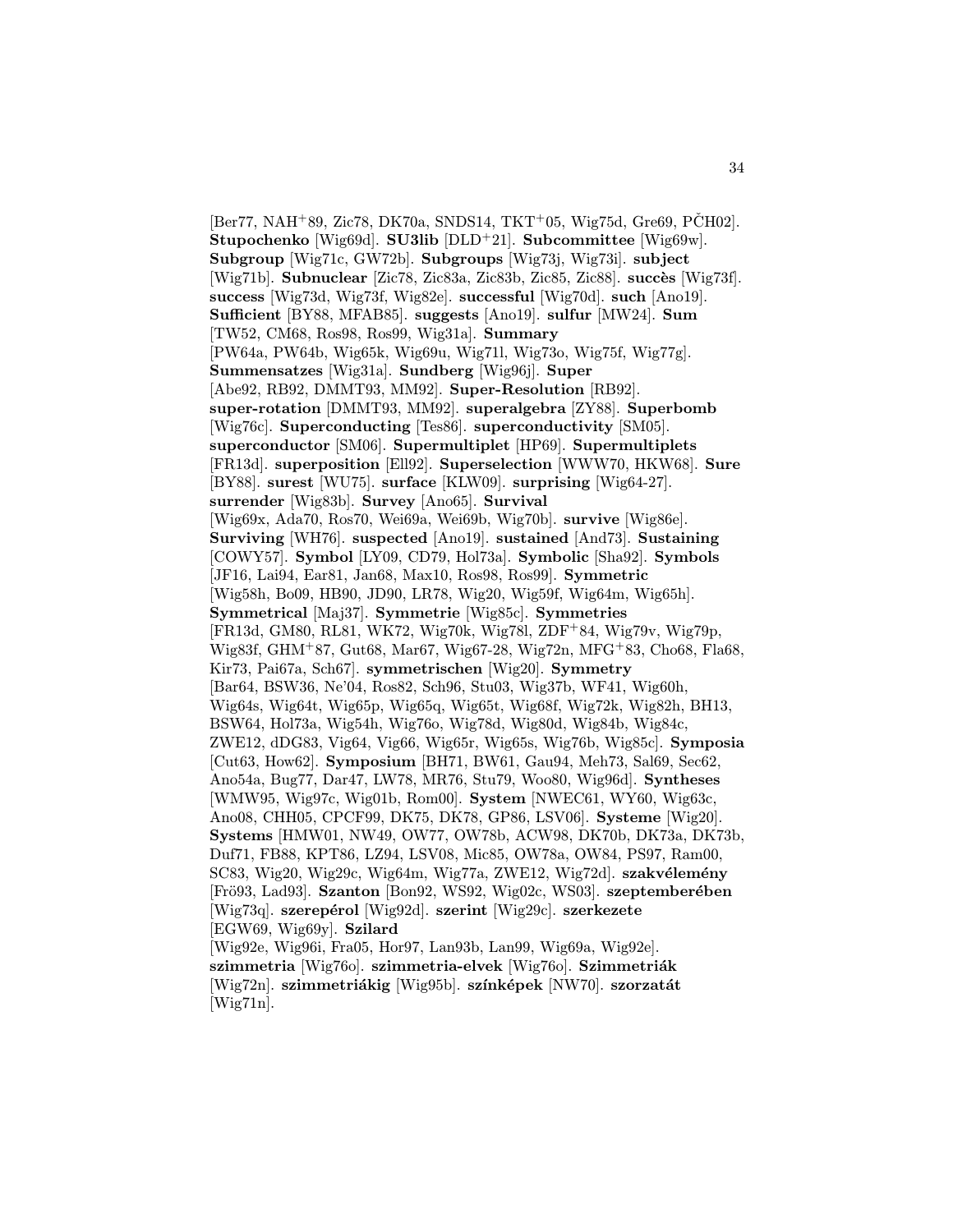$T$  [HMW05, Wig66a, Wig77b]. table [MFG<sup>+</sup>83]. Tacit [Jha11]. tagja [Wig02b]. Talk [GW72a, Wig69c, Wig71b, Wig72g]. talks [Wig70e]. Tallahassee [FR66, LW78, Wig87b]. Talman [Bie69]. Talmi [Wig63a]. tanárai [KW01]. tanuló [Wig73r]. Tasks [Wig73j, Wig73i]. Taylor [L.88, Stu88]. Teacher [Stu05]. Teacher/Eugene [Stu05]. Teachers [Stu05, KW01]. teaching [HKT77, Jan14]. Technique [Rin92]. Techniques [Ano54a, Gre86, Sha73]. technology [Bug77, Wig77i]. Teil [Wig26a, Wig26b]. teljes [Wag98]. Teller [Wig76c, BH89, Hor97, Lan93b, Lan99, MF69, Wig62b, Wig69f, Wig96b]. Temperature [CJW55]. Tennessee [ZHH60]. Tensor [MS00, BL72, Kib76, LB73, Mez77, Won71]. Tensorial [Tem07, Ell92]. tensors [HB90, RR96]. Teoria [Maj32, Maj37]. term [Wig27a, Wig27b]. Terme [Wig26a, Wig26b]. természettörvények [Wig65u]. természettörvényekről [Wig95b]. természettudományokban [Wig64-27]. Terms [LY09, HKS86, Wig26a, Wig26b]. Termstrukturen [Wig27a, Wig27b]. termszerkezetekre [Wig64-28]. Terrible [Duf46]. Test [Fin60]. Testing [Ore58, Wig58e]. Texas [WNY<sup>+</sup>84, Her79]. texture [JC90]. Their [IW53, Par65, WNY<sup>+</sup>84, HS83, HB90, Hor97, Lan93a, LB73, Scu07b, Wig64x, Wig66i, Wig80d, Wig83f]. them [Wig76a]. Theodore [Hor97]. Theorem [Bar64, Gin63, HW57b, Agr80, BH13, BG03, Ell92, HW57a, Jan84, MS00, Mez77, Mol99, Pos00, Pos01, Sch96, BG02, LM63, WvN54]. Theorems [Wig67q, ZWE12]. Theoretic [Bie69, Tal68, Tem07, AW75]. Theoretical [Ano54b, Ano68, BW48, L.88, Meh73, Sal69, Wig46b, Wig68e, Zac84, DGW84, GW63, KR78, Wig79x, Wig53a]. Theorie [Wig27a, Wig27b, Wig51c, Wig62h]. Theories [Bri65b, FR13c, Eck33, Por65, Szm98, Szm99, Wig50e, Wig67l]. Theorists [Wig73j, Wig73i]. Theory [Ano78c, BSW36, BSW64, BM64, Coh59, CW41, Dir27, DW64, Fan60, Fer32, Gla59, Gut60, Hal01, HW39, HW01, Kou59, LB96, Löw64, MH98, OG07, PE77, RB92, Sac59, Stu04, Tau61a, Tau61b, Tau63b, TW52, Wen98, Wig31b, WB35, WCT39, Wig39c, Wig49d, Wig51f, Wig54b, WvN54, Wig64f, Wig64g, Wig86b, BT76, BV65, BW61, CvV82, Cha01, CW71, Fon94, Gre86, Hol73c, Hon76, Hoo73, HMW05, Kol60, LW78, LWA74, Loe75a, Loe71, Loe75b, Maj32, Maj37, MM73, Mei64, MS83, NW71, NKW88, PMHW07, Ram00, SW72, Sch96, WW58, WW30b, WZ83, Wig26a, Wig26b, Wig27a, Wig27b, Wig29b, Wig33d, Wig35b, Wig35c, WE39, Wig44, WE47b, Wig51c, Wig54e, Wig54i, WS55, Wig57g, Wig59g, Wig61f, Wig62g, Wig64-28, Wig64y, Wig65l, Wig65o, Wig69s, Wig71h, Wig73c]. theory [Wig82h, Wig86f, Wig88d, Wig88e, Wigxx, Zic84, Tau63c, Wig62h, Bel73, Cut63, Fes60, How62, Wig63a, Wig66a, Hei74, Wig66a]. there [Ano19, Wig64-30, Wig64-31, Wig88d]. thermal [Wig64-28]. Thermodynamic [Wig32a, Wig83a]. thesis  $[F<sup>+</sup>76]$ . thing [Ano19]. things [Wig88c]. Third [Ano58, BH71, Zic88]. Thirteenth [Vil85]. Thirty [Vig86, Wig80e, Wig96l]. Thomas [AC09, Nau73]. Thompson [Wig62a]. those [CLM75]. thought [Wig72m]. Thoughts [Wig62i, Wig48g]. Threat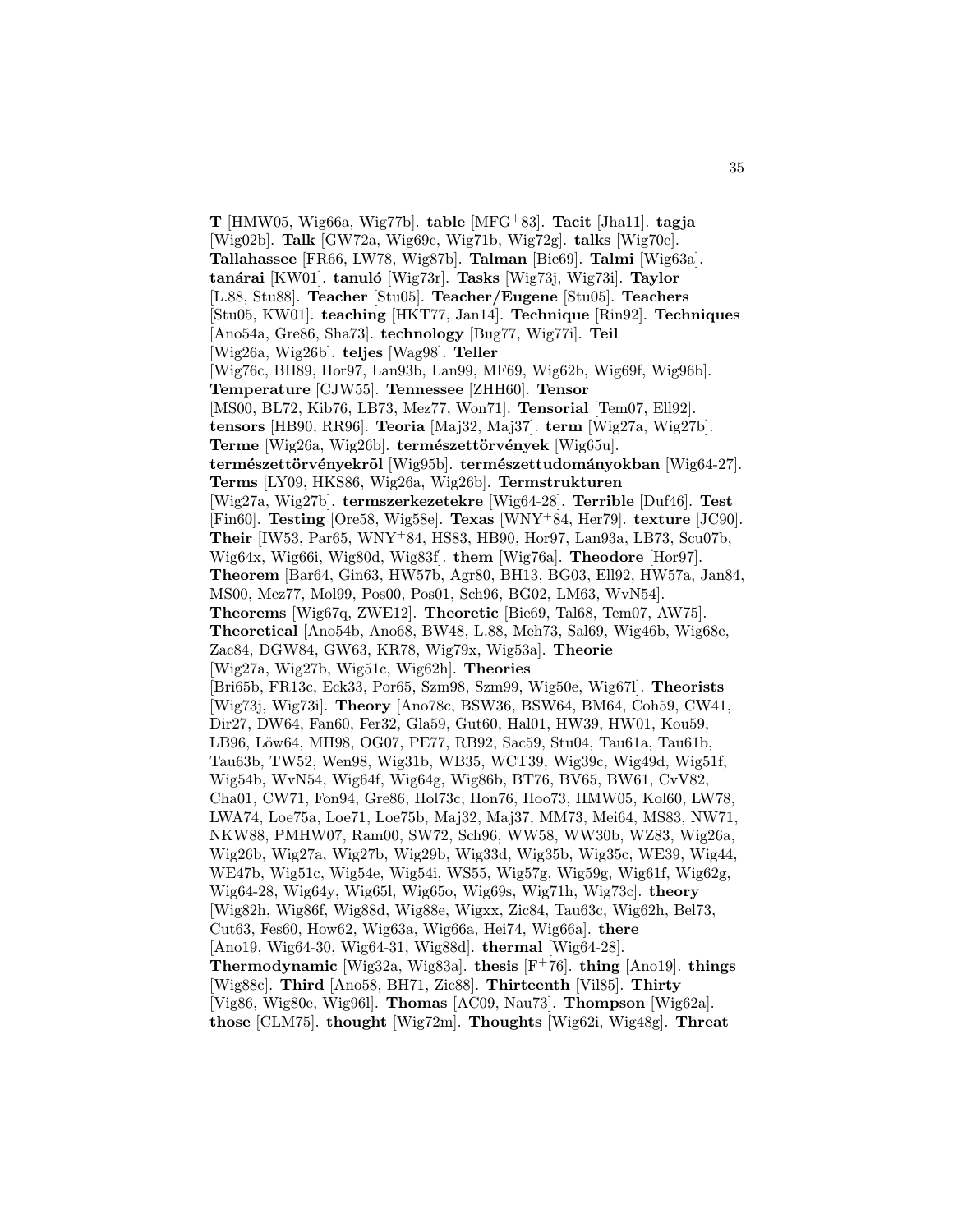[Duf46]. Three [And73, Ano08, BZ74, RV11, Rno74, Frö93, Lad93]. three-dimensional [RV11]. Thresholds [Wig48f, Wig32b]. tightening [Wig31a]. Tildon [Wig77b]. Time [Ble86, CM80, SW58, Sch85, SEC83, Tor87, VC01, Wig68g, BVV84, Fon94, HKW68, KW89c, KW90d, Rob93, SV86, Wig32c, Wig64z, Wig64q, Wig72c, dBDW<sup>+</sup>84]. time-dependent [Rob93]. time-energy [Wig72c]. Time-Frequency [CM80, VC01]. time-reversal [HKW68]. times [Wig71k]. Titanic [Jon10]. Today [Vig68, WFS<sup>+</sup>69]. **Tokyo** [Ano54b]. **Told** [Bon92, TW79b, WS92, Wig02c, WS03]. Tomographic [Ler90]. Tomography [BGA07]. Too [Ger75, Pal88]. Tool [CM80]. Topics [Tau62]. tops [FR03]. Total [CJW55]. Tóth [Wig92e, Wig92e]. Towering [Vog95]. trace [MM73]. trace-class [MM73]. Transcendentals [Wig52d]. Transcribed [Wig95b, Wig88d]. Transform [Col94, KS82, Zie88]. transformation [Ber06, KW89a, KW90a, Ras89, VGB87]. Transformations [QM71, HKS86, KP90, KW90b, KW90c, SW67, Vas89, Wig90a]. transition [CHDK08, Wig33c, Wig38b]. transitions [Hal81, Hal83, SM05]. Translation [Wig71i]. Transmission [Cob72]. Transport [AC09, KKF89, MH94, JC10, JLC14, RRC05]. Trapani [Zic78, Zic83a, Zic83b, Zic85]. treasury [FF91]. treatment [Dra86]. treatments [JC10]. Treist [Wig68e]. trends [LW78]. Tribute [Muk95, SW89, Wig78k]. Tributes [Stu88, Tay87, L.88]. Trieste [DGW84, Meh73, Sal69, Wig73q]. Triesztben [Wig73q]. triple [Ros98, Ros99]. True [MP01]. truncation [SAZ90]. Trustees [Ano30]. Tube [Wig61c]. Tübingen [KR78]. tud [Wig88c]. tudomány  $[Wig64-29, WAG8]$ . tudománynak  $[Wig64-30, Wig64-31]$ . tudományos  $[GW03, Wig72n]$ . 'Tudtam  $[Wig92f]$ . tulajdonságának  $[NW70]$ . túlságosan [Pal88]. Tunneling [But88, JCT11, NL69]. turbulent [TW79b]. TV [Wig73q, Wig73q]. TV-interjú [Wig73q]. Twentieth [Wig63f, Har06b]. Twenty [Wol67, Zic85, Zic88, Wig62d]. Twenty-first [Zic85]. Twenty-Five [Wol67]. twenty-third [Zic88]. twisted [CCT08]. Two [Fin60, OG07, Wig60d, Wig61a, Wig64u, Wig64v, Wig67j, Ano19, CV80, HKS86, KL03, Nar88, Pal82, PS02, RRC05, WWCS42, Wig64r, Wig65n, Wig66j, KPT86, Wig26b]. two-component [HKS86]. Two-Dimensional [Wig60d, CV80, RRC05, KPT86]. two-electron [PS02]. Two-Electron-Density [OG07]. Type [IW54, Kla91, PI02].

U [Wig56d, Wig82b, BGL67]. U.S [Wig69w]. U.S. [SBR<sup>+</sup>86].  $\text{Überschreiten}$  [Wig32b].  $\text{új}$  [Wig29c].  $\text{újabb}$  [Wig29b]. Ulehla [Wig65c]. ülésén [Wig88d]. ultimate [Hor97, Wig84f]. Umsetzungen [PW28]. Umwandlung [Wig33c]. Uncertainty [LLW<sup>+</sup>09, Yan10, Wig72c]. Underdetermination [Gel14]. undermine [WG72]. Understanding [WNY<sup>+</sup>84, BH13, Zic78]. unglaubliche [Hed93]. Unification [EW80]. unified [Dra86]. Uniform [LY09]. Unimodular [SW67]. Union [Wig62j, WG74a, WG74b]. uniqueness [OW81a]. Unit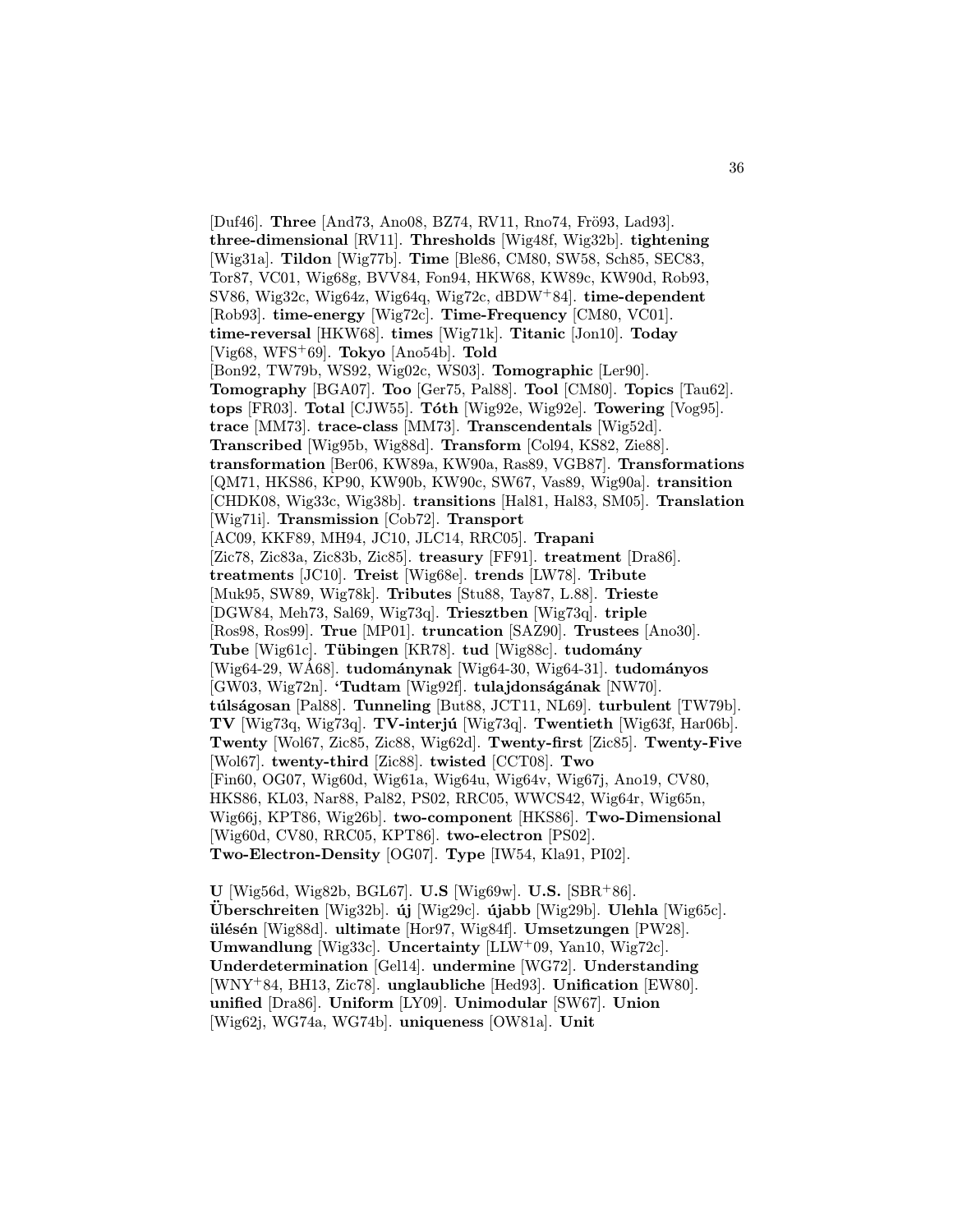[KN94, Wig61b, Won71]. Unitarity [LM63]. Unitary [BMR65, Dir45, GP86, Wig39b, Wig60h, Wig64e, Wig79a, BH13, BL72, Ell92, FB88, Kot05, Kot07, LB73, Mol99, Wig89a]. United [Dan95, Wig76d, Cob72]. Unity [Ano75, Ano77b, Ano78b, Ano79b, Ano83a, Gre69, Rub82, Vil85, Wig75e, Wig75f, Wig76m, Wig80c, Zic83b]. Universal [GS04b, GS04a, FS82]. universality [SM05]. Universe [Wig60d]. University [Bec58, Ble86, Edw60, Hen89, Hoo73, Kol60, MR76, Pai67a, Sch85, Wei69a, Wig64f, Wig64g, Wig79w, WNY<sup>+</sup>84, Wig59b, Wig74h]. unknown [Wig35a, Wig65r, Wig65s, Wig69v].  $\boldsymbol{\text{ünnepi}}$  [Wig88d]. Unravelling [FR13e]. unreal [Wig79r]. Unreasonable [Gel14, HNP09, Nic12, Omn11, Wig60j, Wig60k, Wig60l, Wig91, Jan14, Wig67k, Wig85d, Wig90b, Wig92b, Vig68]. Unusual [vNW29b, MF69]. upon [Wig66b]. Uranium [CJSW55a, CJW55, CJSW55b, CW58, CW61, WM58, Wig92a]. Ursache [PW28]. USA [FR66, WNY<sup>+</sup>84, Zac84]. USCDC [Wig74c]. Use [HVW65, HVW82, LR78, Wig84f]. user [AD73, AD84]. uses [Wig79t]. Using [JW87, JF16, KNS04, GRT91, JC90, RRC05, VC01]. Utah [Wig74h].  $\ddot{\textbf{u}}$  utközések [Wig64y].  $\ddot{\textbf{U}}$ zenet [Wig95c].

V [L.88, Wig53a, Wig61e, Wig69d, Vig66, Vig68, BB65, DK73b, Tau63b]. Valentine [Wig78k]. validity [Wig82i, Wig84f]. value [Wig80d]. valued [Bo09]. Values [WW84, Ano75, Ano77b, Ano78b, Ano79b, Ano83a, Dar47, Vil85, Ano48]. Van-e [Wig64-30, Wig64-31]. Vancouver [Gau94]. Varenna [d'E71]. várható [WÁ68]. Variable [Cla71b, Wig71j, SS05]. Variables [Wig70g, Wig76i, Wig76j]. Variance [NAKS04]. Variational [WN90]. városházán [Wig68j]. ve [Ano19]. Veblen [Veb60]. Vector [HB90]. Vectors [Wig55a, Wig57b]. véges [Wig71m]. Velocity [OW77, OW78b, AW75, ALZ00, OW78a, SP74, Wig77a]. Verhalten [vNW29a]. verification [DGW34]. Vernichtungschlag [Wig70d]. Verschärfung [Wig31a]. Version [Gou02, Gou03]. Versus [Duf46, WW95]. veszélyek [WÁ68]. Vey [DP01]. VI [Tau63c, Wig95a, wYDK74]. Via [Col94, RB92, KPT86, MR98, Pal82, Tem07]. vibration [PW28]. Video [Wig88d]. Videofelvételröl [Wig88d]. vie [DMS84]. view [WW60, Wig67d]. vigasztaló [Wig66k]. Vigier [Ble86, Sch85, Tor87]. Vignettes [Ano92, Sza92]. Vii [Sch85, DK75]. VIII [DK78, Wig98]. világformáló [Har06a]. Ville [VC01, Zie88]. vingt [Wig62d]. Violations [Wig65t]. Visionary [Mar95]. visszaemlékezés [Wig02a]. Visszaemlékezéseim [Wig73s]. Vistas [LS76]. Visualization [KKF89]. vita [Wig79o]. voction [WPG77]. Vol [Wig66a, Wig81a, Wig93, Wig95a, Wig96m, Wig97a, Wig97b, Wig98, Cut63, How62, Wig56c, Wig57h, Wig74a]. Volume [Rom00, FW52, Fre79, CHS97, Tau61a, Tau61b, Tau63a, Tau62, Tau63b, Tau63c]. vonatkozóan [Wig64-28]. Vortrag [Wig64n]. vote [Wig72l]. vs [Luo04, RI03, Wig69j, Wig69k]. vulnerability [CW74].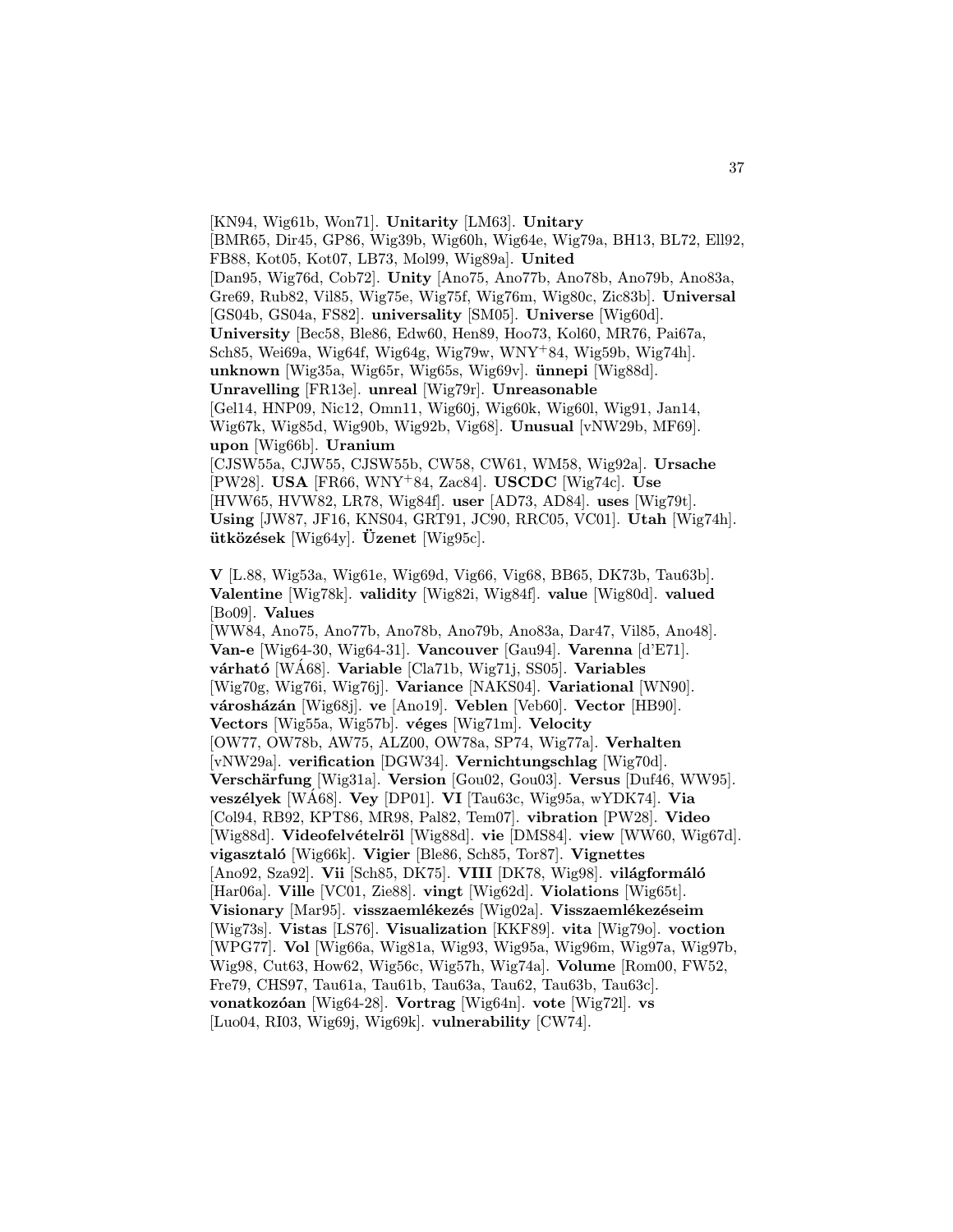W [Wig63a]. Walk [Web73]. wall [LSV08]. Walsh [Wig92f]. Walter [CH68, Sch67]. War

 $[Wig670, BWD76b, Wig67y, Wig68h, Wig76d, WH76, Wig80b]$ . Warner [Ano52]. Wars [Stu18]. Warsaw [MR76]. Wary [Fin60]. Washington  $[Ano77b, Vil85, W<sup>+</sup>75, Wig82e]$ . Water  $[Wig43, WOYW56a]$ . Watermarking [TC10]. Wave [BW48, BSW36, WBBE30, Wig47c, Wig48b, BT76, BSW64, OK78, Wig47b, Wig74g]. wave-kinetic [BT76]. wave-mechanical [OK78]. Waves [KW87c, KW87a, Wig69d]. Way [Duf46, WU75]. ways [Wig76a]. weakly [Wig63d]. weakness [Wig87a]. Weapons [Ore58, Wig58e, Wig62c]. Weighing [Wig76n]. Weighted [Jan81, Dra86]. Weinberg [Coh59, Gla59, Kol60, Kou59, Wig66d, Wig69t, Wig96j]. Weird [Str11]. Weisner [Wig64c]. Weisskopf [Wig53a, App87, DK70b, DK71, DK73a, DK73b, DK75, DK78, Dav74, wYDK74]. Weizmann [Zic78]. Wellengleichungen [Wig47c, Wig48b]. Wellenmechanik [WBBE30]. Wentzel [TCT16]. Werner [Wig76h]. Wesley [Vig86]. West [SW59]. Western [Hoo73]. Weyl [Maj05a, BBDP08, Ber06, DV97, DP01, Maj05b, MMZ<sup>+</sup>05, Poi99, RSdG99]. Where [Lan93b, Lan99]. which [TW79b, Wig65i]. While [Wig61h, Wig67g]. White [Wig65m]. Whittlesey [Duf46]. Who [Duf46, Wig68i, Dem15, Har06b, Mar06b, Dem15, Mar69, CH68]. Whyte [Wig65d]. Wick [Ler90]. Widths [Wig49c, Wig51g, Wig65j]. Wiesskopf [DK70a]. Wightman [Rom00]. Wigner [Ada70, Ahl70, Bec58, BB93, Bie69, Coh59, CH68, DV97, Edw60, Fan60, Fes60, Fla68, Gut60, Gut68, Hei74, Hen89, Kir73, Kol60, L.88, Maj05a, Mar67, Mar69, Pai67a, Pai67b, Par65, Pos01, Rom00, Ros70, Sac59, Sch85, Sch88, Sei95, SVW98, SVW00, Set58, Stu88, Szm99, Tel95, Wei69a, Wei97, Wig72o, Wig73q, Abe92, Agr80, Ahl70, AD73, AD84, AC09, APW02, APW03, AF95, AK00, AN09, Ano48, Ano52, Ano58, Ano62, Ano83b, Ano92, Ano02, Ano04, Ano06, Ano08, App87, Ara95, AN92, Arn94, AR96, ALZ00, ACW98, Bac89, BY88, Bai93, BY05, BB65, BH13, BG02, BG03, Bal19, Ban09, Bo09, Bar64, BvdM83, BVV84, BBDP08, Beh91, Beh94, Bel73, BLS03, Ber06, Ber77, BB92, Bie61, BGL67, Ble86, Bon92, Bri65b, BH89, BC62]. Wigner [BW95, BMR65, BM64, BJH68, Bru85, Bru87, BGA07, CMS77, CHDK08, CCT08, CM66, CCB72, CLM75, CM68, CHH05, CD79, Cha01, CIMS08, Cho68, CV80, CPCF99, CM80, Col94, Cox61, Cri67, CUZ01, Cut63, Dah95, DK04, DMMT93, DK70a, DK70b, DK71, DK73a, DK73b, DK75, DK78, Dav74, De 58, DFS20, DB08, DP01, DP02, DMS84, DA73, Dra86, DLD<sup>+</sup>21, Ear81, Eck33, Ell92, FP03, FS82, FR13b, FR13c, FR13d, FM03, Fle00, Flü46, Fol78, Fol80, Fon94, For97, Fre93, Frö93, FR03, FKS97, Gel14, GI03, GBO04, Gin63, Gla59, GS04b, GS04a, Goe01, Got71, Gou02, Gou03, Gou81, Gou86a, Gou86b, GP86, GLB92, Gou92, Gra74, GRT91, HS01, Hal81, Hal83, Hal01, HKS86, Har99, HH04b, HS95, HP69, HS83, HB90, HL88]. Wigner [HL90, Hod76, Hol73b, HST74, Hon76, Hor97, How62, HW01, HMW01,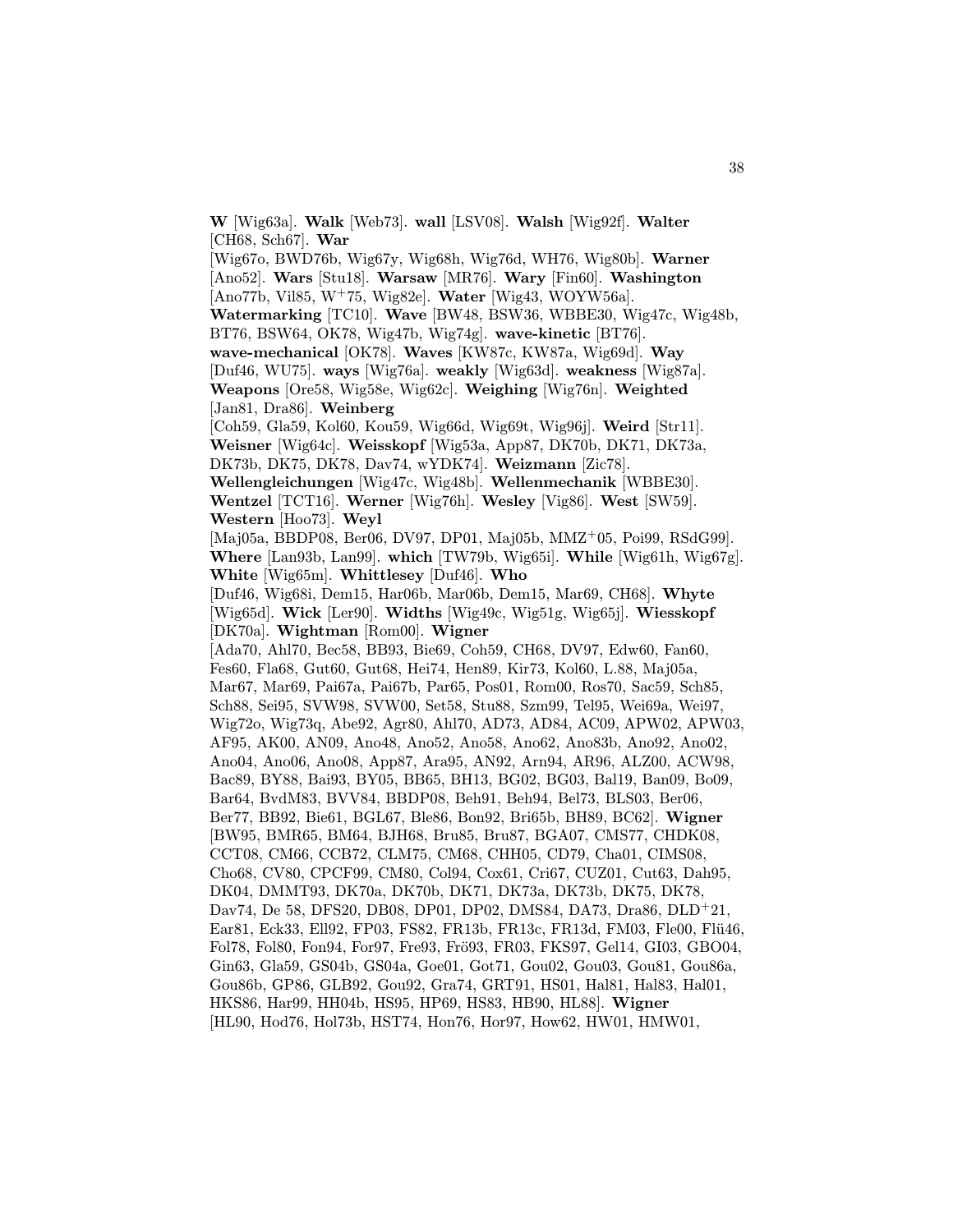HMW02, HMW05, Hud78, IORZ67, ISRK12, Jan68, Jan81, Jan84, JKM03, ¨ JC90, Jha11, JC10, JCT11, JLC14, JF16, JD90, Jor80, Joy01, JBR02, KL03, KPT86, KP90, Ker05, Ker85, KN94, Kin58, Kla91, Kli74, KS82, KNS04, Kot05, Kot07, Kou59, KW01, KS07, KLW09, Kue61, KPM97, Lad93, Lag84, Lai94, Lan87, LZ94, Lan93b, Lan99, LWA74, LM89, LB96, LNPC92, Ler90, LLW<sup>+</sup>09, LPN11, Lie90, LO10, LSV06, LSV08, LY09, LM63, LR83, Löw64, LLBC85, Luo04, Mac04, Mae91, MH94, Maj05b, Maj93, Mar03, Mar06a, MMP94, MPPS02, MPPS03, MS00, Mar95, MH98, McD17, MS06, Mez77, MM92, MR98, MDH94, Mol99, MYPL90, Mos62, ML91, MFAB85, MO20, Muk95, MACS04, MMZ<sup>+</sup>05]. Wigner [Nag88, Nar88, NL69, NAKS04, Ne'04, Nic12, Nou99, OG07, OW92, Olt74a, Omn11, PFG06, PI02, Pal82, PS97, Pal88, PD98, PMHW07, PL75, PCH02, Poi99, Pos00, PE77, PS02, Pul06, Put64, RNM04, RI03, RI05, Ram00, Ram89, RY03, Ras89, RRC05, RV10, RV11, Rin92, Rob93, RB92, RL81, Rom00, Ros98, Ros99, RR96, RSdG99, RdGS01, SW89, SS05, SSP<sup>+</sup>91, SD96, Sch96, Scu07b, SIM93, Sec62, Seg03, SNDS14, Sha92, SCS99, SS79, SEC83, SC83, SM05, SM06, SK05, Sta10, SAZ90, Ste91, Str79, Stu05, Stu03, Stu04, Sza92, Szm98, TP01, Tal68, TKT<sup>+</sup>05, TEEBH03, Tem07, TN84, Tis03, TKC<sup>+</sup>08, TCT16, TC10, VGB87, Vas89, VC01, Vog95, Vos93, Wag81, Wag98, Wal73, WW95, Wei69b, Wei02, Wen98, Wig86a]. Wigner [Wig66c, Wig67-28, Wig67-27, WF68, Wig69l, Wig69w, Wig70k, Wig71d, Wig72e, Wig72f, Wig72m, Wig72n, Wig72o, Wig73q, Wig73b, Wig73a, Wig74c, Wig74i, Wig75d, Wig76f, Wig78l, Wig78k, Wig83j, Wig88c, Wig92c, WWM98, WS92, Wig93, Wig95a, Wig96m, Wig96j, Wig97a, Wig97b, Wig98, Wig01b, Wig02c, WS03, WI98, Win76, WN90, Wol67, Won76, Won79, WB05, Woo95, Wu72, Yan10, wYDK74, ZY88, Zha03, ZWE12, Zie88, Zsa76, dSFA05,  $dBDW+84$ ,  $dDG83$ , FB88, Sch67, Tor87. Wigner-Based [Wen98]. Wigner-Distribution [RB92]. Wigner-function [MMP94]. Wigner-like [SM06, WI98]. Wigner-Measure [MPPS02, MPPS03]. Wignerrol [Frö93, Lad93]. Wigner's [Cla71a]. Wiley [Wig53a, Wig64f]. Wilhelm [Wig67q]. Will [WG72, Ano30]. winner [Wol67]. Winners [Ano79a]. Wires [AF95]. Wissen [Wig76l]. Without [TWB73a, TWB73b, HKW68, LM89]. Wolfgang [Wig73p]. Work [PE77, WB35, WG96, GW57, GW03, Wig85b]. Working [San95]. Works [Rom00, Tau61a, Tau61b, Tau63a, Tau62, Tau63b, Tau63c, Wig92c, WWM98, Wig93, Wig95a, Wig96m, Wig97a, Wig97b, Wig98, Wig01b]. World [BAB<sup>+</sup>82, Duf46, GR63, KPS78, Stu18, Wig49b, Wig71k, Ano78b, Ano83a, FF91, Har06a, Jah81, Mar06b, MW46, MW07, PPG<sup>+</sup>19, Wig49e, Wig79r, Wig82g]. world-shaping [Har06a]. worlds [Wig64r, Wig65n]. would [Wig83l]. WWII [San95].

x [Duf46, Hen89, Wei69a, Wig66f]. X-10 [Wig66f]. XI [Cut63, How62]. XIIIth [Zac84]. XIIth [DGW84]. xviii [Hen89]. XVIIIth [WNY<sup>+</sup>84].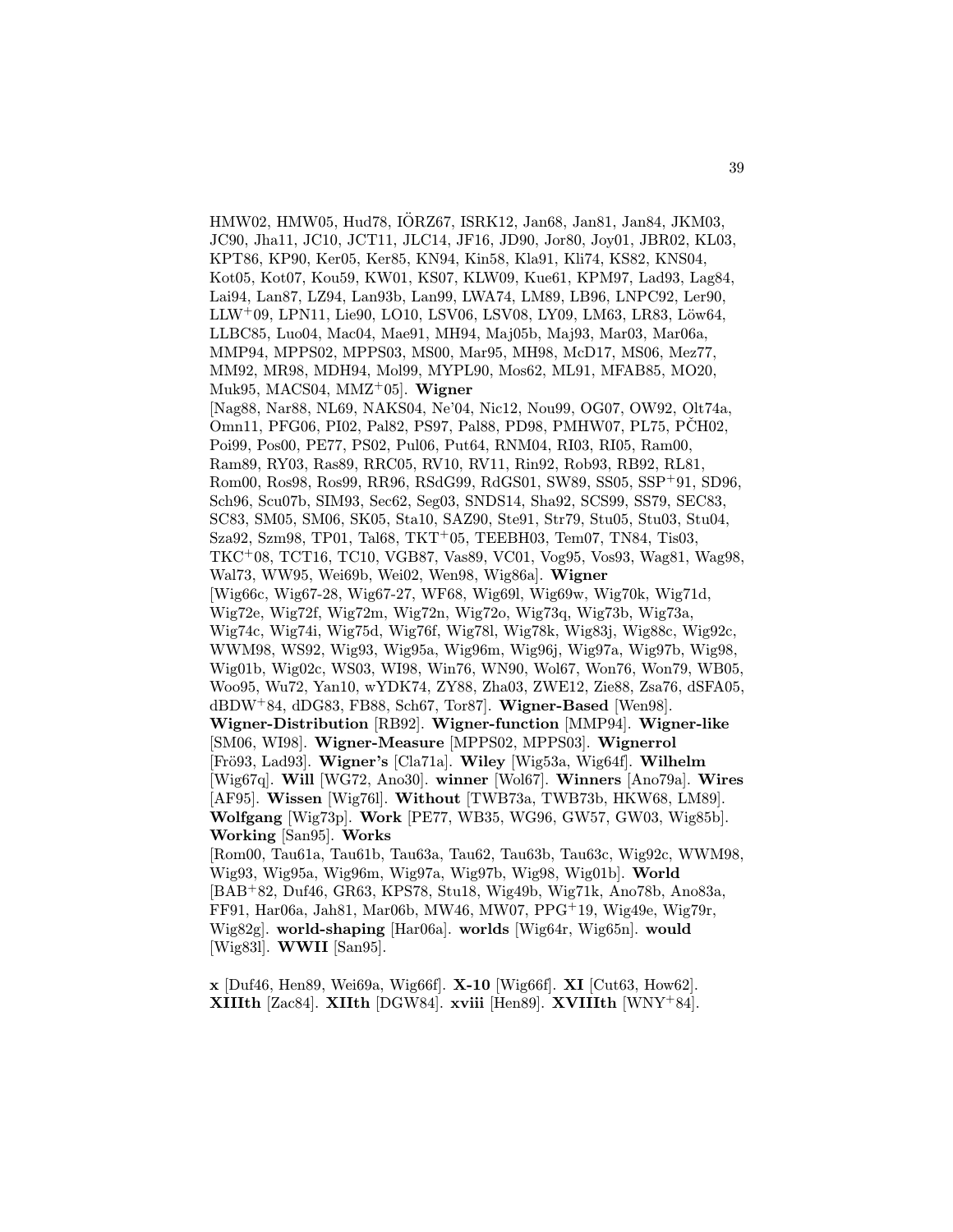Yanase  $[LLW^+09, \text{Yan10}, \text{GI03}, \text{Lu04}]$ . Ye.  $[\text{Wig69d}]$ . Year [FR13e, Ano15]. Years [Mla98, Rog13, Wig96l, Wol67, Hoi01, TW79b, Vig86, Wig62d, Wig76o, Wig78d, Wig80b, Wig80e]. Yiftah [Wig61e]. York [Bug77, Duf46, Gre86, Wig53a, Wig64f, Wig65c, Wig69s, Ano75, Wig64c, Wig76c]. Yorker [BW61]. young [Frö93, Lad93, Wig95c]. Yukawa [FR13c, Hal83, PI02]. Yukawa-type [PI02].

Z [Wig65c, Ano15]. zakony [Vig64, Vig65]. Zbl [Wig85d]. Zeitumkehr [Wig32c]. Zerfall [PW25, Wig25]. zero [Jor78, Wig56e]. zeros [Bru85, Bru87]. Ziele [Wig58i]. zone [CV80]. Zones [BSW36, BSW64]. Zur [vNW28a, vNW28b, vNW28c]. zweiatomigen [WW28].

# References

## Abe:1992:SWF

[Abe92] Sumiyoshi Abe. Super Wigner function. Journal of Mathematical Physics, 33(5):1690–1694, May 1992. CODEN JMAPAQ. ISSN 0022-2488 (print), 1089-7658 (electronic), 1527-2427. URL http: //jmp.aip.org/resource/1/jmapaq/v33/i5/p1690\_s1.

## Amaldi:2012:ALF

[ABES12] Edoardo Amaldi, S. (Saverio) Braccini, Antonio Ereditato, and Paola Scampoli, editors. The adventurous life of Friedrich Georg Houtermans, physicist (1903–1966). Springerbriefs in Physics. Springer-Verlag, Berlin, Germany / Heidelberg, Germany / London, UK / etc., 2012. ISBN 3-642-32854-7 (paperback), 3-642- 32855-5 (e-book). ISSN 2191-5423. xiv + 152 pp. LCCN Q124.6-127.2; QC16.H688 A43 2012. URL http://www.sif.it/ attivita/saggiatore/recensioni/e\_amaldi.

## Alamo:2009:PTT

[AC09] Nieves Alamo and Carlos Criado. Parallel transport and Thomas– Wigner rotation. American Mathematical Monthly, 116(5):439– 446, May 2009. CODEN AMMYAE. ISSN 0002-9890 (print), 1930-0972 (electronic). URL http://www.jstor.org/stable/ 40391119.

## Allison:1942:RCE

[ACF<sup>+</sup>42] Samuel K. Allison, C. M. Cooper, Enrico Fermi, Eugene P. Wigner, and Leo Szilard. Report of the committee for the examination of the Moore–Leverett design of a He-cooled plant. Report CE-324, US Atomic Energy Commission, Washington, DC, USA,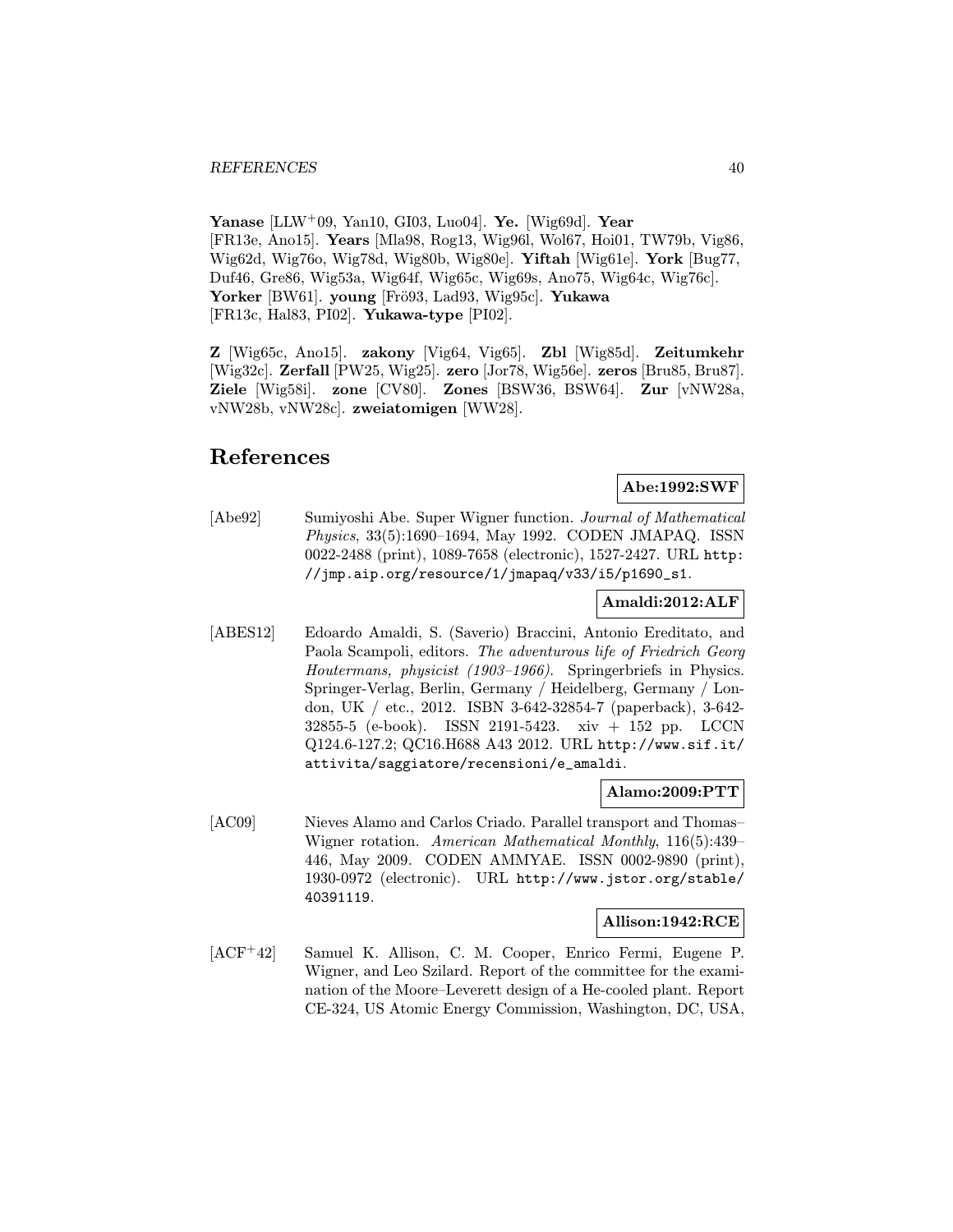1942. Included are four pages that seem to have been written by Enrico Fermi, chairman of the committee. Undated: year chosen according to report number.

## Atakishiyev:1998:WDF

[ACW98] Natig M. Atakishiyev, Sergey M. Chumakov, and Kurt Bernardo Wolf. Wigner distribution function for finite systems. *Journal* of Mathematical Physics, 39(12):6247–6261, December 1998. CO-DEN JMAPAQ. ISSN 0022-2488 (print), 1089-7658 (electronic), 1527-2427.

## Akiyama:1973:UGF

[AD73] Yoshimi Akiyama and J. P. Draayer. A user's guide to Fortran programs for Wigner and Racah coefficients of SU3. Computer Physics Communications, 5(6):405–406, June 1973. CO-DEN CPHCBZ. ISSN 0010-4655 (print), 1879-2944 (electronic). URL http://www.sciencedirect.com/science/article/pii/ 0010465573900775.

## Akiyama:1984:UGF

[AD84] Yoshimi Akiyama and J. P. Draayer. A user's guide to Fortran programs for Wigner and Racah coefficients of SU(3). Computer Physics Communications, 35(1–3):C–194–??, ???? 1984. CO-DEN CPHCBZ. ISSN 0010-4655 (print), 1879-2944 (electronic). URL http://www.sciencedirect.com/science/article/pii/ S001046558482439X.

## Adair:1970:BRP

[Ada70] Robert K. Adair. Book review: E. P. Wigner, Survival and the Bomb: Methods of Civil Defense. American Journal of Physics, 38(11):1367, November 1970. CODEN AJPIAS. ISSN 0002- 9505 (print), 1943-2909 (electronic). URL http://link.aip. org/link/ajpias/v38/i11/p1367/s1.

## Altland:1995:SSM

[AF95] Alexander Altland and Dirk Fuchs. Spectral statistics of mesoscopic wires: Crossover from Wigner–Dyson to Poisson regime. Physical Review Letters, 74(??):4269–??, May 22, 1995. CODEN PRLTAO. ISSN 0031-9007 (print), 1079-7114 (electronic), 1092- 0145. URL http://link.aps.org/doi/10.1103/PhysRevLett. 74.4269.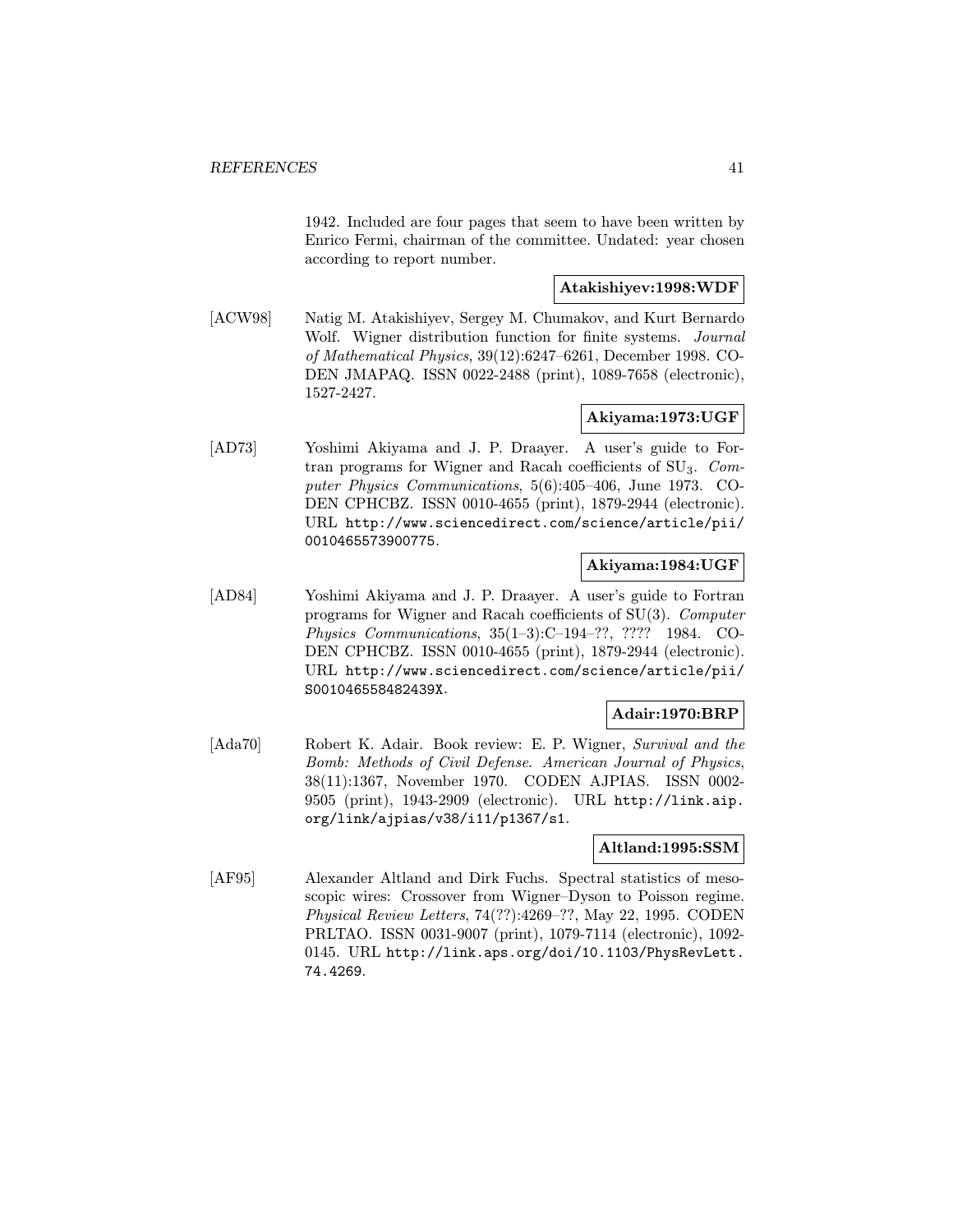#### Agrawala:1980:WET

[Agr80] Vishnu K. Agrawala. Wigner–Eckart theorem for an arbitrary group or Lie algebra. Journal of Mathematical Physics, 21(7): 1562–1565, July 1980. CODEN JMAPAQ. ISSN 0022-2488 (print), 1089-7658 (electronic), 1527-2427. URL http://jmp. aip.org/resource/1/jmapaq/v21/i7/p1562\_s1.

## Ahlrichs:1970:KBW

[Ahl70] Reinhart Ahlrichs. Die Konvergenz der Brillouin–Wigner Störungsrechnung. (German) [Convergence of the Brillouin– Wigner perturbation calculation]. International Journal of Quantum Chemistry, 4(2):149–172, March 1970. CODEN IJQCB2. ISSN 0020-7608 (print), 1097-461X (electronic).

## Altland:2000:WDS

[AK00] Alexander Altland and Alex Kamenev. Wigner–Dyson statistics from the Keldysh  $\sigma$ -model. Physical Review Letters, 85(??):5615-??, December 25, 2000. CODEN PRLTAO. ISSN 0031-9007 (print), 1079-7114 (electronic), 1092-0145. URL http://link. aps.org/doi/10.1103/PhysRevLett.85.5615.

## Arnold:2000:DVS

[ALZ00] Anton Arnold, Horst Lange, and Paul F. Zweifel. A discretevelocity, stationary Wigner equation. Journal of Mathematical Physics, 41(11):7167–7180, November 2000. CODEN JMAPAQ. ISSN 0022-2488 (print), 1089-7658 (electronic), 1527-2427.

#### Arnold:1992:NAD

[AN92] Anton Arnold and Francis Nier. Numerical analysis of the deterministic particle method applied to the Wigner equation. Mathematics of Computation, 58(198):645–669, April 1992. CODEN MCMPAF. ISSN 0025-5718 (print), 1088-6842 (electronic). URL http://www.jstor.org/stable/2153207.

#### Ammari:2009:MFL

[AN09] Z. Ammari and F. Nier. Mean field limit for bosons and propagation of Wigner measures. Journal of Mathematical Physics, 50(4): 042107, April 2009. CODEN JMAPAQ. ISSN 0022-2488 (print), 1089-7658 (electronic), 1527-2427. URL http://jmp.aip.org/ resource/1/jmapaq/v50/i4/p042107\_s1.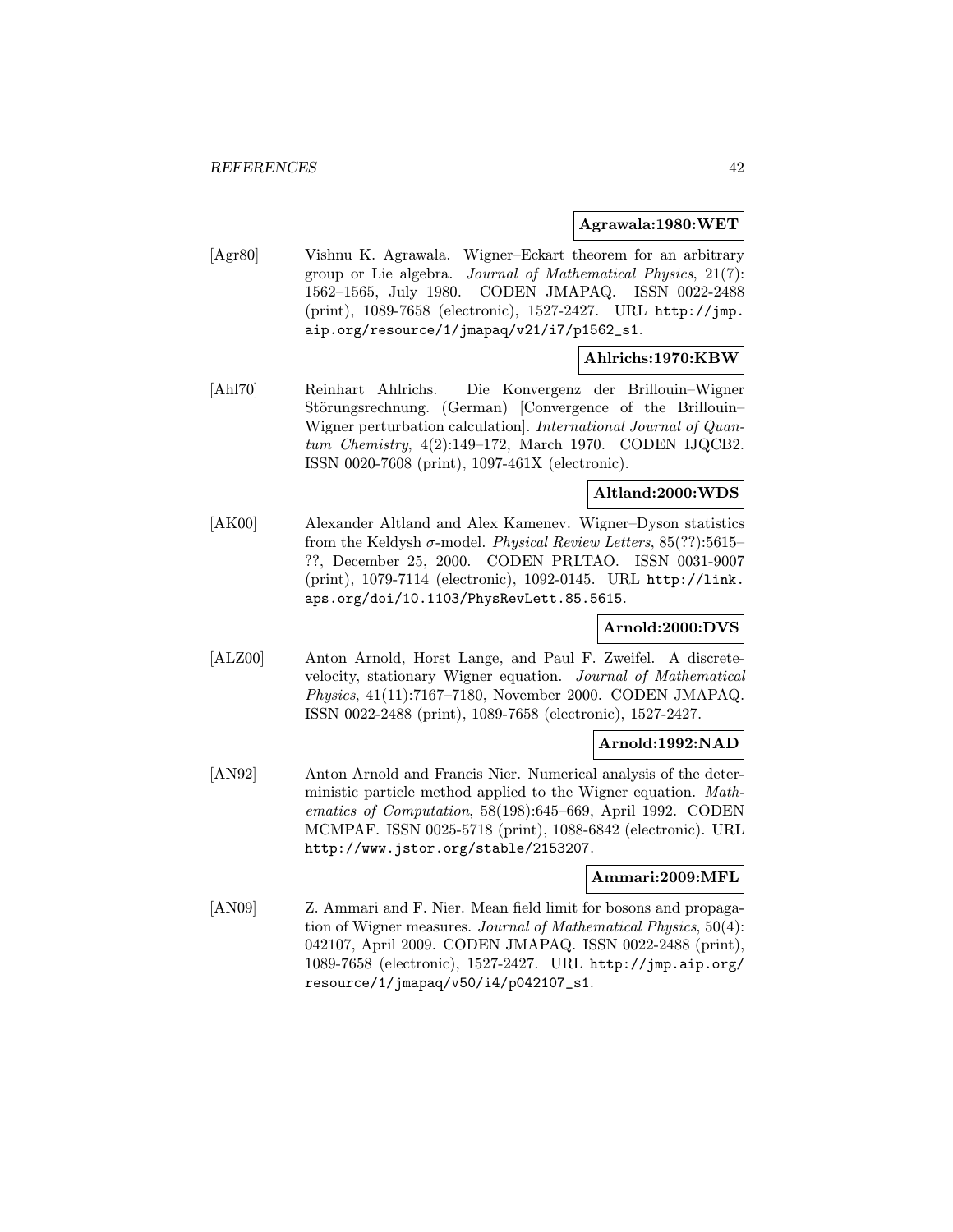#### Anderson:1973:TQA

[And73] Herbert Anderson. Three questions about the sustained nuclear chain reaction. The University of Chicago Magazine, 65(5):3– 7, March/April 1973. ISSN 0041-9508. URL http://library. ucsd.edu/dc/object/bb3960604v.

### Anonymous:1930:PTM

[Ano30] Anonymous. Princeton Trustees meet: will concentrate departments — Berlin lecturers named. New York Times, ??(??):8, January 10, 1930. CODEN NYTIAO. ISSN 0362-4331 (print), 1542-667X, 1553-8095. URL http:// search.proquest.com/hnpnewyorktimes/docview/99086947/ fulltextPDF/13EDE5EACA87A3ADEAE/1. This article appears to be the first mention of John von Neumann in this newspaper, noting his appointment, with Eugene Wigner, as lecturers in mathematical physics.

### Anonymous:1948:BAK

[Ano48] Anonymous. Book announcement: K. K. Darrow, Physical Science and Human Values, with a foreword by E. P. Wigner. Physics Today, 1(5):37, May 1948. CODEN PHTOAD. ISSN 0031- 9228 (print), 1945-0699 (electronic). URL http://link.aip. org/link/phtoad/v1/i1/p37/s3.

#### Anonymous:1952:NMW

[Ano52] Anonymous. News-makers: Warner, Wigner, and Fisk appointed to AEC Committee. Chemical & Engineering News Archive, 30 (41):4303–4307, 1952. CODEN ???? ISSN ???? URL http:// pubs.acs.org/doi/abs/10.1021/cen-v030n041.p4303.

#### Anonymous:1954:NRT

[Ano54a] Anonymous, editor. New research Techniques in physics: symposium, July 15–29, 1952. Academia Brasileira de Ciencias, Rio de Janeiro, 1954. LCCN ????

## Anonymous:1954:PIC

[Ano54b] Anonymous, editor. Proceedings of the International Conference on Theoretical Physics, Kyoto and Tokyo, September 1953. Science Council of Japan, Ueno Park, Tokyo, Japan, 1954. LCCN ????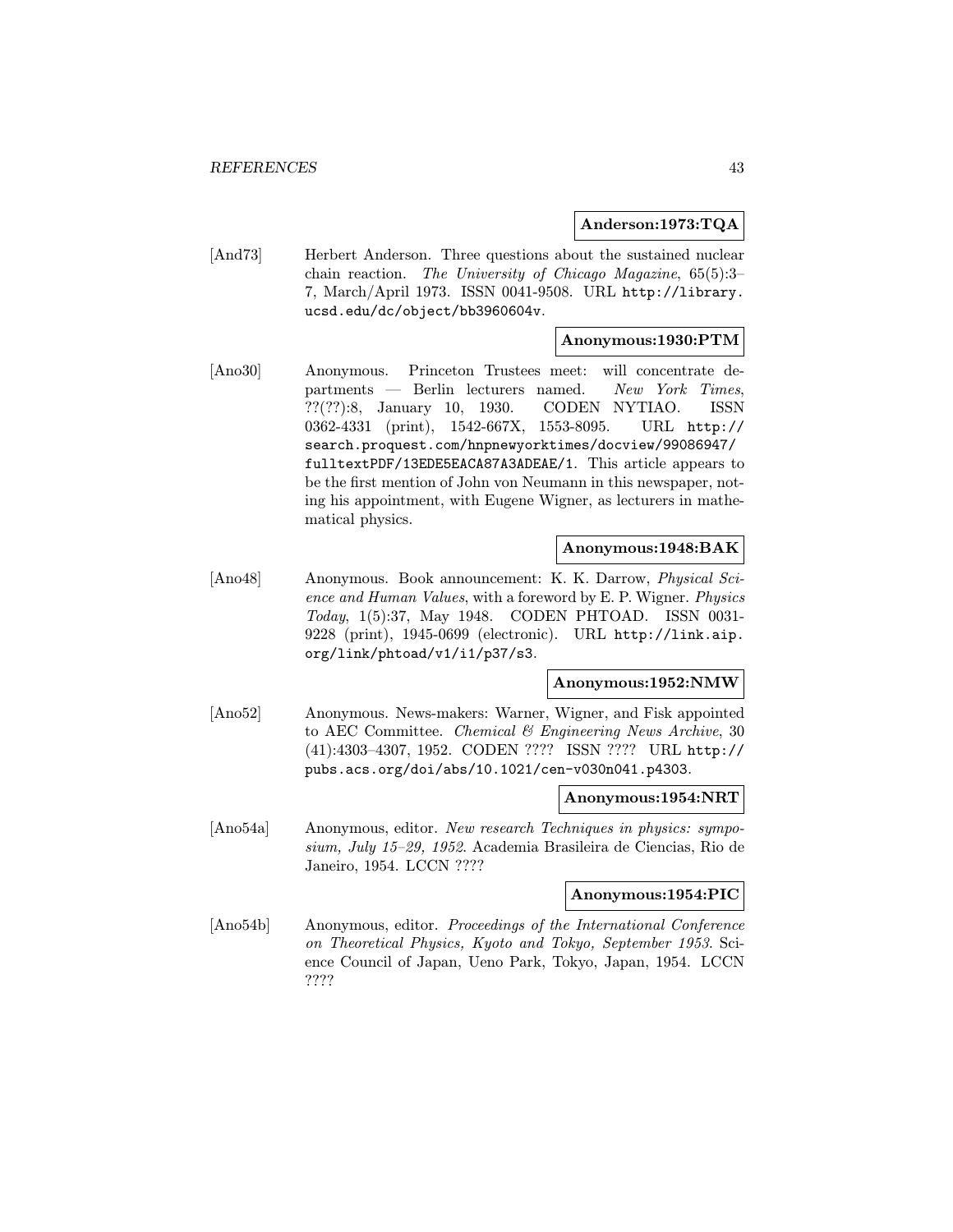#### Anonymous:1958:PWG

[Ano58] Anonymous. Princeton's Wigner gets third Enrico Fermi Award. The Science News-Letter, 74(24):372, December 13, 1958. CO-DEN SNLEAI. ISSN 0096-4018 (print), 2326-1285 (electronic). URL http://www.jstor.org/stable/3939817.

### Anonymous:1961:LPK

[Ano61] Anonymous, editor. The Logic of Personal Knowledge: Essays presented to Michael Polányi on his seventieth birthday, 11th March 1961. Free Press, New York, NY, USA, 1961.  $xi + 247$  pp. LCCN Q171 .L855 1961.

#### Anonymous:1962:EPW

[Ano62] Anonymous. To Eugene Paul Wigner on his sixtieth birthday. Reviews of Modern Physics, 34(4):587–591, October 1962. CODEN RMPHAT. ISSN 0034-6861 (print), 1538-4527 (electronic), 1539- 0756. URL http://link.aps.org/doi/10.1103/RevModPhys. 34.587; http://rmp.aps.org/abstract/RMP/v34/i4/p587\_ 1.

#### Anonymous:1963:ANN

[Ano63] Anonymous. Awards: Nobelmen & Nobelwoman. Time Magazine, ??(??):??, November 15, 1963. CODEN TYMEA9. ISSN 0040-781x (print), 2169-1665 (electronic). News of the award of the 1963 Nobel Prize in Physics to Eugene Wigner, Maria Goeppert Mayer and J. Hans D. Jensen.

#### Anonymous:1965:SLE

[Ano65] Anonymous, editor. Survey (London, England: 1961): The state of Soviet science. MIT Press, Cambridge, MA, USA, 1965. 209 pp. LCCN Q127.R9 S95.

#### Anonymous:1968:LPE

[Ano68] Anonymous, editor. From a life of physics: evening lectures at the International Centre for Theoretical Physics. International Atomic Energy Agency, Vienna, Austria, 1968. 79 pp. LCCN ???? A special supplement of the IAEA Bulletin.

#### Anonymous:1975:CSA

[Ano75] Anonymous, editor. The centrality of science and absolute values: proceedings of the fourth International Conference on the Unity of the Sciences, November 27–30, 1975, New York. International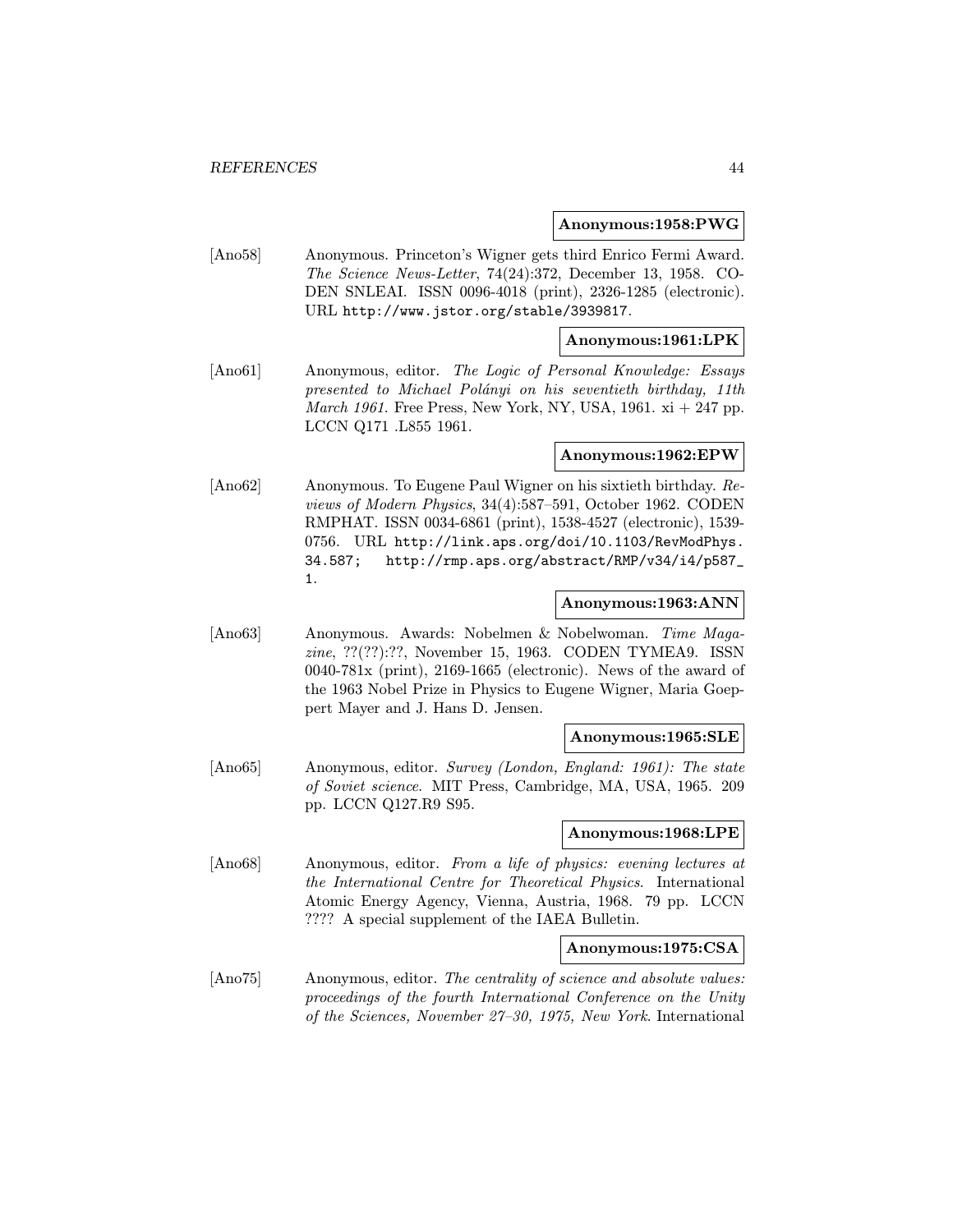Cultural Foundation, New York, NY, USA, 1975. ISBN 0-89226- 003-3, 0-89226-004-1 (paperback). LCCN Q175.4 .I57 1975.

#### Anonymous:1977:HAH

[Ano77a] Anonymous, editor. Hellenike Anthropistike Hetaireira. ????, ????, 1977. ISBN ???? ???? pp. LCCN ????

#### Anonymous:1977:SAV

[Ano77b] Anonymous, editor. The search for absolute values: harmony among the sciences: proceedings of the Fifth International Conference on the Unity of the Sciences, November 26–28, 1976, Washington, DC. International Cultural Foundation Press, New York, NY, USA, 1977. ISBN 0-89226-005-X, 0-89226-006-8 (paperback). LCCN Q174 .I565 1976.

#### Anonymous:1978:PAP

[Ano78a] Anonymous, editor. Proceedings of the Atoms for Peace Awards, 1957–1969: a memorial to Henry Ford and Edsel Ford. MIT Press, Cambridge, MA, USA, 1978. ISBN 0-262-11068-7. LCCN QC792.7 .P76.

## Anonymous:1978:SAV

[Ano78b] Anonymous, editor. The search for absolute values in a changing world: proceedings of the Sixth International Conference on the Unity of the Sciences, November 25–27, 1977, San Francisco. International Cultural Foundation Press, New York, NY, USA, 1978. ISBN 0-89226-007-6, 0-89226-008-4 (paperback). LCCN BD232 .I57 1977.

#### Anonymous:1978:TMQ

[Ano78c] Anonymous, editor. Theory of Measurement in Quantum Mechanics. Physical Society of Japan, ????, Japan, 1978. ISBN ???? LCCN ????

#### Anonymous:1979:MNP

[Ano79a] Anonymous, editor. 29th Meeting of Nobel Prize Winners in Lindau, June 25–29, 1979. ????, ????, 1979. ISBN ???? LCCN ????

### Anonymous:1979:REE

[Ano79b] Anonymous, editor. The re-evaluation of existing values and the search for absolute values: proceedings of the seventh International Conference on the Unity of the Sciences, November 24–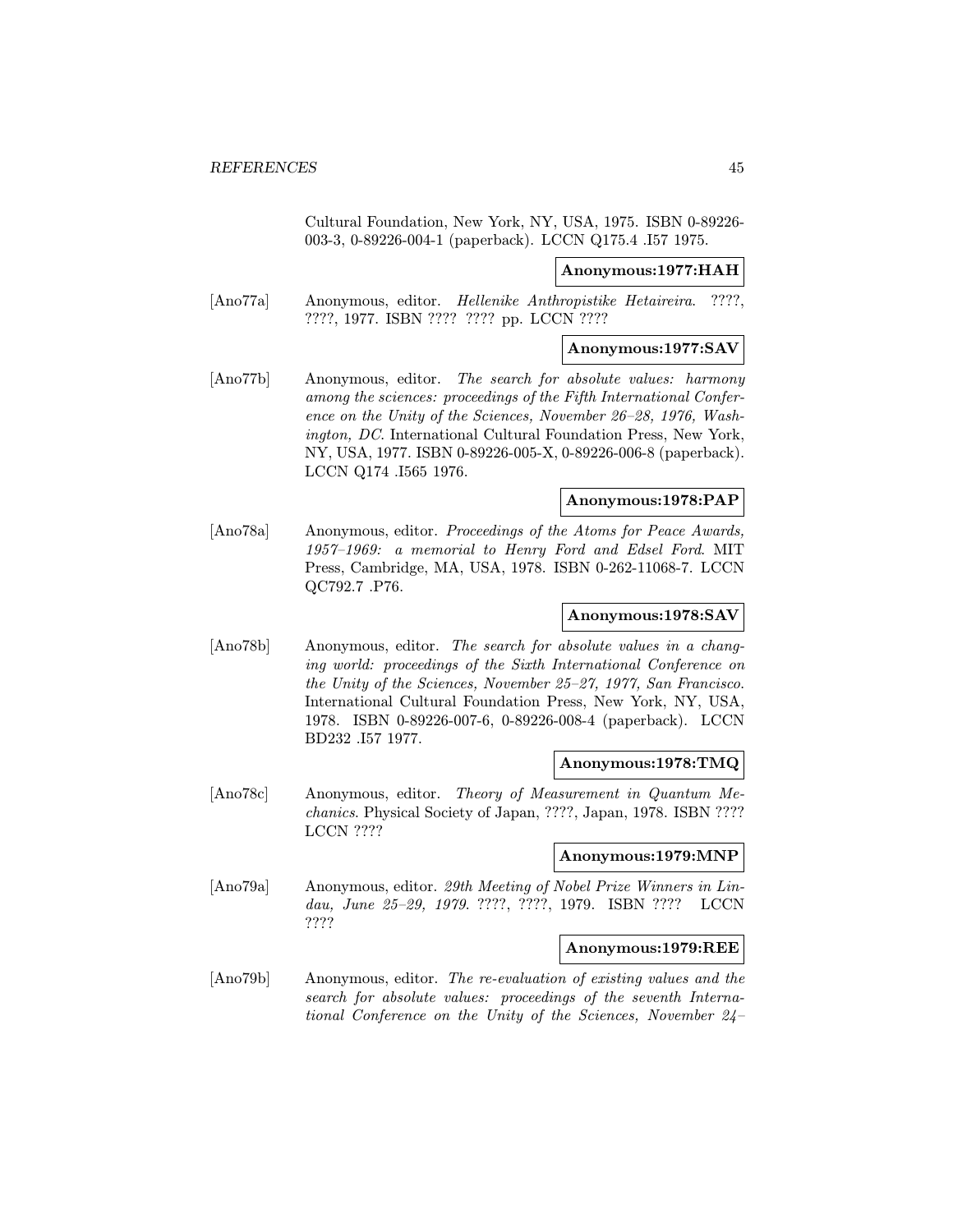26, 1978, Boston, Massachusetts.: Unity of the sciences. International Cultural Foundation Press, New York, NY, USA, 1979. ISBN 0-89226-010-6 (paperback) (set), 0-89226-009-2 (set). LCCN Q175.4 .I57 1978.

## Anonymous:1983:AVC

[Ano83a] Anonymous, editor. Absolute values and the creation of the new world: proceedings of the Eleventh International Conference on the Unity of the Sciences, November 25–28, 1982, Philadelphia, Pennsylvania. International Cultural Foundation Press, New York, NY, USA, 1983. ISBN 0-89226-020-3 (set), 0-89226- 021-1 (paperback : set). LCCN T14.5 .I58 1982.

#### Anonymous:1983:PEW

[Ano83b] Anonymous. Photo of Eugene Wigner. Foundations of Physics, 13(1):ii, January 1983. CODEN FNDPA4. ISSN 0015-9018 (print), 1572-9516 (electronic). URL http://link.springer. com/article/10.1007/BF01889405.

### Anonymous:1992:VEW

[Ano92] Anonymous. Vignettes: Eugene Wigner. Science, 258(5089): 1821, December 11, 1992. CODEN SCIEAS. ISSN 0036-8075 (print), 1095-9203 (electronic). URL http://www.sciencemag. org/content/258/5089/1821.full.pdf.

Anonymous:19xx:AEL

[Anoxxa] Anonymous. The birth of modern physics. Los Alamos National Laboratory Web document, 19xx. URL http://www.lanl.gov/ history/road/birthofmodernphysics.shtml. Section The Einstein Letter discusses the Einstein–Roosevelt letter of 2 August 1939, and says "drafted mostly by Szilard.".

### Anonymous:19xx:BMP

[Anoxxb] Anonymous. The birth of modern physics. Los Alamos National Laboratory Web document, 19xx. URL http://www.lanl.gov/ history/road/birthofmodernphysics.shtml. Section The Einstein Letter discusses the Einstein–Roosevelt letter of 2 August 1939, and says "drafted mostly by Szilard.".

#### Anonymous:2002:EW

[Ano02] Anonymous. On Eugene Wigner (1902-1995). ScienceWeek, 6 (46):??, November 15, 2002. ISSN 1529-1472.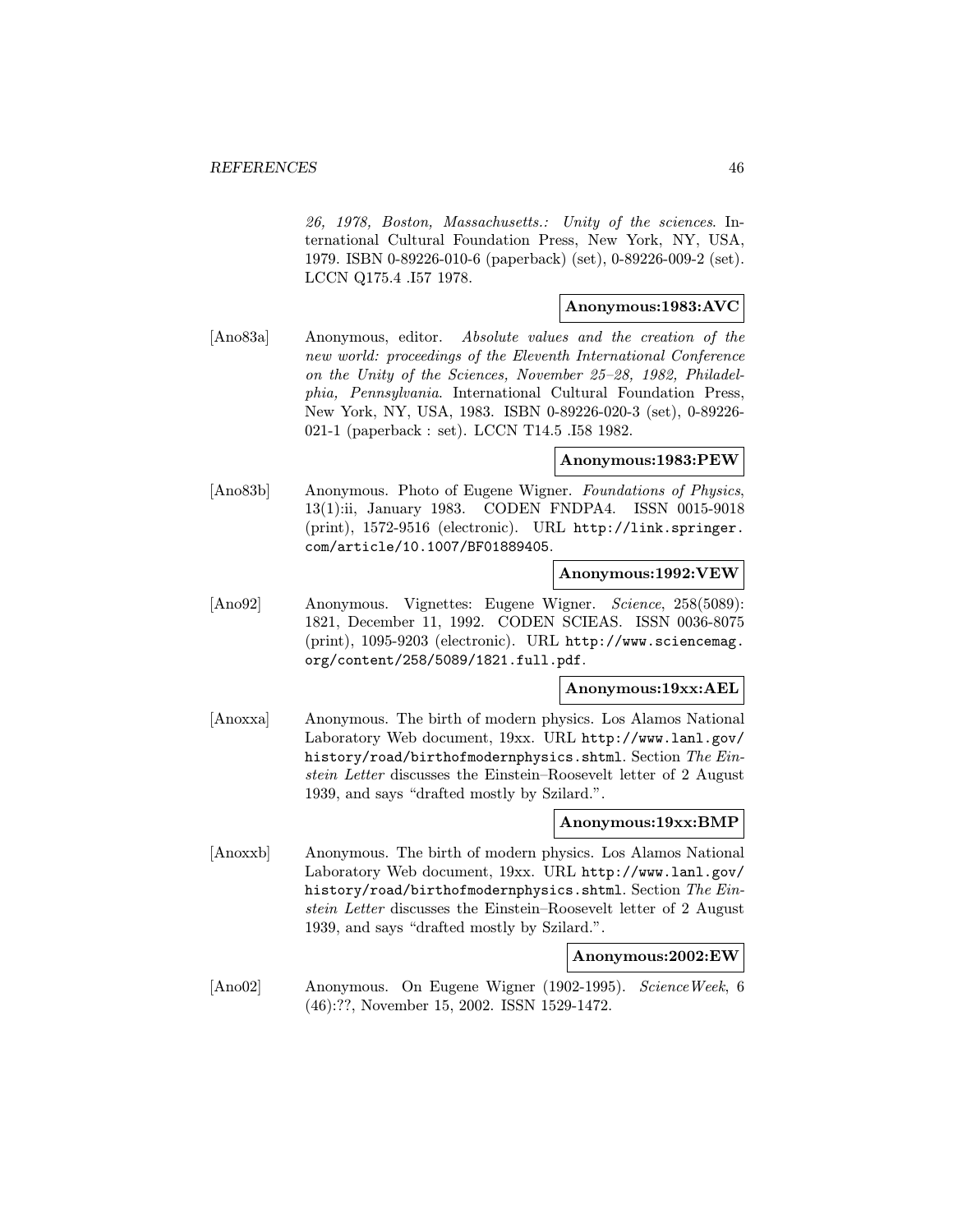#### Anonymous:2004:EWA

[Ano04] Anonymous. Eugene Wigner (1902–1995) and the atomic bomb. ScienceWeek, ??(??):??, ???? 2004. ISSN 1529-1472. URL http: //scienceweek.com/2004/rmps-38.htm.

#### Anonymous:2006:ODW

[Ano06] Anonymous. One-dimensional Wigner crystal. Science, 313 (5784):144, July 14, 2006. CODEN SCIEAS. ISSN 0036-8075 (print), 1095-9203 (electronic). URL http://www.sciencemag. org/content/313/5784/144.5.full.pdf.

### Anonymous:2008:WCQ

[Ano08] Anonymous. Wigner crystallization in a quasi-three-dimensional electronic system. Nature Physics, 4(12):936–939, October 5, 2008. CODEN NPAHAX. ISSN 1745-2473 (print), 1745-2481 (electronic). URL http://www.nature.com/nphys/journal/v4/ n12/full/nphys1094.html.

### Anonymous:2015:SZM

[Ano15] Anonymous. Sandia's Z Machine helps solve Saturn's 2-billionyear age gap. Scientific Computing, ??(??):??, June 29, 2015. CO-DEN SCHRCU. ISSN 1930-5753 (print), 1930-6156 (electronic). URL http://www.scientificcomputing.com/news/2015/06/ sandias-z-machine-helps-solve-saturns-2-billion-yearage-gap. From the article: "Experiments at Sandia s Z machine may help solve that problem when they verified an 80-year-old untested proposition that molecular hydrogen, normally an insulator, becomes metallic if squeezed by enough pressure. At that point, a lattice of hydrogen molecules would break up into individual hydrogen atoms, releasing free-floating electrons that could carry a current, physicists Eugene Wigner and Hilliard Huntington [WH35] predicted in 1935.".

### Anonymous:2019:QES

[Ano19] Anonymous. A quantum experiment suggests there's no such thing as objective reality: Physicists have long suspected that quantum mechanics allows two observers to experience different, conflicting realities. Now they ve performed the first experiment that proves it. Technology Review  $(M.I.T.)$ , ?? (??):??, March 12, 2019. CODEN TEREAU. ISSN 0040- 1692. URL https://www.technologyreview.com/s/613092/ a-quantum-experiment-suggests-theres-no-such-thing-asobjective-reality/.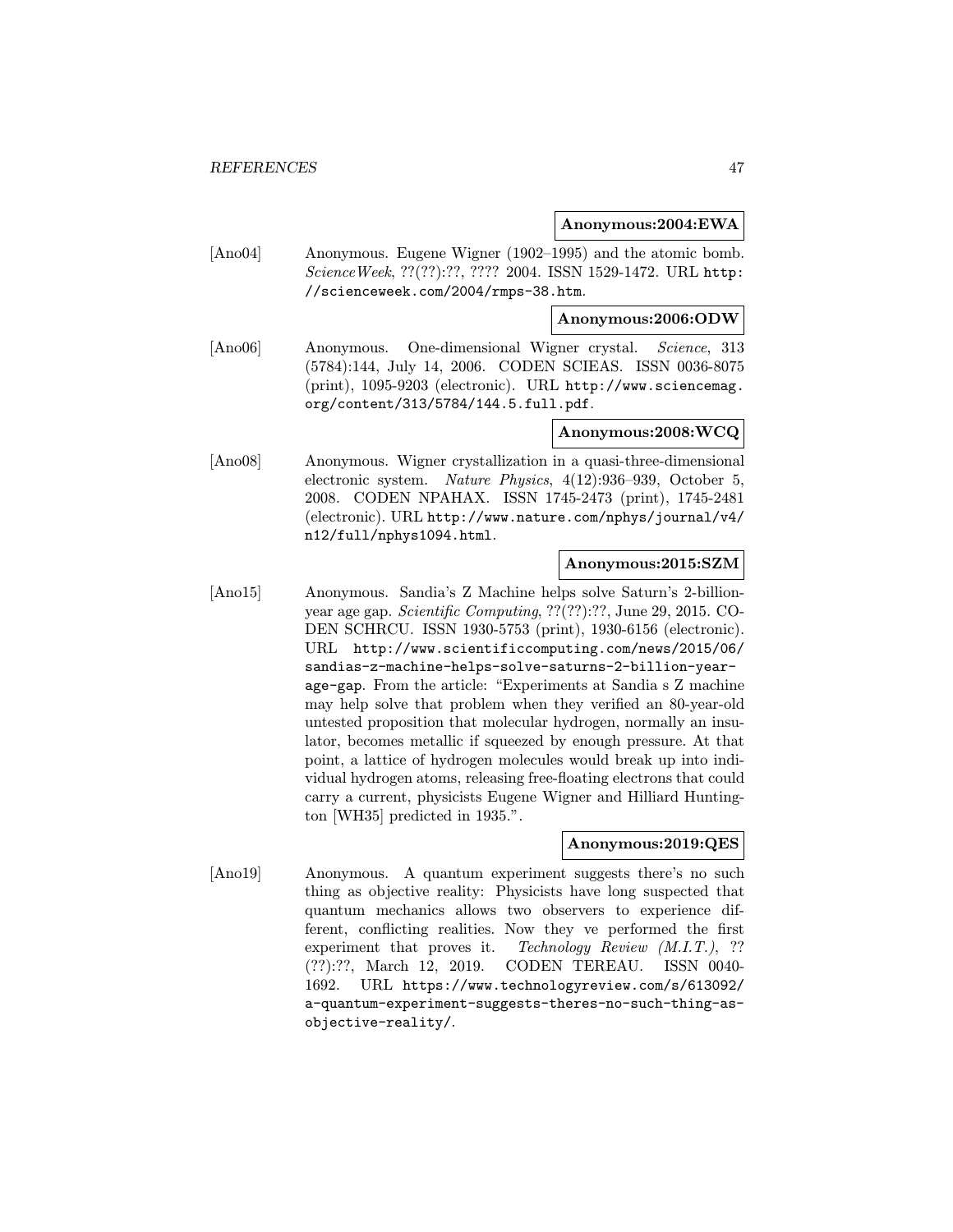#### Applebaum:1987:SWW

[App87] David Applebaum. The stochastic Wigner–Weisskopf atom. Journal of Mathematical Physics, 28(8):1858–1863, August 1987. CODEN JMAPAQ. ISSN 0022-2488 (print), 1089-7658 (electronic), 1527-2427. URL http://jmp.aip.org/resource/1/ jmapaq/v28/i8/p1858\_s1.

### Alonso:2002:WFC

[APW02] Miguel Angel Alonso, George S. Pogosyan, and Kurt Bernardo Wolf. Wigner functions for curved spaces. I. On hyperboloids. Journal of Mathematical Physics, 43(12):5857–5871, December 2002. CODEN JMAPAQ. ISSN 0022-2488 (print), 1089-7658 (electronic), 1527-2427.

## Alonso:2003:WFC

[APW03] Miguel Angel Alonso, George S. Pogosyan, and Kurt Bernardo Wolf. Wigner functions for curved spaces. II. On spheres. Journal of Mathematical Physics, 44(4):1472–1489, April 2003. CODEN JMAPAQ. ISSN 0022-2488 (print), 1089-7658 (electronic), 1527- 2427.

### Arnold:1996:OSM

[AR96] Anton Arnold and Christian Ringhofer. An operator splitting method for the Wigner–Poisson problem. SIAM Journal on Numerical Analysis, 33(4):1622–1643, August 1996. CO-DEN SJNAAM. ISSN 0036-1429 (print), 1095-7170 (electronic). URL http://epubs.siam.org/sam-bin/dbq/article/ 23882; http://www.jstor.org/stable/2158320.

#### Arai:1995:SES

[Ara95] Takahiro Arai. Some extensions of semiclassical limit  $\hbar \rightarrow 0$ for Wigner functions on phase space. Journal of Mathematical Physics, 36(2):622–630, February 1995. CODEN JMAPAQ. ISSN 0022-2488 (print), 1089-7658 (electronic), 1527-2427.

#### Arnold:1994:MSC

[Arn94] Anton Arnold. A mixed spectral-collocation and operator splitting method for the Wigner–Poisson equation. In Gautschi [Gau94], pages 249–253. ISBN 0-8218-0291-7, 0-8218-0353-0 (pt. 1), 0-8218-0354-9 (pt. 2). ISSN 0160-7634. LCCN QA1 .A56 v.48 1994. See also SIAM Review, September 1995, 37(3), p. 483.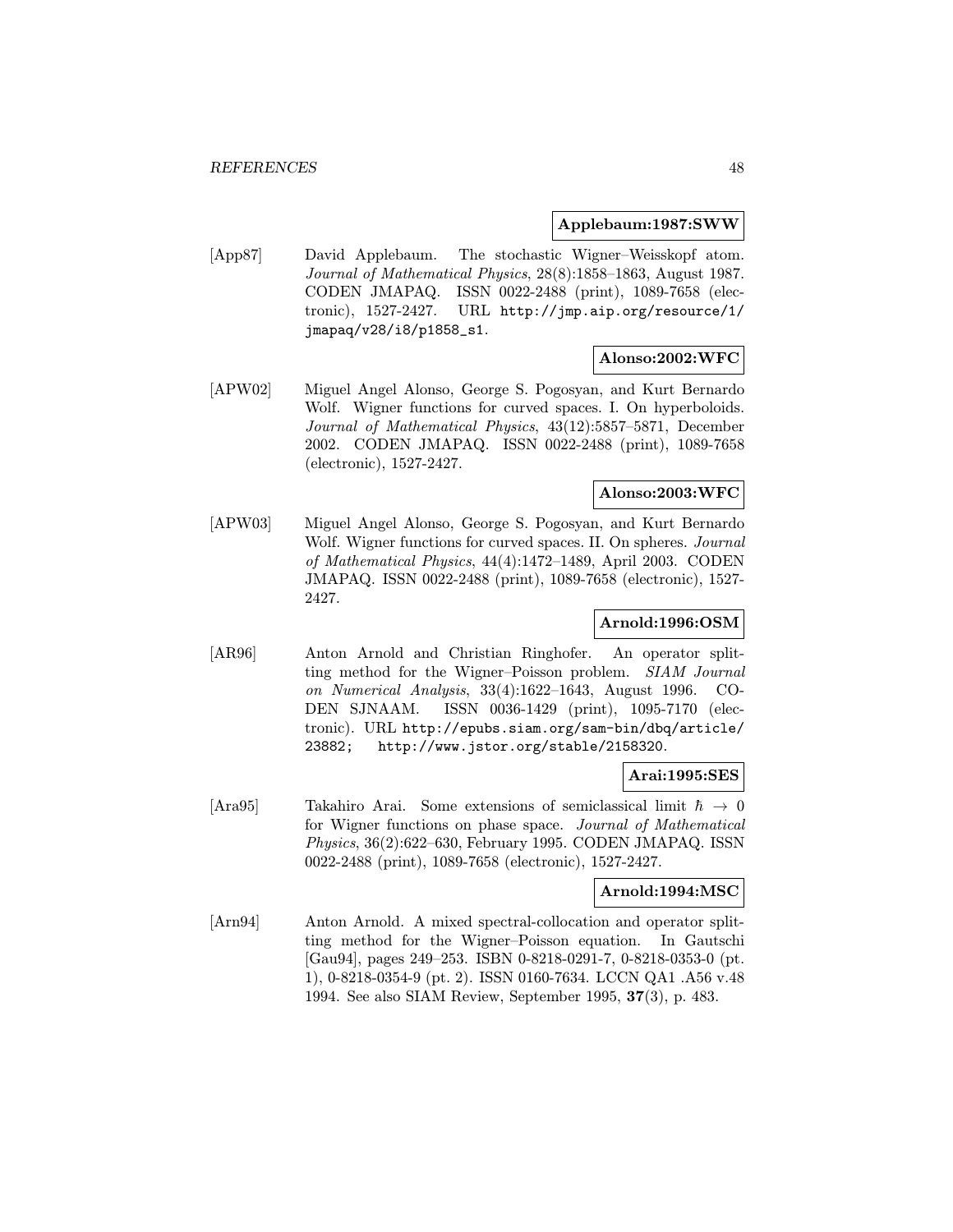#### Ahmad:1975:ITD

[AW75] S. M. W. Ahmad and E. P. Wigner. Invariant theoretic derivation of the connection between momentum and velocity. Il Nuovo Cimento A (11), 28(1):1–11, ???? 1975. CODEN NIFAAM. ISSN ???? URL http://www.springerlink.com/content/ tq2h218t45302k37.

## Bethe:1975:SSN

[BAA<sup>+</sup>75] Hans A. Bethe, Luis Alvarez, Peter Auer, William O. Baker, John Bardeen, Robert F. Bacher, Felix Bloch, Norris E. Bradbury, Harold Brown, Richard H. Chamberlain, Cyril L. Comar, Arthur Kantrowitz, Ralph E. Lapp, Joshua Lederberg, Willard F. Libby, Franklin A. Long, Edwin M. McMillan, Kenneth S. Pitzer, Edward M. Purcell, I. I. Rabi, Norman Rasmussen, Roger Revelle, Glenn T. Seaborg, Frederick Seitz, Edward Teller, James A. Van Allen, Warren Weaver, Alvin Weinberg, Victor F. Weisskopf, Edward Wenk, Jr., Eugene Wigner, and Richard Wilson. 32 scientists speak out: "no alternative to nuclear power". Bulletin of the Atomic Scientists, 31(3):4–5, March 1975. CODEN BASIAP. ISSN 0096-3402 (print), 1938-3282 (electronic). See correction [Wei75] about the incorrect inclusion of Victor Weisskopf in the authors. See comments [Gir75, Smi75, Sau75, Gul75].

#### Bardis:1982:OWP

[BAB<sup>+</sup>82] P. D. Bardis, M. Alonso, R. Berger, C. S. Blanco, D. Charles, J. M. Chaves, M. Dufrenne, W. B. Lewis, G. Radnitzky, J. Silverman, and E. Wigner. Obstacles to world peace. International Social Science Review, 57(2):101–105, ???? 1982. ISSN 0278-2308.

### Bacry:1989:NLS

[Bac89] Henri Bacry. The notions of localizability and space: From Eugene Wigner to Alain Connes. Nuclear Physics B, Proceedings Supplements, 6(1):222–230, March 1989. CODEN NPBSE7. ISSN 0920-5632 (print), 1873-3832 (electronic). URL http://www.sciencedirect.com/science/article/pii/ 0920563289904428.

### Bai:1993:CREa

[Bai93] Z. D. Bai. Convergence rate of expected spectral distributions of large random matrices. Part I. Wigner matrices. Annals of Probability, 21(2):625–648, April 1993. CODEN APBYAE. ISSN 0091-1798 (print), 2168-894X (electronic).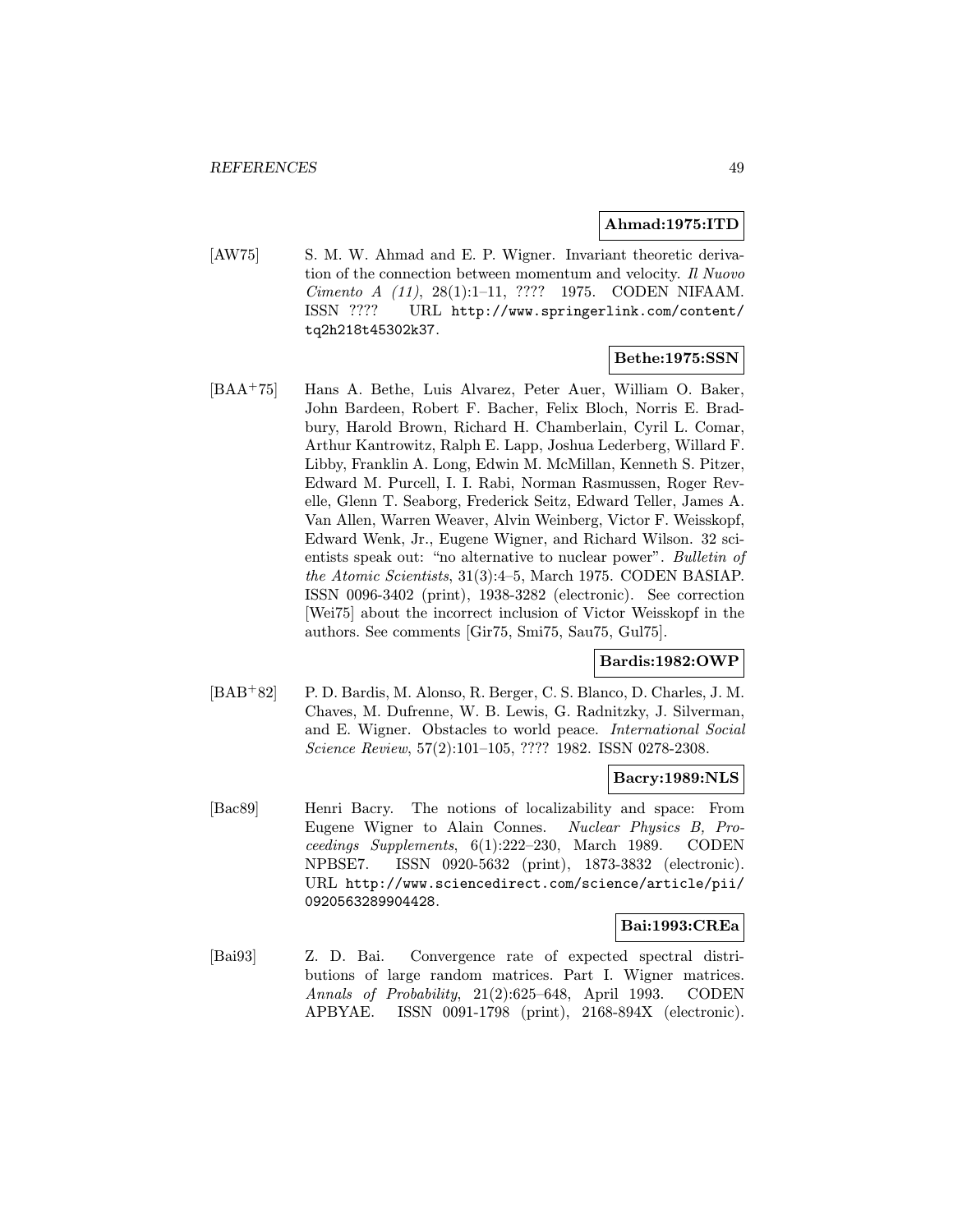URL http://projecteuclid.org/euclid.aop/1176989261; http://www.jstor.org/stable/2244669.

#### Ballentine:2019:MW

[Bal19] Leslie E. Ballentine. A meeting with Wigner. Foundations of Physics, 49(8):783–785, August 2019. CODEN FNDPA4. ISSN 0015-9018 (print), 1572-9516 (electronic).

### Bankoff:2004:NHR

[Ban04] S. George Bankoff. Notes on Hanford reactor start-up. American Journal of Physics, 57(4):17–18, April 2004. CODEN AJPIAS. ISSN 0002-9505 (print), 1943-2909 (electronic). URL http: //scitation.aip.org/content/aip/magazine/physicstoday/ article/57/4/10.1063/1.1752408. See reply [Wei04].

#### Bangu:2009:WPM

[Ban09] Sorin Bangu. Wigner's puzzle for mathematical naturalism. International Studies in the Philosophy of Science, 23(3):245– 263, 2009. CODEN ???? ISSN 0269-8595 (print), 1469-9281 (electronic). URL http://www.tandfonline.com/doi/full/10. 1080/02698590903196015.

### Bargmann:1964:NWT

[Bar64] V. Bargmann. Note on Wigner's theorem on symmetry operations. Journal of Mathematical Physics, 5(7):862–868, July 1964. CODEN JMAPAQ. ISSN 0022-2488 (print), 1089-7658 (electronic), 1527-2427. URL http://jmp.aip.org/resource/ 1/jmapaq/v5/i7/p862\_s1.

### Baird:1965:RSL

[BB65] G. E. Baird and L. C. Biedenharn. On the representations of the semisimple Lie groups. V. Some explicit Wigner operators for SU3. Journal of Mathematical Physics, 6(12):1847–1854, December 1965. CODEN JMAPAQ. ISSN 0022-2488 (print), 1089-7658 (electronic), 1527-2427. URL http://jmp.aip.org/resource/ 1/jmapaq/v6/i12/p1847\_s1.

#### Bertrand:1992:CAW

[BB92] J. Bertrand and P. Bertrand. A class of affine Wigner functions with extended covariance properties. Journal of Mathematical Physics, 33(7):2515–2527, July 1992. CODEN JMAPAQ. ISSN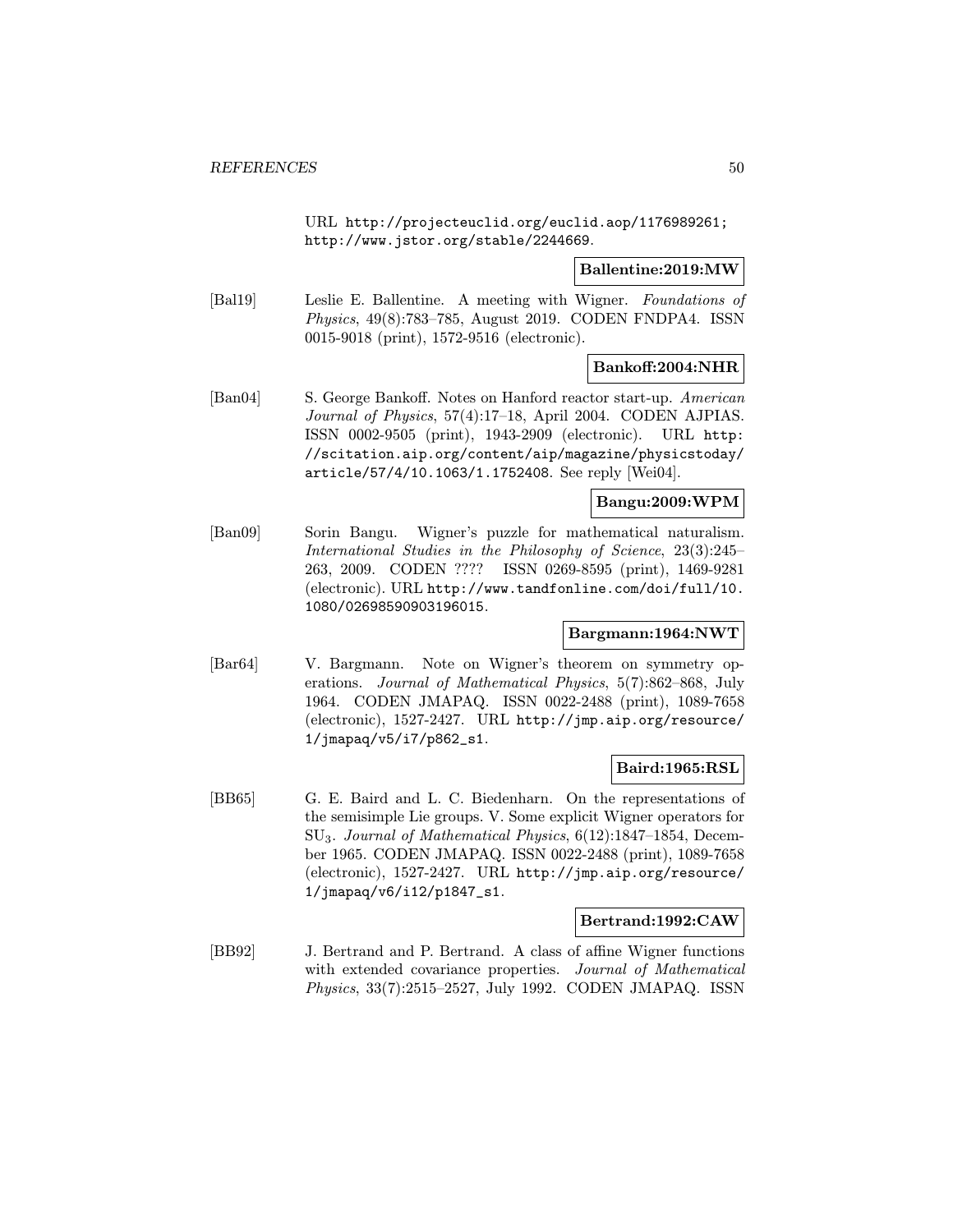0022-2488 (print), 1089-7658 (electronic), 1527-2427. URL http: //jmp.aip.org/resource/1/jmapaq/v33/i7/p2515\_s1. See erratum [BB93].

## Bertrand:1993:ECA

[BB93] J. Bertrand and P. Bertrand. Erratum: "A class of affine Wigner functions with extended covariance properties [J. Math. Phys. 33, 2515 (1992)]. Journal of Mathematical Physics, 34(2):885, February 1993. CODEN JMAPAQ. ISSN 0022-2488 (print), 1089-7658 (electronic), 1527-2427. URL http://jmp.aip.org/resource/ 1/jmapaq/v34/i2/p885\_s1. See [BB92].

#### Bastos:2008:WWF

[BBDP08] Catarina Bastos, Orfeu Bertolami, Nuno Costa Dias, and João Nuno Prata. Weyl–Wigner formulation of noncommutative quantum mechanics. Journal of Mathematical Physics, 49(7): 072101, July 2008. CODEN JMAPAQ. ISSN 0022-2488 (print), 1089-7658 (electronic), 1527-2427. URL http://jmp.aip.org/ resource/1/jmapaq/v49/i7/p072101\_s1.

## Brittin:1962:WDF

[BC62] Wesley E. Brittin and Willard R. Chappell. The Wigner distribution function and second quantization in phase space. Reviews of Modern Physics, 34(4):620–627, October 1962. CODEN RMPHAT. ISSN 0034-6861 (print), 1538-4527 (electronic), 1539- 0756. URL http://link.aps.org/doi/10.1103/RevModPhys. 34.620; http://rmp.aps.org/abstract/RMP/v34/i4/p620\_ 1.

### Bethe:1989:LP

[BDH<sup>+</sup>89] Hans A. (Hans Albrecht) Bethe, P. A. M. Dirac, W. Heisenberg, E. P. Wigner, O. Klein, L. D. Landau, and E. M. Lifshitz, editors. From a life of physics. World Scientific Publishing Co. Pte. Ltd., P. O. Box 128, Farrer Road, Singapore 9128, 1989. ISBN 9971- 5-0937-7. ix + 92 pp. LCCN QC71 .F74 1989. URL http:// adsabs.harvard.edu/abs/1989liph.book.....B.

#### Becker:1958:BRB

[Bec58] Richard L. Becker. Book review: Nuclear structure, by Leonard Eisenbud and Eugene P. Wigner. 128 pages,  $6 \times 9.25$  in. Princeton, Princeton University Press, 1958. Price \$4.00. Journal of The Franklin Institute, 266(4):311–312, October 1958. CO-DEN JFINAB. ISSN 0016-0032 (print), 1879-2693 (electronic).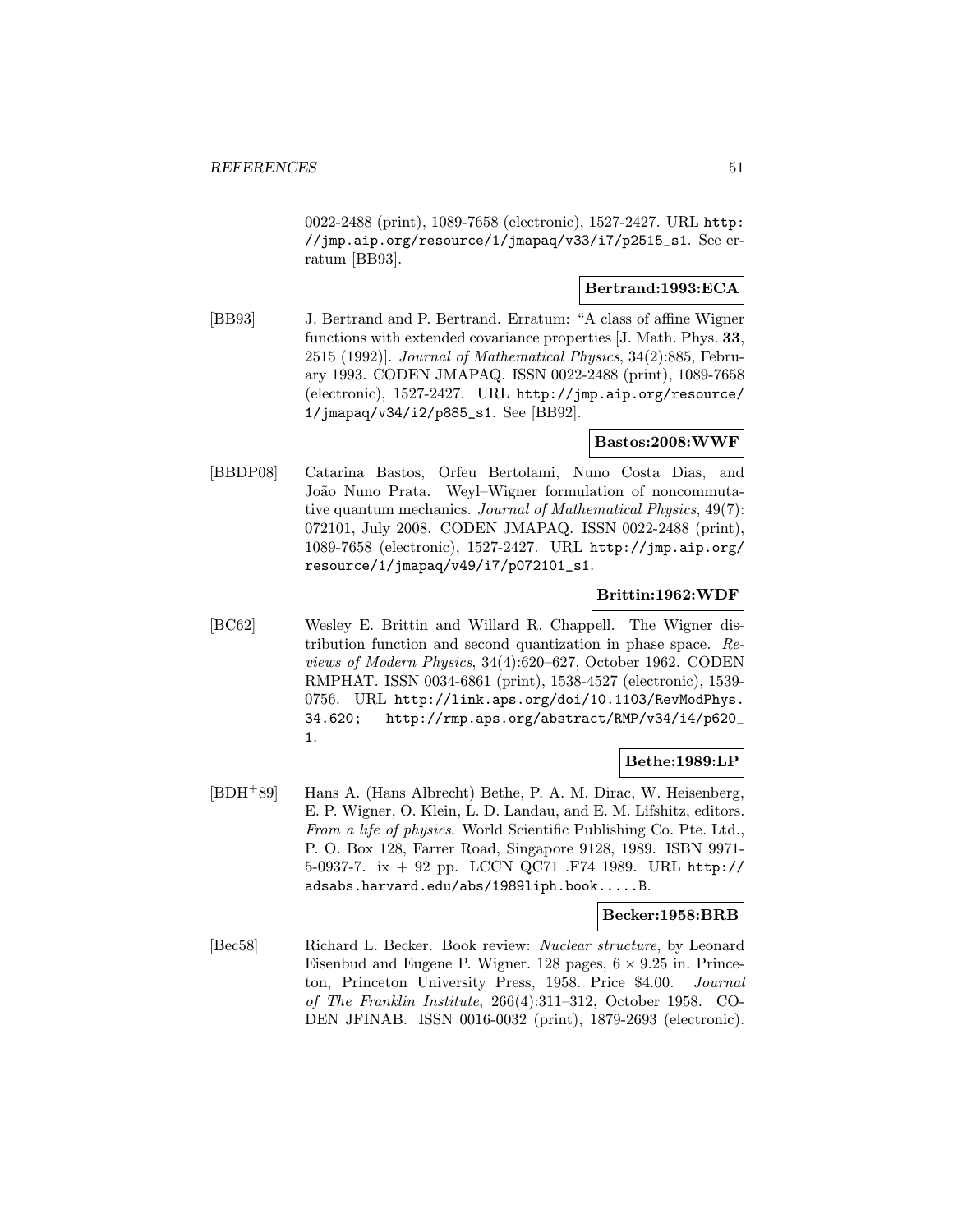URL http://www.sciencedirect.com/science/article/pii/ 0016003258904800.

### Beckers:1972:HCS

[Bec72] J. Beckers. Helicity and canonical spin operators of the Poincaré algebra. Journal of Mathematical Physics, 13(6):915–918, June 1972. CODEN JMAPAQ. ISSN 0022-2488 (print), 1089-7658 (electronic), 1527-2427. URL http://jmp.aip.org/resource/ 1/jmapaq/v13/i6/p915\_s1.

### Behncke:1991:ACH

[Beh91] Horst Behncke. Absolute continuity of Hamiltonians with von Neumann–Wigner potentials. Proceedings of the American Mathematical Society, 111(2):373–384, February 1991. CODEN PAM-YAR. ISSN 0002-9939 (print), 1088-6826 (electronic). URL http: //www.jstor.org/stable/2048326.

## Behncke:1994:FHW

[Beh94] H. Behncke. The m-function for Hamiltonians with Wigner–von Neumann potentials. Journal of Mathematical Physics, 35(4): 1445–1462, April 1994. CODEN JMAPAQ. ISSN 0022-2488 (print), 1089-7658 (electronic), 1527-2427. URL http://jmp. aip.org/resource/1/jmapaq/v35/i4/p1445\_s1.

## Bell:1973:BRD

[Bel73] John S. Bell. Book review: The Dirac story Aspects of Quantum Theory, by Abdus Salam and E. P. Wigner. Science, 180 (4089):943–944, June 1, 1973. CODEN SCIEAS. ISSN 0036-8075 (print), 1095-9203 (electronic). URL http://www.jstor.org/ stable/1736041.

## Berry:1977:SCM

[Ber77] M. V. Berry. Semi-classical mechanics in phase space: a study of Wigner's function. Philosophical Transactions of the Royal Society of London. Series A, Mathematical and Physical Sciences, 287 (1343):237–271, October 4, 1977. CODEN ???? ISSN ???? URL http://www.jstor.org/stable/74926.

### Bergeron:2006:WWT

[Ber06] H. Bergeron. The Wigner–Weyl transformation and the quantum path integral. Journal of Mathematical Physics, 47(4): 042101, April 2006. CODEN JMAPAQ. ISSN 0022-2488 (print),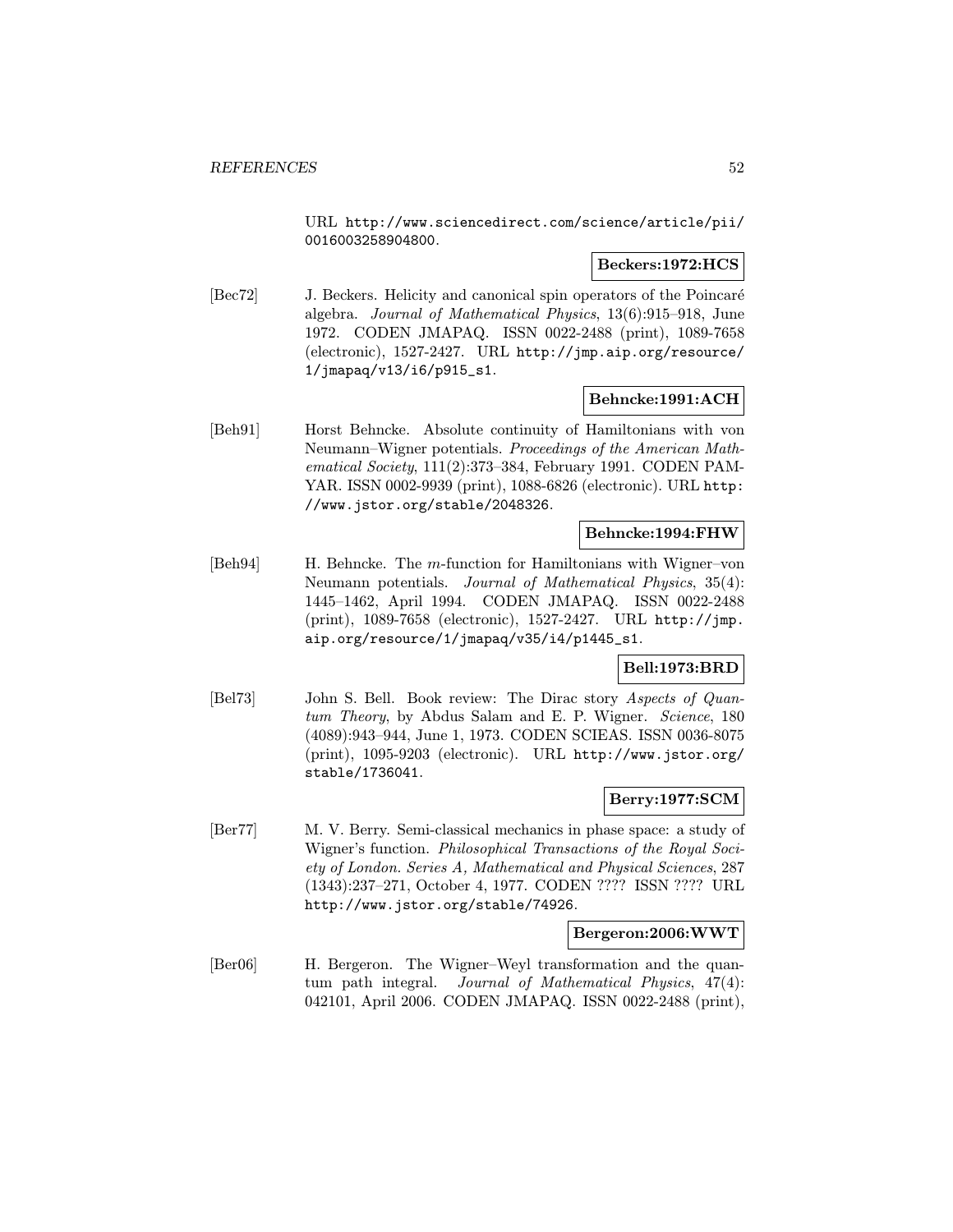1089-7658 (electronic), 1527-2427. URL http://jmp.aip.org/ resource/1/jmapaq/v47/i4/p042101\_s1.

## Bakic:2002:WTH

[BG02] Damir Bakić and Boris Guljaš. Wigner's Theorem in Hilbert  $C^*$ modules over C<sup>∗</sup>-algebras of compact operators. Proceedings of the American Mathematical Society, 130(8):2343–2349, August 2002. CODEN PAMYAR. ISSN 0002-9939 (print), 1088-6826 (electronic). URL http://www.jstor.org/stable/2699471.

## Bakic:2003:WTC

[BG03] Damir Bakic and Boris Guljas. Wigner's theorem in a class of Hilbert C<sup>∗</sup>-modules. Journal of Mathematical Physics, 44 (5):2186–2191, May 2003. CODEN JMAPAQ. ISSN 0022-2488 (print), 1089-7658 (electronic), 1527-2427.

## Butucea:2007:MAE

[BGA07] Cristina Butucea, Mădălin Guță, and Luis Artiles. Minimax and adaptive estimation of the Wigner function in quantum homodyne tomography with noisy data. Annals of Statistics, 35(2):465–494, April 2007. CODEN ASTSC7. ISSN 0090-5364 (print), 2168-8966 (electronic). URL http://www.jstor.org/stable/25463565.

### Biedenharn:1967:CDW

[BGL67] L. C. Biedenharn, A. Giovannini, and J. D. Louck. Canonical definition of Wigner coefficients in  $U_n$ . Journal of Mathematical Physics, 8(4):691–700, April 1967. CODEN JMAPAQ. ISSN 0022-2488 (print), 1089-7658 (electronic), 1527-2427. URL http: //jmp.aip.org/resource/1/jmapaq/v8/i4/p691\_s1.

### Bromley:1970:FP

[BH70] D. Allan (David Allan) Bromley and Vernon W. Hughes, editors. Facets of physics. Academic Press, New York, USA, 1970. LCCN QC780 .F3.

#### Barschall:1971:PPN

[BH71] H. H. (Henry Herman) Barschall and W. (Willy) Haeberli, editors. Polarization phenomena in nuclear reactions: proceedings of the Third International Symposium, Madison 1970. University of Wisconsin Press, Madison, WI, USA, 1971. ISBN 0-299-05890-5. LCCN QC794 .I545 1970.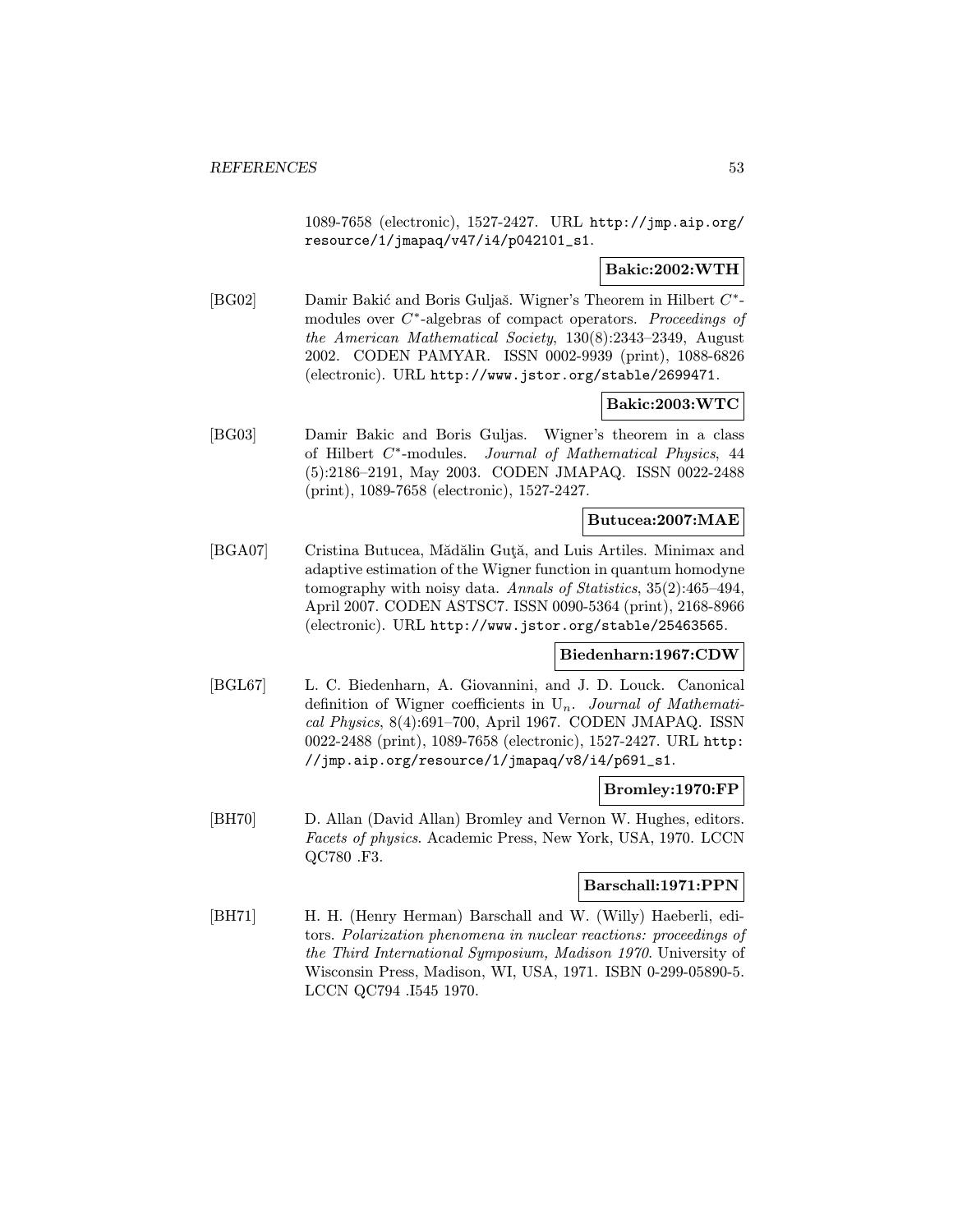#### Brink:1989:IET

[BH89] Jean R. Brink and Roland Haden. Interviews with Edward Teller and Eugene P. Wigner. Annals of the History of Computing, 11(3):177–178, July/September 1989. CODEN AH-COE5. ISSN 0164-1239. URL http://dlib.computer.org/an/ books/an1989/pdf/a3177.pdf; http://www.computer.org/ annals/an1989/a3177abs.htm.

## Baker:2013:HSS

[BH13] David John Baker and Hans Halvorson. How is spontaneous symmetry breaking possible? Understanding Wigner's theorem in light of unitary inequivalence. Studies in History and Philosophy of Modern Physics, 44(4):464–469, November 2013. CO-DEN ???? ISSN 1355-2198 (print), 1879-2502 (electronic). URL http://www.sciencedirect.com/science/article/pii/ S1355219813000798.

## Badash:1986:NFR

[BHT86] Lawrence Badash, Elizabeth Hodes, and Adolph Tiddens. Nuclear fission: Reaction to the discovery in 1939. Proceedings of the American Philosophical Society held at Philadelphia for promoting useful knowledge, 130(2):196–231, June 1986. CODEN PAPCAA. ISSN 0003-049X (print), 2326-9243 (electronic). URL http:// www.jstor.org/stable/987181.

#### Biedenharn:1961:WCG

[Bie61] L. C. Biedenharn. Wigner coefficients for the  $R_4$  group and some applications. Journal of Mathematical Physics, 2(3):433– 441, March 1961. CODEN JMAPAQ. ISSN 0022-2488 (print), 1089-7658 (electronic), 1527-2427. URL http://jmp.aip.org/ resource/1/jmapaq/v2/i3/p433\_s1.

### Biedenharn:1969:BRE

[Bie69] L. C. Biedenharn. Book review: Eugene P. Wigner, Jr. and James D. Talman, Jr. Special Functions. A Group Theoretic Approach. American Journal of Physics, 37(10):1073–??, October 1969. CO-DEN AJPIAS. ISSN 0002-9505 (print), 1943-2909 (electronic). URL http://link.aip.org/link/ajpias/v37/i10/p1073/s2.

#### Broyles:1968:LEW

[BJH68] Arthur A. Broyles, Stanley L. Jaki, and William Cornelius Hall. Letters to the Editor: On the Wigner–Feld exchange. Bulletin of the Atomic Scientists, 24(5):45–46, May 1968. CODEN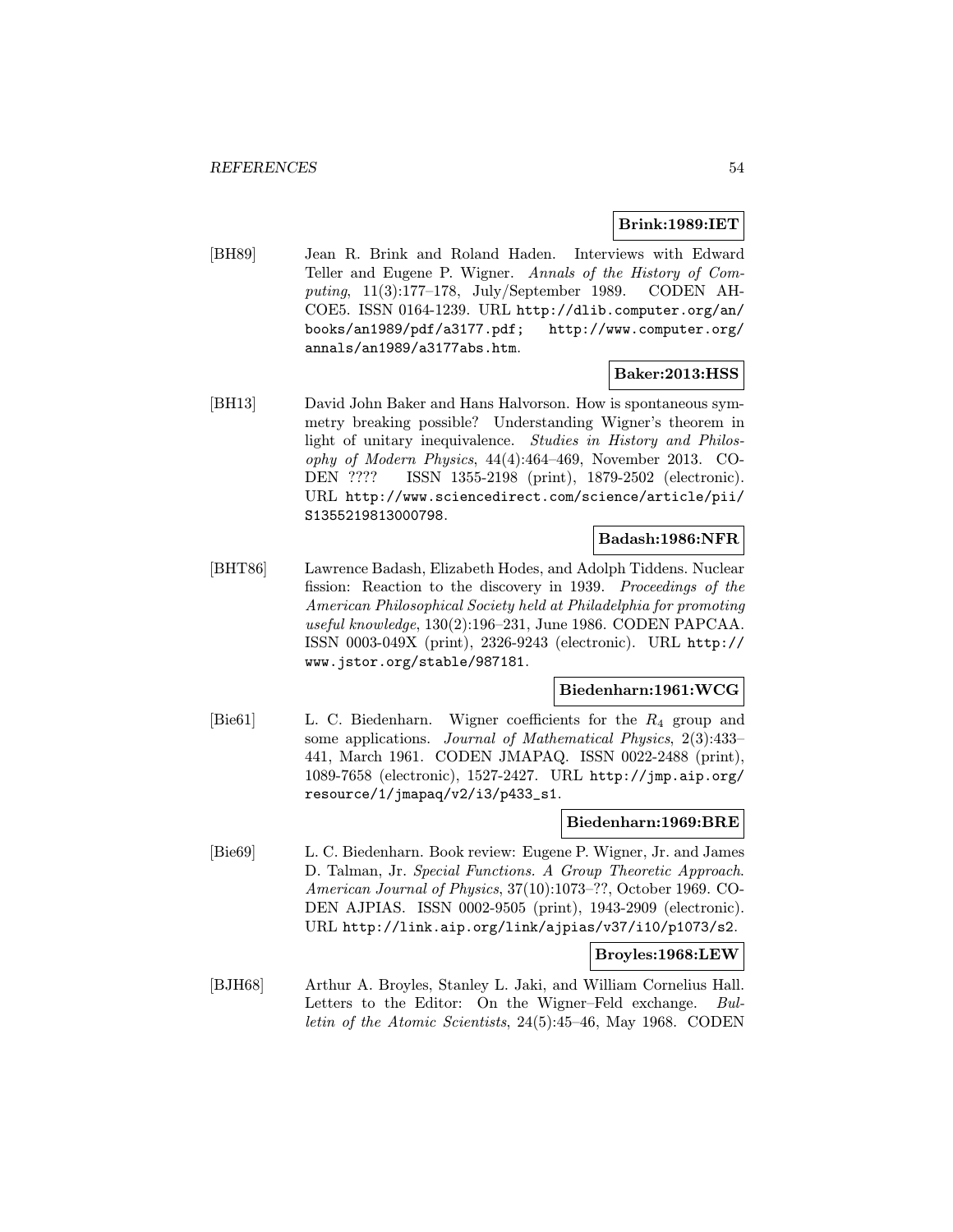BASIAP. ISSN 0096-3402 (print), 1938-3282 (electronic). See [Fel67, WF68].

#### Biedenharn:1972:SCTb

[BL72] L. C. Biedenharn and J. D. Louck. On the structure of the canonical tensor operators in the unitary groups. II. The tensor operators in U(3) characterized by maximal null space. Journal of Mathematical Physics, 13(12):1985–2001, December 1972. CODEN JMAPAQ. ISSN 0022-2488 (print), 1089-7658 (electronic), 1527-2427. URL http://jmp.aip.org/resource/1/ jmapaq/v13/i12/p1985\_s1.

## Bleyer:1986:BRA

[Ble86] Ulrich Bleyer. Book review: Asim O. Barut, Alwyn Van der Merwe and Jean-Pierre Vigier (eds.): Quantum, Space and Time — The Quest Continues. Studies and Essays in Honour of Louis de Broglie, Paul Dirac and Eugene Wigner. Cambridge University Press, Cambridge 1984, ISBN 0-521-31911-0, Preis: £25. Astronomische Nachrichten, 307(3), 1986. CODEN ASNAAN. ISSN 0004-6337 (print), 1521-3994 (electronic).

## Benet:2003:WDS

[BLS03] L. Benet, F. Leyvraz, and T. H. Seligman. Wigner–Dyson statistics for a class of integrable models. Physical Review E (Statistical physics, plasmas, fluids, and related interdisciplinary topics), 68(??):045201, October 21, 2003. CODEN PLEEE8. ISSN 1539-3755 (print), 1550-2376 (electronic). URL http://link. aps.org/doi/10.1103/PhysRevE.68.045201.

### Brown:1964:DEB

[BM64] W. Byers Brown and William J. Meath. On the differential equations of Brillouin–Wigner perturbation theory. Proceedings of the National Academy of Sciences of the United States of America, 52(1):65–67, July 15, 1964. CODEN PNASA6. ISSN 0027-8424 (print), 1091-6490 (electronic). URL http://www.jstor.org/ stable/72081.

### Brody:1965:RRW

[BMR65] T. A. Brody, M. Moshinsky, and I. Renero. Recursion relations for the Wigner coefficients of unitary groups. Journal of Mathematical Physics, 6(10):1540–1546, October 1965. CODEN JMAPAQ. ISSN 0022-2488 (print), 1089-7658 (electronic), 1527-2427. URL http://jmp.aip.org/resource/1/jmapaq/v6/i10/p1540\_s1.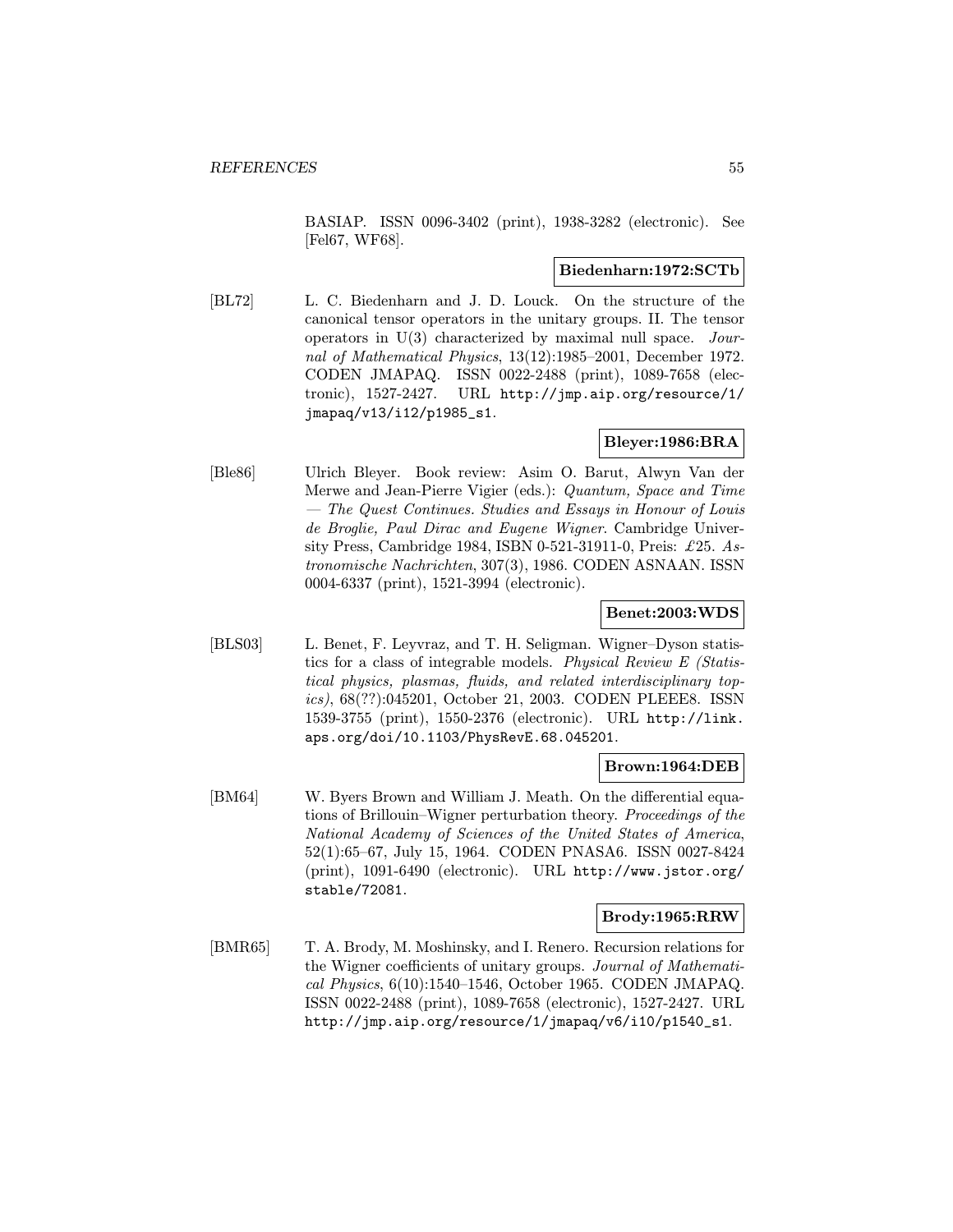#### Bar-on:2009:DWF

[Bo09] T. Bar-on. Discrete Wigner function by symmetric informationally complete positive operator valued measure. Journal of Mathematical Physics, 50(7):072106, July 2009. CODEN JMA-PAQ. ISSN 0022-2488 (print), 1089-7658 (electronic), 1527- 2427. URL http://jmp.aip.org/resource/1/jmapaq/v50/i7/ p072106\_s1.

### Bondi:1992:RWE

[Bon92] H. Bondi. The recollections of Eugene Wigner as told to Andrew Szanton. Nature, 360(6402):374–375, November 26, 1992. CO-DEN NATUAS. ISSN 0028-0836 (print), 1476-4687 (electronic).

#### Breit:1972:BRB

[Bre72] G. Breit. Book review: ???? American Scientist, 60(2): 246, March 1972. CODEN AMSCAC. ISSN 0003-0996 (print), 1545-2786 (electronic). URL http://www.jstor.org/stable/ 27843047.

#### Brink:1965:NF

[Bri65a] David Maurice Brink. Nuclear Forces, volume 354 of Commonwealth and international library: Selected readings in physics. Pergamon Press, New York, NY, USA, 1965. ISBN 0-08-011034-7. viii + 232 pp. LCCN QC173 .B8513 1965.

### Brink:1965:THW

[Bri65b] David Maurice Brink. The theories of Heisenberg, Wigner and Majorana. In Nuclear Forces [Bri65a], chapter 2, pages 13–25. ISBN 0-08-011034-7. LCCN QC173 .B8513 1965.

#### Brudno:1985:NZWa

[Bru85] Simcha Brudno. Nontrivial zeros of the Wigner (3-j ) and Racah  $(6-j)$  coefficients. I. Linear solutions. Journal of Mathematical Physics, 26(3):434–435, March 1985. CODEN JMAPAQ. ISSN 0022-2488 (print), 1089-7658 (electronic), 1527-2427. URL http: //jmp.aip.org/resource/1/jmapaq/v26/i3/p434\_s1.

#### Brudno:1987:NZW

[Bru87] Simcha Brudno. Nontrivial zeros of the Wigner (3-j ) and Racah  $(6-j)$  coefficients. II. Some nonlinear solutions. *Journal of Math*ematical Physics, 28(1):124–127, January 1987. CODEN JMA-PAQ. ISSN 0022-2488 (print), 1089-7658 (electronic), 1527-2427.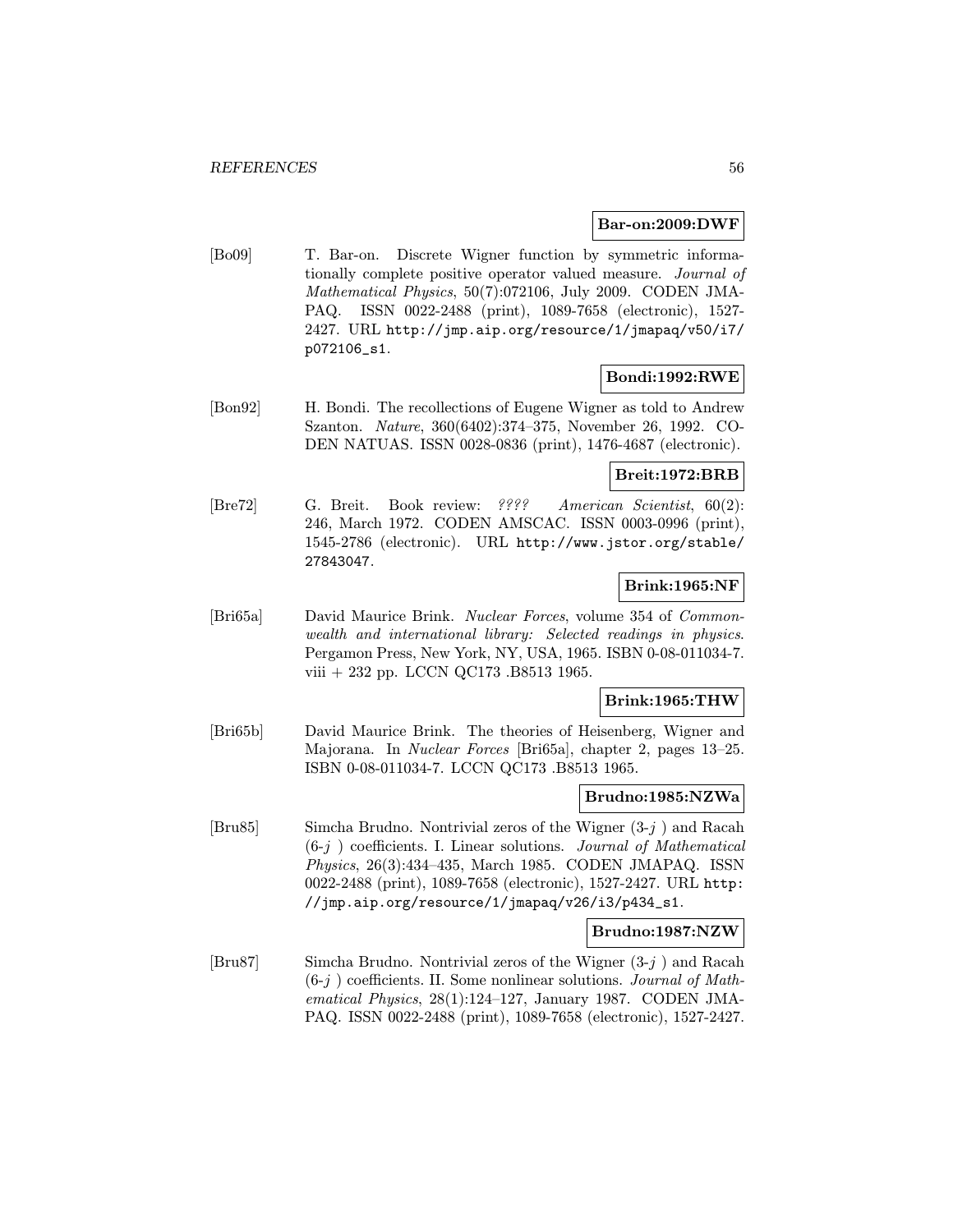URL http://jmp.aip.org/resource/1/jmapaq/v28/i1/p124\_ s1.

### Bouckaert:1936:TBZ

[BSW36] L. P. Bouckaert, R. Smoluchowski, and E. Wigner. Theory of Brillouin zones and symmetry properties of wave functions in crystals. Physical Review (2), 50(1):58–67, July 1, 1936. CODEN PHRVAO. ISSN 0031-899X (print), 1536-6065 (electronic). URL http://link.aps.org/doi/10.1103/PhysRev.50.58.

### Bouckaert:1964:TBZ

[BSW64] L. P. Bouckaert, R. Smoluchowski, and E. Wigner. Theory of Brillouin zones and symmetry properties of wave functions in crystals. In Meijer [Mei64], pages 1–10. LCCN ????

### Besieris:1973:KEQ

[BT73] Ioannis M. Besieris and Frederick D. Tappert. Kinetic equations for the quantized motion of a particle in a randomly perturbed potential field. Journal of Mathematical Physics, 14(12):1829–1836, December 1973. CODEN JMAPAQ. ISSN 0022-2488 (print), 1089-7658 (electronic), 1527-2427. URL http://jmp.aip.org/ resource/1/jmapaq/v14/i12/p1829\_s1.

## Besieris:1976:SWK

[BT76] Ioannis M. Besieris and Frederick D. Tappert. Stochastic wavekinetic theory in the Liouville approximation. Journal of Mathematical Physics, 17(5):734–743, May 1976. CODEN JMAPAQ. ISSN 0022-2488 (print), 1089-7658 (electronic), 1527-2427. URL http://jmp.aip.org/resource/1/jmapaq/v17/i5/p734\_s1.

### Broyles:1973:GH

[BTW73] A. A. Broyles, E. Teller, and E. Wigner. A glass house. Survive, 6(5):1–??, ???? 1973. CODEN ???? ISSN 0039-6354.

## Bugliarello:1977:STM

[Bug77] George Bugliarello, editor. Science, technology, and modern society: inaugural symposium and lectures following the inauguration of George Bugliarello as first president of the Polytechnic Institute of New York, March 13–14, 1975. Polytechnic Press, Brooklyn, NY, USA, 1977. LCCN Q175.4 .S38.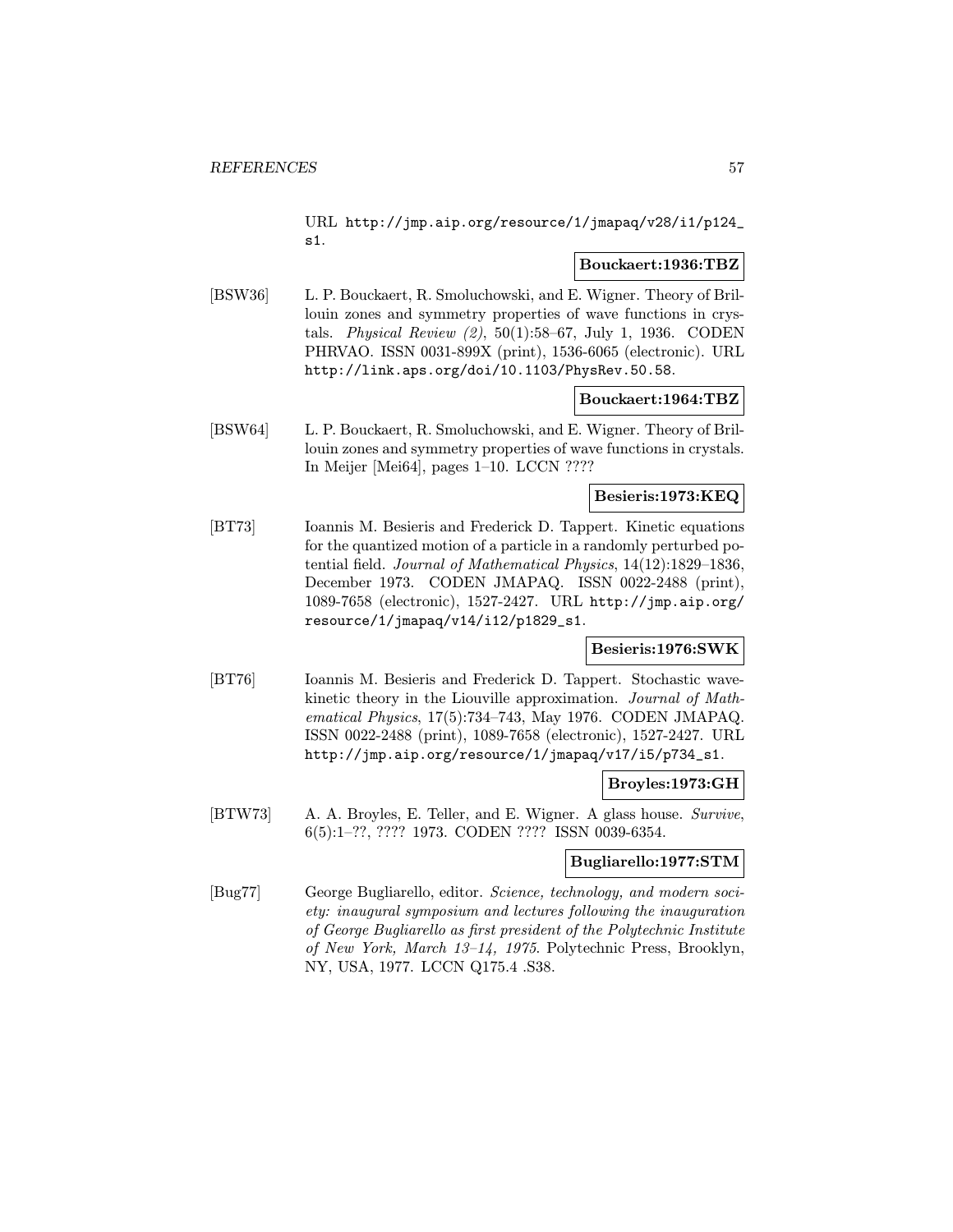### Buttiker:1988:CST

[But88] M. Buttiker. Coherent and sequential tunneling in series barriers. IBM Journal of Research and Development, 32(1):63–75, January 1988. CODEN IBMJAE. ISSN 0018-8646 (print), 2151-8556 (electronic).

## Biedenharn:1965:QTA

[BV65] L. C. Biedenharn and Hendrik Van Dam, editors. Quantum theory of angular momentum: a collection of reprints and original papers. Perspectives in physics. Academic Press, New York, USA, 1965. vii + 332 pp. LCCN QC174.1 .B46.

### Barut:1983:EPW

[BvdM83] Asim O. Barut and Alwyn van der Merwe. To Eugene Paul Wigner on his eightieth birthday. Foundations of Physics, 13 (1):3–5, January 1983. CODEN FNDPA4. ISSN 0015-9018 (print), 1572-9516 (electronic). URL http://link.springer. com/article/10.1007/BF01889406.

## Barut:1984:QST

[BVV84] A. O. (Asim Orhan) Barut, Alwyn Van der Merwe, and Jean-Pierre Vigier, editors. Quantum, space, and time–the quest continues: studies and essays in honour of Louis de Broglie, Paul Dirac, and Eugene Wigner. Cambridge monographs on physics. Cambridge University Press, Cambridge, UK, 1984. ISBN 0-521- 31911-0 (paperback). vii + 659 pp. LCCN QC174.125 .Q376 1984.

### Breit:1935:NME

[BW35] G. Breit and E. Wigner. Note on Majorana's exchange energy. Physical Review (2), 48(11):918–919, December 1, 1935. CODEN PHRVAO. ISSN 0031-899X (print), 1536-6065 (electronic). URL http://link.aps.org/doi/10.1103/PhysRev.48.918.2.

### Breit:1936:CSN

[BW36] G. Breit and E. Wigner. Capture of slow neutrons. Physical Review (2), 49(7):519–531, April 1, 1936. CODEN PHRVAO. ISSN 0031-899X (print), 1536-6065 (electronic). URL http:// link.aps.org/doi/10.1103/PhysRev.49.519.

## Breit:1937:DL

[BW37] G. Breit and E. Wigner. The disintegration of Li<sup>8</sup>. Physical Review (2), 51(7):593, April 1, 1937. CODEN PHRVAO. ISSN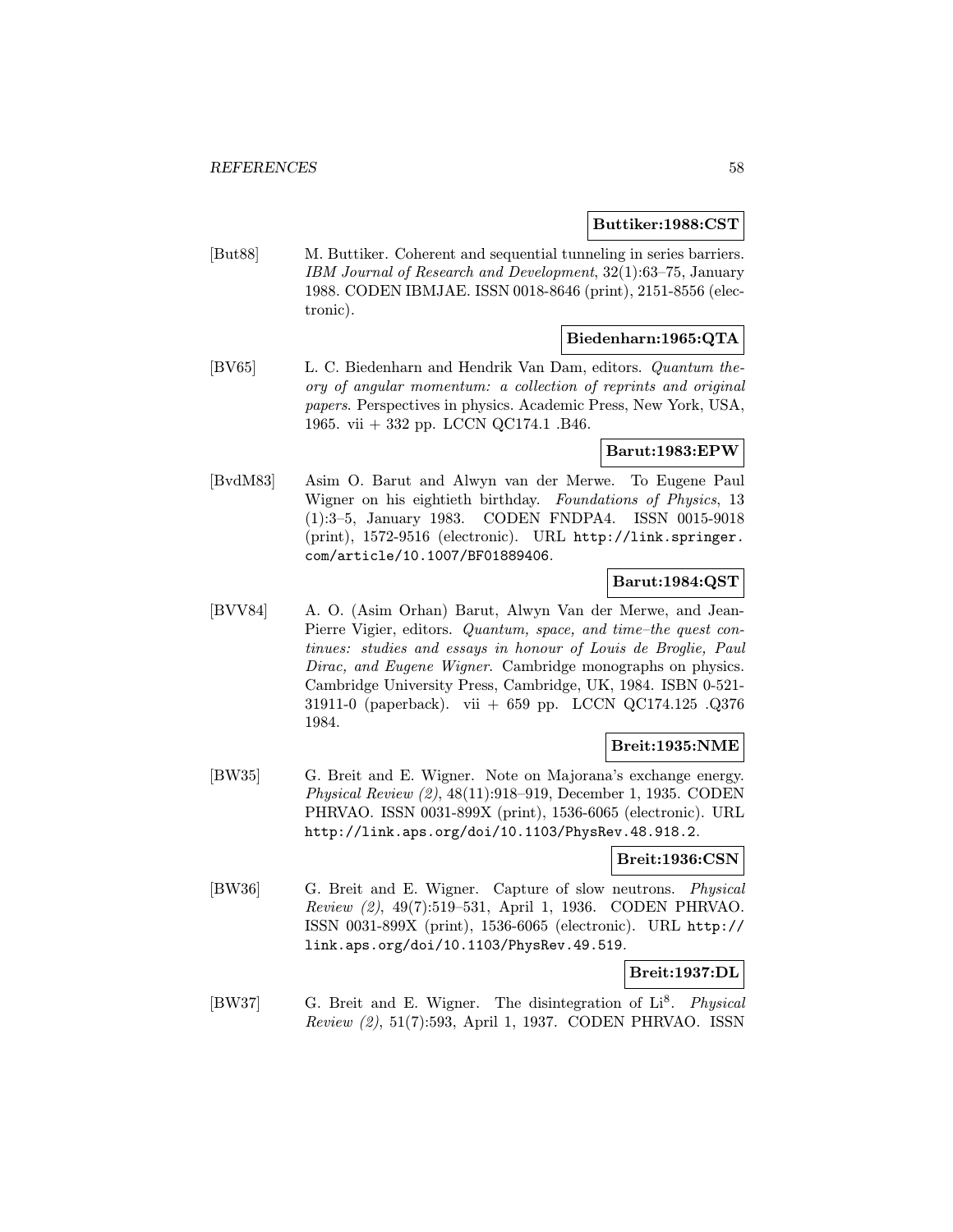0031-899X (print), 1536-6065 (electronic). URL http://link. aps.org/doi/10.1103/PhysRev.51.593.2.

### Breit:1938:SRN

[BW38] G. Breit and E. Wigner. The saturation requirements for nuclear forces. Physical Review (2), 53(12):998–1003, June 15, 1938. CO-DEN PHRVAO. ISSN 0031-899X (print), 1536-6065 (electronic). URL http://link.aps.org/doi/10.1103/PhysRev.53.998.

### Bohr:1939:MNF

[BW39] Niels Bohr and John Archibald Wheeler. The mechanism of nuclear fission. Physical Review (2), 56(5):426–450, September 1939. CODEN PHRVAO. ISSN 0031-899X (print), 1536-6065 (electronic). URL http://prola.aps.org/abstract/PR/v56/ i5/p426\_1.

#### Bargmann:1948:GTD

[BW48] V. Bargmann and E. P. Wigner. Group theoretical discussion of relativistic wave equations. Proceedings of the National Academy of Sciences of the United States of America, 34(5):211–223, May 15, 1948. CODEN PNASA6. ISSN 0027-8424 (print), 1091-6490 (electronic). URL http://www.jstor.org/stable/88422.

### Birkhoff:1961:NRT

[BW61] Garrett Birkhoff and Eugene P. (Eugene Paul) Wigner, editors. Nuclear reactor theory: [proceedings of the 11th Symposium in Applied Mathematics of the American Mathematical Society held at the Hotel New Yorker, April 23–25, 1959], volume 11 of Proceedings of symposia in applied mathematics. American Mathematical Society, Providence, RI, USA, 1961. LCCN QC787.N8 S9 1959.

### Boyer:1973:DIC

[BW73] Charles P. Boyer and Kurt Bernardo Wolf. Deformations of inhomogeneous classical Lie algebras to the algebras of the linear groups. Journal of Mathematical Physics, 14(12):1853–1859, December 1973. CODEN JMAPAQ. ISSN 0022-2488 (print), 1089-7658 (electronic), 1527-2427. URL http://jmp.aip.org/ resource/1/jmapaq/v14/i12/p1853\_s1.

#### Brocker:1995:MSP

[BW95] T. Bröcker and R. F. Werner. Mixed states with positive Wigner functions. Journal of Mathematical Physics, 36(1):62–75, January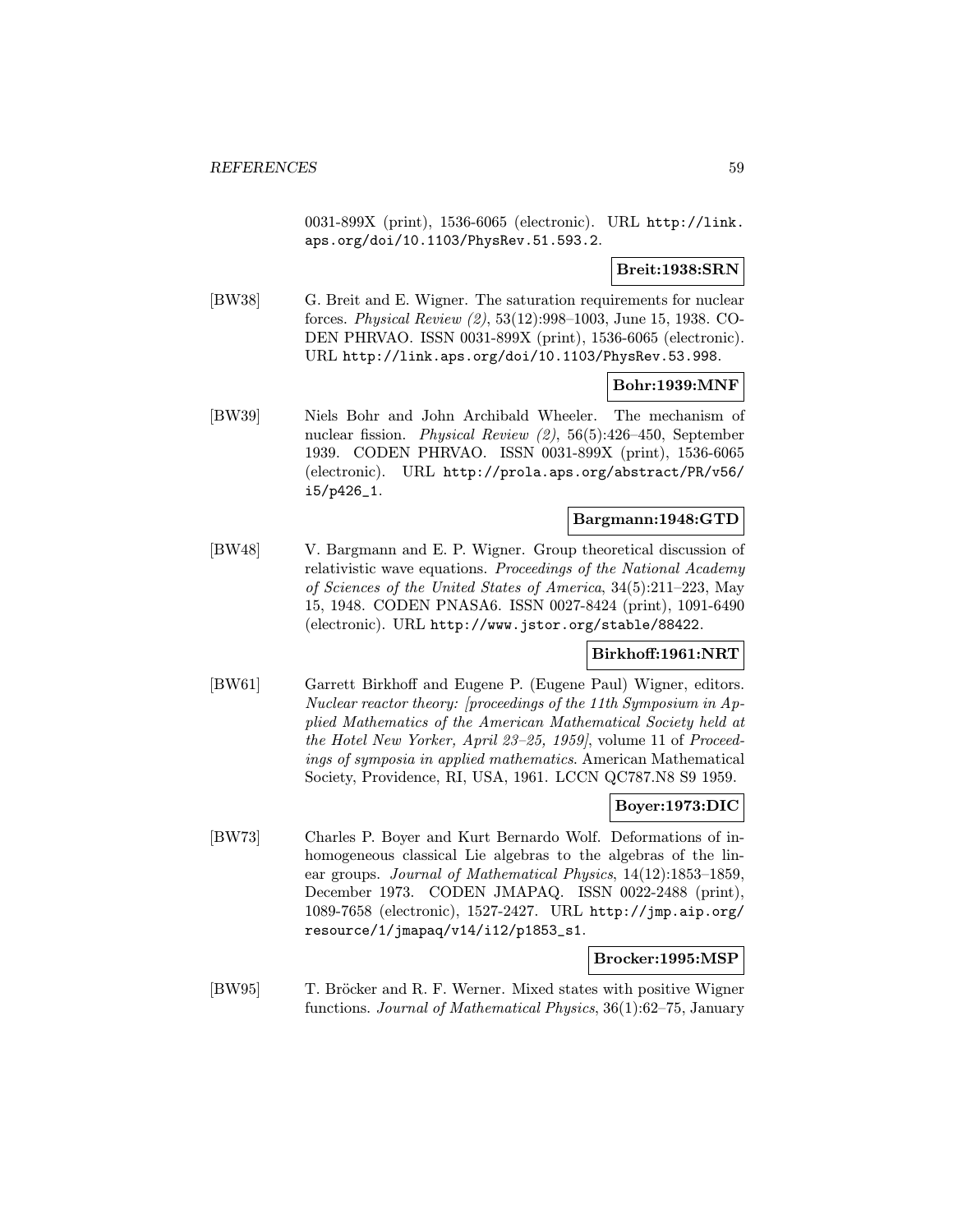1995. CODEN JMAPAQ. ISSN 0022-2488 (print), 1089-7658 (electronic), 1527-2427.

### Broyles:1976:CDN

[BWD76a] Arthur A. Broyles, Eugene P. Wigner, and Sidney D. Drell. Civil defence: The new debate. Survival: Global Politics and Strategy, 18(5):217–224, April 1976. CODEN ???? ISSN 0039-6338 (print), 1468-2699 (electronic). URL http://www.tandfonline. com/doi/abs/10.1080/00396337608441639.

## Broyles:1976:CDL

[BWD76b] Arthur A. Broyles, Eugene P. Wigner, and Sidney D. Drell. Civil defense in limited war — a debate. Physics Today,  $29(4):44-$ 47, 50, 52–53, 55–57, April 1976. CODEN PHTOAD. ISSN 0031-9228 (print), 1945-0699 (electronic). URL http://link. aip.org/link/phtoad/v29/i4/p44/s1. In favor: Broyles and Wigner; Opposed: Drell.

## Bai:1988:NSC

[BY88] Z. D. Bai and Y. Q. Yin. Necessary and sufficient conditions for almost sure convergence of the largest eigenvalue of a Wigner matrix. Annals of Probability, 16(4):1729–1741, October 1988. CO-DEN APBYAE. ISSN 0091-1798 (print), 2168-894X (electronic). URL http://projecteuclid.org/euclid.aop/1176991594; http://www.jstor.org/stable/2243989.

### Bai:2005:CSE

[BY05] Z. D. Bai and J. Yao. On the convergence of the spectral empirical process of Wigner matrices. Bernoulli: official journal of the Bernoulli Society for Mathematical Statistics and Probability, 11 (6):1059–1092, December 2005. CODEN ???? ISSN 1350-7265 (print), 1573-9759 (electronic). URL http://www.jstor.org/ stable/25464779.

### Balazs:1974:SFS

[BZ74] N. L. Balazs and G. G. Zipfel, Jr. The semiclassical fermion  $\mu$ -space density in three dimensions. Journal of Mathematical Physics, 15(12):2086–2089, December 1974. CODEN JMAPAQ. ISSN 0022-2488 (print), 1089-7658 (electronic), 1527-2427. URL http://jmp.aip.org/resource/1/jmapaq/v15/i12/p2086\_s1.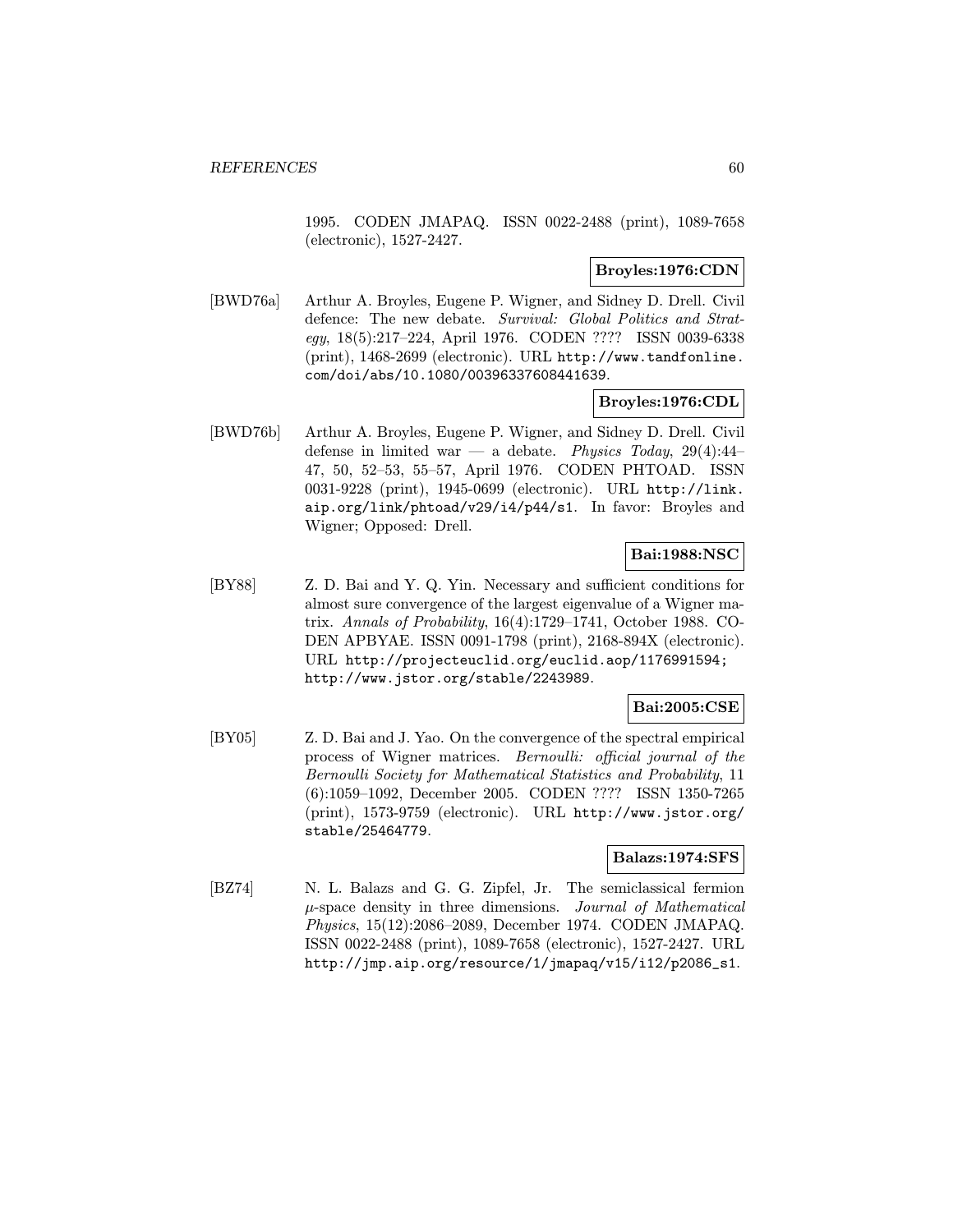#### Chacon:1972:EMF

[CCB72] E. Chacón, Mikael Ciftan, and L. C. Biedenharn. On the evaluation of the multiplicity-free Wigner coefficients of  $U(n)$ . Journal of Mathematical Physics, 13(5):577–590, May 1972. CODEN JMAPAQ. ISSN 0022-2488 (print), 1089-7658 (electronic), 1527- 2427. URL http://jmp.aip.org/resource/1/jmapaq/v13/i5/ p577\_s1.

### Castro:2008:WOT

[CCT08] P. G. Castro, B. Chakraborty, and F. Toppan. Wigner oscillators, twisted Hopf algebras, and second quantization. Journal of Mathematical Physics, 49(8):082106, August 2008. CODEN JMAPAQ. ISSN 0022-2488 (print), 1089-7658 (electronic), 1527- 2427. URL http://jmp.aip.org/resource/1/jmapaq/v49/i8/ p082106\_s1.

## Chatterjee:1979:CWS

[CD79] R. Chatterjee and J. M. Dixon. Comment on the Wigner 9-j symbol. Journal of Mathematical Physics, 20(8):1622–1623, August 1979. CODEN JMAPAQ. ISSN 0022-2488 (print), 1089-7658 (electronic), 1527-2427. URL http://jmp.aip.org/resource/ 1/jmapaq/v20/i8/p1622\_s1.

#### Castanos:1978:GFC

[CFM78] O. Castaños, A. Frank, and M. Moshinsky. The gradient formula for the  $O(5) \subseteq O(3)$  chain of groups. *Journal of Mathematical* Physics, 19(8):1781–1789, August 1978. CODEN JMAPAQ. ISSN 0022-2488 (print), 1089-7658 (electronic), 1527-2427. URL http: //jmp.aip.org/resource/1/jmapaq/v19/i8/p1781\_s1.

#### Clark:1978:OEF

[CFW78] John W. Clark, Michael W. Friedlander, and Eugene P. Wigner. Obituary: Eugene Feenberg. Physics Today, 31(3):81–??, March 1978. CODEN PHTOAD. ISSN 0031-9228 (print), 1945-0699 (electronic). URL http://link.aip.org/link/phtoad/v31/i3/ p81/s1.

## Cooling:1968:BRB

[CH68] B. Franklin Cooling, III and Jack B. Hilliard. Book review: Who Speaks for Civil Defense?, by Eugene P. Wigner and Walter Cronkite. Military Affairs, 32(2):85, October 1968. CODEN ???? ISSN ???? URL http://www.jstor.org/stable/1985549.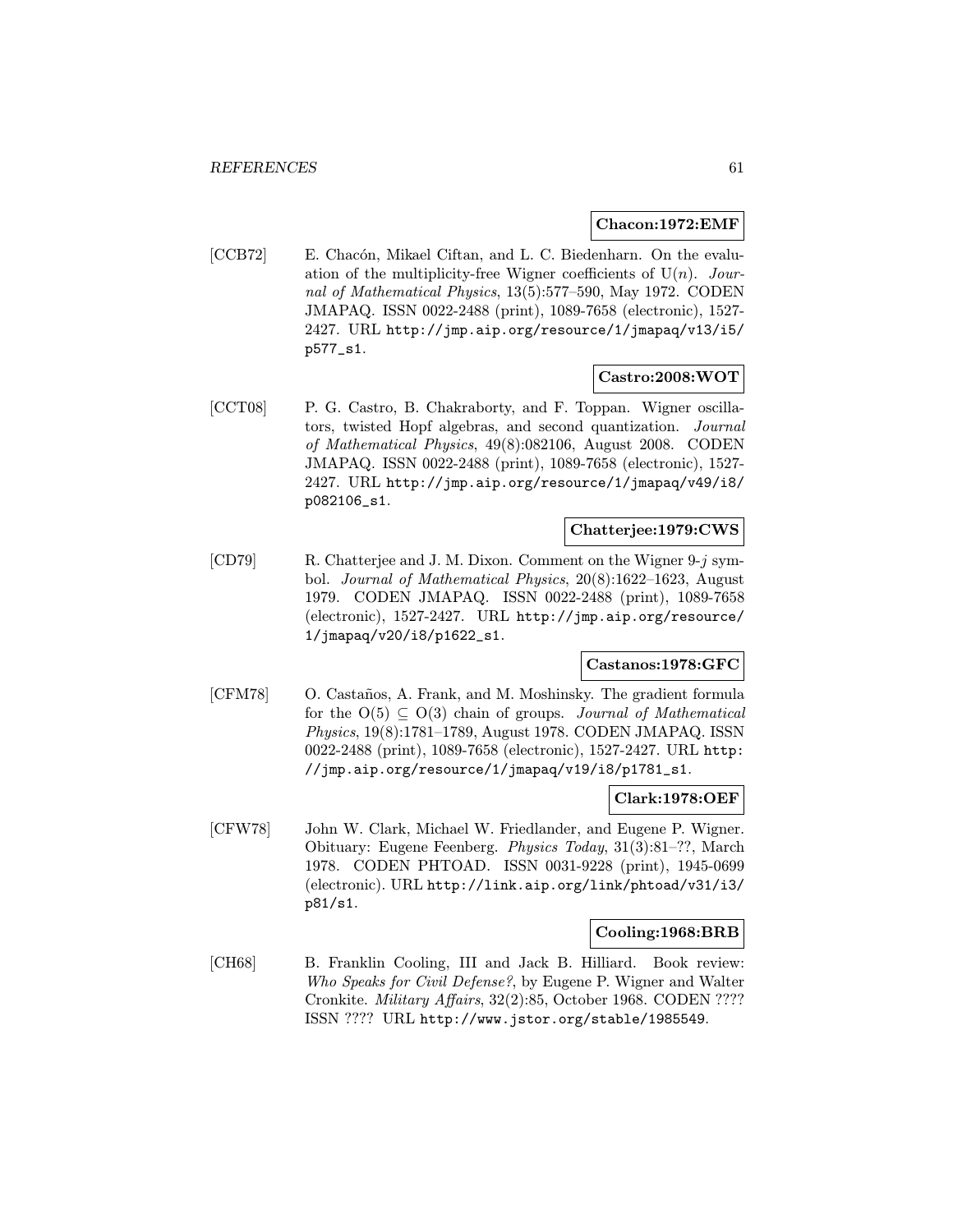#### Chayut:2001:PGE

[Cha01] Michael Chayut. From the periphery: the genesis of Eugene P. Wigner's application of group theory to quantum mechanics. Foundations of Chemistry, 3(1):55–78, ???? 2001. CODEN FOCHFL. ISSN 1386-4238 (print), 1572-8463 (electronic). URL http://link.springer.com/article/10.1023/ A:1011431408763.

## Camjayi:2008:CCW

[CHDK08] A. Camjayi, K. Haule, V. Dobrosavljević, and G. Kotliar. Coulomb correlations and the Wigner–Mott transition. Nature Physics, 4(12):932–935, October 26, 2008. CODEN NPAHAX. ISSN 1745-2473 (print), 1745-2481 (electronic). URL http: //www.nature.com/nphys/journal/v4/n12/full/nphys1106. html.

#### Chae:2005:RRW

[CHH05] Myeongju Chae, Seung-Yeal Ha, and Hyungjin Huh. Remarks on the repulsive Wigner–Poisson system. Journal of Mathematical Physics, 46(11):112103, November 2005. CODEN JMA-PAQ. ISSN 0022-2488 (print), 1089-7658 (electronic), 1527- 2427. URL http://jmp.aip.org/resource/1/jmapaq/v46/ i11/p112103\_s1.

## Choppin:1968:BRB

[Cho68] Gregory R. Choppin. Book review: Symmetries and reflections, by Eugene P. Wigner. Journal of Chemical Education, 45(5):352, 1968. CODEN JCEDA8. ISSN 0021-9584 (print), 1938-1328 (electronic). URL http://pubs.acs.org/doi/abs/ 10.1021/ed045p352.1.

#### Cohen:1997:EMQ

[CHS97] Robert S. Cohen, Michael Horne, and John Stachel, editors. Experimental Metaphysics: Quantum Mechanical Studies for Abner Shimony. Volume One, volume 193 of Boston Studies in the Philosophy of Science. Kluwer Academic Publishers, Norwell, MA, USA, and Dordrecht, The Netherlands, 1997. ISBN 0-7923-4452- 9 (volume 1), 0-7923-4454-5 (set). ISSN 0068-0346. LCCN Q174 .B67 vol. 193. URL http://www.lehmanns.ch/shop/ naturwissenschaften/422840-9780792344520-experimentalmetaphysics; http://www.loc.gov/catdir/enhancements/ fy0822/97002399-d.html; http://www.loc.gov/catdir/enhancements/ fy0822/97002399-t.html.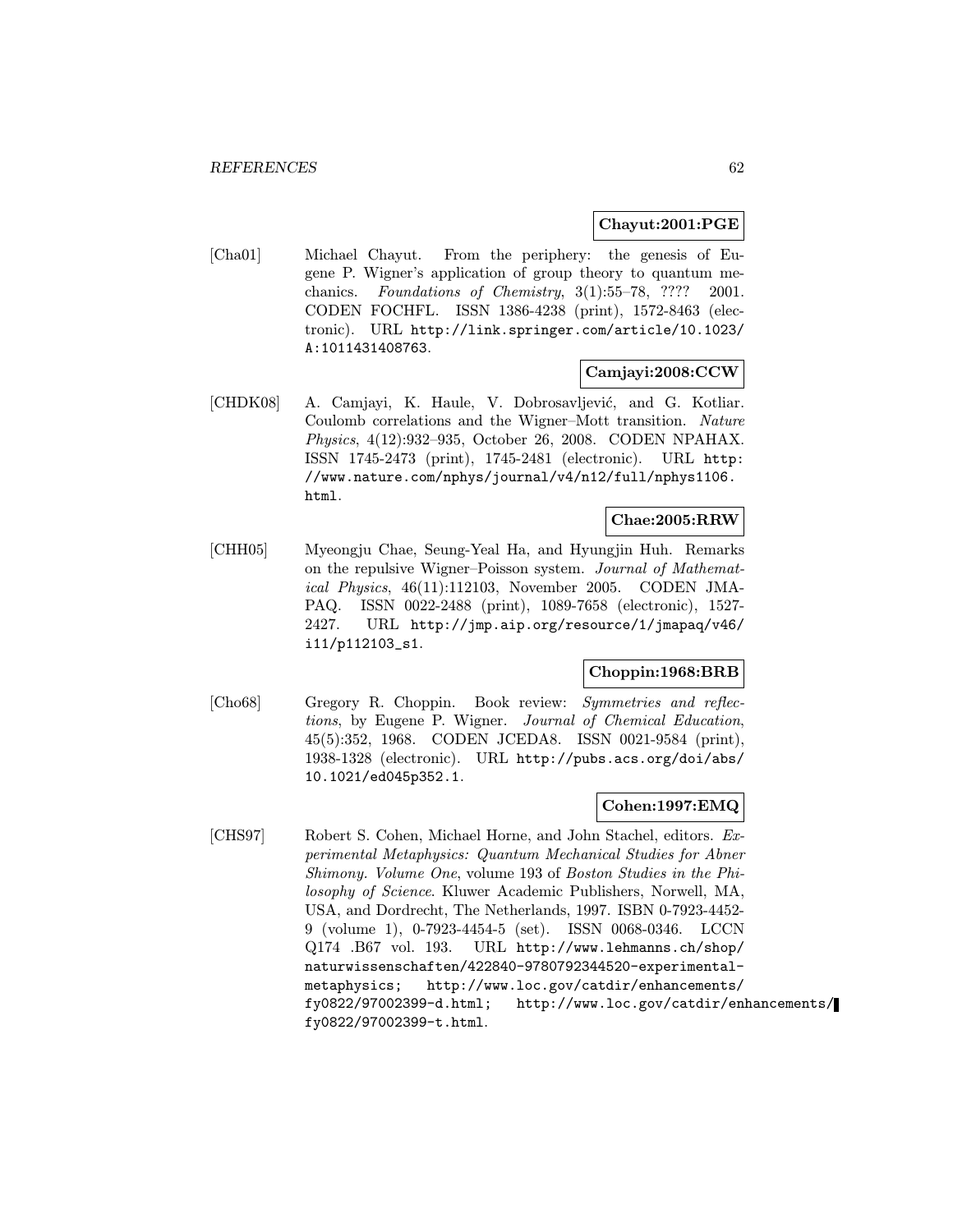#### Chmielinski:2008:PWE

[CIMS08] Jacek Chmieliński, Dijana Ilisević, Mohammad Sal Moslehian, and Ghadir Sadeghi. Perturbation of the Wigner equation in inner product C<sup>∗</sup>-modules. Journal of Mathematical Physics, 49(3): 033519, March 2008. CODEN JMAPAQ. ISSN 0022-2488 (print), 1089-7658 (electronic), 1527-2427. URL http://jmp.aip.org/ resource/1/jmapaq/v49/i3/p033519\_s1.

#### Creutz:1955:EGR

[CJSW55a] E. Creutz, H. Jupnik, T. Snyder, and E. P. Wigner. Effect of geometry on resonance absorption of neutrons by uranium. Journal of Applied Physics, 26(3):271–275, March 1955. CODEN JAPIAU. ISSN 0021-8979 (print), 1089-7550 (electronic), 1520- 8850. URL http://link.aip.org/link/japiau/v26/i3/p271/ s1.

### Creutz:1955:RMR

[CJSW55b] E. Creutz, H. Jupnik, T. Snyder, and E. P. Wigner. Review of the measurements of the resonance absorption of neutrons by uranium in bulk. Journal of Applied Physics, 26:257–259, 1955. CODEN JAPIAU. ISSN 0021-8979 (print), 1089-7550 (electronic), 1520- 8850. URL http://link.aip.org/link/japiau/v26/i3/p257/ s1.

### Creutz:1955:ETT

[CJW55] E. Creutz, H. Jupnik, and E. P. Wigner. Effect of temperature on total resonance absorption of neutrons by spheres of uranium oxide. Journal of Applied Physics, 26(3):276–279, March 1955. CO-DEN JAPIAU. ISSN 0021-8979 (print), 1089-7550 (electronic), 1520-8850. URL http://link.aip.org/link/japiau/v26/i3/ p276/s1.

### Clauser:1971:RDW

[Cla71a] John F. Clauser. Reply to Dr. Wigner's objections. American Journal of Physics, 39(9):1098, September 1971. CODEN AJPIAS. ISSN 0002-9505 (print), 1943-2909 (electronic). URL http://ajp.aapt.org/resource/1/ajpias/v39/i9/p1098\_s1. See [Wig71j, Cla71b].

#### Clauser:1971:NIH

[Cla71b] John F. Clauser. Von Neumann's informal hidden-variable argument. American Journal of Physics, 39(9):1095–1096, September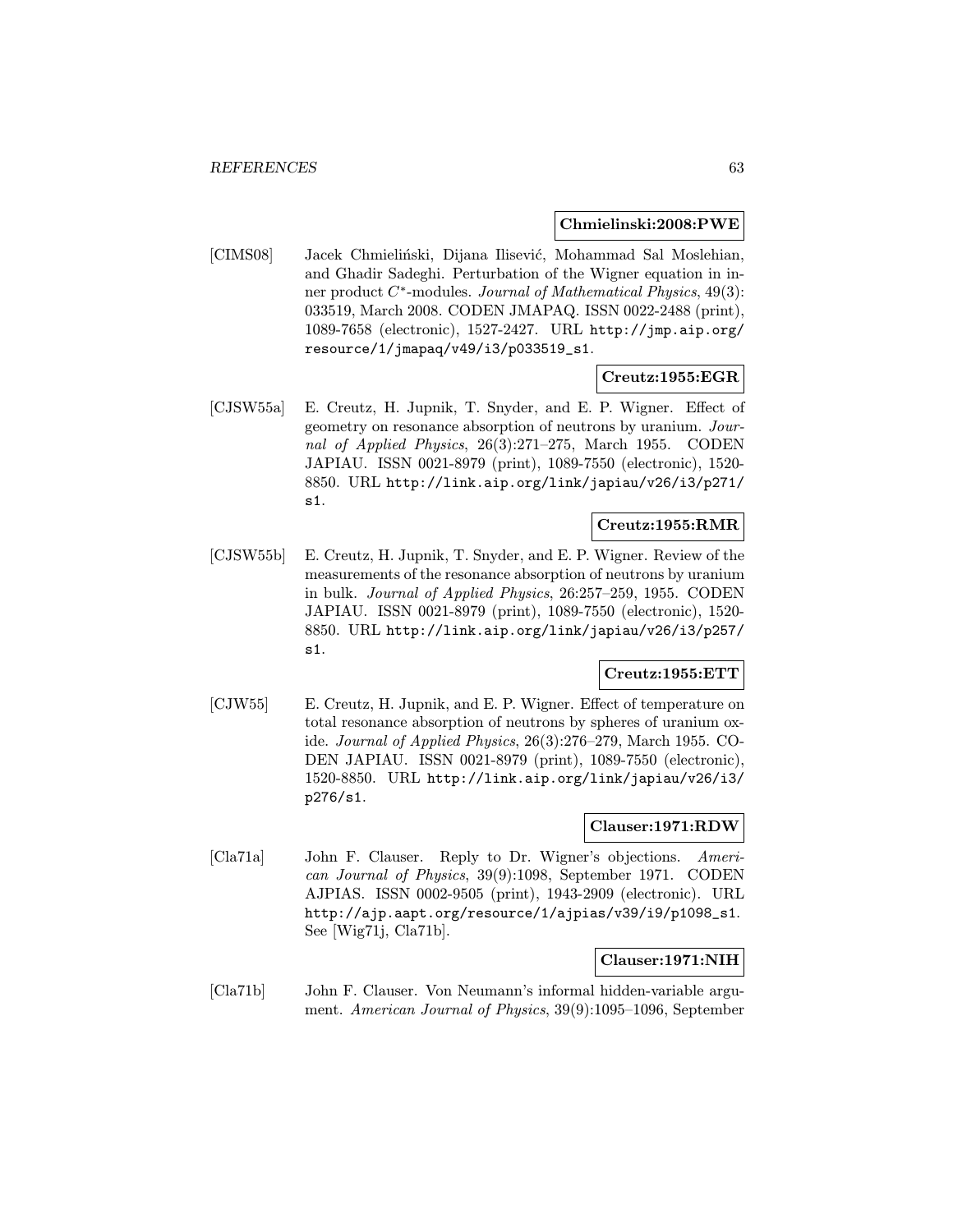1971. CODEN AJPIAS. ISSN 0002-9505 (print), 1943-2909 (electronic). URL http://ajp.aapt.org/resource/1/ajpias/v39/ i9/p1095\_s1. See [Wig71j, Cla71a].

### Chacon:1975:ECW

[CLM75] E. Chacón, D. Levi, and M. Moshinsky. Equivalence of a class of Wigner coefficients of  $SU(1,1)$  with those of  $SU(2)$ . Journal of Mathematical Physics, 16(9):1876–1879, September 1975. CODEN JMAPAQ. ISSN 0022-2488 (print), 1089-7658 (electronic), 1527-2427. URL http://jmp.aip.org/resource/1/ jmapaq/v16/i9/p1876\_s1.

## Chacon:1976:LAS

[CLM76] E. Chacón, D. Levi, and M. Moshinsky. Lie algebras in the Schrödinger picture and radial matrix elements. *Journal of* Mathematical Physics, 17(10):1919–1929, October 1976. CO-DEN JMAPAQ. ISSN 0022-2488 (print), 1089-7658 (electronic), 1527-2427. URL http://jmp.aip.org/resource/1/jmapaq/ v17/i10/p1919\_s1.

### Caswell:1966:FPC

[CM66] Randall Smith Caswell and Leonard C. Maximon. Fortran programs for the calculation of Wigner 3j, 6j, and 9j coefficients for angular momenta  $\leq 80$ . Technical note 409, United States Government Printing Office, Washington, DC, USA, 1966. 65 pp.

#### Chadan:1968:DNS

[CM68] K. Chadan and A. Montes. Derivation of nonrelativistic sum rules from the causality condition of Wigner and Van Kampen. Journal of Mathematical Physics, 9(11):1898–1914, November 1968. CO-DEN JMAPAQ. ISSN 0022-2488 (print), 1089-7658 (electronic), 1527-2427. URL http://jmp.aip.org/resource/1/jmapaq/v9/ i11/p1898\_s1.

### Claasen:1980:WDT

[CM80] T. Claasen and W. Mecklenbrauker. The Wigner distribution a tool for time-frequency signal analysis, I–III. Phillips Journal of Research, 35:217–250, 276–300, 372–389, 1980. CODEN ???? ISSN ????

## Calinon:1977:SPE

[CMS77] R. Calinon, D. Merlini, and R. R. Sari. On the h-stability property and energy of Wigner lattices in the one com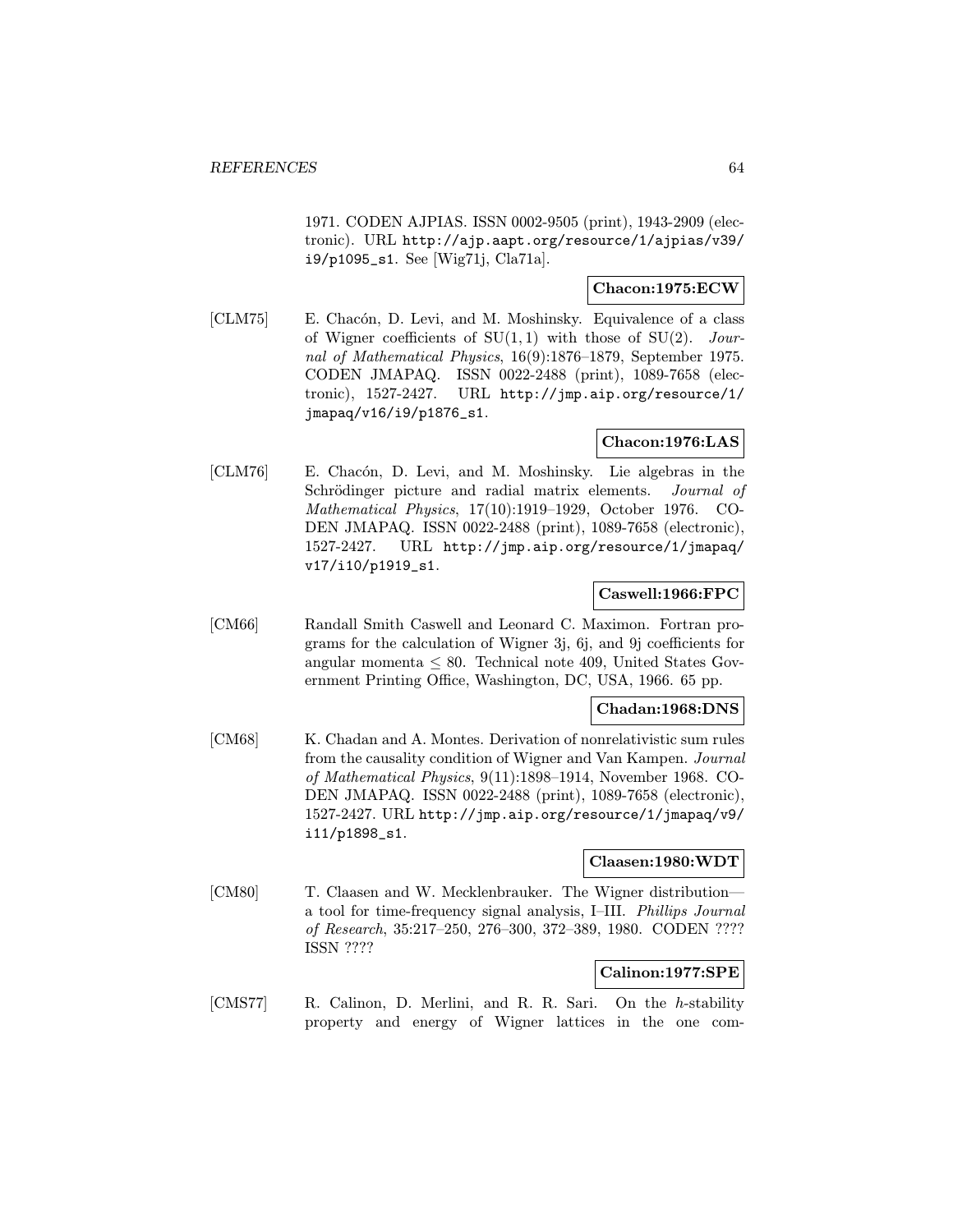ponent classical plasma: a numerical analysis. Computer Physics Communications, 13(1):1–8, May 1977. CODEN CPHCBZ. ISSN 0010-4655 (print), 1879-2944 (electronic). URL http://www.sciencedirect.com/science/article/pii/ 0010465577900200.

## Coben:1972:SET

[Cob72] Stanley Coben. The scientific establishment and the transmission of quantum mechanics to the United States, 1919–32. The American Historical Review, 76(2):442–466, April 1972. ISSN 0002-8762 (print), 1937-5239 (electronic). URL http://www.jstor.org/ stable/1858707.

### Cohen:1959:BRA

[Coh59] E. Richard Cohen. Book review: Alvin M. Weinberg and Eugene P. Wigner, The Physical Theory of Neutron Chain Reactors. Physics Today, 12(3):34, March 1959. CODEN PHTOAD. ISSN 0031-9228 (print), 1945-0699 (electronic). URL http://link. aip.org/link/phtoad/v12/i3/p34/s1.

## Colin:1994:SED

[Col94] Thierry Colin. Smoothing effects for dispersive equations via a generalized Wigner transform. SIAM Journal on Mathematical Analysis, 25(6):1622–1641, November 1994. CODEN SJMAAH. ISSN 0036-1410 (print), 1095-7154 (electronic). URL http:// epubs.siam.org/sam-bin/dbq/article/24322.

### Compton:1956:AQP

[Com56] Arthur Holly Compton. Atomic quest, a personal narrative. Oxford University Press, Walton Street, Oxford OX2 6DP, UK, 1956.  $xix + 370$  pp. LCCN QC773.A1 C65.

### Conatser:1972:CLD

[Con72] C. W. Conatser. Contractions of the low-dimensional real Lie algebras. Journal of Mathematical Physics, 13(2):196–203, February 1972. CODEN JMAPAQ. ISSN 0022-2488 (print), 1089-7658 (electronic), 1527-2427. URL http://jmp.aip.org/resource/ 1/jmapaq/v13/i2/p196\_s1.

### Creutz:1959:NR

[COW<sup>+</sup>59] Edward C. Creutz, Leo A. Ohlinger, Alvin M. Weinberg, Eugene P. Wigner, and Gale J. Young. Neutronic reactor. US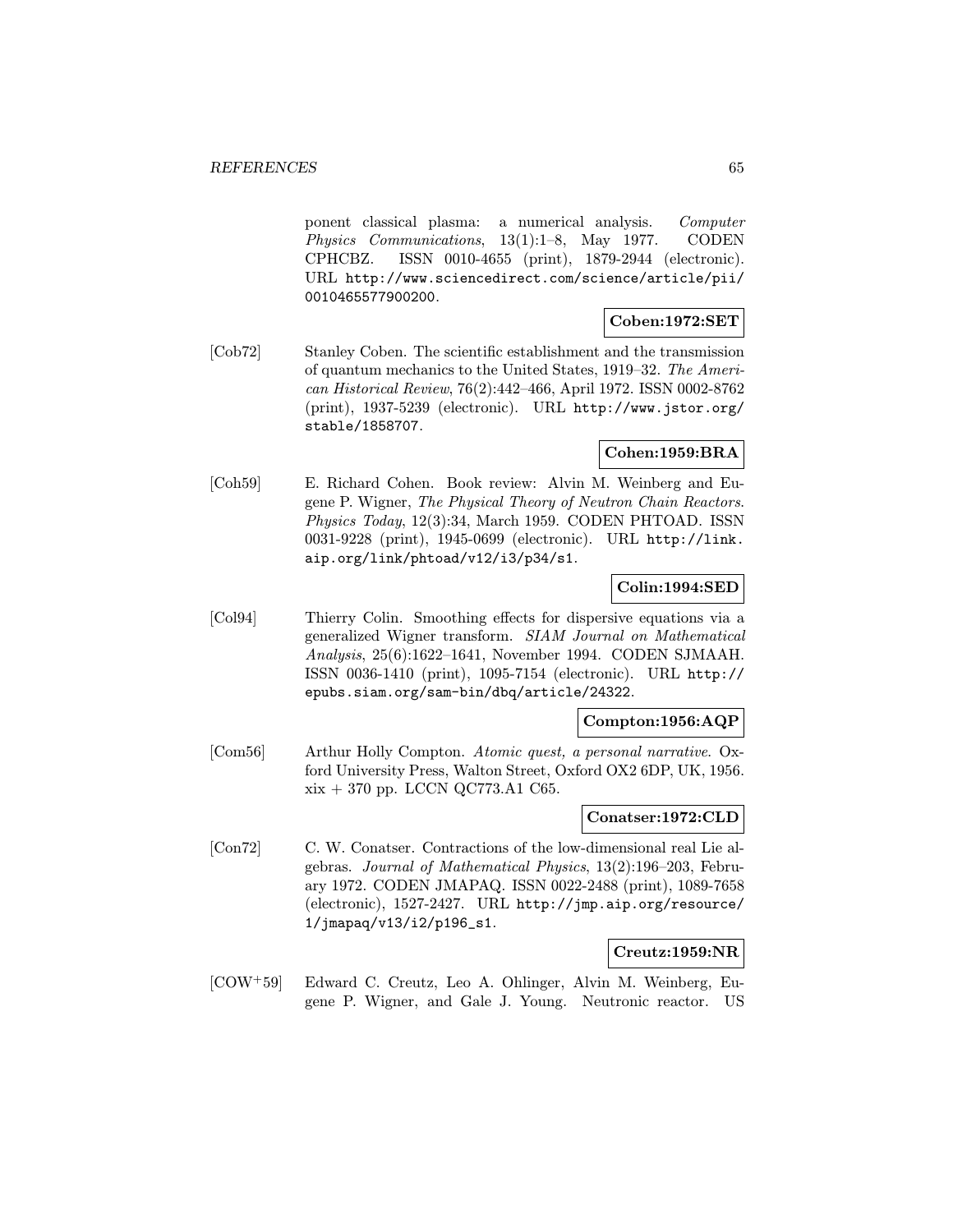Patent 2,910,418., October 27, 1959. URL http://www.google. com/patents/US2910418. US Patent Application filed Jan 23, 1945.

## Creutz:1961:NR

[COW<sup>+</sup>61] Edward C. Creutz, Leo A. Ohlinger, Alvin M. Weinberg, Eugene P. Wigner, and Gale J. Young. Nuclear reactors. Canadian Patent 619064., April 25, 1961. URL http://brevets-patents. ic.gc.ca/opic-cipo/cpd/eng/patent/619064/summary.html.

#### Creutz:1957:MSN

[COWY57] Edward C. Creutz, Leo A. Ohlinger, Eugene P. Wigner, and Gale J. Young. Means for sustaining a nuclear fission. US Patent 2,796,398., June 18, 1957. URL http://www.google.com/ patents/US2796398. US Patent Application filed Oct 8, 1946.

### Coxeter:1961:WPR

[Cox61] H. S. M. Coxeter. On Wigner's problem of reflected light signals in de Sitter space. Proceedings of the Royal Society of London. Series A, Mathematical and physical sciences, 261(1307):435–442, May 23, 1961. CODEN PRLAAZ. ISSN 0080-4630. URL http: //www.jstor.org/stable/2414187.

## Ciccotti:1999:WAS

[CPCF99] Giovanni Ciccotti, Carlo Pierleoni, Fabrizio Capuani, and Vladimir S. Filinov. Wigner approach to the semiclassical dynamics of a quantum many-body system: the dynamic scattering function of <sup>4</sup>He. Computer Physics Communications, 121–122:452–459, September/October 1999. CODEN CPHCBZ. ISSN 0010-4655 (print), 1879-2944 (electronic). URL http://www.sciencedirect.com/science/article/pii/ S0010465599003811.

### Critchfield:1967:BWE

[Cri67] Charles L. Critchfield. Bargmann–Wigner equations. Journal of Mathematical Physics, 8(5):1037–1039, May 1967. CODEN JMAPAQ. ISSN 0022-2488 (print), 1089-7658 (electronic), 1527- 2427. URL http://jmp.aip.org/resource/1/jmapaq/v8/i5/ p1037\_s1.

#### Coryell:1951:RSF

[CS51] Charles D. (Charles Du Bois) Coryell and Nathan Sugarman, editors. Radiochemical studies: the fission products, volume 9 of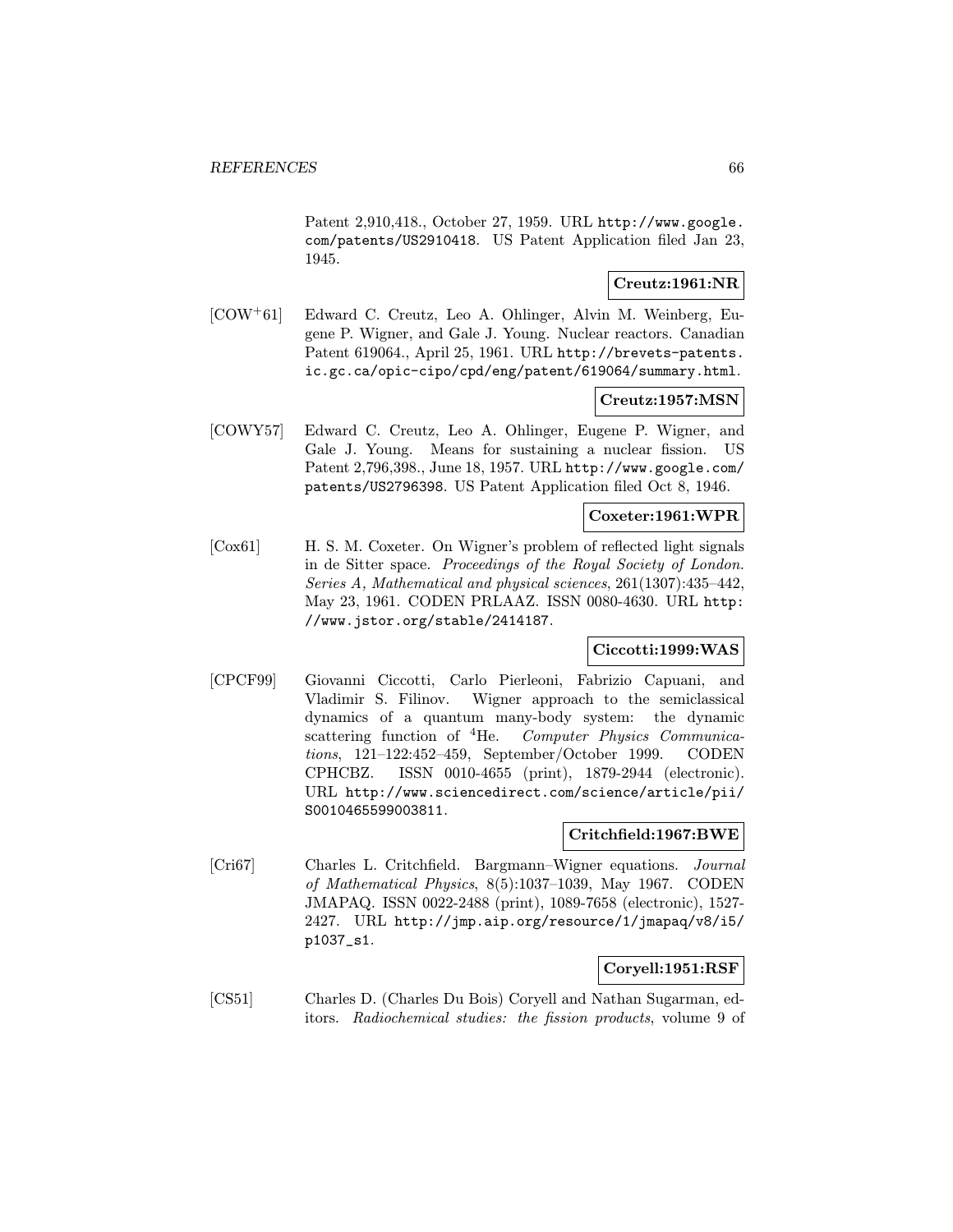National nuclear energy series. Manhattan Project technical section. Division IV: Plutonium Project record. McGraw-Hill, New York, NY, USA,  $1951. \,$  xxx + 2086 (three volumes) pp. LCCN QD601 .C65. With special editorial assistance from R.A. Brightsen and others.

## Cuthill:1963:BRB

[Cut63] Elizabeth Cuthill. Book review: Proceedings of Symposia in Applied Mathematics, vol. XI, Nuclear Reactor Theory, by G. Birkhoff and E. P. Wigner. *Mathematics of Computation*, 17(84): 475–476, October 1963. CODEN MCMPAF. ISSN 0025-5718 (print), 1088-6842 (electronic). URL http://www.jstor.org/ stable/2004032.

## Curtright:2001:GAW

[CUZ01] Thomas Curtright, Tsuneo Uematsu, and Cosmas Zachos. Generating all Wigner functions. Journal of Mathematical Physics, 42(6):2396–2415, June 2001. CODEN JMAPAQ. ISSN 0022-2488 (print), 1089-7658 (electronic), 1527-2427.

## Chow:1980:SPT

[CV80] H. C. Chow and S. H. Vosko. Special points for two-dimensional Brillouin zone or Wigner–Seitz cell integrations. Canadian Journal of Physics = Journal canadien de physique,  $58(4):497-503$ , 1980. CODEN CJPHAD. ISSN 0008-4204 (print), 1208-6045 (electronic). URL http://www.nrcresearchpress.com/doi/ abs/10.1139/p80-070.

## Charbonneau:1982:LRT

[CvV82] M. Charbonneau, K. M. van Vliet, and P. Vasilopoulos. Linear response theory revisited. III. one-body response formulas and generalized Boltzmann equations. Journal of Mathematical Physics, 23(2):318–336, February 1982. CODEN JMAPAQ. ISSN 0022- 2488 (print), 1089-7658 (electronic), 1527-2427. URL http:// jmp.aip.org/resource/1/jmapaq/v23/i2/p318\_s1.

### Critchfield:1941:AIB

[CW41] Charles L. Critchfield and Eugene P. Wigner. The antisymmetrical interaction in beta-decay theory. Physical Review (2), 60 (5):412–413, September 1, 1941. CODEN PHRVAO. ISSN 0031- 899X (print), 1536-6065 (electronic). URL http://link.aps. org/doi/10.1103/PhysRev.60.412.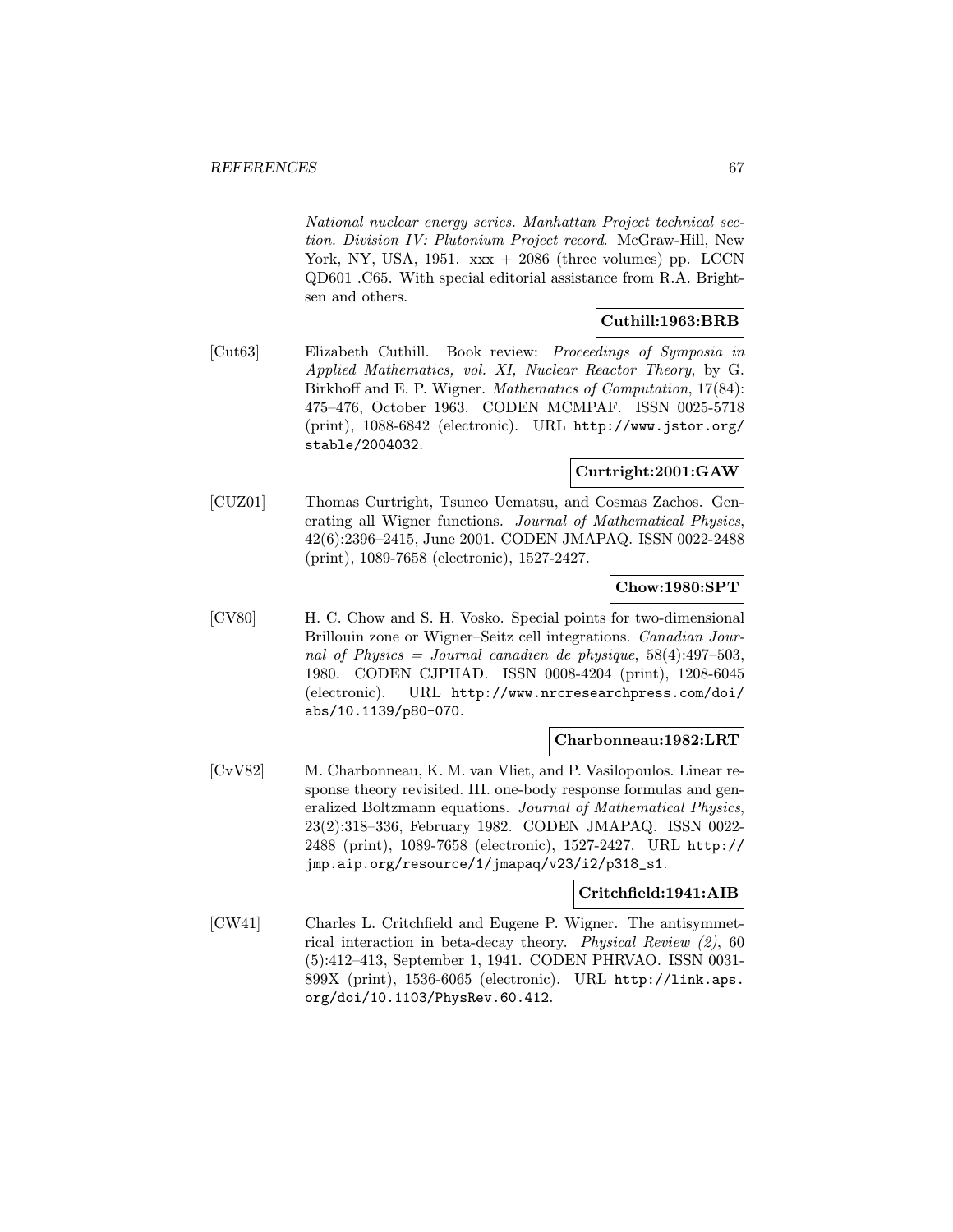#### $\rm Creatz:1958: SUC$

[CW58] Edward C. Creutz and Eugene P. Wigner. Separating uranium containing solids. US Patent 2,833,618., May 6, 1958. URL http: //www.google.com/patents/US2833618. US Patent Application filed May 28, 1945.

## Creutz:1961:SUC

[CW61] Edward C. Creutz and Eugene P. Wigner. Separation of uranium containing solids. Canadian Patent 616181., March 14, 1961. URL http://brevets-patents.ic.gc.ca/opic-cipo/ cpd/eng/patent/616181/summary.html.

## Cleary:1971:SGT

[CW71] J. G. Cleary and B. G. Wybourne. Statistical group theory and the distribution of angular momentum states. Journal of Mathematical Physics, 12(1):45–52, January 1971. CODEN JMAPAQ. ISSN 0022-2488 (print), 1089-7658 (electronic), 1527-2427. URL http://jmp.aip.org/resource/1/jmapaq/v12/i1/p45\_s1.

## Chester:1974:PVN

[CW74] C. V. Chester and E. P. Wigner. Population vulnerability: The neglected issue in arms limitation and the strategic balance. Orbis, 18(??):763–769, ???? 1974. CODEN ???? ISSN ????

### Draayer:1973:WRC

[DA73] J. P. Draayer and Yoshimi Akiyama. Wigner and Racah coefficients for  $SU_3$ . Journal of Mathematical Physics, 14(12):1904– 1912, December 1973. CODEN JMAPAQ. ISSN 0022-2488 (print), 1089-7658 (electronic), 1527-2427. URL http://jmp. aip.org/resource/1/jmapaq/v14/i12/p1904\_s1.

### Dahl:1995:ODA

[Dah95] Jens Peder Dahl. On the oscillatory decay of atomic Wigner functions. Journal of Physical Chemistry, 99(9):2727–2731, 1995. CO-DEN JPCHAX. ISSN 0022-3654 (print), 1541-5740 (electronic). URL http://pubs.acs.org/doi/abs/10.1021/j100009a032.

#### Dannen:1995:PPU

[Dan95] Gene Dannen. A petition to the President of the United States: July 17, 1945. Web site., 1995. Contains text of the petition signed by Leo Szilard, Eugene Wigner, and 68 others to avoid use of the atomic bomb on Japan.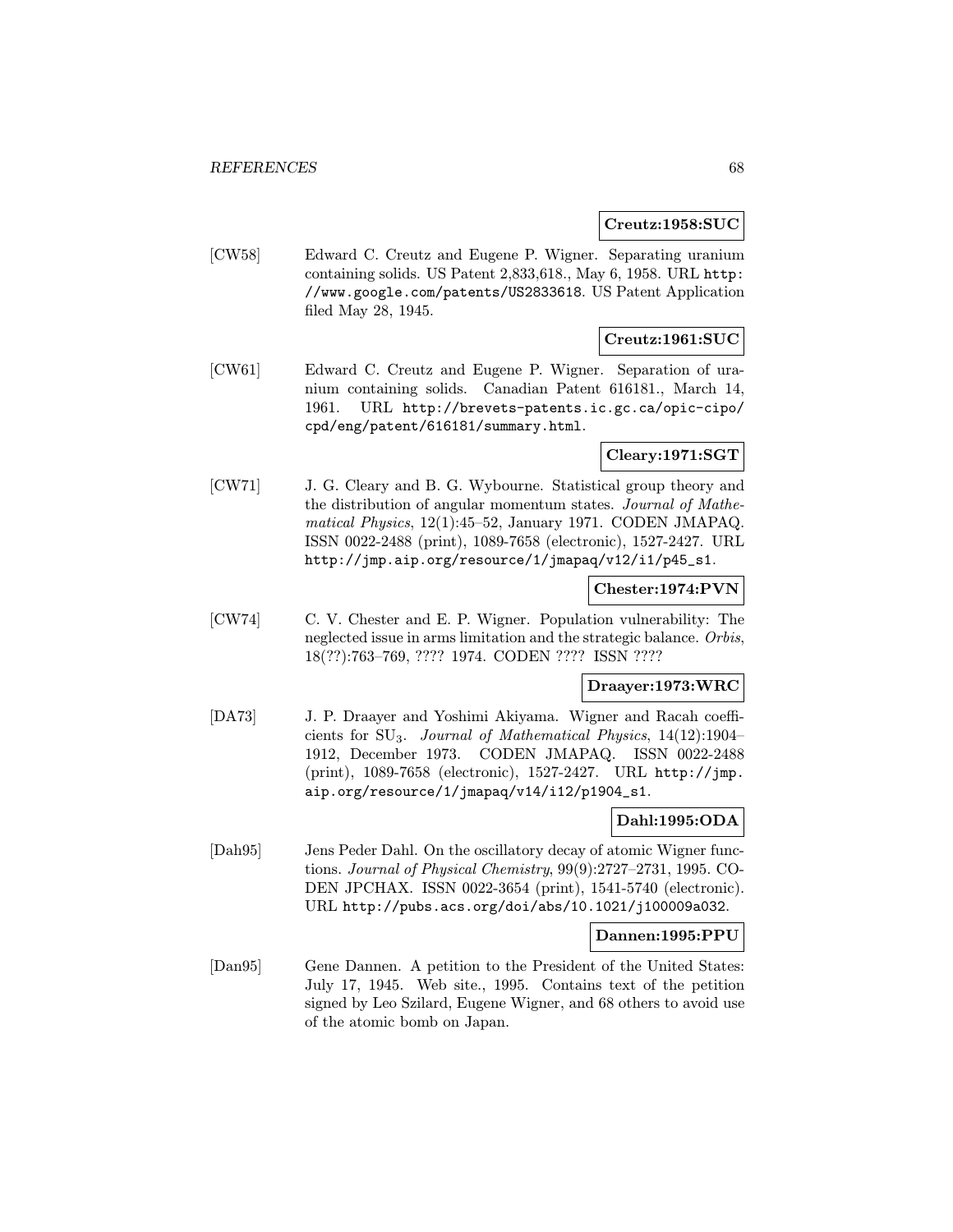#### Darrow:1947:PSH

[Dar47] K. K. Darrow, editor. Physical science and human values, a symposium. Princeton University Press, Princeton, NJ, USA, 1947. LCCN Q171 .P947 1946a. Foreword by E. P. Wigner.

### Davies:1974:DMW

[Dav74] E. B. Davies. Dynamics of a multilevel Wigner–Weisskopf atom. Journal of Mathematical Physics, 15(12):2036–2041, December 1974. CODEN JMAPAQ. ISSN 0022-2488 (print), 1089-7658 (electronic), 1527-2427. URL http://jmp.aip.org/resource/ 1/jmapaq/v15/i12/p2036\_s1.

### Deshpande:2008:ODW

[DB08] Vikram V. Deshpande and Marc Bockrath. The one-dimensional Wigner crystal in carbon nanotubes. Nature Physics, 4(4):314– 318, March 9, 2008. CODEN NPAHAX. ISSN 1745-2473 (print), 1745-2481 (electronic). URL http://www.nature.com/nphys/ journal/v4/n4/full/nphys895.html.

## deBroglie:1984:QST

[dBDW<sup>+</sup>84] Louis de Broglie, P. A. M. (Paul Adrien Maurice) Dirac, Eugene Paul Wigner, A. O. (Asim Orhan) Barut, Alwyn Van der Merwe, and Jean-Pierre Vigier, editors. Quantum, space, and time — the quest continues: studies and essays in honour of Louis de Broglie, Paul Dirac, and Eugene Wigner. Cambridge monographs on physics. Cambridge University Press, Cambridge, UK, 1984. ISBN 0-521-31911-0 (paperback). vii + 659 pp. LCCN QC174.125 .Q376 1984.

### doAmaral:1983:HFB

[dDG83] A. F. Furtado do Amaral, F. A. Doria, and M. Gleiser. Higgs fields as Bargmann–Wigner fields and classical symmetry breaking. Journal of Mathematical Physics, 24(7):1888–1890, July 1983. CODEN JMAPAQ. ISSN 0022-2488 (print), 1089-7658 (electronic), 1527-2427. URL http://jmp.aip.org/resource/ 1/jmapaq/v24/i7/p1888\_s1.

#### DeBenedetti:1958:BRB

[De 58] S. De Benedetti. Book review: Nuclear Structure, by Leonard Eisenbud and Eugene P. Wigner. American Scientist, 46(4): 340A, ???? 1958. CODEN AMSCAC. ISSN 0003-0996 (print), 1545-2786 (electronic). URL http://www.jstor.org/stable/ 27827220.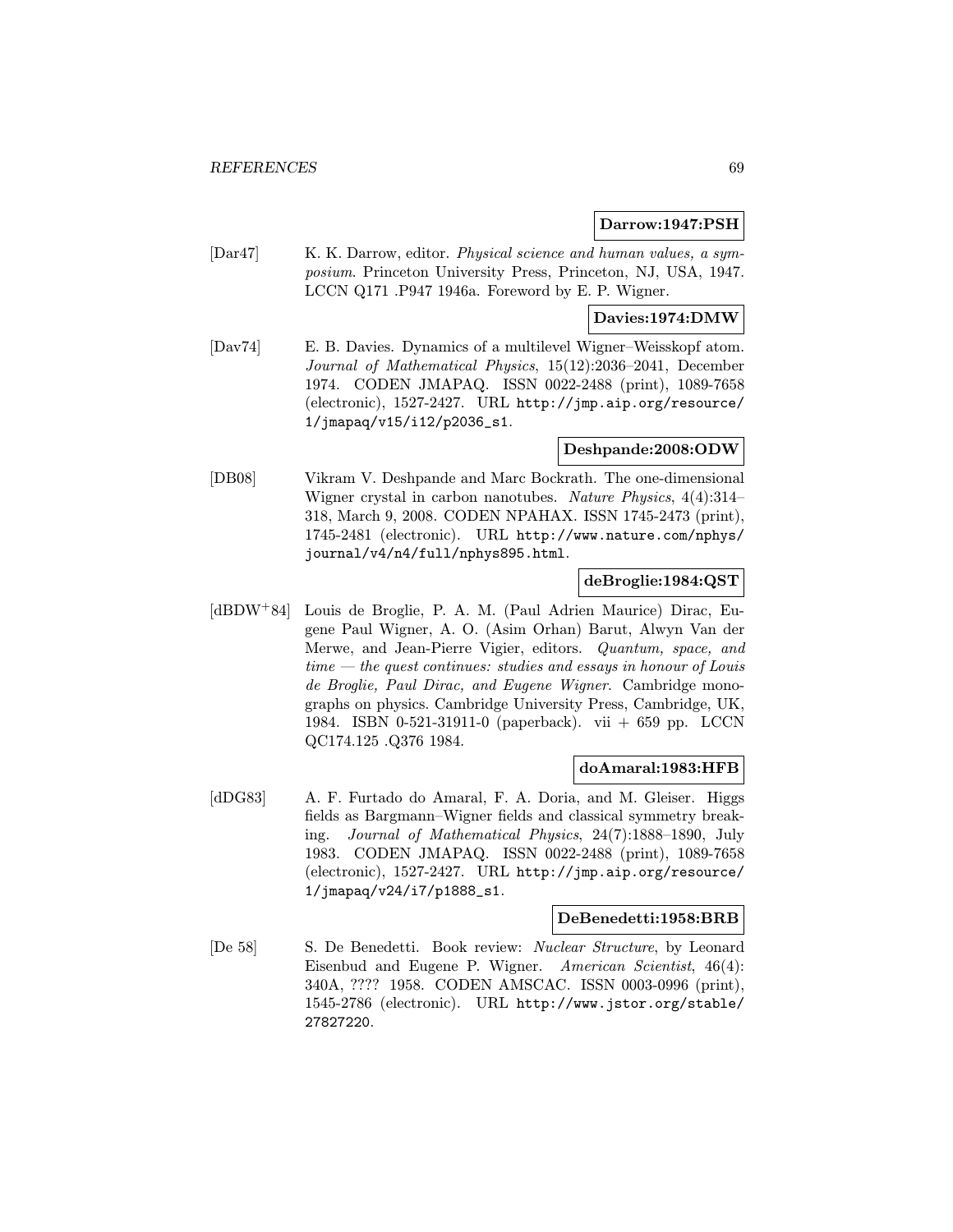## dEspagnat:1971:FQM

[d'E71] Bernard d'Espagnat, editor. Foundations of quantum mechanics: Proceedings of the International School of Physics 'Enrico Fermi', course 49, Varenna on Lake Como, 29 June–11 July 1970. Its Proceedings, course 49. Academic Press, New York, USA, 1971. ISBN 0-12-368849-3. xiv + 480 pp. LCCN QC174.1 .V36 1971.

## Demortier:2015:QEQ

 $\text{[Dem15]}$  Guy Demortier. Qui est qui dans «the letter to Roosevelt »?. (French) [Who is who in "the letter to Roosevelt"?]. Revue des Questions Scientifiques, 186(1):125–152, ???? 2015. CO-DEN RQSCAN. ISSN 0035-2160. URL https://www.unamur. be/sciences/philosoc/revueqs/textes-en-ligne/rqs\_186\_ 1\_demortier.

## Dollard:1977:PIS

[DF77] John D. Dollard and Charles N. Friedman. Product integrals and the Schrödinger equation. Journal of Mathematical Physics, 18 (8):1598–1607, August 1977. CODEN JMAPAQ. ISSN 0022- 2488 (print), 1089-7658 (electronic), 1527-2427. URL http:// jmp.aip.org/resource/1/jmapaq/v18/i8/p1598\_s1.

### DeBrota:2020:ROF

[DFS20] John B. DeBrota, Christopher A. Fuchs, and Rüdiger Schack. Respecting one's fellow: QBism's analysis of Wigner's friend. Foundations of Physics, 50(12):1859–1874, December 2020. CO-DEN FNDPA4. ISSN 0015-9018 (print), 1572-9516 (electronic). URL https://link.springer.com/article/10.1007/s10701- 020-00369-x.

## Dopel:1934:EPS

[DGW34] R. Döpel, K. Gailer, and E. P. Wigner. Uber die experimentelle Prüfung des Spinerhaltungssatzes. (German) [On the experimental verification of the spin conservation law]. Physikalische Zeitschrift, 35(8):336–337, ???? 1934. CODEN PHZTAO. ISSN 0369-982X.

### Denardo:1984:GTM

[DGW84] G. Denardo, G. Ghirardi, and T. Weber, editors. Group theoretical methods in physics: proceedings of the XIIth International Colloquium held at the International Centre for Theoretical Physics, Trieste, Italy, September 5–11, 1983, volume 201 of Lecture notes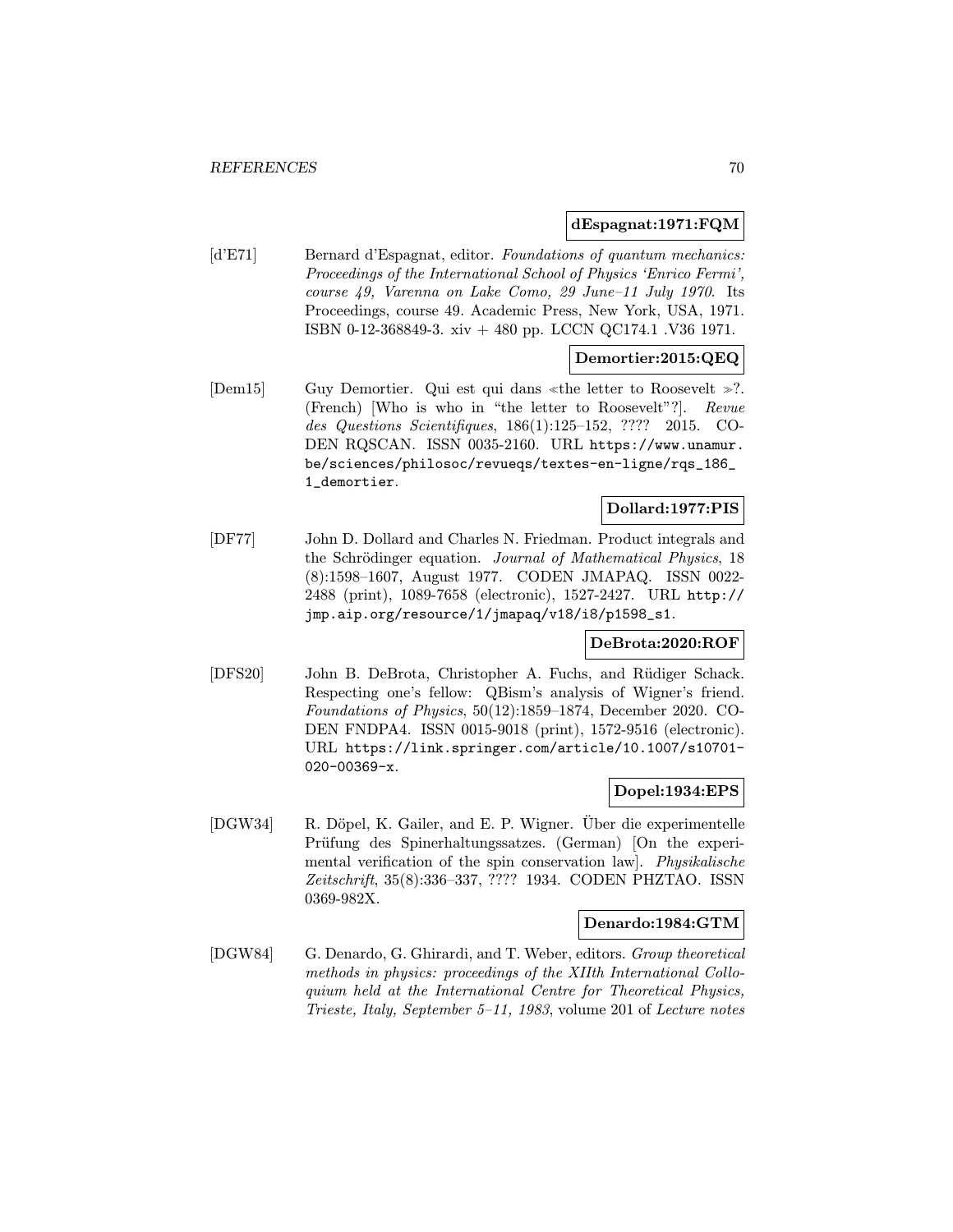in physics. Springer-Verlag, Berlin, Germany / Heidelberg, Germany / London, UK / etc., 1984. ISBN 3-540-13335-6, 0-387- 13335-6. LCCN ????

## Daniels:1949:OER

[DHW49] Farrington Daniels, M. King Hubbert, and Eugene P. Wigner. Our energy resources. Physics Today, 2(4):18–??, April 1949. CODEN PHTOAD. ISSN 0031-9228 (print), 1945-0699 (electronic). URL http://link.aip.org/link/phtoad/v2/i4/p18/s1.

## Dirac:1927:QTE

[Dir27] P. A. M. Dirac. The quantum theory of the emission and absorption of radiation. Proceedings of the Royal Society of London. Series A, Mathematical and physical sciences, 114(767):243–265, March 1, 1927. CODEN PRLAAZ. ISSN 0080-4630. URL http: //www.jstor.org/stable/94746. Russian translation in [?, Vol. II, pp. 285ff].

## Dirac:1945:URL

[Dir45] P. A. M. Dirac. Unitary representations of the Lorentz group. Proceedings of the Royal Society of London. Series A, Mathematical and physical sciences, 183(994):284–295, February 22, 1945. CODEN PRLAAZ. ISSN 0080-4630. URL http://www.jstor. org/stable/97721.

### Davidson:1970:RQSa

[DK70a] Russell Davidson and John J. Kozak. On the relaxation to quantum-statistical equilibrium of the Wigner–Wiesskopf atom in a one-dimensional radiation field. I. A study of spontaneous emission. Journal of Mathematical Physics, 11(1):189–202, January 1970. CODEN JMAPAQ. ISSN 0022-2488 (print), 1089-7658 (electronic), 1527-2427. URL http://jmp.aip.org/resource/ 1/jmapaq/v11/i1/p189\_s1.

### Davidson:1970:RQSb

[DK70b] Russell Davidson and John J. Kozak. Relaxation to quantum statistical equilibrium of the Wigner–Weisskopf atom in a onedimensional radiation field. II. Finite systems. Journal of Mathematical Physics, 11(4):1420–1436, April 1970. CODEN JMAPAQ. ISSN 0022-2488 (print), 1089-7658 (electronic), 1527-2427. URL http://jmp.aip.org/resource/1/jmapaq/v11/i4/p1420\_s1.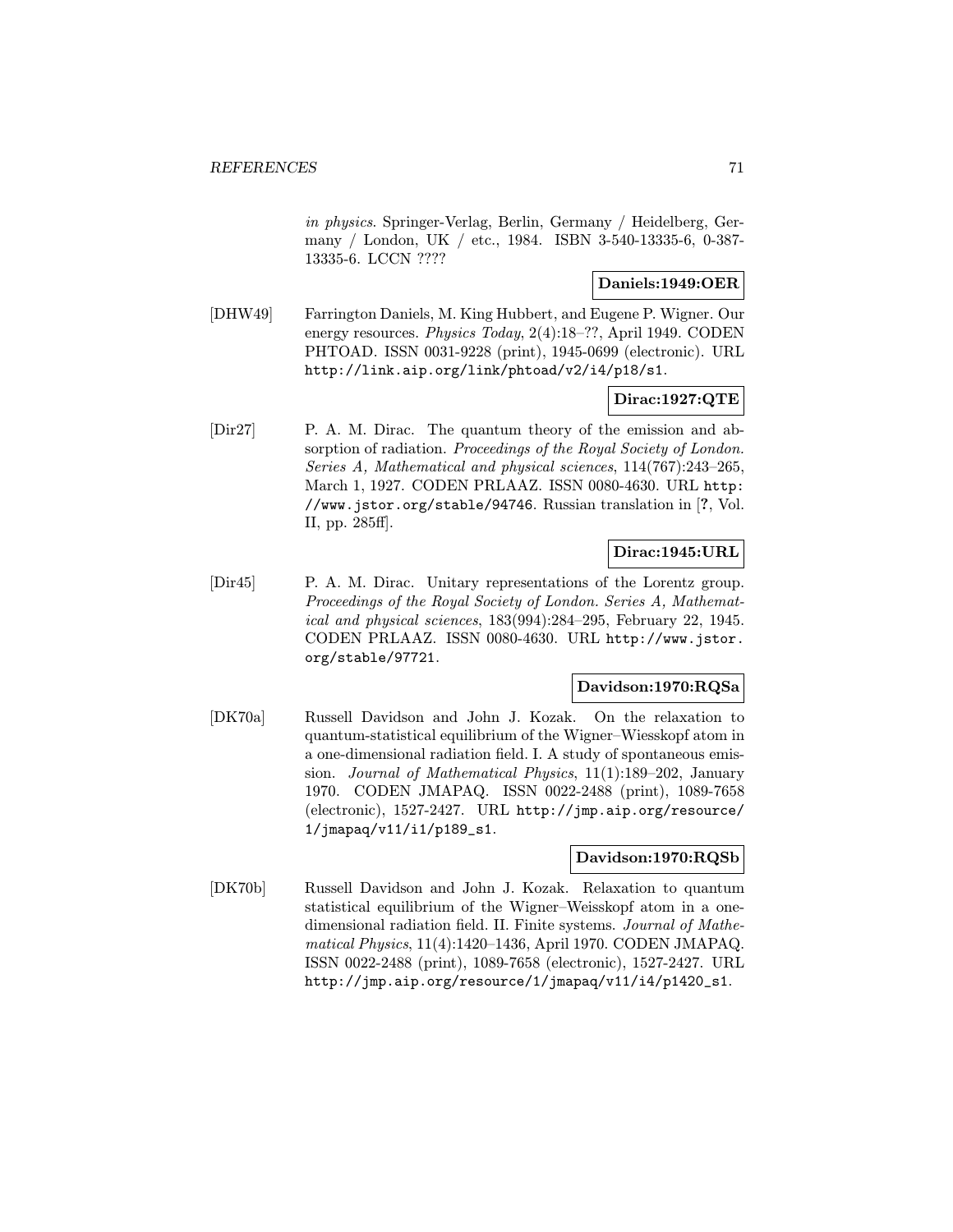#### Davidson:1971:RQS

[DK71] Russell Davidson and John J. Kozak. Relaxation to quantumstatistical equilibrium of the Wigner–Weisskopf atom in a onedimensional radiation field. III. The quantum-mechanical solution. Journal of Mathematical Physics, 12(6):903–917, June 1971. CODEN JMAPAQ. ISSN 0022-2488 (print), 1089-7658 (electronic), 1527-2427. URL http://jmp.aip.org/resource/ 1/jmapaq/v12/i6/p903\_s1.

#### Davidson:1973:RQSa

[DK73a] Russell Davidson and John J. Kozak. On the relaxation to quantum-statistical equilibrium of the Wigner–Weisskopf atom in a one-dimensional radiation field. IV. Exact solution for finite systems. Journal of Mathematical Physics, 14(3):414–421, March 1973. CODEN JMAPAQ. ISSN 0022-2488 (print), 1089-7658 (electronic), 1527-2427. URL http://jmp.aip.org/resource/ 1/jmapaq/v14/i3/p414\_s1.

### Davidson:1973:RQSb

[DK73b] Russell Davidson and John J. Kozak. On the relaxation to quantum-statistical equilibrium of the Wigner–Weisskopf atom in a one-dimensional radiation-field. V. Exact solution for infinite systems. Journal of Mathematical Physics, 14(4):423–431, April 1973. CODEN JMAPAQ. ISSN 0022-2488 (print), 1089-7658 (electronic), 1527-2427. URL http://jmp.aip.org/resource/ 1/jmapaq/v14/i4/p423\_s1.

### Davidson:1975:RQS

[DK75] Russell Davidson and John J. Kozak. On the relaxation to quantum-statistical equilibrium of the Wigner–Weisskopf atom in a one-dimensional radiation field. VII. Emission in a finite system in the presence of an extra photon. Journal of Mathematical Physics, 16(5):1013–1022, May 1975. CODEN JMAPAQ. ISSN 0022-2488 (print), 1089-7658 (electronic), 1527-2427. URL http: //jmp.aip.org/resource/1/jmapaq/v16/i5/p1013\_s1.

#### Davidson:1978:RQS

[DK78] Russell Davidson and John J. Kozak. On the relaxation to quantum statistical equilibrium of the Wigner–Weisskopf atom in a one-dimensional radiation field. VIII. Emission in an infinite system in the presence of an extra photon. Journal of Mathematical Physics, 19(5):1074–1086, May 1978. CODEN JMAPAQ. ISSN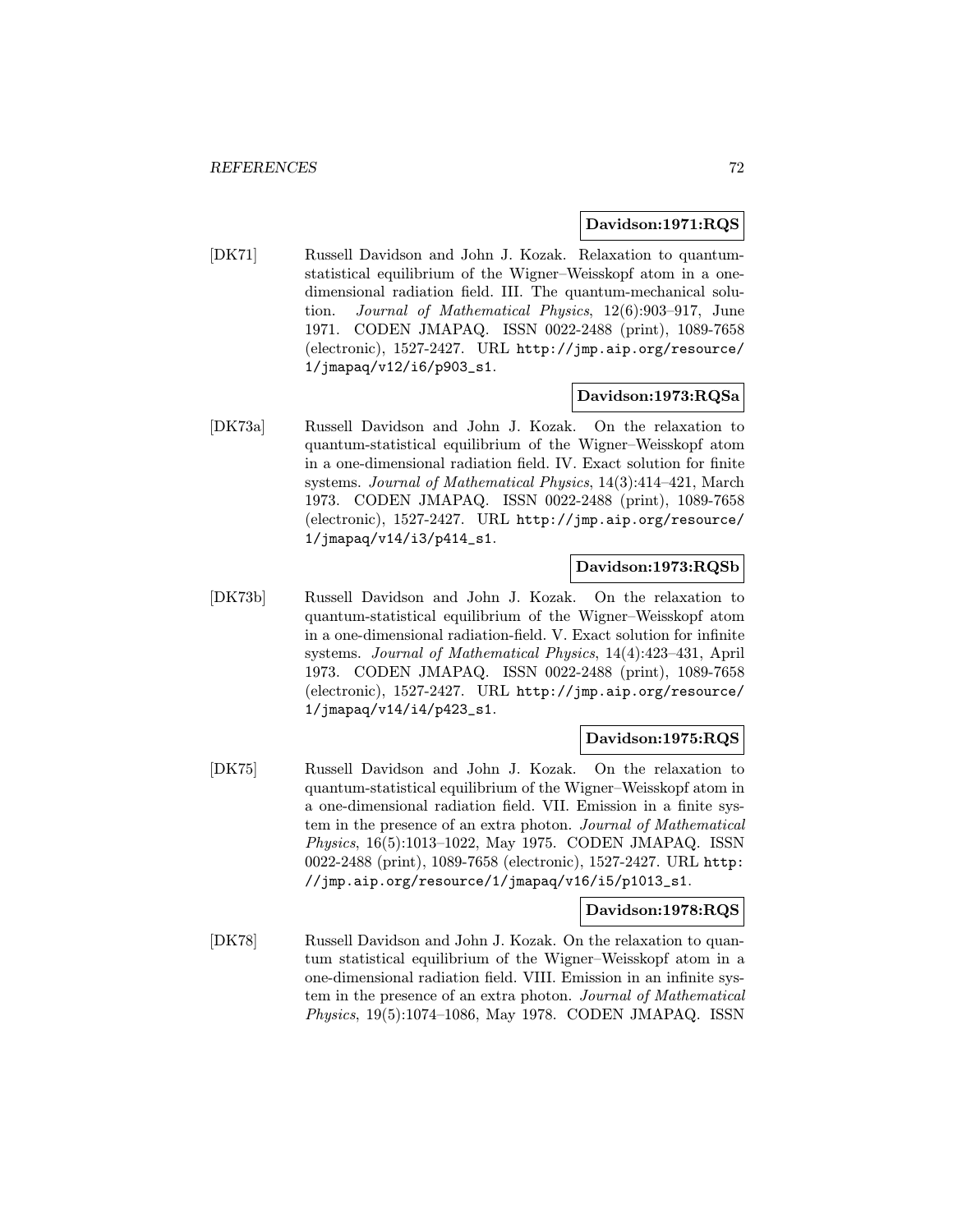0022-2488 (print), 1089-7658 (electronic), 1527-2427. URL http: //jmp.aip.org/resource/1/jmapaq/v19/i5/p1074\_s1.

## Datta:2004:RMA

[DK04] Nilanjana Datta and Hervé Kunz. A random matrix approach to the crossover of energy-level statistics from Wigner to Poisson. Journal of Mathematical Physics, 45(3):870–886, March 2004. CODEN JMAPAQ. ISSN 0022-2488 (print), 1089-7658 (electronic), 1527-2427. URL http://jmp.aip.org/resource/ 1/jmapaq/v45/i3/p870\_s1.

# Dytrych:2021:SCL

[DLD<sup>+</sup>21] Tomás Dytrych, Daniel Langr, Jerry P. Draayer, Kristina D. Launey, and Daniel Gazda. SU31ib: a  $C++$  library for accurate computation of Wigner and Racah coefficients of SU(3). Computer Physics Communications, 269(??):Article 108137, December 2021. CODEN CPHCBZ. ISSN 0010-4655 (print), 1879-2944 (electronic). URL http://www.sciencedirect.com/science/ article/pii/S0010465521002496.

## delaPena:1979:QHO

[dlPC79] L. de la Peña and A. M. Cetto. The quantum harmonic oscillator revisited: a new look from stochastic electrodynamics. Journal of Mathematical Physics, 20(3):469–483, March 1979. CODEN JMAPAQ. ISSN 0022-2488 (print), 1089-7658 (electronic), 1527- 2427. URL http://jmp.aip.org/resource/1/jmapaq/v20/i3/ p469\_s1.

## Daumens:1993:SRR

[DMMT93] M. Daumens, P. Minnaert, M. Mozrzymas, and S. Toshev. The super-rotation Racah–Wigner calculus revisited. Journal of Mathematical Physics, 34(6):2475–2507, June 1993. CODEN JMA-PAQ. ISSN 0022-2488 (print), 1089-7658 (electronic), 1527- 2427. URL http://jmp.aip.org/resource/1/jmapaq/v34/i6/ p2475\_s1.

# Doncel:1984:IEP

[DMS84] M. G. Doncel, L. L. Michel, and J. Six. Interview de Eugene P. Wigner sur sa vie scientifique. (French) [Interview with Eugene P. Wigner on his scientific life]. Archives internationale d'historie des sciences, 34(112):177–217, ???? 1984. CODEN ???? ISSN 0003-9810.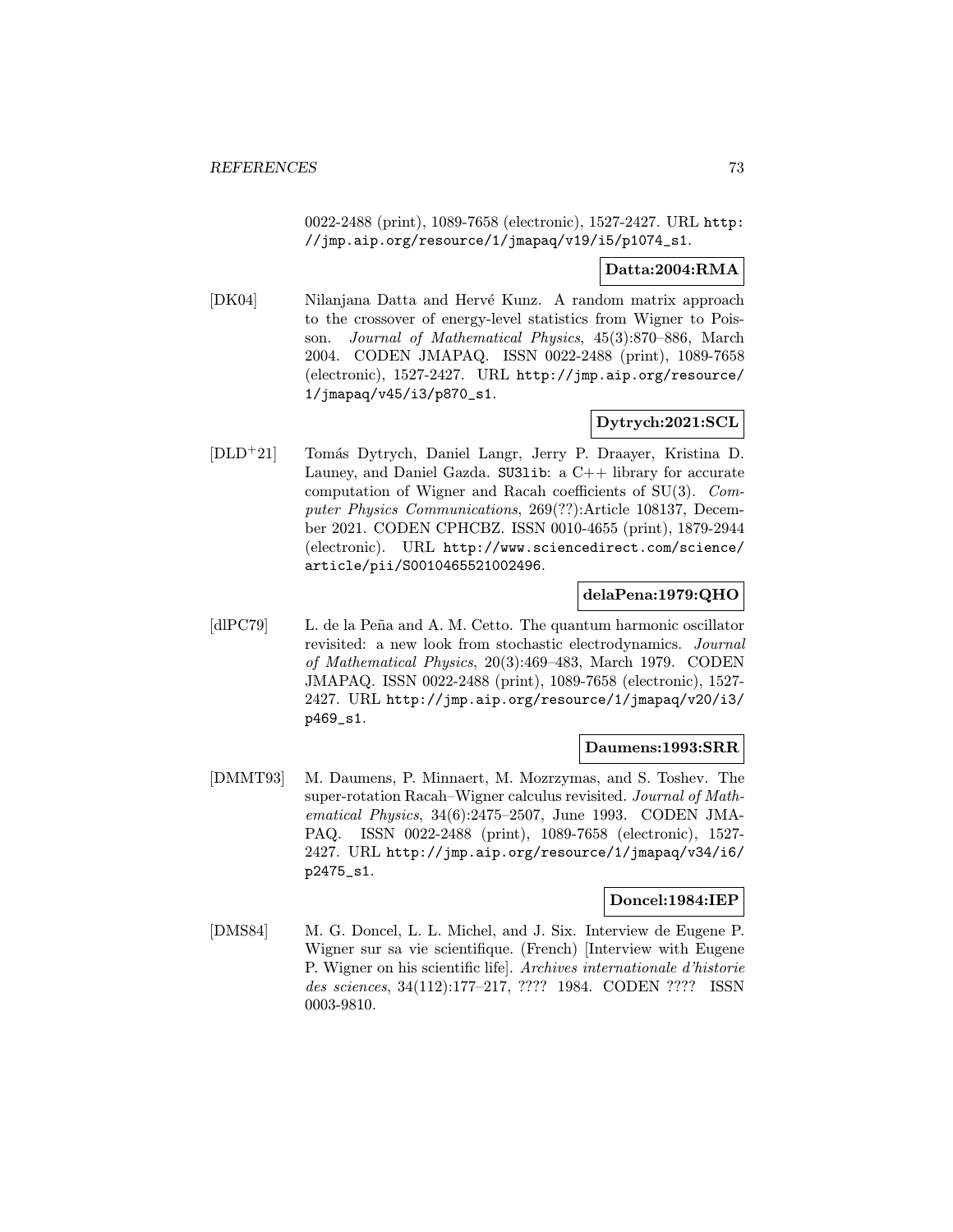#### Dias:2001:GWW

[DP01] Nuno Costa Dias and João Nuno Prata. Generalized Weyl-Wigner map and Vey quantum mechanics. Journal of Mathematical Physics, 42(12):5565–5579, December 2001. CODEN JMA-PAQ. ISSN 0022-2488 (print), 1089-7658 (electronic), 1527-2427.

## Dias:2002:WFB

[DP02] Nuno Costa Dias and Jo˜ao Nuno Prata. Wigner functions with boundaries. Journal of Mathematical Physics, 43(10):4602–4627, October 2002. CODEN JMAPAQ. ISSN 0022-2488 (print), 1089- 7658 (electronic), 1527-2427.

## Dray:1986:UTW

[Dra86] Tevian Dray. A unified treatment of Wigner D functions, spinweighted spherical harmonics, and monopole harmonics. Journal of Mathematical Physics, 27(3):781–792, March 1986. CODEN JMAPAQ. ISSN 0022-2488 (print), 1089-7658 (electronic), 1527- 2427. URL http://jmp.aip.org/resource/1/jmapaq/v27/i3/ p781\_s1.

## daSilva:2005:BCN

[dSFA05] Antônio J. R. da Silva, A. Fazzio, and Alex Antonelli. Bundling up carbon nanotubes through Wigner defects. Nano Letters, 5 (6):1045–1049, 2005. CODEN NALEFD. ISSN ???? URL http: //pubs.acs.org/doi/abs/10.1021/nl050457c.

### Duffus:1946:ABV

[Duf46] R. L. Duffus. Atom bomb versus 'human race': The scientists who fashioned it remind us of its terrible threat: Review of One World or None. A Report to the Public on the Full Meaning of the Atomic Bomb. Edited by Dexer Masters and Kathlerine Way. Foreword by Niels Bohr. Introduction by Arthur H. Compton.  $x +$ 79 pp. New York: Whittlesey House. \$1. New York Times, ??(??): BR1–BR2, March 17, 1946. CODEN NYTIAO. ISSN 0362-4331 (print), 1542-667X, 1553-8095. URL http://search.proquest. com/docview/107455627.

## Dufty:1971:GME

[Duf71] James W. Dufty. Generalized master equations for inhomogeneous systems. Journal of Mathematical Physics, 12(2):272–280, February 1971. CODEN JMAPAQ. ISSN 0022-2488 (print), 1089-7658 (electronic), 1527-2427. URL http://jmp.aip.org/resource/ 1/jmapaq/v12/i2/p272\_s1.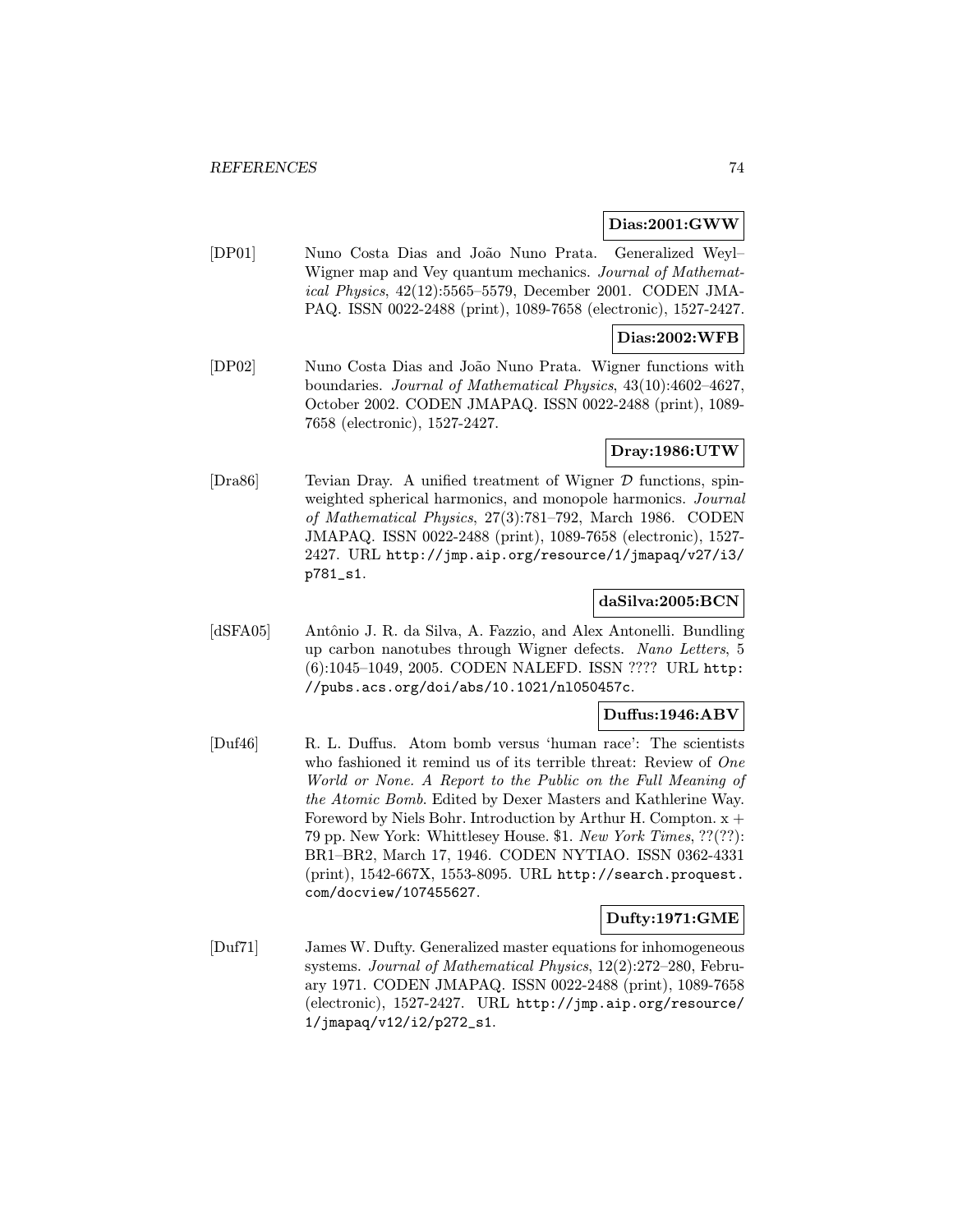## Dereli:1997:CWW

[DV97] T. Dereli and A. Vercin. W∞-covariance of the Weyl–Wigner– Groenewold–Moyal quantization. Journal of Mathematical Physics, 38(11):5515–5530, November 1997. CODEN JMAPAQ. ISSN 0022-2488 (print), 1089-7658 (electronic), 1527-2427.

## Duke:1964:AMC

[DW64] C. B. Duke and E. P. Wigner. Approximation method in collision theory based on R-matrix theory. Reviews of Modern Physics, 36(2):584–589, April 1, 1964. CODEN RMPHAT. ISSN 0034- 6861 (print), 1538-4527 (electronic), 1539-0756. URL http:/ /link.aps.org/doi/10.1103/RevModPhys.36.584; http:// rmp.aps.org/abstract/RMP/v36/i2/p584\_1.

## Earp:1981:WSP

[Ear81] C. Earp. Wigner 9j symbols and the product group. Journal of Mathematical Physics, 22(11):2357–2359, November 1981. CODEN JMAPAQ. ISSN 0022-2488 (print), 1089-7658 (electronic), 1527-2427. URL http://jmp.aip.org/resource/1/ jmapaq/v22/i11/p2357\_s1.

## Eckart:1933:CNT

[Eck33] Carl Eckart. A comparison of the nuclear theories of Heisenberg and Wigner. I. Physical Review (2), 44(2):109, July 1933. CODEN PHRVAO. ISSN 0031-899X (print), 1536-6065 (electronic). URL http://prola.aps.org/abstract/PR/v44/i2/p109\_1.

## Eckart:1973:CEP

[Eck73] Carl Eckart. Carl Eckart papers, 1921–1973 (bulk 1935–1970). US Library of Congress archival manuscript material (collection)., 1973. URL http://hdl.loc.gov/loc.mss/eadmss.ms001014.

#### Edwards:1960:BRB

[Edw60] S. F. Edwards. Book review: Nuclear structure, by Leonard Eisenbud and Eugene P. Wigner. 128 pages,  $6 \times 9.25$  in. Princeton, Princeton University Press, 1958. Price \$4.00. Journal of Nuclear Energy. Part A. Reactor Science, 12(4):179–180, August 1960. CODEN JNEAA8. ISSN 0368-3265 (print), 1878-2116 (electronic). URL http://www.sciencedirect.com/science/ article/pii/0368326560900979.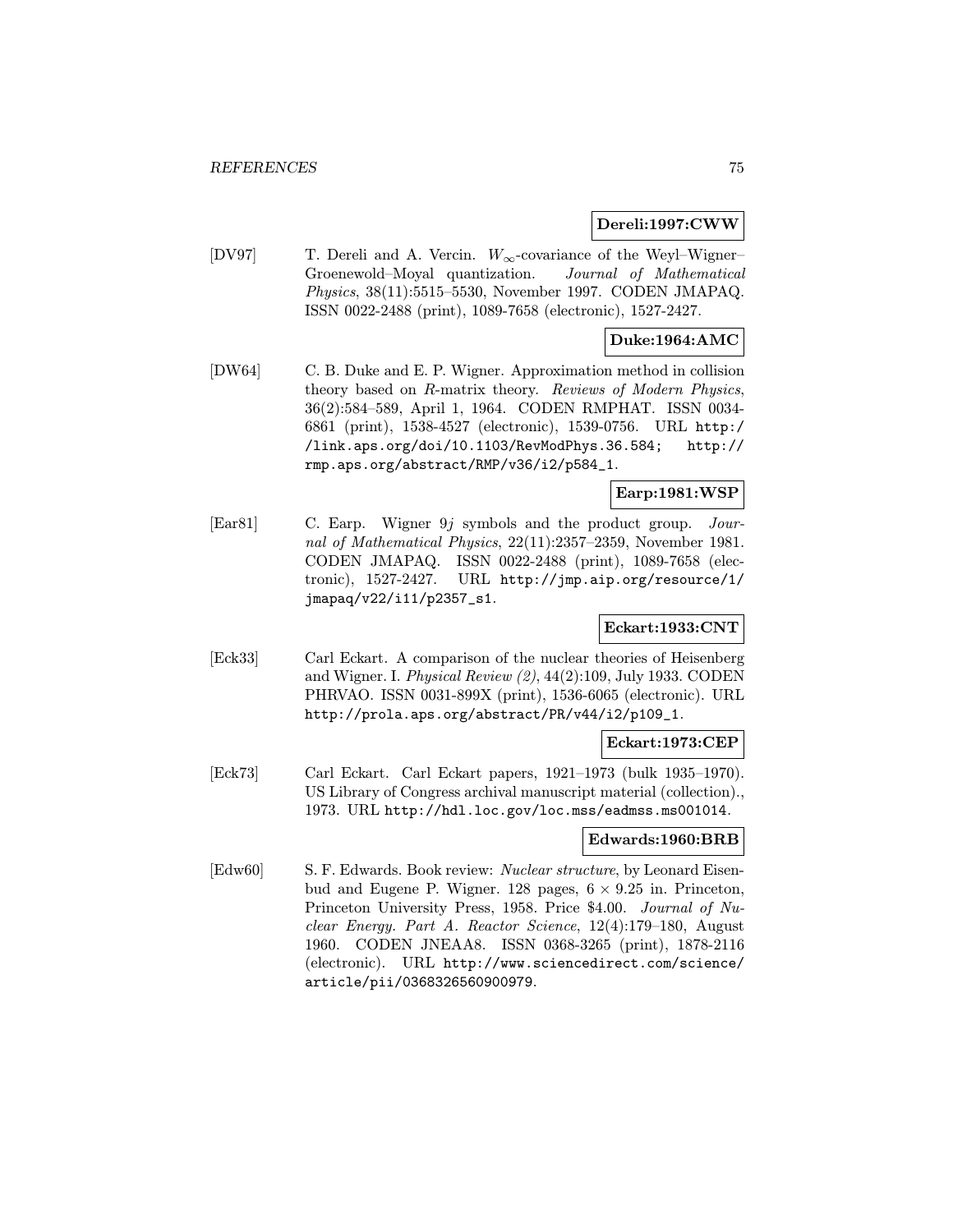#### Eisenbud:1967:GPN

[EGW67] L. Eisenbud, G. T. Garvey, and E. P. Wigner. General principles of nuclear structure. In Edward Uhler Condon and Hugh Odishaw, editors, Handbook of physics, chapter 1 (part 9), pages 9–54. Mc-Graw-Hill, New York, NY, USA, second edition, 1967. ISBN 0- 07-012403-5. LCCN ????

## Eisenbud:1969:ASH

[EGW69] L. Eisenbud, G. T. Garvey, and E. P. Wigner. Az atommag szerkezete. (Hungarian) [The structure of the nucleus]. Akad. K., Budapest, Hungary, 1969. 144 pp. LCCN ????

#### Einstein:1939:AEL

[Ein39] Albert Einstein. Albert Einstein's letter to President Franklin Delano Roosevelt. World-Wide Web document, August 2, 1939. URL http://hypertextbook.com/eworld/einstein.shtml; http://www.anl.gov/Science\_and\_Technology/History/Anniversary\_ Frontiers/aetofdr.html; http://www.lanl.gov/history/ road/pdf/Einstein.pdf.

## Ellzey:1992:NIT

[Ell92] M. L. Ellzey, Jr. Normalized irreducible tensorial matrices and the Wigner–Eckart theorem for unitary groups: a superposition Hamiltonian constructed from octahedral NITM. International Journal of Quantum Chemistry, 41(5):653–665, March 5, 1992. CODEN IJQCB2. ISSN 0020-7608 (print), 1097-461X (electronic).

## Elvee:1982:MN

[Elv82] Richard Q. (Richard Quentin) Elvee, editor. Mind in nature. Harper and Row, San Francisco, CA, USA, 1982. ISBN 0-06- 250285-9. xvi + 157 pp. LCCN BD161 .N6 1981.

## Eisenbud:1941:IFI

[EW41] L. Eisenbud and E. P. Wigner. Invariant forms of interaction between nuclear particles. Proceedings of the National Academy of Sciences of the United States of America, 27(6):281–289, June 15, 1941. CODEN PNASA6. ISSN 0027-8424 (print), 1091-6490 (electronic). URL http://www.jstor.org/stable/87333.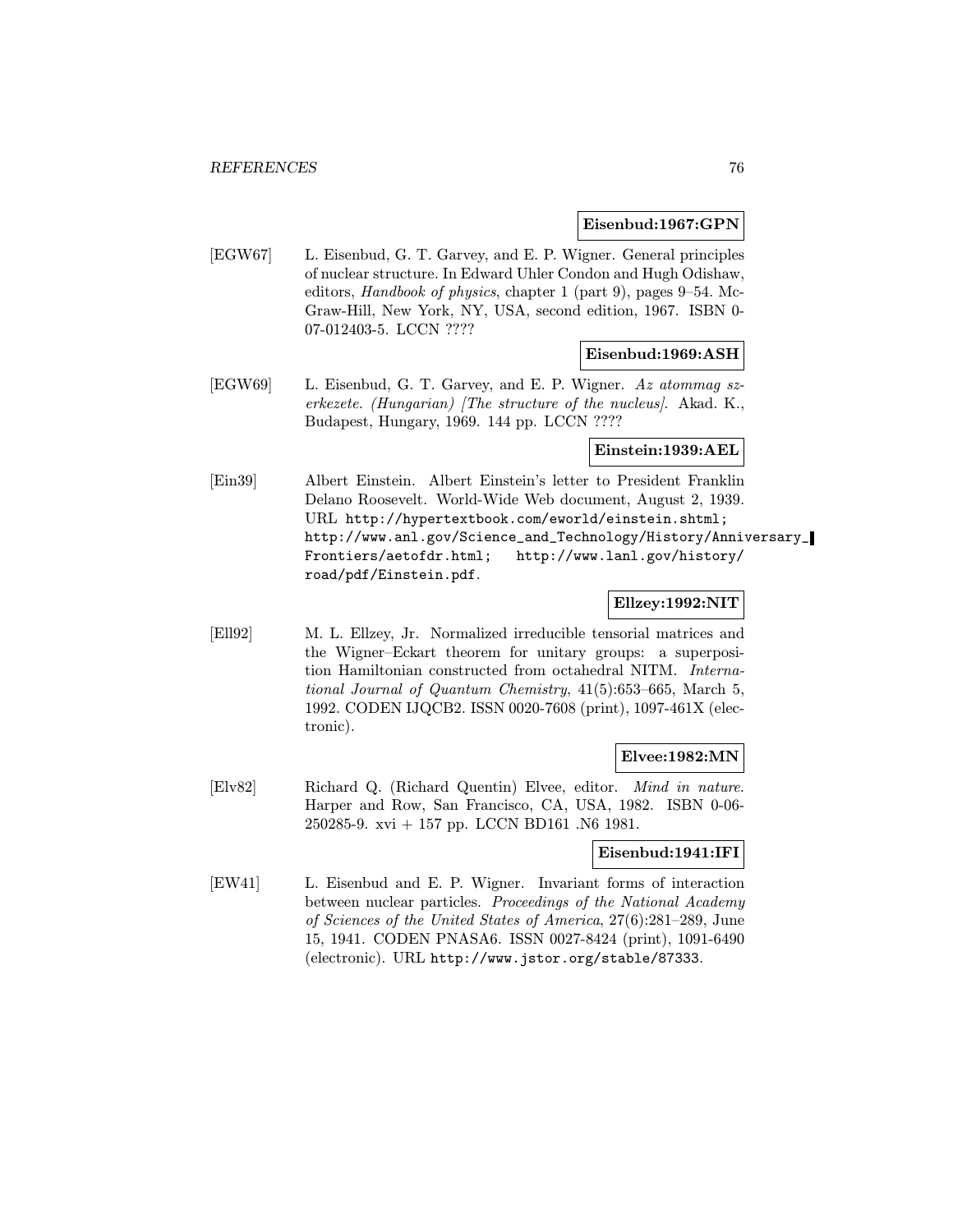#### Eisenbud:1958:NS

[EW58] Leonard Eisenbud and Eugene Paul Wigner. Nuclear structure, volume 8 of Investigations in physics. Princeton University Press, Princeton, NJ, USA, 1958. viii + 128 pp. LCCN QC173 .E36.

## Eisenbud:1961:EKG

[EW61] Leonard Eisenbud and Eugene Paul Wigner. Einführung in die Kernphysik. (German) [Introduction to Nuclear Physics], volume 16 of *B. I.-Hochschultaschenbücher*. Bibliographisches Institut, Mannheim, Germany, 1961. vi  $+$  145 pp. LCCN QC173 .E365.

### Edsall:1980:UC

[EW80] John T. Edsall and E. P. Wigner. Unification church. Physics Today, 33(10):15–16, October 1980. CODEN PHTOAD. ISSN 0031-9228 (print), 1945-0699 (electronic). URL http://link. aip.org/link/phtoad/v33/i10/p15/s1.

# Flato:1976:QMD

 $[F<sup>+</sup>76]$  M. (Moshé) Flato et al., editors. Quantum mechanics, determinism, causality, and particles: an international collection of contributions in honor of Louis de Broglie on the occasion of the jubilee of his celebrated thesis, volume 1 of Mathematical physics and applied mathematics. D. Reidel, Dordrecht, Boston, Lancaster, Tokyo, 1976. ISBN 90-277-0623-9.  $x + 252$  pp. LCCN QC174.125 .Q36.

## Fano:1960:BRP

[Fan60] U. Fano. Book review: E. P. Wigner, Group Theory and Its Application to the Quantum Mechanics of Atomic Spectra. American Journal of Physics, 28(4):408, April 1960. CODEN AJPIAS. ISSN 0002-9505 (print), 1943-2909 (electronic). URL http:// link.aip.org/link/ajpias/v28/i4/p408/s2.

# Fawcett:1988:SOU

[FB88] R. J. B. Fawcett and A. J. Bracken. Simple orthogonal and unitary compact quantum systems and the Inönü-Wigner contraction. Journal of Mathematical Physics, 29(7):1521–1528, July 1988. CODEN JMAPAQ. ISSN 0022-2488 (print), 1089-7658 (electronic), 1527-2427. URL http://jmp.aip.org/resource/ 1/jmapaq/v29/i7/p1521\_s1.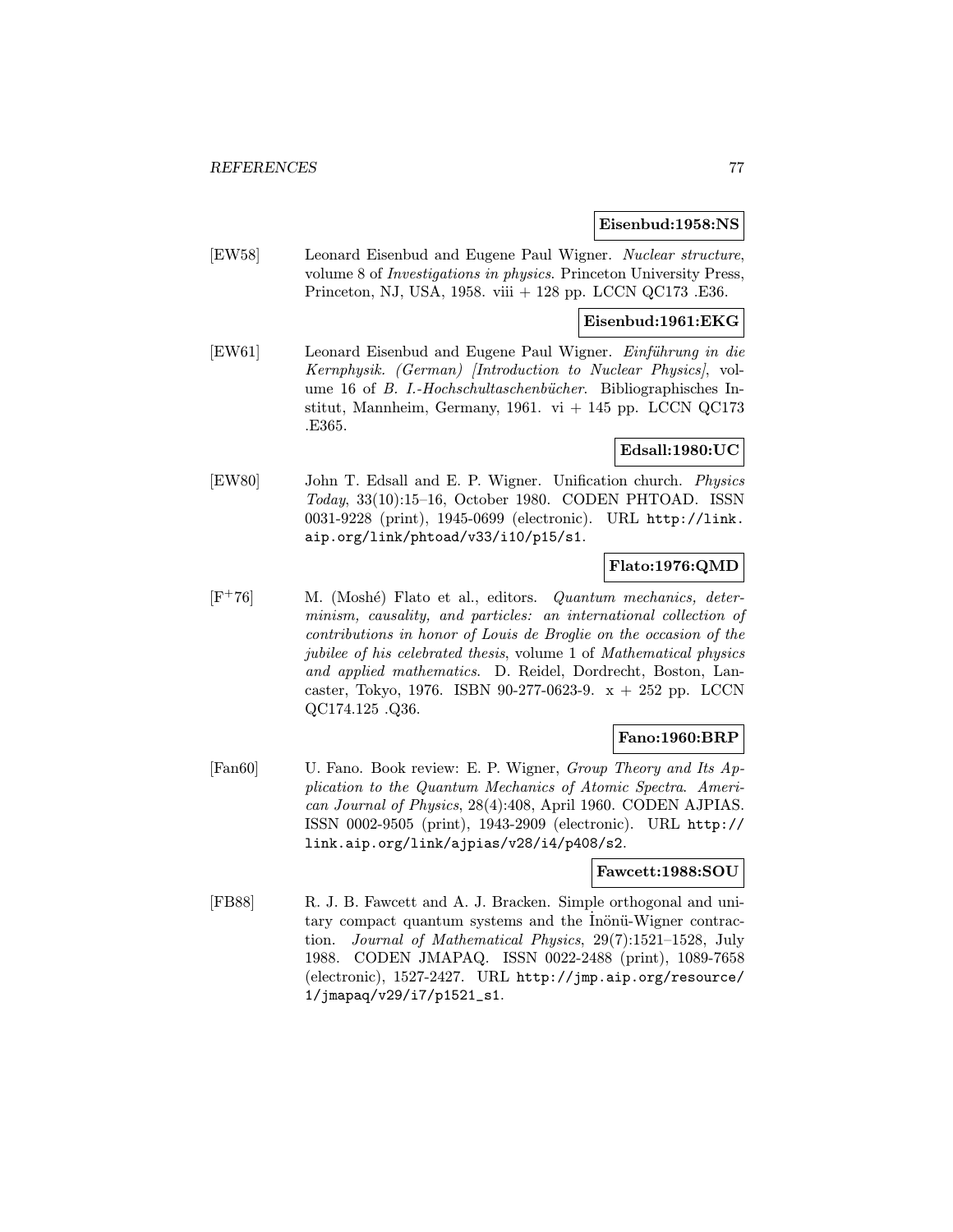## Fermi:1941:NP

[FBR<sup>+</sup>41] Enrico Fermi, Gregory Breit, I. I. Rabi, Eugene P. Wigner, and John H. van Vleck, editors. Nuclear physics. University Press of Pennsylvania, Philadelphia, PA, USA, 1941. v + 68 pp.

## Feld:1967:DDE

[Fel67] B. T. Feld. The decision to deploy: An editorial opinion. Bulletin of the Atomic Scientists, 23(10):18–19, December 1967. CODEN BASIAP. ISSN 0096-3402 (print), 1938-3282 (electronic). See comments [WF68, BJH68].

## Fermi:1932:QTR

[Fer32] Enrico Fermi. Quantum theory of radiation. Reviews of Modern Physics, 4(1):87–132, January 1, 1932. CODEN RM-PHAT. ISSN 0034-6861 (print), 1538-4527 (electronic), 1539- 0756. URL http://link.aps.org/doi/10.1103/RevModPhys. 4.87; http://rmp.aps.org/abstract/RMP/v4/i1/p87\_1.

## Fermi:1968:III

[Fer68] Laura Fermi. Illustrious immigrants; the intellectual migration from Europe, 1930/41. University of Chicago Press, Chicago, IL, USA and London, UK, 1968. xi + 440 pp. LCCN E184.A1 F47.

## Fermi:1971:III

[Fer71] Laura Fermi. Illustrious immigrants; the intellectual migration from Europe, 1930/41. University of Chicago Press, Chicago, IL, USA and London, UK, second edition, 1971. ISBN 0-226-24376- 1, 0-226-24378-8 (paperback). xi + 431 pp. LCCN E184.A1 F47 1971.

## Feshbach:1960:BRE

[Fes60] Herman Feshbach. Book review: Eugene P. Wigner, Group Theory. Physics Today, 13(1):62, January 1960. CODEN PHTOAD. ISSN 0031-9228 (print), 1945-0699 (electronic). URL http:// link.aip.org/link/phtoad/v13/i1/p62/s1.

## Ferris:1991:WTP

[FF91] Timothy Ferris and Clifton Fadiman, editors. The world treasury of physics, astronomy, and mathematics. Little, Brown and Co., Boston, MA, USA, 1991. ISBN 0-316-28129-8. xv + 859 pp. LCCN QC71 .W67 1991. Foreword by Clifton Fadiman.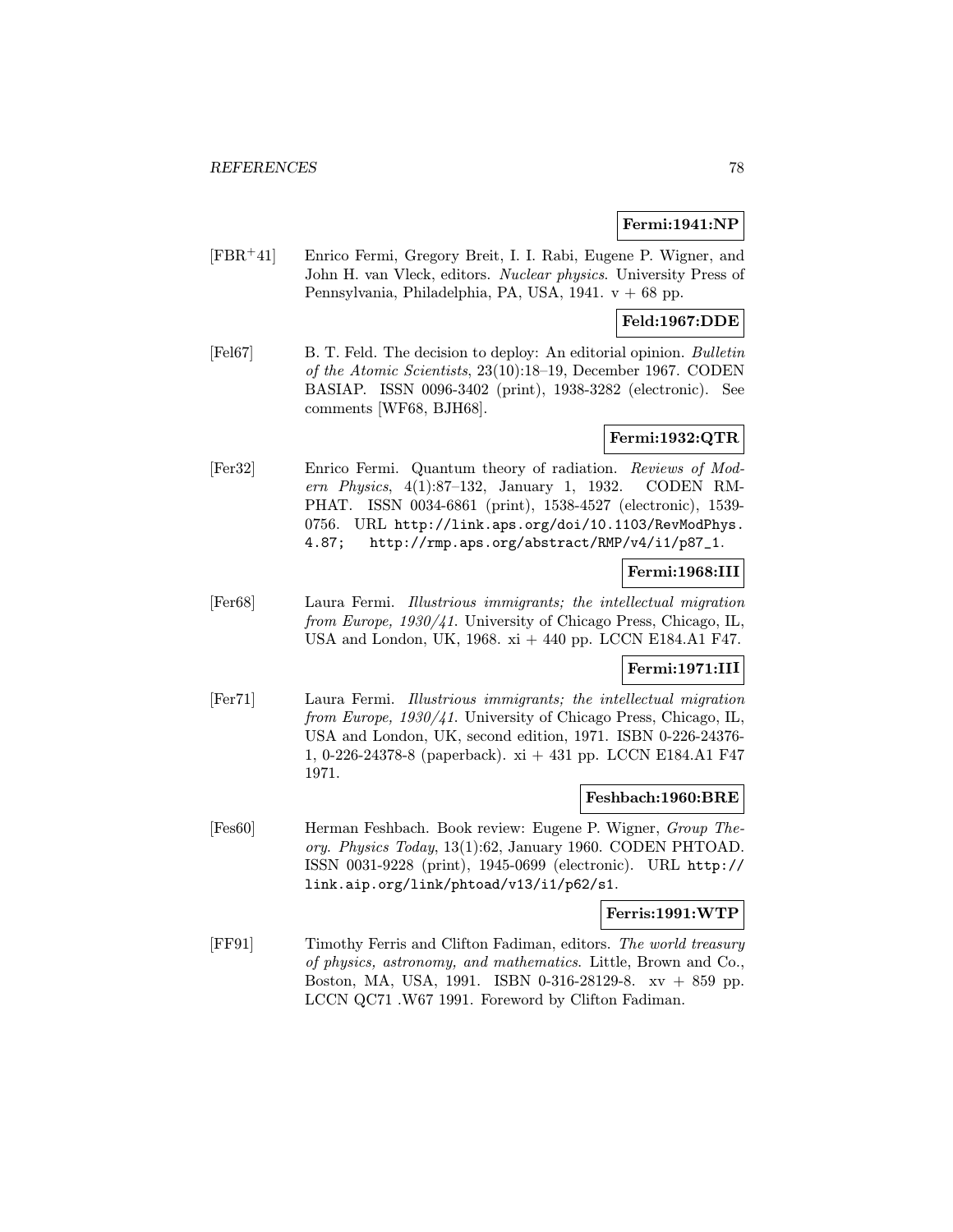#### Finney:1960:TSW

[Fin60] John W. Finney. Two scientists wary on policing of atomic-test ban: Disclose concern at capital ceremony honoring four. New York Times, ??(??):3-??, May 19, 1960. CODEN NYTIAO. ISSN 0362-4331 (print), 1542-667X, 1553-8095. URL http://search. proquest.com/docview/114981445. Report on the Atoms for Peace Awards with shared \$150,000 prize presented in Washington, DC, on 18 May 1960 to Leo Szilard, Alving M. Weinberg, Eugene Wigner, and Walter H. Zinn.

## Fyodorov:1997:AHR

[FKS97] Yan V. Fyodorov, Boris A. Khoruzhenko, and Hans-Jürgen Sommers. Almost Hermitian random matrices: Crossover from Wigner–Dyson to Ginibre eigenvalue statistics. Physical Review Letters, 79(??):557–??, July 28, 1997. CODEN PRLTAO. ISSN 0031-9007 (print), 1079-7114 (electronic), 1092-0145. URL http: //link.aps.org/doi/10.1103/PhysRevLett.79.557.

## Flatte:1968:BBR

[Fla68] Stanley M. Flatté. Books: Symmetries and Reflections, by Eugene P. Wigner; The Relevance of Physics, by Stanley L. Jaki. Bulletin of the Atomic Scientists, 24(3):28–30, March 1968. CO-DEN BASIAP. ISSN 0096-3402 (print), 1938-3282 (electronic).

## Fleming:2000:RSM

[Fle00] Gordon N. Fleming. Reeh–Schlieder meets Newton–Wigner. Philosophy of Science, 67(3S):S495–S515, September 2000. CODEN PHSCA6. ISSN 0031-8248 (print), 1539-767X (electronic). URL http://www.jstor.org/stable/188690. See comments [Hal01].

#### Flugge:1946:DBW

[Flü46] Siegfried Flügge. On the derivation of the Breit–Wigner formula. Zeitschrift für Naturforschung, 1(??):121-??, ???? 1946. CODEN ZNTFA2. ISSN 0372-9516.

## Filippas:2003:SWF

[FM03] Stathis Filippas and George N. Makrakis. Semiclassical Wigner function and geometrical optics. Multiscale Modeling  $\mathcal C$  Simulation, 1(4):674–710, 2003. CODEN MMSUBT. ISSN 1540-3459 (print), 1540-3467 (electronic). URL http://epubs.siam.org/ sam-bin/dbq/article/40979.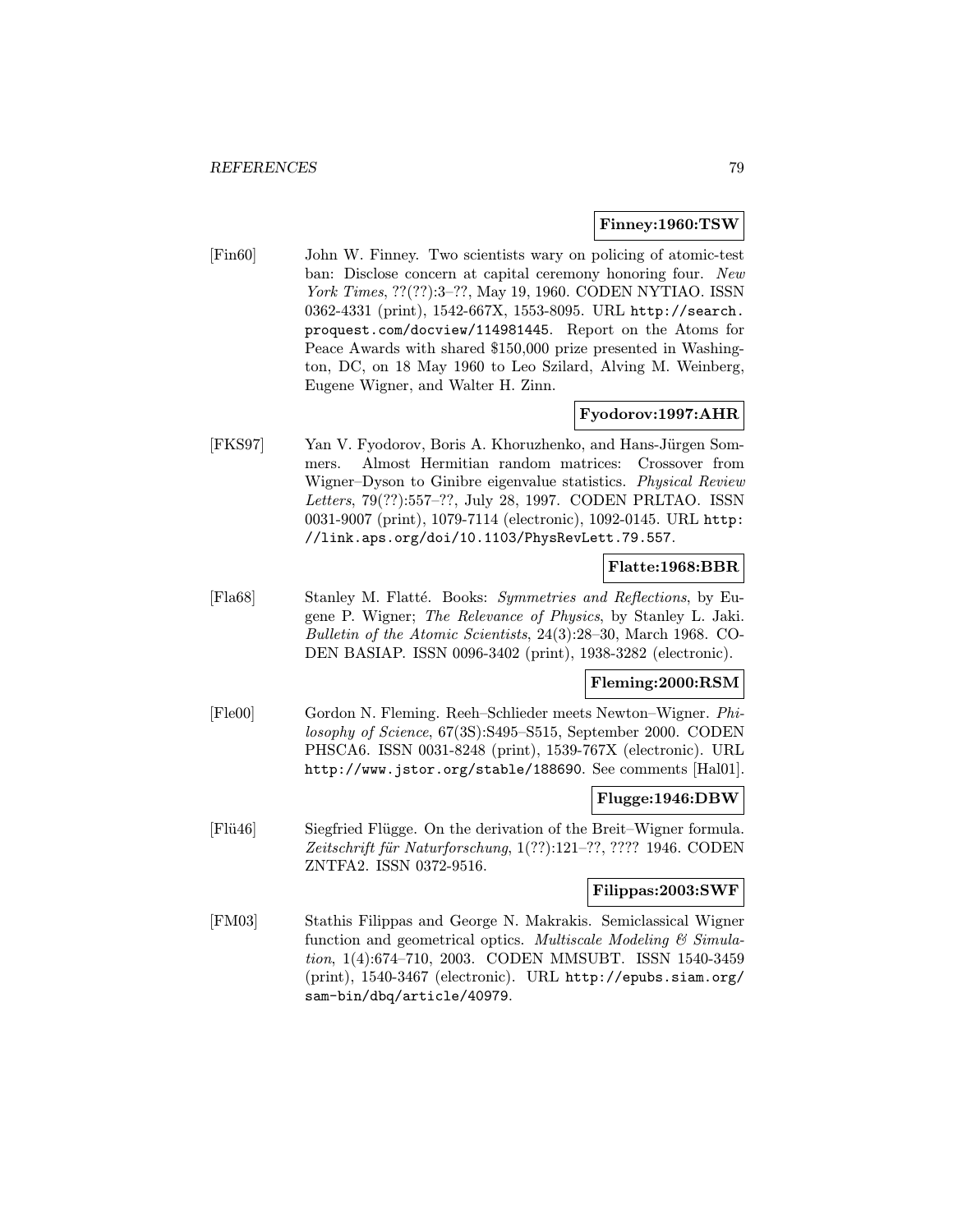## Foldy:1978:ESW

[Fol78] Leslie L. Foldy. Electrostatic stability of Wigner and Wigner– Dyson lattices. Physical Review B: Solid State, 17(??):4889–??, June 15, 1978. CODEN PLRBAQ. ISSN 0556-2805. URL http: //link.aps.org/doi/10.1103/PhysRevB.17.4889.

## Foldy:1980:NIW

[Fol80] L. L. Foldy. New instabilities in Wigner–Dyson lattices. Physical Review B: Condensed Matter and Materials Physics, 22(??):4992– ??, November 15, 1980. CODEN PRBMDO. ISSN 1098-0121. URL http://link.aps.org/doi/10.1103/PhysRevB.22.4992.

## Fonarev:1994:WFQ

[Fon94] Oleg A. Fonarev. Wigner function and quantum kinetic theory in curved space–time and external fields. Journal of Mathematical Physics, 35(5):2105–2129, May 1994. CODEN JMAPAQ. ISSN 0022-2488 (print), 1089-7658 (electronic), 1527-2427. URL http: //jmp.aip.org/resource/1/jmapaq/v35/i5/p2105\_s1.

#### Forrest:1997:CSW

[For97] Peter Forrest. Common sense and a "Wigner–Dirac" approach to quantum mechanics. The Monist, 80(1):131–159, ???? 1997. CODEN ???? ISSN 0026-9662 (print), 2153-3601 (electronic). URL http://www.jstor.org/stable/27903515.

#### Fannes:2003:PWM

[FP03] Mark Fannes and Dénes Petz. Perturbation of Wigner matrices and a conjecture. Proceedings of the American Mathematical Society, 131(7):1981–1988, July 2003. CODEN PAMYAR. ISSN 0002-9939 (print), 1088-6826 (electronic). URL http:// www.jstor.org/stable/1194011.

## Fox:1966:ISN

[FR66] John D. (John David) Fox and Donald Robson, editors. Isobaric spin in nuclear physics; proceedings [17–19 March 1966: Tallahassee, FL, USA]. Academic Press, New York, USA, 1966. LCCN QC721 .C68 1966.

### Fujiie:2003:BWF

[FR03] Setsuro Fujiié and Thierry Ramond. Breit–Wigner formula at barrier tops. Journal of Mathematical Physics, 44(5):1971–1983,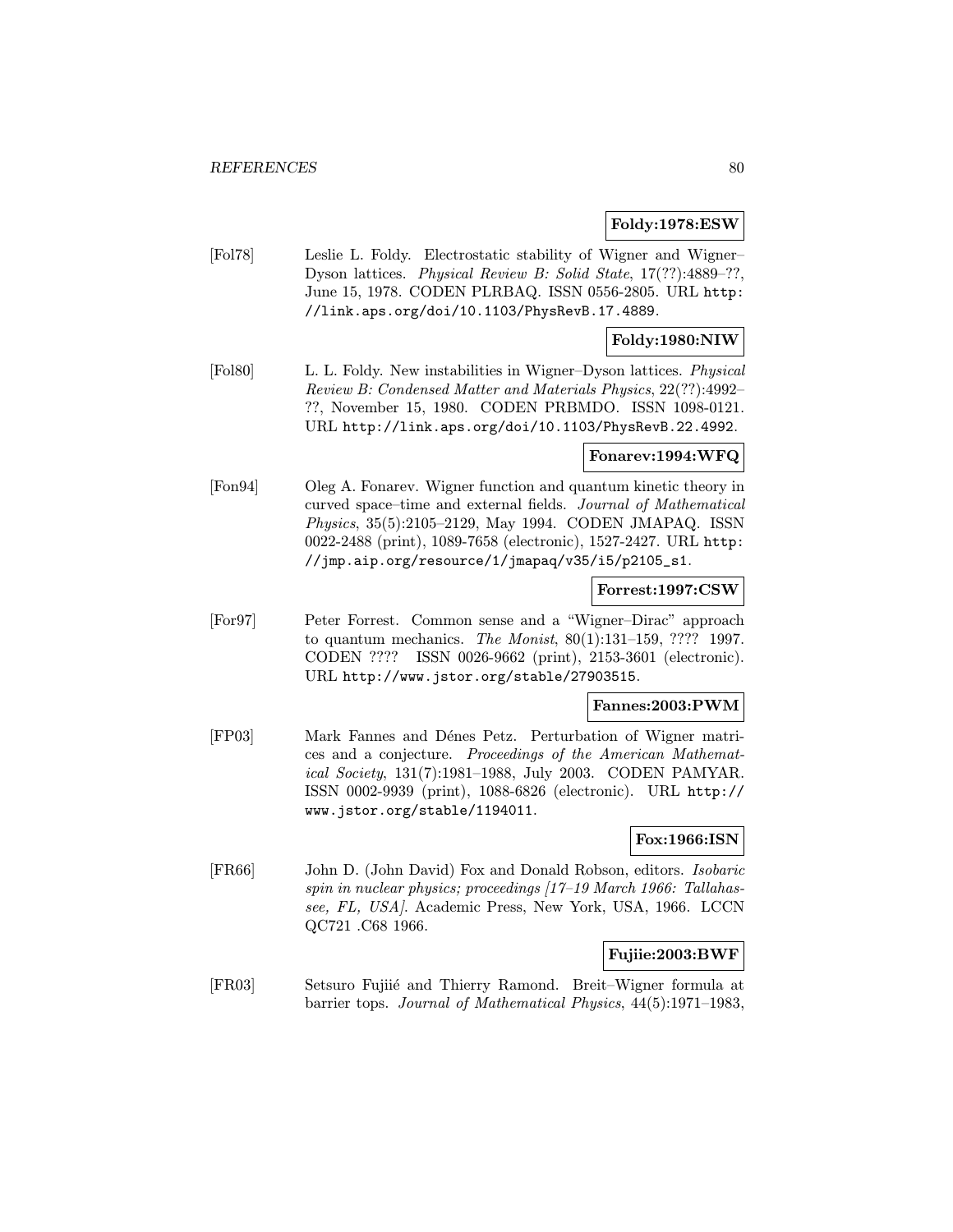May 2003. CODEN JMAPAQ. ISSN 0022-2488 (print), 1089-7658 (electronic), 1527-2427.

### Fernandez:2013:DPN

[FR13a] Bernard Fernandez and Georges Ripka. Do the protons and neutrons form shells as electrons do in the atom? In Unravelling the Mystery of the Atomic Nucleus — a Sixty Year Journey 1896– 1956 [FR13e], pages 271–278. ISBN 1-4614-4180-3 (hardcover), 1-4614-4181-1 (e-book). LCCN QC773 .F47 2013.

#### Fernandez:2013:EPW

[FR13b] Bernard Fernandez and Georges Ripka. Eugene P. Wigner. In Unravelling the Mystery of the Atomic Nucleus  $-a$  Sixty Year Journey 1896–1956 [FR13e], page 270. ISBN 1-4614-4180-3 (hardcover), 1-4614-4181-1 (e-book). LCCN QC773 .F47 2013.

### Fernandez:2013:PTY

[FR13c] Bernard Fernandez and Georges Ripka. A proliferation of theories: Yukawa, Breit and Wigner, Bohr. In Unravelling the Mystery of the Atomic Nucleus — a Sixty Year Journey  $1896-1956$ [FR13e], page 331. ISBN 1-4614-4180-3 (hardcover), 1-4614-4181- 1 (e-book). LCCN QC773 .F47 2013.

## Fernandez:2013:SSW

[FR13d] Bernard Fernandez and Georges Ripka. The symmetries and supermultiplets of Wigner and Feenberg. In Unravelling the Mystery of the Atomic Nucleus — a Sixty Year Journey 1896–1956 [FR13e], page 434. ISBN 1-4614-4180-3 (hardcover), 1-4614-4181- 1 (e-book). LCCN QC773 .F47 2013.

### Fernandez:2013:UMA

[FR13e] Bernard Fernandez and Georges Ripka. Unravelling the Mystery of the Atomic Nucleus — a Sixty Year Journey 1896–1956. Springer-Verlag, Berlin, Germany / Heidelberg, Germany / London, UK / etc., 2013. ISBN 1-4614-4180-3 (hardcover), 1-4614- 4181-1 (e-book). xviii + 522 pp. LCCN QC773 .F47 2013.

## Frank:2005:ERG

[Fra05] Tibor Frank. Ever ready to go: The multiple exiles of Leo Szilard. Physics in Perspective (PIP), 7(2):204–252, June 2005. CODEN PHPEF2. ISSN 1422-6944 (print), 1422-6960 (electronic). URL http://adsabs.harvard.edu/abs/2005PhP...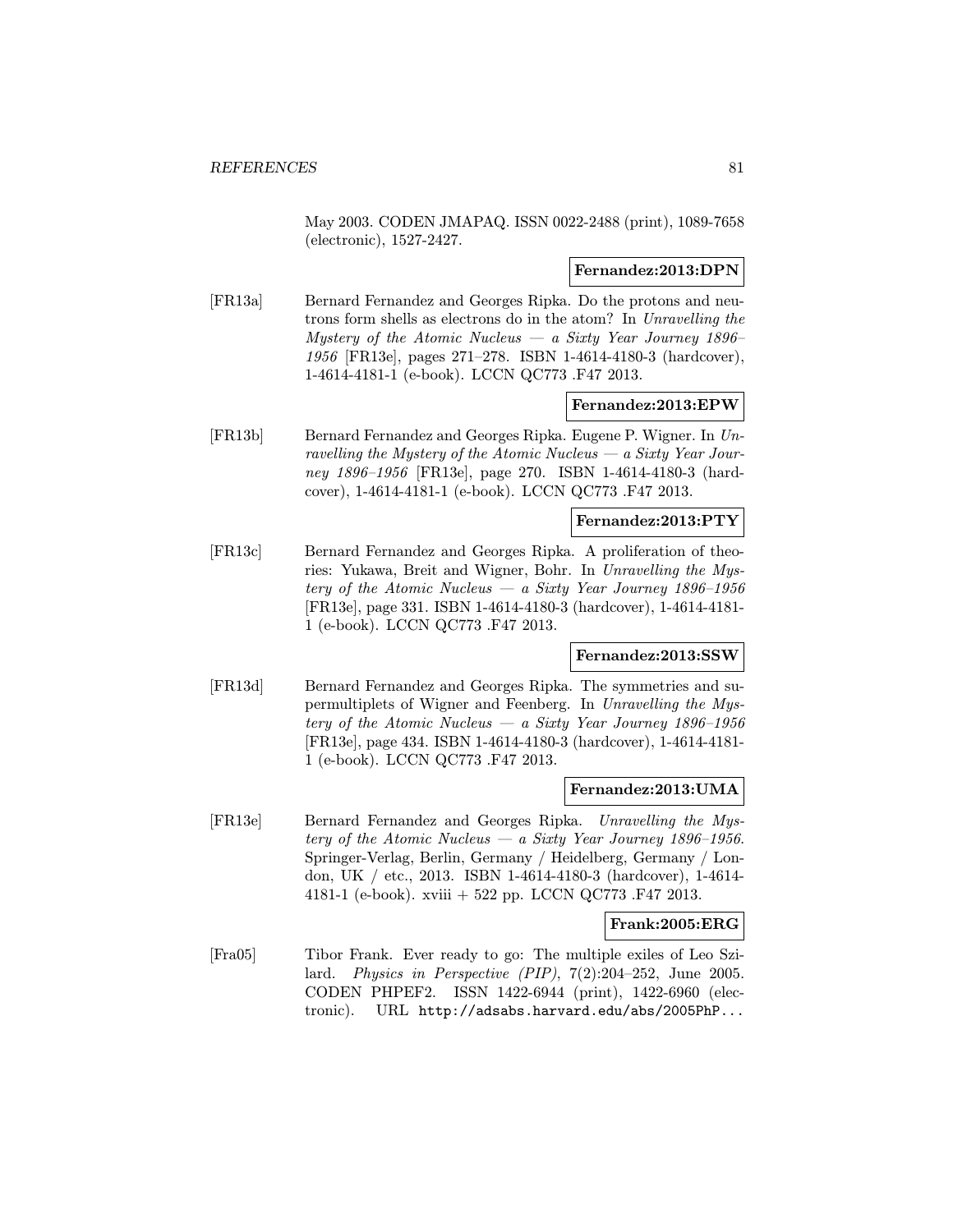..7..204F; http://www.springerlink.com/content/1422- 6960/.

#### French:1979:ECVa

[Fre79] A. P. (Anthony Philip) French, editor. Einstein: a centenary volume. Heinemann for the International Commission of Physics Education, London, UK, 1979. ISBN 0-435-58200-3.  $xx + 332$ pp. LCCN QC16.E5 E37 1979b.

### Fredrickson:1993:NWS

[Fre93] Glenn H. Fredrickson. Noncircular Wigner–Seitz cells in strongly segregated block copolymers. Macromolecules (Washington, DC, USA), 26(16):4351–4355, 1993. CODEN MAMOBX. ISSN 0024- 9297 (print), 1520-5835 (electronic). URL http://pubs.acs. org/doi/abs/10.1021/ma00068a043.

## FreireJunior:2015:QDR

[Fre15] Olival Freire Junior. The Quantum Dissidents: Rebuilding the Foundations of Quantum Mechanics (1950–1990). Springer-Verlag, Berlin, Germany / Heidelberg, Germany / London, UK / etc., 2015. ISBN 3-662-44661-8, 3-662-44662-6 (e-book). xvi + 356 pp. LCCN QC173.98 .F74 2015.

## Fronsdal:1979:IPQ

[Fro79] Christian Fronsdal. Invariant <sup>∗</sup>-product quantization of the onedimensional Kepler problem. Journal of Mathematical Physics, 20(11):2226–2232, November 1979. CODEN JMAPAQ. ISSN 0022-2488 (print), 1089-7658 (electronic), 1527-2427. URL http: //jmp.aip.org/resource/1/jmapaq/v20/i11/p2226\_s1.

## Frohlich:1993:HHS

[Frö93] Fröhlich Pál. Három hazai szakvélemény a fiatal wignerről és neumannról. (Hungarian) [Three young domestic opinions (??) and Wigner and von Neumann]. Fizikai Szemle (Budapest), 43 (5):197–201, 1993. CODEN FISZA6. ISSN ????

## Fernandez:1982:LIW

[FS82] Ariel Fernández and Oktay Sinanoğlu. The lifting of an Inönü-Wigner contraction at the level of universal coverings. Journal of Mathematical Physics, 23(12):2234–2235, December 1982. CODEN JMAPAQ. ISSN 0022-2488 (print), 1089-7658 (electronic), 1527-2427. URL http://jmp.aip.org/resource/1/ jmapaq/v23/i12/p2234\_s1.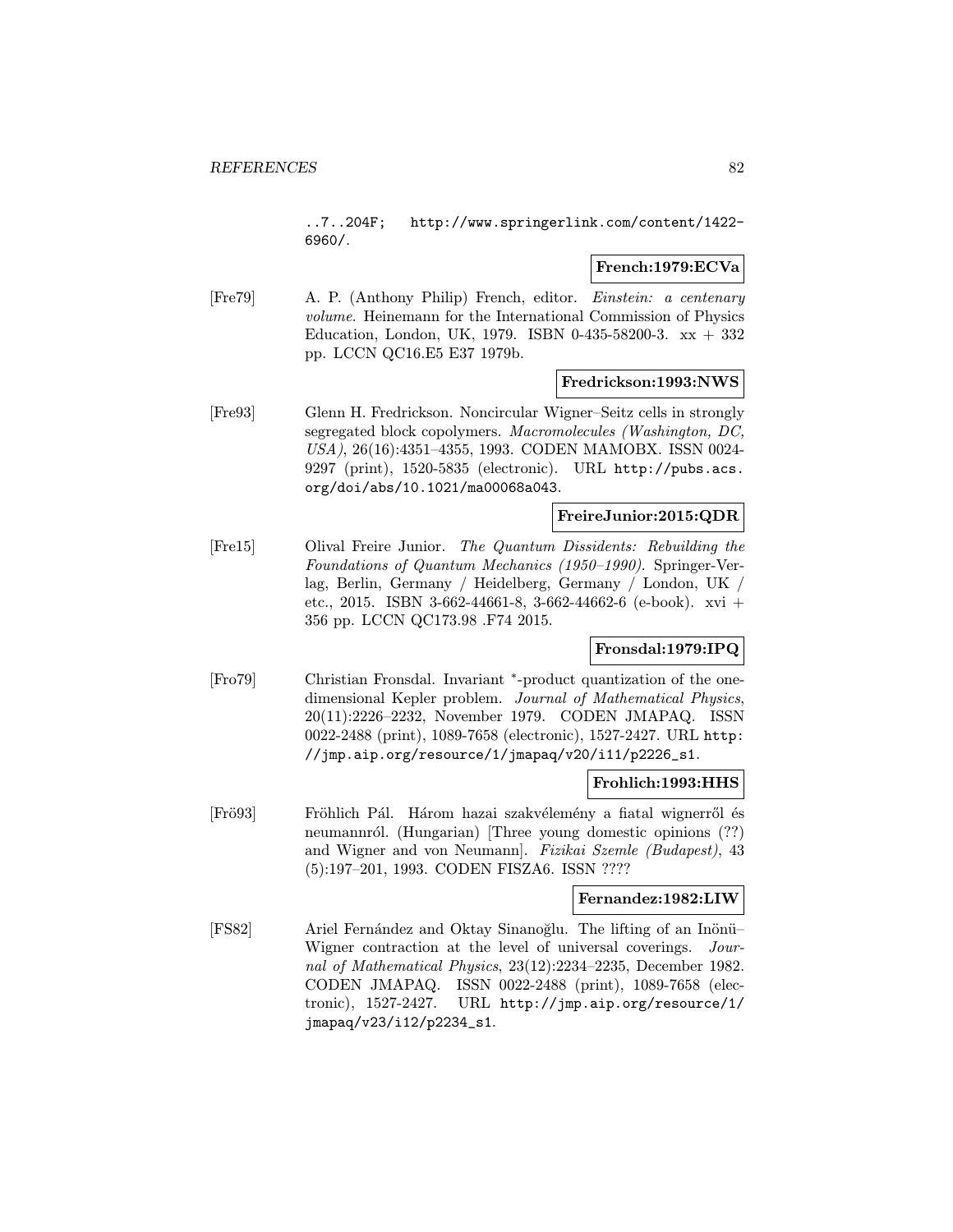#### Farkas:1936:CRE

[FW36] L. Farkas and E. Wigner. Calculation of the rate of elementary reactions of light and heavy hydrogen. Transactions of the Faraday Society, 32:708–723, 1936. CODEN TFSOA4. ISSN 0014-7672.

## Feenberg:1937:SNB

[FW37] E. Feenberg and E. Wigner. On the structure of the nuclei between helium and oxygen. Physical Review  $(2)$ , 51 $(2)$ :95-106, January 15, 1937. CODEN PHRVAO. ISSN 0031-899X (print), 1536- 6065 (electronic). URL http://link.aps.org/doi/10.1103/ PhysRev.51.95.

### Farkas:1952:FMV

[FW52] Adalbert Farkas and Eugene Paul Wigner, editors. L. Farkas memorial volume, volume 1 of Research Council of Israel. Special publication. Research Council of Israel, Jerusalem, Israel, 1952. 309 pp. LCCN QD455 .F3.

#### Freedman:1973:BMB

[FW73] S. Freedman and E. Wigner. On Bub's misunderstanding of Bell's locality argument. Foundations of Physics, 3(4):457–458, December 1973. CODEN FNDPA4. ISSN 0015-9018 (print), 1572-9516 (electronic). URL http://www.springerlink.com/ content/r17r1242148r3870.

#### Fermi:1945:BPD

[FWN<sup>+</sup>45] Enrico Fermi, Eugene P. Wigner, L. W. Nordheim, Alvin M. Weinberg, H. Soodak, H. S. Brown, Miles C. Leverett, F. Daniels, G. Young, and Glenn T. Seaborg. Breeder pile discussion. Report, US Atomic Energy Commission, Washington, DC, USA, June 19–20, 1945.

## Gardiner:1988:QNQ

[Gar88] C. W. Gardiner. Quantum noise and quantum Langevin equations. IBM Journal of Research and Development, 32(1):127–136, January 1988. CODEN IBMJAE. ISSN 0018-8646 (print), 2151- 8556 (electronic).

## Gautschi:1994:MCH

[Gau94] Walter Gautschi, editor. Mathematics of computation, 1943– 1993: a half-century of computational mathematics: Mathematics of Computation 50th Anniversary Symposium, August 9–13,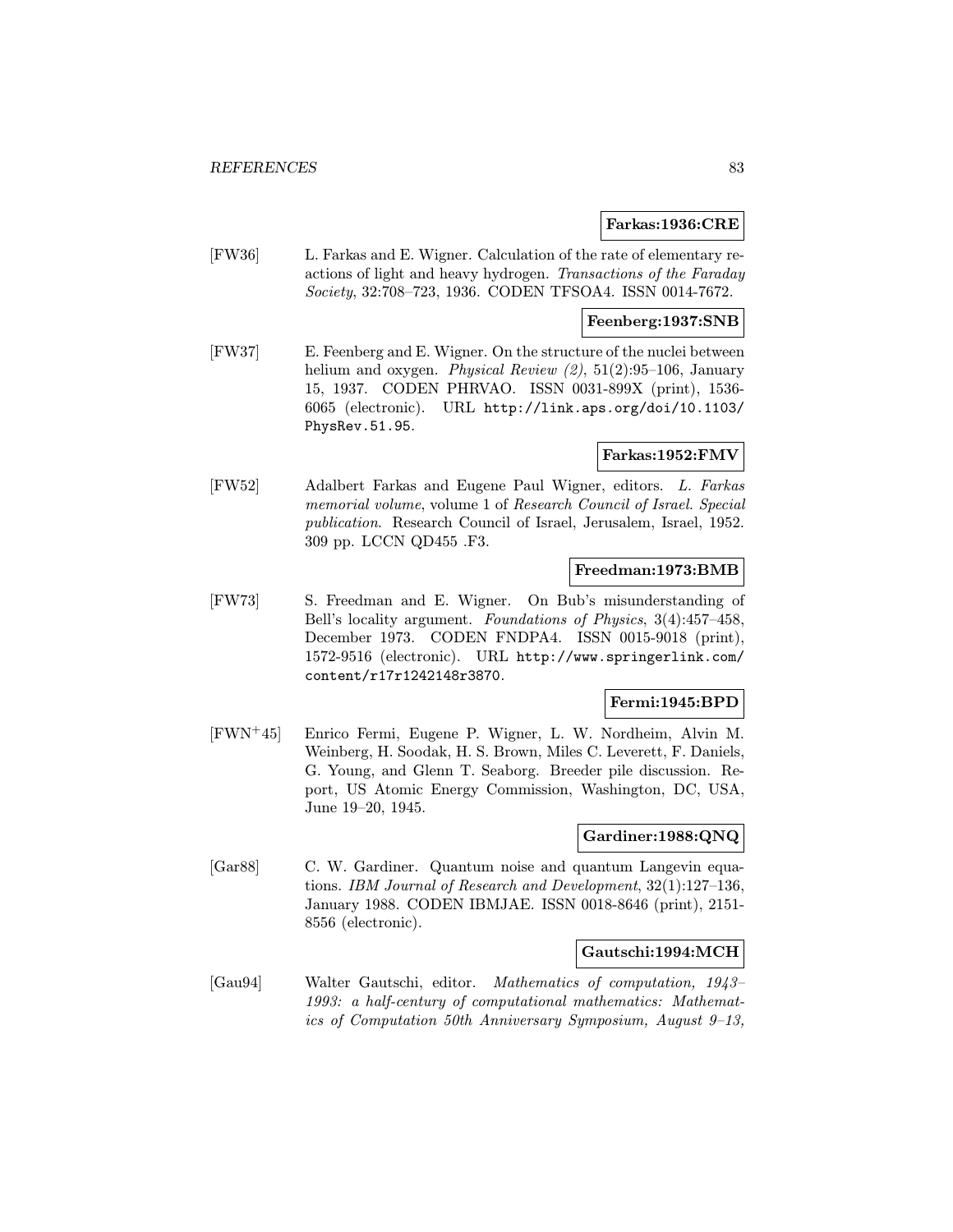1993, Vancouver, British Columbia, volume 48 of Proceedings of Symposia in Applied Mathematics. American Mathematical Society, Providence, RI, USA, 1994. ISBN 0-8218-0291-7, 0-8218- 0353-0 (pt. 1), 0-8218-0354-9 (pt. 2). ISSN 0160-7634. LCCN QA1 .A56 v.48 1994. See also SIAM Review, September 1995, 37(3), p. 483.

## Gill:2004:WIK

[GBO04] Peter M. W. Gill, Nicholas A. Besley, and Darragh P. O'Neill. Wigner intracule for the Kellner helium-like ions. International Journal of Quantum Chemistry, 100(2):166–171, ???? 2004. CO-DEN IJQCB2. ISSN 0020-7608 (print), 1097-461X (electronic).

# Gelfert:2014:AIU

[Gel14] Axel Gelfert. Applicability, indispensability, and underdetermination: Puzzling over Wigner's 'unreasonable effectiveness of mathematics'. Science & Education (Springer), 23(5):997-1009, May 2014. CODEN SCEDE9. ISSN 0926-7220 (print), 1573-1901 (electronic).

## Gerrish:1975:LTM

[Ger75] Laina Gerrish. Letters: Too much. Bulletin of the Atomic Scientists, 31(6):5, June 1975. CODEN BASIAP. ISSN 0096-3402 (print), 1938-3282 (electronic). See [BAA<sup>+</sup>75].

## GarciaDoncel:1987:SPP

[GHM+87] Manuel García Doncel, Armin Hermann, Louis Michel, et al., editors. Symmetries in physics (1600–1980): proceedings of the 1st International Meeting on the History of Scientific Ideas held at Sant Feliu de Guíxols, Catalonia, Spain, September 20–26, 1983. Seminari d'História de les Ciéncies, Universitat Autónoma de Barcelona, Bellaterra, Barcelona, Spain, 1987. ISBN 84-7488- 148-8. LCCN QC174.17.S9 I57 1983.

## Gibilisco:2003:WYI

[GI03] Paolo Gibilisco and Tommaso Isola. Wigner–Yanase information on quantum state space: The geometric approach. Journal of Mathematical Physics, 44(9):3752–3762, September 2003. CO-DEN JMAPAQ. ISSN 0022-2488 (print), 1089-7658 (electronic), 1527-2427.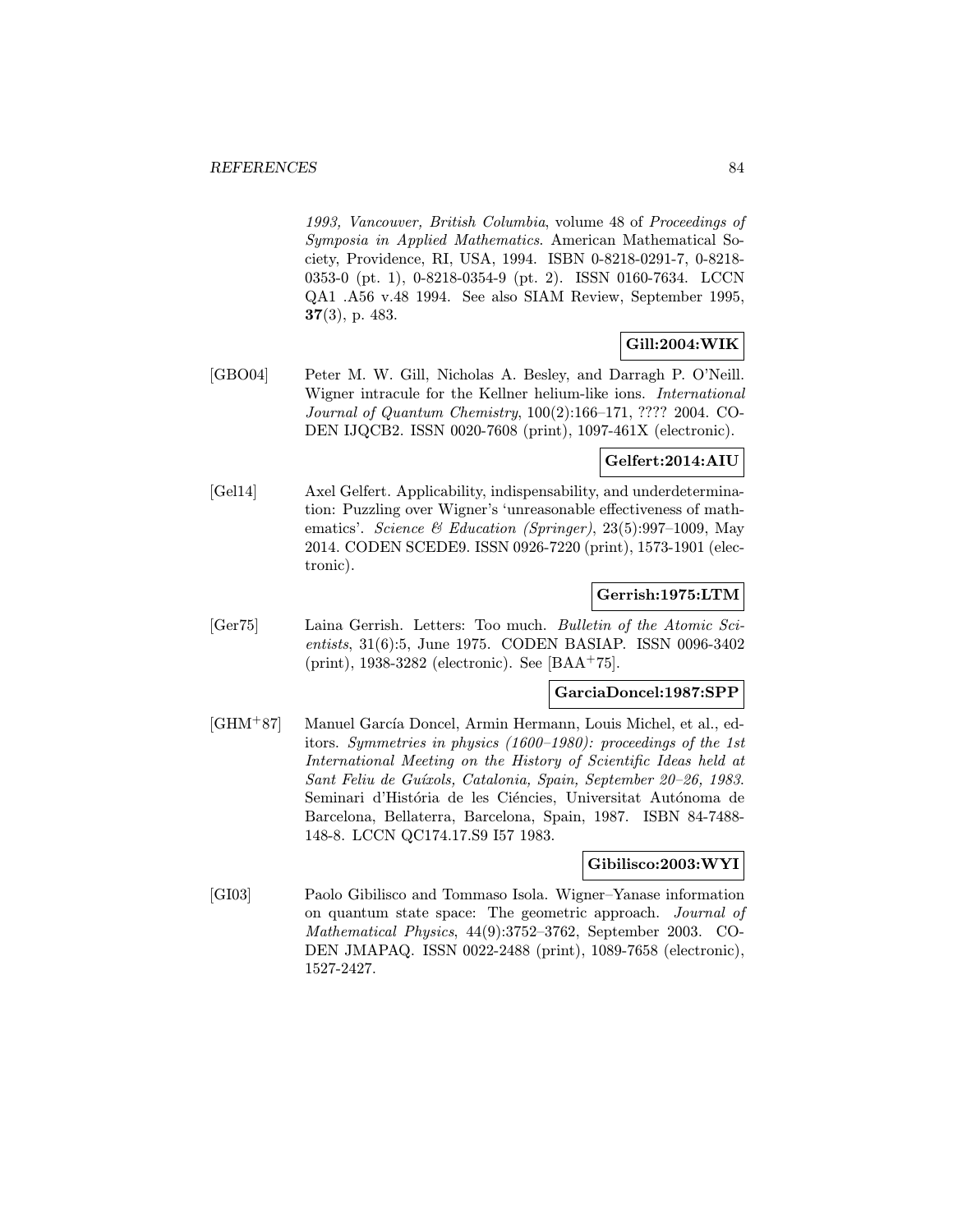#### Gibson:2019:SIH

[Gib19] Susannah Gibson. The Spirit of Inquiry: How One Extraordinary Society Shaped Modern Science. Oxford University Press, Walton Street, Oxford OX2 6DP, UK, 2019. ISBN 0-19-883337-7  $(hardcover)$ . xxi + 377 pp. LCCN Q41.C194 G537 2019.

## Ginibre:1963:WET

[Gin63] Jean Ginibre. Wigner–Eckart theorem and simple Lie groups. Journal of Mathematical Physics, 4(5):720–726, May 1963. CO-DEN JMAPAQ. ISSN 0022-2488 (print), 1089-7658 (electronic), 1527-2427. URL http://jmp.aip.org/resource/1/jmapaq/v4/ i5/p720\_s1.

## Girdner:1975:LNA

[Gir75] William Girdner. Letters: No alternative? Bulletin of the Atomic Scientists, 31(6):4–5, June 1975. CODEN BASIAP. ISSN 0096- 3402 (print), 1938-3282 (electronic). See [BAA<sup>+</sup>75].

#### Glasstone:1959:BRB

[Gla59] Samuel Glasstone. Book review: The Physical Theory of Neutron Chain Reactors, by Alvin M. Weinberg and Eugene P. Wigner. American Scientist, 47(1):56A, ???? 1959. CODEN AMSCAC. ISSN 0003-0996 (print), 1545-2786 (electronic). URL http:// www.jstor.org/stable/27827259.

## Gould:1992:MEW

[GLB92] M. D. Gould, J. Links, and A. J. Bracken. Matrix elements and Wigner coefficients for  $U_q[g(n)]$ . Journal of Mathematical Physics, 33(3):1008–1022, March 1992. CODEN JMAPAQ. ISSN 0022-2488 (print), 1089-7658 (electronic), 1527-2427. URL http: //jmp.aip.org/resource/1/jmapaq/v33/i3/p1008\_s1.

#### Gruber:1980:SS

[GM80] Bruno Gruber and Richard S. Millman, editors. Symmetries in science. Plenum Press, New York, NY, USA; London, UK, 1980. ISBN 0-306-40541-5. LCCN Q172.5.S95 S92.

## GoeppertMayer:1949:CSN

[Goe49] Maria Goeppert Mayer. On closed shells in nuclei. II. Physical Review (2), 75(12):1969–1970, June 1949. CODEN PHRVAO.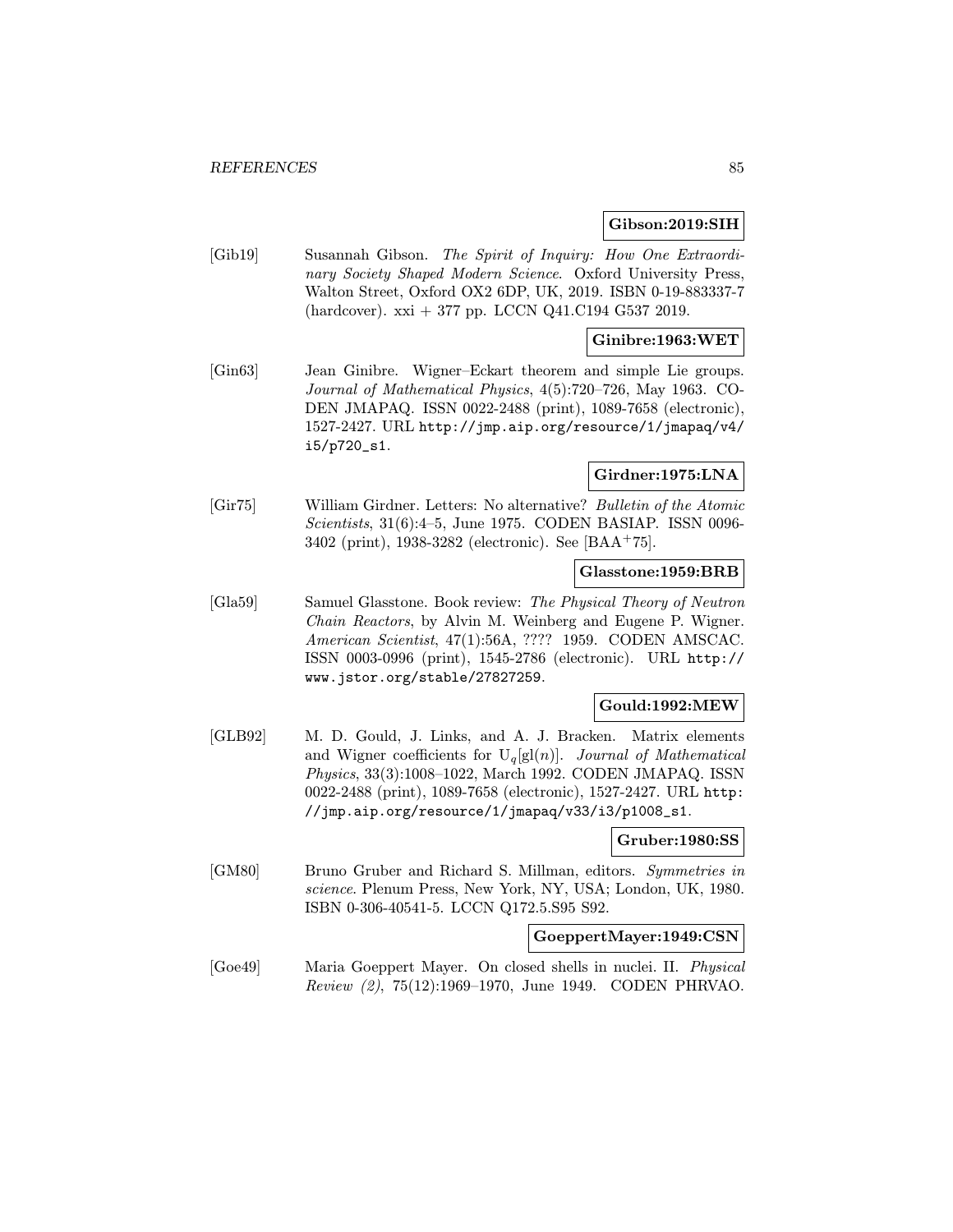ISSN 0031-899X (print), 1536-6065 (electronic). URL http: //link.aps.org/doi/10.1103/PhysRev.75.1969; http:// prola.aps.org/abstract/PR/v75/i12/p1969\_1; http://www. nobelprize.org/nobel\_prizes/physics/laureates/1963/.

GoeppertMayer:2001:WEP

[Goe01] Maria Goeppert Mayer. Wigner, Eugene Paul. In Hoiberg [Hoi01], page 464. ISBN 81-88237-00-0. LCCN AS911.N9 A15 2001.

## Gottlieb:1971:WCG

[Got71] H. P. W. Gottlieb. Wigner coefficients for the group  $E(2)$ . Journal of Mathematical Physics, 12(1):39–44, January 1971. CODEN JMAPAQ. ISSN 0022-2488 (print), 1089-7658 (electronic), 1527- 2427. URL http://jmp.aip.org/resource/1/jmapaq/v12/i1/ p39\_s1.

## Gould:1981:WCS

[Gou81] M. D. Gould. Wigner coefficients for a semisimple Lie group and the matrix elements of the  $O(n)$  generators. Journal of Mathematical Physics, 22(11):2376–2388, November 1981. CO-DEN JMAPAQ. ISSN 0022-2488 (print), 1089-7658 (electronic), 1527-2427. URL http://jmp.aip.org/resource/1/jmapaq/ v22/i11/p2376\_s1.

## Gould:1986:MFWa

[Gou86a] M. D. Gould. Multiplicity-free Wigner coefficients for semisimple Lie groups. I. The  $U(n)$  pattern calculus. Journal of Mathematical Physics, 27(8):1944–1963, August 1986. CODEN JMAPAQ. ISSN 0022-2488 (print), 1089-7658 (electronic), 1527-2427. URL http: //jmp.aip.org/resource/1/jmapaq/v27/i8/p1944\_s1.

## Gould:1986:MFWb

[Gou86b] M. D. Gould. Multiplicity-free Wigner coefficients for semisimple Lie groups. II. A pattern calculus for  $O(n)$ . Journal of Mathematical Physics, 27(8):1964–1979, August 1986. CODEN JMAPAQ. ISSN 0022-2488 (print), 1089-7658 (electronic), 1527-2427. URL http://jmp.aip.org/resource/1/jmapaq/v27/i8/p1964\_s1.

## Gould:1992:RWC

[Gou92] M. D. Gould. Reduced Wigner coefficients for  $U_q[g](n)$ ]. Journal of Mathematical Physics, 33(3):1023–1031, March 1992. CODEN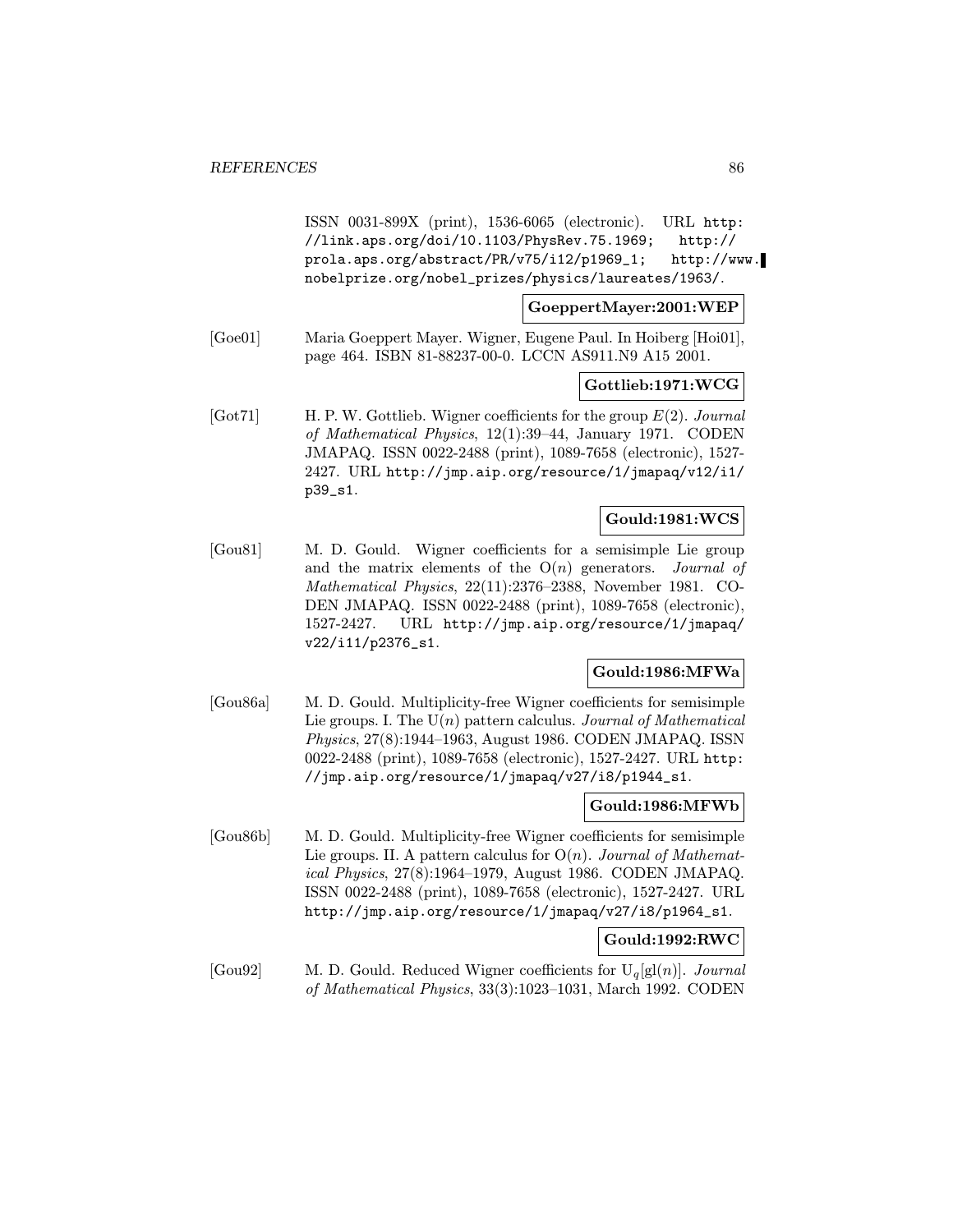JMAPAQ. ISSN 0022-2488 (print), 1089-7658 (electronic), 1527- 2427. URL http://jmp.aip.org/resource/1/jmapaq/v33/i3/ p1023\_s1.

# Goudon:2002:ASV

[Gou02] Thierry Goudon. Analysis of a semidiscrete version of the Wigner equation. SIAM Journal on Numerical Analysis, 40(6):2007–2025, December 2002. CODEN SJNAAM. ISSN 0036-1429 (print), 1095-7170 (electronic). URL http://epubs.siam.org/sam-bin/ dbq/article/38836.

## Goudon:2003:ASV

[Gou03] Thierry Goudon. Analysis of a semidiscrete version of the Wigner equation. SIAM Journal on Numerical Analysis, 40(6):2007–2025, ???? 2003. CODEN SJNAAM. ISSN 0036-1429 (print), 1095-7170 (electronic). URL http://www.jstor.org/stable/4100981.

# Gould:1986:UGAa

[GP86] M. D. Gould and J. Paldus. Unitary group approach to general system partitioning. I. Calculation of  $U(n = n_1 + n_2): U(n_1) \times$  $u(n_2)$  reduced matrix elements and reduced Wigner coefficients. International Journal of Quantum Chemistry, 30(3):327–363, September 1986. CODEN IJQCB2. ISSN 0020-7608 (print), 1097- 461X (electronic).

## Grodzins:1963:AAS

[GR63] Morton Grodzins and Eugene I. Rabinowitch, editors. The Atomic Age: Scientists in National and World Affairs. Articles from the Bulletin of the Atomic Scientists 1945–1962. Basic Books, New York, NY, USA, 1963. xviii + 616 pp. LCCN D842 .B78. With the assistance of Harvey Flaumenhaft and Lois Gradner.

## Graffi:1974:RPB

[Gra74] S. Graffi. Regular perturbations, Brillouin–Wigner expansion, and continued fractions. Journal of Mathematical Physics, 15(5): 521–523, May 1974. CODEN JMAPAQ. ISSN 0022-2488 (print), 1089-7658 (electronic), 1527-2427. URL http://jmp.aip.org/ resource/1/jmapaq/v15/i5/p521\_s1.

## Grene:1969:AKP

[Gre69] Marjorie Grene, editor. The anatomy of knowledge: papers presented to the Study Group on Foundations of Cultural Unity, Bow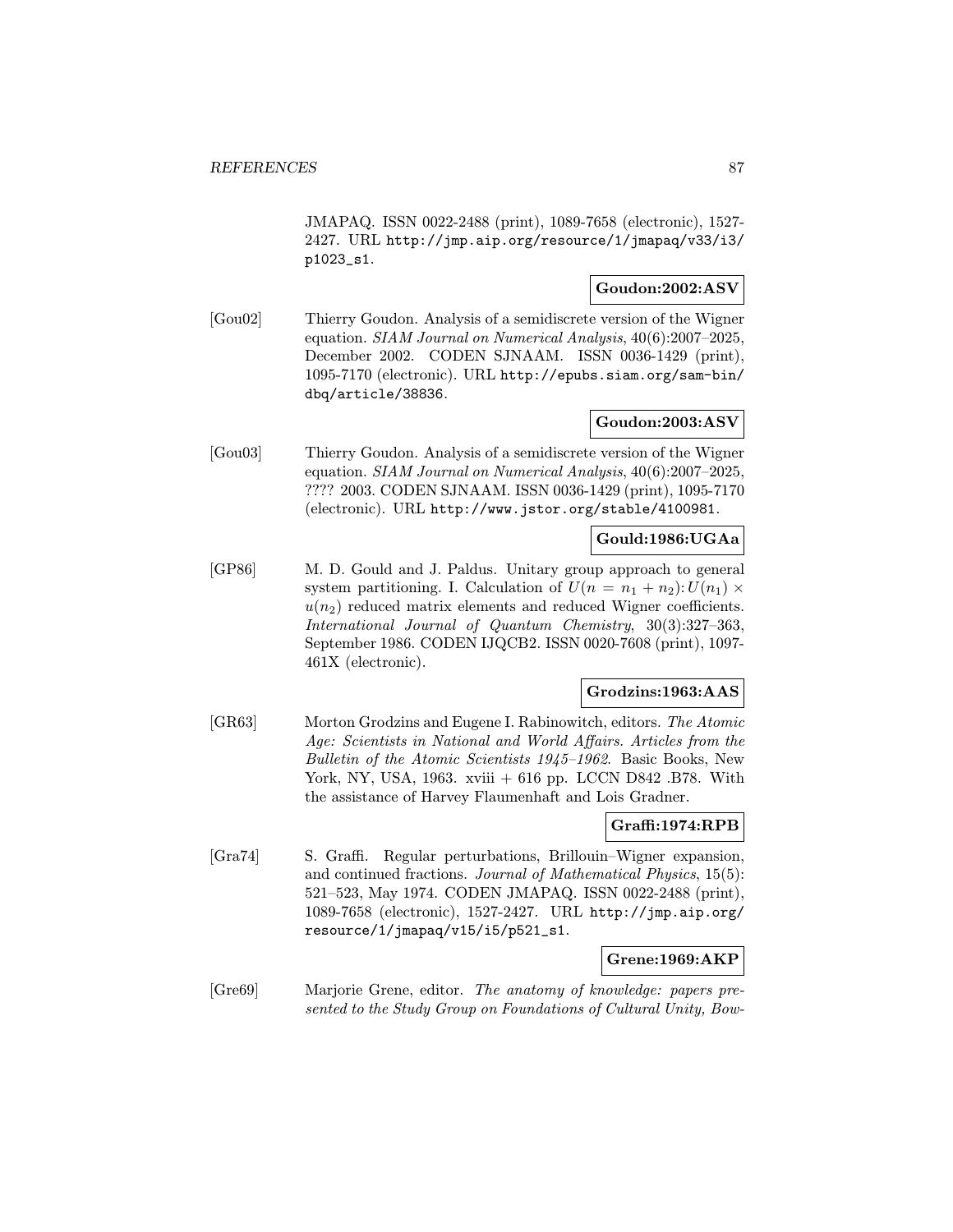doin College 1965 and 1966. Routledge & Kegan Paul, London, UK, 1969. xii + 367 pp. LCCN ????

# Greenberger:1986:NTI

[Gre86] Daniel M. Greenberger, editor. New techniques and ideas in quantum measurement theory: [papers presented at a conference entitled ... held by the New York Academy of Sciences, on January 21–24, 1986 in New York City]. The New York Academy of Sciences, New York, NY, USA, 1986. ISBN 0-89766-356-X. LCCN ????

## Griffin:1991:REA

[GRT91] C. Griffin, P. Rao, and F. Taylor. Roundoff error analysis of the discrete Wigner distribution using fixed-point arithmetic. IEEE Transactions on Signal Processing, 39(9):2096–2098, September 1991. CODEN ITPRED. ISSN 1053-587X (print), 1941-0476 (electronic).

## Gnutzmann:2004:USSb

[GS04a] Sven Gnutzmann and Burkhard Seif. Universal spectral statistics in Wigner–Dyson, chiral, and Andreev star graphs. I. Construction and numerical results. Physical Review E (Statistical physics, plasmas, fluids, and related interdisciplinary topics), 69(??):056219, May 25, 2004. CODEN PLEEE8. ISSN 1539- 3755 (print), 1550-2376 (electronic). URL http://link.aps. org/doi/10.1103/PhysRevE.69.056219.

#### Gnutzmann:2004:USSa

[GS04b] Sven Gnutzmann and Burkhard Seif. Universal spectral statistics in Wigner–Dyson, chiral, and Andreev star graphs. II. Semiclassical approach. Physical Review E (Statistical physics, plasmas,  $flu$ ids, and related interdisciplinary topics), 69(??):056220, May 25, 2004. CODEN PLEEE8. ISSN 1539-3755 (print), 1550-2376 (electronic). URL http://link.aps.org/doi/10.1103/PhysRevE. 69.056220.

## Gulbransen:1975:LSE

[Gul75] Earl A. Gulbransen. Letters: Not safe enough. Bulletin of the Atomic Scientists, 31(6):5, June 1975. CODEN BASIAP. ISSN 0096-3402 (print), 1938-3282 (electronic). See [BAA<sup>+</sup>75].

## Guth:1960:BRB

[Gut60] Eugene Guth. Book review: Group Theory. And Its Application to the Quantum Mechanics of Atomic Spectra, by Eugene P. Wigner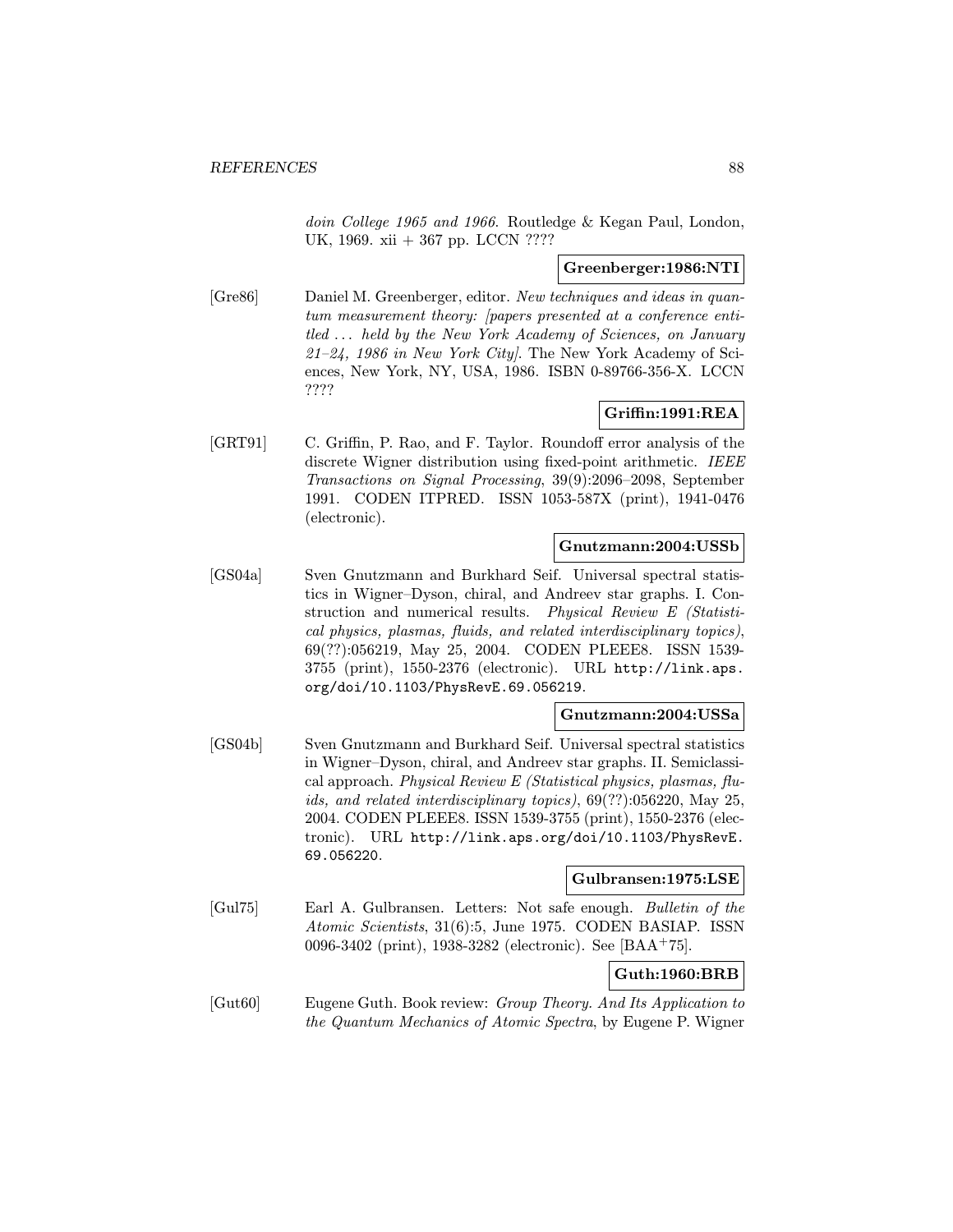and J. J. Griffin. American Scientist, 48(2):144A, ???? 1960. CO-DEN AMSCAC. ISSN 0003-0996 (print), 1545-2786 (electronic). URL http://www.jstor.org/stable/27827524.

## Guth:1968:BRE

[Gut68] Eugene Guth. Book review: Eugene Wigner, Symmetries and Reflections, Scientific Essays. Physics Today, 21(5):95, May 1968. CODEN PHTOAD. ISSN 0031-9228 (print), 1945-0699 (electronic). URL http://link.aip.org/link/phtoad/v21/i5/ p95/s1.

## Goldstine:1957:SWJ

[GW57] Herman H. Goldstine and Eugene P. Wigner. The scientific work of John von Neumann. Science, 125(3250):683–684, April 12, 1957. CODEN SCIEAS. ISSN 0036-8075 (print), 1095-9203 (electronic). URL http://www.sciencemag.org/content/125/ 3250/683.full.pdf.

## Greenberg:1963:GTM

[GW63] O. W. Greenberg and E. P. Wigner. Group theoretical methods in elementary particle physics. Physics Today, 16(4):62–65, April 1963. CODEN PHTOAD. ISSN 0031-9228 (print), 1945-0699 (electronic). URL http://link.aip.org/link/phtoad/v16/i4/ p62/s1.

## Gailar:1971:SCD

[GW71] J. Gailar and E. Wigner. Is the Soviet civil defense program really better than ours? US Congressional Record, Proc. and Debates of the 92nd Congress, First Session, vol. 117, January 28, 1971.

# Goldrich:1972:OCM

[GW72a] F. Goldrich and Eugene P. Wigner. On the observability of the collision matrix. (talk). In J. R. Klauder, editor, Magic Without Magic, pages 147–160. W. H. Freeman and Company, New York, NY, USA, 1972.

# Goldrich:1972:CAI

[GW72b] Fredric E. Goldrich and Eugene P. Wigner. Condition that all irreducible representations of a compact Lie group, if restricted to a subgroup, contain no representation more than once. Canadian Journal of Mathematics  $=$  Journal canadien de mathématiques, 24(??):432–438, ???? 1972. CODEN CJMAAB. ISSN 0008-414X (print), 1496-4279 (electronic).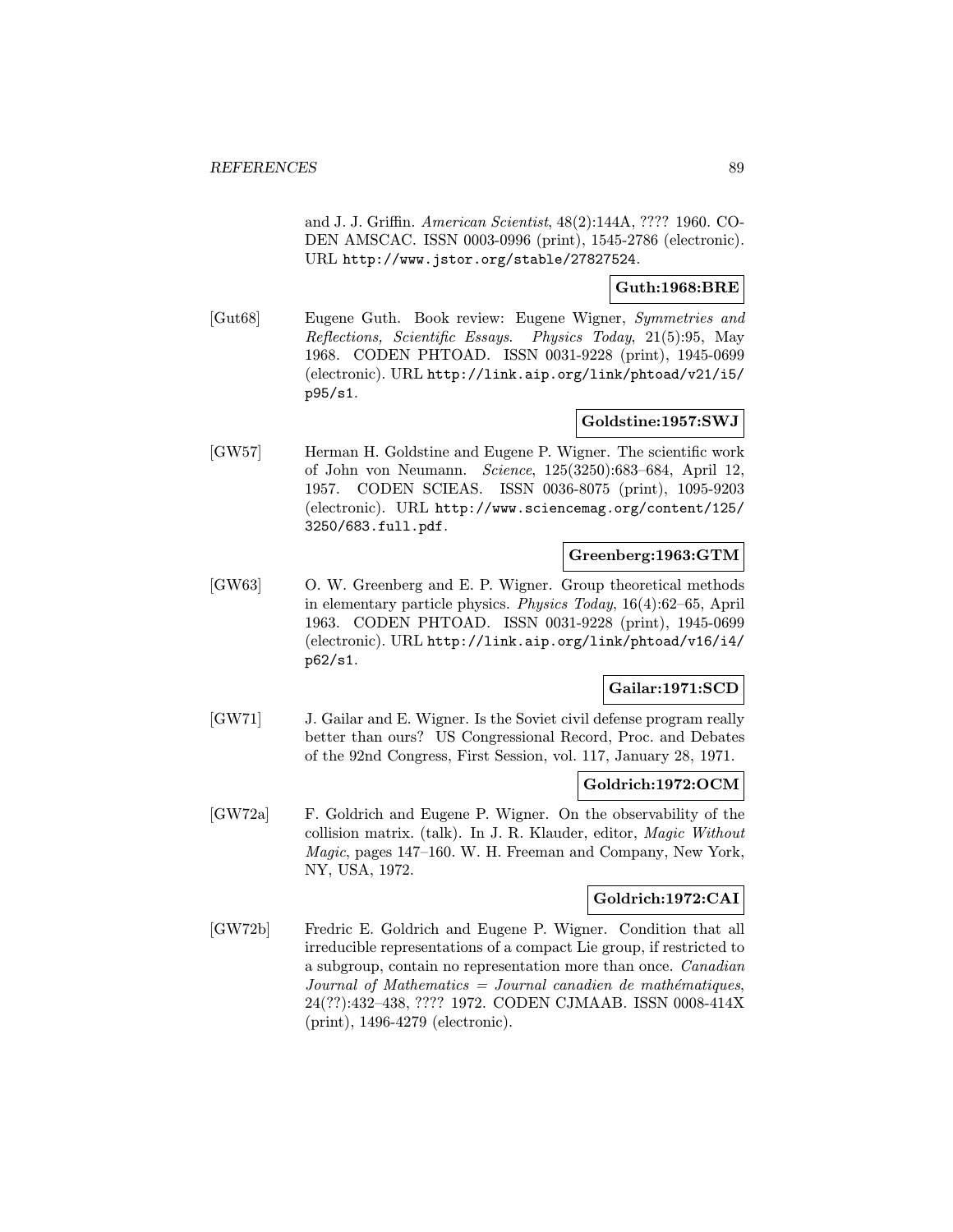#### Goldstine:2003:NJT

[GW03] Herman H. Goldstine and Wigner Jenő. Neumann János tudom´anyos munk´ass´aga. (Hungarian) [Scientific work of John von Neumann]. Természet Világa [Natural World], 134(3):17–19, ???? 2003. CODEN ???? ISSN ????

# Hall:1981:EST

[Hal81] George L. Hall. Electrostatic structural transitions in a Gaussian Wigner solid. Journal of Mathematical Physics, 22(12):2996–3001, December 1981. CODEN JMAPAQ. ISSN 0022-2488 (print), 1089-7658 (electronic), 1527-2427. URL http://jmp.aip.org/ resource/1/jmapaq/v22/i12/p2996\_s1.

# Hall:1983:EST

[Hal83] George L. Hall. Electrostatic structural transitions in a Yukawa– Wigner solid. Journal of Mathematical Physics, 24(1):209–214, January 1983. CODEN JMAPAQ. ISSN 0022-2488 (print), 1089-7658 (electronic), 1527-2427. URL http://jmp.aip.org/ resource/1/jmapaq/v24/i1/p209\_s1.

### Halvorson:2001:RSD

[Hal01] Hans Halvorson. Reeh–Schlieder defeats Newton–Wigner: On alternative localization schemes in relativistic quantum field theory. Philosophy of Science, 68(1):111–133, March 2001. CODEN PH-SCA6. ISSN 0031-8248 (print), 1539-767X (electronic). URL http://www.jstor.org/stable/3081027. See [Fle00].

## Hargittai:1999:YPD

[Har99] I. Hargittai. 'You are Pleasantly Disagreeable': Eugene P. Wigner remembers. The Chemical Intelligencer, 5(3):50–52, ???? 1999. CODEN CHEIFK. ISSN 0947-0662. This article is based on a video recording on March 4, 1986, by Clarence Larson.

## Hargittai:2006:OVM

 $[Har06a]$  István Hargittai. Az öt világformáló marslakó. (Hungarian) [The five world-shaping Martians]. Vince, Budapest, Hungary, 2006. ISBN 963-9552-77-1. 397 + 32 pp. LCCN QC15 .H27155 2006.

#### Hargittai:2006:MSF

[Har06b] István Hargittai. The Martians of Science: five physicists who changed the twentieth century. Oxford University Press, Walton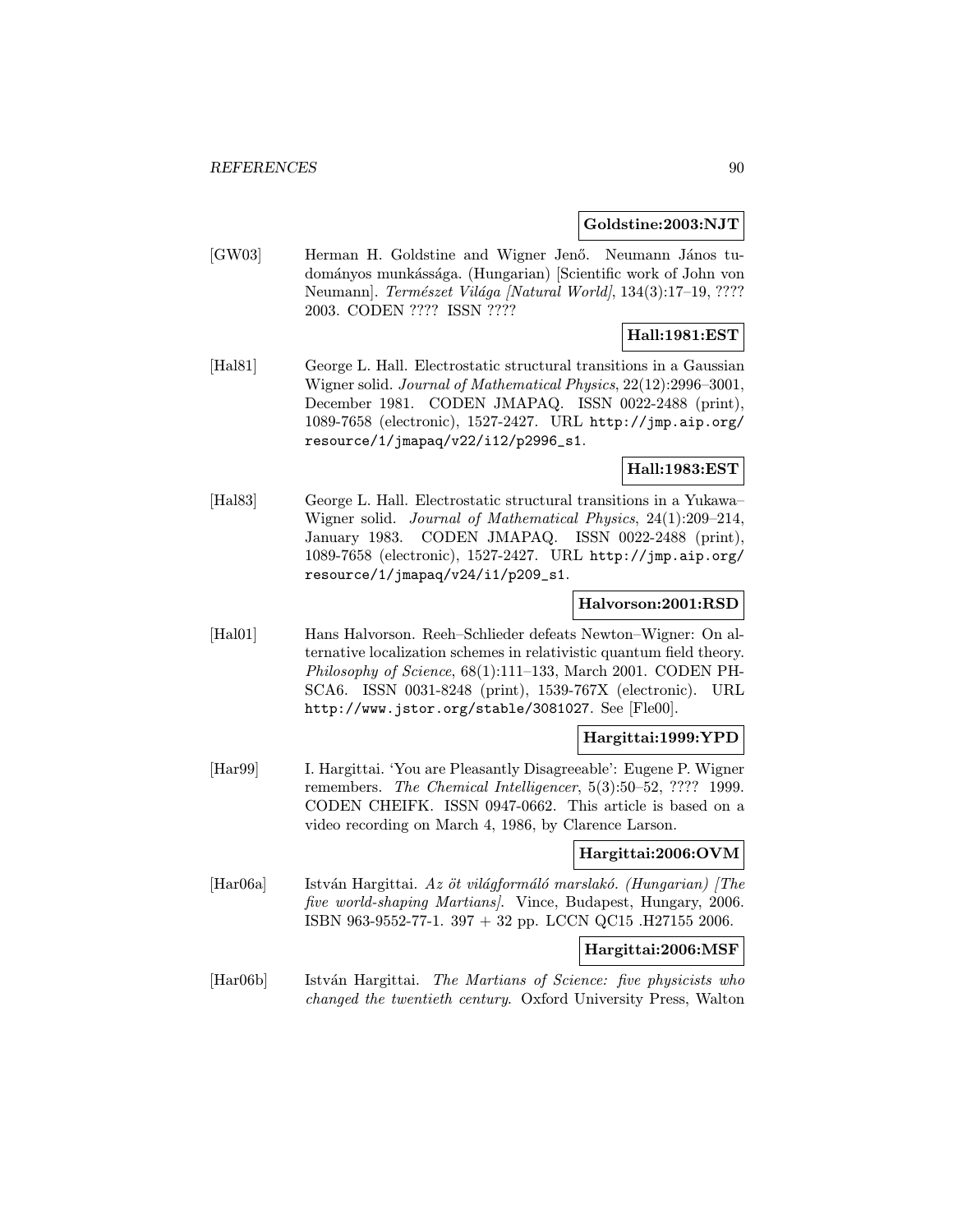Street, Oxford OX2 6DP, UK, 2006. ISBN 0-19-517845-9 (hardcover).  $xxiv + 313 + 32$  pp. LCCN QC15 .H27 2006. URL http: //www.loc.gov/catdir/enhancements/fy0636/2005029427-d. html; http://www.loc.gov/catdir/enhancements/fy0724/ 2005029427-b.html; http://www.loc.gov/catdir/toc/ecip061/ 2005029427.html.

## Hecht:1990:VCS

[HB90] K. T. Hecht and L. C. Biedenharn. Vector coherent state constructions of U(3) symmetric tensors and their  $SU(3) \supset SU(2) \times U(1)$ Wigner coefficients. Journal of Mathematical Physics, 31(12): 2781–2796, December 1990. CODEN JMAPAQ. ISSN 0022- 2488 (print), 1089-7658 (electronic), 1527-2427. URL http:// jmp.aip.org/resource/1/jmapaq/v31/i12/p2781\_s1.

### Hedrich:1993:GUE

[Hed93] Reiner Hedrich. Die nicht ganz so unglaubliche Effizienz der Mathematik in den Naturwissenschaften. (German) [The not-soincredible effectiveness of mathematics in science]. Philosophia Naturalis, 30(1):106–125, 1993. CODEN ???? ISSN 0031-8027.

### Heilbron:1974:BRA

[Hei74] J. L. Heilbron. Book review: Abdus Salam and Eugene Wigner, Aspects of Quantum Theory. Isis, 65(2):292–293, June 1974. CO-DEN ISISA4. ISSN 0021-1753 (print), 1545-6994 (electronic). URL http://www.jstor.org/stable/229412.

## Hendry:1989:BRB

[Hen89] John Hendry. Book review: Behram N. Kurşunoğlu & Eugene P. Wigner (eds). Reminiscences about a Great Physicist: Paul Adrien Maurice Dirac. Cambridge: Cambridge University Press, 1987. Pp. xviii + 297. ISBN 0-521-34013-6. £30.00. C.W. Kilmister (ed.). Schrödinger: Centenary Celebration of a Polymath. Cambridge: Cambridge University Press, 1987. Pp. x + 253. ISBN 0-521-34017-9.  $\pounds 30.00$ . British Journal for the History of Science, 22(1):87–88, March 1989. CODEN BJHSAT. ISSN 0007-0874 (print), 1474-001X (electronic). URL http://www.jstor.org/ stable/4026687.

## Herbig:1976:KDA

[Her76] Jost Herbig. Kettenreaktion: das Drama der Atomphysiker. (German) [Nuclear reaction: the drama of the nuclear physicist]. Carl Hanser, München, Germany, 1976. ISBN ????  $514 + 8$  pp.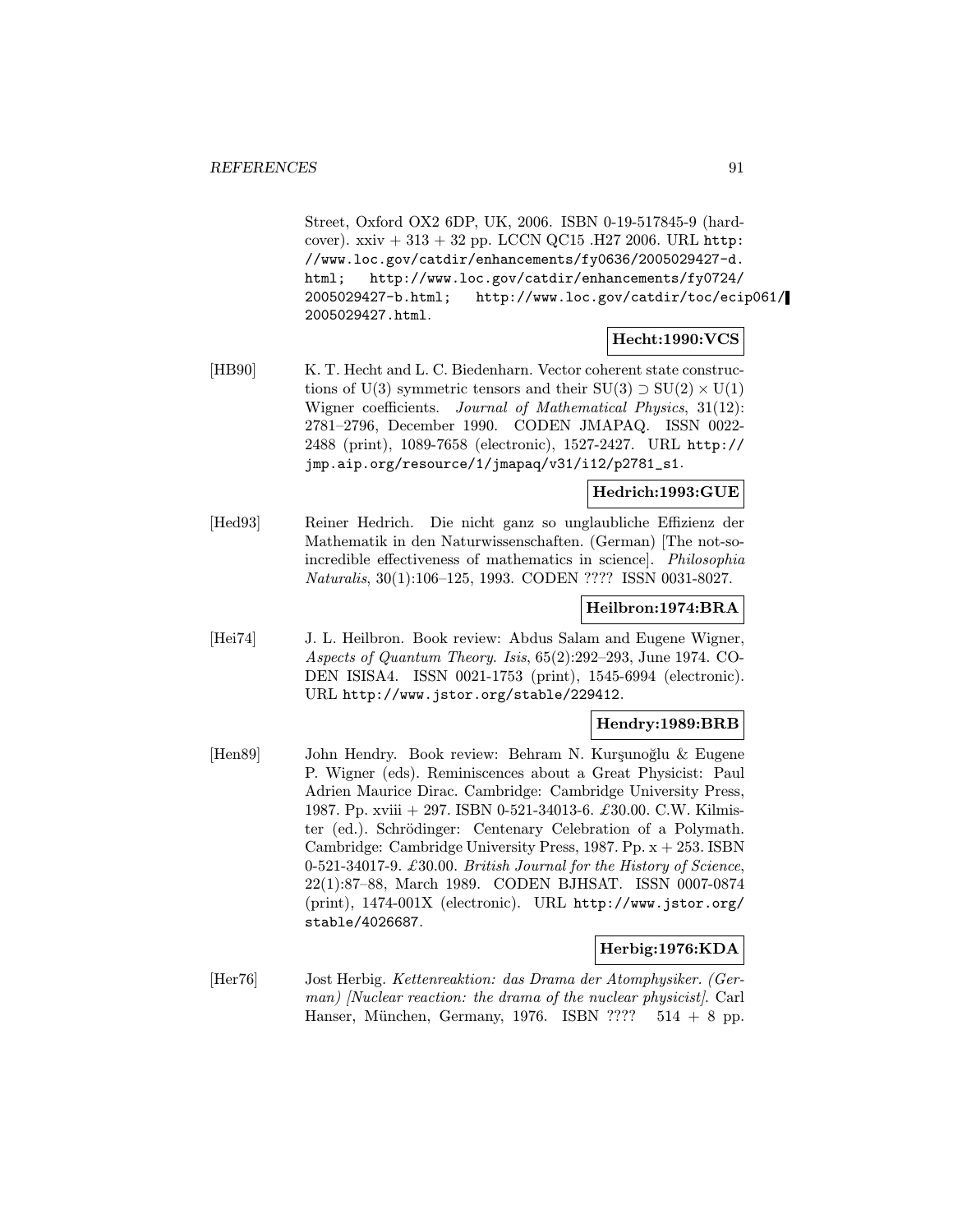LCCN ???? Neumann János (1903–1957), Teller Ede (1908– 2003), Szilárd Leó (1898-1964), Wigner Jenő (1902–1995).

### Herschman:1979:APN

[Her79] Arthur Herschman, editor. Abstracts of papers of the 145th national meeting, 3–8 January 1979, Houston, Texas, volume 79-2 of AAAS publication. American Association for the Advancement of Science, Washington, DC, USA, 1979. ISBN ???? LCCN ????

## Hargittai:2004:CSI

[HH04a] Magdolna Hargittai and István Hargittai, editors. *Candid science* IV: conversations with famous physicists. Imperial College Press, London, UK, 2004. ISBN 1-86094-414-0, 1-86094-416-7 (paperback). xvi + 711 pp. LCCN QC15 .H295 2004. URL http:// www.worldscibooks.com/physics/p304.html.

#### Hargittai:2004:EPW

[HH04b] Magdolna Hargittai and Istv´an Hargittai. Eugene P. Wigner. In Candid science IV: conversations with famous physicists [HH04a], pages 1–19. ISBN 1-86094-414-0, 1-86094-416-7 (paperback). LCCN QC15 .H295 2004. URL http://www.worldscibooks. com/physics/p304.html.

## Han:1986:EPW

[HKS86] D. Han, Y. S. Kim, and D. Son. Eulerian parametrization of Wigner's little groups and gauge transformations in terms of rotations in two-component spinors. Journal of Mathematical Physics, 27(9):2228–2235, September 1986. CODEN JMAPAQ. ISSN 0022-2488 (print), 1089-7658 (electronic), 1527-2427. URL http: //jmp.aip.org/resource/1/jmapaq/v27/i9/p2228\_s1.

### Hook:1977:ETS

[HKT77] Sidney Hook, Paul Kurtz, and Miro Todorovich, editors. The Ethics of teaching and scientific research. Prometheus Books, Buffalo, NY, USA, 1977. ISBN 0-87975-068-5. xiii + 212 pp. LCCN LB2331.4 .E86. US\$11.95.

#### Hegerfeldt:1968:PFS

[HKW68] G. C. Hegerfeldt, K. Kraus, and E. P. Wigner. Proof of the fermion superselection rule without the assumption of timereversal invariance. Journal of Mathematical Physics, 9(12):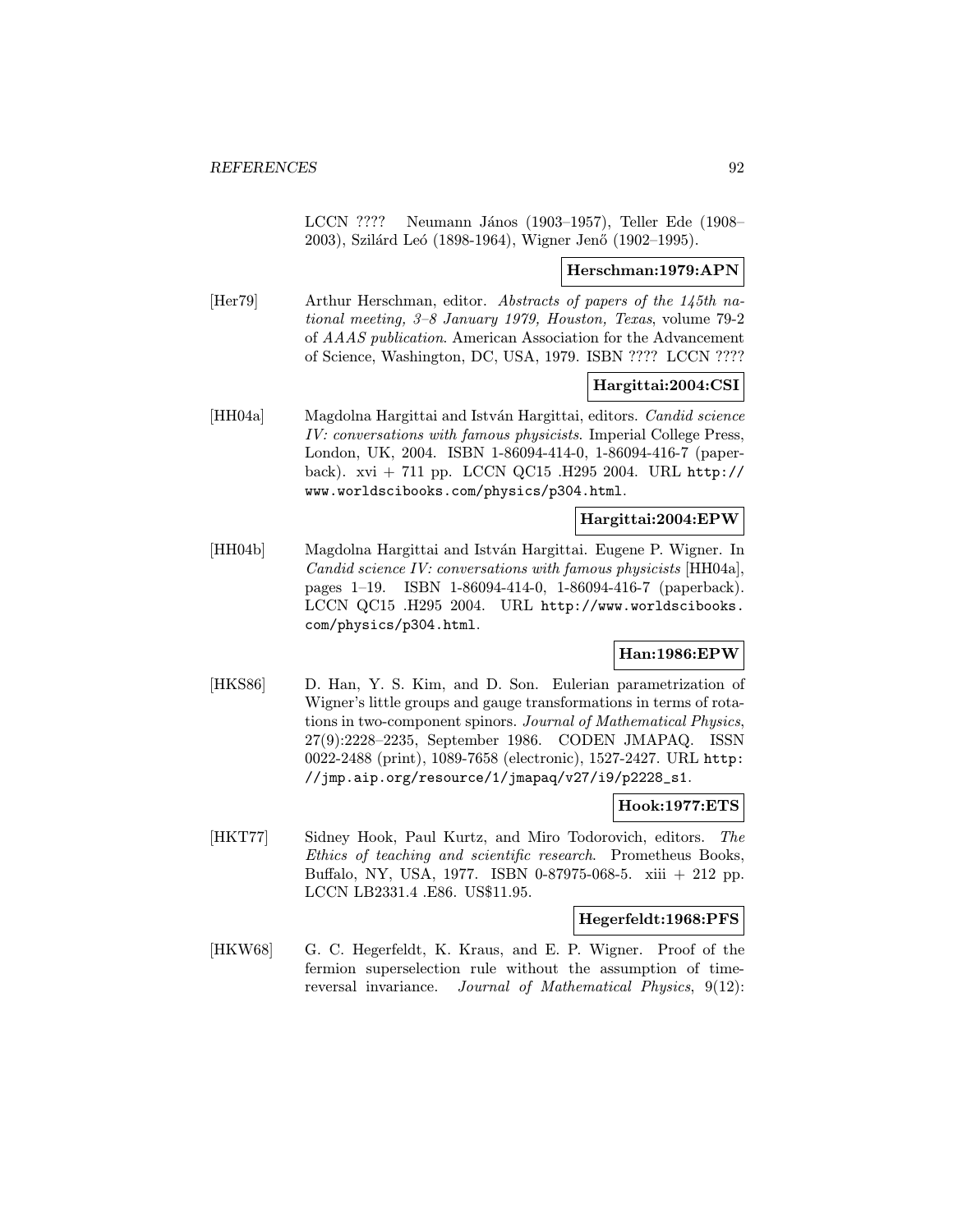2029–2031, December 1968. CODEN JMAPAQ. ISSN 0022- 2488 (print), 1089-7658 (electronic), 1527-2427. URL http:// jmp.aip.org/resource/1/jmapaq/v9/i12/p2029\_s1; http: //link.aip.org/link/jmapaq/v9/i12/p2029/s1.

Heidenreich:1988:QCI

[HL88] W. F. Heidenreich and M. Lorente. Quantization of conformally invariant Bargmann–Wigner equations with gauge freedom. Journal of Mathematical Physics, 29(7):1698–1704, July 1988. CODEN JMAPAQ. ISSN 0022-2488 (print), 1089-7658 (electronic), 1527-2427. URL http://jmp.aip.org/resource/ 1/jmapaq/v29/i7/p1698\_s1.

# Heidenreich:1990:BWE

[HL90] W. F. Heidenreich and M. Lorente. Bargmann–Wigner equations in de Sitter space. Journal of Mathematical Physics, 31(4):939– 947, April 1990. CODEN JMAPAQ. ISSN 0022-2488 (print), 1089-7658 (electronic), 1527-2427. URL http://jmp.aip.org/ resource/1/jmapaq/v31/i4/p939\_s1.

#### Hubac:2001:MBW

[HMW01] I. Hubač, P. Mach, and S. Wilson. Multireference Brillouin– Wigner methods for many-body systems. Advances in Quantum Chemistry, 39:225–240, 2001. CODEN AQCHA9. ISSN 0065-3276. URL http://www.sciencedirect.com/science/ article/pii/S0065327605390149.

## Hubac:2002:PCM

[HMW02] I. Hubać, P. Mach, and S. Wilson. A posteriori corrections to multireference limited configuration interaction based on a Brillouin– Wigner perturbative analysis. International Journal of Quantum Chemistry, 89(4):198–207, ???? 2002. CODEN IJQCB2. ISSN 0020-7608 (print), 1097-461X (electronic).

## Hubac:2005:MBW

[HMW05] I. Hubač, P. Mach, and S. Wilson. Multireference Brillouin– Wigner coupled cluster (MR-BWCC) theory applied to the H8 model: Comparison with CCSD(T) theory. International Journal of Quantum Chemistry, 104(4):387–396, ???? 2005. CODEN IJQCB2. ISSN 0020-7608 (print), 1097-461X (electronic).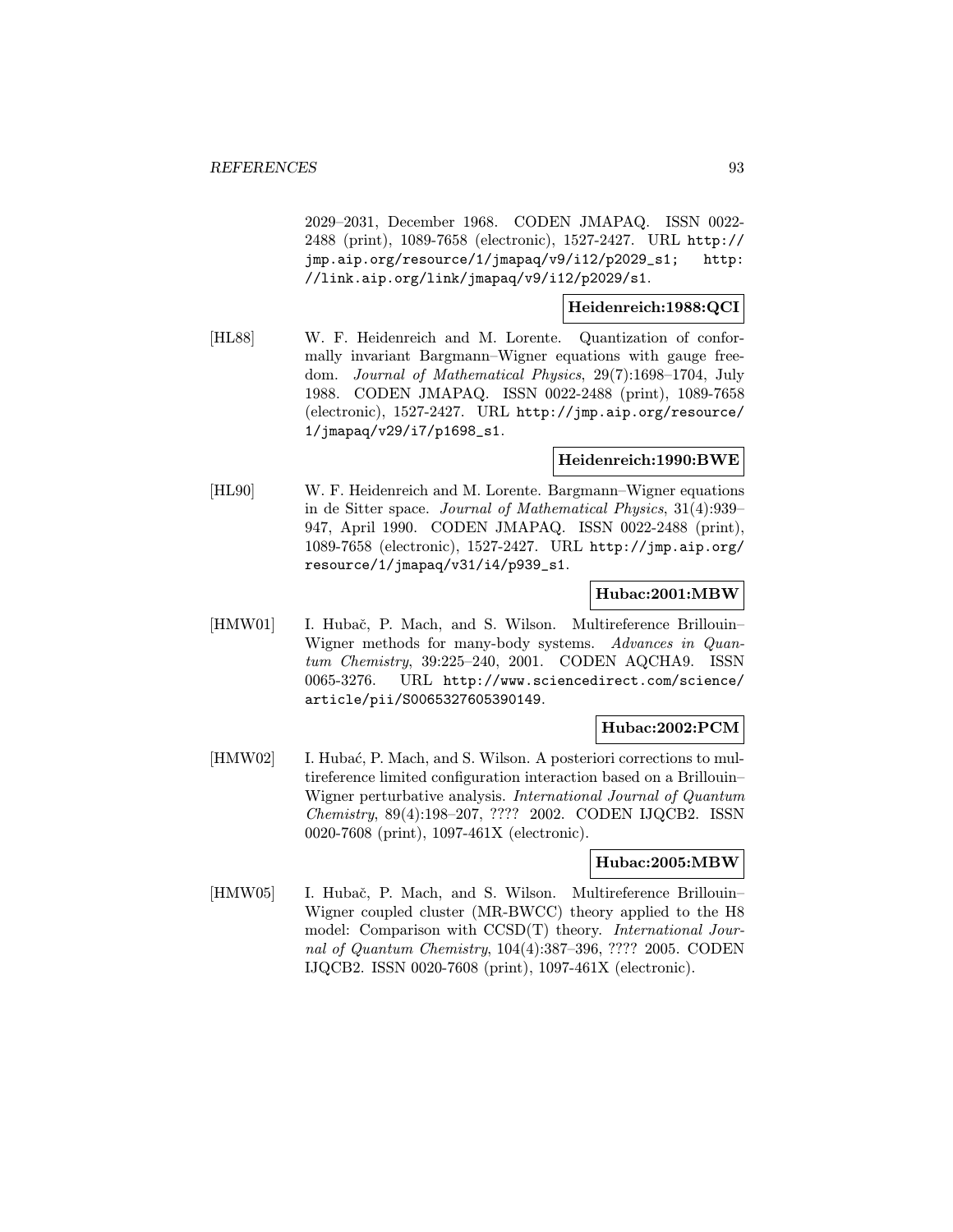## Halevy:2009:UED

[HNP09] Alon Halevy, Peter Norvig, and Fernando Pereira. The unreasonable effectiveness of data. IEEE Intelligent Systems, 24(2): 8–12, March/April 2009. ISSN 1541-1672 (print), 1941-1294 (electronic). URL https://static.googleusercontent.com/ media/research.google.com/en//pubs/archive/35179.pdf.

## Hodgson:1976:WCN

[Hod76] P. E. Hodgson. Wigner cusps in nuclear reactions. Nature, 259 (5542):364–365, February 5, 1976. CODEN NATUAS. ISSN 0028- 0836 (print), 1476-4687 (electronic). URL http://www.nature. com/nature/journal/v259/n5542/full/259364a0.html.

## Hoiberg:2001:YNL

[Hoi01] Dale Hoiberg, editor. 100 years with Nobel laureates. Encyclopaedia Britannica (India) and I.K. International, New Delhi, India, 2001. ISBN 81-88237-00-0. xiii + 1098 pp. LCCN AS911.N9 A15 2001.

## Holman:1973:ARS

[Hol73a] Wayne J. Holman III. The application of Regge symmetry to the 9-j symbol. Journal of Mathematical Physics, 14(3):330– 336, March 1973. CODEN JMAPAQ. ISSN 0022-2488 (print), 1089-7658 (electronic), 1527-2427. URL http://jmp.aip.org/ resource/1/jmapaq/v14/i3/p330\_s1.

### Holman:1973:WC

[Hol73b] Wayne J. Holman III. On the Wigner coefficients of Sp(4) and SO(5). Journal of Mathematical Physics, 14(4):440–447, April 1973. CODEN JMAPAQ. ISSN 0022-2488 (print), 1089-7658 (electronic), 1527-2427. URL http://jmp.aip.org/resource/ 1/jmapaq/v14/i4/p440\_s1.

## Holman:1973:RT

[Hol73c] Wayne J. Holman III. The representation theory of SU(4) and Sp(4). Journal of Mathematical Physics, 14(4):448–455, April 1973. CODEN JMAPAQ. ISSN 0022-2488 (print), 1089-7658 (electronic), 1527-2427. URL http://jmp.aip.org/resource/ 1/jmapaq/v14/i4/p448\_s1.

## Hongoh:1976:WCT

[Hon76] M. Hongoh. Wigner coefficients for the theory of five-dimensional quasispin. Journal of Mathematical Physics, 17(4):535–541, April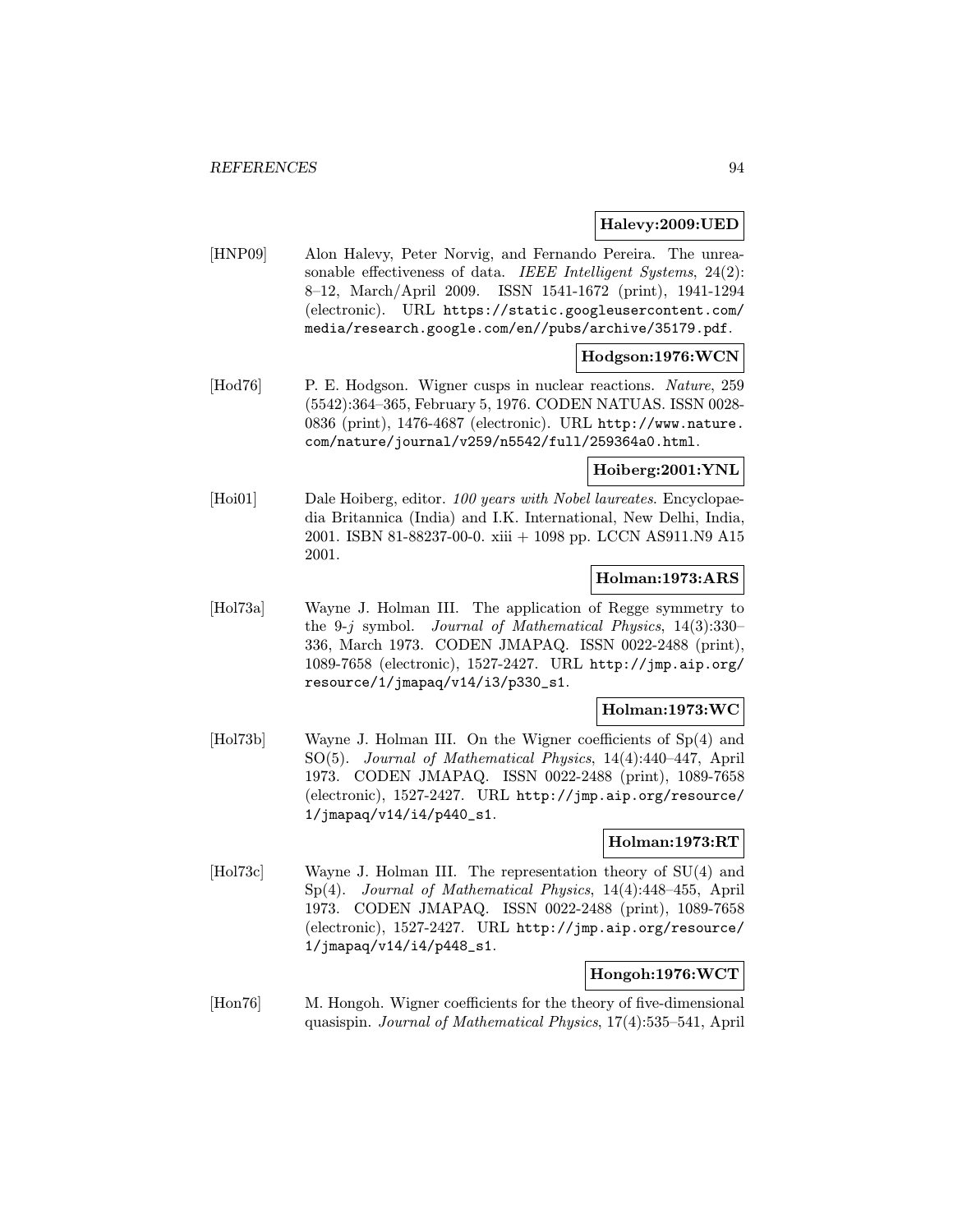1976. CODEN JMAPAQ. ISSN 0022-2488 (print), 1089-7658 (electronic), 1527-2427. URL http://jmp.aip.org/resource/ 1/jmapaq/v17/i4/p535\_s1.

## Hooker:1973:CRF

[Hoo73] C. A. (Clifford Alan) Hooker, editor. Contemporary research in the foundations and philosophy of quantum theory; proceedings of a conference held at the University of Western Ontario, London, Canada, volume 2 of The University of Western Ontario series in philosophy of science. D. Reidel, Dordrecht, Boston, Lancaster, Tokyo, 1973. ISBN 90-277-0271-3. LCCN QC174.12 .C66.

### Horvath:1997:TKE

[Hor97] T. Horvath. Theodore Kármán, [Eugene] Paul Wigner, John [von] Neumann, Leo Szilard, Edward Teller and their ideas of ultimate reality and meaning. Ultimate Reality and Meaning, 20(2–3):123– 146, June/September 1997. ISSN 0709-549X.

## Hillery:1984:DFP

[HOSW84] M. Hillery, R. F. O'Connell, M. O. Scully, and E. P. Wigner. Distribution functions in physics: fundamentals. Physics Reports, 106 (3):121–167, 1984. CODEN PRPLCM. ISSN 0370-1573 (print), 1873-6270 (electronic).

## Howlett:1962:BRB

[How62] J. Howlett. Book review: Proceedings of Symposia in Applied Mathematics, vol. XI, Nuclear Reactor Theory, by G. Birkhoff and E. P. Wigner. Mathematical Gazette, 46(357):248–250, October 1962. CODEN MAGAAS. ISSN 0025-5572 (print), 2056-6328 (electronic). URL http://www.jstor.org/stable/3614048.

#### Hecht:1969:WSS

[HP69] K. T. Hecht and Sing Chin Pang. On the Wigner supermultiplet scheme. Journal of Mathematical Physics, 10(9):1571–1616, September 1969. CODEN JMAPAQ. ISSN 0022-2488 (print), 1089-7658 (electronic), 1527-2427. URL http://jmp.aip.org/ resource/1/jmapaq/v10/i9/p1571\_s1.

### Hecht:1983:SSW

[HS83] K. T. Hecht and Y. Suzuki. Some special SU(3)  $\supseteq$  R(3) Wigner coefficients and their application. Journal of Mathematical Physics, 24(4):785–792, April 1983. CODEN JMAPAQ. ISSN 0022-2488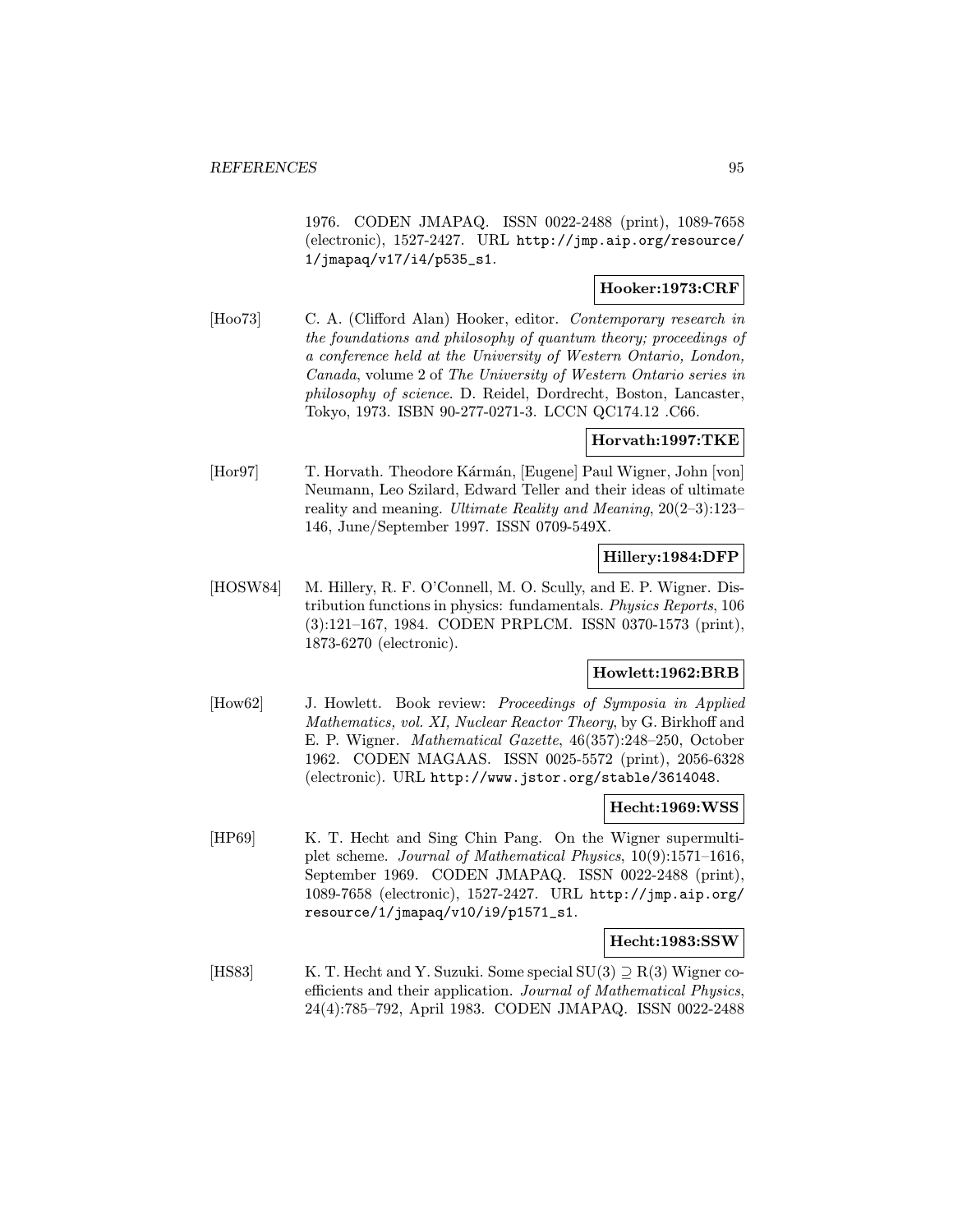(print), 1089-7658 (electronic), 1527-2427. URL http://jmp. aip.org/resource/1/jmapaq/v24/i4/p785\_s1.

Healy:1995:ICC

[HS95] D. M. Healy, Jr. and F. E. Schroeck, Jr. On informational completeness of covariant localization observables and Wigner coefficients. Journal of Mathematical Physics, 36(1):453–507, January 1995. CODEN JMAPAQ. ISSN 0022-2488 (print), 1089-7658 (electronic), 1527-2427.

## Hahn:2001:WDA

[HS01] Stefan L. Hahn and Kajetana M. Snopek. Wigner distributions and ambiguity functions in image analysis. Lecture Notes in Computer Science, 2124:537–??, 2001. CODEN LNCSD9. ISSN 0302-9743 (print), 1611-3349 (electronic). URL http: //link.springer-ny.com/link/service/series/0558/bibs/ 2124/21240537.htm; http://link.springer-ny.com/link/ service/series/0558/papers/2124/21240537.pdf.

## Hongoh:1974:EWC

[HST74] M. Hongoh, R. T. Sharp, and D. E. Tilley. Explicit O(5) Wigner coefficients. Journal of Mathematical Physics, 15(6):782–788, June 1974. CODEN JMAPAQ. ISSN 0022-2488 (print), 1089-7658 (electronic), 1527-2427. URL http://jmp.aip.org/resource/ 1/jmapaq/v15/i6/p782\_s1.

#### Huddleston:1978:IWC

[Hud78] P. L. Huddleston. Inönü-Wigner contractions of the real fourdimensional Lie algebras. Journal of Mathematical Physics, 19 (8):1645–1649, August 1978. CODEN JMAPAQ. ISSN 0022- 2488 (print), 1089-7658 (electronic), 1527-2427. URL http:// jmp.aip.org/resource/1/jmapaq/v19/i8/p1645\_s1.

## Hughes:1989:SIQ

[Hug89] R. I. G. Hughes. The Structure and Interpretation of Quantum Mechanics. Harvard University Press, Cambridge, MA, USA, 1989. ISBN 0-674-84391-6 (hardcover), 0-674-84392-4 (paperback). xiii + 369 pp. LCCN QC174.12 .H82 1989.

# Houtappel:1965:CBU

[HVW65] R. M. F. Houtappel, H. Van Dam, and E. P. Wigner. The conceptual basis and use of the geometric invariance principles. Reviews of Modern Physics, 37(4):595–632, October 1, 1965. CODEN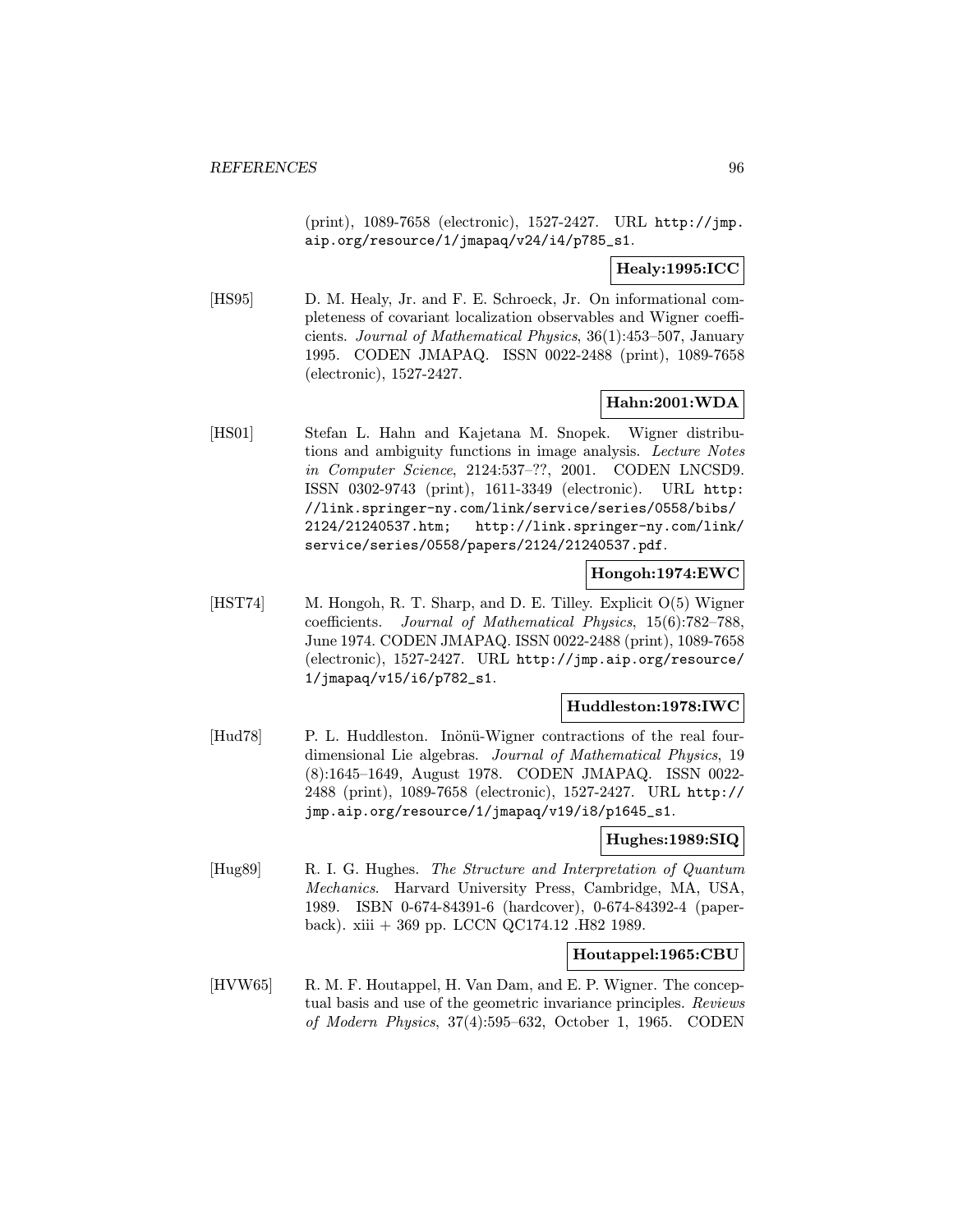RMPHAT. ISSN 0034-6861 (print), 1538-4527 (electronic), 1539- 0756. URL http://link.aps.org/doi/10.1103/RevModPhys. 37.595; http://rmp.aps.org/abstract/RMP/v37/i4/p595\_ 1. Reprinted in [HVW82].

## Houtappel:1982:CBU

[HVW82] R. M. F. Houtappel, H. Van Dam, and E. P. Wigner. The conceptual basis and use of the geometric invariance principles. In Rosen [Ros82], page ?? ISBN ???? LCCN ???? Reprint of [HVW65].

## Hirschfelder:1935:SRC

[HW35] J. O. Hirschfelder and E. Wigner. Separation of rotational coordinates from the Schrödinger equation for  $N$  particles. Proceedings of the National Academy of Sciences of the United States of America, 21(2):113–119, February 15, 1935. CODEN PNASA6. ISSN 0027-8424 (print), 1091-6490 (electronic). URL http:// www.jstor.org/stable/86865.

### Hirschfelder:1939:SQM

[HW39] J. O. Hirschfelder and E. Wigner. Some quantum-mechanical considerations in the theory of reactions involving an activation energy. Journal of Chemical Physics, 7(??):616–628, ???? 1939. CO-DEN JCPSA6. ISSN 0021-9606 (print), 1089-7690 (electronic). URL http://link.aip.org/link/jcpsa6/v7/i8/p616/s1.

## Hewitt:1957:TM

[HW57a] Edwin Hewitt and Eugene P. Wigner. On a theorem of Magnus. Proceedings of the American Mathematical Society, 8:740– 744, 1957. CODEN PAMYAR. ISSN 0002-9939 (print), 1088-6826 (electronic).

## Hewitt:1957:TMI

[HW57b] Edwin Hewitt and Eugene P. Wigner. On a theorem of Magnus. Proceedings of the American Mathematical Society, 8(4): 740–744, August 1957. CODEN PAMYAR. ISSN 0002-9939 (print), 1088-6826 (electronic). URL http://www.jstor.org/ stable/2033291.

## Haaland:1974:DCA

[HW74] C. M. Haaland and E. Wigner. Defense of cities by antiballistic missiles. Bulletin of the Operations Research Society of America, 22(Supplement 1):??, Spring 1974. CODEN ???? ISSN ????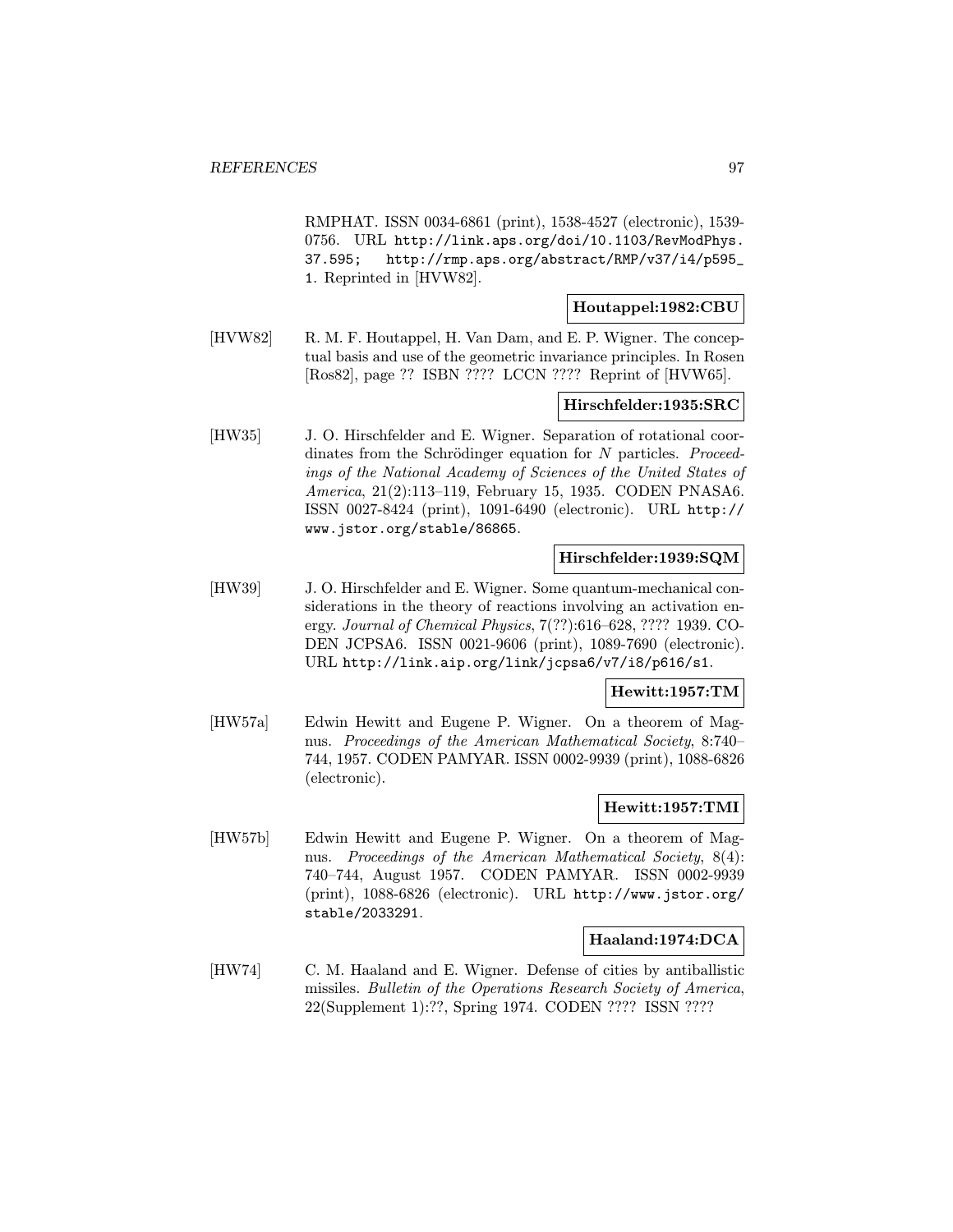## Haaland:1977:DCA

[HW77] C. M. Haaland and E. P. Wigner. Defense of cities by antiballistic missiles. SIAM Review, 19(2):279–296, April 1977. CODEN SIREAD. ISSN 0036-1445 (print), 1095-7200 (electronic). URL http://www.jstor.org/stable/2029503.

## Hubac:2001:GBW

[HW01] I. Hubac and S. Wilson. On the generalized Brillouin–Wigner perturbation theory and the many-body problem. Advances in Quantum Chemistry, 39:209–223, 2001. CODEN AQCHA9. ISSN 0065-3276. URL http://www.sciencedirect.com/science/ article/pii/S0065327605390137.

## Hinshelwood:1938:GD

[HWWJ<sup>+</sup>38] C. N. Hinshelwood, E. Wigner, W. F. K. Wynne-Jones, V. K. La Mer, E. A. Guggenheim, M. C. Evans, J. A. Christiansen, M. G. Evans, A. Wassermann, A. R. Ubbelohde, M. Polányi, R. H. Fowler, E. A. Moelwyn-Hughes, L. P. Hammett, C. F. Goodeve, and E. Rabinowitch. General discussion. Transactions of the Faraday Society, 34:70–81, 1938. CODEN TFSOA4. ISSN 0014-7672.

# Imre:1967:WMQ

[IORZ67] Kaya Imre, Ercüment Özizmir, Marcos Rosenbaum, and P. F. Zweifel. Wigner method in quantum statistical mechanics. Journal of Mathematical Physics, 8(5):1097–1108, May 1967. CO-DEN JMAPAQ. ISSN 0022-2488 (print), 1089-7658 (electronic), 1527-2427. URL http://jmp.aip.org/resource/1/jmapaq/v8/ i5/p1097\_s1.

## Iyakutti:2012:WCQ

[ISRK12] Kombiah Iyakutti, Velappa Jayaraman Surya, Ratnavelu Rajeswarapalanichamy, and Yoshiyuki Kawazoe. Wigner crystallization of quadratically dispersing electrons in graphene. International Journal of Quantum Chemistry, 112(6):1725–1736, March 15, 2012. CODEN IJQCB2. ISSN 0020-7608 (print), 1097-461X (electronic).

## Inonu:1952:RGG

[IW52] E. Inönü and E. P. Wigner. Representations of the Galilei group.  $Il$ Nuovo Cimento (9), 9(8):705–718, ???? 1952. CODEN NUCIAD. ISSN 0029-6341 (print), 1827-6121 (electronic). URL http:// www.springerlink.com/content/vw86571351k88751.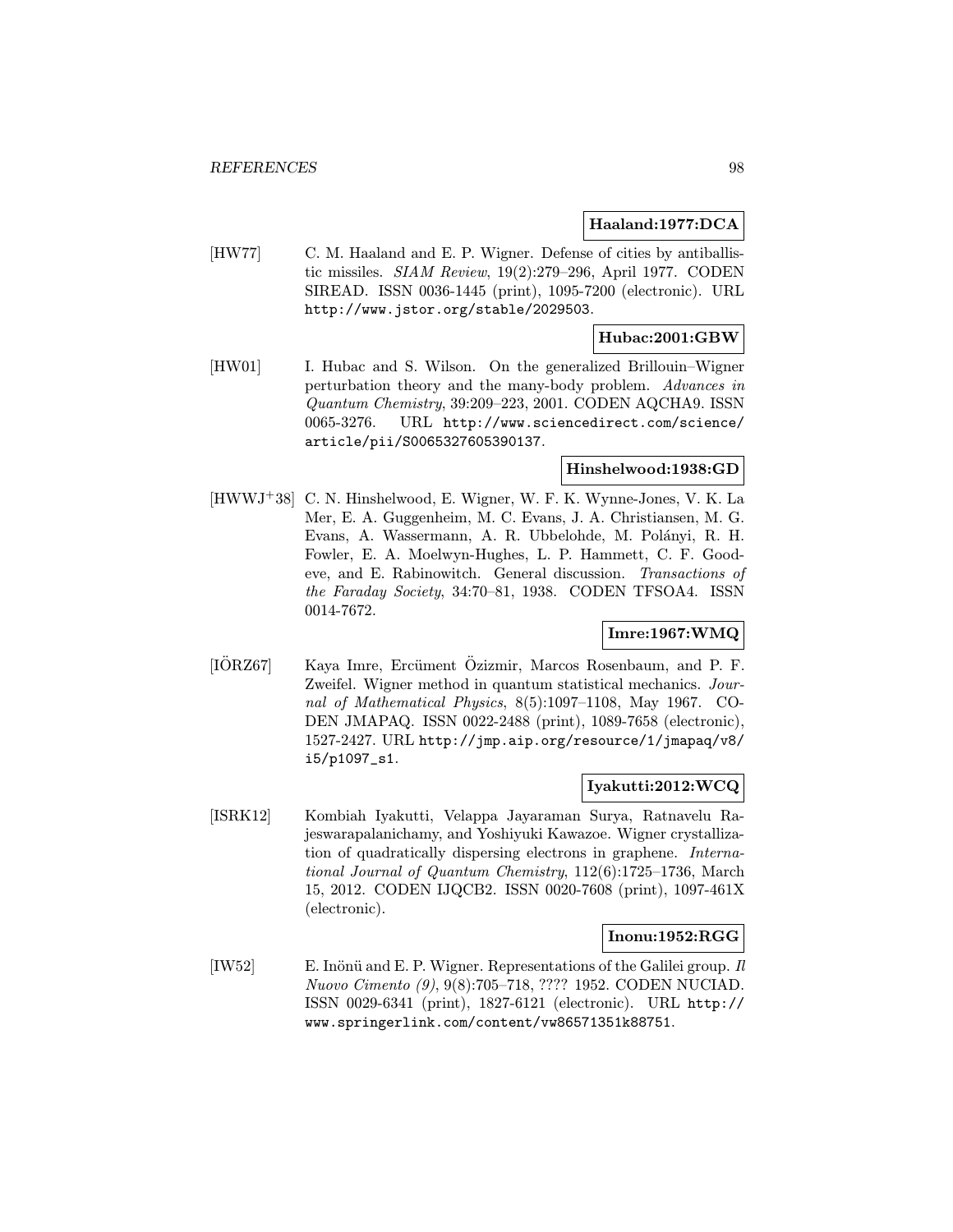### Inonu:1953:CGT

[IW53] E. Inonu and E. P. Wigner. On the contraction of groups and their representations. Proceedings of the National Academy of Sciences of the United States of America, 39(6):510–524, June 15, 1953. CODEN PNASA6. ISSN 0027-8424 (print), 1091-6490 (electronic). URL http://www.jstor.org/stable/88703.

# Inonu:1954:PTC

[IW54] E. Inonu and E. P. Wigner. On a particular type of convergence to a singular matrix. Proceedings of the National Academy of Sciences of the United States of America, 40(2):119–121, February 15, 1954. CODEN PNASA6. ISSN 0027-8424 (print), 1091-6490 (electronic). URL http://www.jstor.org/stable/89064.

### Jahn:1981:RCP

[Jah81] Robert G. Jahn, editor. The role of consciousness in the physical world, volume 57 of AAAS selected symposium. Westview Press, Boulder, CO, USA, 1981. ISBN 0-89158-955-4. xiii + 136 pp. LCCN QC30 .R64.

## Jang:1968:RAW

[Jan68] S. Jang. Relationships among the Wigner 9-j symbols. Journal of Mathematical Physics, 9(3):397–402, March 1968. CODEN JMAPAQ. ISSN 0022-2488 (print), 1089-7658 (electronic), 1527- 2427. URL http://jmp.aip.org/resource/1/jmapaq/v9/i3/ p397\_s1.

## Janssen:1981:PWW

[Jan81] A. J. E. M. Janssen. Positivity of weighted Wigner distributions. SIAM Journal on Mathematical Analysis, 12(5):752–758, September 1981. CODEN SJMAAH. ISSN 0036-1410 (print), 1095-7154 (electronic).

## Janssen:1984:NHT

[Jan84] A. J. E. M. Janssen. A note on Hudson's theorem about functions with nonnegative Wigner distributions. SIAM Journal on Mathematical Analysis, 15(1):170–176, January 1984. CODEN SJMAAH. ISSN 0036-1410 (print), 1095-7154 (electronic).

# Jankvist:2014:HTM

[Jan14] Uffe Thomas Jankvist. A historical teaching module on 'the unreasonable effectiveness of mathematics': Boolean alge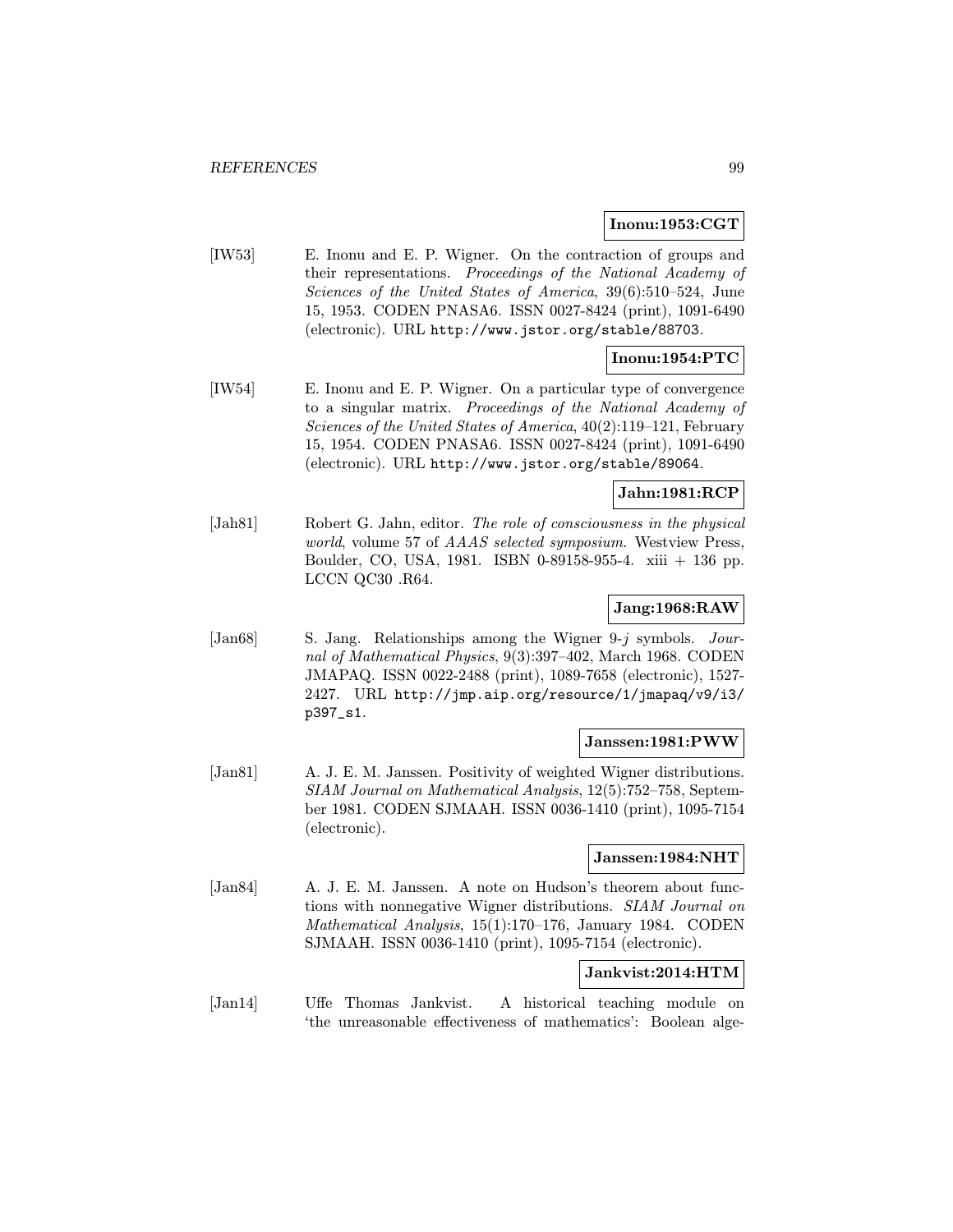bra and Shannon circuits. BSHM Bulletin: Journal of the British Society for the History of Mathematics, 29(2):120–133, 2014. CODEN ???? ISSN 1749-8430 (print), 1749-8341 (electronic). URL http://www.tandfonline.com/doi/full/10. 1080/17498430.2014.874869.

# Joyce:2002:RWC

[JBR02] W. P. Joyce, P. H. Butler, and H. J. Ross. The Racah–Wigner category. Canadian Journal of Physics = Journal canadien de physique, 80(6):613–632, 2002. CODEN CJPHAD. ISSN 0008-4204 (print), 1208-6045 (electronic). URL http://www. nrcresearchpress.com/doi/abs/10.1139/p02-020.

## Jau:1990:STU

[JC90] J. Y. Jau and R. T. Chin. Shape from texture using the Wigner distribution. Computer Vision, Graphics, and Image Processing, 52(2):248–263, November 1990. CODEN CVGPDB. ISSN 0734- 189x (print), 1557-895x (electronic).

# Jiang:2010:EBT

[JC10] Haiyan Jiang and Wei Cai. Effect of boundary treatments on quantum transport current in the Green's function and Wigner distribution methods for a nano-scale DG–MOSFET. Journal of Computational Physics, 229(12):4461–4475, June 20, 2010. CO-DEN JCTPAH. ISSN 0021-9991 (print), 1090-2716 (electronic). URL http://www.sciencedirect.com/science/article/pii/ S0021999110000811.

# Jiang:2011:AFI

[JCT11] Haiyan Jiang, Wei Cai, and Raphael Tsu. Accuracy of the Frensley inflow boundary condition for Wigner equations in simulating resonant tunneling diodes. Journal of Computational Physics, 230(5):2031–2044, March 1, 2011. CODEN JCTPAH. ISSN 0021-9991 (print), 1090-2716 (electronic). URL http://www.sciencedirect.com/science/article/pii/ S0021999110006662.

## Jones:1990:SRE

[JD90] Raymund C. Jones and Gurjeet S. Dhesi. Some remarks on the eigenvalue spectrum of a large symmetric Wigner randomsign matrix. Canadian Journal of Physics  $=$  Journal canadien de physique, 68(11):1304–1311, 1990. CODEN CJPHAD. ISSN 0008-4204 (print), 1208-6045 (electronic). URL http://www. nrcresearchpress.com/doi/abs/10.1139/p90-187.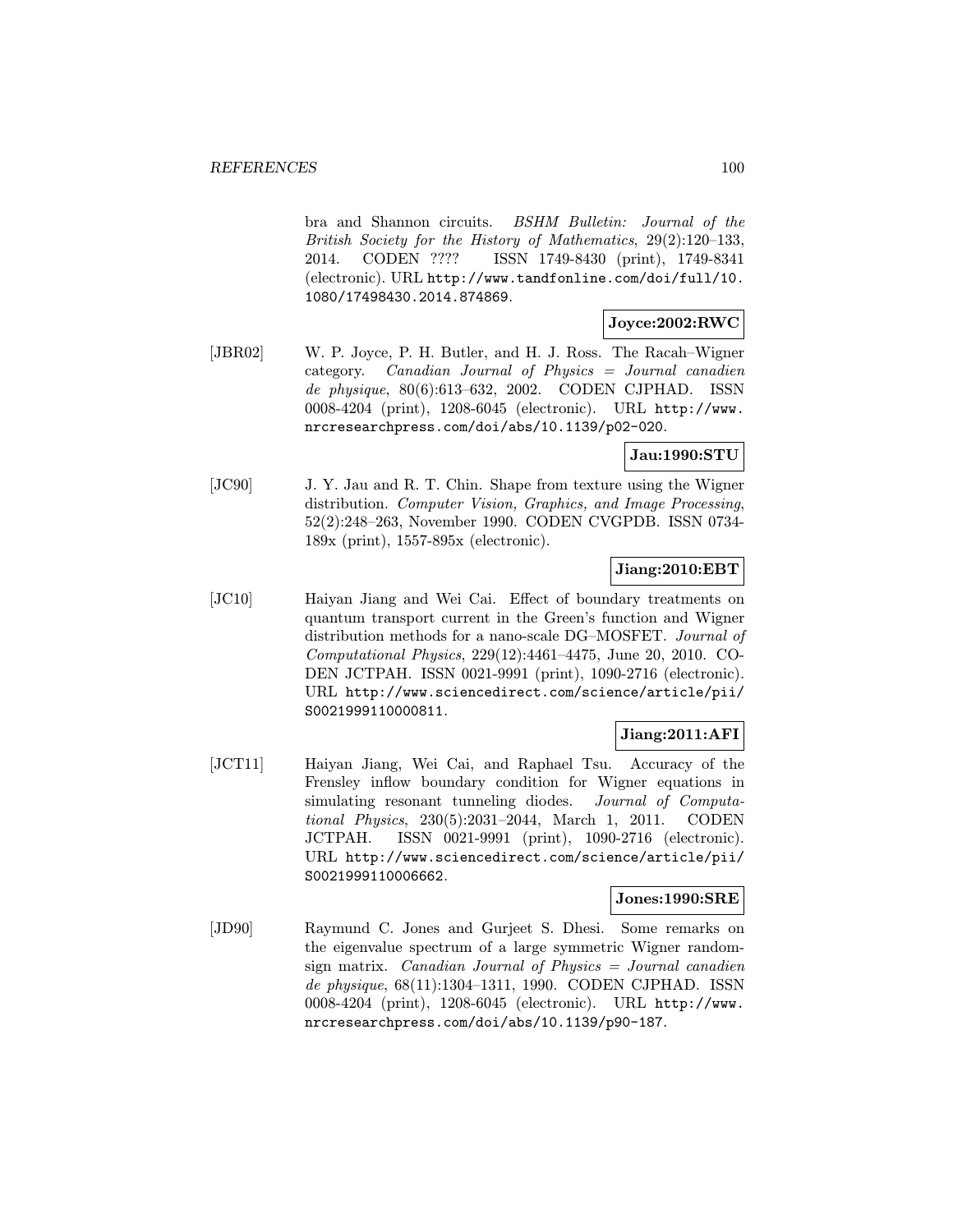#### Johansson:2016:FAE

[JF16] H. T. Johansson and C. Forssén. Fast and accurate evaluation of Wigner 3j, 6j, and 9j symbols using prime factorization and multiword integer arithmetic. SIAM Journal on Scientific Computing, 38(1):A376–A384, ???? 2016. CODEN SJOCE3. ISSN 1064-8275 (print), 1095-7197 (electronic).

# Jha:2011:WPE

[Jha11] Stefania Jha. Wigner's "Polanyian" epistemology and the measurement problem: The Wigner–Polanyi dialog on tacit knowledge. Physics in Perspective (PIP), 13(3):329–358, September 2011. CODEN PHPEF2. ISSN 1422-6944 (print), 1422-6960 (electronic). URL http://link.springer.com/article/10.1007/ s00016-010-0050-5.

# Janszky:2003:WCI

[JKM03] Jozsef Janszky, Young S. Kim, and Margarita A. Man'ko. Wigner Centennial issue. Journal of Optics B: Quantum and Semiclassical Optics, 5(3):S219–S220, 2003. CODEN JOBOFD. ISSN 1464- 4266 (print), 1741-3575 (electronic). URL http://iopscience. iop.org/1464-4266/5/3/003.

## Jiang:2014:DAI

[JLC14] Haiyan Jiang, Tiao Lu, and Wei Cai. A device adaptive inflow boundary condition for Wigner equations of quantum transport. Journal of Computational Physics, 258(??):773–786, February 1, 2014. CODEN JCTPAH. ISSN 0021-9991 (print), 1090-2716 (electronic). URL http://www.sciencedirect.com/science/ article/pii/S0021999113007572.

# Jones:2010:THR

[Jon10] Derry W. Jones. Titanic Hungarian refugee physicists. *Contempo*rary Physics, 51(3):267–271, May/June 2010. CODEN CTPHAF. ISSN 0010-7514 (print), 1366-5812 (electronic).

## Jordan:1978:SPN

[Jor78] Thomas F. Jordan. Simple proof of no position operator for quanta with zero mass and nonzero helicity. Journal of Mathematical Physics, 19(6):1382–1385, June 1978. CODEN JMAPAQ. ISSN 0022-2488 (print), 1089-7658 (electronic), 1527-2427. URL http://jmp.aip.org/resource/1/jmapaq/v19/i6/p1382\_s1.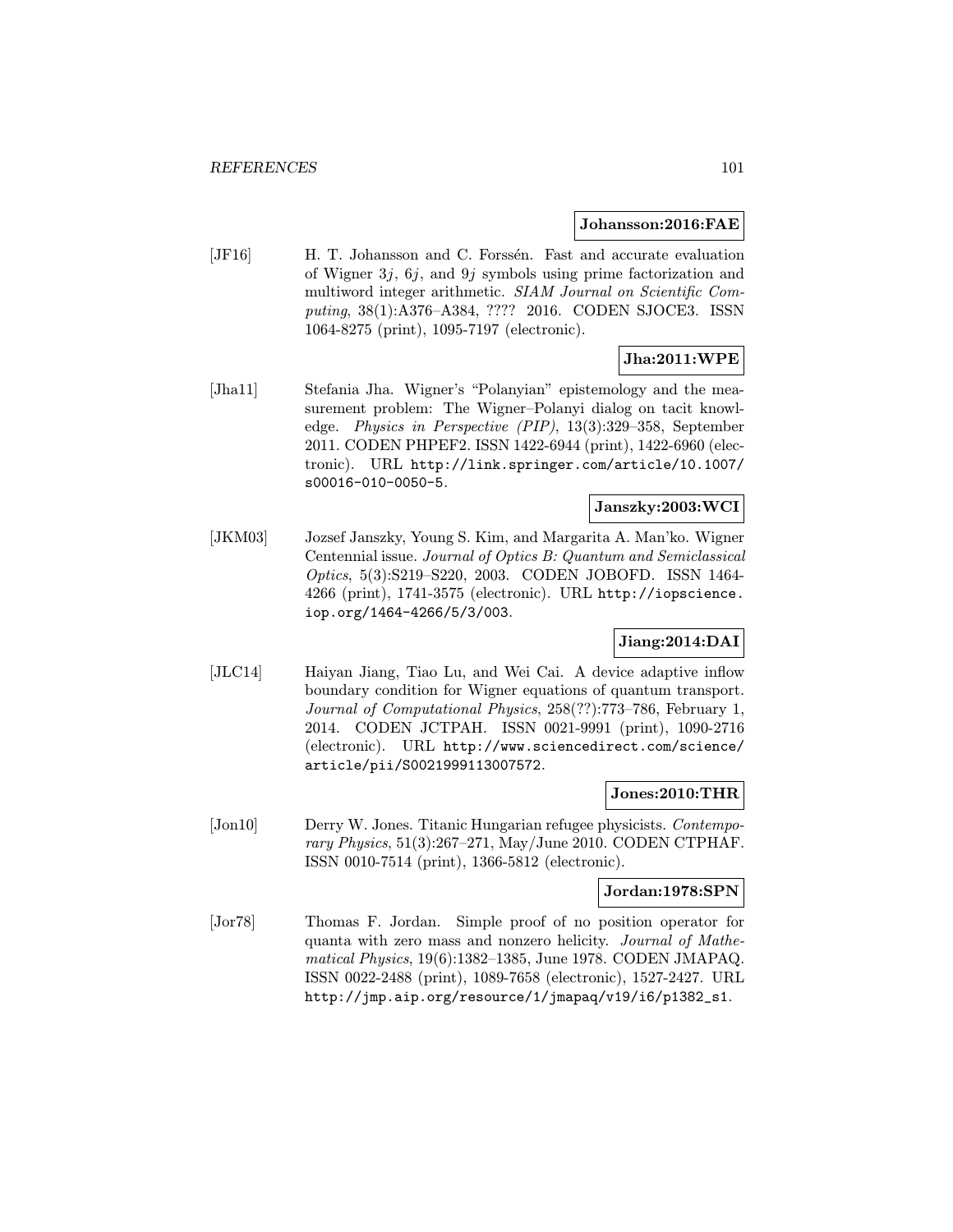#### Jordan:1980:SDN

[Jor80] Thomas F. Jordan. Simple derivation of the Newton–Wigner position operator. Journal of Mathematical Physics, 21(8):2028– 2032, August 1980. CODEN JMAPAQ. ISSN 0022-2488 (print), 1089-7658 (electronic), 1527-2427. URL http://jmp.aip.org/ resource/1/jmapaq/v21/i8/p2028\_s1.

# Joyce:2001:DPR

[Joy01] William P. Joyce. Diagram projection rules for recoupling diagrams in the Racah–Wigner category. Journal of Mathematical Physics, 42(3):1346–1363, March 2001. CODEN JMAPAQ. ISSN 0022-2488 (print), 1089-7658 (electronic), 1527-2427.

## Jordan:1934:AGQ

[JvNW34] P. Jordan, J. von Neumann, and E. Wigner. On an algebraic generalization of the quantum mechanical formalism. Annals of Mathematics (2), 35(1):29–64, January 1934. CODEN AN-MAAH. ISSN 0003-486X (print), 1939-8980 (electronic). URL http://www.jstor.org/stable/1968117. Reprinted in [Tau61b, Paper 21].

## Jordan:1928:PAG

[JW28] P. Jordan and E. Wigner. Uber das Paulische Aquivalenzverbot.  $(German)$  [On Pauli's equivalence prohibition]. Zeitschrift für Physik, 47(9–10):631–651, ???? 1928. CODEN ZEPYAA. ISSN ???? URL http://www.springerlink.com/content/ hx1t32272451437h.

## Jacobson:1987:DOF

[JW87] Lowell Jacobson and Harry Wechsler. Derivation of optical flow using a spatiotemporal-frequency approach. Computer Vision, Graphics, and Image Processing, 38(1):29–65, April 1987. CO-DEN CVGPDB. ISSN 0734-189x (print), 1557-895x (electronic).

## Jauch:1967:SCC

[JWY67] J. M. Jauch, E. P. Wigner, and M. M. Yanase. Some comments concerning measurements in quantum mechanics. Il Nuovo Cimento B, 48(1):144–151, ???? 1967. CODEN NCIBAW. ISSN ???? URL http://www.springerlink.com/content/ 071173w138r47g34.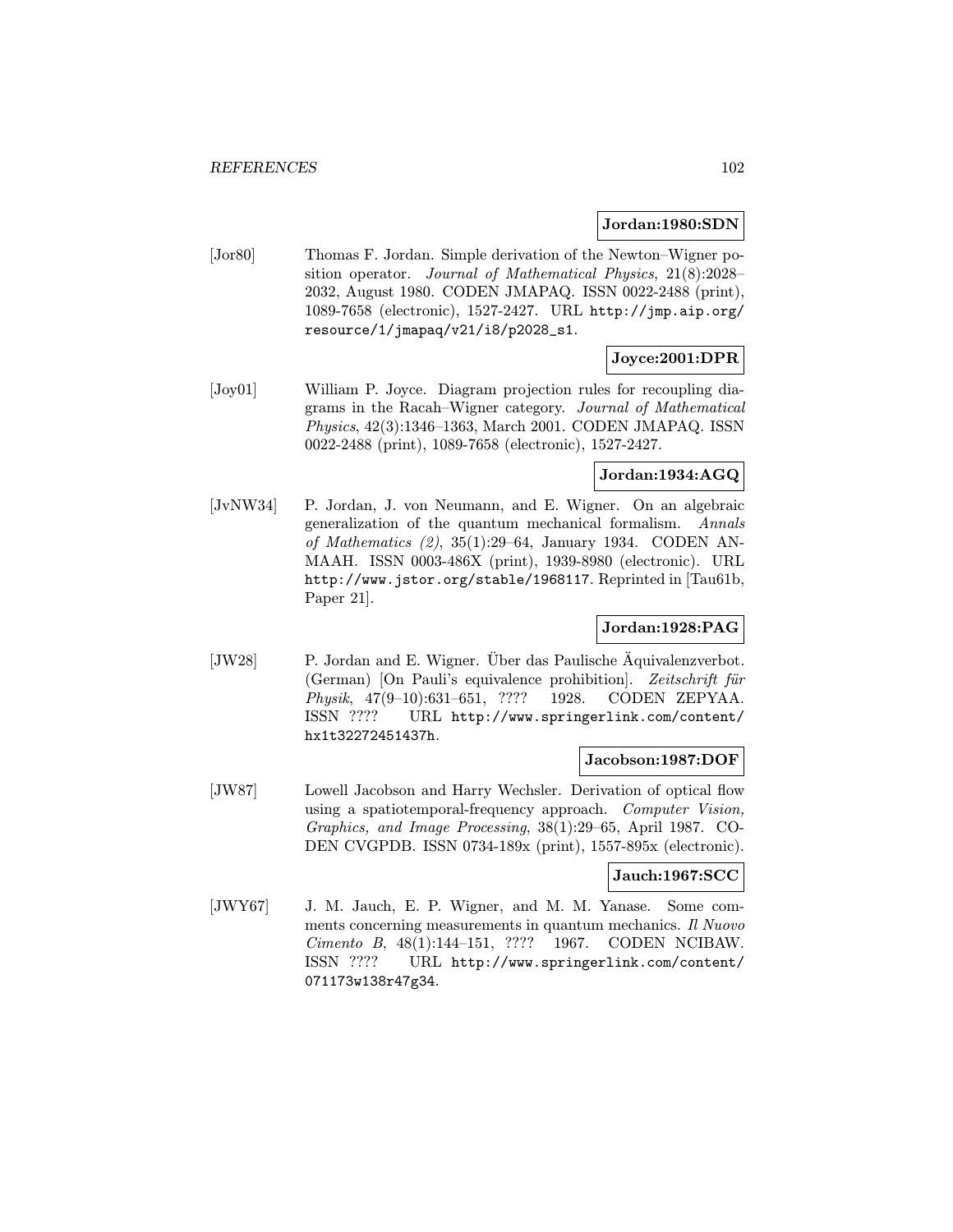## Kerr:1984:SCI

 $[K^+84]$  Donald M. Kerr et al., editors. Science, computers, and the information onslaught: a collection of essays. Academic Press, New York, USA, 1984. ISBN 0-12-404970-2. xiii + 276 pp. LCCN Q223 .S24 1984.

# Khan:1971:I

[KAUZ71] M. N. Khan and Arif-Uz-Zaman. Invariants of  $\pi N \to \pi B_s$ . Journal of Mathematical Physics, 12(7):1059–1066, July 1971. CODEN JMAPAQ. ISSN 0022-2488 (print), 1089-7658 (electronic), 1527-2427. URL http://jmp.aip.org/resource/1/ jmapaq/v12/i7/p1059\_s1.

## Kerimov:1985:WCG

[Ker85] G. A. Kerimov. On the Wigner coefficients of the generalized Lorentz groups in the parabolic basis. Journal of Mathematical Physics, 26(8):1885–1888, August 1985. CODEN JMAPAQ. ISSN 0022-2488 (print), 1089-7658 (electronic), 1527-2427. URL http: //jmp.aip.org/resource/1/jmapaq/v26/i8/p1885\_s1.

## Keraani:2005:WMD

[Ker05] Sahbi Keraani. Wigner measures dynamics in a Coulomb potential. Journal of Mathematical Physics, 46(6):063512, June 2005. CODEN JMAPAQ. ISSN 0022-2488 (print), 1089-7658 (electronic), 1527-2427. URL http://jmp.aip.org/resource/ 1/jmapaq/v46/i6/p063512\_s1.

# Kuhn:1967:SHQ

[KHFA67] Thomas S. Kuhn, John L. Heilbron, Paul Forman, and Lini Allen. Sources for history of quantum physics: an inventory and report, volume 68 of Memoirs of the American Philosophical Society. American Philosophical Society, Philadelphia, PA, USA, 1967. ix + 176 pp. LCCN QC174.1 .S66. URL http://www.amphilsoc.org/guides/ahqp/; http:// www.amphilsoc.org/guides/ahqp/s-t.htm#schrodinger.

## Kibler:1976:ITM

[Kib76] Maurice R. Kibler. Irreducible tensor method for a chain  $SU_2 \supset$  $\cdots \supset G'' \supset G' \supset G$  and molecular physics. *Journal of Mathe*matical Physics, 17(6):855–858, June 1976. CODEN JMAPAQ. ISSN 0022-2488 (print), 1089-7658 (electronic), 1527-2427. URL http://jmp.aip.org/resource/1/jmapaq/v17/i6/p855\_s1.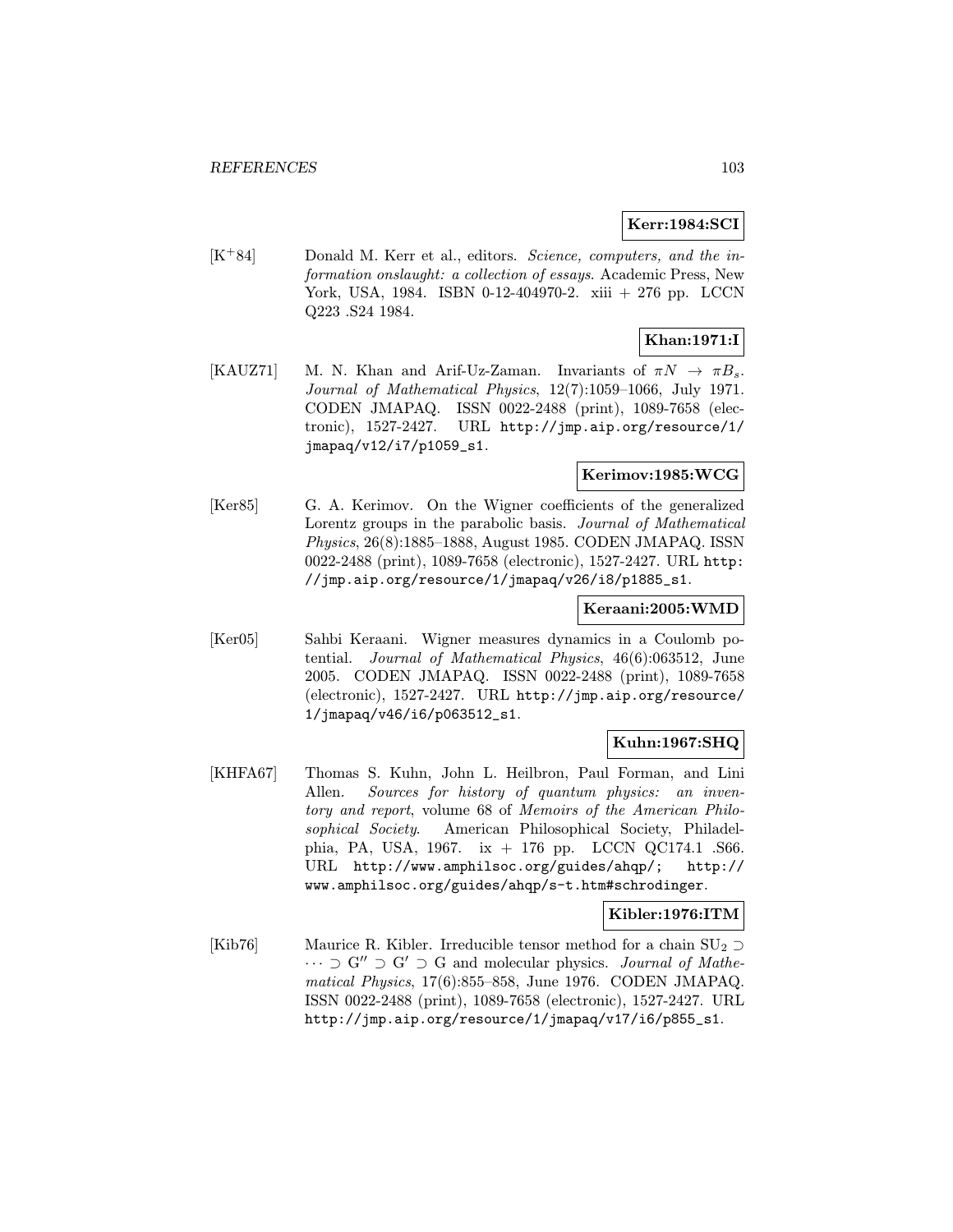## King:1958:BRB

[Kin58] R. W. King. Book review: *Nuclear Structure*, by Leonard Eisenbud and Eugene P. Wigner. Science, 128(3321):409, August 22, 1958. CODEN SCIEAS. ISSN 0036-8075 (print), 1095-9203 (electronic). URL http://www.jstor.org/stable/1755061.

## Kirschenmann:1973:BRB

[Kir73] Peter Kirschenmann. Book review: Symmetries and reflections: Scientific essays: E. P. Wigner Cambridge, Mass.: M.I.T. Press, 1970. Studies in History and Philosophy of Science Part A, 4(2): 193–207, August 1973. CODEN SHPSB5. ISSN 0039-3681 (print), 1879-2510 (electronic). URL http://www.sciencedirect. com/science/article/pii/0039368173900046. See [Wig67-28, Wig70k, Wig78l].

## Kluksdahl:1989:RVS

[KKF89] N. C. Kluksdahl, A. M. Kriman, and D. K. Ferry. The role of visualization in the simulation of quantum electronic transport in semiconductors. Computer, 22(8):60-66, August 1989. CODEN CPTRB4. ISSN 0018-9162 (print), 1558-0814 (electronic).

## Kammerer:2003:WMC

[KL03] Clotilde Fermanian Kammerer and Caroline Lasser. Wigner measures and codimension two crossings. Journal of Mathematical Physics, 44(2):507–527, February 2003. CODEN JMAPAQ. ISSN 0022-2488 (print), 1089-7658 (electronic), 1527-2427.

## Klaus:1991:ABJ

[Kla91] Martin Klaus. Asymptotic behavior of Jost functions near resonance points for Wigner–von Neumann type potentials. Journal of Mathematical Physics, 32(1):163–174, January 1991. CODEN JMAPAQ. ISSN 0022-2488 (print), 1089-7658 (electronic), 1527- 2427. URL http://jmp.aip.org/resource/1/jmapaq/v32/i1/ p163\_s1.

## Klink:1974:EBW

[Kli74] William H. Klink. Expansions in Breit–Wigner amplitudes and biorthogonal functions. Journal of Mathematical Physics, 15(5): 565–569, May 1974. CODEN JMAPAQ. ISSN 0022-2488 (print), 1089-7658 (electronic), 1527-2427. URL http://jmp.aip.org/ resource/1/jmapaq/v15/i5/p565\_s1.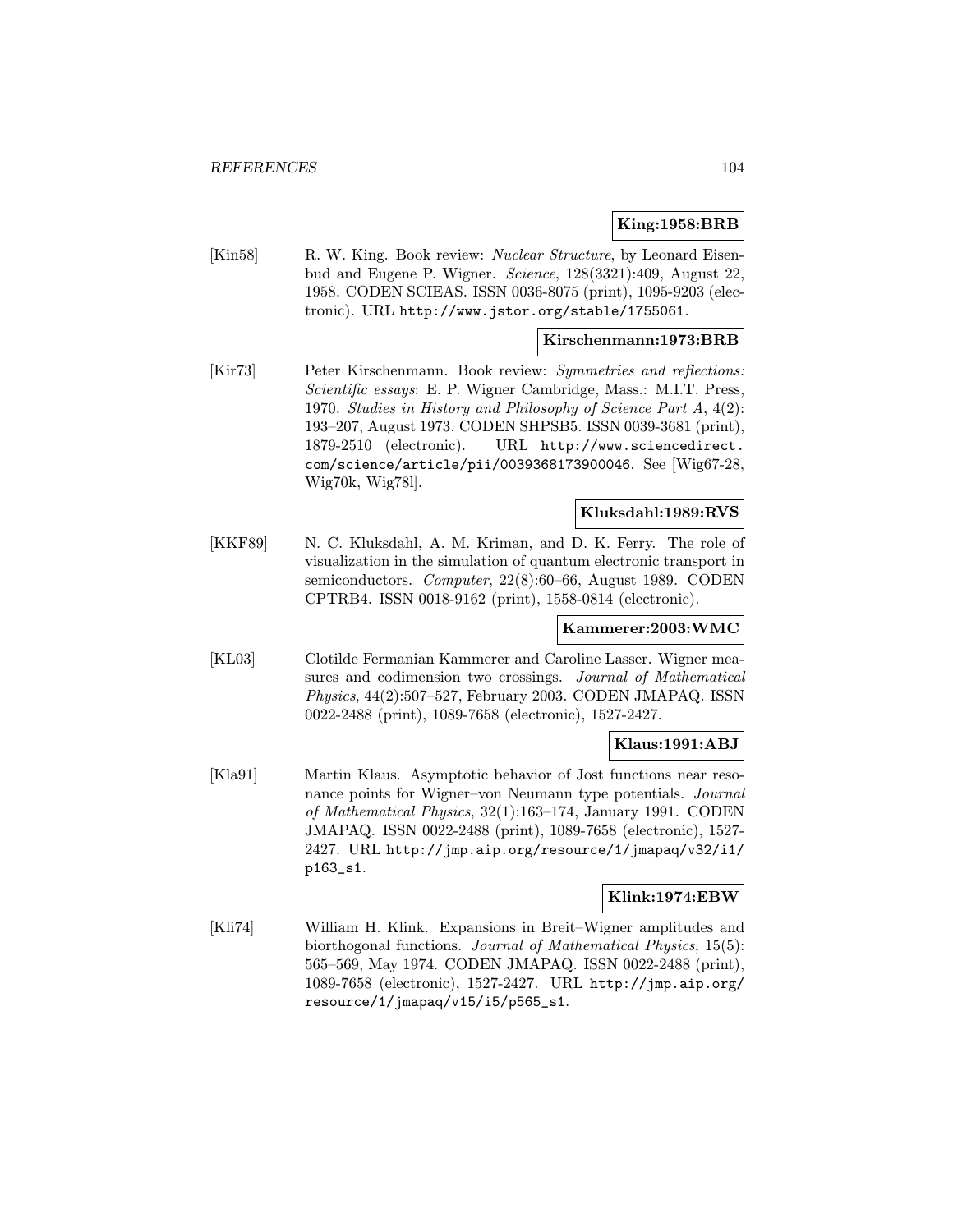## Kube:2009:MCS

[KLW09] Susanna Kube, Caroline Lasser, and Marcus Weber. Monte Carlo sampling of Wigner functions and surface hopping quantum dynamics. Journal of Computational Physics, 228(6):1947– 1962, April 1, 2009. CODEN JCTPAH. ISSN 0021-9991 (print), 1090-2716 (electronic). URL http://www.sciencedirect.com/ science/article/pii/S0021999108006104.

## Kettle:1994:WSU

[KN94] Sidney F. A. Kettle and Lars J. Norrby. The Wigner–Seitz unit cell. Journal of Chemical Education, 71(12):1003, 1994. CODEN JCEDA8. ISSN 0021-9584 (print), 1938-1328 (electronic). URL http://pubs.acs.org/doi/abs/10.1021/ed071p1003.

## Kim:2019:NPE

[KN19] Y. S. Kim and Marilyn E. Noz. New perspectives on Einstein's  $E = mc^2$ . World Scientific Publishing Co. Pte. Ltd., P. O. Box 128, Farrer Road, Singapore 9128, 2019. ISBN 981-323- 770-8 (hardcover), 981-323-771-6 (e-book). xi + 192 pp. LCCN QC173.59.S65 K56 2018.

## Kosina:2004:SSD

[KNS04] H. Kosina, M. Nedjalkov, and S. Selberherr. Solution of the space-dependent Wigner equation using a particle model. Monte Carlo Methods and Applications, 10(3–4):359–368, December 2004. CODEN MCMAC6. ISSN 0929-9629 (print), 1569-3961 (electronic). URL http://www.degruyter.com/view/j/mcma. 2004.10.issue-3-4/mcma.2004.10.3-4.359/mcma.2004.10.3- 4.359.xml.

## Kolas:1960:BRB

[Kol60] H. Kolas. Book review: The physical theory of neutron chain reactors, Alvin M. Weinberg and Eugene P. Wigner, University of Chicago Press. 800 pp., \$15.00. Journal of Nuclear Energy. Part A. Reactor Science, 12(4):179, August 1960. CO-DEN JNEAA8. ISSN 0368-3265 (print), 1878-2116 (electronic). URL http://www.sciencedirect.com/science/article/pii/ 0368326560900955.

## Kolman:1973:LAA

[Kol73] Bernard Kolman, editor. Lie algebras: applications and computational methods; papers. Society for Industrial and Applied Mathematics, Philadelphia, PA, USA, 1973. 155 pp. LCCN QA252.3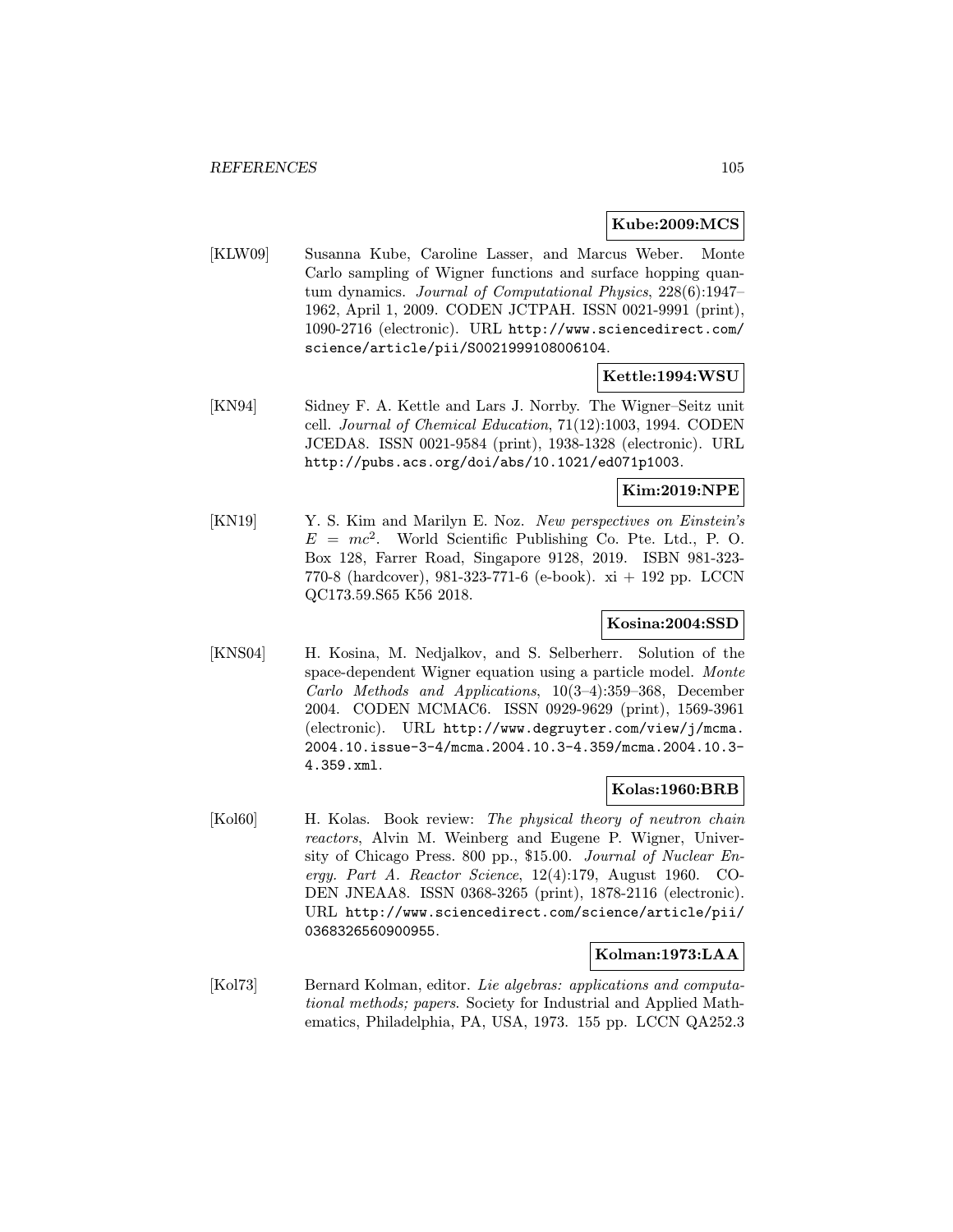.C66 1972. Reprinted from the September, 1973, issue of the SIAM Journal on Applied Mathematics, volume 25, number 2.

## Kota:2005:WRA

 $[Kot05]$  V. K. B. Kota.  $SU(N)$  Wigner–Racah algebra for the matrix of second moments of embedded Gaussian unitary ensemble of random matrices. Journal of Mathematical Physics, 46(3): 033514, March 2005. CODEN JMAPAQ. ISSN 0022-2488 (print), 1089-7658 (electronic), 1527-2427. URL http://jmp.aip.org/ resource/1/jmapaq/v46/i3/p033514\_s1.

# Kota:2007:WRA

[Kot07] V. K. B. Kota.  $U(2\Omega) \supset U(\Omega) \supset \otimes SU(2)$  Wigner–Racah algebra for embedded Gaussian unitary ensemble of random matrices with spin. Journal of Mathematical Physics, 48(5):053304, May 2007. CODEN JMAPAQ. ISSN 0022-2488 (print), 1089-7658 (electronic), 1527-2427. URL http://jmp.aip.org/resource/ 1/jmapaq/v48/i5/p053304\_s1.

## Kouts:1959:BRB

[Kou59] Herbert Kouts. Book review: The Physical Theory of Neutron Chain Reactors, by Alvin M. Weinberg and Eugene P. Wigner. Science, 129(3356):1135, April 24, 1959. CODEN SCIEAS. ISSN 0036-8075 (print), 1095-9203 (electronic). URL http://www. jstor.org/stable/1756793.

## Kasperkovitz:1990:STI

[KP90] P. Kasperkovitz and M. K. Peev. Similarity transformations of irreducible corepresentations in Wigner canonical form. Journal of Mathematical Physics, 31(6):1304–1309, June 1990. CODEN JMAPAQ. ISSN 0022-2488 (print), 1089-7658 (electronic), 1527- 2427. URL http://jmp.aip.org/resource/1/jmapaq/v31/i6/ p1304\_s1.

## Kurtsiefer:1997:MWF

[KPM97] Ch. Kurtsiefer, T. Pfau, and J. Mlynek. Measurement of the Wigner function of an ensemble of helium atoms. Nature, 386 (6621):150–153, March 13, 1997. CODEN NATUAS. ISSN 0028- 0836 (print), 1476-4687 (electronic). URL http://www.nature. com/nature/journal/v386/n6621/pdf/386150a0.pdf.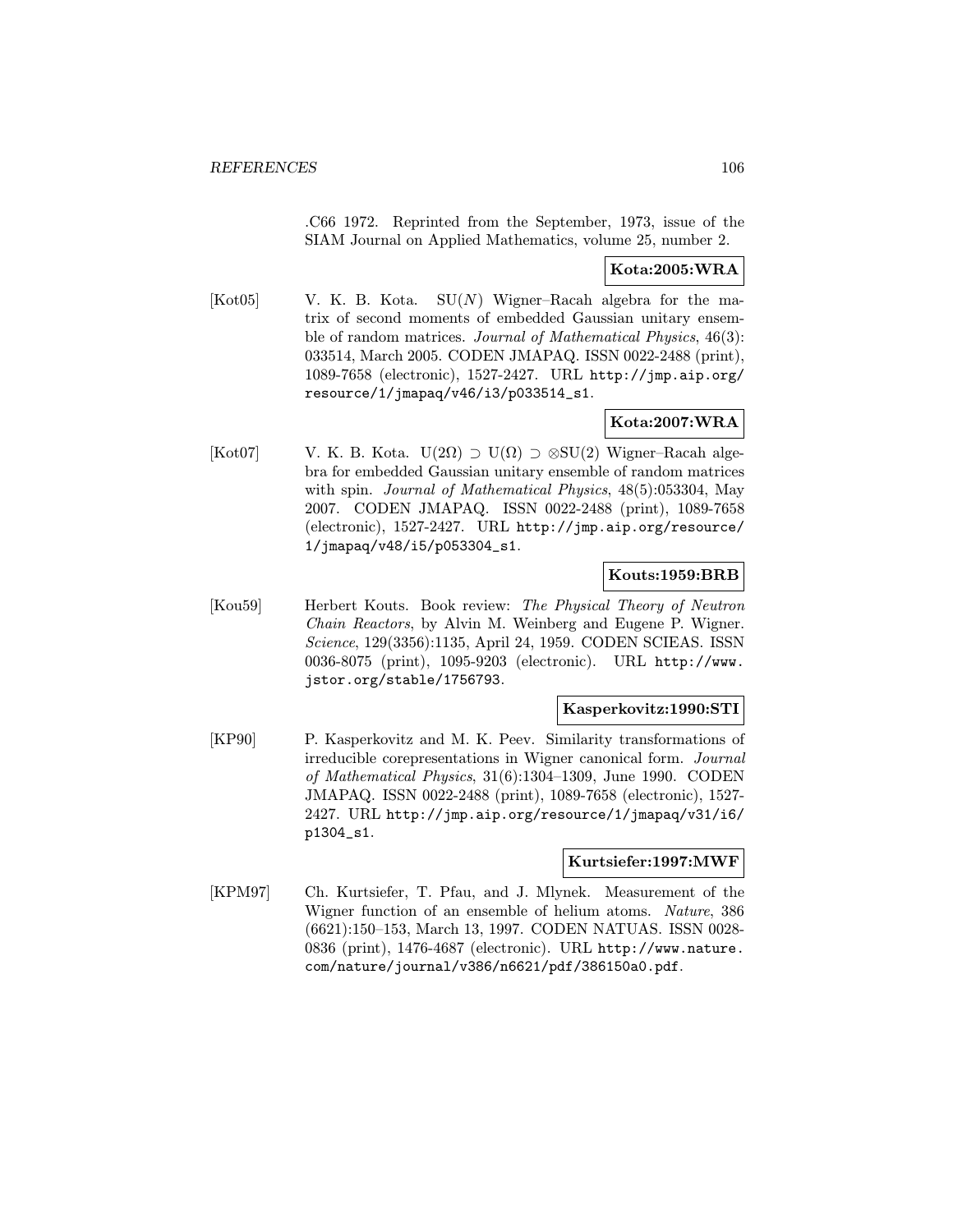## Kadiroglu:1978:NEA

[KPS78] Osman Kemal Kadiroğlu, Arnold Perlmutter, and Linda F. Scott, editors. Nuclear energy and alternatives: proceedings of the International Scientific Forum on an Acceptable Nuclear Energy Future of the World, November 7–11, 1977. Ballinger Publishing Company, Cambridge, MA, USA, 1978. ISBN 0-88410-081-2. LCCN TK9006 .I6 1977.

## Kamupingene:1986:WQS

[KPT86] A. H. Kamupingene, T. D. Palev, and S. P. Tsaneva. Wigner quantum systems. Two particles interacting via a harmonic potential. I. Two-dimensional space. Journal of Mathematical Physics, 27(8):2067–2075, August 1986. CODEN JMAPAQ. ISSN 0022- 2488 (print), 1089-7658 (electronic), 1527-2427. URL http:// jmp.aip.org/resource/1/jmapaq/v27/i8/p2067\_s1.

## Kramer:1978:GTM

[KR78] Peter Kramer and Alfred Rieckers, editors. Group theoretical methods in physics: sixth international colloquium, Tübingen, 1977, volume 79 of Lecture notes in physics. Springer-Verlag, Berlin, Germany / Heidelberg, Germany / London, UK / etc., 1978. ISBN 0-387-08848-2. xviii + 546 pp. LCCN QC20.7.G76 I57 1977.

## Knight:1982:WTS

[KS82] B. W. Knight and L. Sirovich. The Wigner transform and some exact properties of linear operators. SIAM Journal on Applied Mathematics, 42(2):378–389, April 1982. CODEN SMJMAP. ISSN 0036-1399 (print), 1095-712X (electronic). URL http:// www.jstor.org/stable/2101219.

## Kozlov:2007:WFD

[KS07] V. V. Kozlov and O. G. Smolyanov. Wigner function and diffusion in a collision-free medium of quantum particles. Theory of Probability and its Applications, 51(1):168–181, ???? 2007. CODEN TPRBAU. ISSN 0040-585X (print), 1095-7219 (electronic).

## Kuenzli:1961:LER

[Kue61] Alfred E. Kuenzli. Letter to the Editor: Response to Wigner. Bulletin of the Atomic Scientists, 17(5–6):256, May/June 1961. CO-DEN BASIAP. ISSN 0096-3402 (print), 1938-3282 (electronic). See [Wig61h].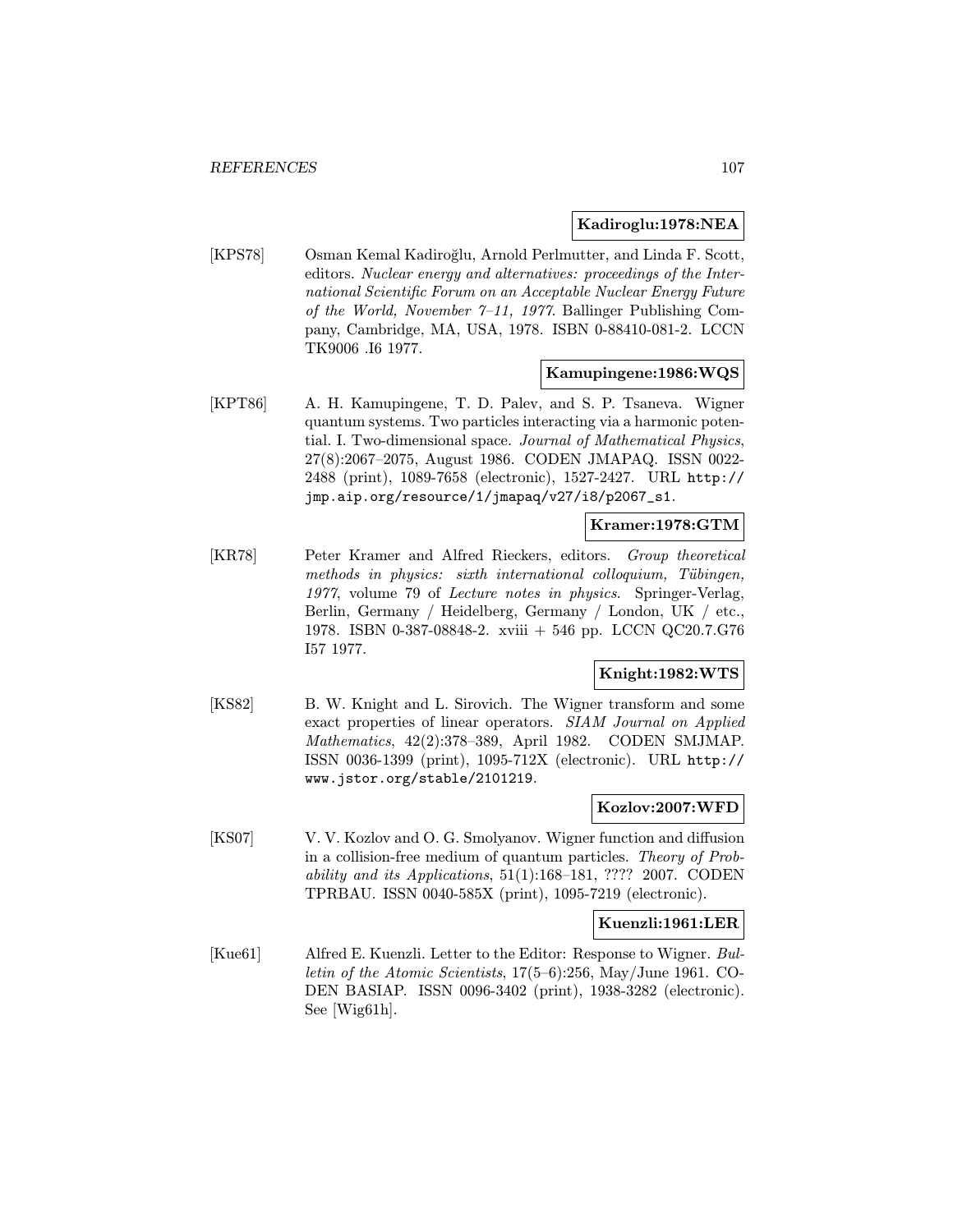### Kearny:1977:SCD

[KW77] Cresson H. Kearny and Eugene P. Wigner. Soviet civil defense. Science, 195(4275):243, January 21, 1977. CODEN SCIEAS. ISSN 0036-8075 (print), 1095-9203 (electronic). URL http:// www.jstor.org/stable/1743238; http://www.sciencemag. org/content/195/4275/243.1.full.pdf.

# Kim:1987:CPSb

[KW87a] Y. S. Kim and E. P. Wigner. Covariant phase-space representation for localized light waves. Physical Review A (Atomic, Molecular, and Optical Physics), 36(??):1293–1297, August 1, 1987. CODEN PLRAAN. ISSN 1050-2947 (print), 1094-1622, 1538-4446, 1538- 4519. URL http://link.aps.org/doi/10.1103/PhysRevA.36. 1293.

# Kim:1987:CGM

[KW87b] Y. S. Kim and E. P. Wigner. Cylindrical group and massless particles. Journal of Mathematical Physics, 28(5):1175–1179, May 1987. CODEN JMAPAQ. ISSN 0022-2488 (print), 1089-7658 (electronic), 1527-2427. URL http://jmp.aip.org/resource/ 1/jmapaq/v28/i5/p1175\_s1; http://link.aip.org/link/ jmapaq/v28/i5/p1175/s1.

## Kim:1987:CPSa

[KW87c] Y. S. Kim and Eugene P. Wigner. Covariant phase space representation for localized light waves. Technical Report MdDP-PP-87-197, University of Maryland, College Park, MD, USA, 1987. 18 pp.

## Kursunoglu:1987:RAG

[KW87d] Behram Kurşunoğlu and Eugene Paul Wigner, editors. Reminiscences about a great physicist: Paul Adrien Maurice Dirac. Cambridge University Press, Cambridge, UK, 1987. ISBN 0-521- 34013-6. xviii + 297 pp. LCCN QC16.D57 R46 1987. URL http:/ /adsabs.harvard.edu/abs/1987ragp.book.....D; http:// www.loc.gov/catdir/description/cam023/86033409.html; http://www.loc.gov/catdir/toc/cam028/86033409.html.

#### Kim:1988:CPSb

[KW88a] Y. S. Kim and E. P. Wigner. Covariant phase-space representation for harmonic oscillators. Physical Review A (Atomic, Molecular, and Optical Physics), 38(3):1159–1167, August 1, 1988. CODEN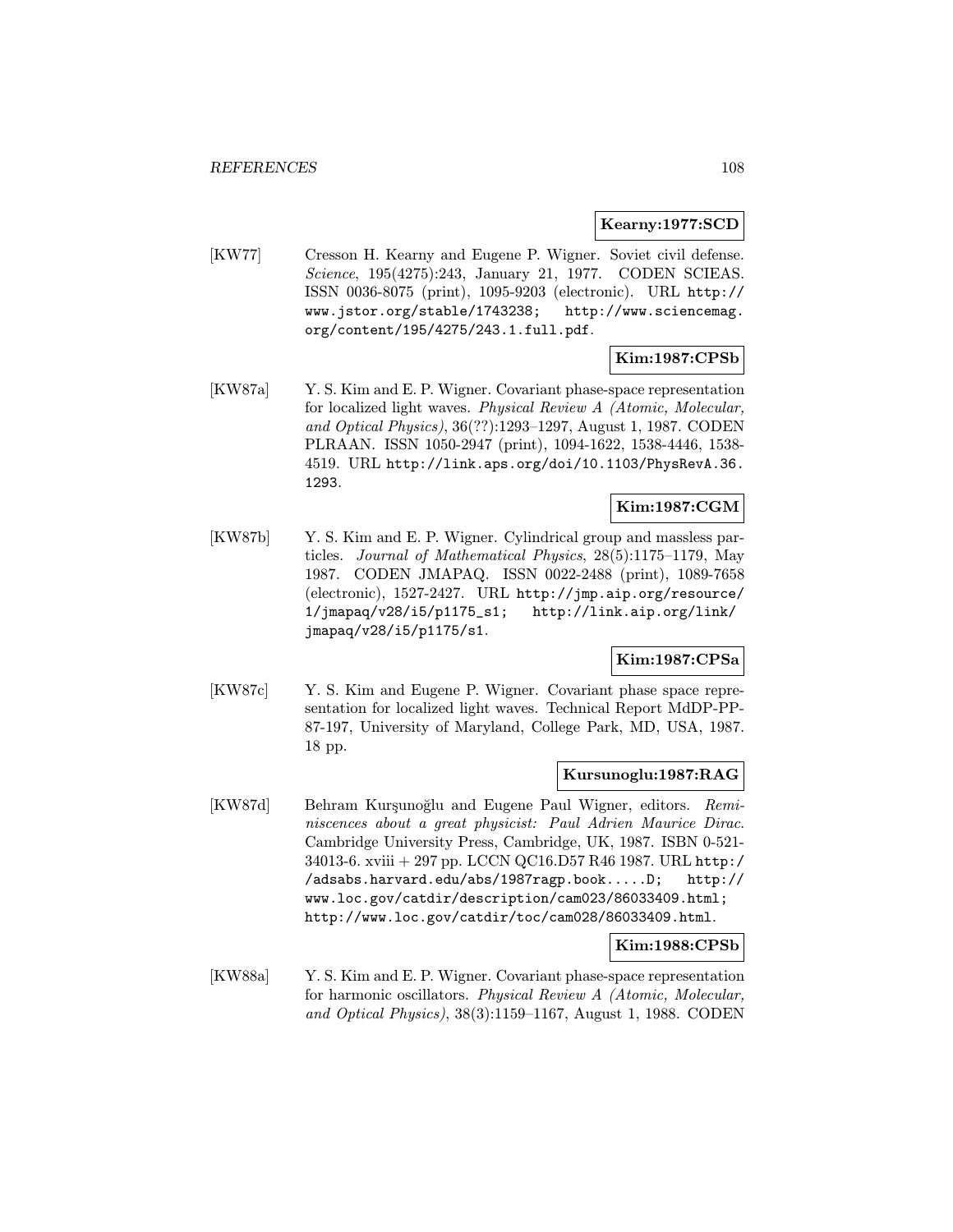PLRAAN. ISSN 1050-2947 (print), 1094-1622, 1538-4446, 1538- 4519. URL http://link.aps.org/doi/10.1103/PhysRevA.38. 1159.

## Kim:1988:CPSc

[KW88b] Y. S. Kim and Eugene P. Wigner. Covariant phase space representation and overlapping distribution functions. Report MdDP-PP-89-092, University of Maryland, College Park, MD, USA, December 1988. 26 pp.

### Kim:1988:CPSa

[KW88c] Y. S. Kim and Eugene P. Wigner. Covariant phase space reprresentation for harmonic oscillators. Report MdDP-PP-88-211, University of Maryland, College Park, MD, USA, April 1988. 32 pp.

# Kim:1989:CTQ

[KW89a] Y. S. Kim and E. P. Wigner. Canonical transformation in quantum mechanics. Report MdDP-PP-89-165, University of Maryland, College Park, MD, USA, April 1989. ???? pp.

## Kim:1989:CPS

[KW89b] Y. S. Kim and E. P. Wigner. Covariant phase-space representation and overlapping distribution functions. Physical Review A (Atomic, Molecular, and Optical Physics), 39(6):2829–2834, March 15, 1989. CODEN PLRAAN. ISSN 1050-2947 (print), 1094-1622, 1538-4446, 1538-4519. URL http://link.aps.org/ doi/10.1103/PhysRevA.39.2829.

# Kim:1989:STG

[KW89c] Y. S. Kim and E. P. Wigner. Space-time geometry of relativistic particles. Report MdDP-PP-90-014, University of Maryland, College Park, MD, USA, July 1989. 25 pp. Published in [KW90d].

## Kim:1990:CTQ

[KW90a] Y. S. Kim and E. P. Wigner. Canonical transformation in quantum mechanics. American Journal of Physics, 58(5):439–??, May 1990. CODEN AJPIAS. ISSN 0002-9505 (print), 1943-2909 (electronic). URL http://link.aip.org/link/ajpias/v58/i5/ p439/s1.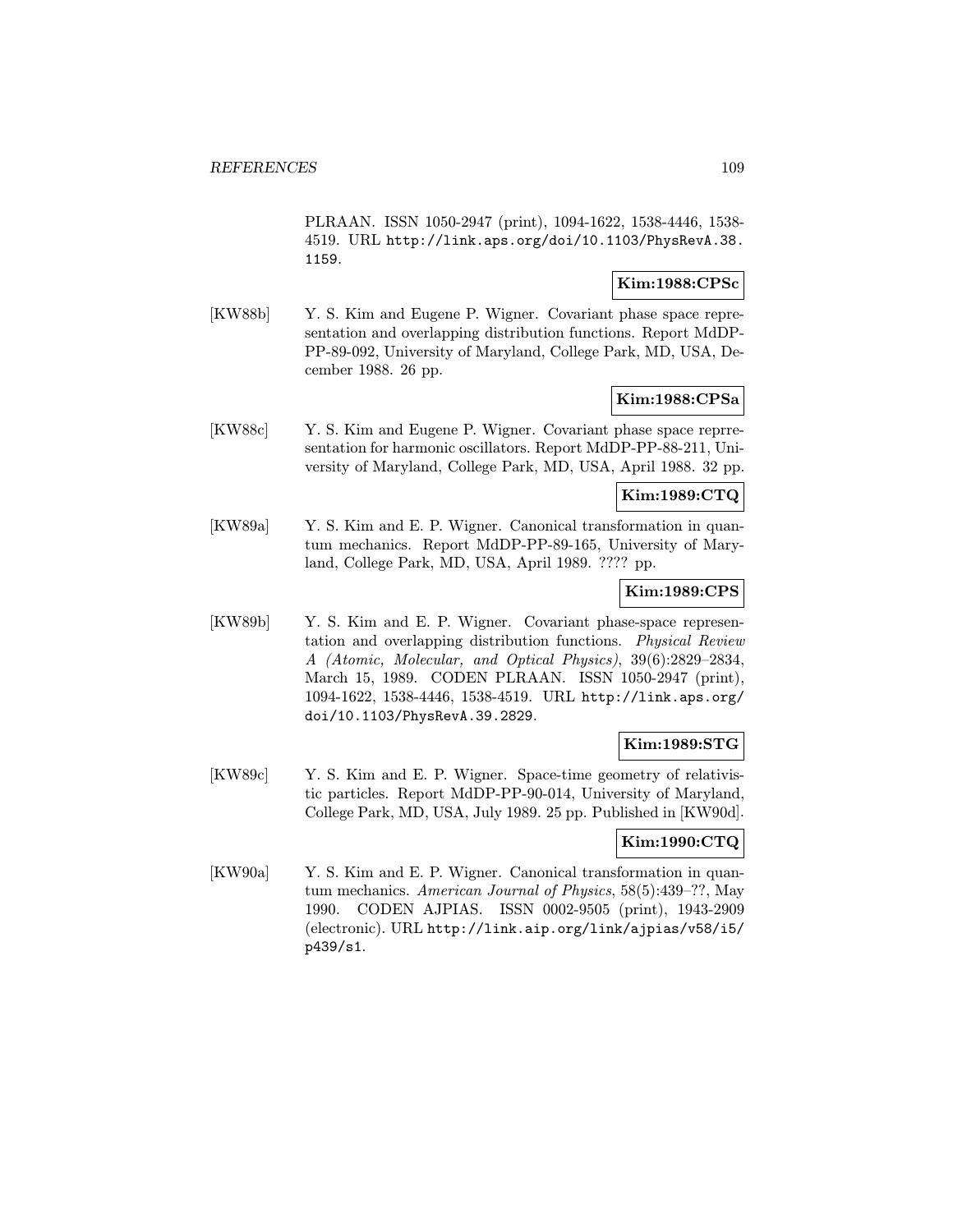## Kim:1990:ELTa

[KW90b] Y. S. Kim and E. P. Wigner. Entropy and Lorentz transformations. Report MdDP-PP-90-237, University of Maryland, College Park, MD, USA, May 1990. 11 pp.

# Kim:1990:ELTb

[KW90c] Y. S. Kim and E. P. Wigner. Entropy and Lorentz transformations. Physics Letters A, 147(7):343–347, 1990. CODEN PY-LAAG. ISSN 0375-9601 (print), 1873-2429 (electronic).

# Kim:1990:STG

[KW90d] Y. S. Kim and E. P. Wigner. Space–time geometry of relativistic particles. Journal of Mathematical Physics, 31(1): 55–60, January 1990. CODEN JMAPAQ. ISSN 0022-2488 (print), 1089-7658 (electronic), 1527-2427. URL http:// jmp.aip.org/resource/1/jmapaq/v31/i1/p55\_s1; http:// link.aip.org/link/jmapaq/v31/i1/p55/s1.

## Kovacs:2001:WJT

[KW01] László Kovács and Eugene Paul Wigner. Wigner Jenő és tanárai. (Hungarian) [Eugene Wigner's teachers], volume 7 of Habilitationes savarienses. Savaria University Press, Szombathely, Hungary, 2001. ISBN 963-8275-90-1.  $63 + 4$  pp. LCCN QC15 .K68 2001.

# L:1988:BRS

[L.88] K. L. Book review: Some other books of interest: Tributes to Paul Dirac, by J. G. Taylor; Reminiscences about a Great Physicist, by Behram N. Kurşunoğlu and Eugene P. Wigner; Instruments and Experiences, by R. V. Jones; Kelvin's Baltimore Lectures and Modern Theoretical Physics, by Robert Kargon and Peter Achinstein. Science, 241(4870):1239–1240, September 2, 1988. CODEN SCIEAS. ISSN 0036-8075 (print), 1095-9203 (electronic). URL http://www.jstor.org/stable/1702737.

## Ladanyi:1993:HHS

[Lad93] Ladányi Andor. Három hazai szakvélemény a fiatal Wignerről és Neumannról. (Hungarian) [Three young domestic opinions (??) and Wigner and von Neumann. Hiány,  $4(6-7)$ :56–60, 1993. CO-DEN ???? ISSN ????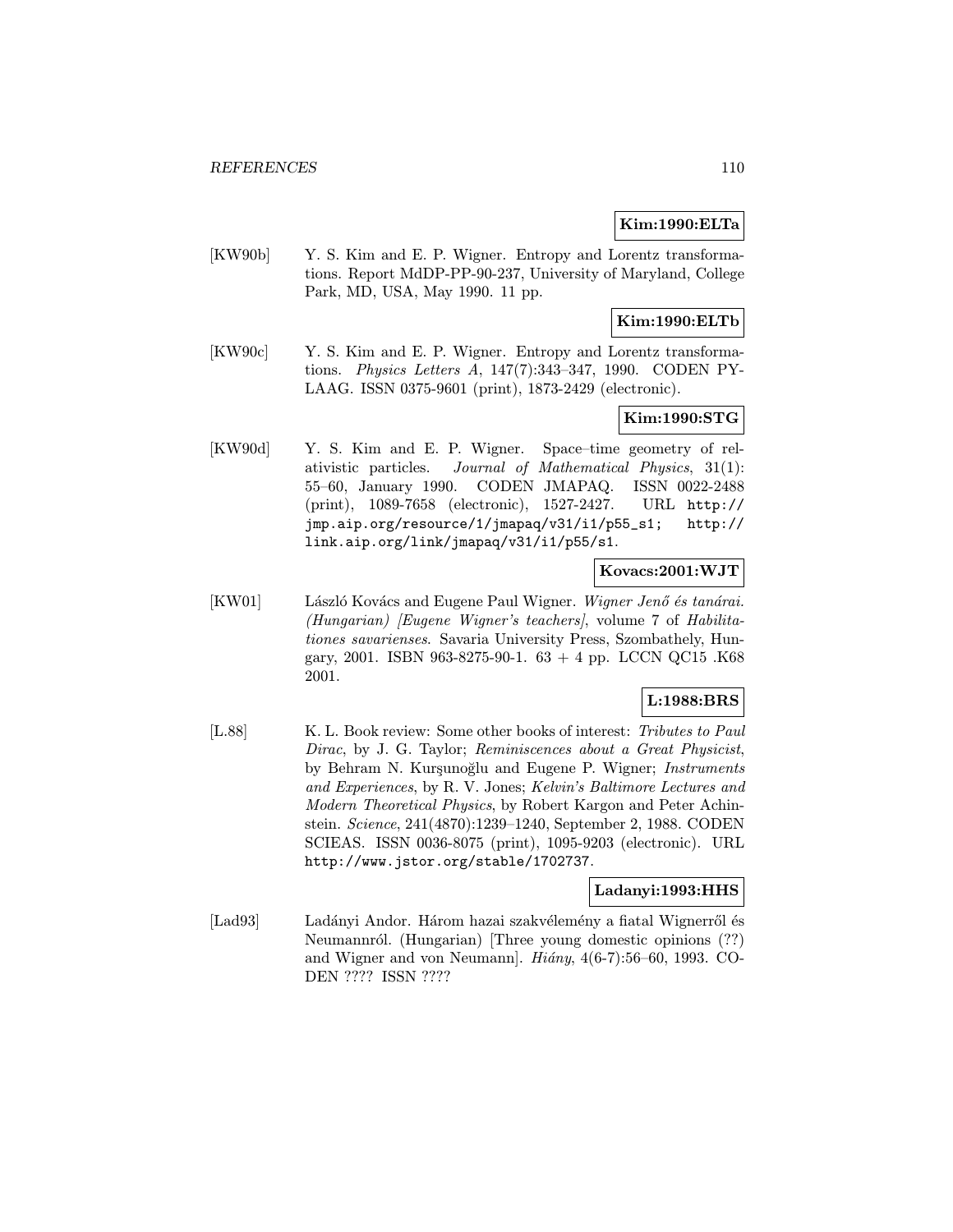#### Lagolnitzer:1984:WPS

[Lag84] D. Lagolnitzer. Wigner's phase-space density. *Nature*, 310(5979): 635, August 23, 1984. CODEN NATUAS. ISSN 0028-0836 (print), 1476-4687 (electronic). URL http://www.nature.com/nature/ journal/v310/n5979/pdf/310635b0.pdf.

# Lai:1994:CAF

[Lai94] Shan-Tao Lai. Computation of algebraic formulas for Wigner 3-j, 6-j, and 9-j symbols by Maple. International Journal of Quantum Chemistry, 52(3):593–607, October 15, 1994. CODEN IJQCB2. ISSN 0020-7608 (print), 1097-461X (electronic).

# Lanouette:1983:DM

[Lan83] William Lanouette. Dream machine. Atlantic Monthly, ??(??):35– 52, 85–86, April 1983. ISSN 1072-7825 (print), 2151-9463 (electronic). A 20-page cover story about the history of the nuclear breeder reactor, a power plant designed to make more fuel than it consumes, including Szilard's role both devising and naming the nuclear "chain reaction" in 1933 and the "breeder" in 1943. Letters and author's replies in June, pages 6-7; July, pages 6 & 8; and August.

# Landau:1987:EWD

[Lan87] Basil V. Landau. Extensions of Wigner's distribution to particles with spin  $1/2$ . Journal of Mathematical Physics,  $28(7)$ :1508-1511, July 1987. CODEN JMAPAQ. ISSN 0022-2488 (print), 1089-7658 (electronic), 1527-2427. URL http://jmp.aip.org/resource/ 1/jmapaq/v28/i7/p1508\_s1.

#### Lanouette:1993:HGT

[Lan93a] William Lanouette. Hungarian geniuses and their bomb. Seminar on Science and Social Responsibility, about Szilard, Teller, von Neumann, and Wigner. Georgetown University, Washington, DC, USA., May 10, 1993.

## Lanouette:1993:WFM

[Lan93b] William Lanouette. Where the four Martians of the Manhattan Project landed: The national laboratory connections of Teller, Wigner, von Neumann, and Szilard. Talk at the American Physical Society, Washington, DC, USA., April 13, 1993.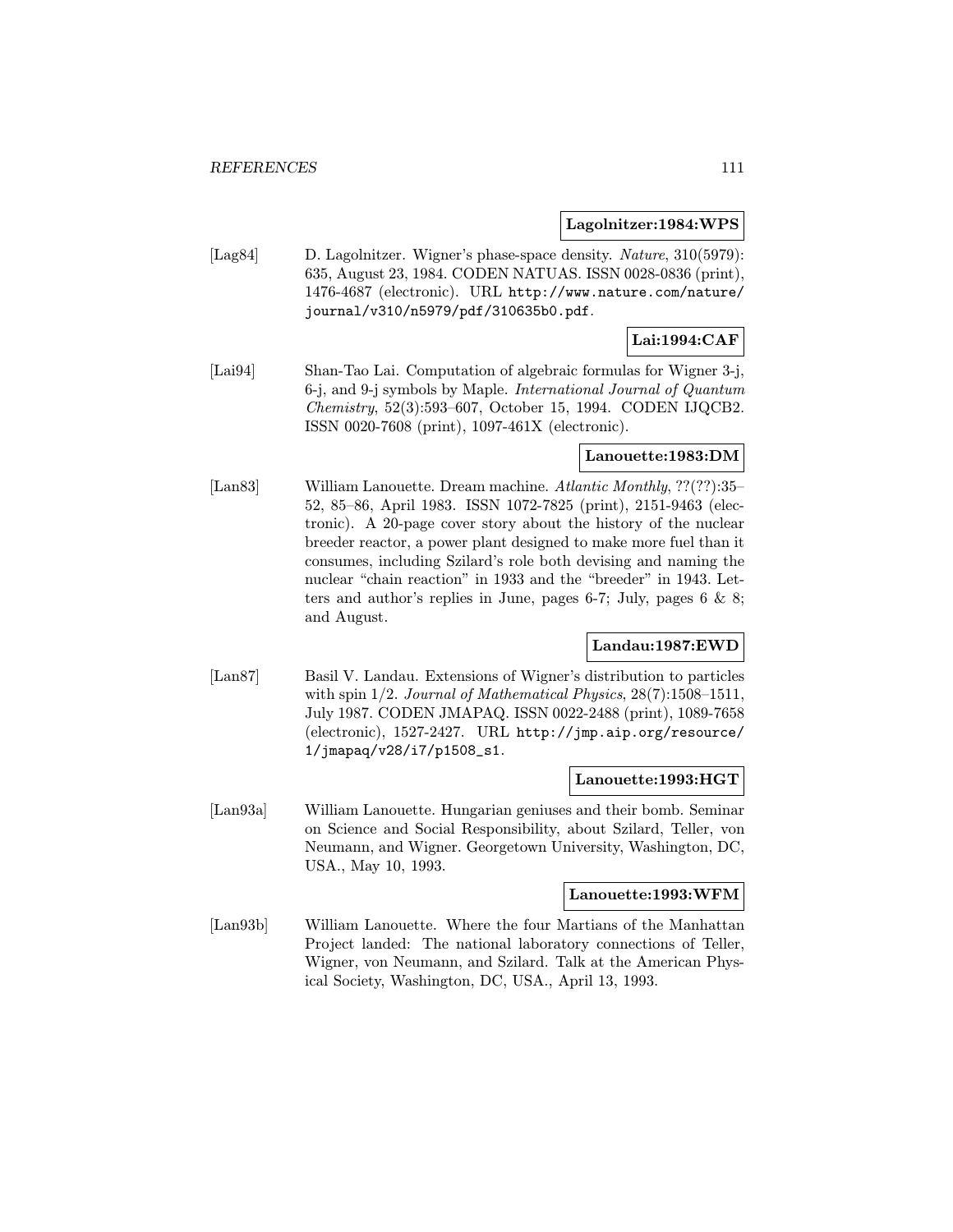#### Lanouette:1999:WFM

[Lan99] William Lanouette. Where the four Martians of the Manhattan Project landed: The National Laboratory connections of Teller, Wigner, von Neumann, and Szilard. A Talk at a Conference on Laboratory History and Sociology, State University of New York at Stony Brook & Brookhaven National Laboratory, June 10, 1999.

## Lanouette:2011:FHM

[Lan11] William Lanouette. The Four Hungarians of the Manhattan Project. Washington Magyar Club. Described the roles of Leo Szilard, Eugene Wigner, John von Neumann, and Edward Teller in the Manhattan Project., January 15, 2011.

## Lapp:1960:LEG

[Lap60] Ralph E. Lapp. Letter to the Editor: The GAC Report. Bulletin of the Atomic Scientists, 16(5):193, May 1960. CODEN BASIAP. ISSN 0096-3402 (print), 1938-3282 (electronic). See [Wig60c].

## Louck:1971:ISR

[LB71] J. D. Louck and L. C. Biedenharn. Identity satisfied by the Racah coefficients of  $u(n)$ . Journal of Mathematical Physics, 12(2):173– 177, February 1971. CODEN JMAPAQ. ISSN 0022-2488 (print), 1089-7658 (electronic), 1527-2427. URL http://jmp.aip.org/ resource/1/jmapaq/v12/i2/p173\_s1.

## Louck:1973:SCT

[LB73] J. D. Louck and L. C. Biedenharn. On the structure of the canonical tensor operators in the unitary groups. III. Further developments of the boson polynomials and their implications. Journal of Mathematical Physics, 14(10):1336–1357, October 1973. CODEN JMAPAQ. ISSN 0022-2488 (print), 1089-7658 (electronic), 1527-2427. URL http://jmp.aip.org/resource/1/ jmapaq/v14/i10/p1336\_s1.

## Lee:1996:WWM

[LB96] James B. Lee and Arthur A. Broyles. What Wigner meant to signal theory, what 'particle' meant to Wigner. Physics Today, 49(9):11, 13, September 1996. CODEN PHTOAD. ISSN 0031-9228 (print), 1945-0699 (electronic). URL http://www. physicstoday.org/resource/1/phtoad/v49/i9/p11\_s1.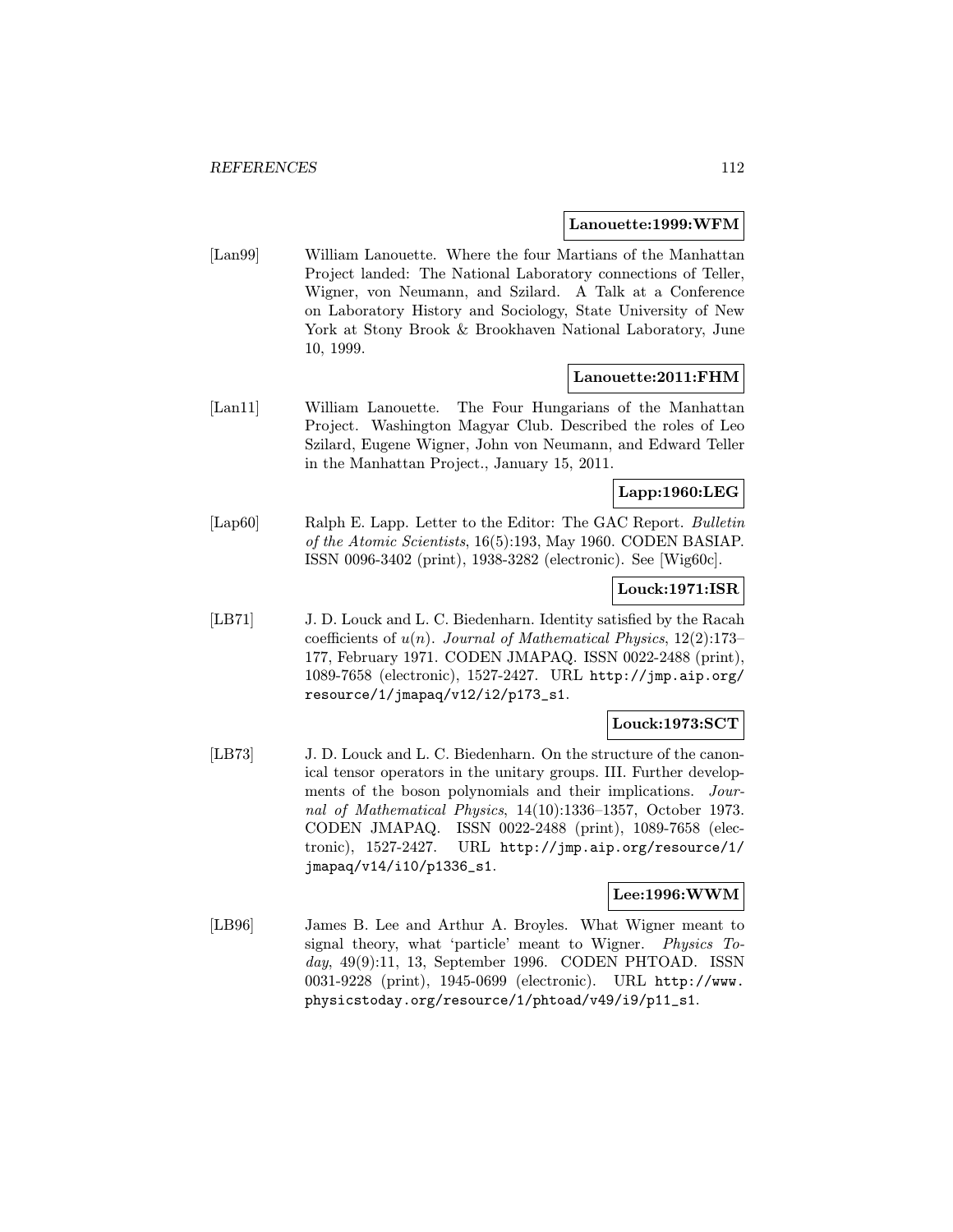#### Leverett:1942:DHC

[LCM<sup>+</sup>42] M. C. Leverett, C. M. Cooper, T. V. Moore, E. P. Wigner, E. S. Steinbach, E. Fermi, J. A. Wheeler, S. K. Allison, and Leo Szilard. Discussion of helium cooled power plant. Report CS-267, US Atomic Energy Commission, Washington, DC, USA, September 16, 1942.

# Lerner:1990:WWF

[Ler90] Nicolas Lerner. Wick–Wigner functions and tomographic methods. SIAM Journal on Mathematical Analysis, 21(4):1083–1092, July 1990. CODEN SJMAAH. ISSN 0036-1410 (print), 1095-7154 (electronic).

# Lieb:1990:IBR

[Lie90] Elliott H. Lieb. Integral bounds for radar ambiguity functions and Wigner distributions. Journal of Mathematical Physics, 31 (3):594–599, March 1990. CODEN JMAPAQ. ISSN 0022-2488 (print), 1089-7658 (electronic), 1527-2427. URL http://jmp. aip.org/resource/1/jmapaq/v31/i3/p594\_s1.

# Litvin:1972:DDP

[Lit72] Daniel B. Litvin. On the decomposition of direct products of irreducible representations. Journal of Mathematical Physics, 13 (9):1386–1389, September 1972. CODEN JMAPAQ. ISSN 0022- 2488 (print), 1089-7658 (electronic), 1527-2427. URL http:// jmp.aip.org/resource/1/jmapaq/v13/i9/p1386\_s1.

## Lawson:2004:DHM

[LK04] C. George Lawson and Carolyn Krause. Documenting history: Minutes of the New Piles Committee meetings. Nuclear News, 47(12):36–38, November 2004. CODEN NUNWA8. ISSN 0029- 5574. URL http://www.ans.org/pubs/magazines/nn/docs/ 2004-11-3.pdf.

# Lulek:1985:RWA

[LLBC85] B. Lulek, T. Lulek, J. Biel, and R. Chatterjee. Racah–Wigner approach to standardization of permutation representations for finite groups. Canadian Journal of Physics = Journal canadien de physique, 63(8):1065–1073, 1985. CODEN CJPHAD. ISSN 0008-4204 (print), 1208-6045 (electronic). URL http://www. nrcresearchpress.com/doi/abs/10.1139/p85-174.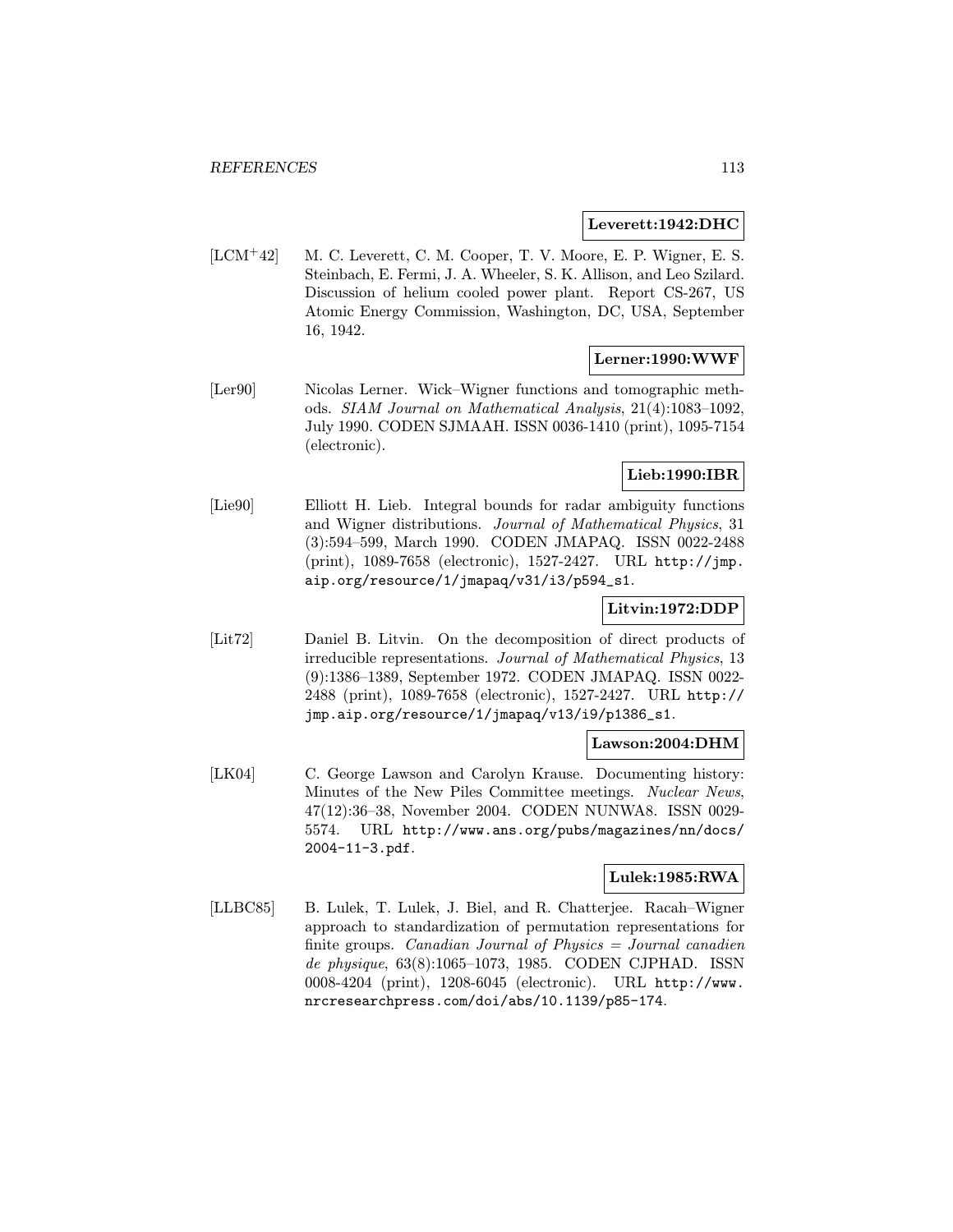# Li:2009:URM

 $[LLW^+09]$  D. Li, X. Li, F. Wang, H. Huang, X. Li, and L. C. Kwek. Uncertainty relation of mixed states by means of Wigner–Yanase–Dyson information. Physical Review A (Atomic, Molecular, and Optical Physics), 79(??):052106, May 6, 2009. CODEN PLRAAN. ISSN 1050-2947 (print), 1094-1622, 1538-4446, 1538-4519. URL http: //link.aps.org/doi/10.1103/PhysRevA.79.052106.

# Lomont:1963:WUA

[LM63] J. S. Lomont and P. Mendelson. The Wigner Unitarity– Antiunitarity Theorem. Annals of Mathematics, 78(3):548–559, November 1963. CODEN ANMAAH. ISSN 0003-486X (print), 1939-8980 (electronic). URL http://www.jstor.org/stable/ 1970540.

# Lea:1989:QMW

[LM89] M. J. Lea and N. H. March. Quantum-mechanical Wigner electron crystallization with and without magnetic fields. International Journal of Quantum Chemistry, 36(S23):717–729, April 1– 8, 1989. CODEN IJQCB2. ISSN 0020-7608 (print), 1097-461X (electronic). Supplement: Proceedings of the International Symposium on Quantum Biology and Quantum Pharmacology.

## Lemke:1992:WAC

[LNPC92] Jürgen Lemke, Yuval Ne'eman, and Jose Pecina-Cruz. Wigner analysis and Casimir operators of  $SA(4, \mathbf{R})$ . Journal of Mathematical Physics, 33(8):2656–2659, August 1992. CODEN JMAPAQ. ISSN 0022-2488 (print), 1089-7658 (electronic), 1527-2427. URL http://jmp.aip.org/resource/1/jmapaq/v33/i8/p2656\_s1.

## Lieb:2010:LMW

[LO10] Elliott H. Lieb and Yaron Ostrover. Localization of multidimensional Wigner distributions. Journal of Mathematical Physics, 51(10):102101, October 2010. CODEN JMAPAQ. ISSN 0022- 2488 (print), 1089-7658 (electronic), 1527-2427. URL http:// jmp.aip.org/resource/1/jmapaq/v51/i10/p102101\_s1.

# Lockwood:1976:CPC

[Loc76] Loren A. Lockwood. Canonical parameters of the 3j coefficient. Journal of Mathematical Physics, 17(9):1671–1672, September 1976. CODEN JMAPAQ. ISSN 0022-2488 (print), 1089-7658 (electronic), 1527-2427. URL http://jmp.aip.org/resource/ 1/jmapaq/v17/i9/p1671\_s1.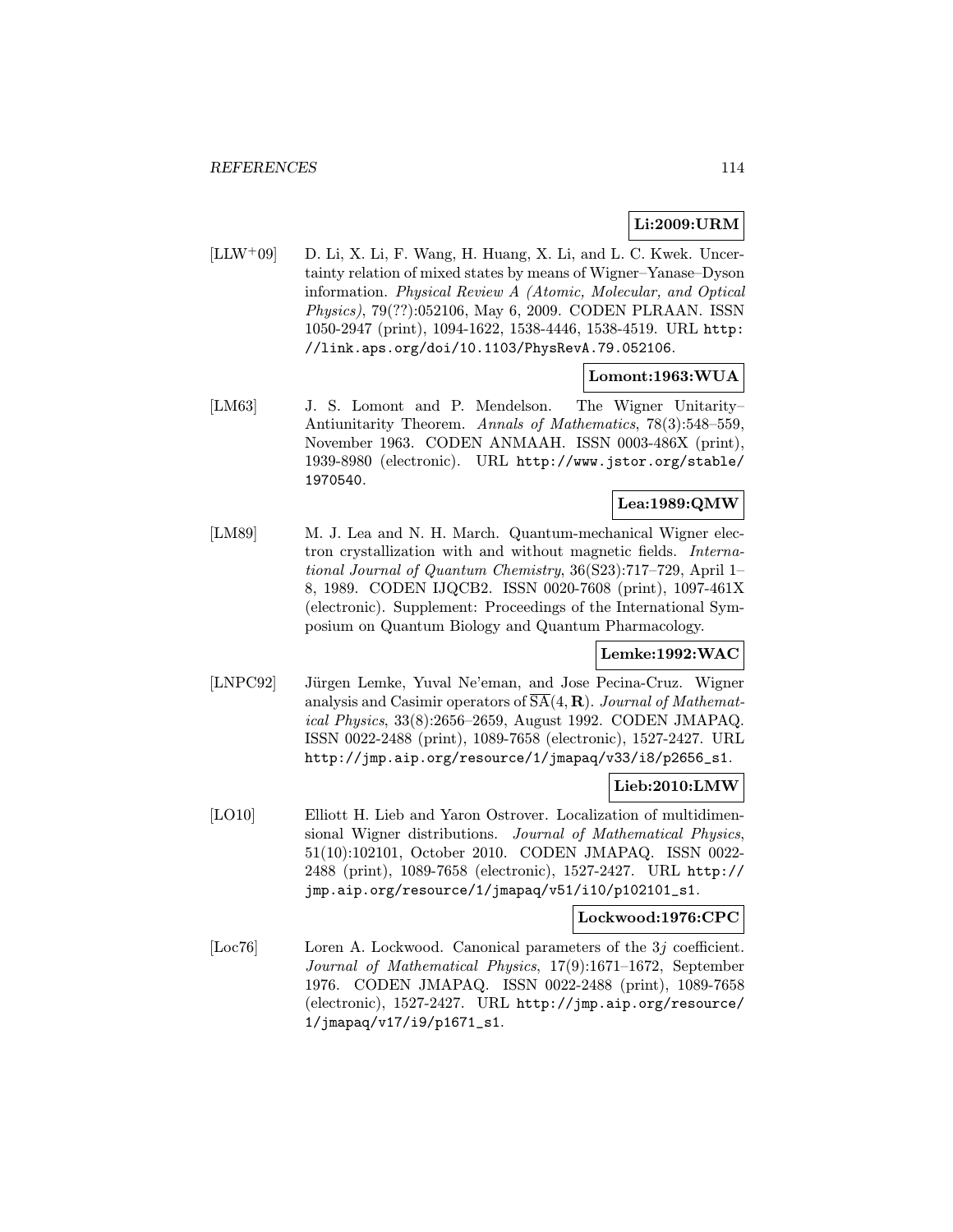# Loebl:1971:GTA

[Loe71] Ernest M. (Ernest Moshe) Loebl, editor. Group theory and its applications, volume 2. Academic Press, New York, USA, 1971. ISBN 0-12-455152-1. 312 pp. LCCN ????

# Loebl:1968:GTA

[Loe75a] Ernest M. (Ernest Moshe) Loebl, editor. Group theory and its applications, volume 1. Academic Press, New York, USA, 1968– 1975. ISBN 0-12-455150-5. xxvii + 696 pp. LCCN ????

# Loebl:1975:GTA

[Loe75b] Ernest M. (Ernest Moshe) Loebl, editor. Group theory and its applications, volume 3. Academic Press, New York, USA, 1975. ISBN 0-12-455153-X (vol. 3). xvi + 480 pp. LCCN ????

# Lowdin:1964:SPTa

[Löw64] Per-Olov Löwdin. Studies in perturbation theory. II. Generalization of the Brillouin–Wigner formalism. Journal of Molecular Spectroscopy, 13(3):326–331, July 1964. CODEN JMOSA3. ISSN 0022-2852 (print), 1096-083x (electronic).

# Li:2011:CWM

[LPN11] Huaqing Li, Jens Aage Poulsen, and Gunnar Nyman. The classical Wigner method with an effective quantum force: Application to the collinear  $H + H_2$  reaction. Journal of Physical Chemistry A, 115(25):7338–7345, 2011. CODEN JPCAFH. ISSN ???? URL http://pubs.acs.org/doi/abs/10.1021/jp200886v.

## Larsen:1978:USG

[LR78] M. L. Larsen and W. W. Repko. The use of the symmetric group in the construction of multispinor Lagrangians. Journal of Mathematical Physics, 19(5):930–934, May 1978. CODEN JMAPAQ. ISSN 0022-2488 (print), 1089-7658 (electronic), 1527-2427. URL http://jmp.aip.org/resource/1/jmapaq/v19/i5/p930\_s1.

## Lorente:1983:LBW

[LR83] M. Lorente and M. A. Rodríguez. A Lagrangian of Bargmann– Wigner equations for massive particles of spin 2. Journal of Mathematical Physics, 24(12):2823–2827, December 1983. CO-DEN JMAPAQ. ISSN 0022-2488 (print), 1089-7658 (electronic), 1527-2427. URL http://jmp.aip.org/resource/1/jmapaq/ v24/i12/p2823\_s1.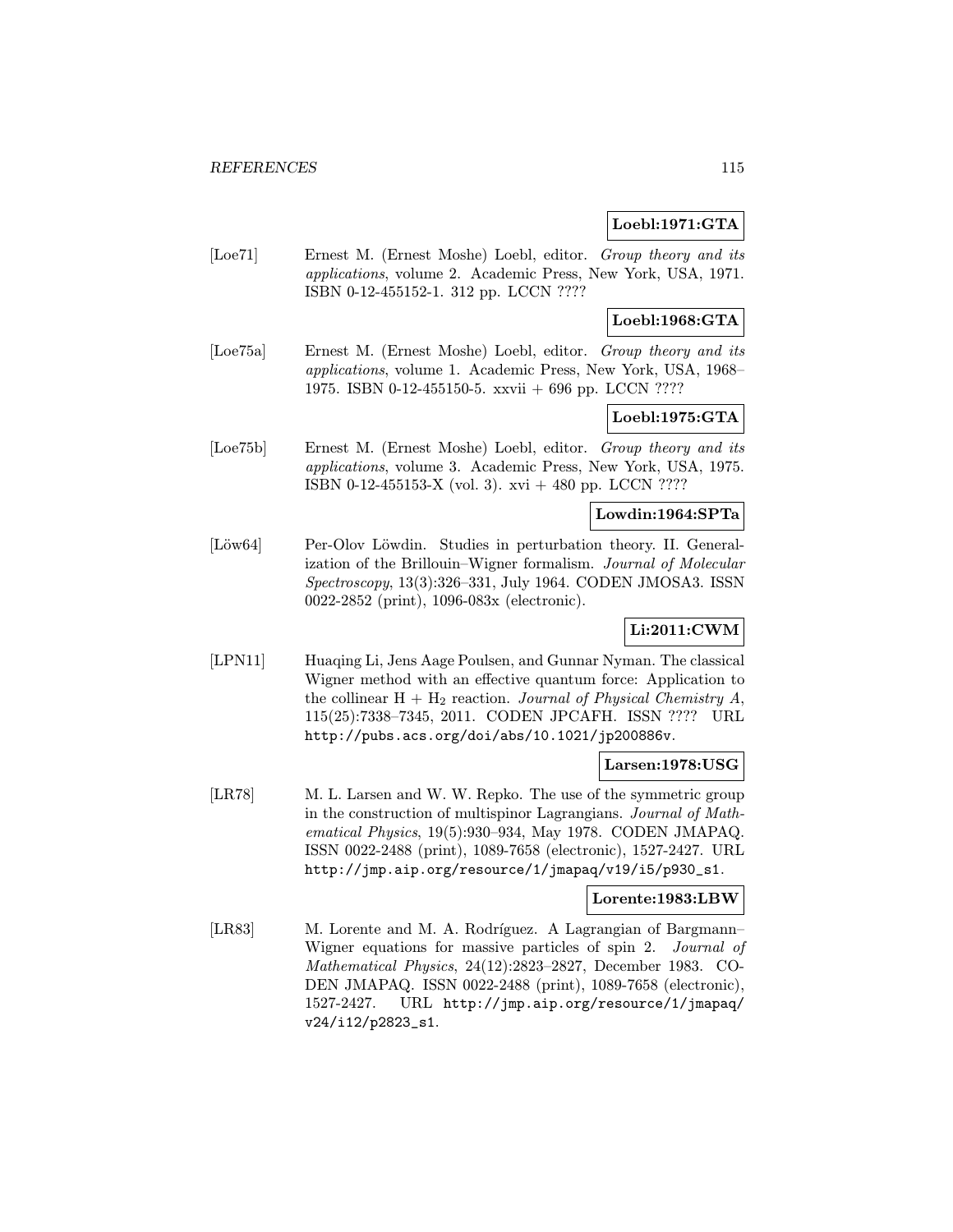#### Margenau:1976:VPR

[LS76] Ervin Laszlo and Emily B. Sellon, editors. Vistas in physical reality: a festschrift for Henry Margenau. Plenum Press, New York, NY, USA; London, UK, 1976. ISBN 0-306-30884-3. xii + 228 pp. LCCN Q175.3 .V57.

## Lievens:2006:HOC

[LSV06] S. Lievens, N. I. Stoilova, and J. Van der Jeugt. Harmonic oscillators coupled by springs: Discrete solutions as a Wigner quantum system. Journal of Mathematical Physics, 47(11):113504, November 2006. CODEN JMAPAQ. ISSN 0022-2488 (print), 1089-7658 (electronic), 1527-2427. URL http://jmp.aip.org/resource/ 1/jmapaq/v47/i11/p113504\_s1.

# Lievens:2008:HOC

[LSV08] S. Lievens, N. I. Stoilova, and J. Van der Jeugt. Harmonic oscillator chains as Wigner quantum systems: Periodic and fixed wall boundary conditions in  $\int (1|n)$  solutions. Journal of Mathematical Physics, 49(7):073502, July 2008. CODEN JMAPAQ. ISSN 0022-2488 (print), 1089-7658 (electronic), 1527-2427. URL http: //jmp.aip.org/resource/1/jmapaq/v49/i7/p073502\_s1.

# Lane:1955:GRI

[LTW55] A. M. Lane, R. G. Thomas, and E. P. Wigner. Giant resonance interpretation of the nucleon–nucleus interaction. Physical Review (2), 98(3):693–701, May 1, 1955. CODEN PHRVAO. ISSN 0031- 899X (print), 1536-6065 (electronic). URL http://link.aps. org/doi/10.1103/PhysRev.98.693.

#### Luo:2004:WYS

[Luo04] Shunlong Luo. Wigner–Yanase skew information vs. quantum Fisher information. Proceedings of the American Mathematical Society, 132(3):885–890, March 2004. CODEN PAMYAR. ISSN 0002-9939 (print), 1088-6826 (electronic). URL http://www. jstor.org/stable/1194711.

#### Ladenburg:1934:ANP

[LW34] Rudolf Ladenburg and Eugene Wigner. Award of the Nobel Prizes in Physics to Professors Heisenberg, Schrödinger and Dirac. The Scientific Monthly, 38(1):86–91, January 1934. CODEN SC-MOAA. ISSN 0096-3771 (print), 2327-7513 (electronic). URL http://www.jstor.org/stable/15534.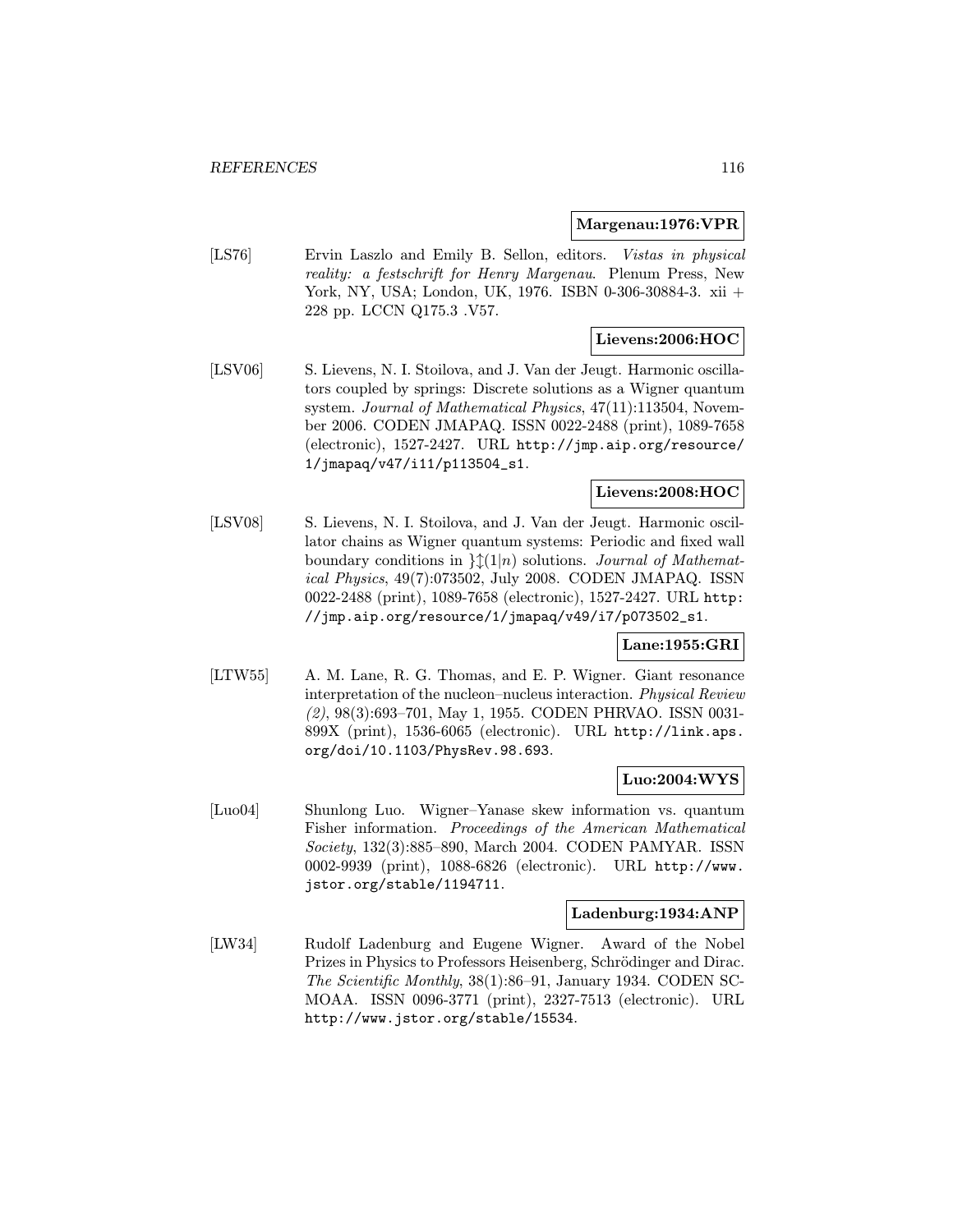## Lannutti:1978:CTT

[LW78] J. E. Lannutti and P. K. Williams, editors. Current trends in the theory of fields: (Tallahassee 1978): a symposium in honor of P. A. M. Dirac, volume 48 of AIP conference proceedings. American Institute of Physics, Woodbury, NY, USA, 1978. ISBN 0-88318- 147-9. LCCN QC793.3.F5 C87.

# Laughlin:1974:BWP

[LWA74] C. Laughlin, M. R. Woodward, and A. T. Amos. Brillouin–Wigner perturbation theory and the generalized eigenvalue equation. International Journal of Quantum Chemistry, 8(4):491–498, May 1974. CODEN IJQCB2. ISSN 0020-7608 (print), 1097-461X (electronic).

# Littlejohn:2009:USA

[LY09] Robert G. Littlejohn and Liang Yu. Uniform semiclassical approximation for the Wigner  $6j$ -symbol in terms of rotation matrices? Journal of Physical Chemistry A, 113(52):14904–14922, 2009. CODEN JPCAFH. ISSN 1089-5639 (print), 1520-5215 (electronic). URL http://pubs.acs.org/doi/abs/10.1021/ jp905056y. PMID: 19817389.

# Lange:1994:DWP

[LZ94] Horst Lange and P. F. Zweifel. Dissipation in Wigner–Poisson systems. Journal of Mathematical Physics, 35(4):1513–1521, April 1994. CODEN JMAPAQ. ISSN 0022-2488 (print), 1089-7658 (electronic), 1527-2427. URL http://jmp.aip.org/resource/ 1/jmapaq/v35/i4/p1513\_s1.

#### Macphail:1959:PCM

[Mac59] M. S. Macphail, editor. Proceedings of the 4th Canadian Mathematical Congress, Banff, 1957. University of Toronto Press, Toronto, ON, Canada, 1959. LCCN ????

## Macia:2004:WMD

[Mac04] Fabricio Macià. Wigner measures in the discrete setting: Highfrequency analysis of sampling and reconstruction operators. SIAM Journal on Mathematical Analysis, 36(2):347–383, 2004. CODEN SJMAAH. ISSN 0036-1410 (print), 1095-7154 (electronic). URL http://epubs.siam.org/sam-bin/dbq/article/ 43152.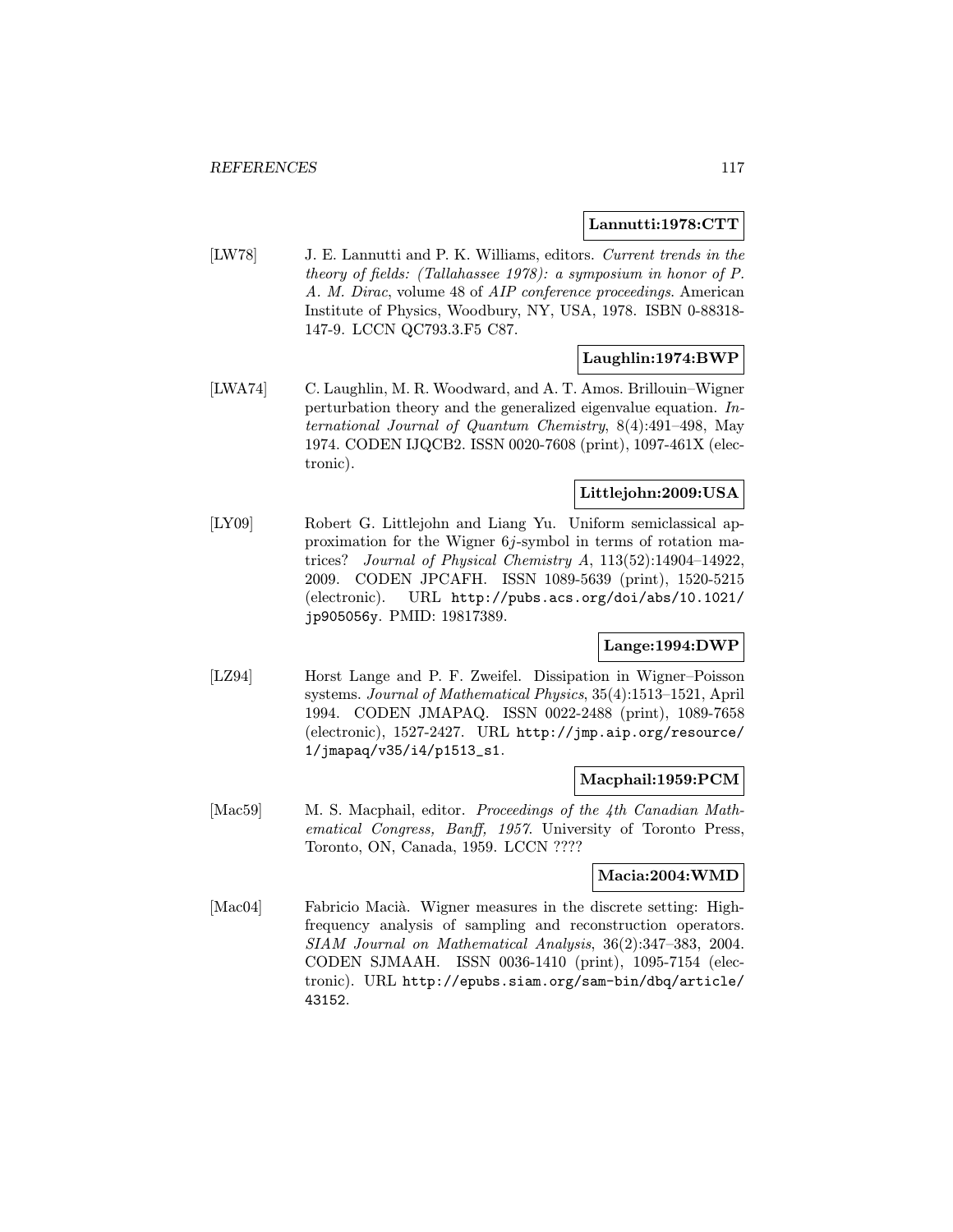#### Mukunda:2004:WDQ

[MACS04] N. Mukunda, Arvind, S. Chaturvedi, and R. Simon. Wigner distributions and quantum mechanics on Lie groups: The case of the regular representation. Journal of Mathematical Physics, 45 (1):114–148, January 2004. CODEN JMAPAQ. ISSN 0022-2488 (print), 1089-7658 (electronic), 1527-2427. URL http://jmp. aip.org/resource/1/jmapaq/v45/i1/p114\_s1.

#### Maekawa:1991:WRC

[Mae91] Takayoshi Maekawa. On the Wigner and the Racah coefficients of  $su_q(2)$  and  $su_q(1, 1)$ . Journal of Mathematical Physics, 32(10): 2598–2604, October 1991. CODEN JMAPAQ. ISSN 0022-2488 (print), 1089-7658 (electronic), 1527-2427. URL http://jmp. aip.org/resource/1/jmapaq/v32/i10/p2598\_s1.

# Majorana:1932:TRP

[Maj32] Ettore Majorana. Teoria relativistica di particelle con momento intrinseco arbitrario. (Italian) [Relativistic theory of particles with arbitrary intrinsic momentum]. Il Nuovo Cimento  $(8)$ , 9(10):335– 344, December 1932. CODEN NUCIAD. ISSN 0029-6341 (print), 1827-6121 (electronic). See comments [?]. That paper reports that both the neutron [?, ?] and positron [?] had already been discovered when Majorana's article was published, but that news had not yet reached Majorana when he was preparing this paper.

#### Majorana:1937:TSD

[Maj37] Ettore Majorana. Teoria simmetrica dell elettrone e del positrone. (Italian) [Symmetrical theory of the electron and the positron]. Il Nuovo Cimento (8), 14(4):171–184, April 1937. CODEN NU-CIAD. ISSN 0029-6341 (print), 1827-6121 (electronic). URL http://en.wikipedia.org/wiki/Majorana\_mass; http:// nl.wikipedia.org/wiki/Majorana-deeltje. In this paper, Majorana predicted the existence of a new type of particle, now called a Majorana fermion, which is its own antiparticle, and whose existence may have finally been confirmed by experiment seventy years later [?, ?, ?]. See also comments in [?]. Esposito [?] reports about this paper "With amazing farsightedness Majorana suggested that the neutrino, which had just been postulated by Wolfgang Pauli and Fermi to explain puzzling features of radioactive beta decay, could be such a particle. This would make the neutrino unique among the elementary particles and, moreover, enable it to have mass. Today many experiments are still devoted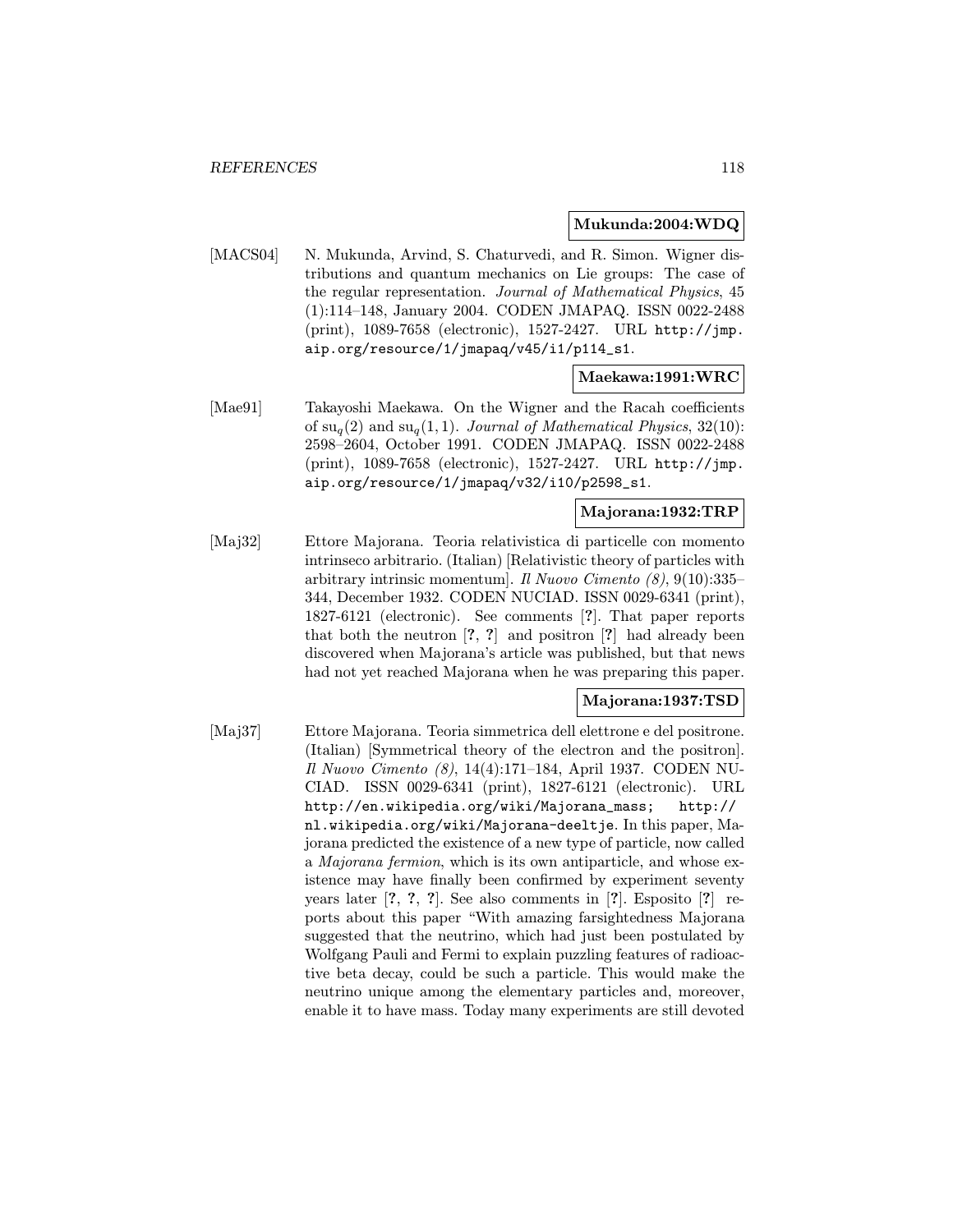to detect these peculiar properties, which include the phenomenon of neutrino oscillations: we have not yet succeeded to find a definite answer to Majorana's proposal.".

# Majumdar:1993:IWC

[Maj93] Parthasarathi Majumdar. Inönü-Wigner contraction of Kac– Moody algebras. Journal of Mathematical Physics, 34(5):2059– 2065, May 1993. CODEN JMAPAQ. ISSN 0022-2488 (print), 1089-7658 (electronic), 1527-2427. URL http://jmp.aip.org/ resource/1/jmapaq/v34/i5/p2059\_s1.

# Maj:2005:PNR

[Maj05a] Omar Maj. Publisher's note: "The relationship between the Wigner–Weyl kinetic formalism and the complex geometrical optics method", [J. Math. Phys. 46, 083510 (2005)]. Journal of Mathematical Physics, 46(8):089901, August 2005. CODEN JMAPAQ. ISSN 0022-2488 (print), 1089-7658 (electronic), 1527- 2427. URL http://jmp.aip.org/resource/1/jmapaq/v46/i8/ p089901\_s1. See [Maj05b].

# Maj:2005:RBW

[Maj05b] Omar Maj. The relationship between the Wigner–Weyl kinetic formalism and the complex geometrical optics method. Journal of Mathematical Physics, 46(8):083510, August 2005. CODEN JMAPAQ. ISSN 0022-2488 (print), 1089-7658 (electronic), 1527- 2427. URL http://jmp.aip.org/resource/1/jmapaq/v46/i8/ p083510\_s1. See publisher's note [Maj05a].

## Margenau:1967:BRE

[Mar67] Henry Margenau. Book review: Eugene Wigner, Symmetries and Reflections, Scientific Essays. American Journal of Physics, 35 (12):1169, December 1967. CODEN AJPIAS. ISSN 0002-9505 (print), 1943-2909 (electronic). URL http://link.aip.org/ link/ajpias/v35/i12/p1169/s1.

#### Marton:1969:BRE

[Mar69] L. Marton. Book review: Eugene P. Wigner, Who Speaks for Civil Defense? Physics Today, 22(3):76–??, March 1969. CODEN PHTOAD. ISSN 0031-9228 (print), 1945-0699 (electronic). URL http://link.aip.org/link/phtoad/v22/i3/p76/s1.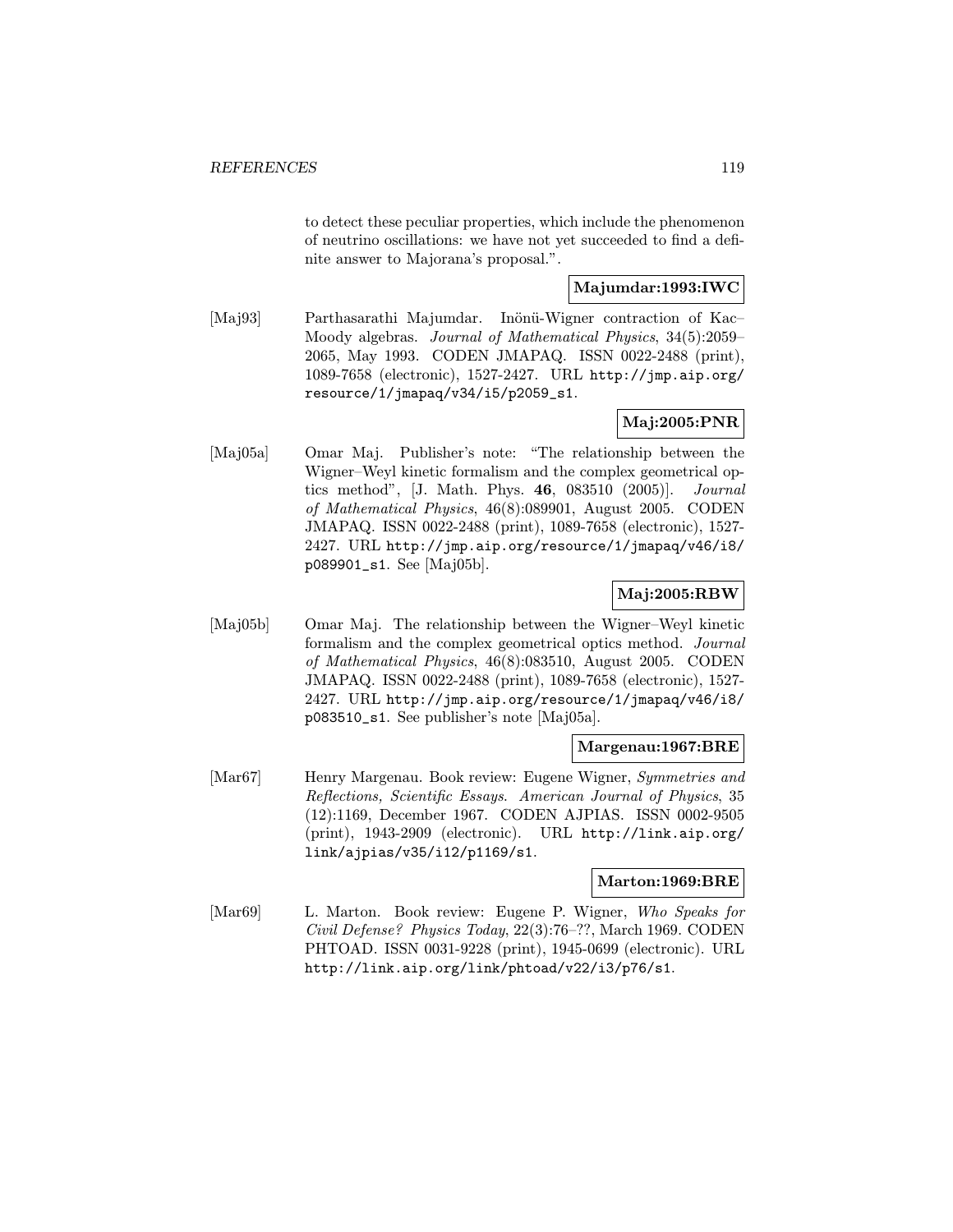#### Marx:1995:VSW

[Mar95] G. Marx. A visionary scientist, Eugene P. Wigner 1902-1995. Hungarian Quarterly, 36(137):51–61, Spring 1995. ISSN 0028- 5390.

# Marx:1996:MMG

[Mar96] George Marx. The myth of the Martians and the golden age of Hungarian science. Science & Education (Springer),  $5(3):225-$ 234, July 1996. CODEN SCEDE9. ISSN 0926-7220 (print), 1573-1901 (electronic). URL http://adsabs.harvard.edu/abs/ 1996Sc%26Ed...5..225M.

# March:2003:CIC

[Mar03] N. H. March. Classic ionic crystals and quantal Wigner electron solids: Role of electron correlation. International Journal of Quantum Chemistry, 92(1):11–21, March 5, 2003. CODEN IJQCB2. ISSN 0020-7608 (print), 1097-461X (electronic).

# March:2006:QSC

[Mar06a] N. H. March. Quantum statistics of charged particles and fingerprints of Wigner crystallization in D dimensions. International Journal of Quantum Chemistry, 106(15):3032–3042, ???? 2006. CODEN IJQCB2. ISSN 0020-7608 (print), 1097-461X (electronic).

# Marton:2006:GEN

[Mar06b] Kati Marton. The great escape: nine Jews who fled Hitler and changed the world. Simon and Schuster, New York, NY, USA, 2006. ISBN 0-7432-6115-1 (hardcover), 0-7432-6116-X (paperback). 271 + 16 pp. LCCN DS135.H93 A153 2006. URL http:/ /catdir.loc.gov/catdir/enhancements/fy0665/2006049162 d.html; http://catdir.loc.gov/catdir/enhancements/fy0668/ 2006049162-s.html; http://catdir.loc.gov/catdir/enhancements/ fy0668/2006049162-t.html; http://catdir.loc.gov/catdir/ enhancements/fy0912/2006049162-b.html.

#### Maximon:2010:S

[Max10] Leonard C. Maximon. 3j, 6j, 9j symbols. In Olver et al. [OLBC10], chapter 34, pages 757–766. ISBN 0-521-19225-0. LCCN QA331 .N57 2010. US\$99.00. URL http://dlmf.nist. gov/; http://www.cambridge.org/catalogue/catalogue. asp?isbn=9780521192255.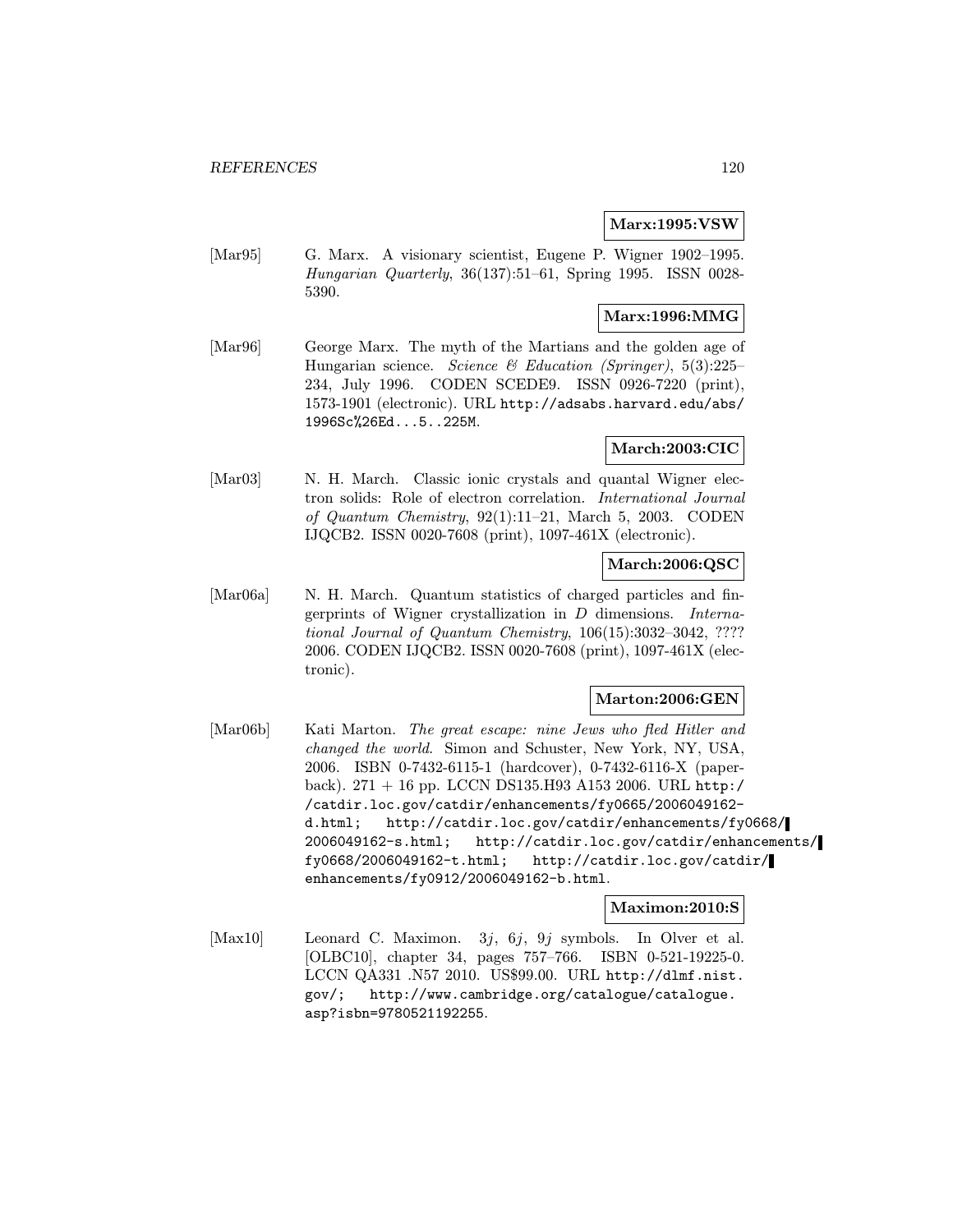## McDonnell:2017:WPP

[McD17] Jane McDonnell. Wigner's puzzle and the Pythagorean heuristic. Synthese, 194(8):2931–2948, August 2017. CODEN SYN-TAE. ISSN 0039-7857 (print), 1573-0964 (electronic). URL http: //link.springer.com/article/10.1007/s11229-016-1080-6; http://link.springer.com/content/pdf/10.1007/s11229- 016-1080-6.pdf.

# McDayter:1967:GBB

[MD67] Walt McDayter and Norman Drew. The giants: The bomb builders. *Denver Post*, ??(??):??, February 3, 1967. URL http: //library.ucsd.edu/dc/object/bb0103915g. This is a reasonably accurate 83-frame comic strip on the history of the building of the atomic bomb, with Leo Szilard as the central figure of the story.

#### Moller:1994:WMD

[MDH94] Klaus B. Moller, Jens Peder Dahl, and Niels E. Henriksen. Wigner method dynamics in the interaction picture. Journal of Physical Chemistry, 98(13):3272–3279, 1994. CODEN JPCHAX. ISSN 0022-3654 (print), 1541-5740 (electronic). URL http://pubs. acs.org/doi/abs/10.1021/j100064a005.

# Mehra:1973:PCN

[Meh73] Jagdish Mehra, editor. The physicist's conception of nature: Symposium on the Development of the Physicist's Conception of Nature in the 20th century. Held at the International Centre for Theoretical Physics, Miramare, Trieste, Italy, 18–25 September 1972. D. Reidel, Dordrecht, Boston, Lancaster, Tokyo, 1973. ISBN 90- 277-0345-0, 90-277-2536-5. LCCN QC173.96 .S95 1972. URL http://www.springer.com/us/book/9789027703453.

#### Meier:1961:LER

[Mei61] Richard L. Meier. Letter to the Editor: Is reactor development economical? Bulletin of the Atomic Scientists, 17(2):40, 81, February 1961. CODEN BASIAP. ISSN 0096-3402 (print), 1938- 3282 (electronic). See [WW60].

## Meijer:1964:GTS

[Mei64] Paul H. Meijer, editor. Group theory and solid state physics: a selection of papers, volume 7 of International science review series. Gordon and Breach, New York, NY, USA, 1964. ???? pp. LCCN ????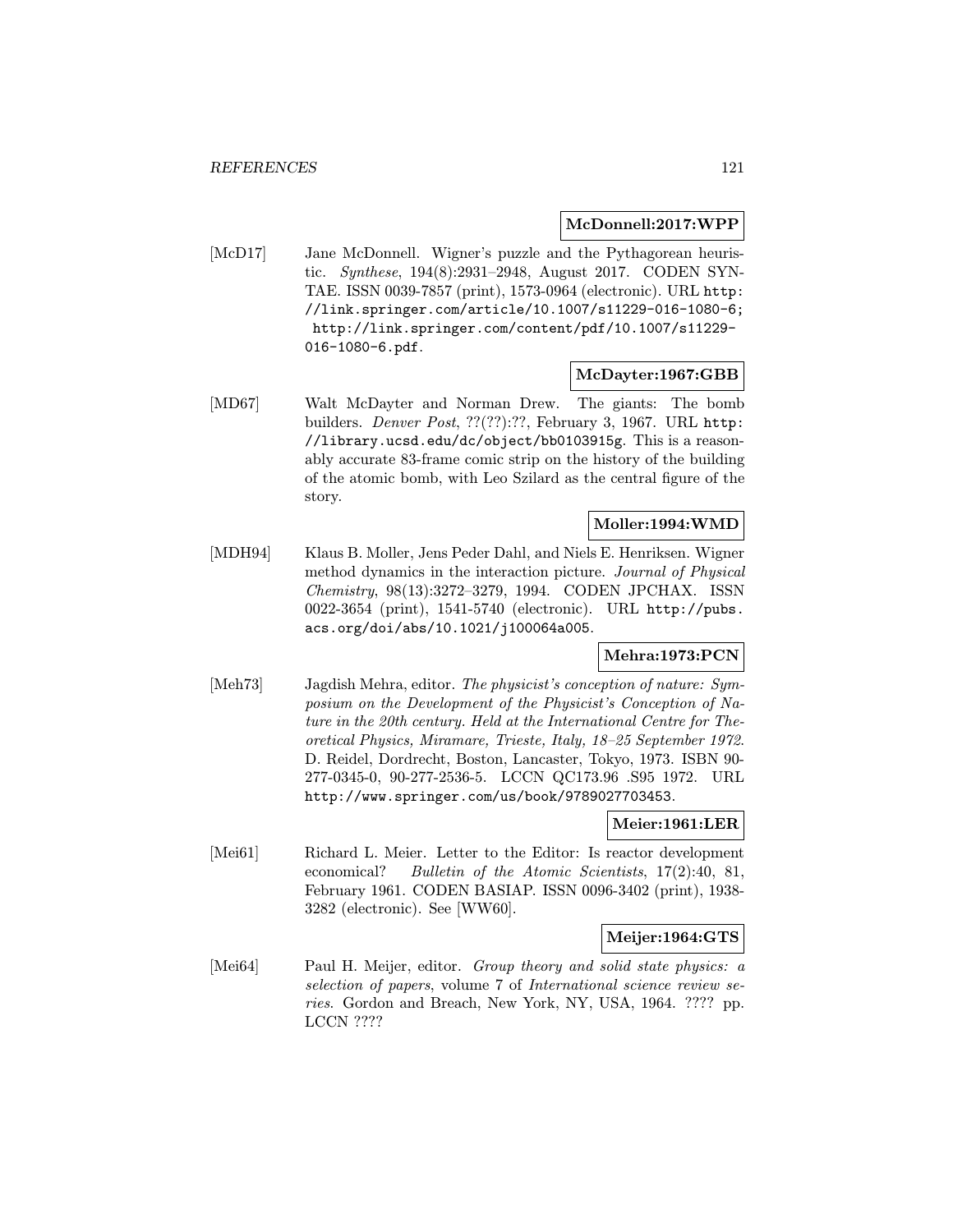#### Mezincescu:1977:WET

[Mez77] L. Mezincescu. Wigner–Eckart theorem for tensor operators of graded Lie algebras. Journal of Mathematical Physics, 18(3):453– 455, March 1977. CODEN JMAPAQ. ISSN 0022-2488 (print), 1089-7658 (electronic), 1527-2427. URL http://jmp.aip.org/ resource/1/jmapaq/v18/i3/p453\_s1.

# Mark:1969:PMU

[MF69] Hans Mark and Sidney Fernbach, editors. Properties of matter under unusual conditions: in honor of Edward Teller's 60th birthday. Interscience Publishers, New York, NY, USA, 1969. ISBN 0-470-56990-5. ix  $+$  389 pp. LCCN Q171 .P98.

# Mourgues:1985:NSC

[MFAB85] G. Mourgues, M. R. Feix, J. C. Andrieux, and P. Bertrand. Not necessary but sufficient condition for the positivity of generalized Wigner functions. Journal of Mathematical Physics, 26(10):2554– 2555, October 1985. CODEN JMAPAQ. ISSN 0022-2488 (print), 1089-7658 (electronic), 1527-2427. URL http://jmp.aip.org/ resource/1/jmapaq/v26/i10/p2554\_s1.

# Michel:1992:RTE

[MFG<sup>+</sup>83] M. Michel, V. L. Fitch, F. Gursey, A. Pais, R. U. Sexl, et al. Round table on the evolution of symmetries. In Sant Feliu de Guixols 1983, Proceedings, Symmetries in physics (1600–1980). ????, ????, 1983.

## Mayne:1962:SSA

[MGM62] Alan J. Mayne, Irving John Good, and John Maynard Smith, editors. The scientist speculates: an anthology of partly-baked *ideas.* Heinemann, London, UK, 1962. xvii  $+$  413 pp. LCCN ????

## Mains:1994:ARF

[MH94] R. K. Mains and G. I. Haddad. An accurate re-formulation of the Wigner function method for quantum transport modeling. Journal of Computational Physics, 112(1):149–161, May 1994. CO-DEN JCTPAH. ISSN 0021-9991 (print), 1090-2716 (electronic). URL http://www.sciencedirect.com/science/article/pii/ S0021999184710886.

# Masik:1998:MBW

[MH98] J. Mášik and I. Hubač. Multireference Brillouin–Wigner coupledcluster theory: Single-root approach. Advances in Quantum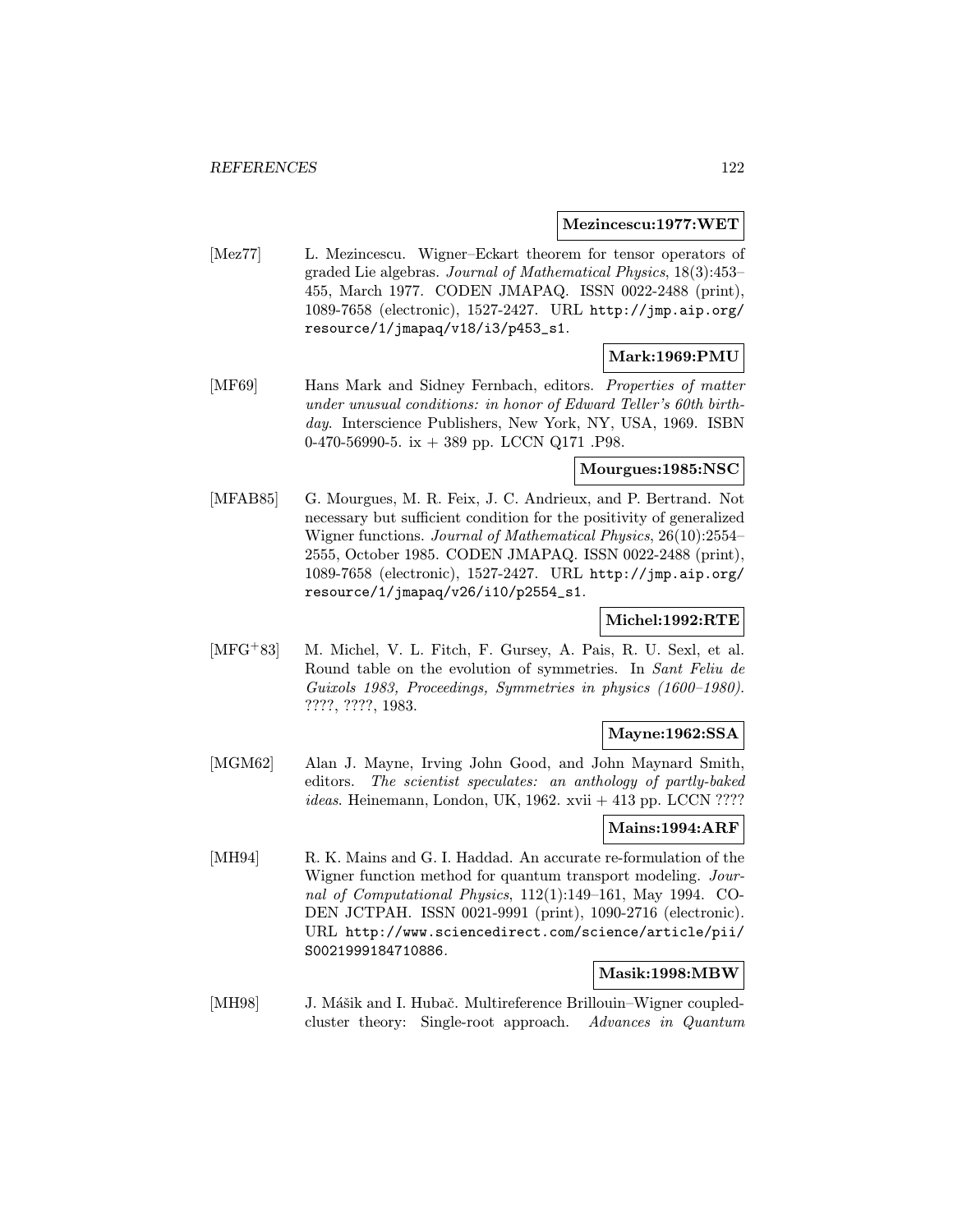Chemistry, 31:75–104, 1998. CODEN AQCHA9. ISSN 0065-3276. URL http://www.sciencedirect.com/science/article/pii/ S0065327608601847.

# Mickens:1985:MAP

[Mic85] Ronald E. Mickens, editor. *Mathematical analysis of physical sys*tems. Van Nostrand Reinhold Co., New York, NY, USA, 1985. ISBN 0-442-26077-6. x + 357 pp. LCCN QC20 .M36 1985.

### Moshinsky:1991:RIM

[ML91] M. Moshinsky and G. López Laurrabaquio. Relativistic interactions by means of boundary conditions: The Breit–Wigner formula. Journal of Mathematical Physics, 32(12):3519–3528, December 1991. CODEN JMAPAQ. ISSN 0022-2488 (print), 1089-7658 (electronic), 1527-2427. URL http://jmp.aip.org/ resource/1/jmapaq/v32/i12/p3519\_s1.

#### Mladjenovic:1998:DYN

[Mla98] Milorad Mladjenović. The Defining Years in Nuclear Physics, 1932–1960s. IOP Publishing, Bristol, UK, 1998. ISBN 0-7503- 0472-3 (hardcover). xx + 441 pp. LCCN QC773 .M54 1998.

## Martin:1973:TCO

[MM73] Ph. Martin and B. Misra. On trace-class operators of scattering theory, and the asymptotic behavior of scattering cross section at high energy. Journal of Mathematical Physics, 14(8):997– 1005, August 1973. CODEN JMAPAQ. ISSN 0022-2488 (print), 1089-7658 (electronic), 1527-2427. URL http://jmp.aip.org/ resource/1/jmapaq/v14/i8/p997\_s1.

#### Minnaert:1992:RWC

[MM92] Pierre Minnaert and Marek Mozrzymas. Racah–Wigner calculus for the super-rotation algebra. I. Journal of Mathematical Physics, 33(5):1582–1593, May 1992. CODEN JMAPAQ. ISSN 0022-2488 (print), 1089-7658 (electronic), 1527-2427. URL http: //jmp.aip.org/resource/1/jmapaq/v33/i5/p1582\_s1.

#### Markowich:1994:WFA

[MMP94] P. A. Markowich, N. J. Mauser, and F. Poupaud. A Wignerfunction approach to (semi)classical limits: electrons in a periodic potential. Journal of Mathematical Physics, 35(3):1066– 1094, March 1994. CODEN JMAPAQ. ISSN 0022-2488 (print),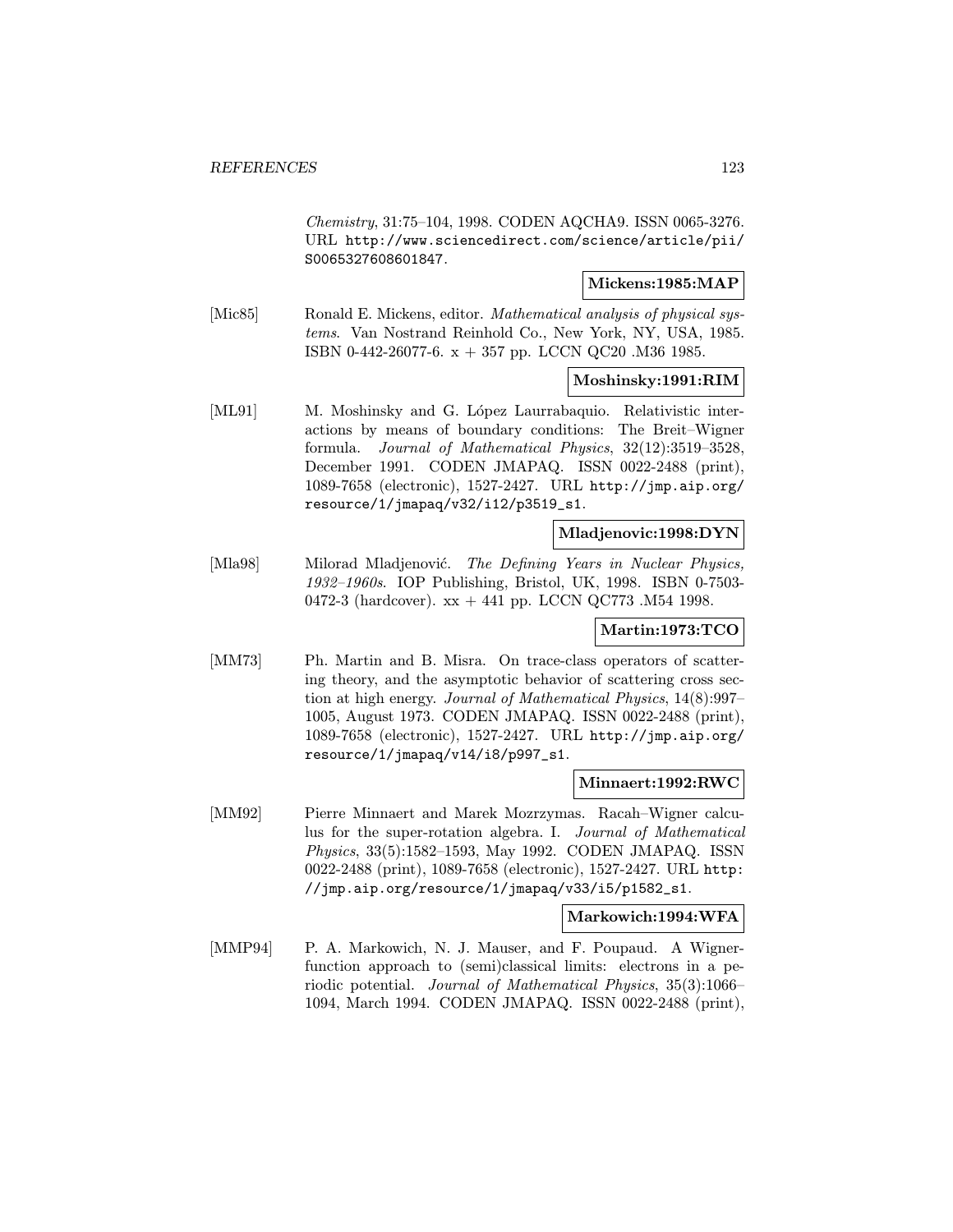1089-7658 (electronic), 1527-2427. URL http://jmp.aip.org/ resource/1/jmapaq/v35/i3/p1066\_s1.

## Mukunda:2005:WWI

[MMZ<sup>+</sup>05] N. Mukunda, G. Marmo, A. Zampini, S. Chaturvedi, and R. Simon. Wigner–Weyl isomorphism for quantum mechanics on Lie groups. Journal of Mathematical Physics, 46(1):012106, January 2005. CODEN JMAPAQ. ISSN 0022-2488 (print), 1089-7658 (electronic), 1527-2427. URL http://jmp.aip.org/resource/ 1/jmapaq/v46/i1/p012106\_s1.

# Mucino:2020:WCF

[MO20] R. Muciño and E. Okon. Wigner's convoluted friends. Studies in History and Philosophy of Modern Physics, 72(??):87–90, November 2020. CODEN ???? ISSN 1355-2198 (print), 1879-2502 (electronic). URL http://www.sciencedirect.com/science/ article/pii/S1355219820300976.

# Molnar:1999:GWU

[Mol99] Lajos Molnár. A generalization of Wigner's unitary–antiunitary theorem to Hilbert modules. Journal of Mathematical Physics, 40 (11):5544–5554, November 1999. CODEN JMAPAQ. ISSN 0022- 2488 (print), 1089-7658 (electronic), 1527-2427.

# Moshinsky:1962:WCG

[Mos62] Marcos Moshinsky. Wigner coefficients for the SU<sub>3</sub> group and some applications. Reviews of Modern Physics, 34(4): 813–828, October 1962. CODEN RMPHAT. ISSN 0034- 6861 (print), 1538-4527 (electronic), 1539-0756. URL http:/ /link.aps.org/doi/10.1103/RevModPhys.34.813; http:// rmp.aps.org/abstract/RMP/v34/i4/p813\_1.

## Medawar:2001:HGT

[MP01] J. S. Medawar and David Pyke. *Hitler's Gift: the True Story of* the Scientists Expelled by the Nazi Regime. Arcade Publishing, New York, NY, USA, 2001. ISBN 1-55970-564-7. xx + 268 pp. LCCN Q141 .M385 2001. Foreword by Max Perutz.

## Markowich:2002:WMA

[MPPS02] Peter A. Markowich, Paola Pietra, Carsten Pohl, and Hans Peter Stimming. A Wigner-measure analysis of the Dufort–Frankel scheme for the Schrödinger equation. SIAM Journal on Numerical Analysis, 40(4):1281–1310, August 2002. CODEN SJNAAM.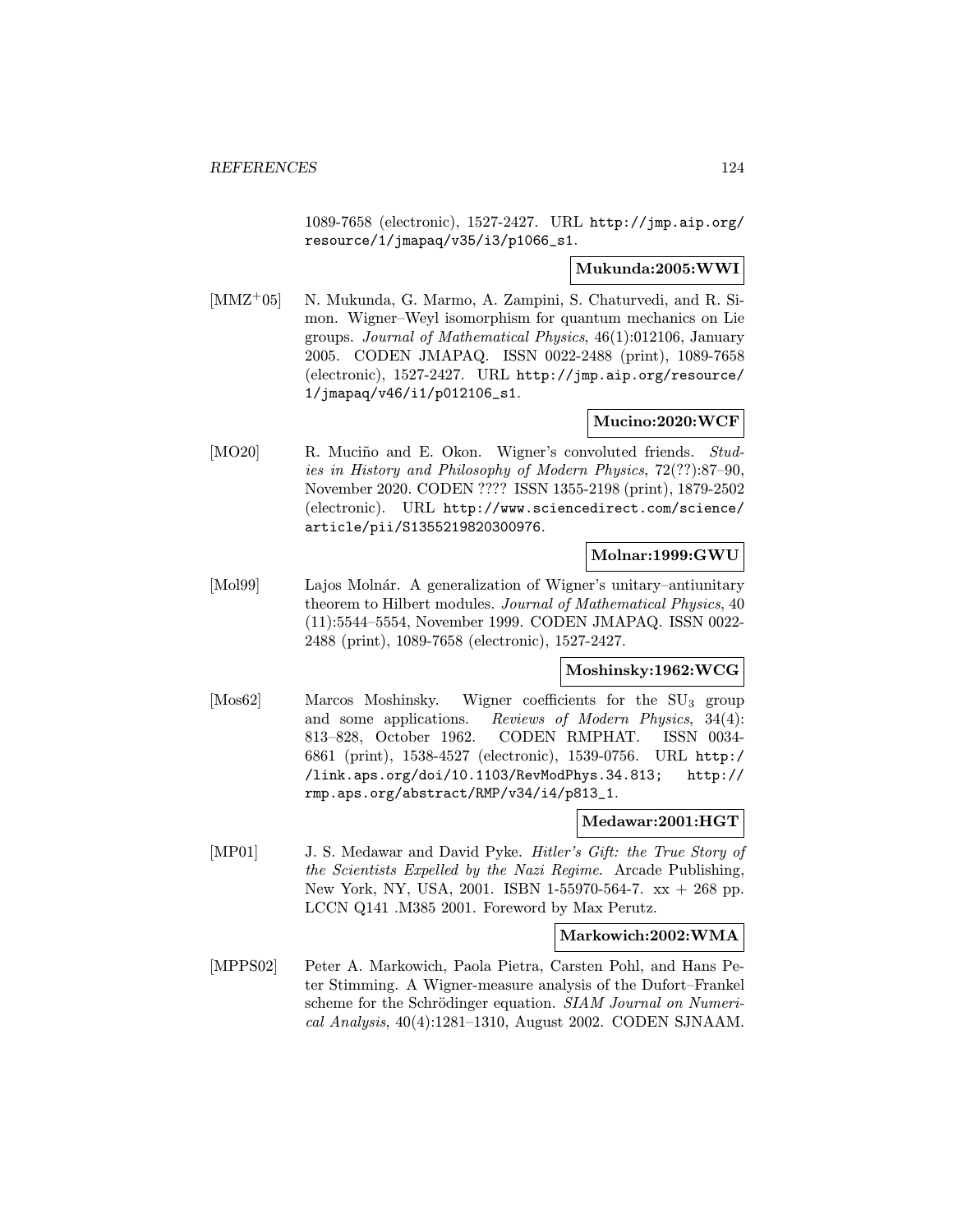ISSN 0036-1429 (print), 1095-7170 (electronic). URL http:// epubs.siam.org/sam-bin/dbq/article/38173.

#### Markowich:2003:WMA

[MPPS03] Peter A. Markowich, Paola Pietra, Carsten Pohl, and Hans Peter Stimming. A Wigner-measure analysis of the Dufort–Frankel scheme for the Schrödinger equation. SIAM Journal on Numerical Analysis, 40(4):1281–1310, ???? 2003. CODEN SJNAAM. ISSN 0036-1429 (print), 1095-7170 (electronic). URL http:// www.jstor.org/stable/4101006.

# MacDowell:1972:RPG

[MR72] W. W. MacDowell and Ralph Roskies. Reduction of the Poincaré group with respect to the Lorentz group. Journal of Mathematical Physics, 13(10):1585–1592, October 1972. CO-DEN JMAPAQ. ISSN 0022-2488 (print), 1089-7658 (electronic), 1527-2427. URL http://jmp.aip.org/resource/1/jmapaq/ v13/i10/p1585\_s1. See errata [MR73].

# MacDowell:1973:ERP

[MR73] S. W. MacDowell and Ralph Roskies. Errata: "Reduction of the Poincaré group with respect to the Lorentz group".  $Jour$ nal of Mathematical Physics, 14(12):2018, December 1973. CO-DEN JMAPAQ. ISSN 0022-2488 (print), 1089-7658 (electronic), 1527-2427. URL http://jmp.aip.org/resource/1/jmapaq/ v14/i12/p2018\_s2. See [MR72].

## Maurin:1976:MPP

[MR76] Krzysztof Maurin and Ryszard Rñaczka, editors. *Mathematical* physics and physical mathematics: proceedings of the international symposium organized by the Mathematical Institute of the Polish Academy of Sciences, the Institute for Nuclear Research, and University of Warsaw, held in Warsaw, 25–30 March 1974, volume 2 of Mathematical physics and applied mathematics. D. Reidel, Dordrecht, Boston, Lancaster, Tokyo, 1976. ISBN 90-277- 0537-2. LCCN QC19.2 .M37.

## Mitra:1998:SLF

[MR98] A. N. Mitra and R. Ramanathan. On simulating Liouvillian flow from quantum mechanics via Wigner functions. Journal of Mathematical Physics, 39(9):4492–4498, September 1998. CO-DEN JMAPAQ. ISSN 0022-2488 (print), 1089-7658 (electronic), 1527-2427.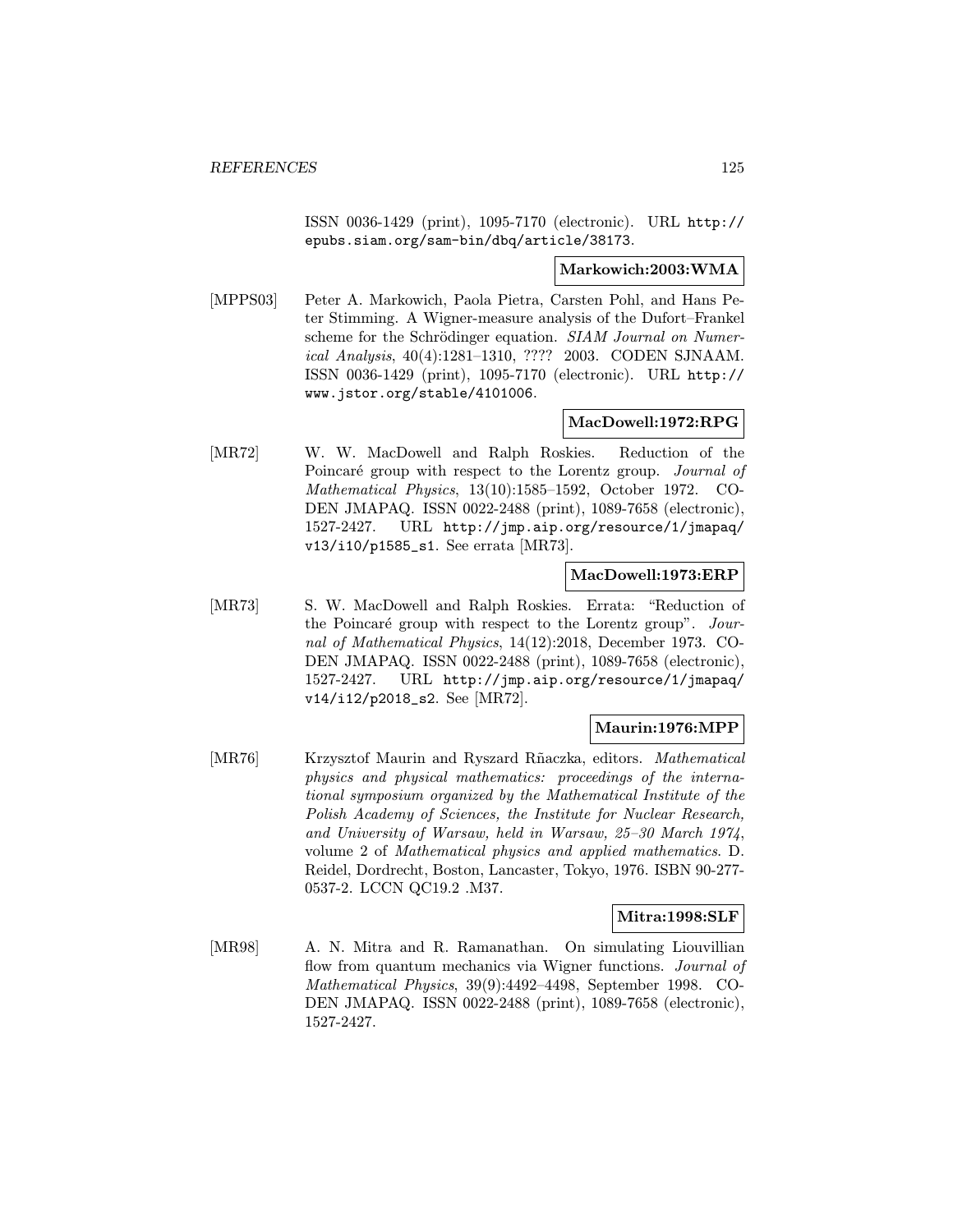## Meystre:1983:QOE

[MS83] Pierre Meystre and Marlan O. (Marlan Orvil) Scully, editors. Quantum optics, experimental gravity, and measurement theory, volume 94 of NATO advanced science institutes series. Series B, Physics. Plenum Press, New York, NY, USA; London, UK, 1983. ISBN 0-306-41354-X. LCCN QC446.15 .N37 1981. Proceedings of the NATO Advanced Study Institute on Quantum Optics and Experimental General Relativity, held August 16–29, 1981, in Bad Windsheim, Federal Republic of Germany.

# Marotta:2000:TOW

[MS00] V. Marotta and A. Sciarrino. Tensor operators and Wigner– Eckart theorem for  $U_{q\rightarrow 0}(\text{sl}(2))$ . Journal of Mathematical Physics, 41(8):5735–5744, August 2000. CODEN JMAPAQ. ISSN 0022- 2488 (print), 1089-7658 (electronic), 1527-2427.

#### McKeon:2006:BWE

[MS06] D. G. C. McKeon and T. N. Sherry. The Bargmann–Wigner equations in spherical space. Canadian Journal of Physics  $=$  Journal canadien de physique, 84(1):37–52, 2006. CODEN CJPHAD. ISSN 0008-4204 (print), 1208-6045 (electronic). URL http:// www.nrcresearchpress.com/doi/abs/10.1139/p06-011.

#### Mukunda:1995:WEP

[Muk95] N. Mukunda. Eugene Paul Wigner — a tribute. Current Science, 69(4):375–385, August 25, 1995. CODEN CUSCAM. ISSN 0011- 3891.

## Mark:1924:GRS

[MW24] H. Mark and E. Wigner. Die Gitterstruktur des rhombischen Schwefels. (German) [The grid structure of rhombic sulfur]. Z. phys. Chem., 111(??):398–414, ???? 1924. CODEN ???? ISSN ????

# Margenau:1940:MMO

[MW40] H. Margenau and E. Wigner. Magnetic moments of odd nuclei. Physical Review (2), 58(2):103–110, July 15, 1940. CODEN PHRVAO. ISSN 0031-899X (print), 1536-6065 (electronic). URL http://link.aps.org/doi/10.1103/PhysRev.58.103.

## Masters:1946:OWN

[MW46] Dexter Masters and Katharine Way, editors. One world or none: a report to the public on the full meaning of the atomic bomb.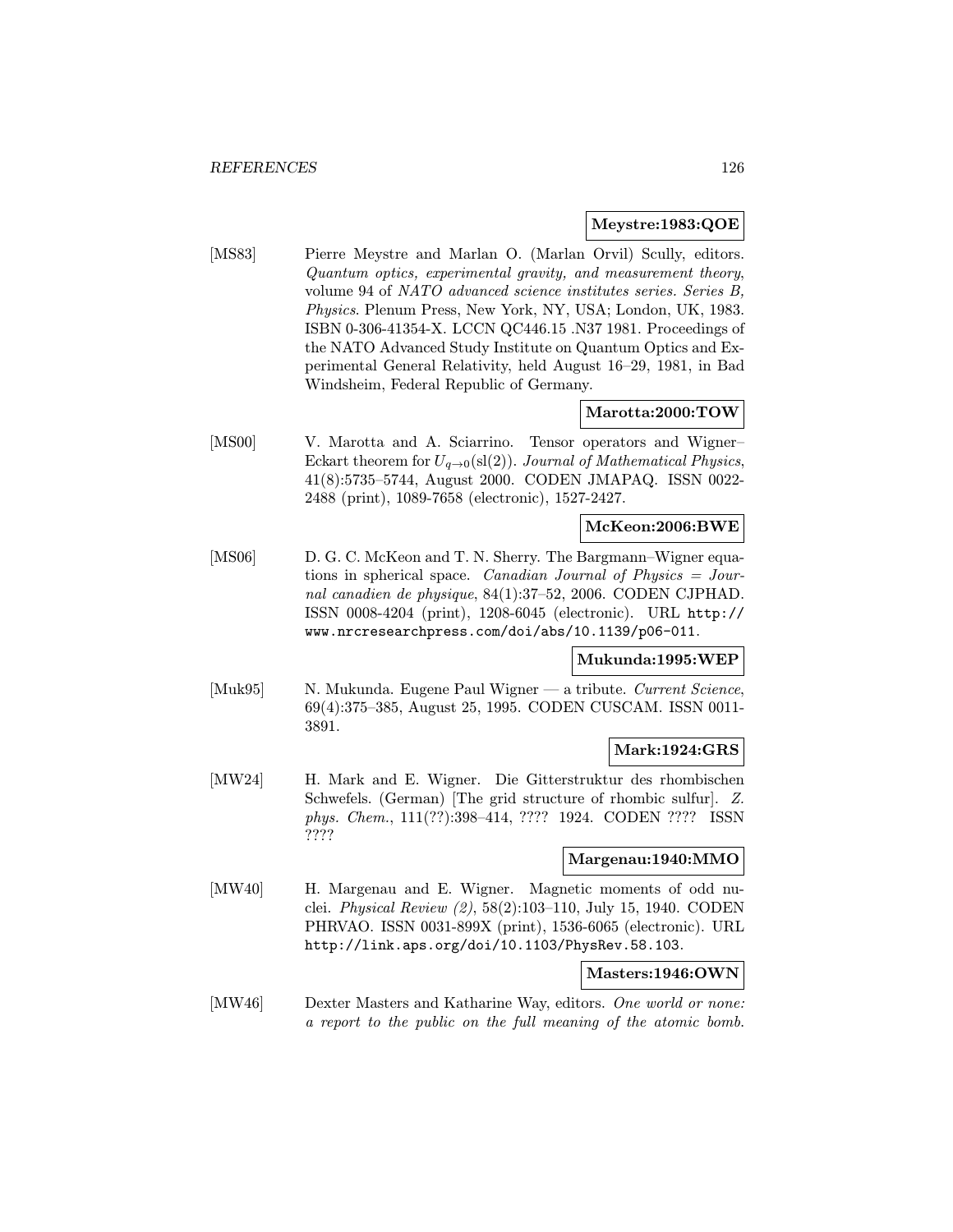Whittlesey House, McGraw-Hill Book Co., Inc., New York, NY, USA, 1946.  $x + 79$  pp. LCCN UF767 .M3 1946a. Foreword by Niels Bohr. Introduction by Arthur H. Compton. See also reprint [MW07].

### Margenau:1962:CPP

[MW62] H. Margenau and E. P. Wigner. Comments on Professor Putnam's comments. Philosophy of Science, 29(3):292–293, July 1962. CO-DEN PHSCA6. ISSN 0031-8248 (print), 1539-767X (electronic). URL http://www.jstor.org/stable/186048.

## Margenau:1964:RPP

[MW64] Henry Margenau and Eugene P. Wigner. Reply to Professor Putnam. Philosophy of Science, 31(1):7–9, January 1964. CODEN PHSCA6. ISSN 0031-8248 (print), 1539-767X (electronic). URL http://www.jstor.org/stable/186741.

# Murphey:1975:LAN

[MW75] Walter Murphey and Eugene P. Wigner. Letters: Armed neutrality. Bulletin of the Atomic Scientists, 31(6):2, June 1975. CODEN BASIAP. ISSN 0096-3402 (print), 1938-3282 (electronic).

#### Morris:1979:NRO

[MW79] Peter A. Morris and E. P. Wigner. Nuclear reactor operation. Science, 205(4402):148, July 13, 1979. CODEN SCIEAS. ISSN 0036- 8075 (print), 1095-9203 (electronic). URL http://www.jstor. org/stable/1748912.

#### Masters:2007:OWN

[MW07] Dexter Masters and Katharine Way, editors. One world or none: a report to the public on the full meaning of the atomic bomb. New Press, New York, NY, USA, 2007. ISBN 1-59558-227-4 (hardcover). xx + 220 pp. LCCN UG1282.A8 O54 2007. URL http:/ /thenewpress.com/index.php?option=com\_title&task=view\_ title&metaproductid=1703; http://www.loc.gov/catdir/ toc/ecip0718/2007020838.htm. Foreword by Niels Bohr. Introduction by Arthur H. Compton. Reprint of [MW46].

## Miller:1966:DBH

[MWW66] Carl F. Miller, Sidney G. Winter, Jr., and Eugene P. Wigner. Dialogue: Between Harbor participants and S/C Scientific Advisory Board. Scientist and Citizen, 8(4–5):17–37, March 1966. CODEN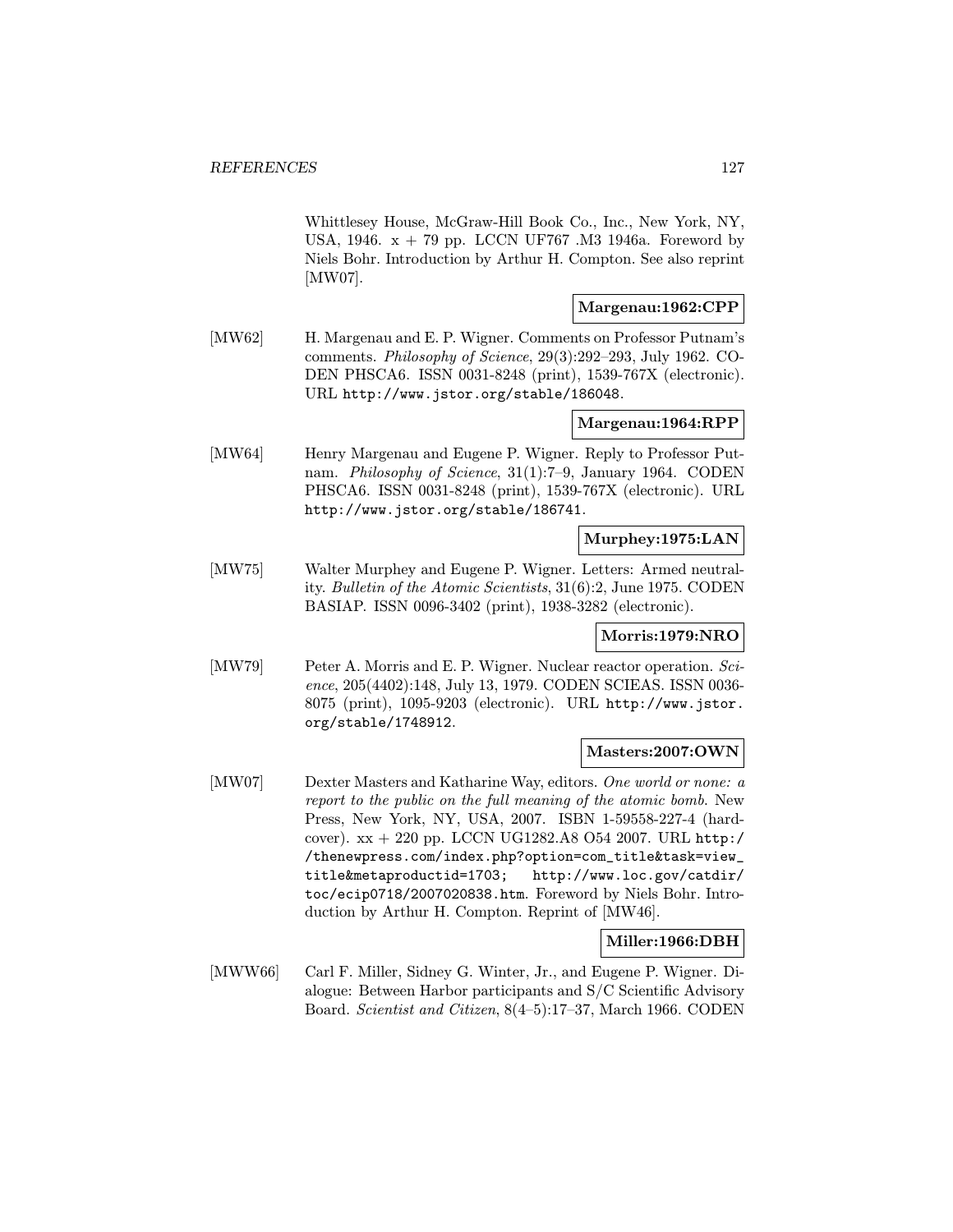???? ISSN 2155-1278. URL http://www.tandfonline.com/doi/ abs/10.1080/21551278.1966.10114741.

# Morrison:1990:ADM

[MYPL90] Robert C. Morrison, Weitao Yang, Robert G. Parr, and Chengteh Lee. Approximate density matrices and Wigner distribution functions from density, kinetic energy density, and idempotency constraints. International Journal of Quantum Chemistry, 38(6):819– 830, December 1990. CODEN IJQCB2. ISSN 0020-7608 (print), 1097-461X (electronic).

# Nagy:1988:WJK

[Nag88] Nagy Károly. Wigner Jenő köszöntése. (Hungarian) [Eugene Wigner greeting]. Fizikai Szemle (Budapest), 38(5):161, May 1988. CODEN FISZA6. ISSN 0015-3257 (print), 1588-0540 (electronic). URL http://www.kfki.hu/fszemle/archivum/ fsz8805/tart8805.html.

# Nagy:1989:JNC

[NAH<sup>+</sup>89] D. Nagy, W. Aspray, P. Horvath, E. Teller, N. Vonneuman, and E. P. Wigner. John von Neumann — a case-study of scientific creativity — discussion. Annals of the History of Computing,  $11$ (3):165–169, ???? 1989. CODEN AHCOE5. ISSN 0164-1239.

## Nedjalkov:2004:OSM

[NAKS04] M. Nedjalkov, E. Atanassov, H. Kosina, and S. Selberherr. Operator-split method for variance reduction in stochastic solutions of the Wigner equation. Monte Carlo Methods and Applications, 10(3–4):461–468, December 2004. CODEN MCMAC6. ISSN 0929-9629 (print), 1569-3961 (electronic). URL http:/ /www.degruyter.com/view/j/mcma.2004.10.issue-3-4/mcma. 2004.10.3-4.461/mcma.2004.10.3-4.461.xml.

## Narcowich:1988:CCT

[Nar88] Francis J. Narcowich. Conditions for the convolution of two Wigner distributions to be itself a Wigner distribution. Journal of Mathematical Physics, 29(9):2036–2041, September 1988. CODEN JMAPAQ. ISSN 0022-2488 (print), 1089-7658 (electronic), 1527-2427. URL http://jmp.aip.org/resource/1/ jmapaq/v29/i9/p2036\_s1.

## Nauenberg:1973:HDE

[Nau73] Michael Nauenberg. High density expansions in the Thomas– Fermi approximation. *Journal of Mathematical Physics*, 14(4):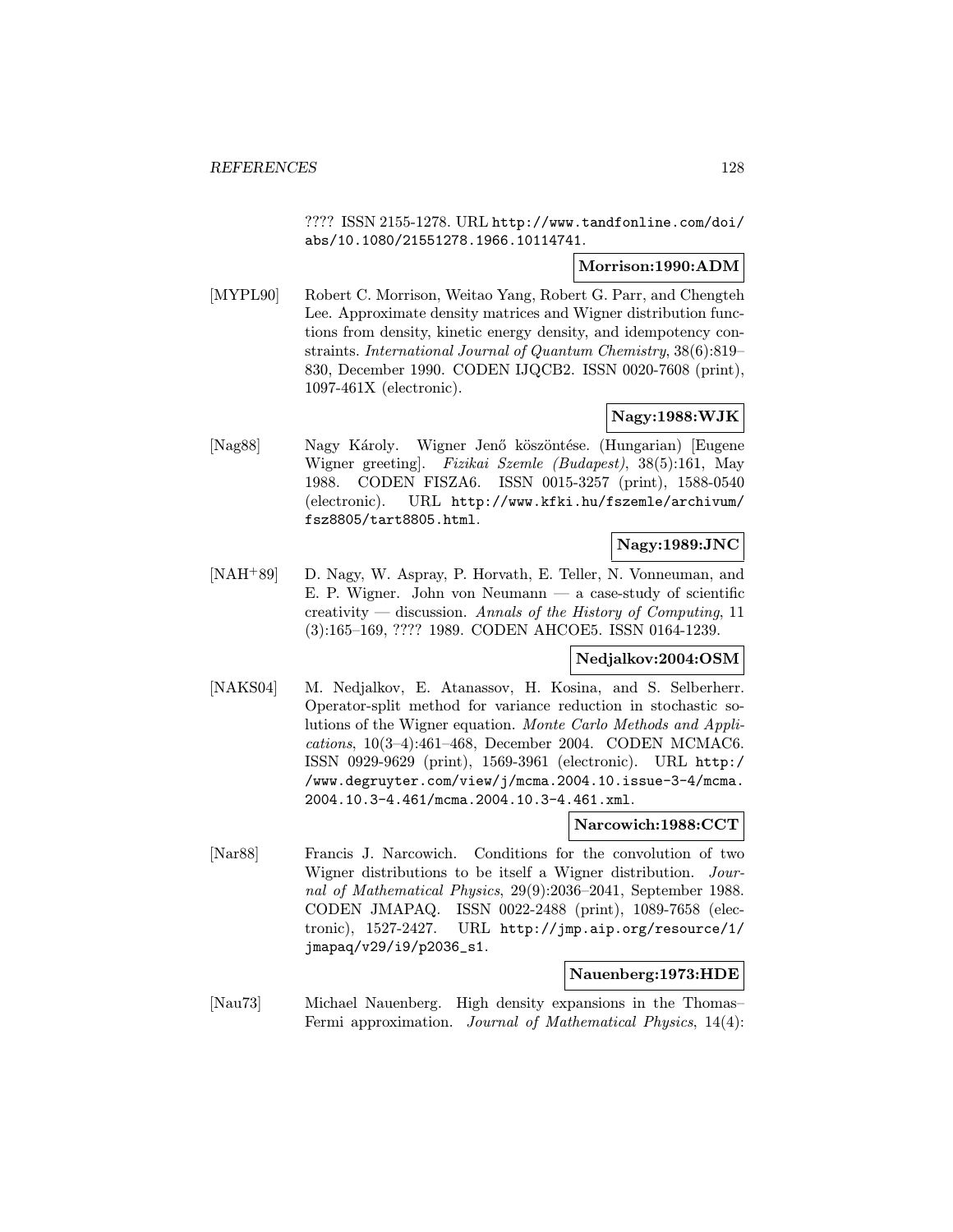537–539, April 1973. CODEN JMAPAQ. ISSN 0022-2488 (print), 1089-7658 (electronic), 1527-2427. URL http://jmp.aip.org/ resource/1/jmapaq/v14/i4/p537\_s1.

## Neeman:2004:SMN

[Ne'04] Y. Ne'eman. Symmetry and "magic" numbers or from the Pythagoreans to Eugene Wigner. Acta Physica Hungarica New Series: Heavy Ion Physics, 19(3–4):241–246, ???? 2004. CODEN APHPFM. ISSN 1219-7580 (print), 1588-2675 (electronic).

## Nicholson:2012:PWU

[Nic12] Jason Scott Nicholson. A perspective on Wigner's "unreasonable effectiveness of mathematics". Notices of the American Mathematical Society, 59(1):38–42, January 2012. CODEN AMNOAN. ISSN 0002-9920 (print), 1088-9477 (electronic). URL https:// www.ams.org/notices/201201/rtx120100038p.pdf.

# Noz:1988:SRQ

[NKW88] Marilyn E. Noz, Y. S. Kim, and Eugene Paul Wigner, editors. Special Relativity and quantum theory: a collection of papers on the Poincaré group. Fundamental theories of physics. Kluwer Academic Publishers, Norwell, MA, USA, and Dordrecht, The Netherlands, 1988. ISBN 90-277-2799-6. xiii + 504 pp. LCCN QC174.46 .S64 1988.

## Nash:1969:SCW

[NL69] J. C. Nash and W. G. Laidlaw. Some comments on the Wigner tunneling formula. Canadian Journal of Chemistry  $==$  Journal canadien de chimie, 47(8):1441–1443, 1969. CODEN CJCHAG. ISSN 0008-4042 (print), 1480-3291 (electronic). URL http:// www.nrcresearchpress.com/doi/abs/10.1139/v69-239.

## Nobel:1972:NLI

[Nob72] Nobel Foundation, editor. Nobel lectures, including presentation speeches and Laureates' biographies, 1963–1970. Elsevier, Amsterdam, The Netherlands, 1972. ISBN 0-444-40993-9.  $xi + 349$ pp. LCCN QC71.N735.

## Nouri:1999:DWD

[Nou99] Saeid Nouri. Determination of Wigner distribution function for the d-dimensional Coulomb problem. Journal of Mathematical Physics, 40(3):1294–1299, March 1999. CODEN JMAPAQ. ISSN 0022-2488 (print), 1089-7658 (electronic), 1527-2427.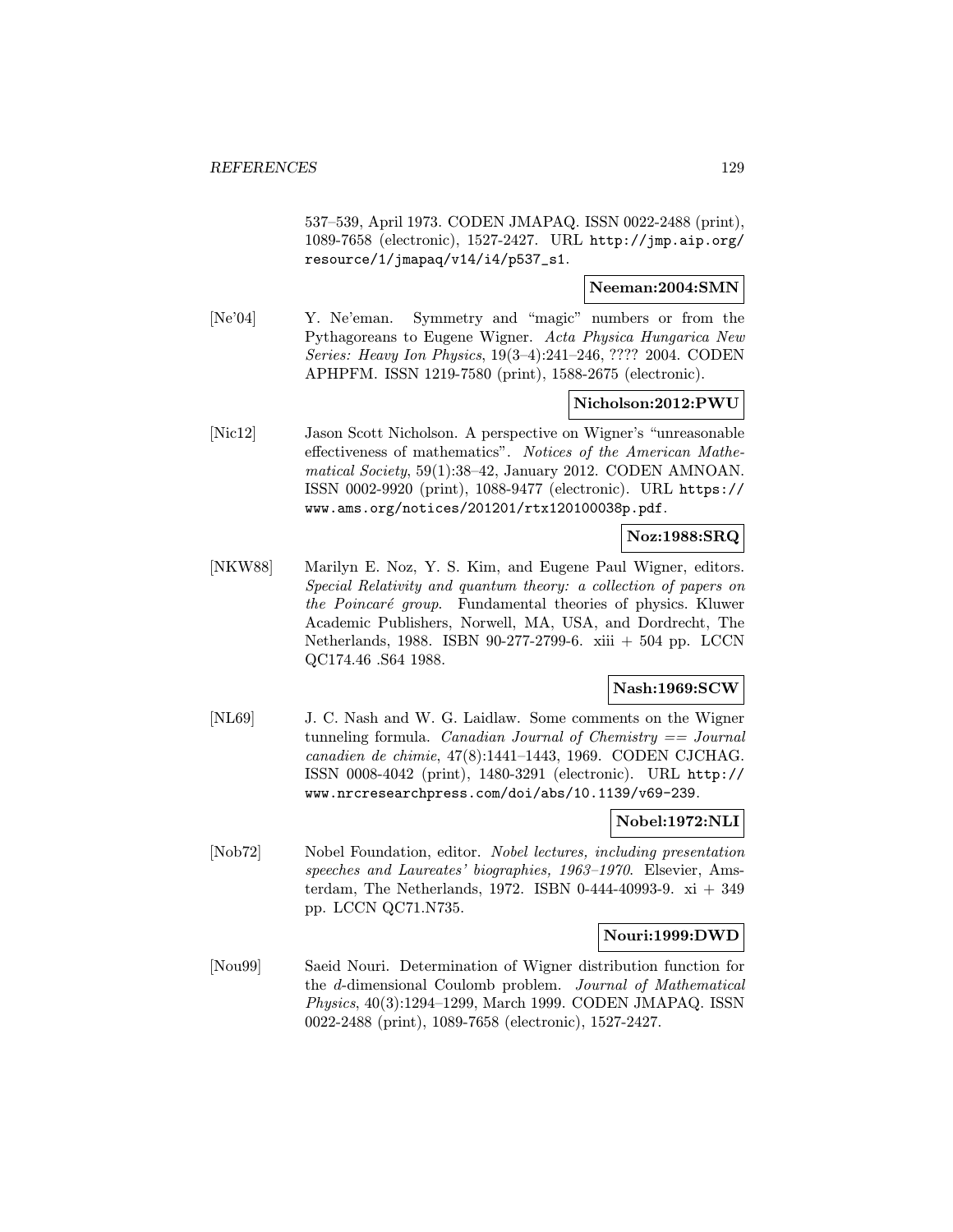#### Newton:1949:LSE

[NW49] T. D. Newton and E. P. Wigner. Localized states for elementary systems. Reviews of Modern Physics, 21(3):400–406, July 1, 1949. CODEN RMPHAT. ISSN 0034-6861 (print), 1538-4527 (electronic), 1539-0756. URL http://link.aps.org/doi/10. 1103/RevModPhys.21.400; http://rmp.aps.org/abstract/ RMP/v21/i3/p400\_1. Special issue in honor of Albert Einstein on his 70th birthday.

## Nordheim:1961:MCR

[NW61] Lothar W. Nordheim and Eugene P. Wigner. Means for controlling reactions. US Patent 2,990,355., June 27, 1961. URL http: //www.google.com/patents/US2990355. US Patent Application filed Nov 2, 1945.

# Neumann:1970:SNT

[NW70] Neumann János and Wigner Jenő. A színképek néhány tulajdonságának értelmezésér?l a pörg? elektron kvantummechanikája alapján. (Hungarian) [The spectra of some properties: interpretation by quantum mechanics of the spinning electron]. Magyar Fizikai Folyóirat, 18(6):567-582, ???? 1970. CODEN MGFFAC. ISSN 0025-0104.

## Narcovich:1971:EMT

[NW71] E. Narcovich and E. Wigner. Extension of the R-matrix theory: Abstract. Bulletin of the American Physical Society, ??(??):623– ??, April 1971. CODEN BAPSA6. ISSN 0003-0503.

#### Nichols:1972:MRD

[NWA72] Rodney W. Nichols, Eugene P. Wigner, and Robert K. Adair. Military research and development. Science, 175(4020):356-357, January 28, 1972. CODEN SCIEAS. ISSN 0036-8075 (print), 1095-9203 (electronic). URL http://www.jstor.org/stable/ 1733555.

#### Newson:1961:OCS

[NWEC61] Henry W. Newson, Eugene P. Wigner, Elbert P. Epler, and Thomas E. Cole. Overall control system for high flux pile. US Patent 2,985,574., May 23, 1961. URL http://www.google.com/ patents/US2985574. US Patent Application filed May 25, 1953.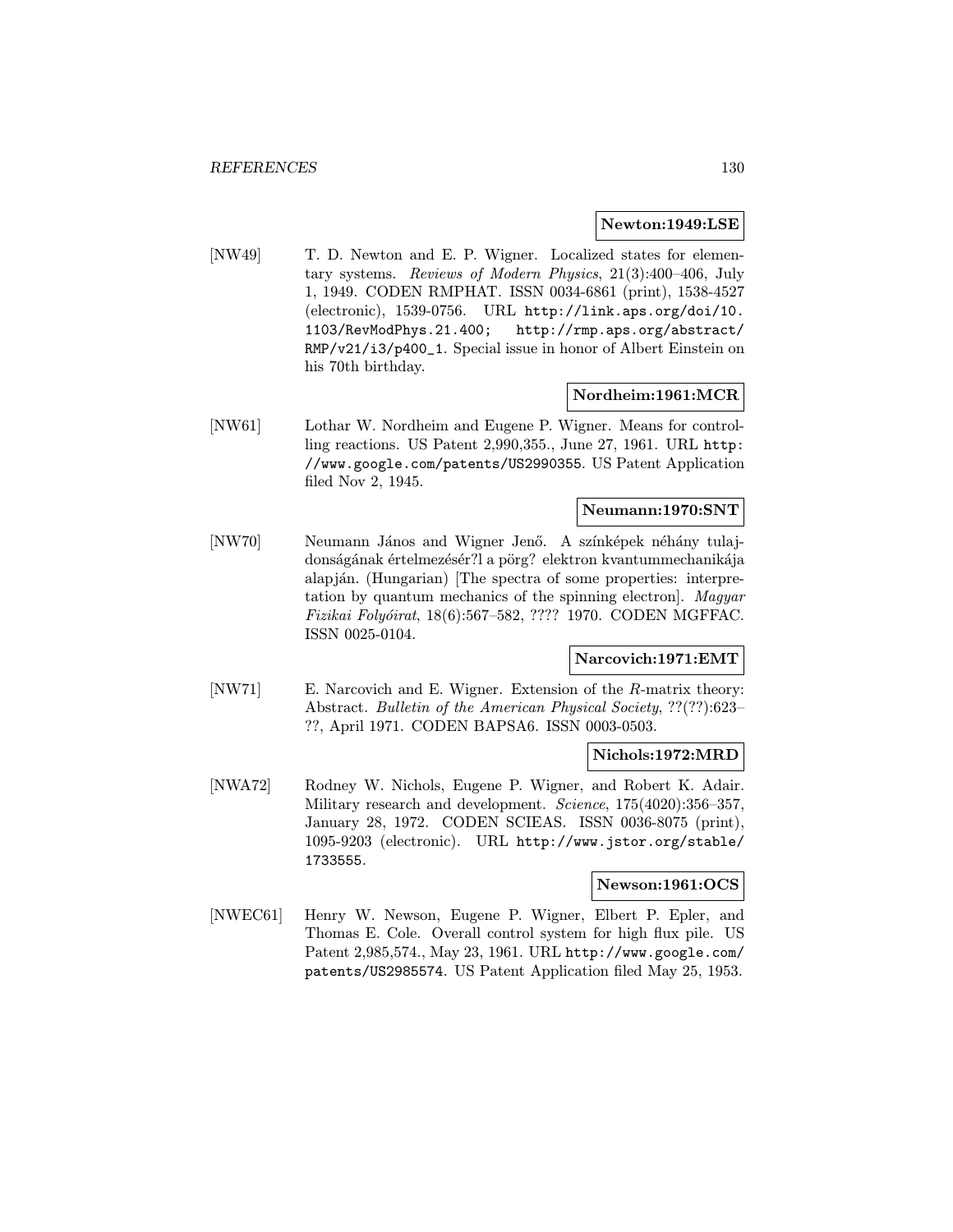## ONeill:2007:SCH

[OG07] Darragh P. O'Neill and Peter M. W. Gill. Self-Consistent Hartree– Fock–Wigner Calculations: a Two-Electron-Density Functional Theory, volume 958 of ACS Symposium Series, chapter 4, pages 27–35. American Chemical Society, Washington, DC, USA, 2007. URL http://pubs.acs.org/doi/abs/10.1021/bk-2007-0958. ch003.

## Ohnuki:1978:WMR

[OK78] Y. Ohnuki and S. Kamefuchi. On the wave-mechanical representation of a Bose-like oscillator. Journal of Mathematical Physics, 19 (1):67–78, January 1978. CODEN JMAPAQ. ISSN 0022-2488 (print), 1089-7658 (electronic), 1527-2427. URL http://jmp. aip.org/resource/1/jmapaq/v19/i1/p67\_s1.

## Olver:2010:NHM

[OLBC10] Frank W. J. Olver, Daniel W. Lozier, Ronald F. Boisvert, and Charles W. Clark, editors. NIST Handbook of Mathematical Functions. Cambridge University Press, Cambridge, UK, 2010. ISBN 0-521-19225-0. xv + 951 pp. LCCN QA331 .N57 2010. US\$99.00. URL http://dlmf.nist.gov/; http://www.cambridge.org/catalogue/catalogue.asp?isbn= 9780521192255.

## Oltmans:1974:IEW

[Olt74a] Willem L. Oltmans. Interview with Eugene Wigner. In On growth [Olt74b], pages 349–355. ISBN 0-399-11233-2. LCCN HC59 .O563. URL http://catalog.hathitrust.org/api/volumes/ oclc/979019.html.

## Oltmans:1974:G

[Olt74b] Willem L. Oltmans, editor. On growth. Capricorn Books, New York, 1974. ISBN 0-399-11233-2. xii + 493 pp. LCCN HC59 .O563. URL http://catalog.hathitrust.org/api/volumes/ oclc/979019.html.

# Omnes:2011:WUE

[Omn11] Roland Omnès. Wigner's "Unreasonable Effectiveness of Mathematics", revisited. Foundations of Physics, 41(11):1729– 1739, November 2011. CODEN FNDPA4. ISSN 0015-9018 (print), 1572-9516 (electronic). URL http://link.springer. com/article/10.1007/s10701-011-9587-7.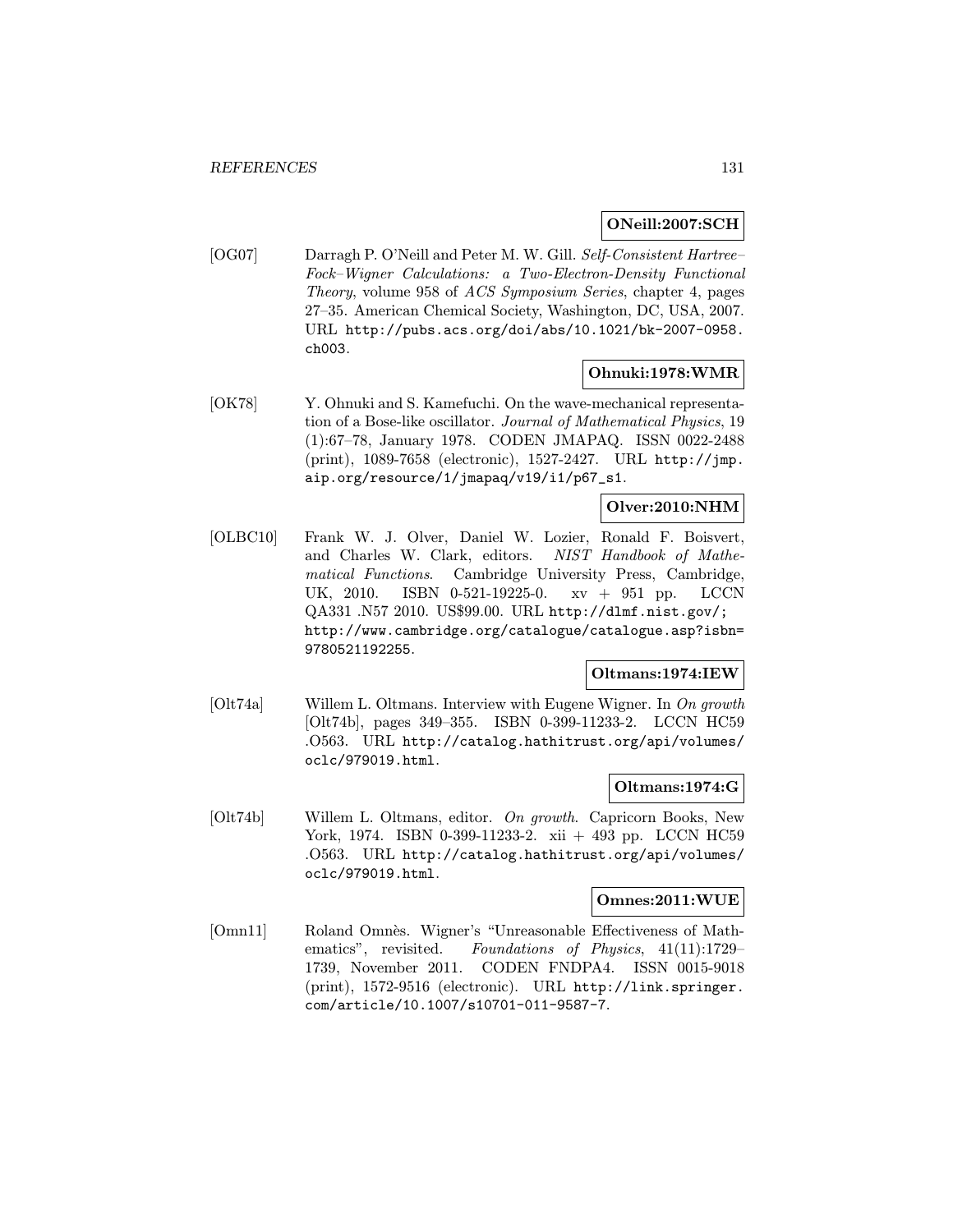#### Orear:1958:DNW

[Ore58] Jay Orear. Detection of nuclear weapons testing. Bulletin of the Atomic Scientists, 14(3):98–101, March 1958. CODEN BASIAP. ISSN 0096-3402 (print), 1938-3282 (electronic). See comments [?, Wig58e].

# OConnell:1977:RBM

[OW77] R. F. O'Connell and Eugene P. Wigner. On the relation between momentum and velocity for elementary systems. *Physics Letters* A, A61(6):353–354, June 13, 1977. CODEN PYLAAG. ISSN 0375-9601 (print), 1873-2429 (electronic).

# OConnell:1978:POSb

[OW78a] R. F. O'Connell and E. P. Wigner. Position operators for systems exhibiting the special relativistic relation between momentum and velocity. Physics Letters A, 67(5–6):319–321, September 4, 1978. CODEN PYLAAG. ISSN 0375-9601 (print), 1873-2429 (electronic). URL http://www.sciencedirect.com/science/ article/pii/0375960178903171.

## OConnell:1978:POSa

[OW78b] R. F. O'Connell and Eugene P. Wigner. Position operators for systems exhibiting the special relativistic relation between momentum and velocity. Technical Report Print-78-0772, Louisiana State, ????, 1978.

## OConnell:1981:QMD

[OW81a] R. F. O'Connell and E. P. Wigner. Quantum-mechanical distribution functions: Conditions for uniqueness. Physics Letters A, 83(4):145–148, May 25, 1981. CODEN PYLAAG. ISSN 0375-9601 (print), 1873-2429 (electronic). URL http://www. sciencedirect.com/science/article/pii/0375960181908707.

#### OConnell:1981:SPN

[OW81b] R. F. O'Connell and E. P. Wigner. Some properties of a nonnegative quantum-mechanical distribution function. Physics Letters A, 85(3):121–126, September 21, 1981. CODEN PYLAAG. ISSN 0375-9601 (print), 1873-2429 (electronic). URL http://www.sciencedirect.com/science/article/pii/ 0375960181908811.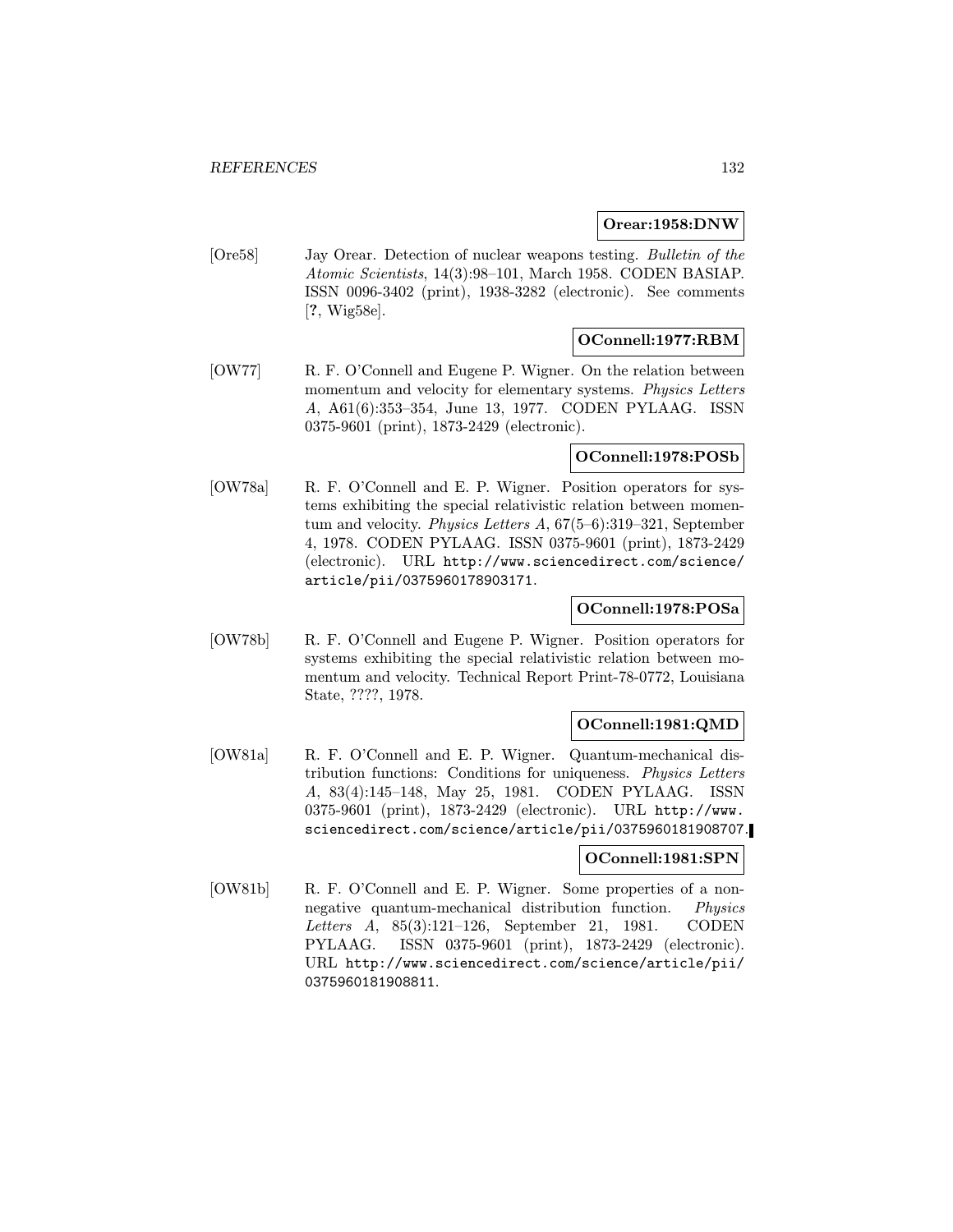#### OConnell:1984:MBF

[OW84] R. F. O'Connell and E. P. Wigner. Manifestations of Bose and Fermi statistics on the quantum distribution function for systems of spin-0 and spin-1/2 particles. Physical Review A (Atomic, Molecular, and Optical Physics), 30(5):2613–2618, November 1, 1984. CODEN PLRAAN. ISSN 1050-2947 (print), 1094- 1622, 1538-4446, 1538-4519. URL http://link.aps.org/doi/ 10.1103/PhysRevA.30.2613.

## Ohnuki:1992:SAO

[OW92] Yoshio Ohnuki and Shuji Watanabe. Self-adjointness of the operators in Wigner's commutation relations. Journal of Mathematical Physics, 33(11):3653–3665, November 1992. CODEN JMAPAQ. ISSN 0022-2488 (print), 1089-7658 (electronic), 1527-2427. URL http://jmp.aip.org/resource/1/jmapaq/v33/i11/p3653\_s1.

# Ohlinger:1958:NR

[OWWY58] Leo A. Ohlinger, Eugene P. Wigner, Alvin M. Weinberg, and Gale J. Young. Neutronic reactor. US Patent 2,850,447., September 2, 1958. URL http://www.google.com/patents/US2850447. US Patent Application filed Nov 2, 1945.

# Ohlinger:1959:NR

[OWWY59] Leo A. Ohlinger, Eugene P. Wigner, Alvin M. Weinberg, and Gale J. Young. Neutronic reactor. US Patent 2,890,158., June 9, 1959. URL http://www.google.com/patents/US2890158. US Patent Application filed Dec 19, 1944.

# Ohlinger:1956:R

[OWYW56] Leo A. Ohlinger, Eugene P. Wigner, Gale J. Young, and Alvin M. Weinberg. Reactor. US Patent 2,743,225., April 24, 1956. URL http://www.google.com/patents/US2743225. US Patent Application filed Aug 27, 1946.

# Ohlinger:1961:NRF

[OYWW61] Leo A. Ohlinger, Gale J. Young, Eugene P. Wigner, and Alvin M. Weinberg. Nuclear reactor fuel charging/discharging device. Canadian Patent 613039., January 24, 1961. URL http:// brevets-patents.ic.gc.ca/opic-cipo/cpd/eng/patent/613039/ summary.html.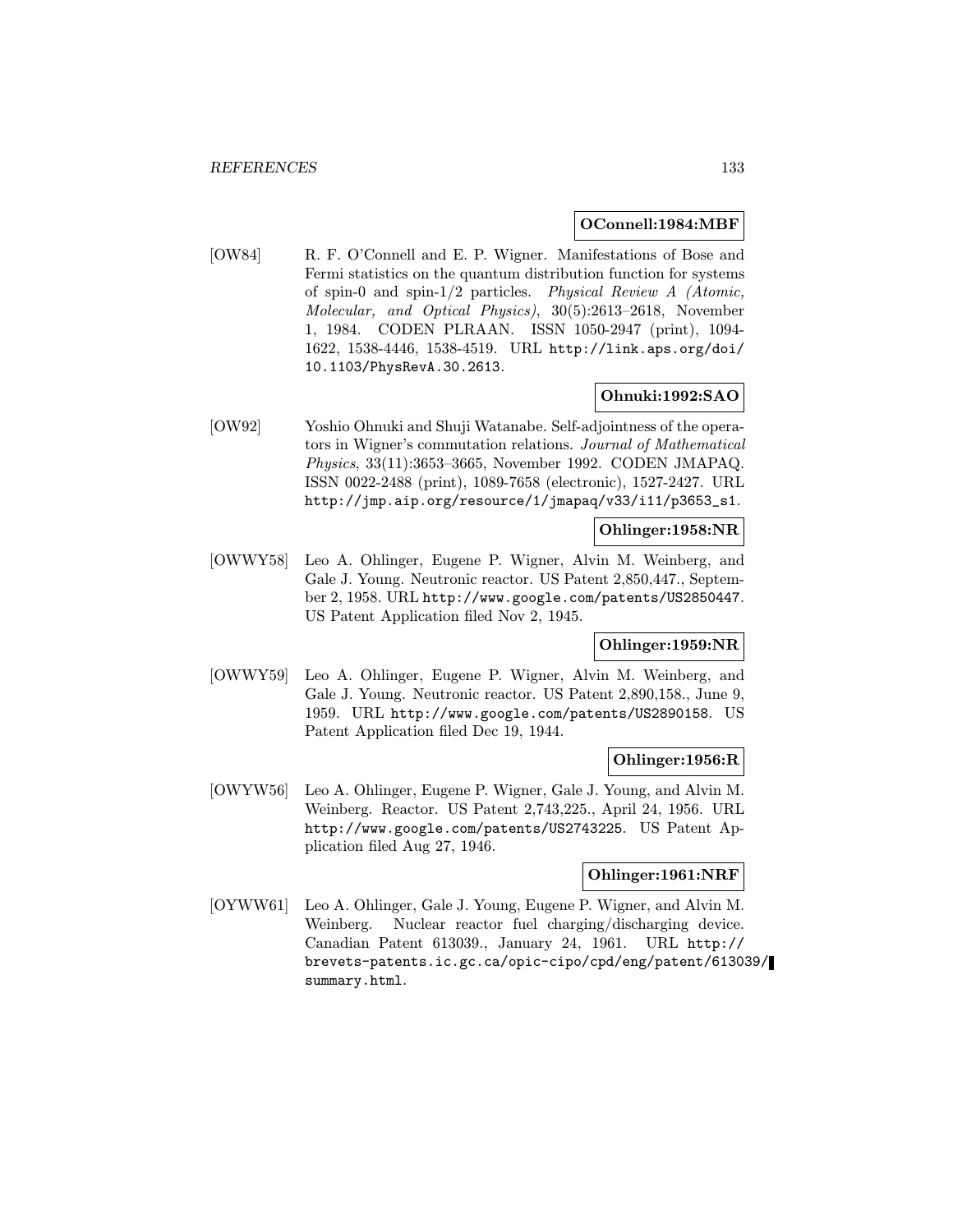# Pais:1967:BRB

[Pai67a] A. Pais. Book review: Symmetries and Reflections. Scientific Essays. Eugene P. Wigner. Indiana University Press, Bloomington, 1967. 288 pp., illus. \$7.50. Science, 157(3791):911–912, August 25, 1967. CODEN SCIEAS. ISSN 0036-8075 (print), 1095-9203 (electronic). URL http://www.sciencemag.org/content/157/ 3791/911.full.pdf.

# Pais:1967:BRE

[Pai67b] A. Pais. Book review: Eugene P. Wigner, Physics, Life, and the Mind. Science, 157(3791):911–912, August 25, 1967. CODEN SCIEAS. ISSN 0036-8075 (print), 1095-9203 (electronic). URL http://www.jstor.org/stable/1722102.

# Pais:2000:GSP

[Pai00] Abraham Pais. The Genius of Science: a Portrait Gallery. Oxford University Press, Walton Street, Oxford OX2 6DP, UK, 2000. ISBN 0-19-850614-7 (hardcover). 356 pp. LCCN Q141 .P29 2000. URL ftp://uiarchive.cso.uiuc.edu/pub/etext/gutenberg/ ; http://www.loc.gov/catdir/toc/fy02/99046603.html.

# Palev:1982:WAQ

[Pal82] Tchavdar D. Palev. Wigner approach to quantization. Noncanonical quantization of two particles interacting via a harmonic potential. Journal of Mathematical Physics, 23(10):1778–1784, October 1982. CODEN JMAPAQ. ISSN 0022-2488 (print), 1089-7658 (electronic), 1527-2427. URL http://jmp.aip.org/resource/ 1/jmapaq/v23/i10/p1778\_s1.

## Pallo:1988:FRC

[Pal88] Palló Gábor. A fizika érdekessége csökkent, mert túlságosan nagyra nött: Budapesti beszélgetés Wigner Jenövel. (Hungarian) [The interesting physics reduced because they are too big : Budapest conversation with Eugene Wigner. Magyar Tudomány [Hungarian Science], 33(12):961–966, ???? 1988. CODEN ???? ISSN ????

## Park:1965:BRW

[Par65] David Park. Book review: E. Wigner (editor), Dispersion Relations and Their Connection with Causality. American Journal of Physics, 33(5):418, May 1965. CODEN AJPIAS. ISSN 0002-9505 (print), 1943-2909 (electronic). URL http://link. aip.org/link/ajpias/v33/i5/p418/s2.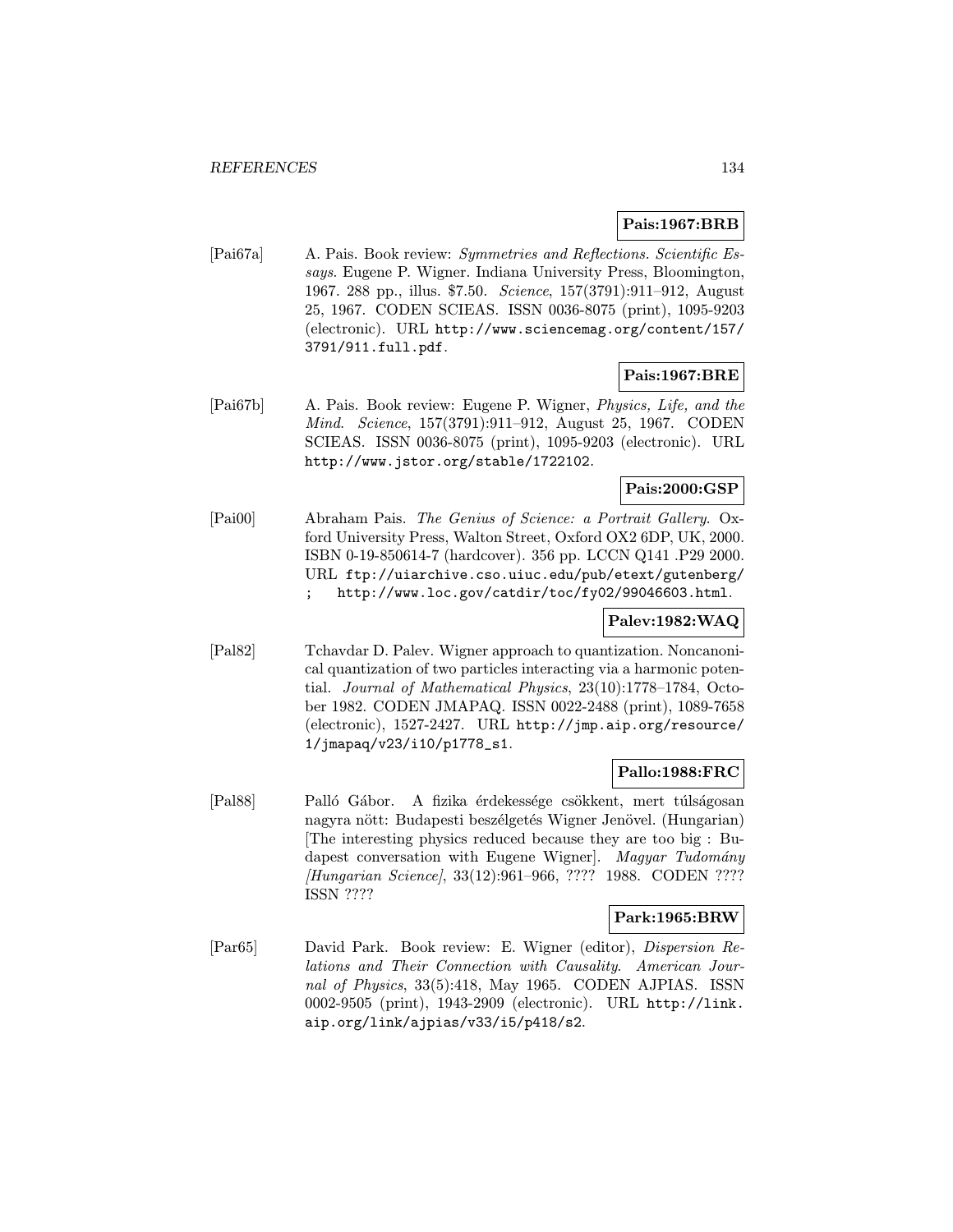#### Pittner:2002:FRS

[PČH02] Jiří Pittner, Petr Čársky, and Ivan Hubač. Four- and 8-reference state-specific Brillouin–Wigner coupled-cluster method: Study of the singlet oxygen. International Journal of Quantum Chemistry, 90(3):1031–1037, ???? 2002. CODEN IJQCB2. ISSN 0020-7608 (print), 1097-461X (electronic).

# Pan:1998:CGRb

[PD98] Feng Pan and J. P. Draayer. Complementary group resolution of the  $SU(n)$  outer multiplicity problem. II. recoupling approach for  $SU(3) \supset U(2)$  reduced Wigner coefficients. Journal of Mathematical Physics, 39(10):5642–5662, October 1998. CODEN JMA-PAQ. ISSN 0022-2488 (print), 1089-7658 (electronic), 1527-2427.

#### Primas:1977:CRW

[PE77] Hans Primas and Michael Esfeld. A critical review of Wigner's work on the conceptual foundations of quantum theory. Not published because of the extravagant length of the review., September 1977. URL http://unil.academia. edu/MichaelEsfeld/Papers/1012982/A\_Critical\_Review\_of\_ Wigners\_Work\_on\_the\_Conceptual\_Foundations\_of\_Quantum\_ Theory.

# Pagaran:2006:MPC

[PFG06] J. Pagaran, S. Fritzsche, and G. Gaigalas. Maple procedures for the coupling of angular momenta. IX. Wigner D-functions and rotation matrices. Computer Physics Communications, 174(8):616– 630, April 15, 2006. CODEN CPHCBZ. ISSN 0010-4655 (print), 1879-2944 (electronic). URL http://www.sciencedirect.com/ science/article/pii/S001046550600004X.

# Palmer:1976:MCD

[PFW<sup>+</sup>76] Thomas Y. Palmer, Carl E. Friedberg, Eugene P. Wigner, Arthur A. Broyles, Walter Murphey, and Sidney D. Drell. More on civil defense. Physics Today, 29(12):11, 13, 15, December 1976. CODEN PHTOAD. ISSN 0031-9228 (print), 1945- 0699 (electronic). URL http://link.aip.org/link/phtoad/ v29/i12/p11/s1.

#### Palanichamy:2002:SSA

[PI02] R. Rajeswara Palanichamy and K. Iyakutti. Structural stability analysis of Wigner crystal with Gaussian and Yukawa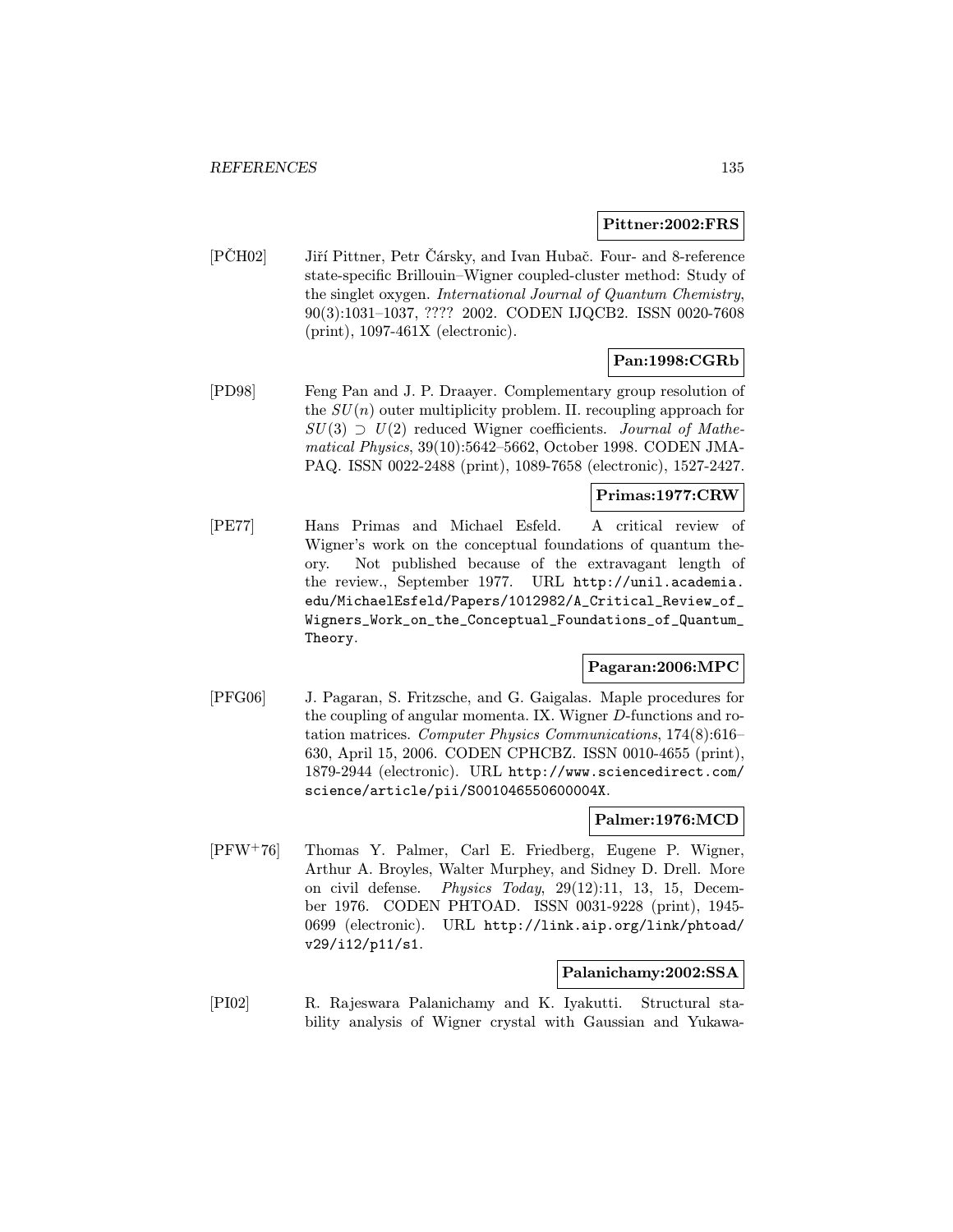type positive background. International Journal of Quantum Chemistry, 86(5):478–486, ???? 2002. CODEN IJQCB2. ISSN 0020-7608 (print), 1097-461X (electronic). URL http:// www3.interscience.wiley.com/cgi-bin/abstract/86511023/ START; http://www3.interscience.wiley.com/cgi-bin/fulltext/ 86511023/FILE?TPL=ftx\_start; http://www3.interscience. wiley.com/cgi-bin/fulltext?ID=86511023&PLACEBO=IE.pdf.

# Perry:1975:DBW

[PL75] W. L. Perry and C. D. Luning. On the density of the Breit– Wigner functions. Journal of Mathematical Physics, 16(8):1569– 1572, August 1975. CODEN JMAPAQ. ISSN 0022-2488 (print), 1089-7658 (electronic), 1527-2427. URL http://jmp.aip.org/ resource/1/jmapaq/v16/i8/p1569\_s1.

# Papp:2007:MBB

[PMHW07] P. Papp, P. Mach, I. Hubač, and S. Wilson. Many-body Brillouin– Wigner second-order perturbation theory: a robust and efficient approach to the multireference correlation problem. International Journal of Quantum Chemistry, 107(14):2622–2631, ???? 2007. CODEN IJQCB2. ISSN 0020-7608 (print), 1097-461X (electronic).

# Poirier:1999:WWC

[Poi99] Bill Poirier. Wigner–Weyl correspondence and semiclassical quantization in spherical coordinates. Journal of Mathematical Physics, 40(12):6302–6318, December 1999. CODEN JMAPAQ. ISSN 0022-2488 (print), 1089-7658 (electronic), 1527-2427.

## Porter:1965:STS

[Por65] Charles E. Porter, editor. Statistical theories of spectra: fluctuations: a collection of reprints and original papers, with an introductory review. Perspectives in physics. Academic Press, New York, USA, 1965. xv + 576 pp. LCCN QC173 .P572.

## Poschadel:2000:NFS

[Pos00] Norbert Poschadel. A note on families of spin observables and a generalization of Wigner's theorem in  $\mathcal{C}^2$ . Journal of Mathematical Physics, 41(11):7832–7838, November 2000. CODEN JMAPAQ. ISSN 0022-2488 (print), 1089-7658 (electronic), 1527-2427. See erratum [Pos01].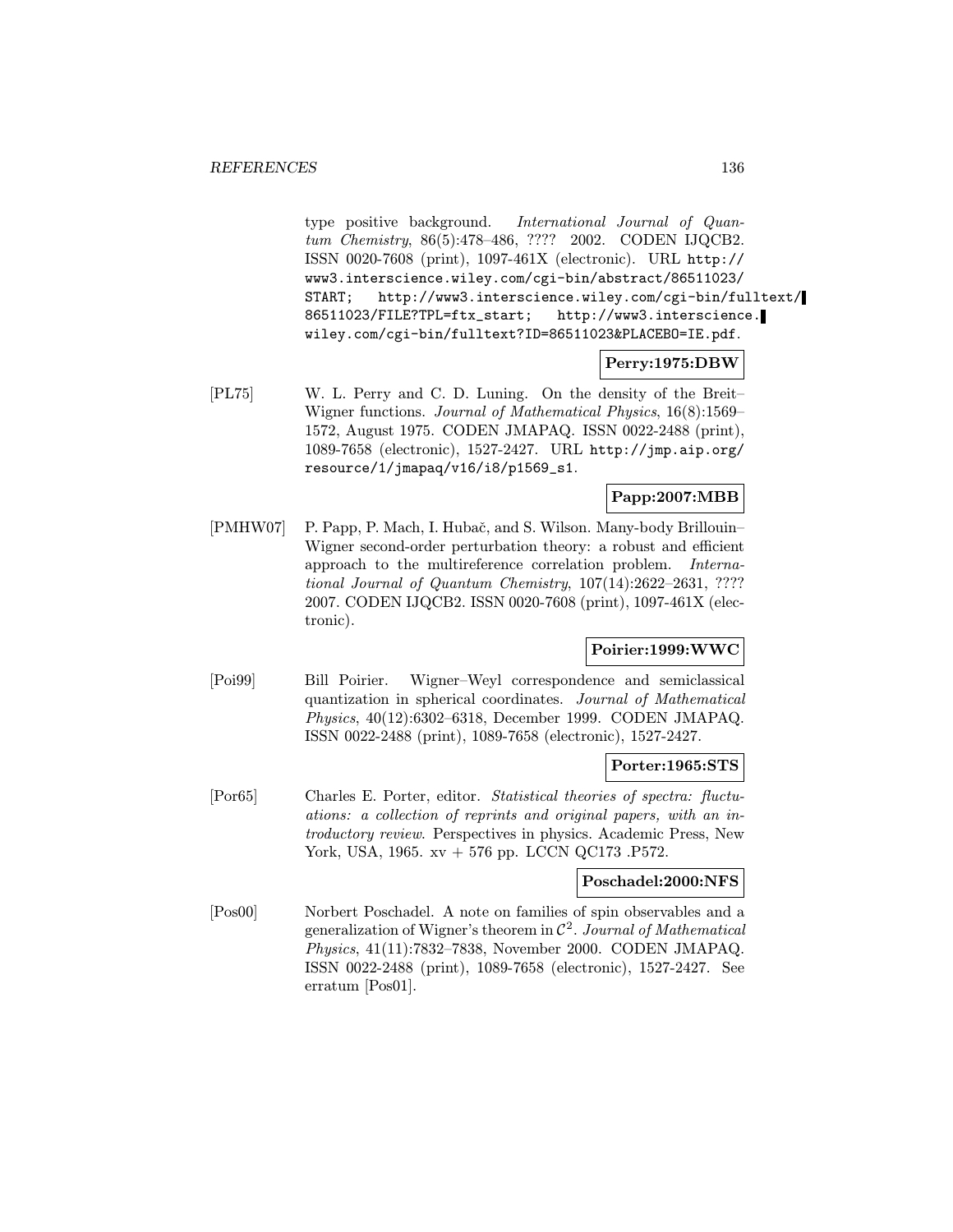#### Poschadel:2001:ENF

[Pos01] Norbert Poschadel. Erratum: "A note on families of spin observables and a generalization of Wigner's theorem in  $\mathcal{C}^{2n}$ , [J. Math. Phys. 41, 7832 (2000)]. Journal of Mathematical Physics, 42(2): 978, February 2001. CODEN JMAPAQ. ISSN 0022-2488 (print), 1089-7658 (electronic), 1527-2427. See [Pos00].

# Proietti:2019:ERO

[PPG<sup>+</sup>19] Massimiliano Proietti, Alexander Pickston, Francesco Graffitti, Peter Barrow, Dmytro Kundys, Cyril Branciard, Martin Ringbauer, and Alessandro Fedrizzi. Experimental rejection of observer-independence in the quantum world.  $arXiv.org$ , ??(??): 1–10, February 13, 2019. URL https://arxiv.org/abs/1902. 05080.

#### Palev:1997:MBW

[PS97] T. D. Palev and N. I. Stoilova. Many-body Wigner quantum systems. Journal of Mathematical Physics, 38(5):2506–2523, May 1997. CODEN JMAPAQ. ISSN 0022-2488 (print), 1089-7658 (electronic), 1527-2427.

# Puente:2002:WLD

[PS02] Antonio Puente and Llorenç Serra. Wigner localization and dynamics in two-electron semiconductor rings. International Journal of Quantum Chemistry, 86(1):27–34, ???? 2002. CO-DEN IJQCB2. ISSN 0020-7608 (print), 1097-461X (electronic). URL http://www3.interscience.wiley.com/cgibin/abstract/85008604/START; http://www3.interscience. wiley.com/cgi-bin/fulltext/85008604/FILE?TPL=ftx\_start; http://www3.interscience.wiley.com/cgi-bin/fulltext? ID=85008604&PLACEBO=IE.pdf.

## Pulvirenti:2006:SEW

[Pul06] M. Pulvirenti. Semiclassical expansion of Wigner functions. Journal of Mathematical Physics, 47(5):052103, May 2006. CODEN JMAPAQ. ISSN 0022-2488 (print), 1089-7658 (electronic), 1527- 2427. URL http://jmp.aip.org/resource/1/jmapaq/v47/i5/ p052103\_s1.

## Putnam:1964:CCC

[Put64] Hilary Putnam. Comments on comments on comments: A reply to Margenau and Wigner. Philosophy of Science, 31(1):1–6, January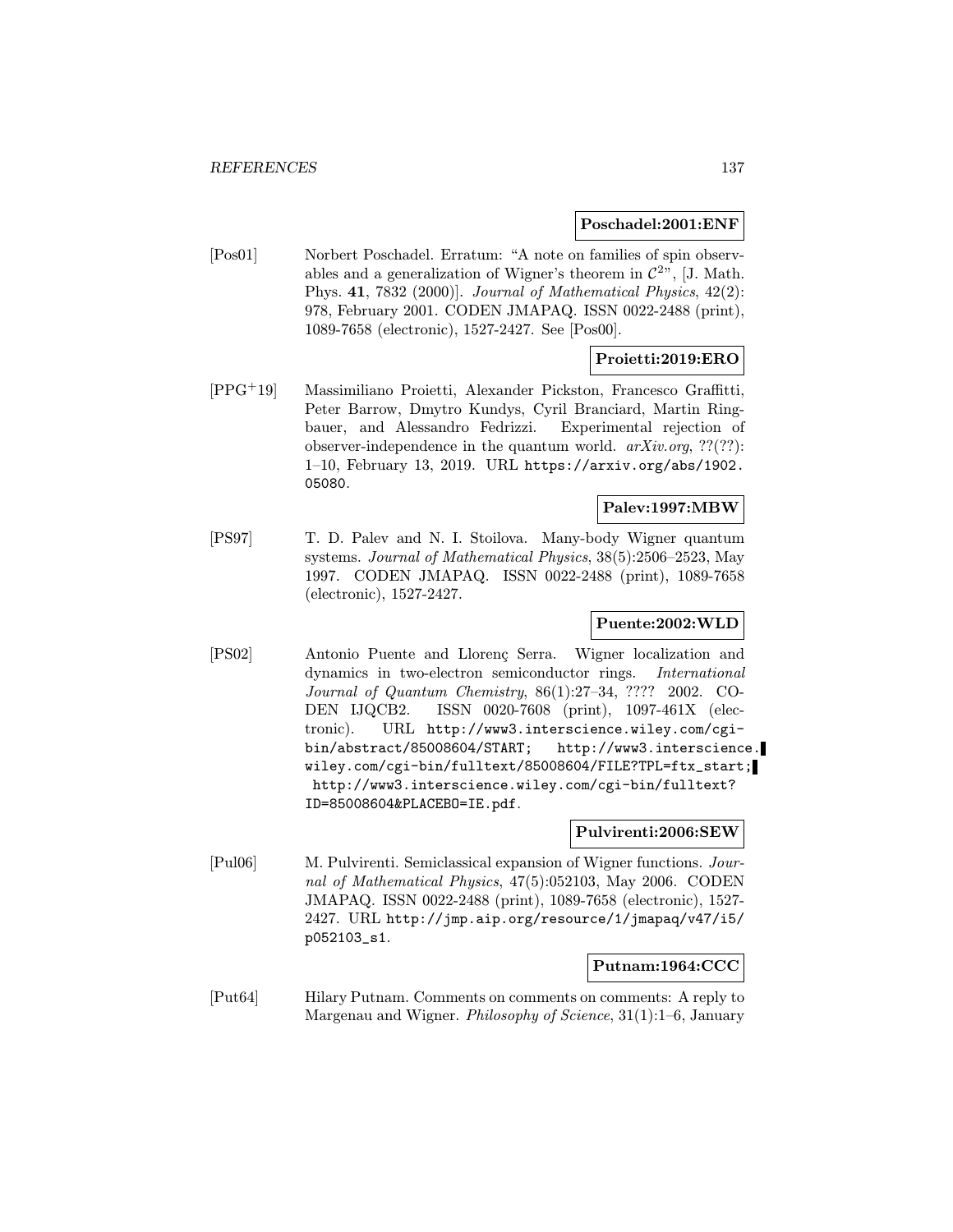1964. CODEN PHSCA6. ISSN 0031-8248 (print), 1539-767X (electronic). URL http://www.jstor.org/stable/186740.

# Polanyi:1925:BZM

[PW25] M. Polányi and E. Wigner. Bildung und Zerfall von Molekülen. (German) [Formation and decay of molecules]. Zeitschrift für Physik, 33(1):429-434, ???? 1925. CODEN ZEPYAA. ISSN ???? URL http://www.springerlink.com/content/ r7316281773443v2.

# Polanyi:1928:IEU

[PW28] M. Polányi and E. Wigner. Über die Interferenz von Eigenschwingungen als Ursache von Energieschwankungen und chemischer Umsetzungen. (German) [On the interference of vibration as the cause of energy fluctuations and chemical conversions]. Z. phys. Chem., Abt. A. Haber-Band, 139(??):439–452, ???? 1928. CODEN ???? ISSN ????

# Pelzer:1932:GAR

[PW32] H. Pelzer and E. Wigner. Uber die Geschwindigkeitskonstante von Austausch-Reaktionen (German) [On the rate constant of exchange reactions. Zeitschrift für Physikalische Chemie, Abteilung B: Chemie der Elementarprozesse, Aufbau der Materie, 15(??): 445–453, ???? 1932. CODEN ZPCBAL. ISSN ????

# Park:1964:CDPa

[PW64a] R. Park and E. Wigner. Civil defense: Project Harbor summary report. Report 1237, National Academy of Sciences of the United States of America, Washington, DC, USA, 1964.

## Park:1964:CDPb

[PW64b] R. Park and E. Wigner. Civil defense: Project Harbor summary report. Report, United States Atomic Energy Commission, Oak Ridge, TN, USA, 1964.

# Philips:1967:SSP

[PW67] T. O. Philips and Eugene Paul Wigner. De Sitter space and positive energy. ????, ??(??):??, 1967. CODEN ???? ISSN ????

## Philips:1968:SSP

[PW68] T. O. Philips and Eugene P. Wigner. De Sitter space and positive energy. In Loebl [Loe75a], pages 631–676. ISBN 0-12-455150-5. LCCN ????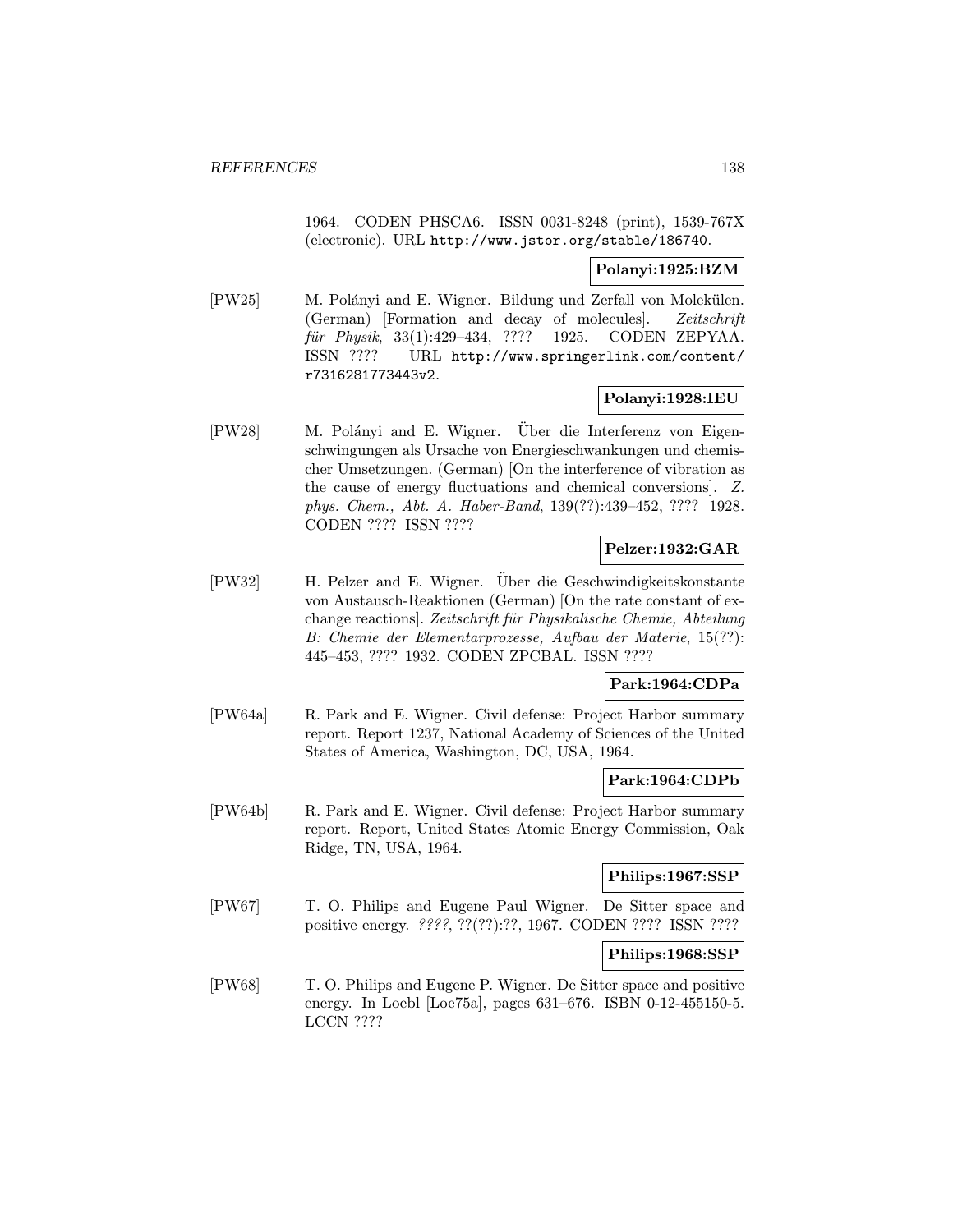#### Quesne:1971:CTM

[QM71] C. Quesne and M. Moshinsky. Canonical transformations and matrix elements. Journal of Mathematical Physics, 12(8):1780– 1783, August 1971. CODEN JMAPAQ. ISSN 0022-2488 (print), 1089-7658 (electronic), 1527-2427. URL http://jmp.aip.org/ resource/1/jmapaq/v12/i8/p1780\_s1.

# Quesne:1976:SEA

 $[Que76]$  C. Quesne.  $SU(2) \times SU(2)$  scalars in the enveloping algebra of SU(4). Journal of Mathematical Physics,  $17(8):1452-1467$ , August 1976. CODEN JMAPAQ. ISSN 0022-2488 (print), 1089-7658 (electronic), 1527-2427. URL http://jmp.aip.org/resource/ 1/jmapaq/v17/i8/p1452\_s1.

# Ramond:1989:BRB

[Ram89] Pierre Ramond. Book review: Reminiscences about a Great Physicist: Paul Adrien Maurice Dirac, by Behram N. Kurşunoğlu and Eugene P. Wigner. American Scientist, 77(1):71–72, January 1989. CODEN AMSCAC. ISSN 0003-0996 (print), 1545-2786 (electronic). URL http://www.jstor.org/stable/27855557.

## Ramacher:2000:MLE

[Ram00] Pablo Ramacher. Modular localization of elementary systems in the theory of Wigner. Journal of Mathematical Physics, 41(9): 6079–6089, September 2000. CODEN JMAPAQ. ISSN 0022-2488 (print), 1089-7658 (electronic), 1527-2427.

# Rashid:1989:SPR

[Ras89] M. A. Rashid. A simple proof of the result that the Wigner transformation is of finite order. Journal of Mathematical Physics, 30 (9):1999–2000, September 1989. CODEN JMAPAQ. ISSN 0022- 2488 (print), 1089-7658 (electronic), 1527-2427. URL http:// jmp.aip.org/resource/1/jmapaq/v30/i9/p1999\_s1.

#### Rodenburg:1992:TSR

[RB92] J. M. Rodenburg and R. H. T. Bates. The theory of superresolution electron microscopy via Wigner-distribution deconvolution. Philosophical Transactions: Physical Sciences and Engineering, 339(1655):521–553, June 15, 1992. CODEN ???? ISSN ???? URL http://www.jstor.org/stable/53996.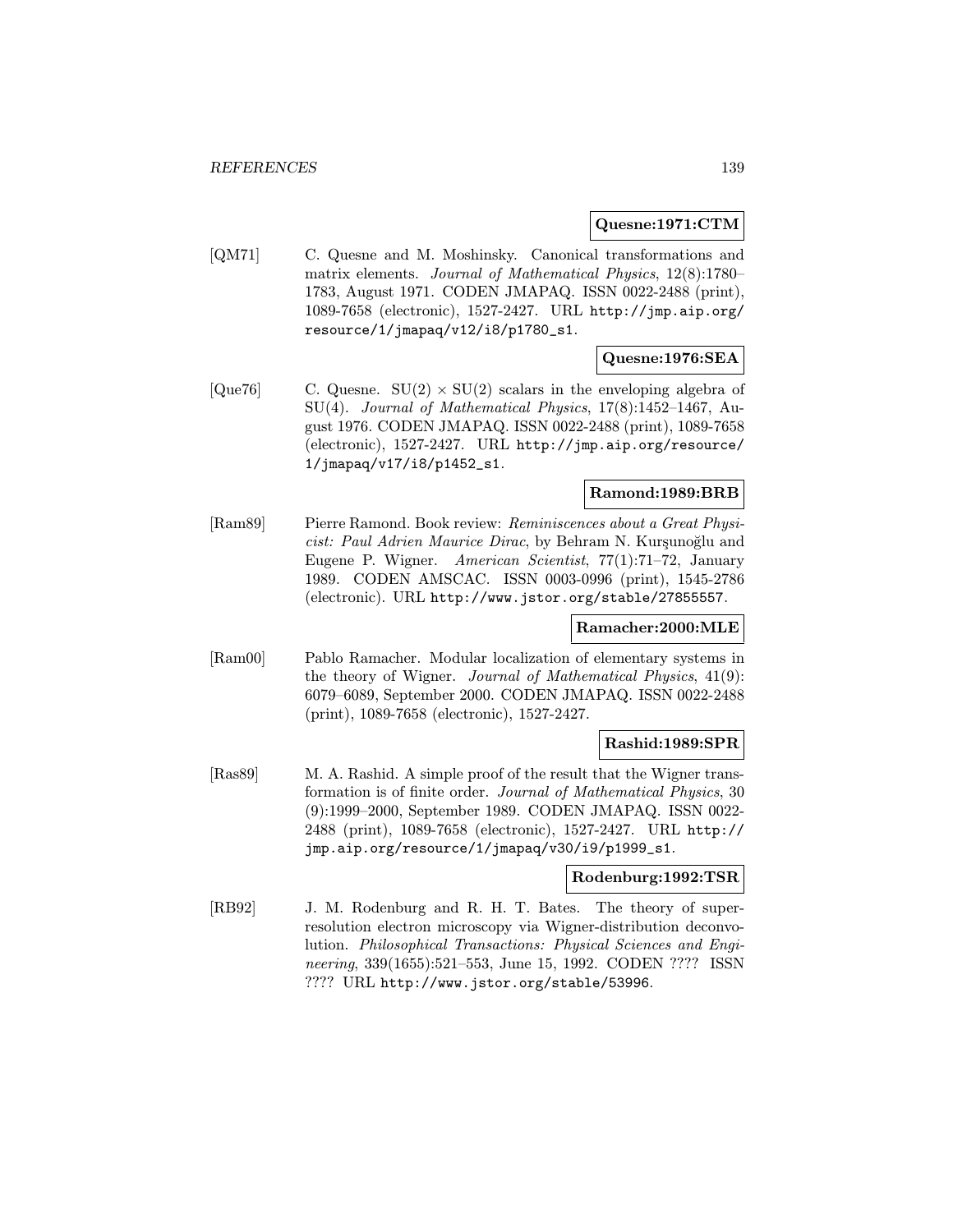## Rowe:2001:ALW

[RdGS01] D. J. Rowe, H. de Guise, and B. C. Sanders. Asymptotic limits of SU(2) and SU(3) Wigner functions. Journal of Mathematical Physics, 42(5):2315–2342, May 2001. CODEN JMAPAQ. ISSN 0022-2488 (print), 1089-7658 (electronic), 1527-2427.

#### Rajeswarapalanichamy:2003:FVN

[RI03] R. Rajeswarapalanichamy and K. Iyakutti. Ferromagnetic vs. nonmagnetic phases of 2-D Wigner electron crystal. *Interna*tional Journal of Quantum Chemistry, 92(3):337–343, April 5, 2003. CODEN IJQCB2. ISSN 0020-7608 (print), 1097-461X (electronic).

#### Rajeswarapalanichamy:2005:APD

[RI05] R. Rajeswarapalanichamy and K. Iyakutti. Antiferromagnetic phase of a 2-D Wigner crystal. International Journal of Quantum Chemistry, 102(1):112–117, ???? 2005. CODEN IJQCB2. ISSN 0020-7608 (print), 1097-461X (electronic).

#### Ringhofer:1992:SCT

[Rin92] Christian Ringhofer. A spectral collocation technique for the solution of the Wigner–Poisson problem. SIAM Journal on Numerical Analysis, 29(3):679–700, June 1992. CODEN SJNAAM. ISSN 0036-1429 (print), 1095-7170 (electronic). URL http:// www.jstor.org/stable/2158273.

## Rodriguez:1981:BWE

[RL81] M. A. Rodríguez and M. Lorente. Bargmann–Wigner equations: Symmetries of multispinors and equations of motion. Journal of Mathematical Physics, 22(6):1283–1288, June 1981. CODEN JMAPAQ. ISSN 0022-2488 (print), 1089-7658 (electronic), 1527- 2427. URL http://jmp.aip.org/resource/1/jmapaq/v22/i6/ p1283\_s1.

## Rabson:2004:CPW

[RNM04] D. A. Rabson, B. N. Narozhny, and A. J. Millis. Crossover from Poisson to Wigner–Dyson level statistics in spin chains with integrability breaking. Physical Review B: Condensed Matter and Materials Physics, 69(??):054403, February 9, 2004. CODEN PRB-MDO. ISSN 1098-0121. URL http://link.aps.org/doi/10. 1103/PhysRevB.69.054403.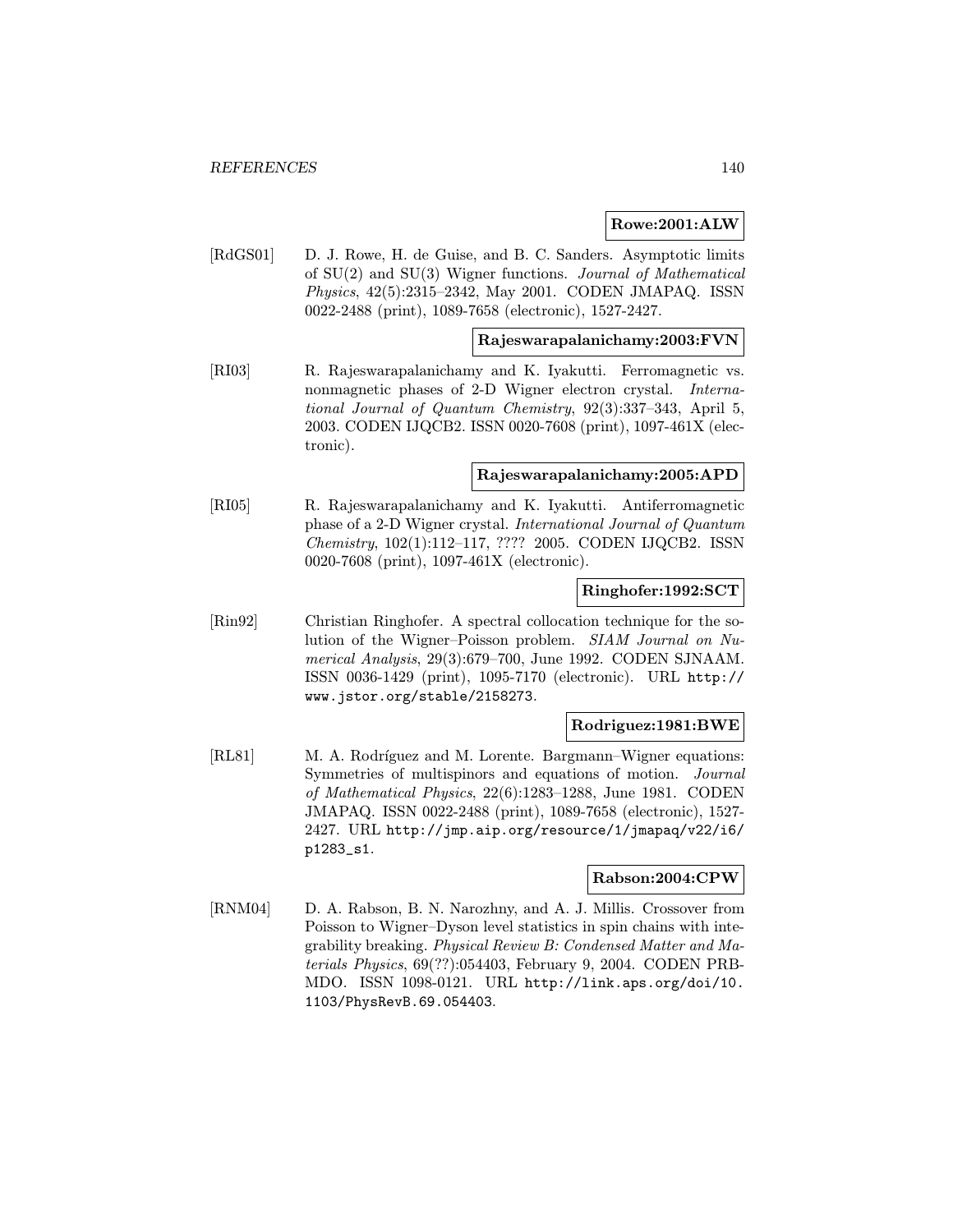# Rno:1974:CGC

[Rno74] Jung Sik Rno. Clebsch–Gordan coefficients and special functions related to the Euclidean group in three space. Journal of Mathematical Physics, 15(12):2042–2047, December 1974. CODEN JMAPAQ. ISSN 0022-2488 (print), 1089-7658 (electronic), 1527-2427. URL http://jmp.aip.org/resource/1/ jmapaq/v15/i12/p2042\_s1.

#### Robinson:1993:SMT

[Rob93] Sam L. Robinson. Semiclassical mechanics for time-dependent Wigner functions. Journal of Mathematical Physics, 34(6):2185– 2205, June 1993. CODEN JMAPAQ. ISSN 0022-2488 (print), 1089-7658 (electronic), 1527-2427. URL http://jmp.aip.org/ resource/1/jmapaq/v34/i6/p2185\_s1.

# Rogers:2013:NDY

[Rog13] J. D. Rogers. The neutron's discovery — 80 years on. Physics Procedia, 43:1–9, 2013. CODEN PPHRCK. ISSN 1875-3892. URL http://adsabs.harvard.edu/abs/2013PhPro..43....1R.

#### Roman:2000:BRE

[Rom00] Paul Roman. Book review: Eugene Paul Wigner: The Collected Works of Eugene Paul Wigner. Arthur S. Wightman: The Scientific Papers. Volume 3, Part 1: Particles and Fields. The Scientific Papers. Volume 3, Part 2: Foundations of Quantum Mechanics. The Scientific Papers. Volume 4. Part 1: Physical Chemistry The Scientific Papers. Volume 4. Part 2: Solid State Physics. Jagdish Mehra: Historical, Philosophical, and Socio-Political Papers. Volume 6: Philosophical Reflections and Syntheses. Isis, 91(1):190–192, March 2000. CODEN ISISA4. ISSN 0021-1753 (print), 1545-6994 (electronic). URL http://www.jstor.org/ stable/237627.

## Ross:1970:BRP

[Ros70] Marc Ross. Book review: E. P. Wigner, Survival and the Bomb: Methods of Civil Defense. Physics Today, 23(11):51, November 1970. CODEN PHTOAD. ISSN 0031-9228 (print), 1945- 0699 (electronic). URL http://link.aip.org/link/phtoad/ v23/i11/p51/s1.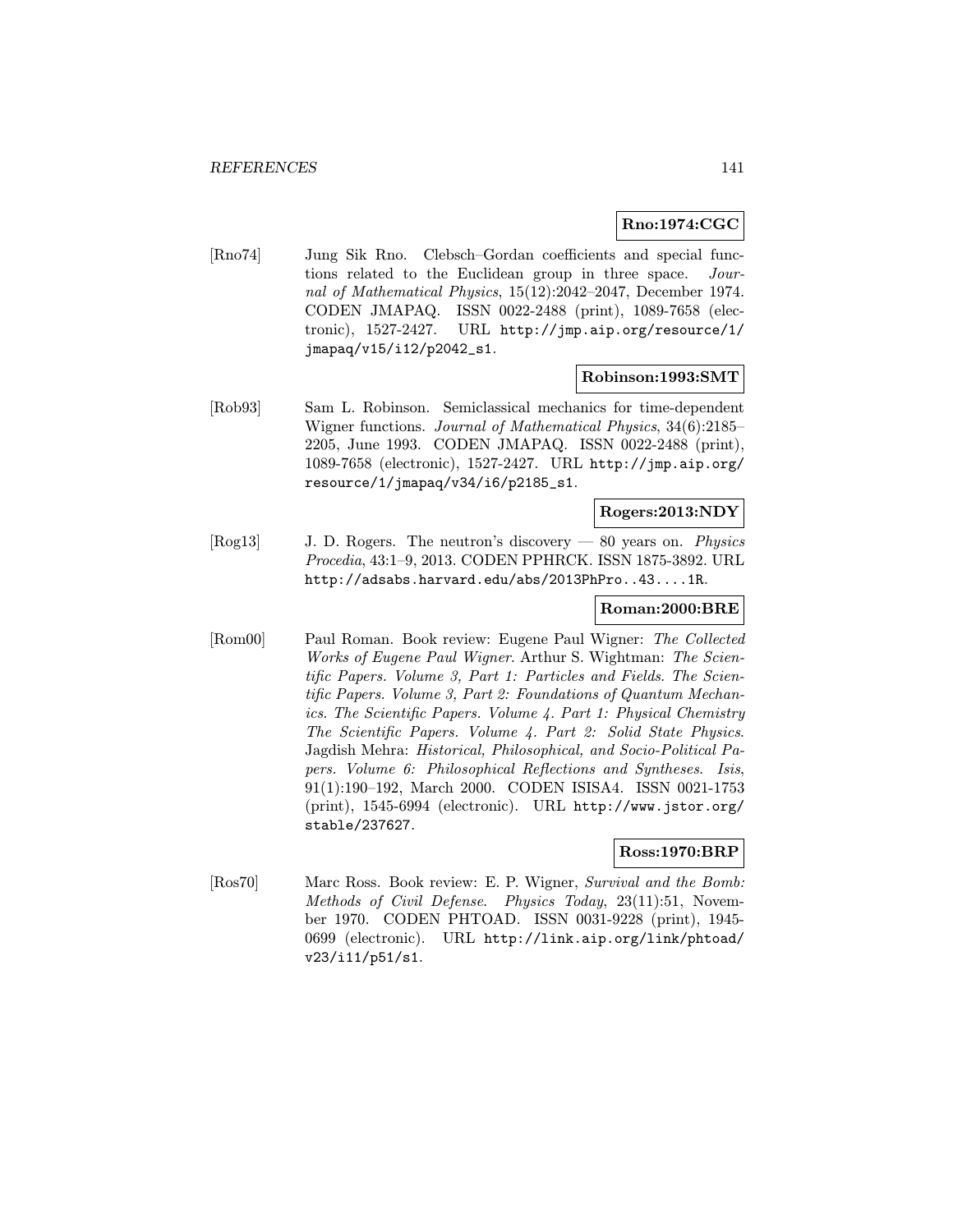#### Rosen:1982:SPS

[Ros82] Joe Rosen, editor. Symmetry in physics: selected reprints. American Association of Physics Teachers, Stony Brook, NY, USA, 1982. ISBN ???? 153 pp. LCCN ????

## Rosengren:1998:TSF

[Ros98] Hjalmar Rosengren. On the triple sum formula for Wigner 9jsymbols. Journal of Mathematical Physics, 39(12):6730–6744, December 1998. CODEN JMAPAQ. ISSN 0022-2488 (print), 1089-7658 (electronic), 1527-2427.

# Rosengren:1999:APT

[Ros99] Hjalmar Rosengren. Another proof of the triple sum formula for Wigner 9j-symbols. Journal of Mathematical Physics, 40(12): 6689–6691, December 1999. CODEN JMAPAQ. ISSN 0022-2488 (print), 1089-7658 (electronic), 1527-2427.

# Rowe:1996:RWA

[RR96] D. J. Rowe and J. Repka. The Racah–Wigner algebra and coherent tensors. Journal of Mathematical Physics, 37(5):2498–2509, May 1996. CODEN JMAPAQ. ISSN 0022-2488 (print), 1089-7658 (electronic), 1527-2427.

# Recine:2005:NST

[RRC05] Greg Recine, Bernard Rosen, and Hong-Liang Cui. Numerical simulation of two-dimensional electron transport in cylindrical nanostructures using Wigner function methods. Journal of Computational Physics, 209(2):421–447, November 1, 2005. CO-DEN JCTPAH. ISSN 0021-9991 (print), 1090-2716 (electronic). URL http://www.sciencedirect.com/science/article/pii/ S0021999105001361.

# Rowe:1999:RWG

[RSdG99] D. J. Rowe, B. C. Sanders, and H. de Guise. Representations of the Weyl group and Wigner functions for  $SU(3)$ . Journal of Mathematical Physics, 40(7):3604–3615, July 1999. CODEN JMAPAQ. ISSN 0022-2488 (print), 1089-7658 (electronic), 1527-2427.

## Rubenstein:1982:MHR

[Rub82] Richard L. Rubenstein, editor. Modernization: the humanist response to its promise and problems: selected readings from the proceedings of the International Conferences on the Unity of the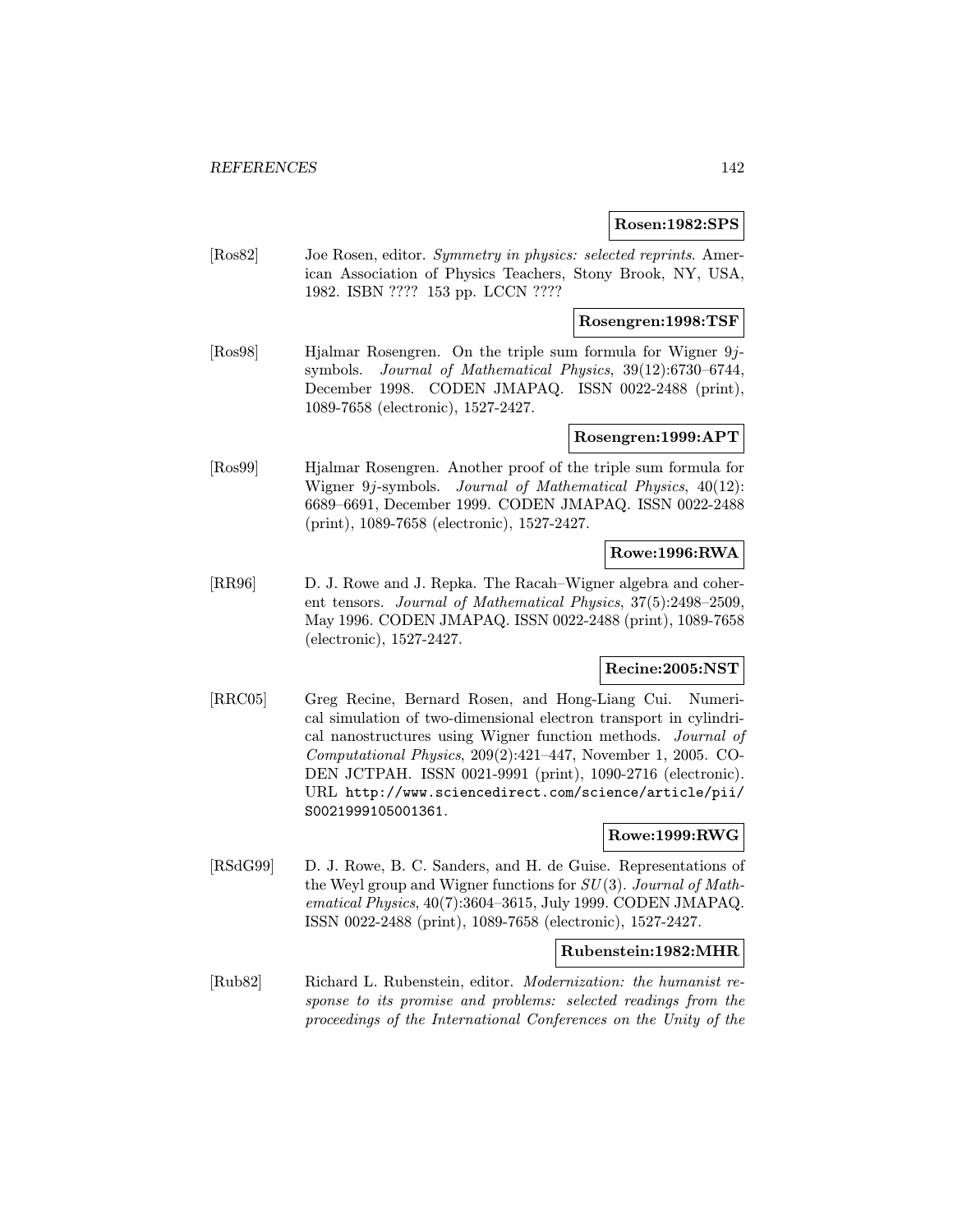Sciences. Paragon House, Washington, DC, USA, 1982. ISBN 0-89226-015-7. LCCN CB478 .I57 1982. US\$24.95.

### Regniers:2010:WQS

[RV10] G. Regniers and J. Van der Jeugt. Wigner quantization of some one-dimensional Hamiltonians. Journal of Mathematical Physics, 51(12):123515, December 2010. CODEN JMAPAQ. ISSN 0022- 2488 (print), 1089-7658 (electronic), 1527-2427. URL http:// jmp.aip.org/resource/1/jmapaq/v51/i12/p123515\_s1.

#### Regniers:2011:AMD

[RV11] G. Regniers and J. Van der Jeugt. Angular momentum decomposition of the three-dimensional Wigner harmonic oscillator. Journal of Mathematical Physics, 52(11):113503, November 2011. CODEN JMAPAQ. ISSN 0022-2488 (print), 1089-7658 (electronic), 1527-2427. URL http://jmp.aip.org/resource/ 1/jmapaq/v52/i11/p113503\_s1.

# Redlich:1954:DME

[RW54] Martin G. Redlich and Eugene P. Wigner. A β-decay matrix element for a deformed core model. *Physical Review (2)*, 95(1): 122–126, July 1, 1954. CODEN PHRVAO. ISSN 0031-899X (print), 1536-6065 (electronic). URL http://link.aps.org/ doi/10.1103/PhysRev.95.122.

## Rasch:2003:ESS

[RY03] J. Rasch and A. C. H. Yu. Efficient storage scheme for precalculated Wigner 3-j,  $6-j$  and Gaunt coefficients. SIAM Journal on Scientific Computing, 25(4):1416–1428, July 2003. CODEN SJOCE3. ISSN 1064-8275 (print), 1095-7197 (electronic). URL http://epubs.siam.org/sam-bin/dbq/article/42293.

# Sachs:1959:BRB

[Sac59] Robert G. Sachs. Book review: Group Theory. And Its Application to the Quantum Mechanics of Atomic Spectra, by Eugene P. Wigner and J. J. Griffin. Science, 130(3382):1106–1107, October 23, 1959. CODEN SCIEAS. ISSN 0036-8075 (print), 1095-9203 (electronic). URL http://www.jstor.org/stable/1758126.

#### Salam:1969:CPT

[Sal69] Abdus Salam, editor. Contemporary physics: Trieste Symposium 1968: proceedings of the International Symposium on Contemporary Physics organized by and held at the International Centre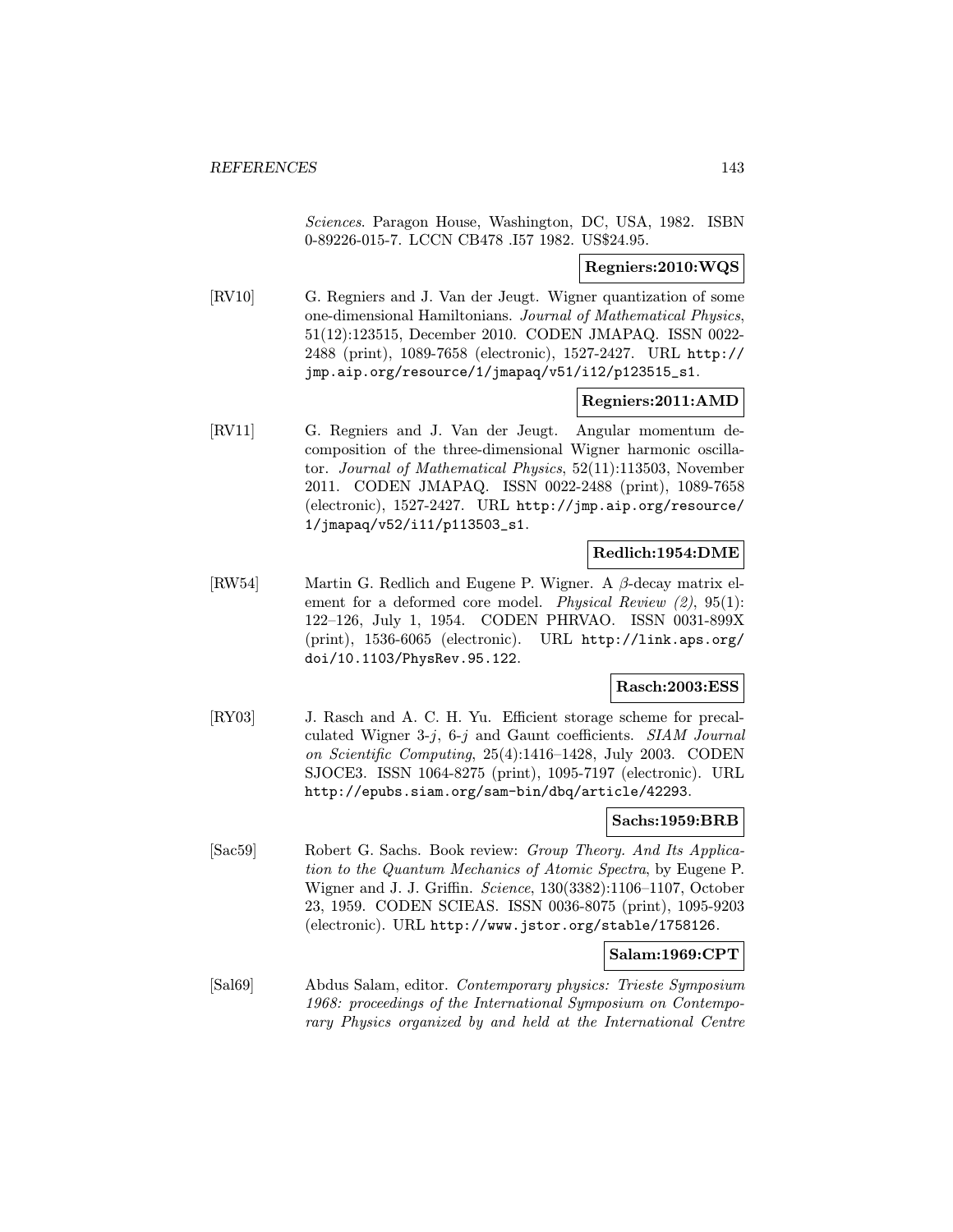for Theoretical Physics, Trieste, from 7 to 28 June 1968. International Atomic Energy Agency, Vienna, Austria, 1969. LCCN ???? Two volumes.

# Sanger:1995:WBO

[San95] Stephen L. Sanger. Working on the Bomb: an Oral History of WWII Hanford. Portland State University, Continuing Education Press, Portland, OR, USA, 1995. ISBN 0-87678-115-6 (paperback). xiii + 264 pp. LCCN QC773.3.U5 S265 1995. US\$18.00.

#### Sauberman:1975:LCL

[Sau75] Nat. H. Sauberman. Letters: Credibility lost. Bulletin of the Atomic Scientists, 31(6):5, June 1975. CODEN BASIAP. ISSN 0096-3402 (print), 1938-3282 (electronic). See [BAA<sup>+</sup>75].

#### Stefanou:1990:ENM

[SAZ90] N. Stefanou, H. Akai, and R. Zeller. An efficient numerical method to calculate shape truncation functions for Wigner–Seitz atomic polyhedra. Computer Physics Communications, 60(2):231–238, September 1990. CODEN CPHCBZ. ISSN 0010-4655 (print), 1879-2944 (electronic). URL http://www.sciencedirect.com/ science/article/pii/001046559090009P.

# Seitz:1986:RCA

[SBR<sup>+</sup>86] Frederick Seitz, Hans Bethe, Dixy Lee Ray, Miro M. Todorovich, Robert K. Adair, Bernard L. Cohen, Thomas J. Connolly, Herbert Goldstein, Herbert Kouts, Leon Lidofski, John McCarthy, Eugene Wigner, and Edwin L. Zebroski. Review of the Chernobyl accident, and comparison of Soviet with U.S. reactors, by a Select Panel of Scientists and Engineers for Secure Energy  $(SE<sub>2</sub>)$ . Report, Select Panel for Post-Chernobyl Safety Review, 570 Seventh Avenue, Room 1007, New York, NY 10018, USA, August 29, 1986. 64–71 pp. URL http://www.energytruth.com/Strike\_ Back\_Or\_Die.pdf.

#### Soto:1983:WWF

[SC83] Francisco Soto and Pierre Claverie. When is the Wigner function of multidimensional systems nonnegative? Journal of Mathematical Physics, 24(1):97–100, January 1983. CODEN JMAPAQ. ISSN 0022-2488 (print), 1089-7658 (electronic), 1527-2427. URL http://jmp.aip.org/resource/1/jmapaq/v24/i1/p97\_s1.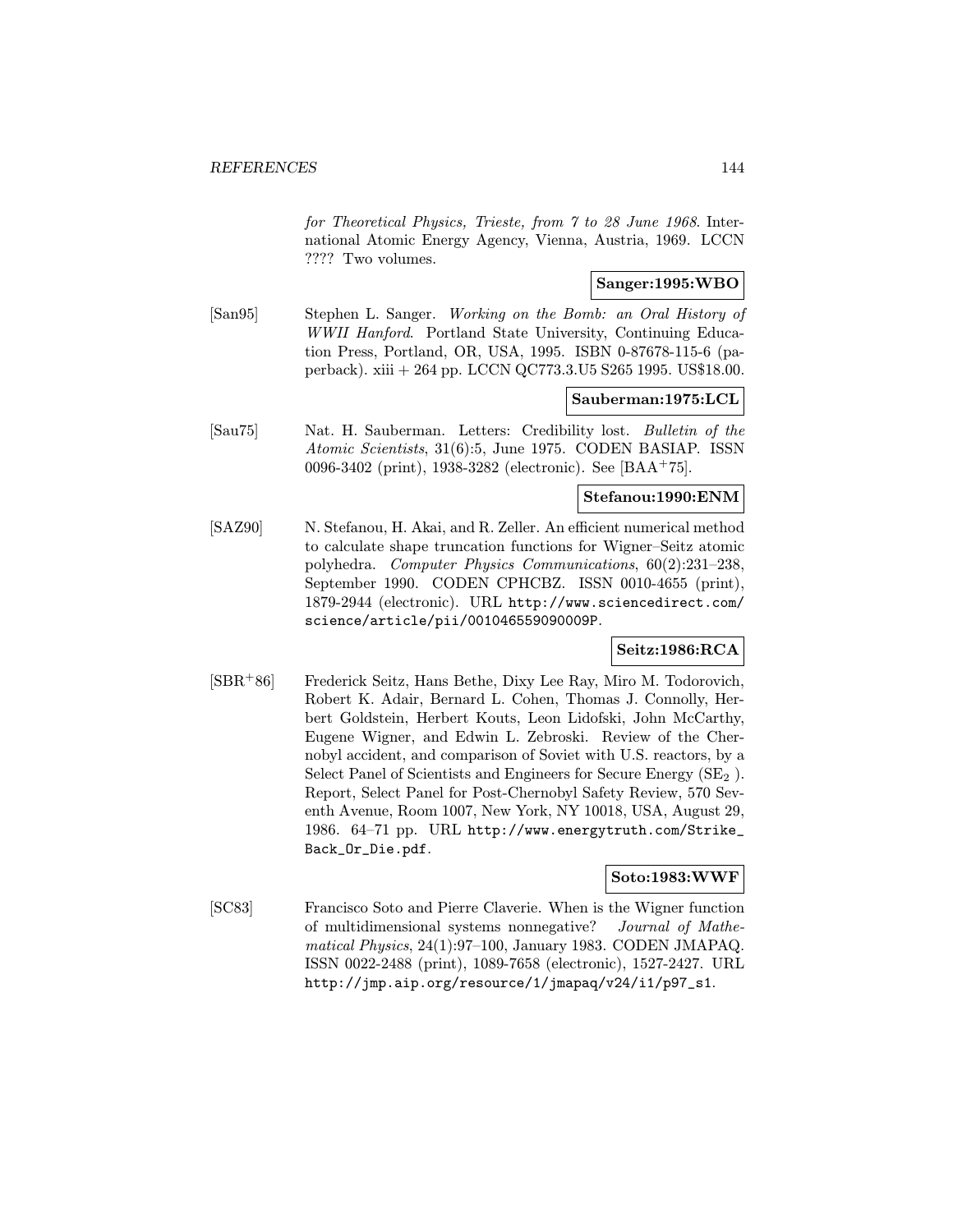#### Schwinger:1958:SPQ

[Sch58] Julian Schwinger, editor. Selected Papers on Quantum Electrodynamics. Dover books on engineering and engineering physics. Dover, New York, NY, USA, 1958. ISBN 0-486-60444-6. xvii + 424 pp. LCCN QC680 .S35.

## Schlegel:1967:BRB

[Sch67] Richard Schlegel. Book review: Symmetries and Reflections: Scientific Essays of Eugene P. Wigner edited by Walter J. Moore; Michael Scriven. Philosophy of Science, 34(4):383–386, December 1967. CODEN PHSCA6. ISSN 0031-8248 (print), 1539-767X (electronic). URL http://www.jstor.org/stable/186127.

### Schopf:1985:BRB

[Sch85] H.-G. Schöpf. Book review: Barut, A. O. /van der Merwe, A. /Vigier, J.-P. (eds.), Quantum, Space and Time — The Quest Continues. Studies and Essays in Honour of Louis de Broglie, Paul Dirac and Eugene Wigner. Cambridge et al., Cambridge University Press 1984. Vii, 662 S.,  $\pounds 25.00 \text{ A P}/$ b. US \$49.50. ISBN 0-521-31911-0. (Cambridge Monographs on Physics). Zeitschrift für Angewandte Mathematik und Mechanik, 65(10), 1985. CODEN ZAMMAX. ISSN 0044-2267 (print), 1521-4001 (electronic). URL http://onlinelibrary.wiley. com/doi/10.1002/zamm.19850651014/abstract.

#### Schweber:1988:BRB

[Sch88] S. S. Schweber. Book review: Behram N. Kursunoğlu and Eugene P. Wigner: Reminiscences about a Great Physicist: Paul Adrien Maurice Dirac. Isis, 79(2):356–357, June 1988. CODEN ISISA4. ISSN 0021-1753 (print), 1545-6994 (electronic). URL http:// www.jstor.org/stable/233680.

#### Schreckenberg:1996:SHQ

[Sch96] S. Schreckenberg. Symmetry and history quantum theory: an analog of Wigner's theorem. Journal of Mathematical Physics, 37 (12):6086–6105, December 1996. CODEN JMAPAQ. ISSN 0022- 2488 (print), 1089-7658 (electronic), 1527-2427.

### Schwinger:2003:SPQ

[Sch03] Julian Schwinger. Selected Papers on Quantum Electrodynamics. Dover, New York, NY, USA, 2003. ISBN 0-486-60444-6. xvii + 424 pp. LCCN QC680 .S35. Reprint of [Sch58] with ISBN.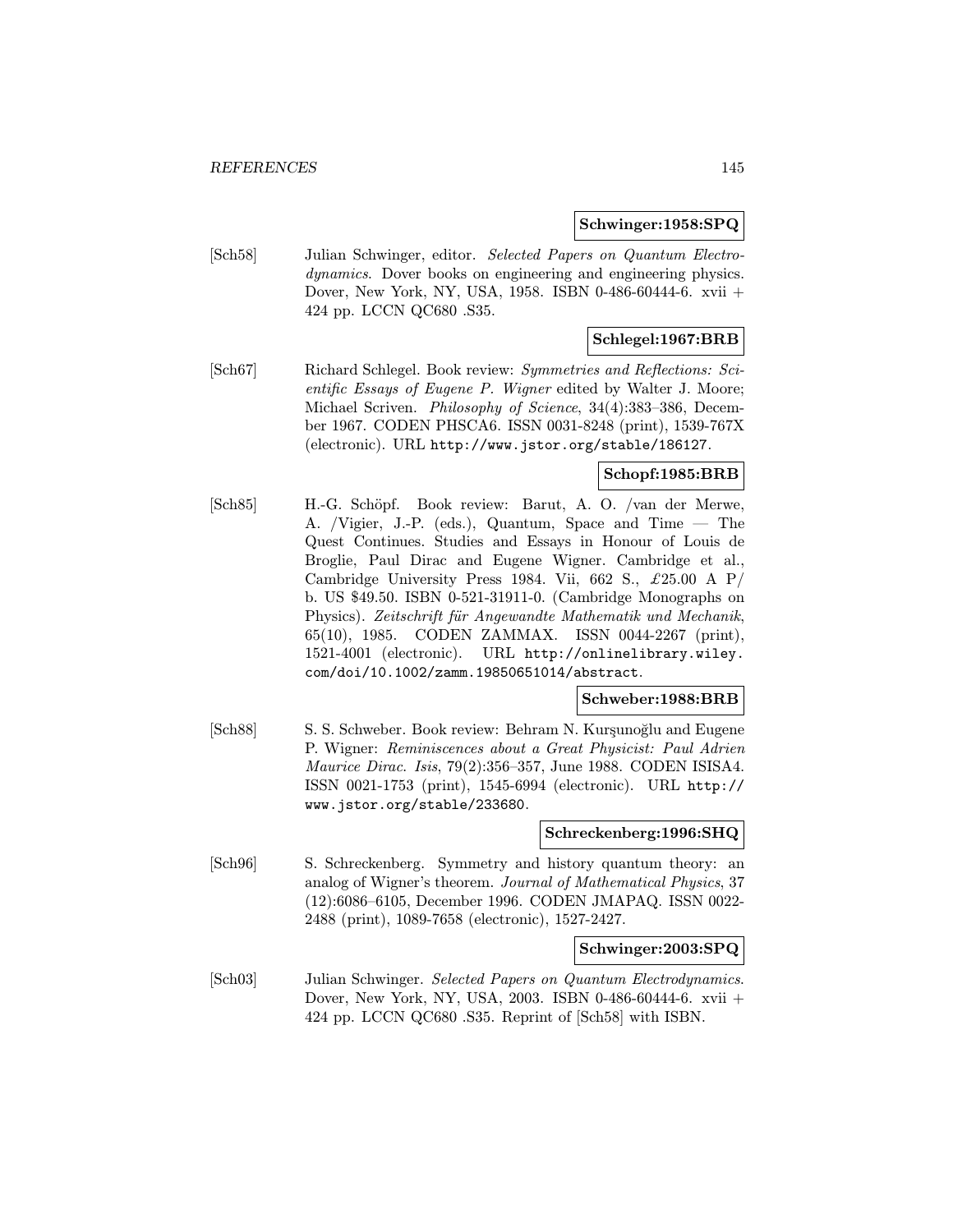#### Simon:1999:CCF

[SCS99] R. Simon, S. Chaturvedi, and V. Srinivasan. Congruences and canonical forms for a positive matrix: Application to the Schweinler–Wigner extremum principle. Journal of Mathematical Physics, 40(7):3632–3642, July 1999. CODEN JMAPAQ. ISSN 0022-2488 (print), 1089-7658 (electronic), 1527-2427.

# Scully:2007:DQP

[Scu07a] Robert J. Scully. The demon and the quantum: from the Pythagorean mystics to Maxwell's demon and quantum mystery. Wiley-VCH, Weinheim, Germany, 2007. ISBN 3-527-40688-3 (paperback). viii  $+271$  pp. LCCN QC174.12 .S43 2007. with endnotes by Marlan O. (Marlan Orvil) Scully.

## Scully:2007:WFQ

[Scu07b] Robert J. Scully. From Wigner's friend to quantum eraser: Of Wigner's friends and their amnesia. In The demon and the quantum: from the Pythagorean mystics to Maxwell's demon and quantum mystery [Scu07a], chapter 9, pages 121–136. ISBN 3-527- 40688-3 (paperback). LCCN QC174.12 .S43 2007. with endnotes by Marlan O. (Marlan Orvil) Scully.

### Schmider:1996:NSE

[SD96] Hartmut Schmider and Jens Peder Dahl. Nodal structure of the electronic Wigner function of many-electron atoms and molecules. International Journal of Quantum Chemistry, 60(1):439–452, October 5, 1996. CODEN IJQCB2. ISSN 0020-7608 (print), 1097- 461X (electronic). URL http://www3.interscience.wiley. com/cgi-bin/abstract?ID=60607.

#### Secrest:1962:BRB

[Sec62] E. Leigh Secrest. Book review: Proceedings of the Eleventh Symposium in Applied Mathematics of the American Mathematical Society, edited by Birkhoff and Wigner. Mathematics Magazine, 35(5):307–308, November 1962. CODEN MAMGA8. ISSN 0025- 570X. URL http://www.jstor.org/stable/2688212.

#### Soto-Eguibar:1983:TEW

[SEC83] Francisco Soto-Eguibar and Pierre Claverie. Time evolution of the Wigner function. Journal of Mathematical Physics, 24(5):1104– 1109, May 1983. CODEN JMAPAQ. ISSN 0022-2488 (print),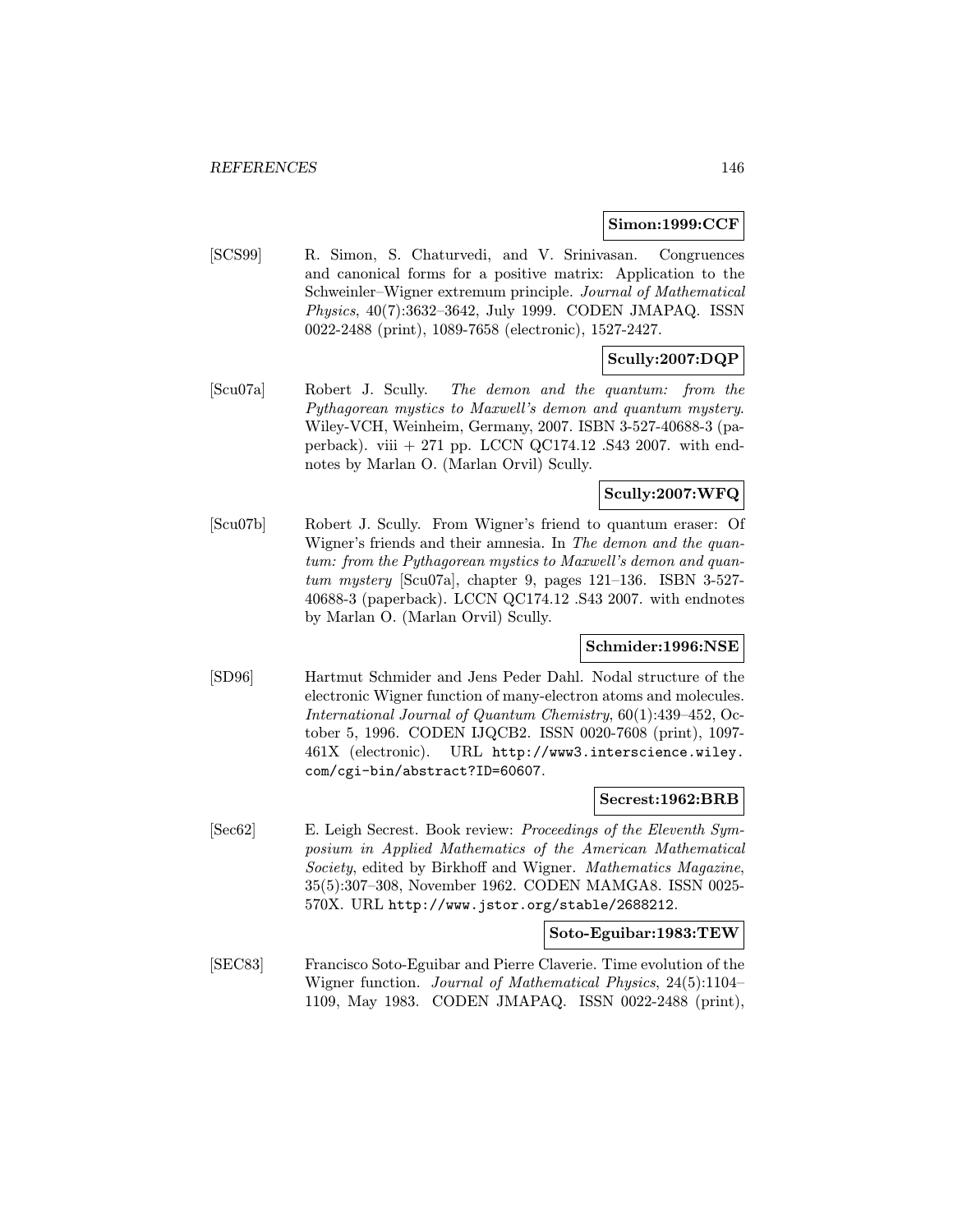1089-7658 (electronic), 1527-2427. URL http://jmp.aip.org/ resource/1/jmapaq/v24/i5/p1104\_s1.

# Segre:1985:HPR

[Seg85] Emilio Segrè. Historical perspective: Refugee scientists and nuclear energy. Annals of the New York Academy of Sciences, 452(1):xv–xix, 1985. CODEN ANYAA9. ISBN 0-89766-298-9, 0-89766-299-7 (paperback). ISSN 0077-8923 (print), 1749-6632 (electronic). Sixth International Conference on Collective Phenomena: reports from the Moscow Refusnik Seminar / edited by Inga Fischer-Hjalmars and Joel L. Lebowitz. Contributions from the Moscow Refusnik Seminar and from two International Conferences on Collective Phenomena, one held in Stockholm, Sweden, 1–2 December 1983, and the other in Tel Aviv, Israel, 31 May–1 June 1984.

# Segev:2003:FGR

[Seg03] Bilha Segev. Fermi's golden rule in the Wigner representation. Journal of Optics B: Quantum and Semiclassical Optics, 5(3):S219–S220, 2003. CODEN JOBOFD. ISSN 1464-4266 (print), 1741-3575 (electronic). URL http://iopscience.iop. org/1464-4266/5/3/373.

## Seitz:1995:OEW

[Sei95] Frederick Seitz. Obituary: Eugene Wigner (1902–1995). Nature, 373(6512):288, January 26, 1995. CODEN NATUAS. ISSN 0028- 0836 (print), 1476-4687 (electronic). URL http://www.nature. com/nature/journal/v373/n6512/pdf/373288a0.pdf.

## Seth:1958:BRL

[Set58] Kamal K. Seth. Book review: Leonard Eisenbud and Eugene P. Wigner, Nuclear Structure. Physics Today, 11(12):54, December 1958. CODEN PHTOAD. ISSN 0031-9228 (print), 1945- 0699 (electronic). URL http://link.aip.org/link/phtoad/ v11/i12/p54/s2.

### Schulten:1975:ERE

[SG75] Klaus Schulten and Roy G. Gordon. Exact recursive evaluation of 3j- and 6j-coefficients for quantum-mechanical coupling of angular momenta. Journal of Mathematical Physics, 16(10):1961– 1970, October 1975. CODEN JMAPAQ. ISSN 0022-2488 (print), 1089-7658 (electronic), 1527-2427. URL http://jmp.aip.org/ resource/1/jmapaq/v16/i10/p1961\_s1.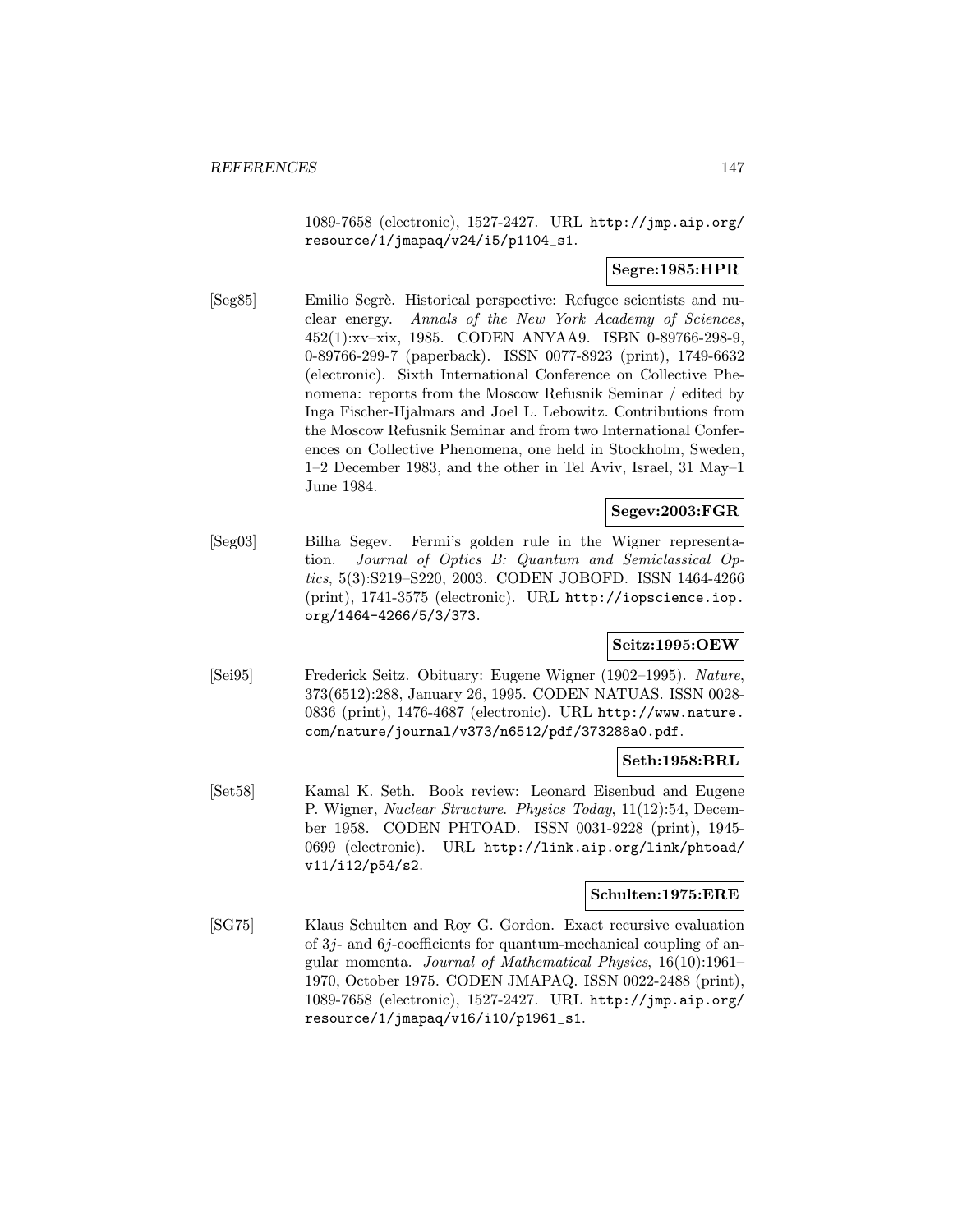#### Shapiro:1973:POT

[Sha73] Joseph Y. Shapiro. Projection operator techniques for compact groups. Journal of Mathematical Physics, 14(9):1262–1270, September 1973. CODEN JMAPAQ. ISSN 0022-2488 (print), 1089-7658 (electronic), 1527-2427. URL http://jmp.aip.org/ resource/1/jmapaq/v14/i9/p1262\_s1.

## Sharan:1992:SCW

[Sha92] Pankaj Sharan. Symbolic computation of Wigner–Kirkwood expansion to  $O(\hbar 8)$ . Computer Physics Communications, 69 (2–3):235–242, March/April 1992. CODEN CPHCBZ. ISSN 0010-4655 (print), 1879-2944 (electronic). URL http://www. sciencedirect.com/science/article/pii/001046559290163S.

#### Sebasdiyar:1993:EPB

[SIM93] I. Sebasdiyar, K. Iyakutti, and M. Mahendran. Effect of positive background on the ground-state energy of a Wigner lattice. International Journal of Quantum Chemistry, 47(3):177–183, August 5, 1993. CODEN IJQCB2. ISSN 0020-7608 (print), 1097-461X (electronic).

### Stanek:2005:WFR

[SK05] Jerzy Stanek and Jerzy Konarski. Wigner function of the rotating Morse oscillator. International Journal of Quantum Chemistry, 103(1):10–18, ???? 2005. CODEN IJQCB2. ISSN 0020-7608 (print), 1097-461X (electronic).

## Squire:2005:QPT

[SM05] Richard H. Squire and Norman H. March. Quantum phase transitions and superconductivity: Proposal for the phase diagram of alkali-doped fullerides and by universality HTSC including Wigner solids. International Journal of Quantum Chemistry, 105(6):883–897, ???? 2005. CODEN IJQCB2. ISSN 0020-7608 (print), 1097-461X (electronic).

### Squire:2006:CIS

[SM06] Richard H. Squire and Norman H. March. Changing an insulating state with Wigner-like correlations into a superconductor with applications to doped fullerides. International Journal of Quantum Chemistry, 106(15):3343–3363, ???? 2006. CODEN IJQCB2. ISSN 0020-7608 (print), 1097-461X (electronic).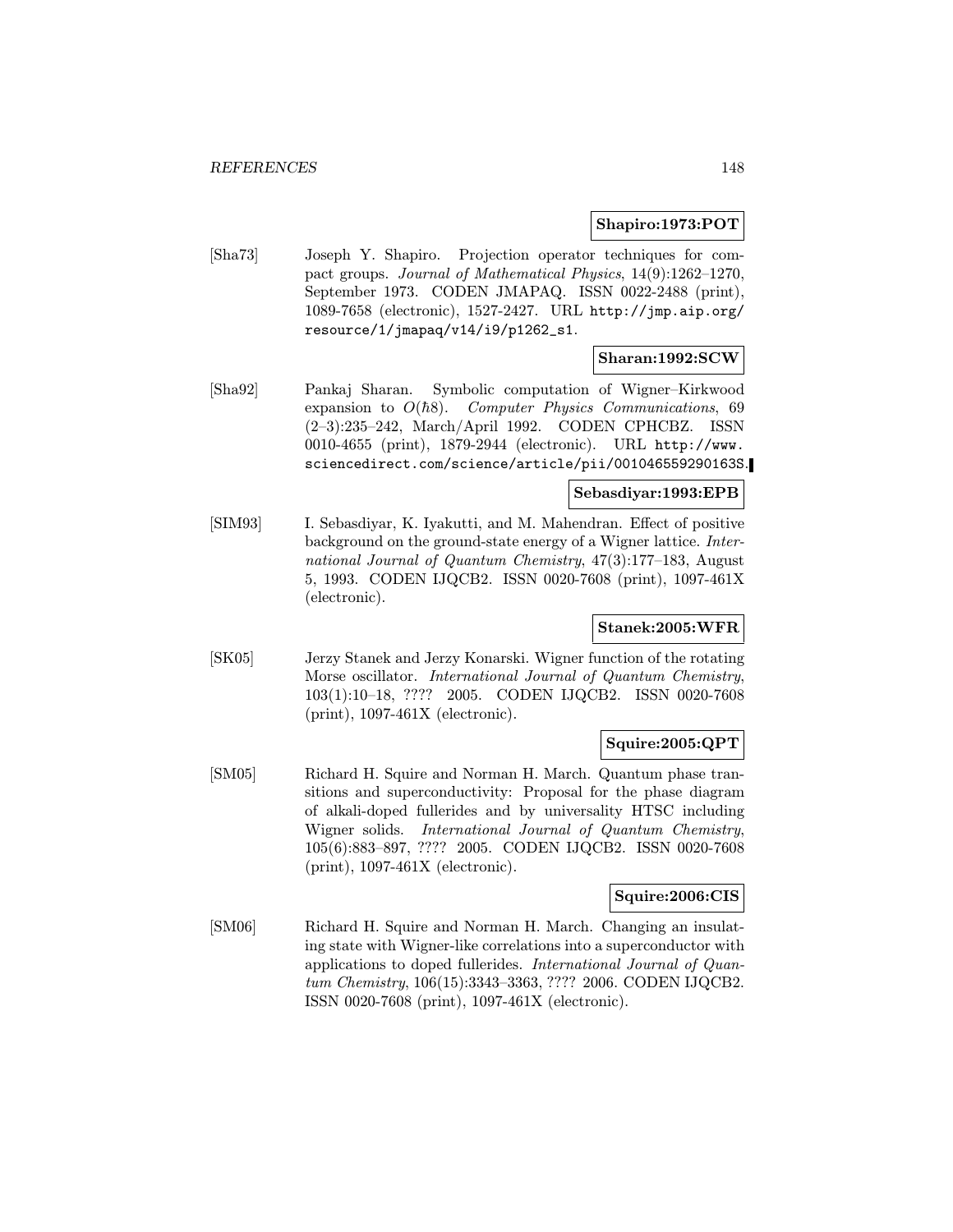#### Simos:2007:CMS

[SM07] Theodore E. Simos and George Maroulis, editors. Computation in Modern Science and Engineering: Proceedings of the International Conference on Computational Methods in Science and Engineering 2007 (ICCMSE 2007), Corfu, Greece, 25–30 September 2007, volume 2A. American Institute of Physics, Woodbury, NY, USA, 2007. ISBN 0-7354-0476-3 (set), 0-7354-0477-1 (vol. 1), 0- 7354-0478-X (vol. 2). LCCN Q183.9 2007. Two volumes.

## Smith:1975:LWN

[Smi75] Anthony Wayne Smith. Letters: We need restraint. Bulletin of the Atomic Scientists, 31(6):5, June 1975. CODEN BASIAP. ISSN 0096-3402 (print), 1938-3282 (electronic). See [BAA<sup>+</sup>75].

## Sellier:2014:BSW

[SNDS14] Jean Michel Sellier, Mihail Nedjalkov, Ivan Dimov, and Siegfried Selberherr. A benchmark study of the Wigner Monte Carlo method. Monte Carlo Methods and Applications, 20(1):43-??, March 2014. CODEN MCMAC6. ISSN 0929-9629 (print), 1569-3961 (electronic). URL http://www.degruyter.com/view/ j/mcma.2014.20.issue-1/mcma-2013-0018/mcma-2013-0018. xml.

### Srinivas:1974:SMV

[SP74] M. D. Srinivas and Y. S. Prahalad. Statistical mechanics for velocity dependent interactions. Journal of Mathematical Physics, 15 (1):67–69, January 1974. CODEN JMAPAQ. ISSN 0022-2488 (print), 1089-7658 (electronic), 1527-2427. URL http://jmp. aip.org/resource/1/jmapaq/v15/i1/p67\_s1.

## So:1979:WC

[SS79] S. I. So and D. Strottman. Wigner coefficients for SU(6)  $\supseteq$  $SU(3) \otimes SU(2)$ . Journal of Mathematical Physics, 20(1):153– 176, January 1979. CODEN JMAPAQ. ISSN 0022-2488 (print), 1089-7658 (electronic), 1527-2427. URL http://jmp.aip.org/ resource/1/jmapaq/v20/i1/p153\_s1.

#### Santos:2005:WMD

[SS05] J. P. Santos and L. O. Silva. Wigner–Moyal description of free variable mass Klein–Gordon fields. Journal of Mathematical Physics, 46(10):102901, October 2005. CODEN JMAPAQ. ISSN 0022-2488 (print), 1089-7658 (electronic), 1527-2427. URL http: //jmp.aip.org/resource/1/jmapaq/v46/i10/p102901\_s1.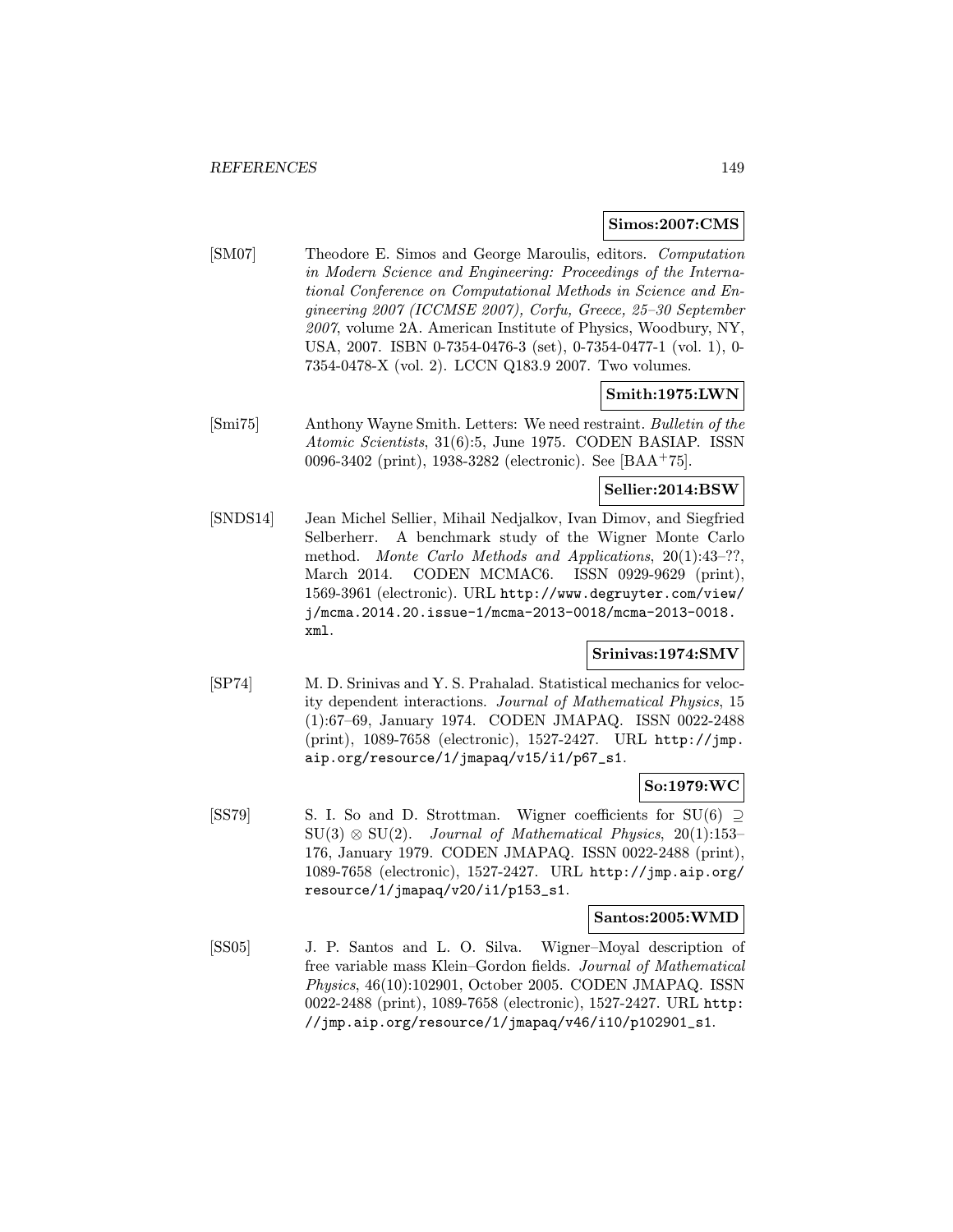#### Schleich:1991:JSW

[SSP<sup>+</sup>91] Wolfgang P. Schleich, Georg Süssmann, John Philpott, Malvin C. Teich, and Bahaa E. A. Saleh. A jump shot at the Wigner distribution. Physics Today, October 1, 1991. CODEN PHTOAD. ISSN 0031-9228 (print), 1945-0699 (electronic). URL http:// physicstoday.scitation.org/doi/abs/10.1063/1.2810308.

# Stanek:2010:WFR

[Sta10] Jerzy Stanek. The Wigner function of the rotating Kratzer oscillator mapped onto the Morse oscillator. International Journal of Quantum Chemistry, 110(9):1615–1621, August 5, 2010. CODEN IJQCB2. ISSN 0020-7608 (print), 1097-461X (electronic).

## Steinruck:1991:ODW

[Ste91] H. Steinrück. The one-dimensional Wigner–Poisson problem and its relation to the Schrödinger–Poisson problem. SIAM Journal on Mathematical Analysis, 22(4):957–972, July 1991. CODEN SJMAAH. ISSN 0036-1410 (print), 1095-7154 (electronic).

### Strottman:1979:EWC

[Str79] D. Strottman. Evaluation of  $SU(6) \supseteq SU(3) \otimes SU(2)$  Wigner coefficients. Journal of Mathematical Physics, 20(8):1643–1647, August 1979. CODEN JMAPAQ. ISSN 0022-2488 (print), 1089-7658 (electronic), 1527-2427. URL http://jmp.aip.org/resource/ 1/jmapaq/v20/i8/p1643\_s1.

#### Strickland:2011:WSC

[Str11] Jeffrey Strickland. Weird scientists — the creators of quantum physics. Lulu.com, ????, 2011. ISBN 1-257-97624-9. LCCN ????

#### Stuewer:1979:NPR

[Stu79] Roger H. Stuewer, editor. Nuclear physics in retrospect: proceedings of a symposium on the 1930s. University of Minnesota Press, Minneapolis, MN, USA, 1979. ISBN 0-8166-0869-5. LCCN QC773 .S95 1977.

## Stuewer:1988:BRB

[Stu88] Roger H. Stuewer. Book review: Behram N. Kurşunoğlu, Eugene P. Wigner, and John G. Taylor, Reminiscences about a Great Physicist: Paul Adrien Maurice Dirac and Tributes to Paul Dirac. Physics Today, 41(2):84, February 1988. CODEN PHTOAD. ISSN 0031-9228 (print), 1945-0699 (electronic). URL http:// link.aip.org/link/phtoad/v41/i2/p84/s2.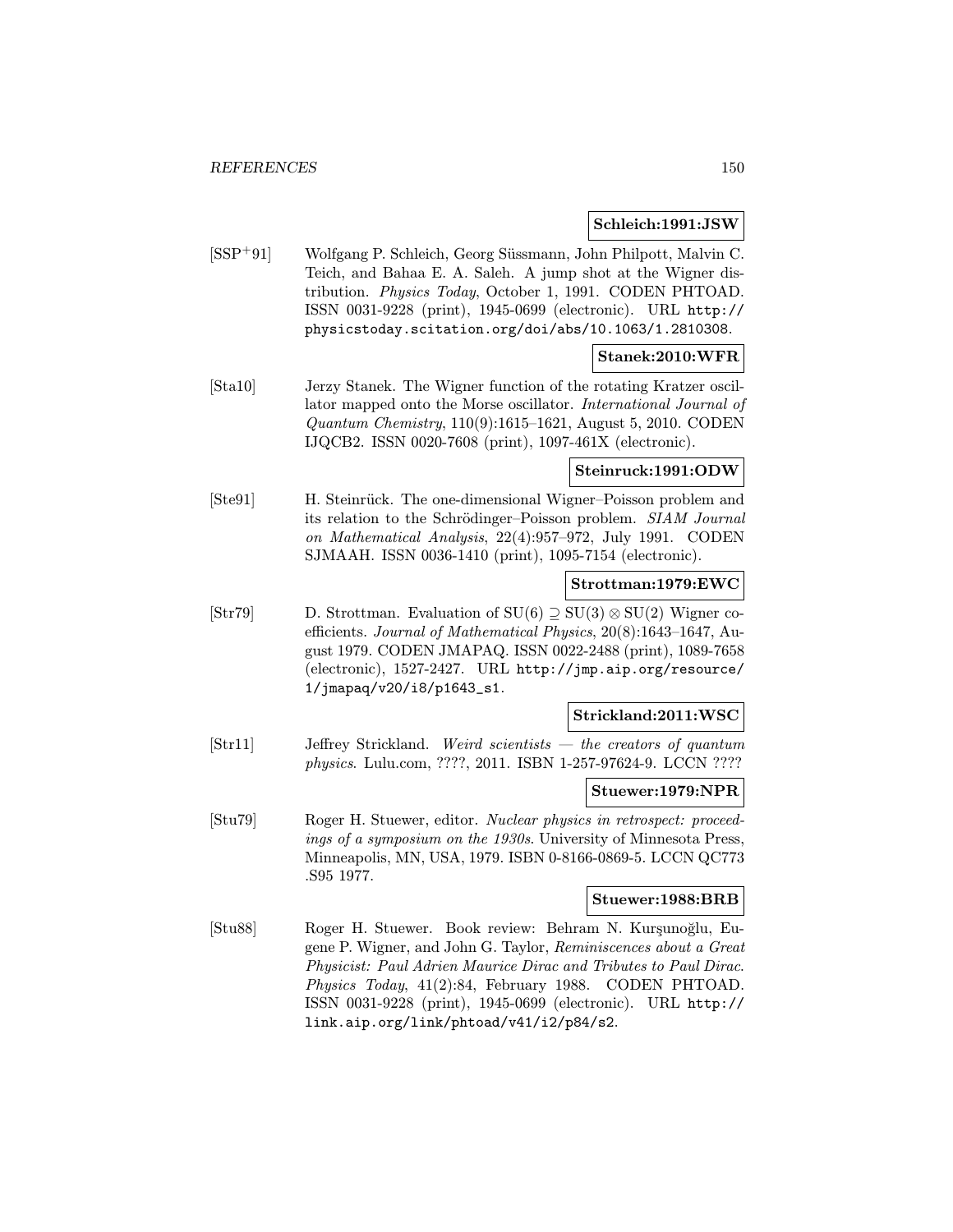#### Stumpf:2003:SPP

[Stu03] H. Stumpf. Symmetry properties of photon eigenstates of generalized de Broglie–Bargmann–Wigner equations. Annales de la Fondation Louis de Broglie, 28(1):65–76, 2003. ISSN 0182-4295 (print), 2108-6397 (electronic).

## Stumpf:2004:GBB

[Stu04] H. Stumpf. Generalized de Broglie–Bargmann–Wigner equations, a modern formulation of de Broglie's fusion theory. Annales de la Fondation Louis de Broglie, 29(??):785–806, 2004. CODEN ???? ISSN 0182-4295 (print), 2108-6397 (electronic). URL http:// aflb.ensmp.fr/AFLB-295/aflb295m307.htm.

## Stuewer:2005:GHL

[Stu05] Roger H. Stuewer. George de Hevesy/Loránd Eötvös: Scientist– teacher/Eugene P. Wigner and his Hungarian teachers. Physics in Perspective (PIP), 7(4):498–499, December 2005. CODEN PH-PEF2. ISSN 1422-6944 (print), 1422-6960 (electronic).

#### Stuewer:2018:AIN

[Stu18] Roger H. Stuewer. The Age of Innocence: Nuclear Physics Between the First and Second World Wars. Oxford University Press, Walton Street, Oxford OX2 6DP, UK, 2018. ISBN 0-19-186658-X, 0-19-882787-3 (hardback), 0-19-256290-8 (e-book).  $xy + 484$  pp. LCCN QC773 .S78 2018.

#### Saleker:1986:QLM

[SV86] G. Saleker and E. Vigner. Quantum limitations of the measurement of space-time distances. In Einstein collection, 1982–1983 (Russian), pages 285–301. Nauka, Moscow, Russia, 1986. Translated from the English by Yu. A. Danilov.

### Seitz:1998:EPW

[SVW98] Frederick Seitz, Erich Vogt, and Alvin M. Weinberg. Eugene Paul Wigner. 17 November 1902–1 January 1995. Biographical memoirs — National Academy of Sciences of the United States of America, 74:1–26, 1998. CODEN BMNSAC. ISSN ???? URL http://books.nap.edu/html/biomems/ewigner. pdf. Reprinted in [SVW00].

### Seitz:2000:EPW

[SVW00] Frederick Seitz, Erich Vogt, and Alvin M. Weinberg. Eugene Paul Wigner. 17 November 1902–1 January 1995. Bi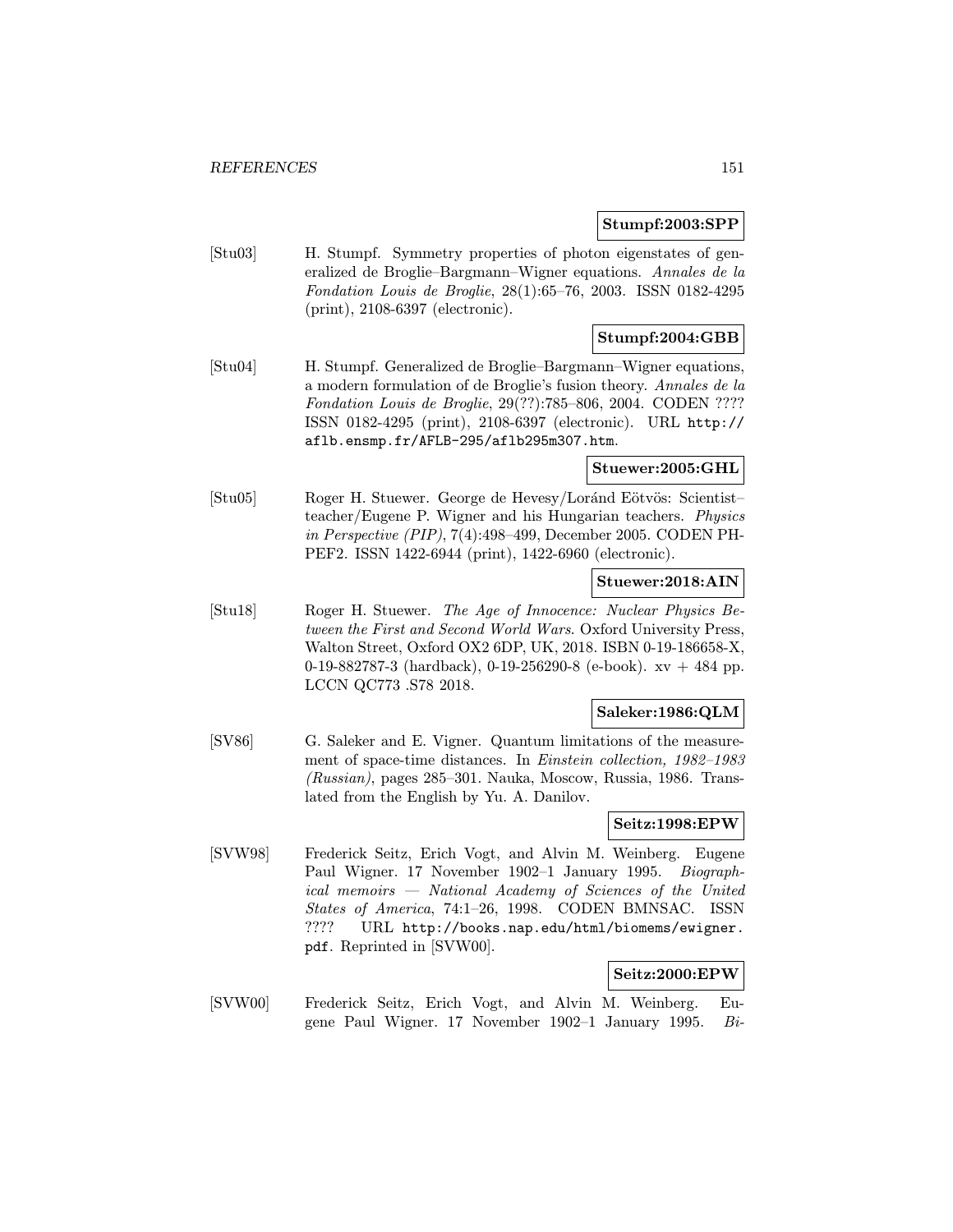ographical Memoirs of Fellows of the Royal Society, 46(2): 579–592, November 2000. CODEN BMFRA3. ISSN 0080- 4606 (print), 1748-8494 (electronic). URL http://rsbm. royalsocietypublishing.org/content/46/577.abstract; http://www.jstor.org/stable/770417. Reprint of [SVW98].

### Szegvari:1923:EES

[SW23] A. Szegvari and E. Wigner. Über elektrische Erscheinungen bei Stäbchensolen. (German) [On electrical phenomena in brine sticks]. Kolloid-Zeitschrift & Zeitschrift für Polymere, 33(4):218– 222, ???? 1923. CODEN CPMSB6. ISSN 0303-402X (print), 1435-1536 (electronic). URL http://www.springerlink.com/ content/h7166xnv1uj81w18.

### Seitz:1956:GCD

[SW56a] F. Seitz and E. Wigner. On the Geneva Conference: a dissenting opinion. Bulletin of the Atomic Scientists, 12(1):23–24, January 1956. CODEN BASIAP. ISSN 0096-3402 (print), 1938-3282 (electronic).

## Seitz:1956:ERS

[SW56b] Frederick Seitz and Eugene P. Wigner. The effects of radiation on solids. Scientific American, 195(2):76–86, August 1956. CO-DEN SCAMAC. ISSN 0036-8733 (print), 1946-7087 (electronic). URL http://www.nature.com/scientificamerican/journal/ v195/n2/pdf/scientificamerican0856-76.pdf.

## Salecker:1958:QLM

[SW58] H. Salecker and E. P. Wigner. Quantum limitations of the measurement of space–time distances. *Physical Review*  $(2)$ , 109 $(2)$ : 571–577, January 15, 1958. CODEN PHRVAO. ISSN 0031- 899X (print), 1536-6065 (electronic). URL http://link.aps. org/doi/10.1103/PhysRev.109.571.

### Seitz:1959:GPA

[SW59] Frederick Seitz and Eugene P. Wigner. Geneva, 1958. pure and applied nuclear physics in East and West. Bulletin of the Atomic Scientists, 15(3):127–131, March 1959. CODEN BASIAP. ISSN 0096-3402 (print), 1938-3282 (electronic).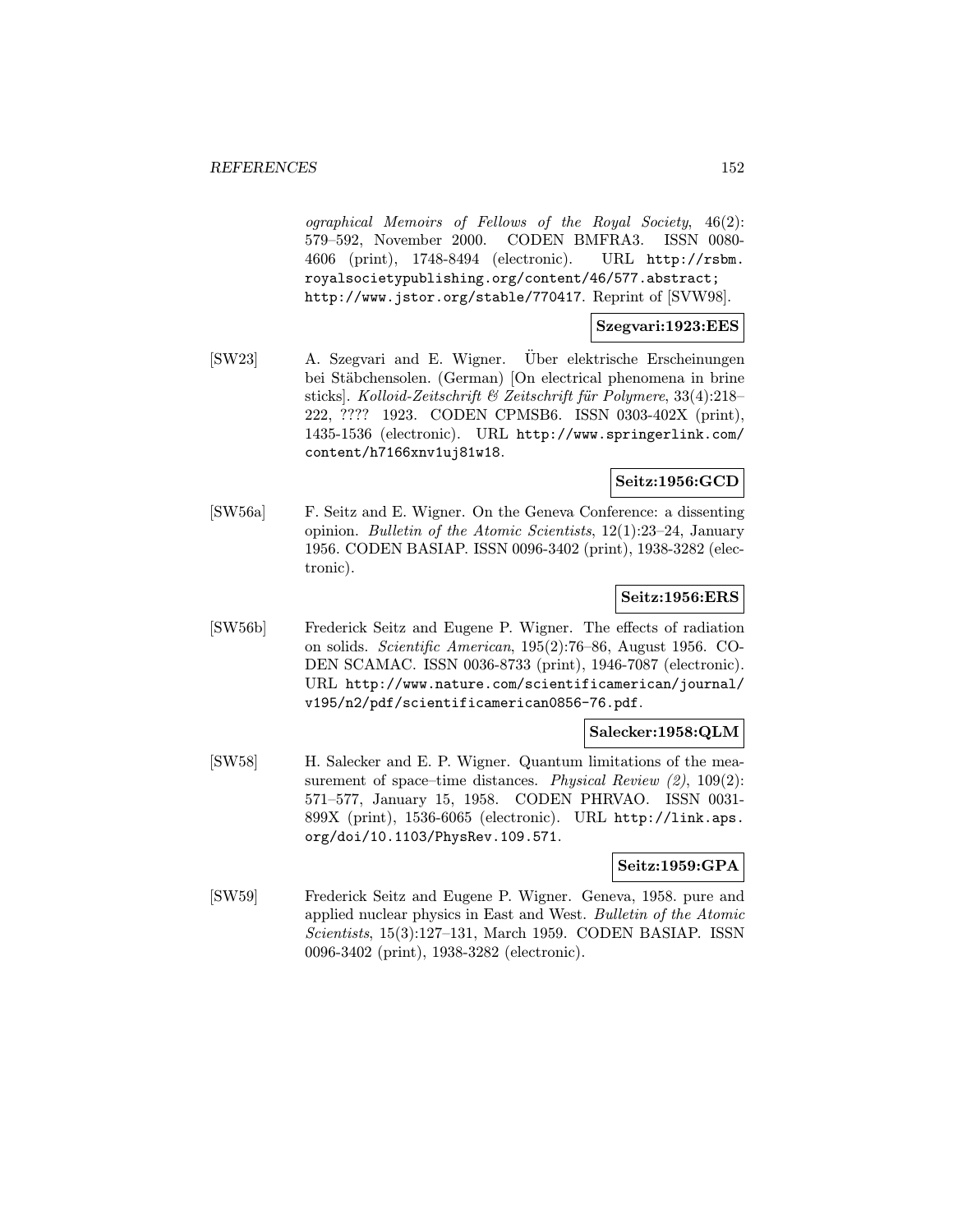#### Soodak:1961:FNR

[SW61] Harry Soodak and Eugene P. Wigner. Fast neutron reactor. US Patent 2,993,850., July 25, 1961. URL http://www.google.com/ patents/US2993850. US Patent Application filed Jun 14, 1948.

## Saenz:1967:UMH

[SW67] A. W. Sáenz and E. P. Wigner. Unimodular matrices homomorphic to Lorentz transformations in  $n \geq 2$  spacelike dimensions.  $Zeitschrift$  für Naturforschung,  $22a(??):1293-1299, ???? 1967.$ CODEN ZNTFA2. ISSN 0372-9516. Jordan Festschrift.

## Schweinler:1970:OM

[SW70] H. C. Schweinler and E. P. Wigner. Orthogonalization methods. Journal of Mathematical Physics, 11(5):1693–1694, May 1970. CODEN JMAPAQ. ISSN 0022-2488 (print), 1089-7658 (electronic), 1527-2427. URL http://jmp.aip.org/resource/ 1/jmapaq/v11/i5/p1693\_s1; http://link.aip.org/link/ jmapaq/v11/i5/p1693/s1.

### Salam:1972:AQT

[SW72] Abdus Salam and Eugene Paul Wigner, editors. Aspects of quantum theory. Cambridge University Press, Cambridge, UK, 1972. ISBN 0-521-08600-0. xvi + 268 pp. LCCN QC174.1 .A85 1972. URL http://hooke.lib.cam.ac.uk/cgi-bin/ bib\_seek.cgi?cat=ul&bib=1733506; http://www.loc.gov/ catdir/enhancements/fy1001/72075298-d.html; http:// www.loc.gov/catdir/enhancements/fy1001/72075298-t.html.

### Salam:1989:TEP

[SW89] Abdus Salam and Victor F. Weisskopf. Tribute to Eugene Paul Wigner. Nuclear Physics B, Proceedings Supplements, 6(1):3– 6, March 1989. CODEN NPBSE7. ISSN 0920-5632 (print), 1873-3832 (electronic). URL http://www.sciencedirect.com/ science/article/pii/0920563289904003.

### Szilard:1959:JFE

[SWC59] Leo Szilard, Eugene P. Wigner, and Edward C. Creutz. Jacketed fuel elements for graphite moderated reactors. US Patent 2,886,503., May 12, 1959. URL http://www.google.com/ patents/US2886503. US Patent Application filed Feb 20, 1946, serial number 649,080.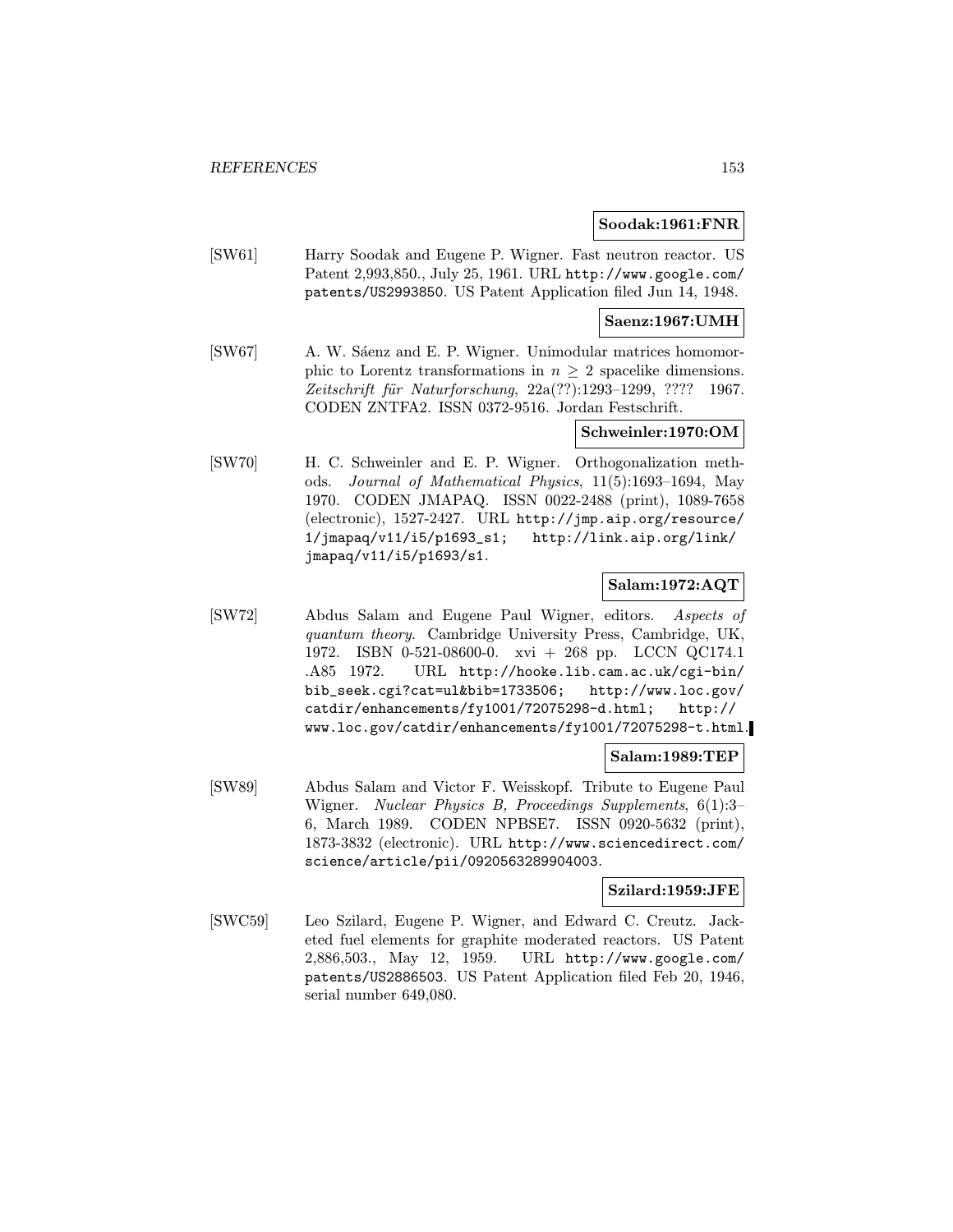#### Szanton:1992:VEW

[Sza92] A. Szanton. Vignettes — Eugene Wigner. Science, 258(5089): 1821, December 11, 1992. CODEN SCIEAS. ISSN 0036-8075 (print), 1095-9203 (electronic).

### Szmytkowski:1998:OFW

[Szm98] Radosław Szmytkowski. Operator formulation of Wigner's Rmatrix theories for the Schrödinger and Dirac equations. Journal of Mathematical Physics, 39(10):5231–5252, October 1998. CO-DEN JMAPAQ. ISSN 0022-2488 (print), 1089-7658 (electronic), 1527-2427. See erratum [Szm99].

#### Szmytkowski:1999:EOF

[Szm99] Radosław Szmytkowski. Erratum: "Operator formulation of Wigner's  $R$ -matrix theories for the Schrödinger and Dirac equations", [J. Math. Phys. 39, 5231 (1998)]. Journal of Mathematical Physics, 40(8):4181, August 1999. CODEN JMAPAQ. ISSN 0022-2488 (print), 1089-7658 (electronic), 1527-2427. See [Szm98].

#### Talman:1968:SFG

[Tal68] James D. Talman. Special Functions: a Group Theoretic Approach Based on Lectures by Eugene P. Wigner. The mathematical physics monograph series. W. A. Benjamin, Inc., New York, NY, USA, 1968. xii + 260 pp. LCCN ???? With an introduction by Eugene P. Wigner.

### Taub:1961:JNCa

[Tau61a] A. H. Taub, editor. John von Neumann: Collected Works: Volume I: Logic, Theory of Sets and Quantum Mechanics. Pergamon Press, New York, NY, USA, 1961.  $x + 654$  pp. LCCN ???? See also volumes II–VI [Tau61b, Tau63a, Tau62, Tau63b, Tau63c].

#### Taub:1961:JNCb

[Tau61b] A. H. Taub, editor. John von Neumann: Collected Works. Volume II: Operators, Ergodic Theory and Almost Periodic Functions in a Group. Pergamon Press, New York, NY, USA, 1961.  $x + 568$ pp. LCCN ???? See also volumes I, III–VI [Tau61a, Tau63a, Tau62, Tau63b, Tau63c].

### Taub:1962:JNC

[Tau62] A. H. Taub, editor. John von Neumann: Collected Works. Volume IV: Continuous Geometry and Other Topics. Pergamon Press,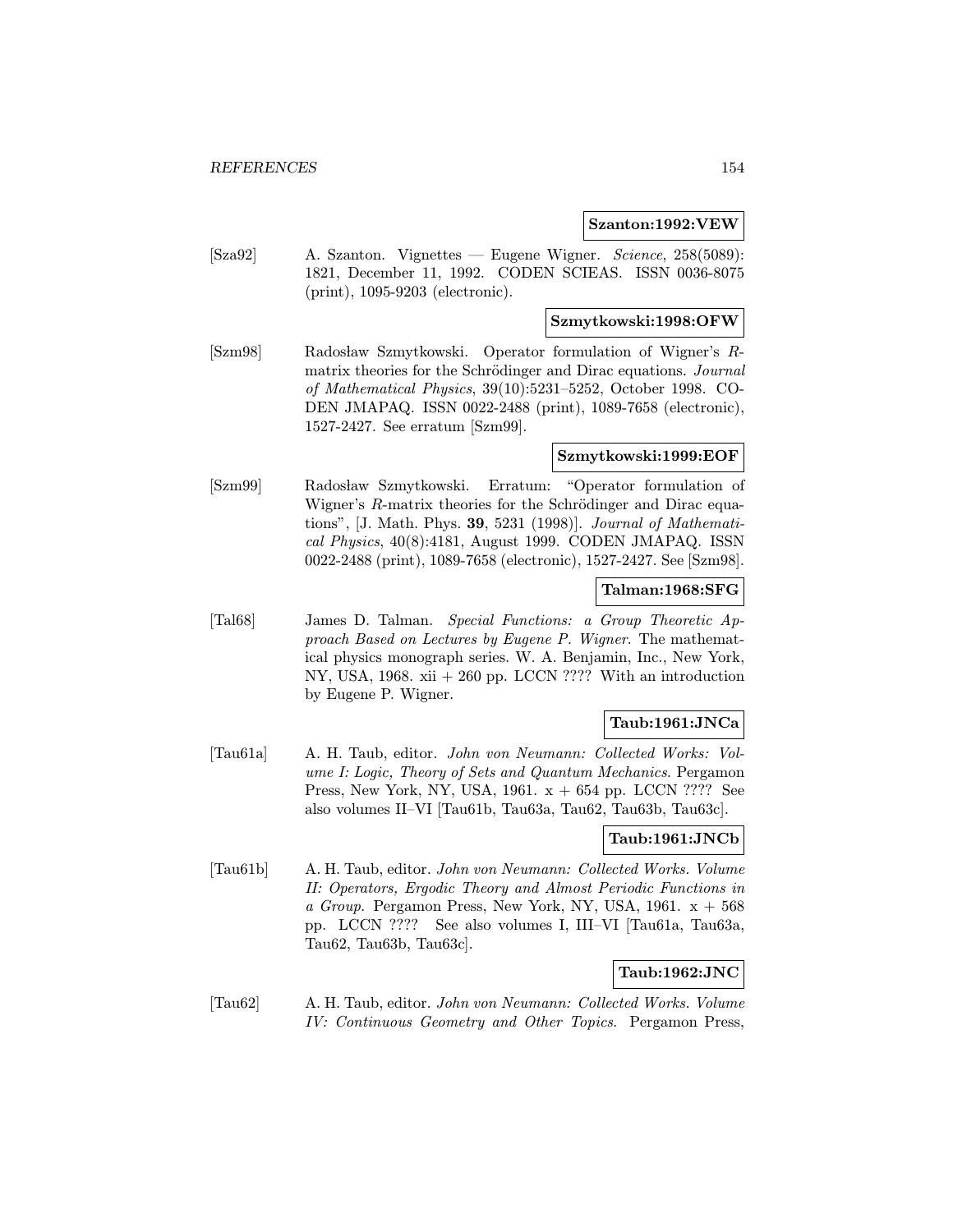New York, NY, USA,  $1962. x + 516$  pp. LCCN ???? See also volumes I–III, V–VI [Tau61a, Tau61b, Tau63a, Tau63b, Tau63c].

## Taub:1961:JNCc

[Tau63a] A. H. Taub, editor. John von Neumann: Collected Works. Volume III: Rings of Operators. Pergamon Press, New York, NY, USA, 1961–1963. ix + 574 pp. LCCN ???? See also volumes I–II, IV–VI [Tau61a, Tau61b, Tau62, Tau63b, Tau63c].

## Taub:1963:JNCa

[Tau63b] A. H. Taub, editor. John von Neumann: Collected Works. Volume V: Design of Computers, Theory of Automata and Numerical Analysis. Pergamon Press, New York, NY, USA, 1963.  $ix + 784$  pp. LCCN ???? See also volumes I–IV, VI [Tau61a, Tau61b, Tau63a, Tau62, Tau63c].

### Taub:1963:JNCb

[Tau63c] A. H. Taub, editor. John von Neumann: Collected Works. Volume VI: Theory of Games, Astrophysics, Hydrodynamics and Meteorology. Pergamon Press, New York, NY, USA, 1963.  $x + 538$ pp. LCCN ???? See also volumes I–V [Tau61a, Tau61b, Tau63a, Tau62, Tau63b].

## Taylor:1987:TPD

[Tay87] John Gerald Taylor, editor. Tributes to Paul Dirac. Adam Hilger Ltd., Bristol, UK, 1987. ISBN 0-85274-480-3. LCCN QC16.D57 T75 1987. US\$10.00. URL http://www.loc.gov/ catdir/enhancements/fy0745/87153334-d.html. Based on the papers presented at the Memorial Meeting for Paul Adrien Maurice Dirac which was held in Cambridge on 19 April 1985 and on the speeches made at the dinner in St John's College on the same evening.

## Tuan:2010:AWB

[TC10] Do Van Tuan and Ui-Pil Chong. Audio watermarking based on advanced Wigner distribution and important frequency peaks. The International Journal of High Performance Computing Applications, 24(2):154–163, May 2010. CODEN IHPCFL. ISSN 1094- 3420 (print), 1741-2846 (electronic). URL http://hpc.sagepub. com/content/24/2/154.full.pdf+html.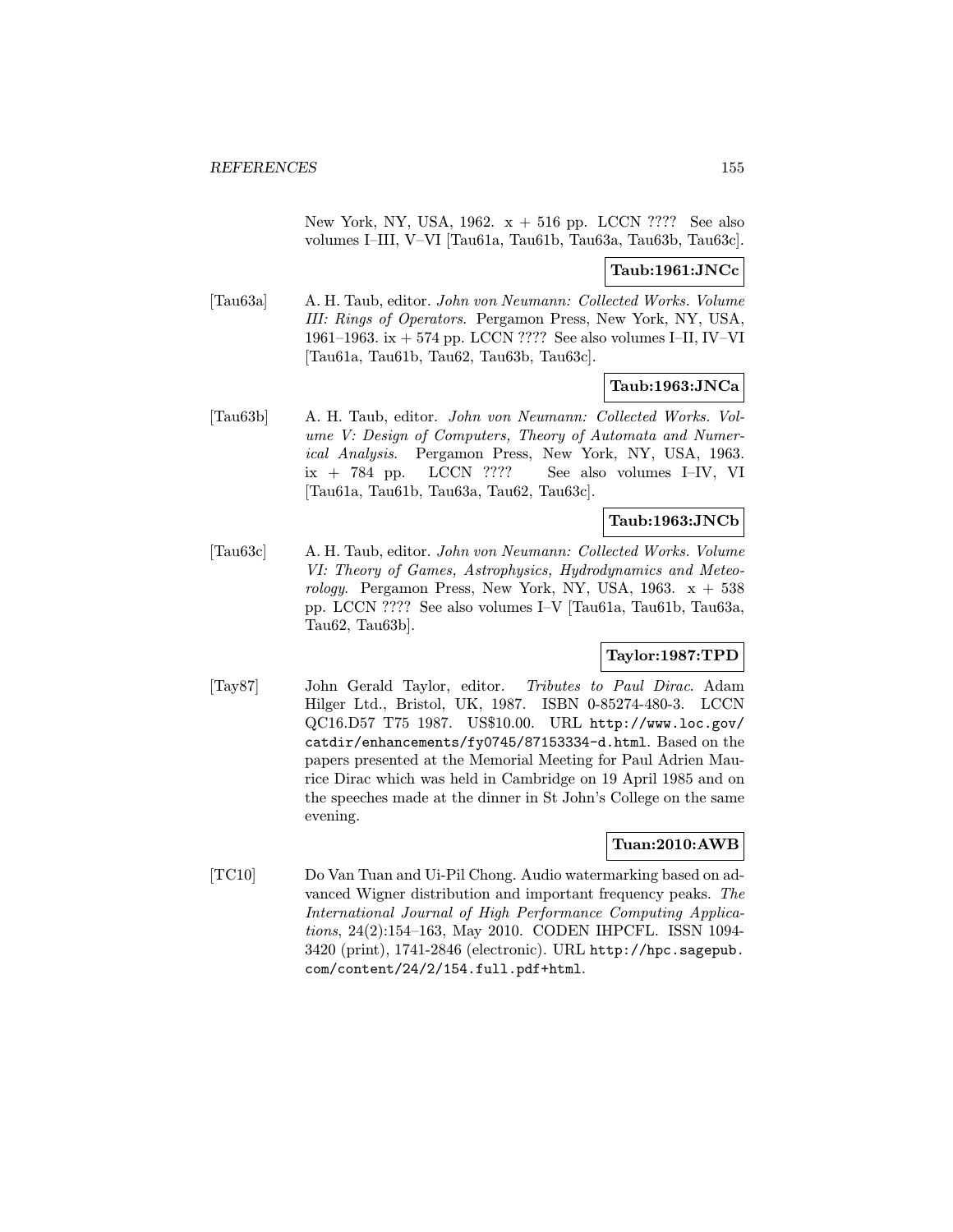#### Tosiek:2016:WKB

[TCT16] J. Tosiek, R. Cordero, and F. J. Turrubiates. The Wentzel– Kramers–Brillouin approximation method applied to the Wigner function. Journal of Mathematical Physics, 57(6):062103, June 2016. CODEN JMAPAQ. ISSN 0022-2488 (print), 1089-7658 (electronic), 1527-2427.

# Telling:2003:WDB

[TEEBH03] Rob H. Telling, Chris P. Ewels, Ahlam A. El-Barbary, and Malcolm I. Heggie. Wigner defects bridge the graphite gap. Nature Materials, 2(5):333–337, April 13, 2003. CODEN NMAACR. ISSN 1476-1122 (print), 1476-4660 (electronic). URL http:// www.nature.com/nmat/journal/v2/n5/full/nmat876.html.

## Teller:1995:EPW

[Tel95] E. Teller. Eugene Paul Wigner, 1902–1995. Physics World, 8(2): 62, February 1995. CODEN PHWOEW. ISSN 0953-8585 (print), 2058-7058 (electronic).

## Temme:2007:LRW

[Tem07] F. P. Temme. Limitations of Racah–Wigner algebra in  $S_n$ invariant theoretic modelling of NMR spin dynamics via dual tensorial sets. In Simos and Maroulis [SM07], pages 264–268. ISBN 0-7354-0476-3 (set), 0-7354-0477-1 (vol. 1), 0-7354-0478- X (vol. 2). LCCN Q183.9 2007. URL http://proceedings. aip.org/getpdf/servlet/GetPDFServlet?filetype=pdf& id=APCPCS000963000002000264000001& idtype=cvips. Two volumes.

#### Tesche:1986:SCR

[Tes86] C. D. Tesche. Schrödinger's cat: A realization in superconducting devices. Annals of the New York Academy of Sciences, 480(??): 36–50, December 30, 1986. CODEN ANYAA9. ISSN 0077-8923 (print), 1749-6632 (electronic).

### Tisza:1998:REM

[Tis98] Laszlo Tisza. The reasonable effectiveness of mathematics in the natural sciences. In Cohen et al. [CHS97], pages 213–238. ISBN 0-7923-4452-9 (volume 1), 0-7923- 4454-5 (set). ISSN 0068-0346. LCCN Q174 .B67 vol. 193. URL http://www.lehmanns.ch/shop/naturwissenschaften/ 422840-9780792344520-experimental-metaphysics; http: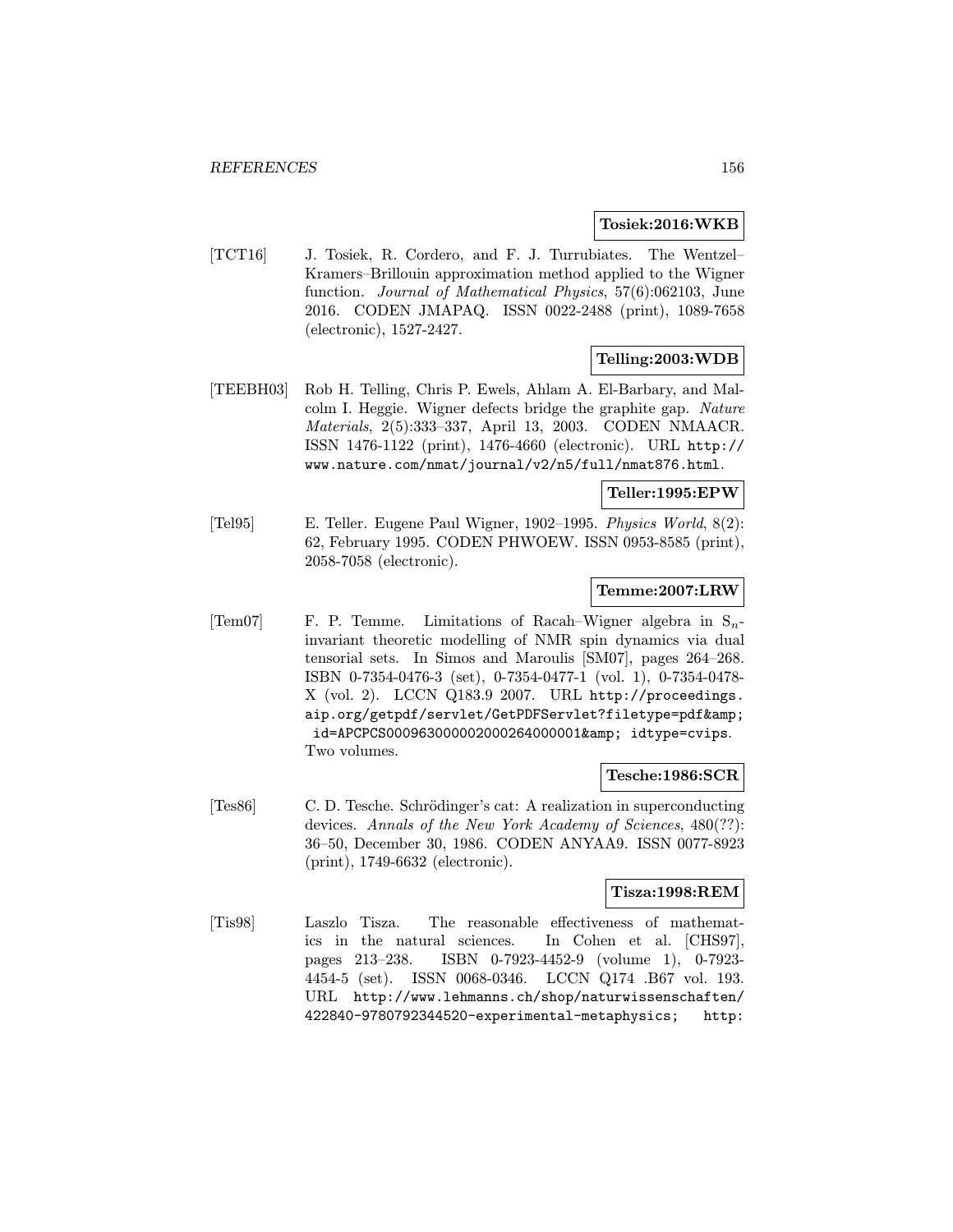//www.loc.gov/catdir/enhancements/fy0822/97002399-d.html; http://www.loc.gov/catdir/enhancements/fy0822/97002399 t.html.

## Tisza:2003:REW

[Tis03] Laszlo Tisza. Remembering Eugene Wigner and pondering his legacy. Europhysics News, 34(2):58-61, March/April 2003. CODEN EUPNAS. ISSN 0531-7479 (print), 1432-1092 (electronic). URL http://www.europhysicsnews.org/articles/ epn/abs/2003/02/epn03205/epn03205.html.

## Toscano:2008:HWR

[TKC<sup>+</sup>08] Fabricio Toscano, Anatole Kenfack, Andre R. R. Carvalho, Jan M. Rost, and Alfredo M. Ozorio de Almeida. Husimi–Wigner representation of chaotic eigenstates. Proceedings: Mathematical, Physical and Engineering Sciences, 464(2094):1503–1524, June 8, 2008. CODEN ???? ISSN ???? URL http://www.jstor.org/ stable/20209482.

## Teberekidis:2005:GSB

[TKT<sup>+</sup>05] Vasilios I. Teberekidis, Ioannis S. K. Kerkines, Constantinos A. Tsipis, Petr Cársky, and Aristides Mavridis. Ground states of BeC and MgC: a comparative multireference Brillouin–Wigner coupled cluster and configuration interaction study. International Journal of Quantum Chemistry, 102(5):762–774, ???? 2005. CODEN IJQCB2. ISSN 0020-7608 (print), 1097-461X (electronic).

### Tennyson:1984:RPD

[TN84] Jonathan Tennyson and Cliff J. Noble. RESON — a program for the detection and fitting of Breit–Wigner resonances. Computer Physics Communications, 33(4):421–424, October 1984. CO-DEN CPHCBZ. ISSN 0010-4655 (print), 1879-2944 (electronic). URL http://www.sciencedirect.com/science/article/pii/ 0010465584901474.

## Torretti:1987:BRA

[Tor87] Roberto Torretti. Book review: Asim O. Barut, Alwyn van der Merwe, and Jean-Pierre Vigier, editors, Quantum, Space, and Time — The Quest Continues, Studies and Essays in Honour of Louis de Broglie, Paul Dirac, and Eugene Wigner. Noûs, 21 (3):442–444, September 1987. CODEN ???? ISSN 0029-4624 (print), 1468-0068 (electronic). URL http://www.jstor.org/ stable/2215196.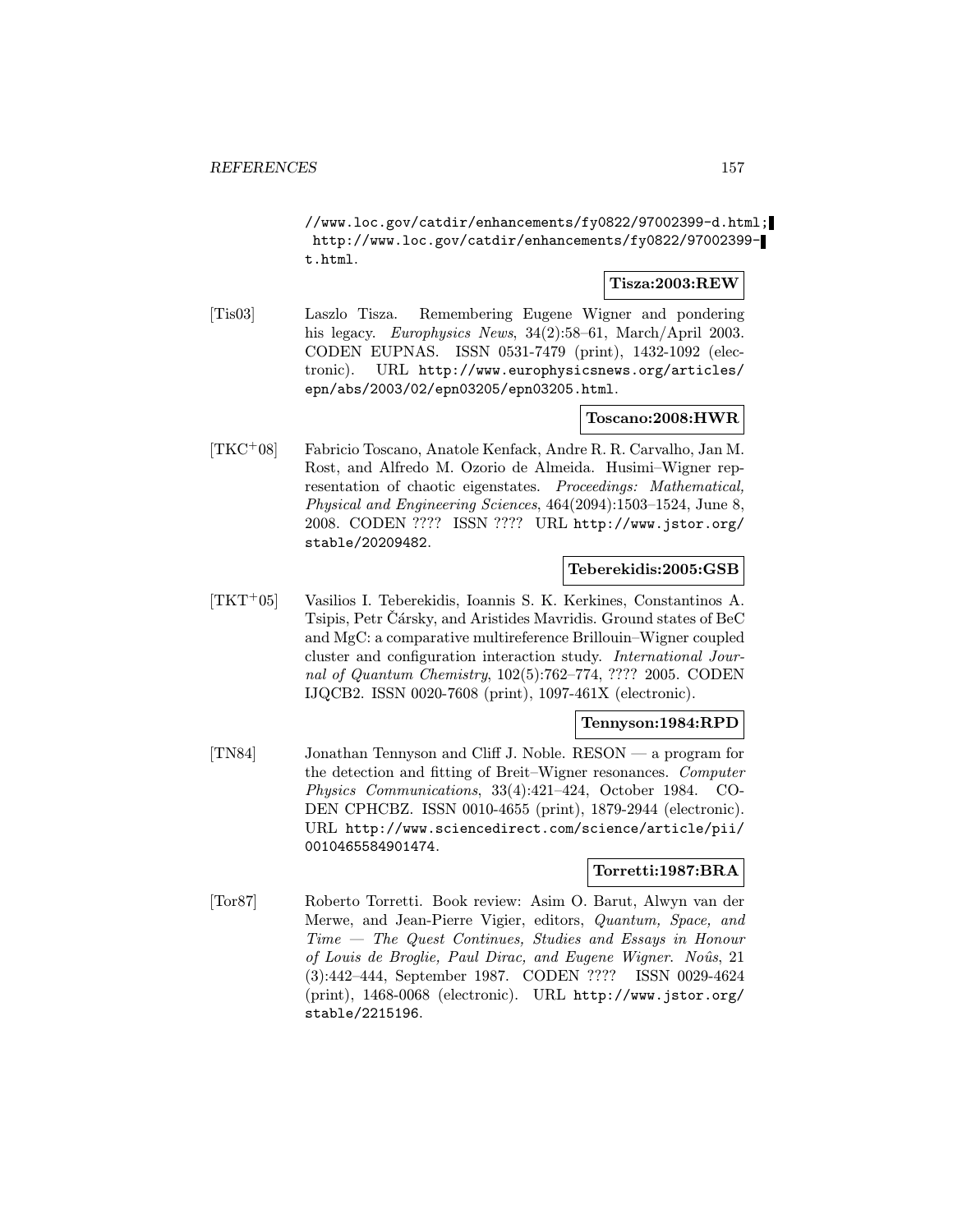#### Takagaki:2001:PWD

[TP01] Y. Takagaki and K. H. Ploog. Poisson and Wigner–Dyson distributions of conductance fluctuations in quantum cavities. Physical Review B: Condensed Matter and Materials Physics, 64(??): 245336, December 10, 2001. CODEN PRBMDO. ISSN 1098- 0121. URL http://link.aps.org/doi/10.1103/PhysRevB.64. 245336.

# True:1951:PS

[Tru51] Webster Prentiss True, editor. Panorama of science. Smithsonian Series Publishers, New York, NY, USA, 1951. ???? pp. LCCN Q9 .P285.

# Teichmann:1952:SRD

[TW52] T. Teichmann and E. P. Wigner. Sum rules in the dispersion theory of nuclear reactions. Physical Review  $(2)$ , 87 $(1)$ :123–135, July 1, 1952. CODEN PHRVAO. ISSN 0031-899X (print), 1536- 6065 (electronic). URL http://link.aps.org/doi/10.1103/ PhysRev.87.123.

#### Teichmann:1953:EFE

[TW53] T. Teichmann and E. P. Wigner. Electromagnetic field expansions in loss-free cavities excited through holes. Journal of Applied Physics, 24:262–267, 1953. CODEN JAPIAU. ISSN 0021-8979 (print), 1089-7550 (electronic), 1520-8850. URL http://link. aip.org/link/japiau/v24/i3/p262/s1.

### Teller:1979:ANB

[TW79a] Edward Teller and Eugene P. Wigner. America needs a better civil defense program. New York Times, ??(??):??, July 22, 1979. CODEN NYTIAO. ISSN 0362-4331 (print), 1542-667X, 1553- 8095.

## Teller:1979:EHE

[TW79b] Edward Teller and Eugene Paul Wigner. Energy from Heaven and Earth: in which a story is told about energy from its origins  $15,000,000,000$  years ago to its present adolescence — turbulent, hopeful, beset by problems, and in need of help. W. H. Freeman and Company, New York, NY, USA, 1979. ISBN 0-7167-1063-3, 0-7167-1064-1 (paperback). xiv + 322 pp. LCCN TJ163.2 .T4.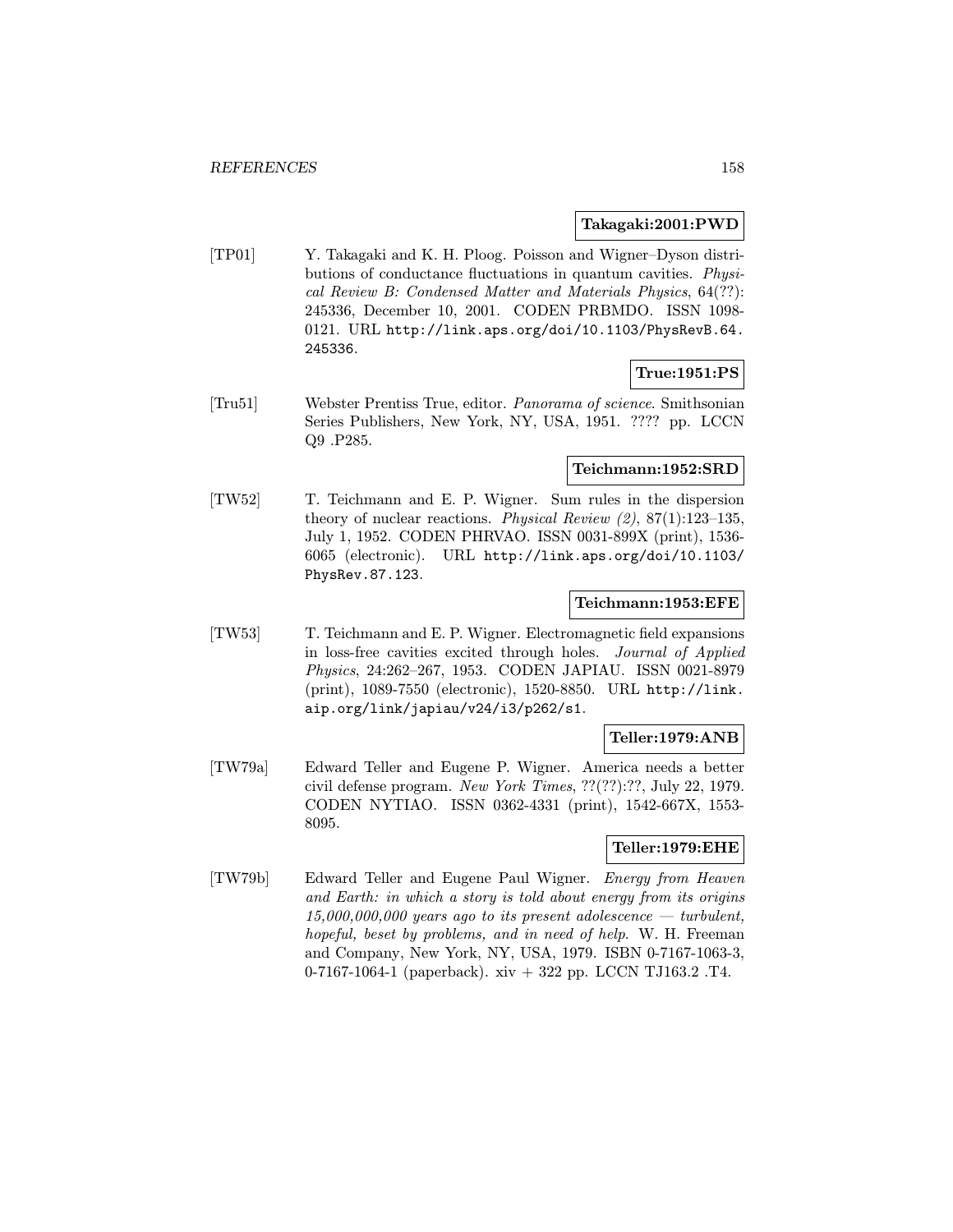#### Teller:1973:CDWa

[TWB73a] E. Teller, E. Wigner, and A. Broyles. Without civil defense we are in a glass house. Technical report, Washington Report of the American Security Council, Washington, DC, USA, May 1973. ???? pp.

## Teller:1973:CDWb

[TWB73b] E. Teller, E. Wigner, and A. Broyles. Without civil defense we are in a glass house. Survive, 6(5):1–2, ???? 1973. CODEN ???? ISSN 0039-6354.

## Ufford:1942:CDF

[UW42] C. W. Ufford and E. P. Wigner. On the calculation of the distribution function. *Physical Review (2)*,  $61(7-8):524-527$ , April 1, 1942. CODEN PHRVAO. ISSN 0031-899X (print), 1536- 6065 (electronic). URL http://link.aps.org/doi/10.1103/ PhysRev.61.524.

## VanDam:1994:BRB

[Van94] Hendrik Van Dam. Book review: ???? American Scientist, 82 (2):183–184, ???? 1994. CODEN AMSCAC. ISSN 0003-0996 (print), 1545-2786 (electronic). URL http://www.jstor.org/ stable/29775160.

#### Vassiliadis:1989:WLG

[Vas89] Dimitris V. Vassiliadis. Wigner's little group and decomposition of Lorentz transformations. Journal of Mathematical Physics, 30 (9):2177–2180, September 1989. CODEN JMAPAQ. ISSN 0022- 2488 (print), 1089-7658 (electronic), 1527-2427. URL http:// jmp.aip.org/resource/1/jmapaq/v30/i9/p2177\_s1.

#### Vasudevan:2001:TFA

[VC01] Kris Vasudevan and Frederick A. Cook. Time-frequency analysis of deep crustal reflection seismic data using Wigner–Ville distributions. Canadian Journal of Earth Sciences = Journal canadien des sciences de la terre, 38(7):1027–1035, 2001. CODEN CJE-SAP. ISSN 0008-4077 (print), 1480-3313 (electronic). URL http: //www.nrcresearchpress.com/doi/abs/10.1139/e01-003.

# Veblen:1960:OVP

[Veb60] Oswald Veblen. Oswald Veblen papers, 1881–1960 (bulk 1920– 1960). US Library of Congress archival manuscript mate-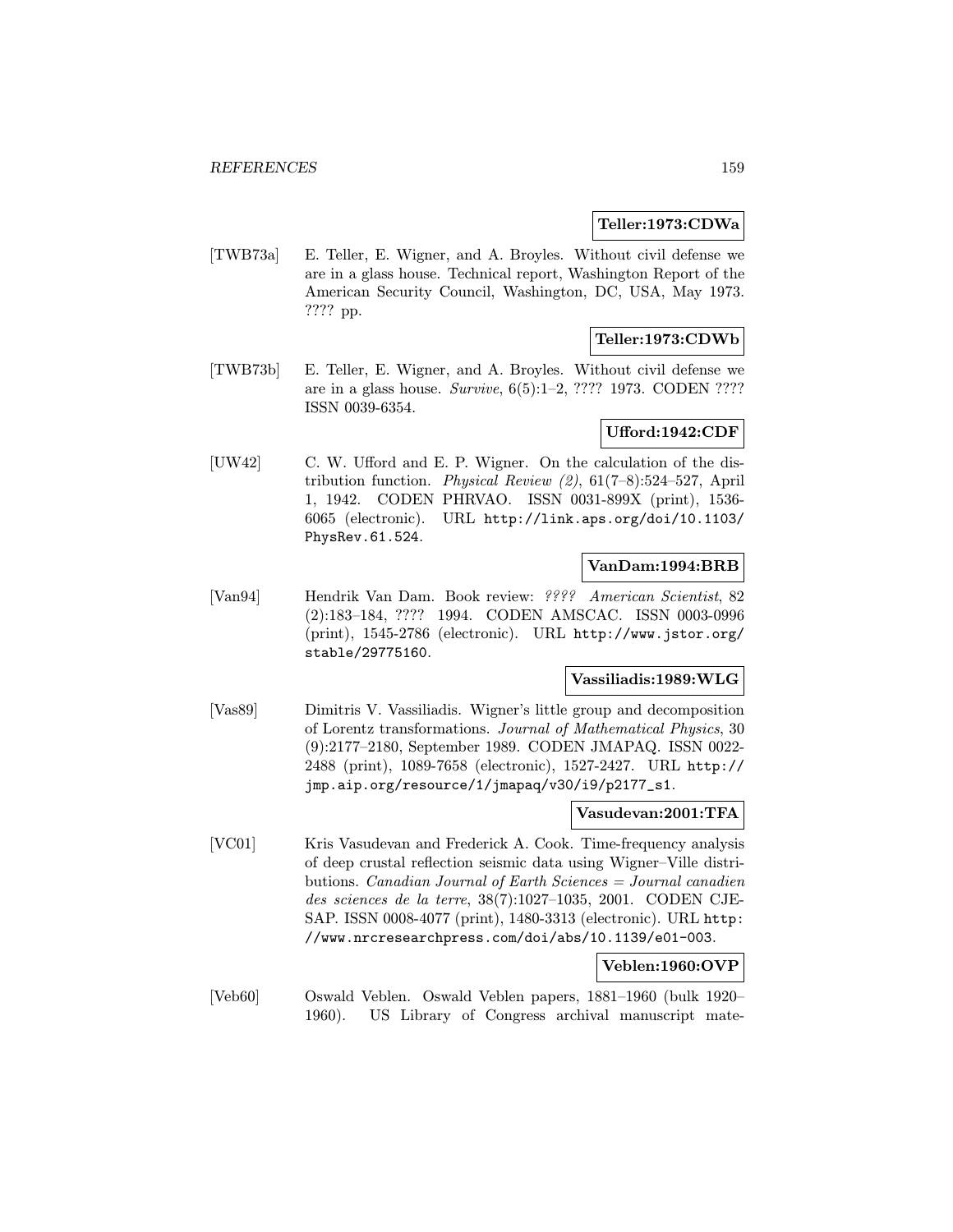rial (collection)., 1960. URL http://hdl.loc.gov/loc.mss/ eadmss.ms011049; http://hdl.loc.gov/loc.mss/eadmss. ms011049.3.

# Varilly:1987:WTF

[VGB87] Joseph C. Várilly and José M. Gracia-Bondía. The Wigner transformation is of finite order. Journal of Mathematical Physics, 28 (10):2390–2392, October 1987. CODEN JMAPAQ. ISSN 0022- 2488 (print), 1089-7658 (electronic), 1527-2427. URL http:// jmp.aip.org/resource/1/jmapaq/v28/i10/p2390\_s1.

# Vigner:1958:RIK

[Vig58] E. Vigner. Reljativistskaja invariantnost' i kvantovye javlenija (Russian) [Relativistic invariance and quantum phenomena]. Uspekhi Fizicheskikh Nauk, 67(6):257–281, June 1958. CODEN UF-NAAG. ISSN ???? Russian translation of [Wig57f].

# Vigner:1964:SZS

[Vig64] E. Vigner. Simmetrija i zakony sohranenija. (Russian) [Symmetry and conservation laws]. Uspekhi Fizicheskikh Nauk, 83(8): 729–739, August 1964. CODEN UFNAAG. ISSN ???? URL http://ufn.ru/ru/articles/1964/8/f/. Russian translation of [Wig64s].

## Vigner:1965:SZP

[Vig65] E. Vigner. Sobytija, zakony prirody i principy invariantnosti. (Russian) [The events of the laws of nature, and invariance principles]. Uspekhi Fizicheskikh Nauk, 85(4):727–736, April 1965. CO-DEN UFNAAG. ISSN ???? URL http://ufn.ru/ru/articles/ 1965/4/g/. Russian translation of [Wig64p].

#### Vigner:1966:NSV

[Vig66] E. Vigner. Narushenie simmetrii v fizike. (Russian) [Symmetry breaking in physics]. Uspekhi Fizicheskikh Nauk, 89(7):453–466, July 1966. CODEN UFNAAG. ISSN ???? URL http://ufn. ru/ru/articles/1966/7/e/. Russian translation of [Wig65t].

### Vigner:1968:NJM

[Vig68] E. Vigner. Nepostizhimaja jeffektivnost' matematiki v estestvennyh naukah (Fizika Nashih Dnej). (Russian) [Unreasonable effectiveness of mathematics in the natural sciences (Physics Today)]. Uspekhi Fizicheskikh Nauk, 94(3):535–546, March 1968. CODEN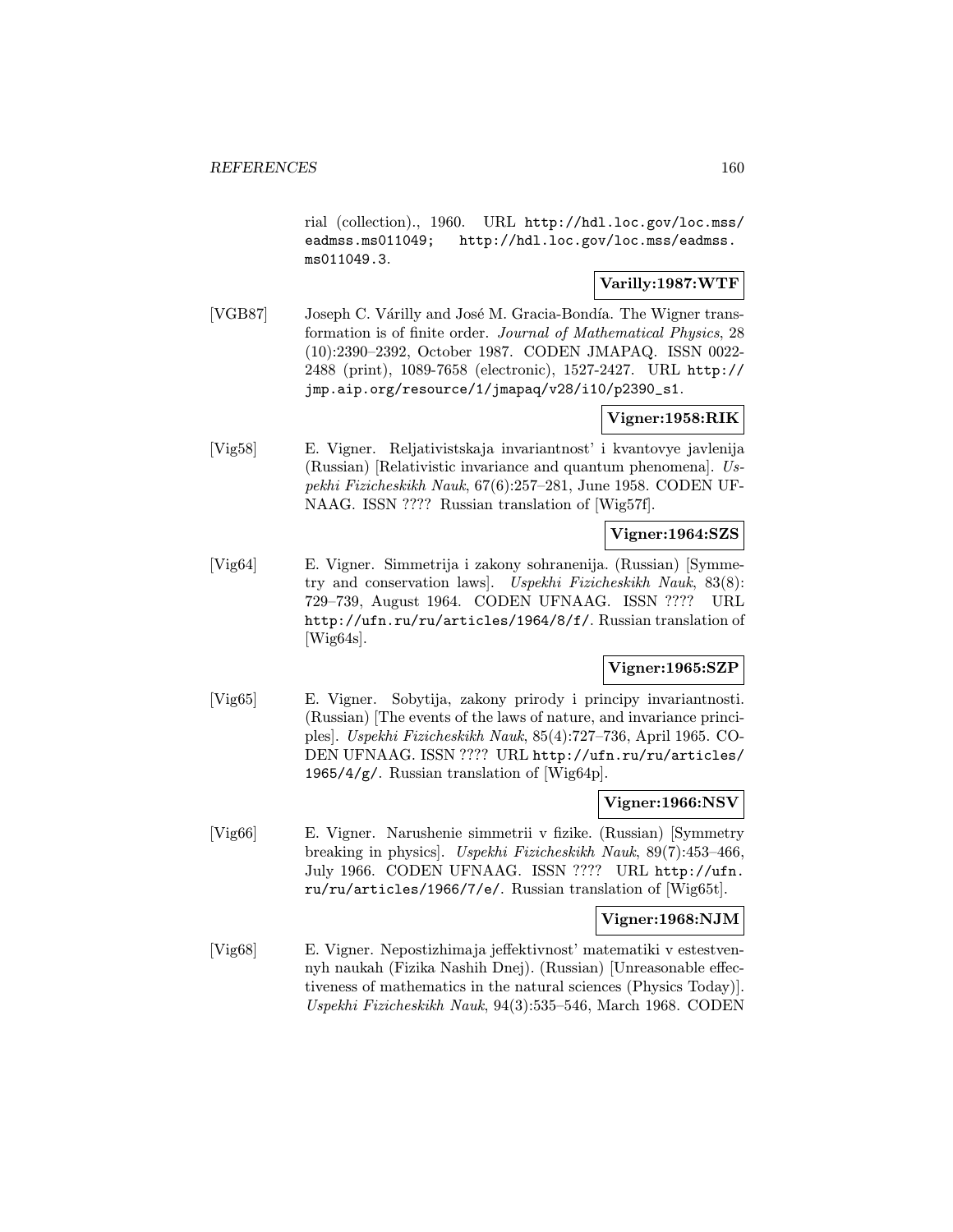UFNAAG. ISSN ???? URL http://ufn.ru/ru/articles/1968/ 3/f/. Russian translation of [Wig60j].

## Vigner:1986:TYK

[Vig86] E. Vigner. Thirty years of knowing Einstein [Some strangeness in the proportion (Princeton, N.J., 1979), 461–472, Addison-Wesley, Reading, Mass., 1980]. In Einstein collection, 1982–1983 (Russian), pages 149–169. Nauka, Moscow, Russia, 1986. Translated from the English by Yu. A. Danilov.

### Villee:1985:ICU

[Vil85] Claude Alvin Villee, editor. Absolute values and the new cultural revolution: selected proceedings of the Thirteenth International Conference on the Unity of the Sciences: September 2–5, 1984, Washington, DC, Unity of knowledge series. International Cultural Foundation, New York, NY, USA, 1985. ISBN 0-89226- 040-8. LCCN AC5 .I696 1984.

Villars:1986:PSC

[Vil86] C. N. Villars. The paradox of Schrödinger's cat. Physics Education, 21(4):232–237, July 1986. CODEN PHEDA7. ISSN 0031- 9120 (print), 1361-6552 (electronic).

## vonNeumann:1996:PJN

[vN96] John von Neumann. Papers of John von Neumann, 1912–1996 (bulk 1935–1957). US Library of Congress archival manuscript material (collection)., 1996. 11,660 items. 34 containers plus 1 vault container. 13.4 linear feet. Manuscript number MSS44180. Correspondence, memoranda, journals, speeches, article and book drafts, notes, charts, graphs, patent, biographical material, family papers, printed materials, newspaper clippings, photographs, and other materials pertaining primarily to von Neumann's career as professor of mathematics at the Institute for Advanced Study including his directorship of the Electronic Computer Project; adviser and commissioner on the U.S. Atomic Energy Commission; scientific consultant to government and private concerns, including the Los Alamos Scientific Laboratory, Los Alamos, New Mexico, and the U.S. Army Ballistic Research Laboratory, Aberdeen, Maryland; and author of works on ballistic research, computers, continuous geometries, logic, operator theory, quantum mechanics, and the theory of games. Includes evaluations of his work written after his death by colleagues including Herman Heine Goldstine, Paul R. Halmos, and Abraham H. Taub. Of special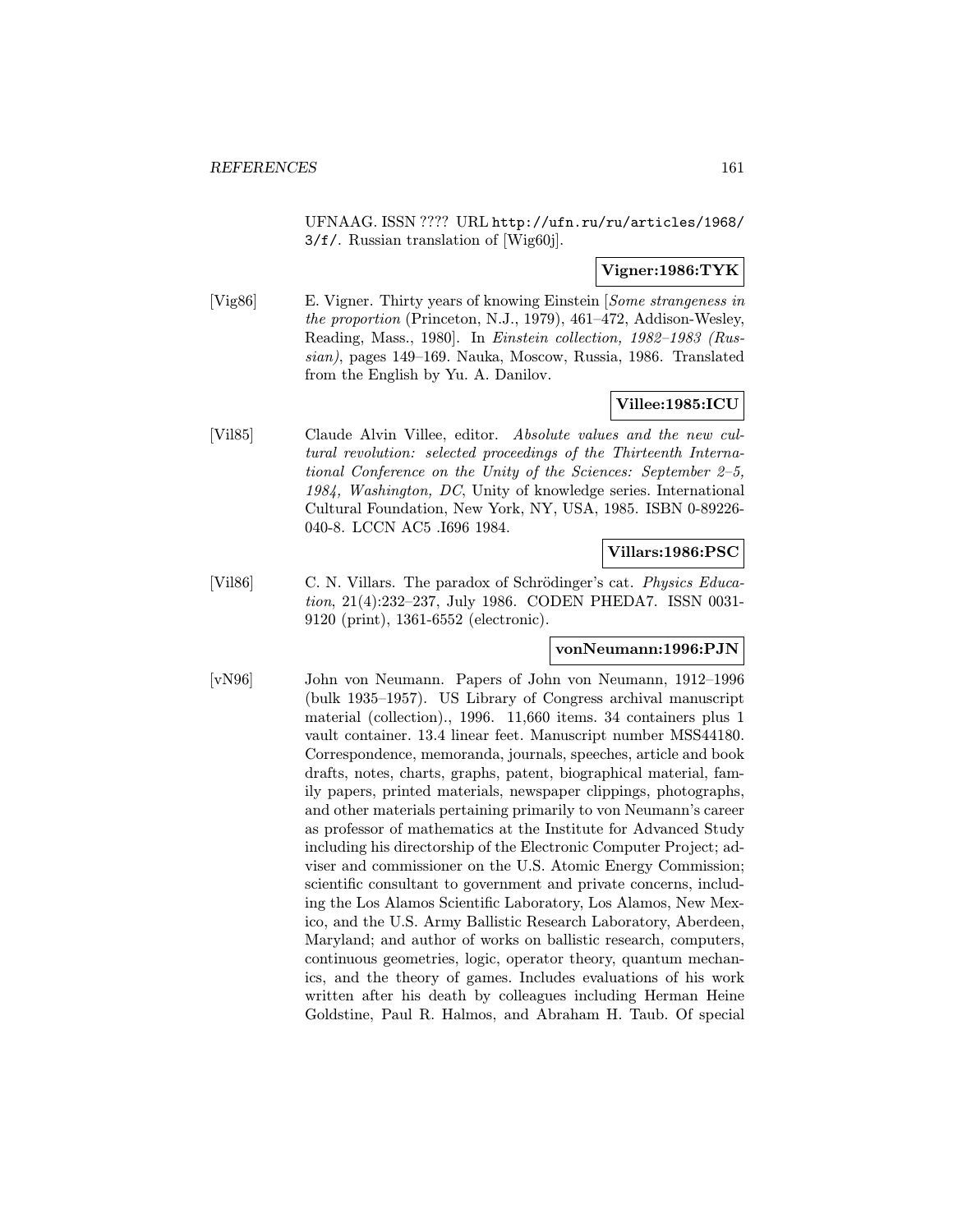interest are an Albert Einstein letter and report on theoretical physics (1937). Also includes a small amount of material pertaining to Eva and Peter Aldor. Correspondents include Eva Aldor, Frank Aydelotte, Hans Albrecht Bethe, Garrett Birkhoff, S. Chandrasekhar, George Bernard Dantzig, P. A. M. Dirac, Carl Eckart, Enrico Fermi, Abraham Flexner, George Gamow, Kurt Gödel, Herman Heine Goldstine, Werner Heisenberg, L. van Hove, Cuthbert Corwin Hurd, Pascual Jordan, R. H. Kent, George B. Kistiakowsky, Oskar Morgenstern, J. Robert Oppenheimer, Rudolf Ortvay, Wolfgang Pauli, Marshall H. Stone, Lewis L. Strauss, Abraham Haskel Taub, Edward Teller, Stanislaw M. Ulam, Oswald Veblen, Klara Dan Von Neumann, Warren Weaver, Hermann Weyl, Norbert Wiener, and Eugene Paul Wigner. Gift, Marina Von Neumann Whitman, 1974–1975. Gift, Nicholas A. Vonneuman, 1993.

## vonNeumann:1928:EEEa

[vNW28a] John von Neumann and Eugene Wigner. Zur Erklärung einiger Eigenschaften der Spektren aus der Quantenmechanik des Drehelektrons. (German) [On the explanation of some of the eigenvalue spectra from the quantum mechanics of electron spin]. Zeitschrift für Physik, 47(3-4):203-220, ???? 1928. CODEN ZEPYAA. ISSN ???? URL http://www.springerlink.com/ content/n814671704213174. Reprinted in [Tau61a, Paper 18].

### vonNeumann:1928:EEEb

[vNW28b] John von Neumann and Eugene Wigner. Zur Erklärung einiger Eigenschaften der Spektren aus der Quantenmechanik des Drehelektrons. (German) [On the explanation of some of the eigenvalue spectra from the quantum mechanics of electron spin]. Zeitschrift für Physik, 49(1–2):73–94, ???? 1928. CODEN ZEPYAA. ISSN ???? URL http://www.springerlink.com/ content/q26q292617797417. Reprinted in [Tau61a, Paper 19].

### vonNeumann:1928:EEEc

[vNW28c] John von Neumann and Eugene Wigner. Zur Erklärung einiger Eigenschaften der Spektren aus der Quantenmechanik des Drehelektrons. (German) [On the explanation of some of the eigenvalue spectra from the quantum mechanics of electron spin]. Zeitschrift für Physik, 51(11–12):845–888, ???? 1928. CODEN ZEPYAA. ISSN ???? URL http://www.springerlink.com/ content/j7802882351u2312. Reprinted in [Tau61a, Paper 20].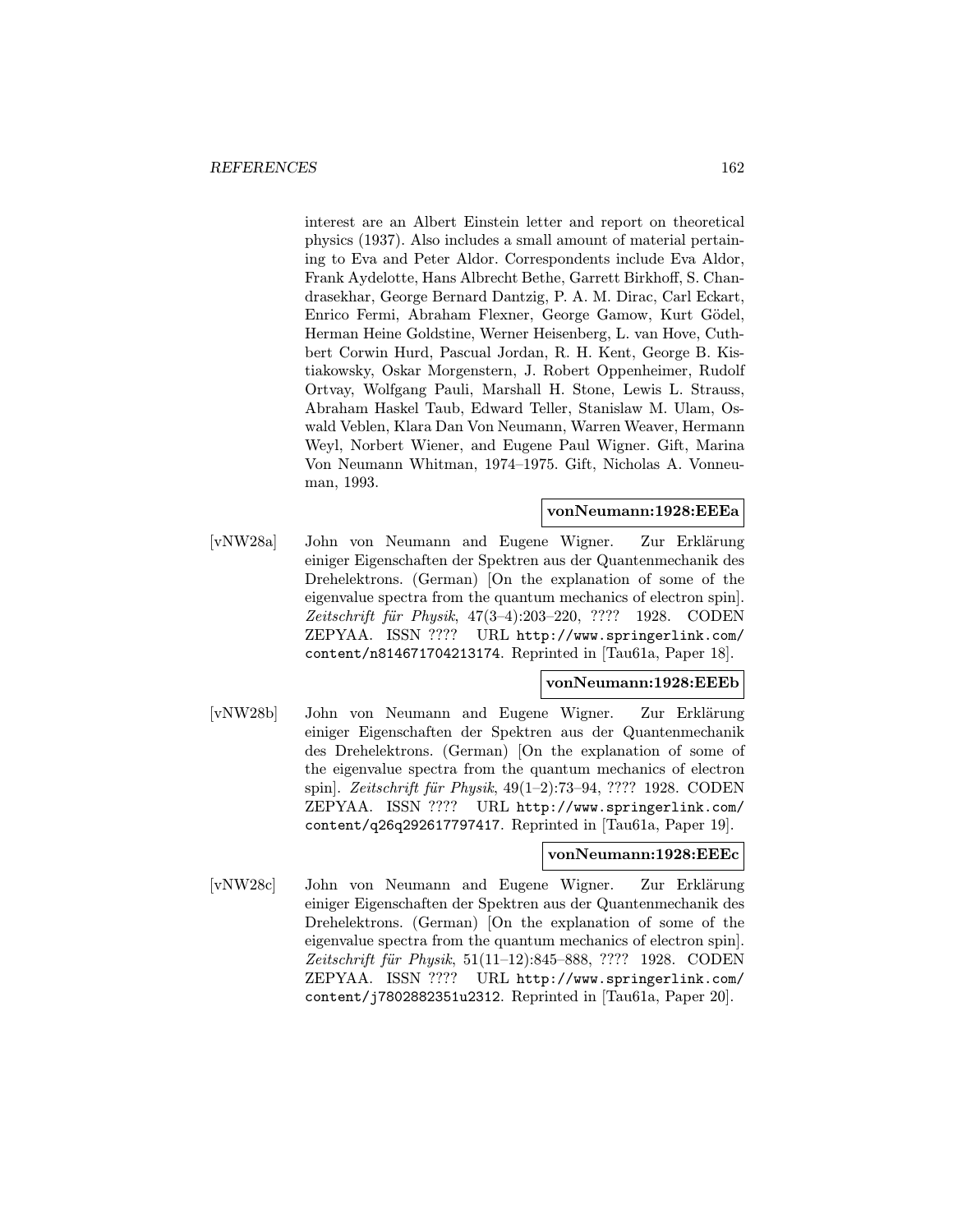#### vonNeumann:1929:VEA

[vNW29a] John von Neumann and Eugene Wigner. Uber das Verhalten ¨ von Eigenwerten bei adiabatischen Prozessen. (German) [On the behavior of the eigenvalues of adiabatic processes]. Physikalische Zeitschrift, 30(15):467–470, ???? 1929. CODEN PHZTAO. ISSN ???? Reprinted in [Tau61a, Paper 24].

## vonNeumann:1929:MDE

[vNW29b] John von Neumann and Eugene Wigner. Über merkwürdige diskrete Eigenwerte. (German) [On unusual discrete eigenvalues]. Physikalische Zeitschrift, 30(15):465–467, ???? 1929. CODEN PHZTAO. ISSN 0369-982X. Reprinted in [Tau61a, Paper 23].

## vonNeumann:1940:MAP

[vNW40] John von Neumann and Eugene P. Wigner. Minimally almost periodic groups. Annals of Mathematics (2), 41(4):746–750, October 1940. CODEN ANMAAH. ISSN 0003-486X (print), 1939-8980 (electronic). URL http://www.jstor.org/stable/ 1968853. Reprinted in [Tau62, Paper 21].

## Vogt:1995:WEP

[Vog95] E. Vogt. Eugene Paul Wigner — a towering figure of modern physics. Physics Today, 48(12):40–44, December 1995. CODEN PHTOAD. ISSN 0031-9228 (print), 1945-0699 (electronic).

#### vonNeumann:1996:JNP

[von96] John von Neumann. John von Neumann papers, 1912–1996 (bulk 1935–1957). US Library of Congress archival manuscript material (collection)., 1996. URL http://hdl.loc.gov/loc.mss/ eadmss.ms996003; http://hdl.loc.gov/loc.mss/eadmss. ms996003.3.

### Voss:1993:RWE

[Vos93] D. Voss. The recollections of Eugene P. Wigner. New York Times Book Review, ??(??):25, January 24, 1993. ISSN 0028-7806.

#### VanDam:1965:CRM

[VW65] H. Van Dam and E. P. Wigner. Classical relativistic mechanics of interacting point particles. Physical Review (2), 138(6B): B1576–B1582, June 21, 1965. CODEN PHRVAO. ISSN 0031- 899X (print), 1536-6065 (electronic). URL http://link.aps. org/doi/10.1103/PhysRev.138.B1576.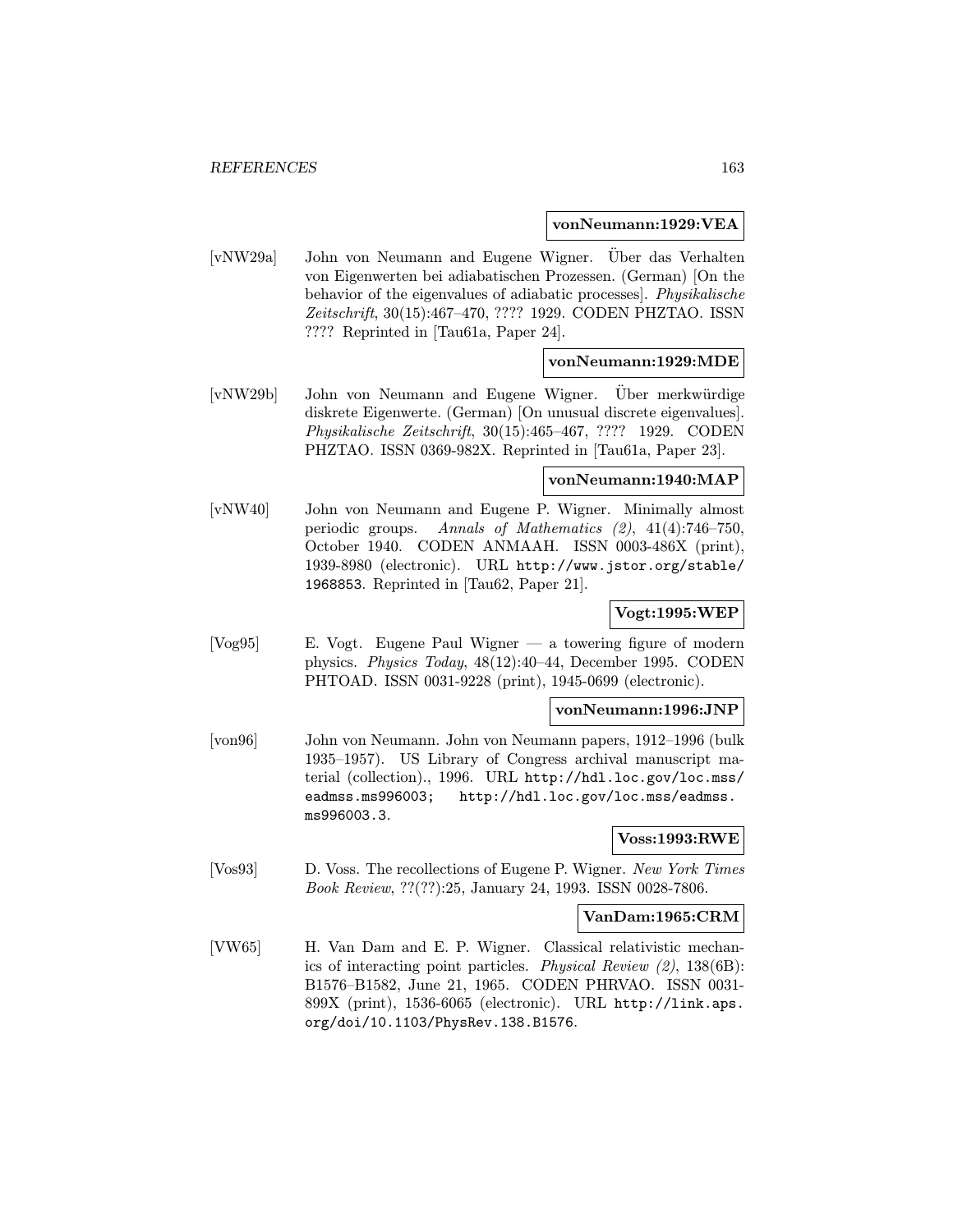## VanDam:1966:IAC

[VW66] H. Van Dam and E. P. Wigner. Instantaneous and asymptotic conservation laws for classical relativistic mechanics of interacting point particles. Physical Review (2), 142(4):838–843, February 25, 1966. CODEN PHRVAO. ISSN 0031-899X (print), 1536- 6065 (electronic). URL http://link.aps.org/doi/10.1103/ PhysRev.142.838.

## Wigner:1975:RDS

 $[W^+75]$  Eugene P. Wigner et al. Roundtable discussion of the significance and accomplishments of the conference, Washington, DC, March 7, 1975. In ????, editor, [unknown], volume 425, pages 964–965. National Bureau of Standards, Gaithersburg, MD, USA, 1975. ISBN ???? LCCN ????

# Wigner:1968:TNK

[WA68] Wigner Jenő and Akos Károly. A tudomány növekedése — kedvező kilátások és várható veszélyek. (Hungarian) [The growth of science and a positive outlook: expected hazards]. Magyar Tudomány *[Hungarian Science]*, 75(5):304–318, ???? 1968. CODEN ???? ISSN ????

# Wigner:1972:LEM

[WA72] Eugene P. Wigner and Robert K. Adair. Letter to the Editor: Military research and development. Science, 175(4020):356–357, January 28, 1972. CODEN SCIEAS. ISSN 0036-8075 (print), 1095- 9203 (electronic). URL http://www.sciencemag.org/content/ 175/4020/356.2.full.pdf.

## Wagner:1981:EPW

[Wag81] Francis S. Wagner. Eugene P. Wigner: an architect of the Atomic Age: highlights of a career with a comprehensive bibliography, volume 1 of Rákóczi Foundation bio-bibliographies. Rákóczi Foundation, Toronto, ON, Canada, 1981. ISBN 0-919545-00-9 (paperback). 80 pp. LCCN QC16.W52 W33. With the research assistance of Christina Maria T. Wagner-Jones. Epilogue by Edward Teller.

### Wagner:1998:WJP

[Wag98] Wagner Ferenc. Wigner Jenő Pál: az atomkor egyik megalapítója: egy karrier fénypontjai, teljes bibliográfiával. (Hungarian)  $|Eu$ gene Paul Wigner: one of the founders of the nuclear age: highlights of a career full bibliography], volume 4 of Studia physica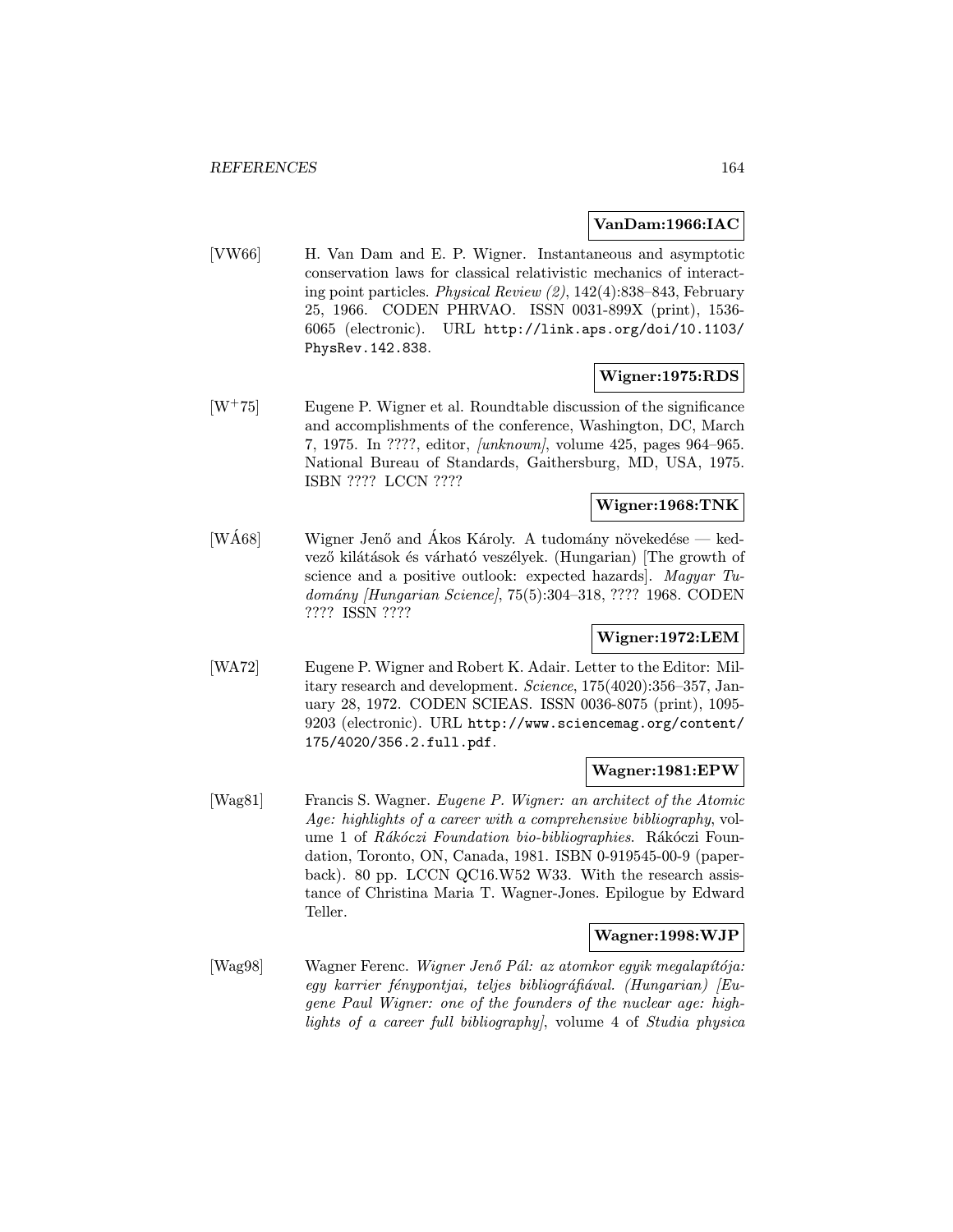Savariensia. BDTF, Szombathely, Hungary, 1998. ISBN 963- 9017-36-1. ISSN 1219-2678. 78 pp. LCCN ???? With the assistance of Christina Maria T. Wagner-Jones. Epilog by Edward Teller.

#### Walsh:1973:CEW

[Wal73] John Walsh. A conversation with Eugene Wigner. Science, 181(4099):527–533, August 10, 1973. CODEN SCIEAS. ISSN 0036-8075 (print), 1095-9203 (electronic). URL http://www. jstor.org/stable/1736495; http://www.sciencemag.org/ content/181/4099/527.full.pdf.

## Wattenberg:1993:BNA

[Wat93] Albert Wattenberg. The birth of the nuclear age. *Physics Today*, 46(1):44–51, January 1993. CODEN PHTOAD. ISSN 0031-9228 (print), 1945-0699 (electronic). URL https://physicstoday. scitation.org/doi/pdf/10.1063/1.881378.

### Wigner:1935:TWF

[WB35] E. Wigner and J. Bardeen. Theory of the work functions of monovalent metals. Physical Review (2), 48(1):84–87, July 1, 1935. CO-DEN PHRVAO. ISSN 0031-899X (print), 1536-6065 (electronic). URL http://link.aps.org/doi/10.1103/PhysRev.48.84.

## Wigner:1936:RSL

[WB36] E. Wigner and G. Breit. The  $\beta$ -ray spectrum of Li<sup>8</sup>. Physical Review (2), 50(12):1191–1911, December 15, 1936. CODEN PHRVAO. ISSN 0031-899X (print), 1536-6065 (electronic). URL http://link.aps.org/doi/10.1103/PhysRev.50.1191.3.

### Wigner:1977:WHD

[WB77] Eugene P. Wigner and A. A. Broyles. We heartily disagree. Journal of Civil Defense, 10(??):4–8, ???? 1977. CODEN ???? ISSN 0740-5537.

## Wood:2005:BIW

[WB05] J. G. Wood and A. J. Bracken. Bounds on integrals of the Wigner function: The hyperbolic case. Journal of Mathematical Physics, 46(4):042103, April 2005. CODEN JMAPAQ. ISSN 0022-2488 (print), 1089-7658 (electronic), 1527-2427. URL http://jmp. aip.org/resource/1/jmapaq/v46/i4/p042103\_s1.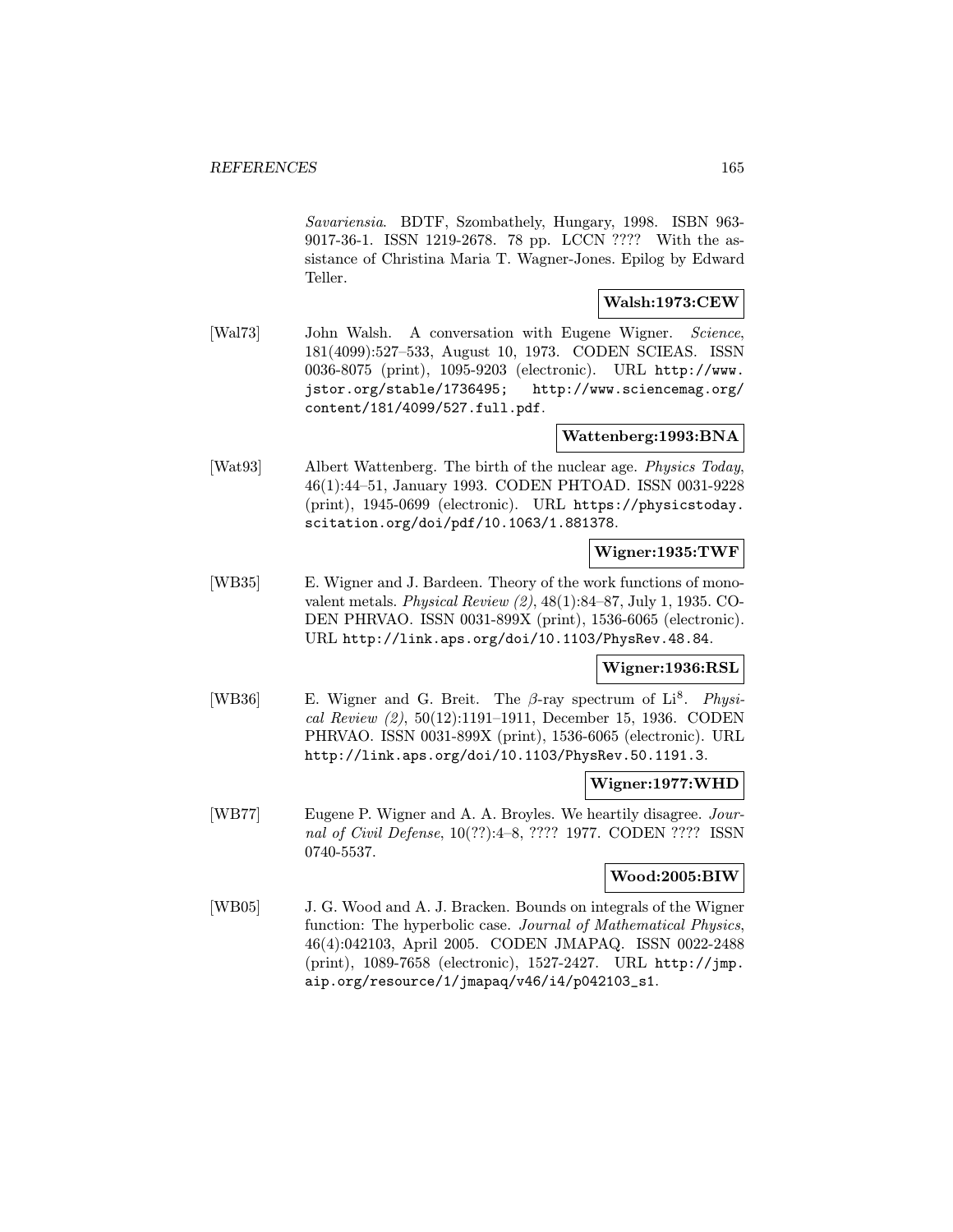#### Wigner:1930:BBL

[WBBE30] E. Wigner, J. Bartels, A. Betz, and S. Erk. Besprechungen: de Broglie, Louis, Einführung in die Wellenmechanik (German) [Book reviews: de Broglie, Louis, Introduction to Wave Mechanics]. Naturwissenschaften, 18(14):307–310, ???? 1930. CODEN NATWAY. ISSN 0028-1042 (print), 1432-1904 (electronic). URL http://www.springerlink.com/content/m5071k1380584921/.

### Wigner:1960:CNR

[WC60] Eugene P. Wigner and Edward C. Creutz. Cooled neutronic reactor. US Patent 2,928,781., March 15, 1960. URL http://www. google.com/patents/US2928781. US Patent Application filed Jun 12, 1952.

## Wigner:1955:RAN

[WCJS55] E. P. Wigner, E. Creutz, H. Jupnik, and T. Snyder. Resonance absorption of neutrons by spheres. Journal of Applied Physics, 26(3):260–270, March 1, 1955. CODEN JAPIAU. ISSN 0021-8979 (print), 1089-7550 (electronic), 1520-8850. URL http: //link.aip.org/link/japiau/v26/i3/p260/s1. See erratum [WCJS56].

# Wigner:1956:ERA

[WCJS56] E. P. Wigner, E. Creutz, H. Jupnik, and T. Snyder. Errata: Resonance absorption of neutrons by spheres. Journal of Applied Physics, 27:839–??, 1956. CODEN JAPIAU. ISSN 0021-8979 (print), 1089-7550 (electronic), 1520-8850. URL http://link. aip.org/link/japiau/v27/i7/p839/s1. See [WCJS55].

### Wigner:1939:EPF

[WCT39] Eugene P. Wigner, Charles L. Critchfield, and Edward Teller. The electron–positron field theory of nuclear forces. Physical Review (2), 56(6):530–539, September 15, 1939. CODEN PHRVAO. ISSN 0031-899X (print), 1536-6065 (electronic). URL http://prola. aps.org/abstract/PR/v56/i6/p530\_1.

#### Wigner:1937:RCR

[WE37] Eugene Wigner and Henry Eyring. On the rate of chemical reactions. The Scientific Monthly, 44(6):564–567, June 1937. CODEN SCMOAA. ISSN 0096-3771 (print), 2327-7513 (electronic). URL http://www.jstor.org/stable/16206.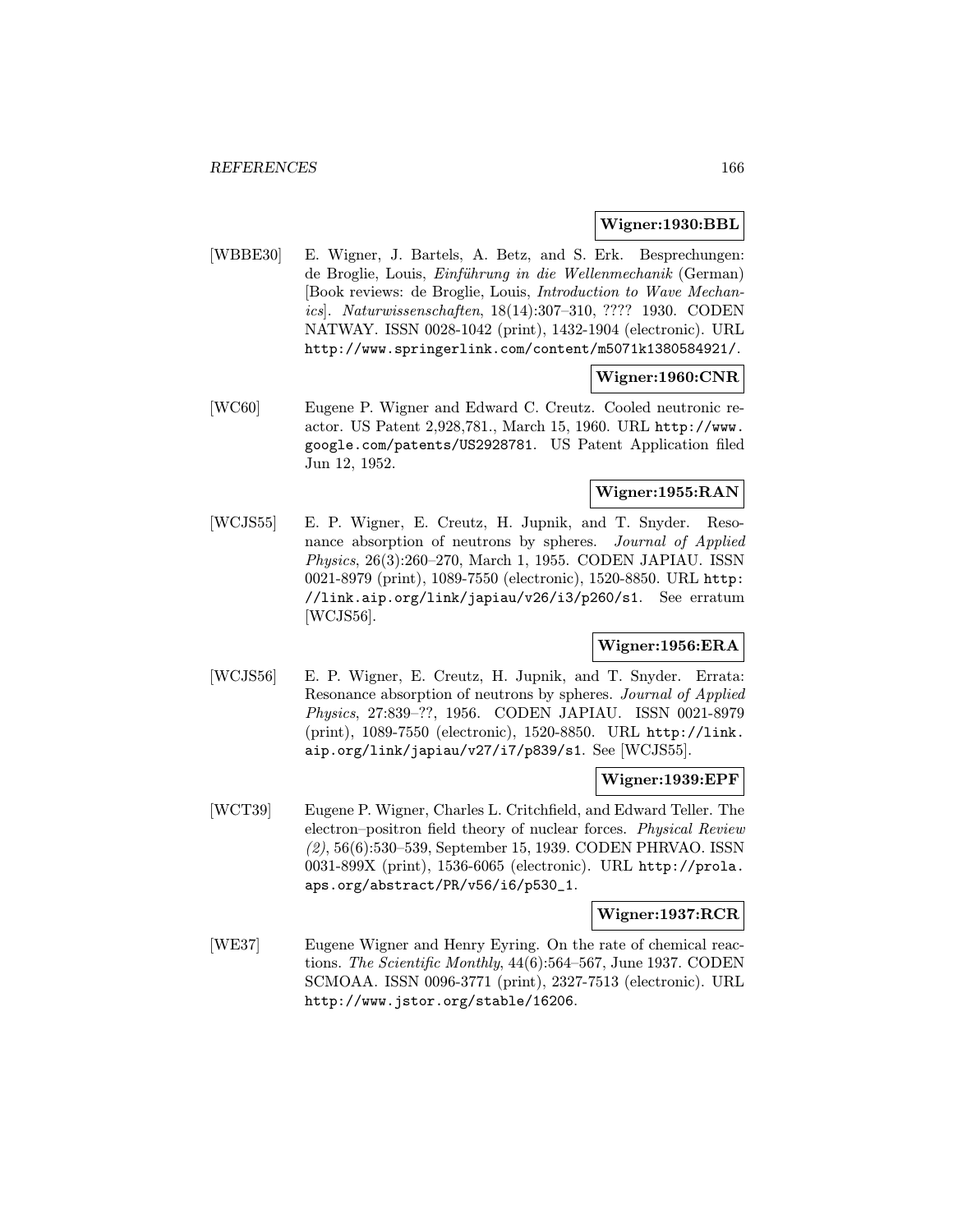## Wigner:1939:SFD

[WE39] E. Wigner and L. Eisenbud. On the saturation of forces derived from meson theory: a abstract. Physical Review (2), 56(2):214, July 1939. CODEN PHRVAO. ISSN 0031-899X (print), 1536- 6065 (electronic). URL http://prola.aps.org/abstract/PR/ v56/i2/p206\_1.

## Wigner:1947:HAM

[WE47a] E. P. Wigner and L. Eisenbud. Higher angular momenta and long range interaction in resonance reactions. Physical Review (2), 72(1):29–41, July 1, 1947. CODEN PHRVAO. ISSN 0031- 899X (print), 1536-6065 (electronic). URL http://link.aps. org/doi/10.1103/PhysRev.72.29.

## Wigner:1947:MFR

[WE47b] E. P. Wigner and L. Eisenbud. A mathematical foundation of the resonance theory. MDDC 744. United States Atomic Energy Commission, Oak Ridge, TN, USA, 1947. 4 pp.

## Weber:1973:RWS

[Web73] Robert L. Weber, editor. A Random Walk In Science. The Institute of Physics, Bristol and London, 1973. ISBN 0-85498-027-X.  $xvii + 206$  pp. LCCN Q167.W42. Compiled by R. L. Weber, edited by E. Mendoza, with a foreword by William Cooper.

# Weinberg:1969:BRB

[Wei69a] Steven Weinberg. Book review: Survival and the Bomb. Methods of Civil Defense. Eugene P. Wigner, Ed., Indiana University Press, Bloomington, 1969.  $x + 310$  pp., illus. \$7.50. Science, 166(3909):1131–1132, November 28, 1969. CODEN SCI-EAS. ISSN 0036-8075 (print), 1095-9203 (electronic). URL http: //www.sciencemag.org/content/166/3909/1131.full.pdf.

#### Weinberg:1969:BRP

[Wei69b] Steven Weinberg. Book review: Protection: Survival and the Bomb. Methods of Civil Defense, by Eugene P. Wigner. Science, 166(3909):1131–1132, November 28, 1969. CODEN SCI-EAS. ISSN 0036-8075 (print), 1095-9203 (electronic). URL http: //www.jstor.org/stable/1727463.

#### Weisskopf:1975:LCE

[Wei75] Victor Weisskopf. Letters: A clerical error. Bulletin of the Atomic Scientists, 31(4):3, April 1975. CODEN BASIAP. ISSN 0096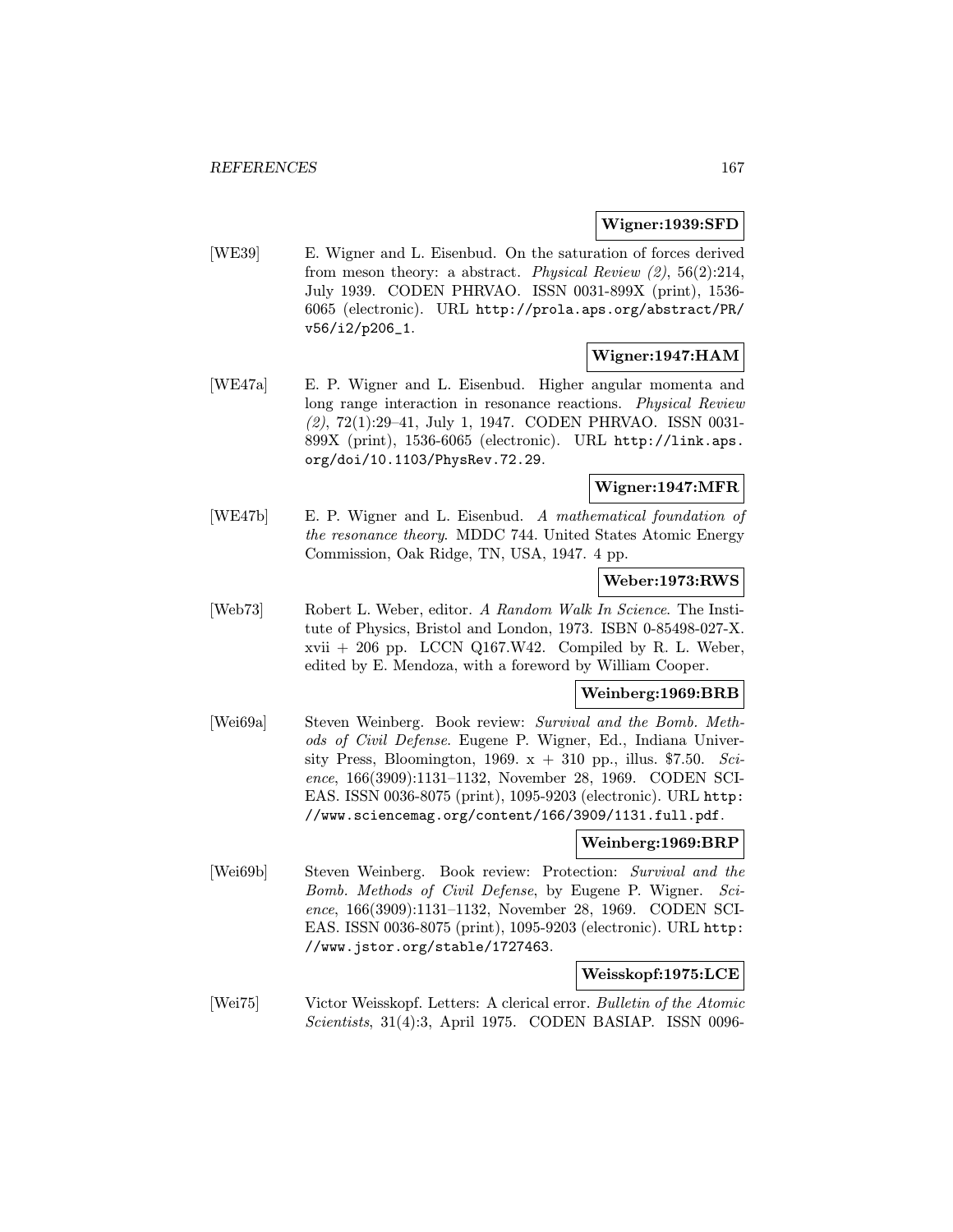3402 (print), 1938-3282 (electronic). Reports incorrect inclusion of Weisskopf's name in [BAA<sup>+</sup>75].

## Weinberg:1997:EPW

[Wei97] Alvin M. Weinberg. Eugene Paul Wigner (17 November 1902–1 January 1995). Proceedings of the American Philosophical Society held at Philadelphia for promoting useful knowledge, 141(3): 376–381, September 1997. CODEN PAPCAA. ISSN 0003-049X (print), 2326-9243 (electronic). URL http://www.jstor.org/ stable/987207.

## Weinberg:2002:EWN

[Wei02] A. M. Weinberg. Eugene Wigner, nuclear engineer. Physics Today, 55(10):42–46, October 2002. CODEN PHTOAD. ISSN 0031-9228 (print), 1945-0699 (electronic).

## Weinberg:2004:NHR

[Wei04] Alvin Weinberg. Notes on Hanford reactor start-up. American Journal of Physics, 57(4):18–19, April 2004. CODEN AJPIAS. ISSN 0002-9505 (print), 1943-2909 (electronic). URL http: //scitation.aip.org/content/aip/magazine/physicstoday/ article/57/4/10.1063/1.4796463. Reply to [Wei04].

#### Wenzel:1998:EEB

[Wen98] W. Wenzel. Excitation energies in Brillouin–Wigner-based multireference perturbation theory. International Journal of Quantum Chemistry, 70(4–5):613–622, ???? 1998. CODEN IJQCB2. ISSN 0020-7608 (print), 1097-461X (electronic). URL http:// www3.interscience.wiley.com/cgi-bin/abstract?ID=75039; http://www3.interscience.wiley.com/cgi-bin/fulltext? ID=75039&PLACEBO=IE.pdf.

## Wigner:1941:SPN

[WF41] Eugene P. Wigner and Eugene Feenberg. Symmetry properties of nuclear levels. Reports on Progress in Physics, 8:274–317, 1941. CODEN RPPHAG. ISSN 0034-4885 (print), 1361-6633 (electronic). URL http://iopscience.iop.org/0034-4885/8/ 1/313.

#### Wigner:1968:CCW

[WF68] Eugene P. Wigner and Bernard T. Feld. Current comments: Wigner and Feld. Bulletin of the Atomic Scientists, 24(2):29,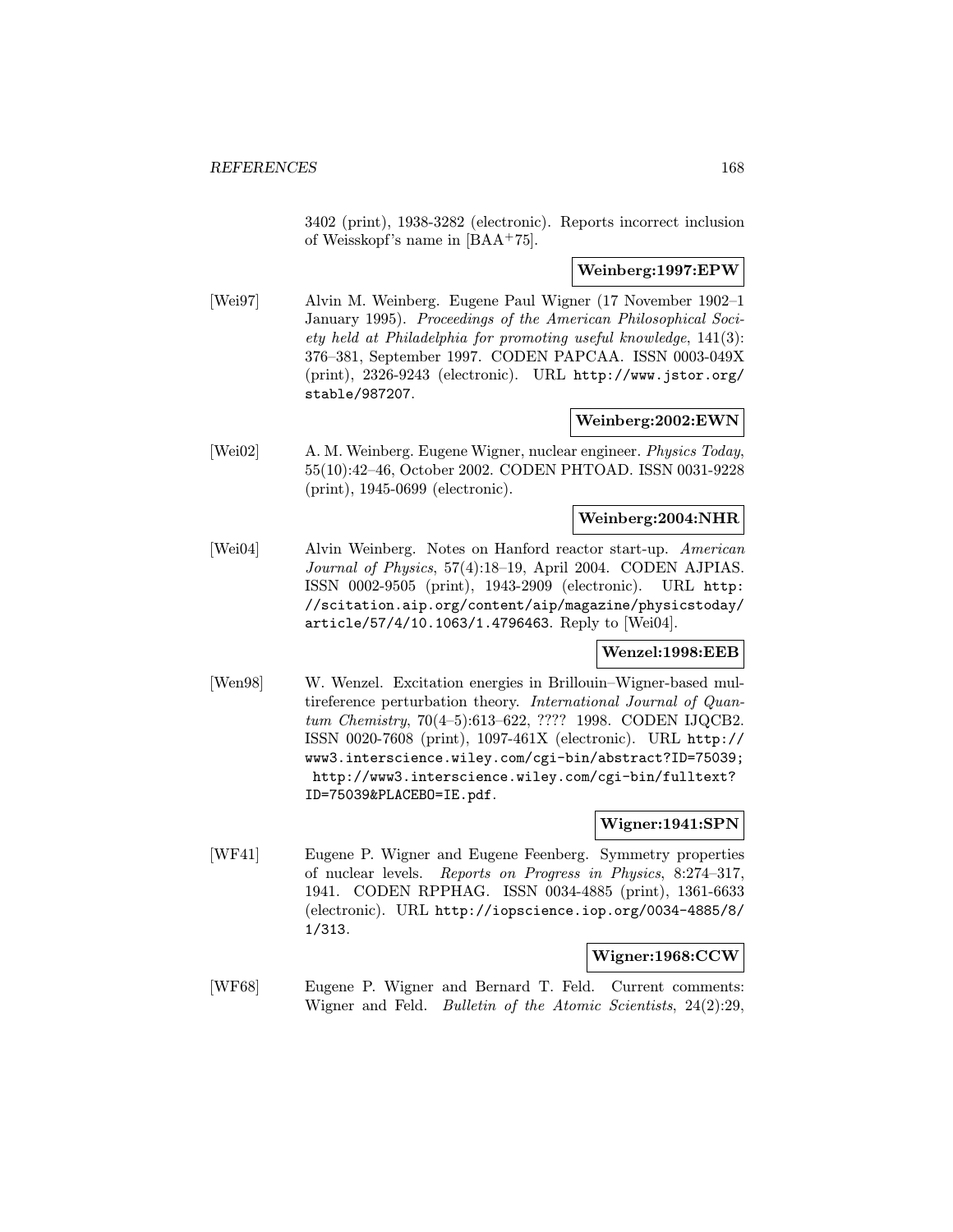February 1968. CODEN BASIAP. ISSN 0096-3402 (print), 1938- 3282 (electronic). See [Fel67, BJH68].

## Wald:1969:TAD

[WFS<sup>+</sup>69] George Wald, George W. Frimpter, Stephen E. Szasz, Harry L. Berman, Paul B. Porter, Theodor D. Sterling, Eugene P. Wigner, and W. Allen Wallis. Today's army: Drafted or professional? Science, 163(3874):1396–1400, March 28, 1969. CODEN SCIEAS. ISSN 0036-8075 (print), 1095-9203 (electronic). URL http:// www.jstor.org/stable/1726119.

## Wigner:1972:WSC

[WG72] Eugene P. Wigner and J. Gailar. Will Soviet civil defense undermine SALT? Human Events, 32(??):9–??, July 8, 1972. CODEN ???? ISSN ????

### Wigner:1974:CDSa

[WG74a] Eugene P. Wigner and J. S. Gailar. Civil defense in the Soviet Union. Survive, 7(6):2–??, ???? 1974. CODEN ???? ISSN 0039- 6354.

### Wigner:1974:CDSb

[WG74b] Eugene P. Wigner and J. S. Gailar. Civil defense in the Soviet Union. *Foresight*, 1(3):9–11, ???? 1974. CODEN ???? ISSN ????

### Wigner:1974:REP

[WG74c] Eugene P. Wigner and J. S. Gailar. Russian evacuation plans the fears they create. Survive, 7(5):4–5, ???? 1974. CODEN ???? ISSN 0039-6354.

### Wigner:1996:SWJ

[WG96] E. P. Wigner and H. H. Goldstine. The scientific work of John von Neumann. In Wigner [Wig96m], pages 123–126. ISBN 3- 540-56972-3. Annotated by Herman Feshbach, Edited and with a preface by Arthur S. Wightman and Jagdish Mehra.

## Wigner:1935:PMM

[WH35] E. Wigner and H. B. Huntington. On the possibility of a metallic modification of hydrogen. Journal of Chemical Physics, 3 (??):764–770, ???? 1935. CODEN JCPSA6. ISSN 0021-9606 (print), 1089-7690 (electronic). URL http://link.aip.org/ link/jcpsa6/v3/i12/p764/s1.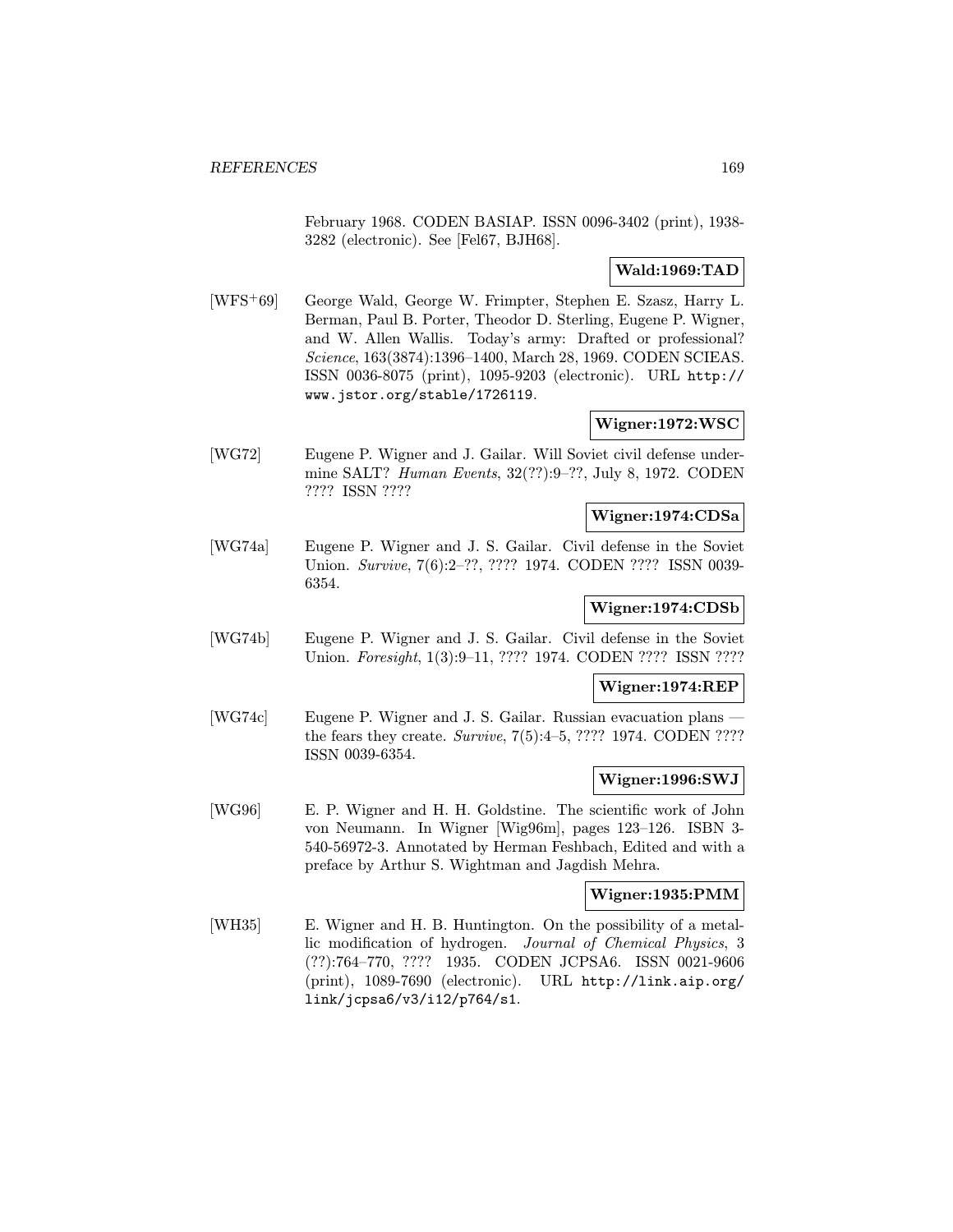#### Wigner:1976:SNW

[WH76] Eugene P. Wigner and C. M. Haaland. Surviving a nuclear war. National Review, 28(5):1005–??, ???? 1976. CODEN ???? ISSN 0028-0038.

# Wigner:1977:MPM

[WH77a] E. P. Wigner and R. A. Hodgkin. Michael Polányi. 12 March 1891–22 February 1976. Biographical Memoirs of Fellows of the Royal Society, 23(2):413–448, November 1977. CODEN BM-FRA3. ISSN 0080-4606 (print), 1748-8494 (electronic). URL http://www.jstor.org/stable/769621.

## Wigner:1977:CDN

[WH77b] Eugene P. Wigner and Carsten M. Haaland. Civil defense and nuclear blackmail. Science, 196(4292):912–913, May 20, 1977. CODEN SCIEAS. ISSN 0036-8075 (print), 1095-9203 (electronic). URL http://www.jstor.org/stable/1744075; http://www.sciencemag.org/content/196/4292/912.full. pdf.

## Wheeler:2009:MF

[Whe09] John A. Wheeler. Mechanism of fission. *Physics Today*, 62(4): 35–38, April 2009. CODEN PHTOAD. ISSN 0031-9228 (print), 1945-0699 (electronic).

## Wilson:1998:NWL

[WI98] Leslie C. Wilson and Stanislav Ivanov. A new Wigner-like correlation-energy functional from coordinate scaling requirements. International Journal of Quantum Chemistry, 69(4):523– 532, ???? 1998. CODEN IJQCB2. ISSN 0020-7608 (print), 1097- 461X (electronic). URL http://www3.interscience.wiley. com/cgi-bin/abstract?ID=30025; http://www3.interscience. wiley.com/cgi-bin/fulltext?ID=30025&PLACEBO=IE.pdf. Special Issue: Symposium on Density Functional Theory and Applications (Part II of II). Issue Edited by Sam Trickey, Weitao Yang, Mel Levy.

### Wiener:1953:RPS

[Wie53] Philip P. (Philip Paul) Wiener, editor. Readings in philosophy of science; introduction to the foundations and cultural aspects of the sciences. Scribner, New York, NY, USA, 1953. ix  $+$  645 pp. LCCN Q175 .W6519.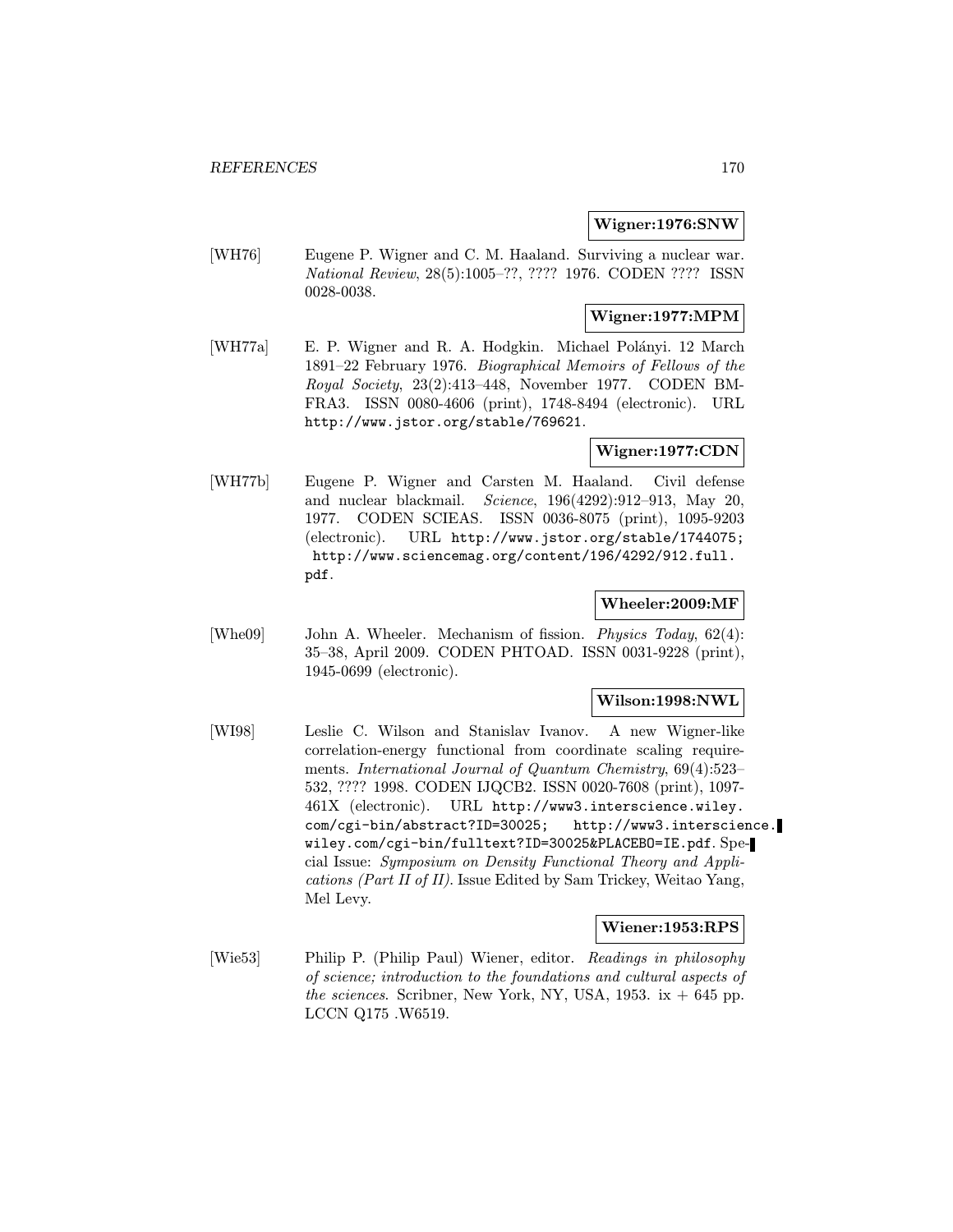#### Wigner:1920:EES

[Wig20] Eugene P. Wigner. Über die elastischen Eigenschwingungen symmetrischen Systeme. (German) [On elastic oscillations of symmetric systems]. Nachrichten der Ges. der Wissenschaften zu Göttingen. Mathematisch-Physikalische Klasse, ??(??):133-146, ???? 1920. CODEN ???? ISSN ????

## Wigner:1925:BZM

[Wig25] Eugen Paul Wigner. Bildung und Zerfall von Molekülen, Statistische Mechanik und Reaktionsgeschwindigkeit. (German) [Formation and decay of molecules, statistical mechanics and reaction  $rate$ . Dr.-Ing., Technische Universität, Berlin, Germany, 1925.

## Wigner:1926:KTNa

[Wig26a] E. Wigner. Über nicht kombinierende Terme in der neueren Quantentheorie: Erster Teil. (German) [On noncombining terms in modern quantum theory: Part One]. Zeitschrift für Physik, 40 (7):492–500, ???? 1926. CODEN ZEPYAA. ISSN ???? URL http://www.springerlink.com/content/t72k522376w51532.

## Wigner:1926:KTNb

[Wig26b] E. Wigner. Uber nicht kombinierende Terme in der neueren Quantentheorie. II. Teil. (German) [On noncombining terms in modern quantum theory: Part Two]. Zeitschrift für Physik,  $40(11-12)$ : 883–892, ???? 1926. CODEN ZEPYAA. ISSN ???? URL http: //www.springerlink.com/content/u867j2643g460g78.

#### Wigner:1927:EFSa

[Wig27a] E. Wigner. Einige Folgerungen aus der Schrödingerschen Theorie für die Termstrukturen. (German) [Some implications of the Schrödinger theory of term structures]. Zeitschrift für Physik, 43 (9–10):624–652, ???? 1927. CODEN ZEPYAA. ISSN ???? URL http://www.springerlink.com/content/w781433358348155.

#### Wigner:1927:EFSb

[Wig27b] E. Wigner. Einige Folgerungen aus der Schrödingerschen Theorie für die Termstrukturen. (German) [Some implications of the Schrödinger theory of term structures]. Zeitschrift für Physik, 45 (7–8):601–602, ???? 1927. CODEN ZEPYAA. ISSN ???? URL http://www.springerlink.com/content/h34u54l439122380.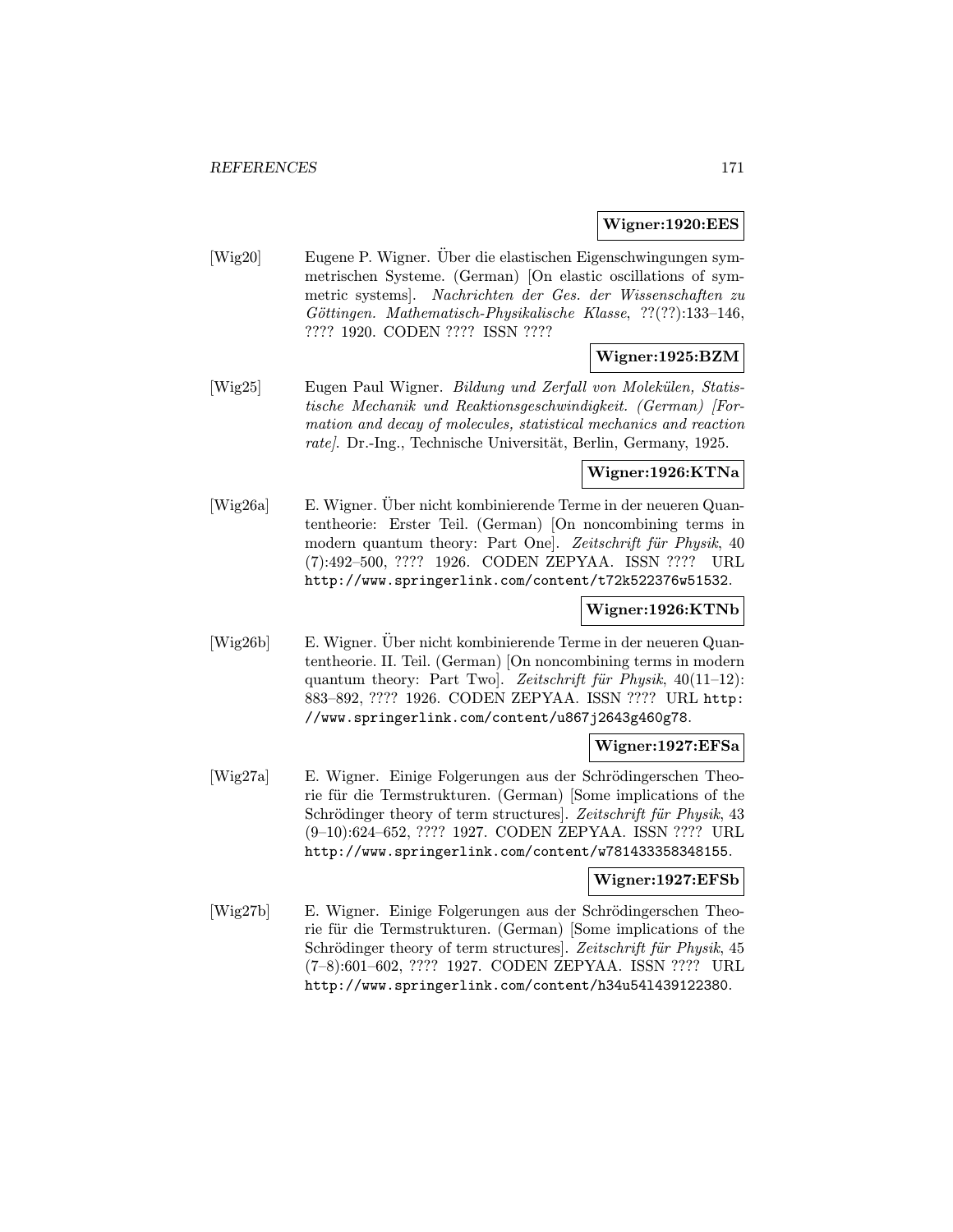### Wigner:1927:EQG

[Wig27c] E. Wigner. Uber die Erhaltungssätze in der Quantenmechanik. (German) [On conservation in quantum mechanics]. Nachrichten der Ges. der Wissenschaften zu Göttingen. Mathematisch-Physikalische Klasse, ??(??):375–381, ???? 1927. CODEN ???? ISSN ????

## Wigner:1929:BEN

[Wig29a] E. Wigner. Eine Bemerkung zu Einsteins neuer Formulierung des allgemeinen Relativitätsprinzips. (German) [A note on Einstein's new formulation of the Principle of General Relativity]. Zeitschrift für Physik, 53(7–8):592–596, ???? 1929. CODEN ZEPYAA. ISSN ???? URL http://www.springerlink.com/ content/u1lm233463601018.

# Wigner:1929:KKJ

[Wig29b] Wigner Jenő. A kémiai kötés újabb elmélete. (Hungarian) [The new theory of the chemical bond]. Chem. Rundschau, 6(3):24–27, ???? 1929. CODEN ???? ISSN ????

## Wigner:1929:ORS

[Wig29c] Wigner Jenő. Osszetett rendszerek statisztikája az új quantummechanika szerint. (Hungarian) [Complex systems in the new statistics of quantum mechanics]. Matematikai és Természettudomanyi  $E$ rtes'itő, 46(??):576–583, ???? 1929. CODEN MNAUAD. ISSN ????

# Wigner:1931:VSG

[Wig31a] E. Wigner. Über eine Verschärfung des Summensatzes. (German) [On a tightening of the sum set]. Physikalische Z., 32(11):450–453, ???? 1931. CODEN ???? ISSN ????

# Wigner:1931:GIA

[Wig31b] Eugen Wigner. Gruppentheorie und ihre Anwendung auf die Quantenmechanik der Atomspektren. (German) [Group Theory and its Application to the Quantum Mechanics of Atomic Spectra], volume 85 of Die Wissenschaft; Sammlung von Einzeldarstellungen ... . Friedrich Vieweg und Sohn, Braunschweig, Germany, 1931. ISBN 3-528-08353-0. viii + 332 pp. LCCN QA171 .W65.

# Wigner:1932:QCT

[Wig32a] E. Wigner. On the quantum correction for thermodynamic equilibrium. Physical Review (2), 40(5):749–759, June 1, 1932. CO-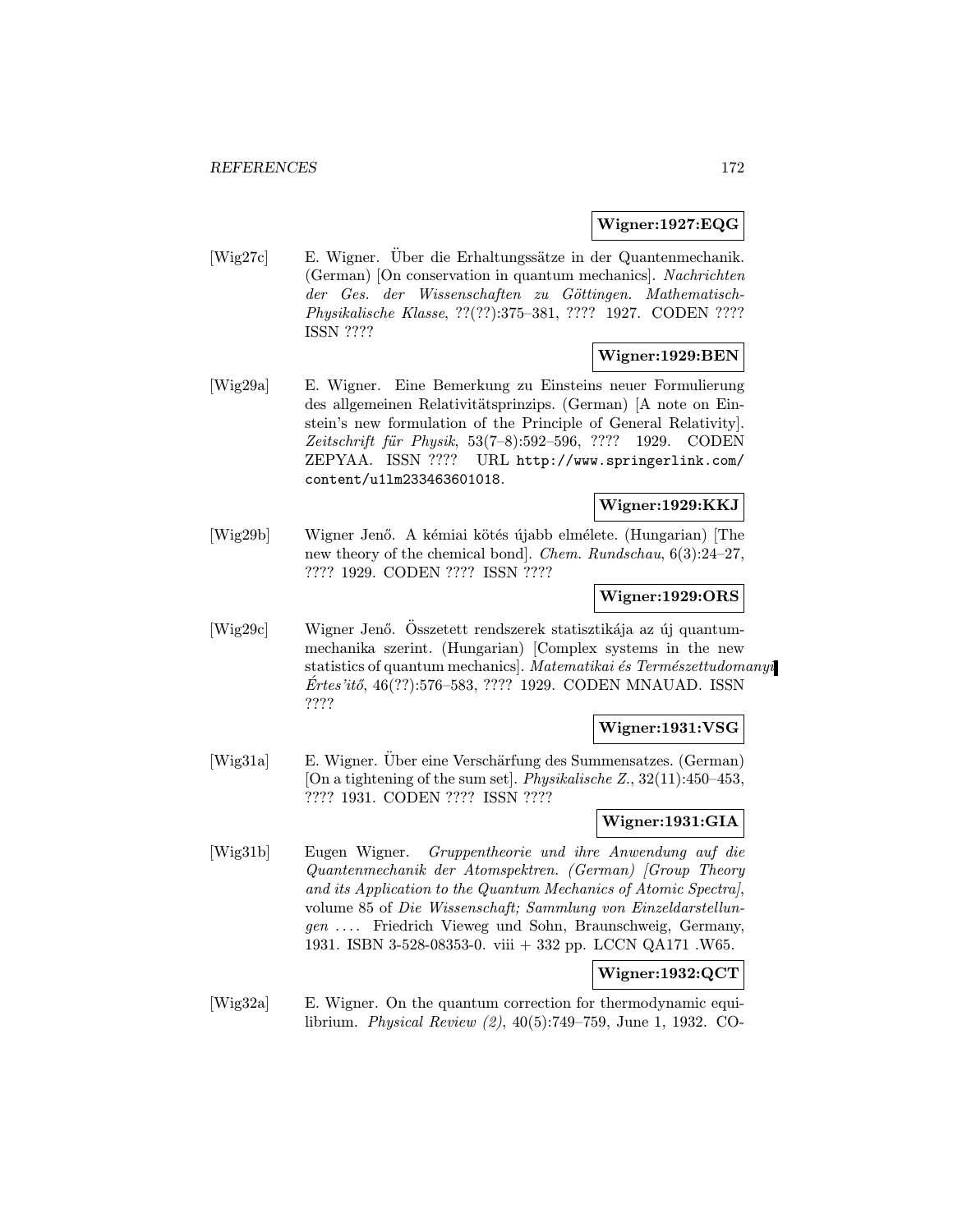DEN PHRVAO. ISSN 0031-899X (print), 1536-6065 (electronic). URL http://link.aps.org/doi/10.1103/PhysRev.40.749.

### Wigner:1932:UPC

[Wig32b] E. P. Wigner. Uber das Uberschreiten von Potentialschwellen bei chemischen Reaktionen. (German) [On the crossing of thresholds in chemical potential reactions]. Zeitschrift für Physikalische Chemie, Abteilung B: Chemie der Elementarprozesse, Aufbau der Materie, 19(??):203–216, ???? 1932. CODEN ZPCBAL. ISSN ????

# Wigner:1932:OZQ

[Wig32c] E. P. Wigner. Über die Operation der Zeitumkehr in der Quantenmechanik. (German) [On the action of time reversal in quantum mechanics]. Nachrichten der Ges. Wiss. zu Göttingen. Mathematisch-Physikalische Klasse, ??(??):546–559, ???? 1932. CODEN ???? ISSN ????

### Wigner:1933:MDH

[Wig33a] E. Wigner. On the mass defect of helium. Physical Review (2), 43 (4):252–257, February 15, 1933. CODEN PHRVAO. ISSN 0031- 899X (print), 1536-6065 (electronic). URL http://link.aps. org/doi/10.1103/PhysRev.43.252. Reprinted in [Wig65a].

## Wigner:1933:SNP

[Wig33b] E. Wigner. Uber die Streuung von Neutronen an Protonen. (German) [On the scattering of neutrons by protons]. Zeitschrift für Physik, 83(3-4):253-258, ???? 1933. CODEN ZEPYAA. ISSN ???? URL http://www.springerlink.com/content/ g8q0342686060553. Reprinted in [Wig65b].

### Wigner:1933:PUP

[Wig33c] E. P. Wigner. Uber die paramagnetische Umwandlung von Para- ¨ Orthowasserstoff. (German) [On the paramagnetic transition of para-ortho hydrogen]. Zeitschrift für Physikalische Chemie, Abteilung B: Chemie der Elementarprozesse, Aufbau der Materie, 23(??):28–32, ???? 1933. CODEN ZPCBAL. ISSN ????

### Wigner:1933:ANE

[Wig33d] Wigner Jenő. Adalékok a neutron elméletéhez. (Hungarian) [Contributions to the theory of neutron]. Matematikai és Természettudomanyi Értes'itő, 39(??):142–146, ???? 1933. CO-DEN MNAUAD. ISSN ????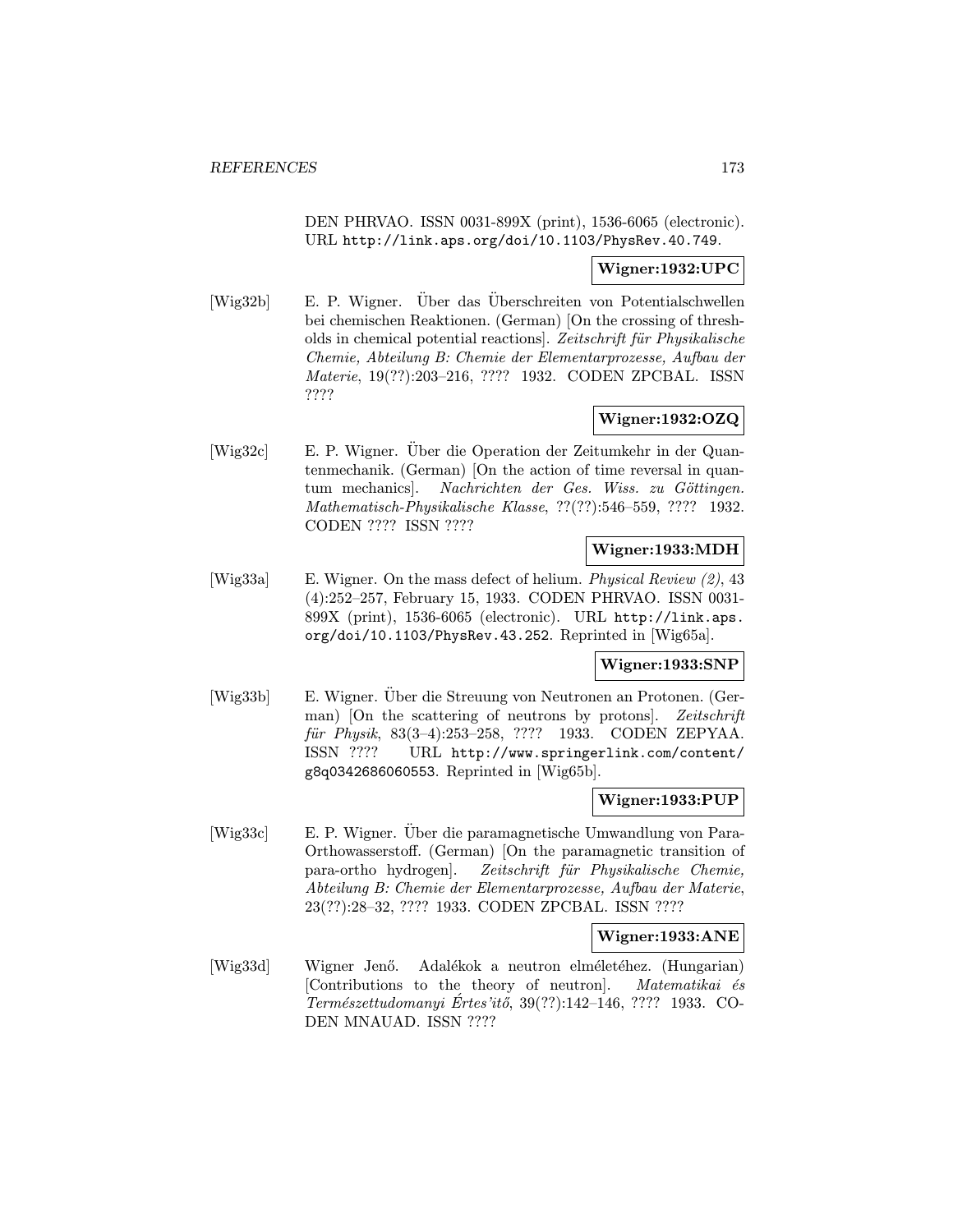#### Wigner:1934:IEM

[Wig34] E. Wigner. On the interaction of electrons in metals. Physical Review (2), 46(11):1002–1011, December 1, 1934. CODEN PHRVAO. ISSN 0031-899X (print), 1536-6065 (electronic). URL http://link.aps.org/doi/10.1103/PhysRev.46.1002.

#### Wigner:1935:U

[Wig35a] E. P. Wigner. [unknown]. Bulletin of the American Mathematical Society, 41(??):306–??, ???? 1935. CODEN BAMOAD. ISSN 0002-9904 (print), 1936-881X (electronic).

## Wigner:1935:MRS

[Wig35b] Wigner Jenő. On a modification of the Rayleigh–Schrödinger perturbation theory. Matematikai és Természettudomanyi Értes'itő, 53(??):477–482, ???? 1935. CODEN MNAUAD. ISSN ????

## Wigner:1935:RSF

[Wig35c] Wigner Jenő. A Rayleigh-Schrödinger-féle perturbáció-elmélet módosításáról. (Hungarian) [The Rayleigh–Schrödinger perturbation theory's modification. Matematikai és Természettudomanyi  $E$ rtes'itő, 53 $(??)$ :474–475, ???? 1935. CODEN MNAUAD. ISSN ????

#### Wigner:1936:CRE

[Wig36a] E. Wigner. On the constant A in Richardson's equation. Physical Review (2), 49(9):696–700, May 1, 1936. CODEN PHRVAO. ISSN 0031-899X (print), 1536-6065 (electronic). URL http://link. aps.org/doi/10.1103/PhysRev.49.696.

#### Wigner:1936:SEF

[Wig36b] E. Wigner. On the saturation of exchange forces. Proceedings of the National Academy of Sciences of the United States of America, 22(11):662–666, November 15, 1936. CODEN PNASA6. ISSN 0027-8424 (print), 1091-6490 (electronic). URL http://www. jstor.org/stable/86634.

#### Wigner:1936:SSB

[Wig36c] Eugen Wigner. On the structure of solid bodies. The Scientific Monthly, 42(1):40–46, January 1936. CODEN SCMOAA. ISSN 0096-3771 (print), 2327-7513 (electronic). URL http:// www.jstor.org/stable/16056.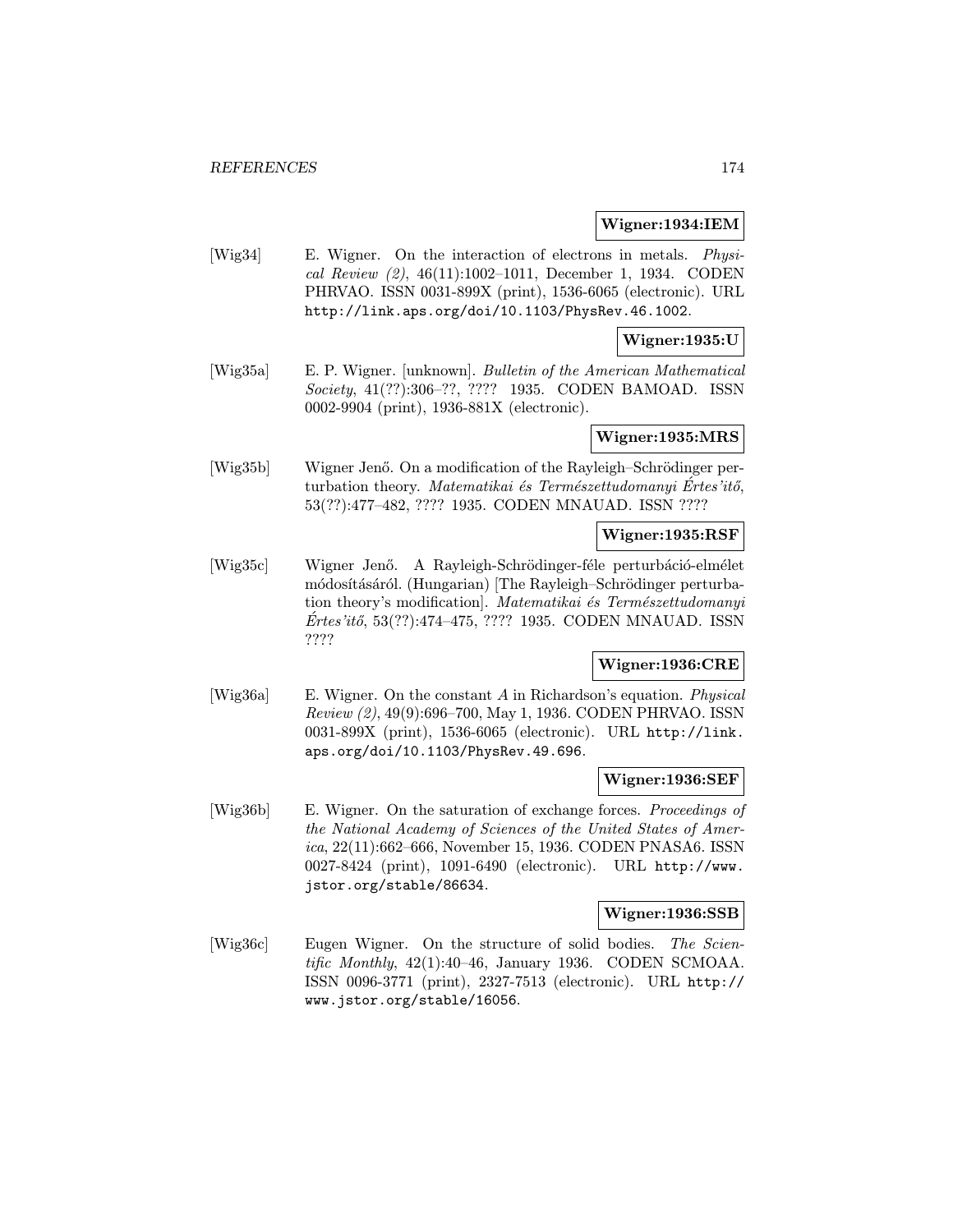#### Wigner:1937:CRE

[Wig37a] E. Wigner. Calculation of the rate of elementary association reactions. Journal of Chemical Physics, 5(9):720–725, September 1, 1937. CODEN JCPSA6. ISSN 0021-9606 (print), 1089-7690 (electronic). URL http://link.aip.org/link/jcpsa6/v5/i9/ p720/s1.

## Wigner:1937:CSN

[Wig37b] E. Wigner. On the consequences of the symmetry of the nuclear Hamiltonian on the spectroscopy of nuclei. Physical Review (2), 51(2):106–119, January 15, 1937. CODEN PHRVAO. ISSN 0031- 899X (print), 1536-6065 (electronic). URL http://link.aps. org/doi/10.1103/PhysRev.51.106.

## Wigner:1937:SNB

[Wig37c] E. Wigner. On the structure of nuclei beyond oxygen. Physical Review (2), 51(11):947–958, June 1, 1937. CODEN PHRVAO. ISSN 0031-899X (print), 1536-6065 (electronic). URL http:// link.aps.org/doi/10.1103/PhysRev.51.947.

## Wigner:1938:EEI

[Wig38a] E. Wigner. Effects of the electron interaction on the energy levels of electrons in metals. Transactions of the Faraday Society, 34: 678–685, 1938. CODEN TFSOA4. ISSN 0014-7672.

## Wigner:1938:TSM

[Wig38b] E. Wigner. The transition state method. Transactions of the Faraday Society, 34:29–41, 1938. CODEN TFSOA4. ISSN 0014- 7672.

#### Wigner:1939:CCL

[Wig39a] E. P. Wigner. On coupling conditions in light nuclei and the lifetimes of  $\beta$ -radioactivities. Physical Review (2), 56(6):519– 527, September 15, 1939. CODEN PHRVAO. ISSN 0031-899X (print), 1536-6065 (electronic). URL http://link.aps.org/ doi/10.1103/PhysRev.56.519.

#### Wigner:1939:URI

[Wig39b] E. P. Wigner. On unitary representations of the inhomogeneous Lorentz group. Annals of Mathematics (2), 40(1):149–204, January 1939. CODEN ANMAAH. ISSN 0003-486X (print), 1939-8980 (electronic). URL http://www.jstor.org/stable/ 1968551. Reprinted in [Wig89a].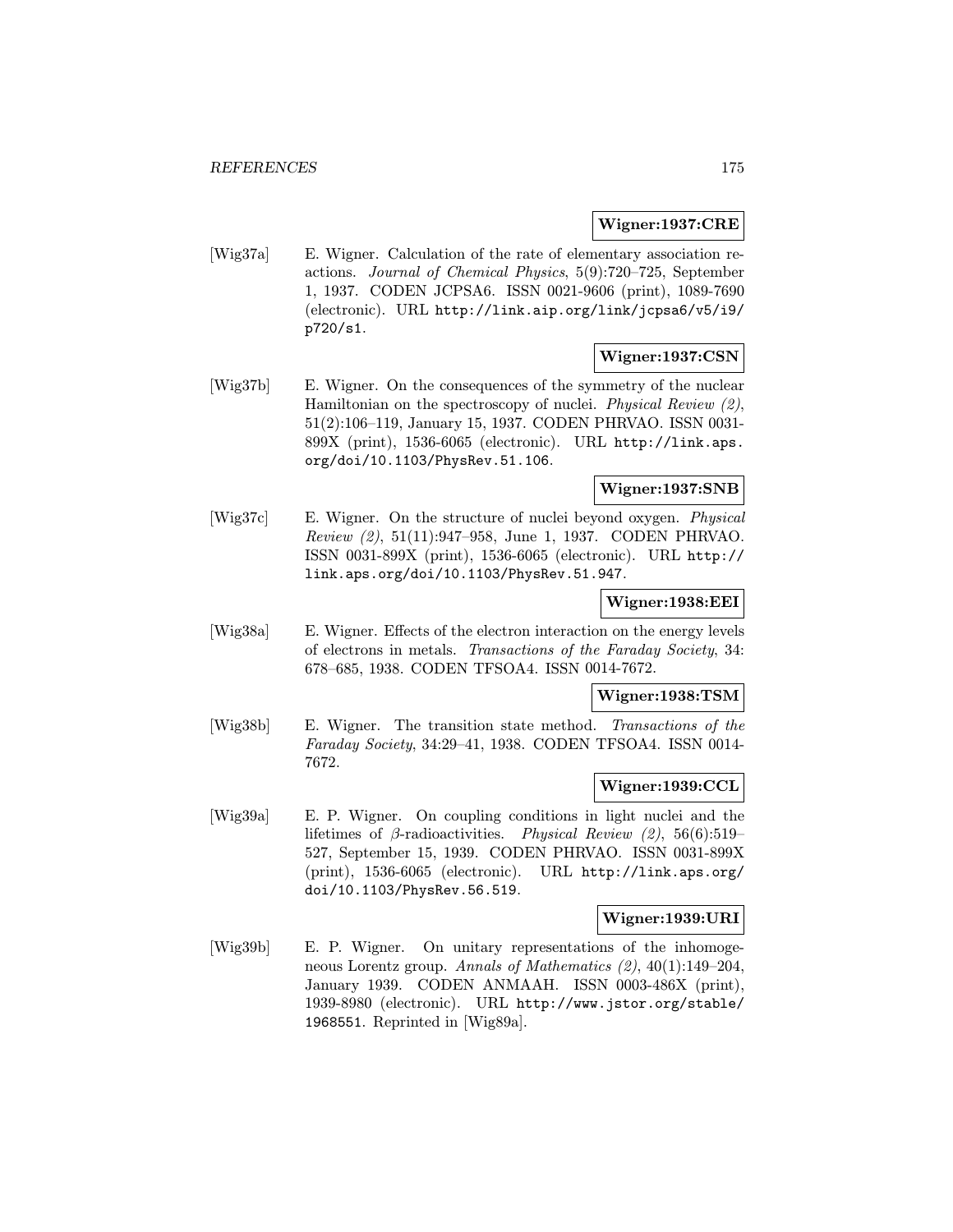#### Wigner:1939:SRT

[Wig39c] Eugene P. Wigner. Some remarks on the theory of reaction rates. Journal of Chemical Physics, 7(??):646–652, ???? 1939. CODEN JCPSA6. ISSN 0021-9606 (print), 1089-7690 (electronic). URL http://link.aip.org/link/jcpsa6/v7/i8/p646/s1.

### Wigner:1941:NMB

[Wig41a] Eugene P. Wigner. Nuclear masses and binding energies. In Fermi et al. [FBR+41], pages  $27-38$ .

## Wigner:1941:RCF

[Wig41b] Eugene P. Wigner. On representations of certain finite groups. American Journal of Mathematics, 63(1):57–63, January 1941. CODEN AJMAAN. ISSN 0002-9327 (print), 1080-6377 (electronic). URL http://www.jstor.org/stable/2371276.

#### Wigner:1943:RCW

[Wig43] Eugene P. Wigner. Radioactivity of the cooling water. Report CP-499, United States Department of Energy, Washington, DC, USA, March 1, 1943. 10 pp. URL http://www.osti.gov/ accomplishments/documents/fullText/ACC0143.pdf.

## Wigner:1944:GIA

[Wig44] Eugen Wigner. Gruppentheorie und ihre Anwendung auf die Quantenmechanik der Atomspektren. (German) [Group theory and its application to the quantum mechanics of atomic spectra]. J. W. Edwards, Ann Arbor, MI, USA, 1944. viii + 332 pp. LCCN QA171 .W66.

#### Wigner:1946:RSC

[Wig46a] E. P. Wigner. Reaction and scattering cross-sections. Proceedings of the National Academy of Sciences of the United States of America, 32(12):302–306, December 15, 1946. CODEN PNASA6. ISSN 0027-8424 (print), 1091-6490 (electronic). URL http:// www.jstor.org/stable/87869.

#### Wigner:1946:TPM

[Wig46b] E. P. Wigner. Theoretical physics in the Metallurgical Laboratory of Chicago. Journal of Applied Physics, 17(??):857–836, ???? 1946. CODEN JAPIAU. ISSN 0021-8979 (print), 1089-7550 (electronic), 1520-8850. URL http://link.aip.org/link/japiau/ v17/i11/p857/s1.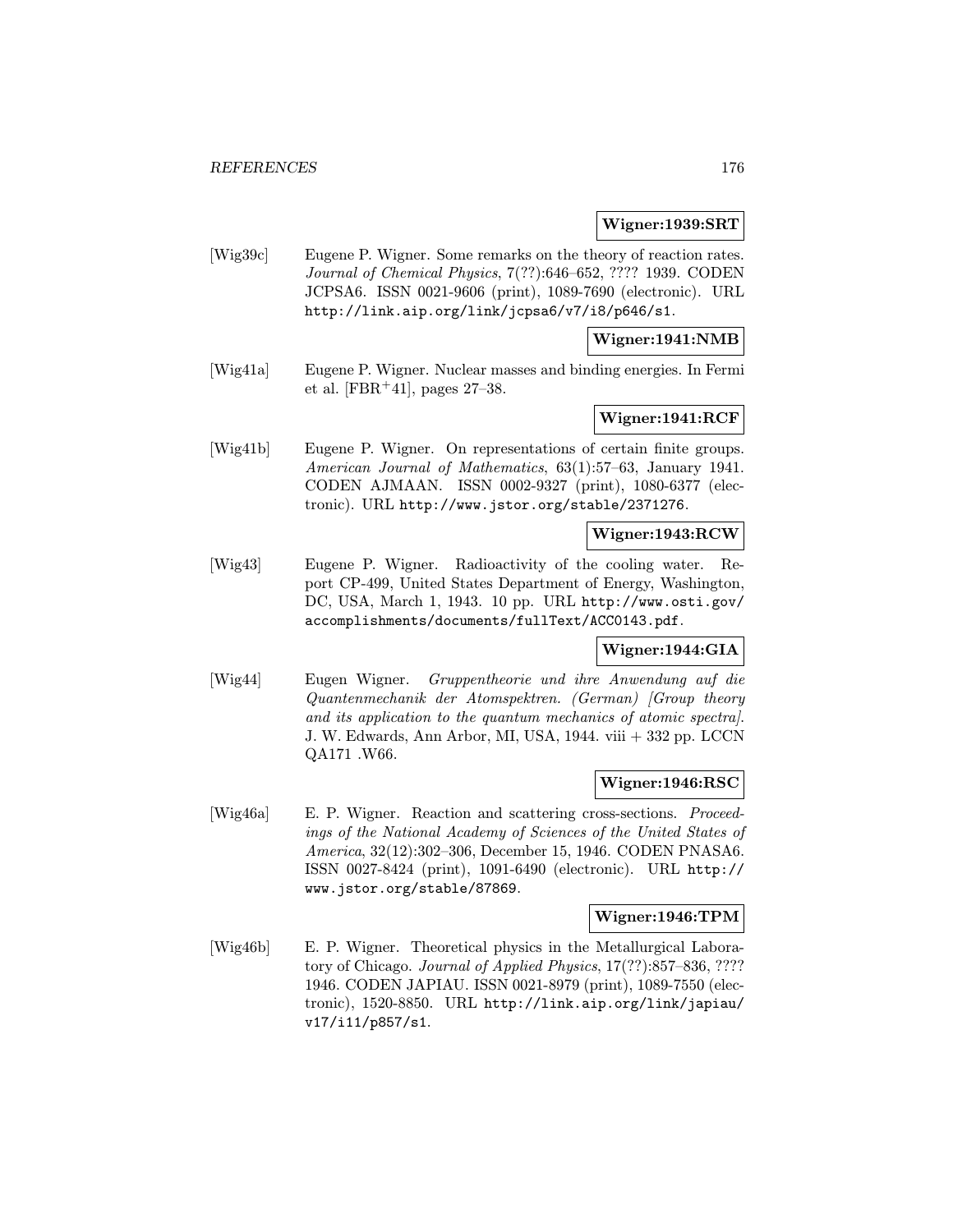#### Wigner:1946:RR

[Wig46c] Eugene P. Wigner. Resonance reactions. Physical Review (2), 70(9–10):606–608, November 1, 1946. CODEN PHRVAO. ISSN 0031-899X (print), 1536-6065 (electronic). URL http://link. aps.org/doi/10.1103/PhysRev.70.606.

## Wigner:1946:RRI

[Wig46d] Eugene P. Wigner. Resonance reactions. Proceedings of the American Philosophical Society held at Philadelphia for promoting useful knowledge, 90(1):25-29, January 1946. CODEN PAPCAA. ISSN 0003-049X (print), 2326-9243 (electronic). URL http:// www.jstor.org/stable/3301035.

## Wigner:1946:RRA

[Wig46e] Eugene P. Wigner. Resonance reactions and anomalous scattering. Physical Review (2), 70(1–2):15–33, July 1, 1946. CODEN PHRVAO. ISSN 0031-899X (print), 1536-6065 (electronic). URL http://link.aps.org/doi/10.1103/PhysRev.70.15.

## Wigner:1946:RAA

[Wig46f] Eugene P. Wigner. Roots of the atomic age. In Masters and Way [MW46], chapter 3, pages 11–15. LCCN UF767 .M3 1946a. Foreword by Niels Bohr. Introduction by Arthur H. Compton. See also reprint [MW07].

## Wigner:1947:F

[Wig47a] E. P. Wigner. Foreword. In Darrow [Dar47], page ?? LCCN Q171 .P947 1946a. Foreword by E. P. Wigner.

### Wigner:1947:RWE

[Wig47b] E. P. Wigner. Relativistic wave equations [abstract]. Science, 106(2761):506–??, November 28, 1947. CODEN SCIEAS. ISSN 0036-8075 (print), 1095-9203 (electronic). URL http://www. sciencemag.org/content/106/2761/505.full.pdf.

## Wigner:1947:RWG

[Wig47c] E. P. Wigner. Relativistische Wellengleichungen. (German) [Relativistic wave mechanics]. Zeitschrift für Physik,  $124(7-12):665-$ 684, ???? 1947. CODEN ZEPYAA. ISSN ???? URL http:// www.springerlink.com/content/g6731t22263772u8.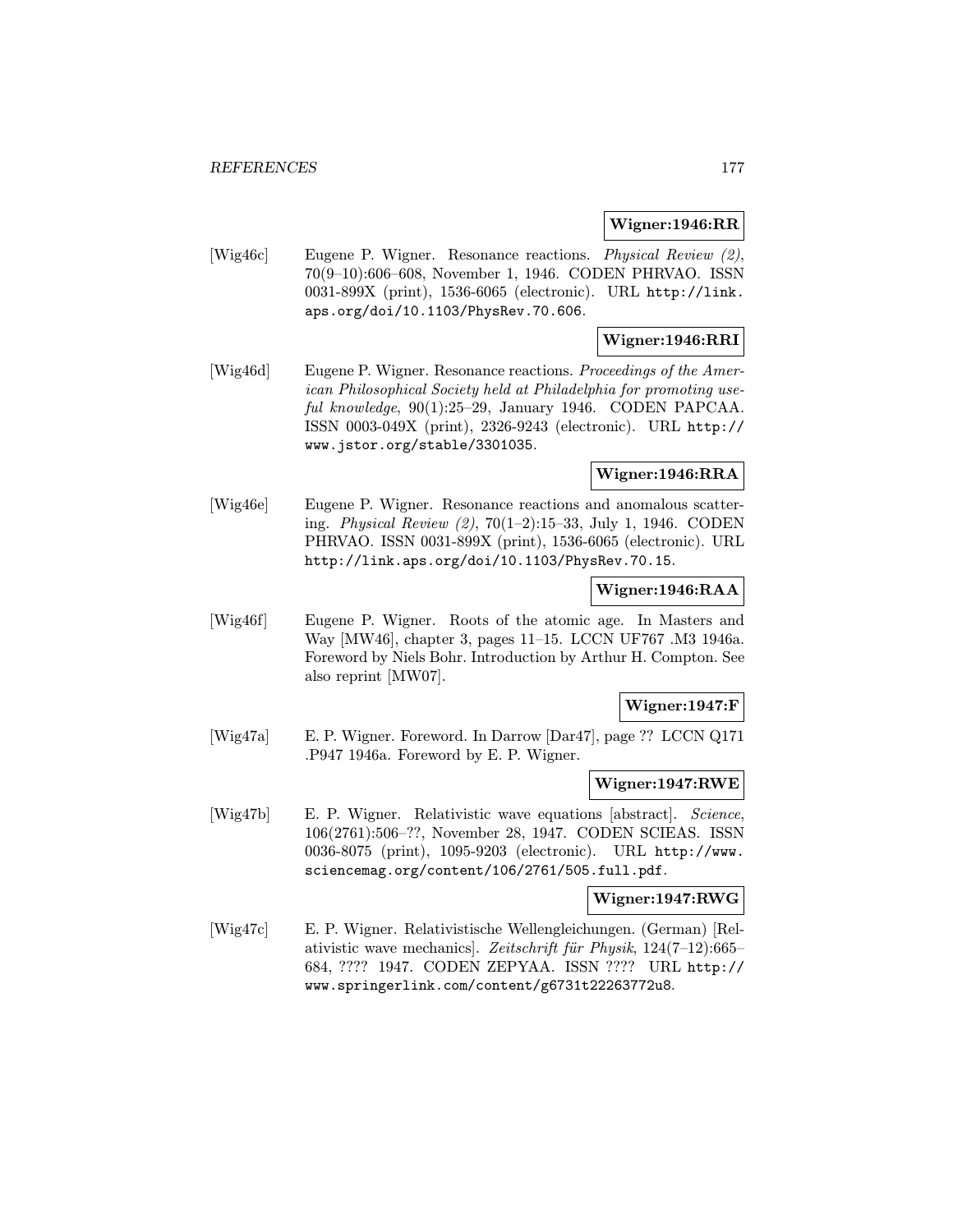### Wigner:1948:AEc

[Wig48a] E. P. Wigner. Atomic energy. Research: a journal of science and its applications, 1(13):577–580, October 1948.

### Wigner:1948:RWG

[Wig48b] E. P. Wigner. Relativistische Wellengleichungen. (German) [Relativistic wave equations. Zeitschrift für Physik, 124:665–684, 1948. CODEN ZEPYAA. ISSN 0170-9739 (print), 1431-5858 (electronic).

## Wigner:1948:AEa

[Wig48c] Eugene P. Wigner. Atomic energy. Science, 108(2811):517–521, November 12, 1948. CODEN SCIEAS. ISSN 0036-8075 (print), 1095-9203 (electronic). URL http://www.jstor.org/stable/ 1677610; http://www.sciencemag.org/content/108/2811/ 517.full.pdf.

## Wigner:1948:AEb

[Wig48d] Eugene P. Wigner. Atomic energy. Pegasus, 12(5):??, ???? 1948. CODEN ???? ISSN ????

## Wigner:1948:CAE

[Wig48e] Eugene P. Wigner. Commentary : Atomic energy. Research, 1 (??):577–??, ???? 1948. CODEN ???? ISSN ????

### Wigner:1948:BCS

[Wig48f] Eugene P. Wigner. On the behavior of cross sections near thresholds. Physical Review (2), 73(9):1002–1009, May 1, 1948. CODEN PHRVAO. ISSN 0031-899X (print), 1536-6065 (electronic). URL http://link.aps.org/doi/10.1103/PhysRev.73.1002.

## Wigner:1948:STP

[Wig48g] Eugene P. Wigner. Second thoughts to the problem of nuclear energy. Science, 108(??):??, November ??, 1948. CODEN SCIEAS. ISSN 0036-8075 (print), 1095-9203 (electronic).

#### Wigner:1949:AES

[Wig49a] E. P. Wigner. Albert Einstein seventy. Physics Today, 2(7):24–??, July 1949. CODEN PHTOAD. ISSN 0031-9228 (print), 1945-0699 (electronic). URL http://link.aip.org/link/phtoad/v2/i7/ p24/s1.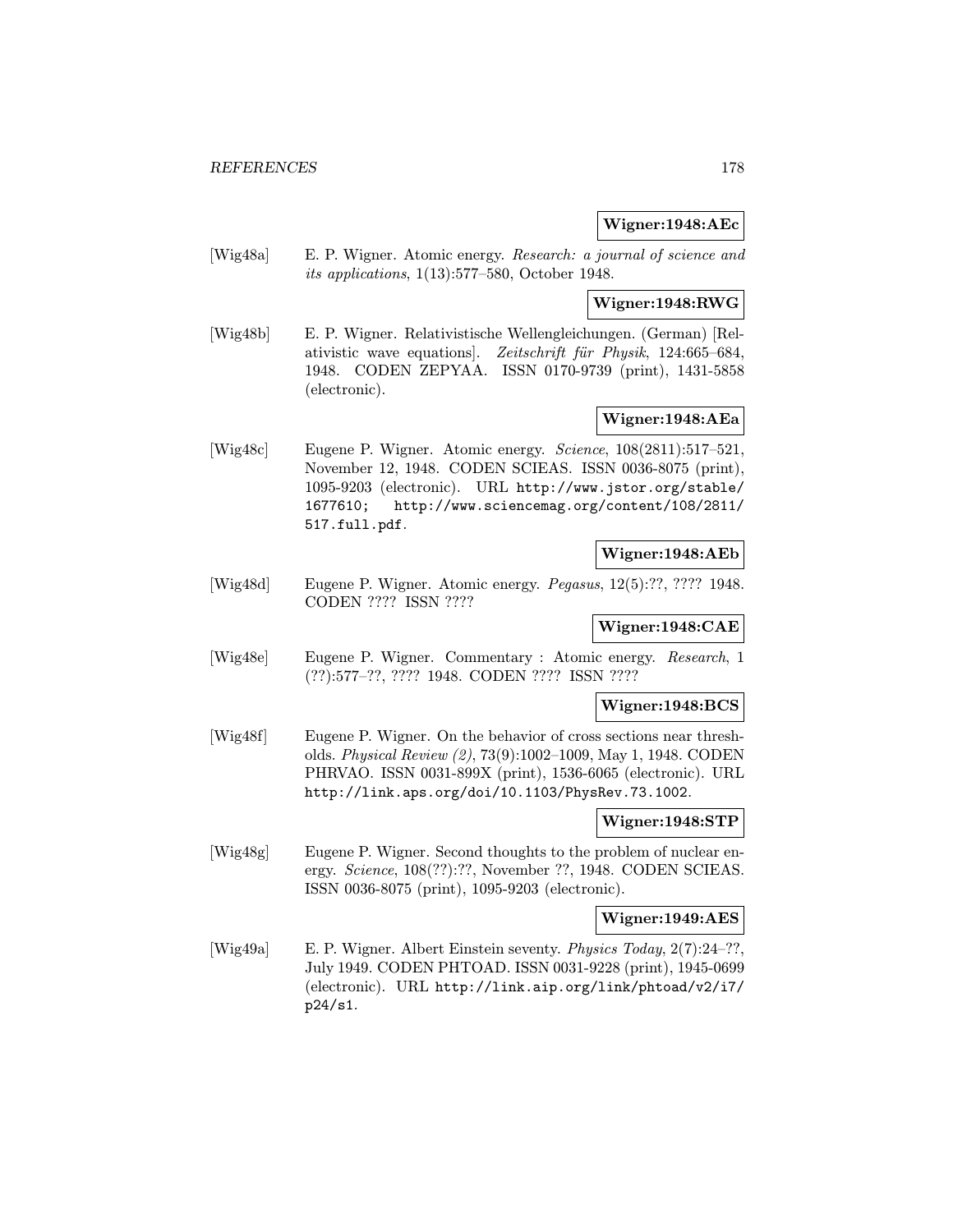#### Wigner:1949:BRM

[Wig49b] E. P. Wigner. Book review: E. A. Milne, Kinematic relativity: a sequel to Relativity, Gravitation, and World Structure. Science, 110(2849):149–150, August 5, 1949. CODEN SCIEAS. ISSN 0036-8075 (print), 1095-9203 (electronic). URL http:// www.jstor.org/stable/1676545.

# Wigner:1949:NRL

[Wig49c] E. P. Wigner. Nuclear reactions and level widths. American Journal of Physics, 17(3):99–109, March 1949. CODEN AJPIAS. ISSN 0002-9505 (print), 1943-2909 (electronic). URL http:// link.aip.org/link/ajpias/v17/i3/p99/s1.

# Wigner:1949:IPT

[Wig49d] Eugene P. Wigner. Invariance in physical theory. Proceedings of the American Philosophical Society held at Philadelphia for promoting useful knowledge, 93(7):521–526, December 30, 1949. CO-DEN PAPCAA. ISSN 0003-049X (print), 2326-9243 (electronic). URL http://www.jstor.org/stable/3143140. Reprinted in [Wig82h].

## Wigner:1949:RMB

[Wig49e] Eugene P. Wigner. Review of E. A. Milne: *Kinematic relativity*; a sequel to relativity, gravitation, and world structure. Science, 110(2849):149–150, August 5, 1949. CODEN SCIEAS. ISSN ???? URL http://www.sciencemag.org/content/110/2849/ 149.3.extract.

## Wigner:1950:SRI

[Wig50a] E. P. Wigner. Some remarks on the infinite de Sitter space. Proceedings of the National Academy of Sciences of the United States of America, 36(3):184–188, March 15, 1950. CODEN PNASA6. ISSN 0027-8424 (print), 1091-6490 (electronic). URL http:// www.jstor.org/stable/88185.

## Wigner:1950:BRM

[Wig50b] Eugene P. Wigner. Book review: Max von Laue and Ralph E. Oesper, History of Physics. Physics Today, 3(11):32, November 1950. CODEN PHTOAD. ISSN 0031-9228 (print), 1945-0699 (electronic). URL http://link.aip.org/link/phtoad/v3/i11/ p32/s1.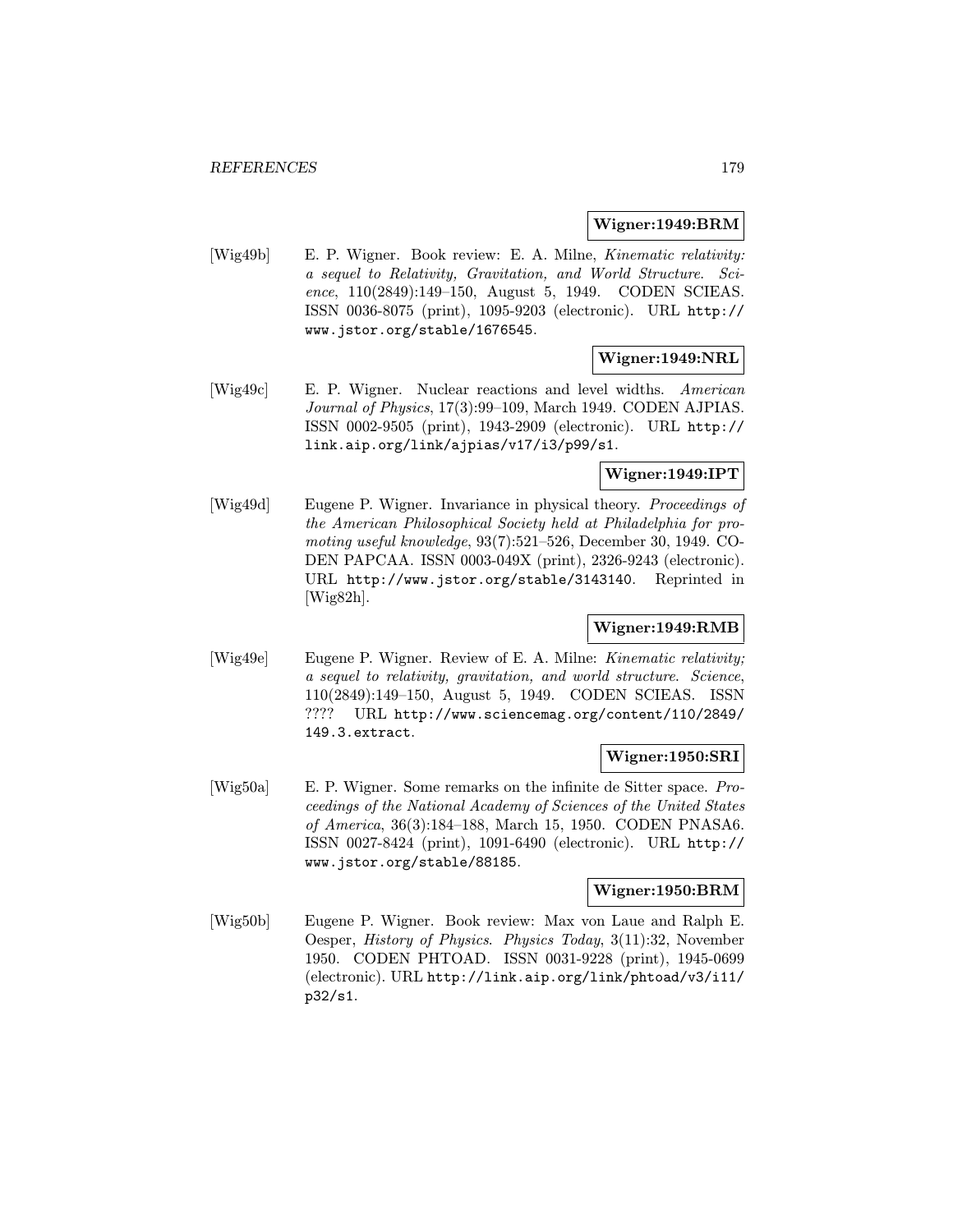#### Wigner:1950:DEM

[Wig50c] Eugene P. Wigner. Do the equations of motion determine the quantum mechanical commutation relations? Physical Review (2), 77(5):711–712, March 1, 1950. CODEN PHRVAO. ISSN 0031-899X (print), 1536-6065 (electronic). URL http://link. aps.org/doi/10.1103/PhysRev.77.711.

# Wigner:1950:LS

[Wig50d] Eugene P. Wigner. The limits of science. *Proceedings of the Amer*ican Philosophical Society held at Philadelphia for promoting useful knowledge, 94(5):422–427, October 19, 1950. CODEN PA-PCAA. ISSN 0003-049X (print), 2326-9243 (electronic). URL https://www.jstor.org/stable/3143609. Reprinted in German in Comm. Friends of Student Body, Univ. of Heidelberg, 36,  $7-??$ .

## Wigner:1950:RMM

[Wig50e] Eugene P. Wigner. The role of mathematical methods in physical theories. Journal of The Franklin Institute, 250(6):477–479, December 1950. CODEN JFINAB. ISSN 0016-0032 (print), 1879-2693 (electronic). URL http://www.sciencedirect.com/ science/article/pii/0016003250903103.

### Wigner:1951:IOC

[Wig51a] E. P. Wigner. The International Oxford Conference on Nuclear Physics. Science, 113(2926):107–108, January 26, 1951. CODEN SCIEAS. ISSN 0036-8075 (print), 1095-9203 (electronic).

## Wigner:1951:IDA

[Wig51b] Eugene P. Wigner. Impact of the developments in atomic energy on the sciences. Bulletin of the Atomic Scientists, 7(3):66–69, 80, March 1951. CODEN BASIAP. ISSN 0096-3402 (print), 1938- 3282 (electronic).

# Wigner:1951:IPT

[Wig51c] Eugene P. Wigner. Invarianz in der physikalischen Theorie. (German) [Invariance in physical theory]. Physikalische Blätter,  $7(10)$ : 433–441, October 1951. CODEN PHBLAG. ISSN 0031-9279 (print), 1521-3722 (electronic). URL http://onlinelibrary. wiley.com/doi/10.1002/phbl.19510071001/abstract.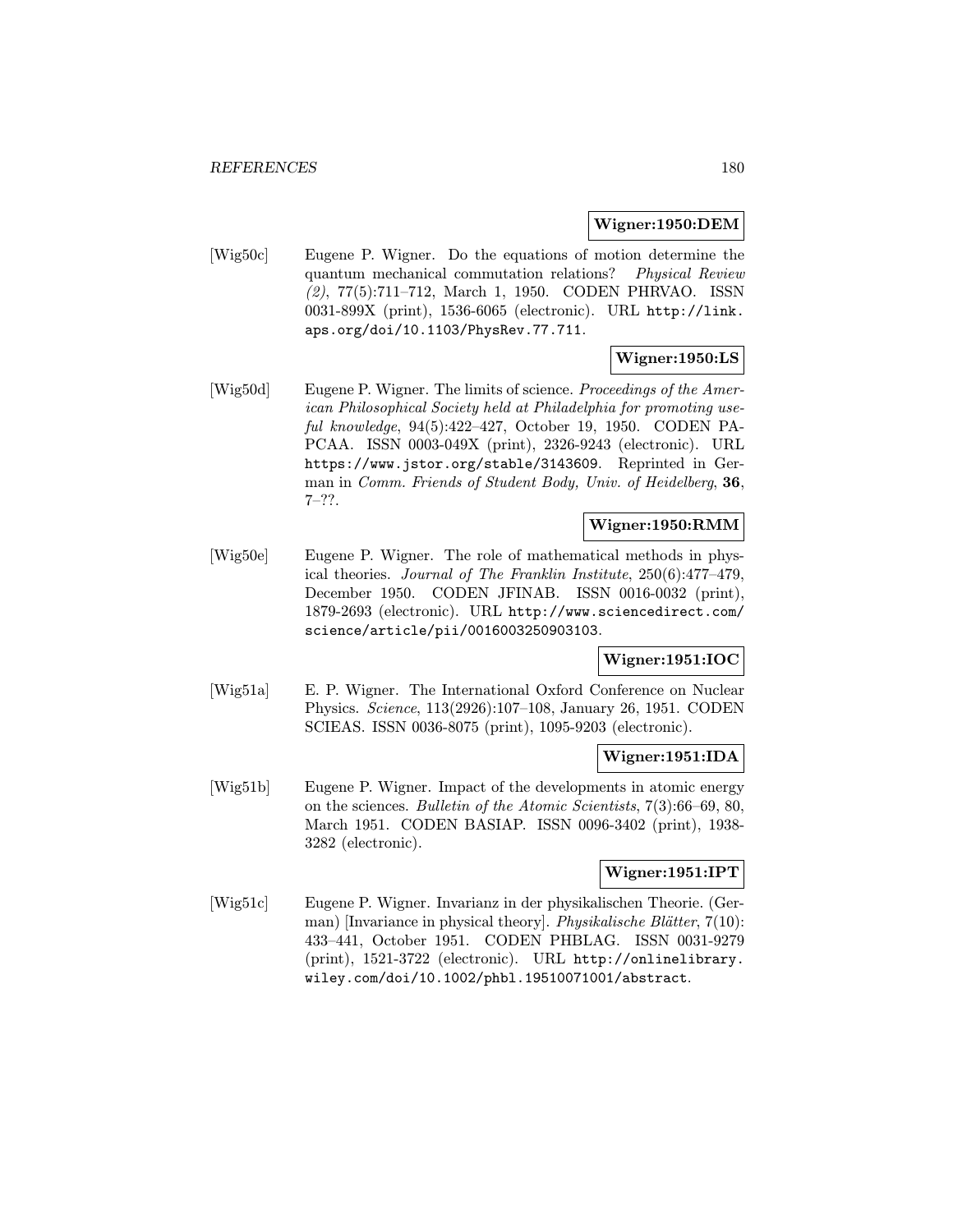# Wigner:1951:LS

[Wig51d] Eugene P. Wigner. The limits of science. In True [Tru51], pages 403–?? LCCN Q9 .P285.

## Wigner:1951:NNI

[Wig51e] Eugene P. Wigner. News and notes: The International Oxford Conference on Nuclear Physics. Science, 113(2926):107–108, January 26, 1951. CODEN SCIEAS. ISSN 0036-8075 (print), 1095- 9203 (electronic). URL http://www.sciencemag.org/content/ 113/2926/107.extract.

## Wigner:1951:CAF

[Wig51f] Eugene P. Wigner. On a class of analytic functions from the quantum theory of collisions. Annals of Mathematics (2), 53 (1):36–67, January 1951. CODEN ANMAAH. ISSN 0003-486X (print), 1939-8980 (electronic). URL http://www.jstor.org/ stable/1969342.

## Wigner:1951:SDW

[Wig51g] Eugene P. Wigner. On the statistical distribution of the widths and spacings of nuclear resonance levels. Mathematical proceedings of the Cambridge Philosophical Society, 47(4):790–798, ???? 1951. CODEN MPCPCO. ISSN 0305-0041 (print), 1469-8064 (electronic).

# Wigner:1952:MQO

[Wig52a] E. P. Wigner. Die Messung quantenmechanischer Operatoren. (German) [The measurement of quantum-mechanical operators]. Zeitschrift für Physik, 133(1-2):101-108, ???? 1952. CODEN ZEPYAA. ISSN 0170-9739 (print), 1431-5858 (electronic). URL http://www.springerlink.com/content/ug64182071489377.

#### Wigner:1952:CBD

[Wig52b] E. P. Wigner. On the connection between the distribution of poles and residues for an R function and its invariant derivative. Annals of Mathematics (2), 55(1):7–18, January 1952. CODEN ANMAAH. ISSN 0003-486X (print), 1939-8980 (electronic). URL http://www.jstor.org/stable/1969415.

#### Wigner:1952:LCH

[Wig52c] E. P. Wigner. On the law of conservation of heavy particles. Proceedings of the National Academy of Sciences of the United States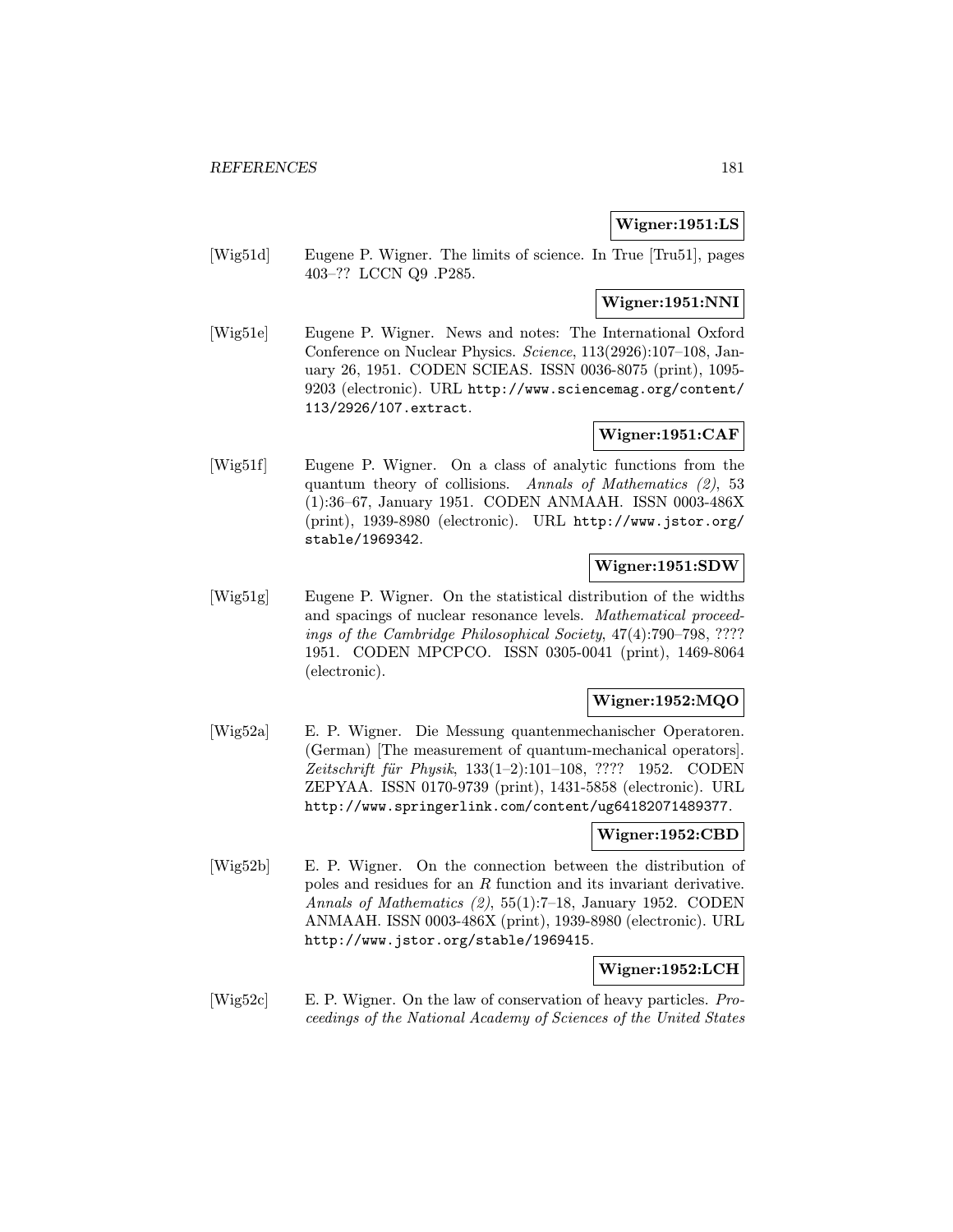of America, 38(5):449–451, May 15, 1952. CODEN PNASA6. ISSN 0027-8424 (print), 1091-6490 (electronic). URL http:// www.jstor.org/stable/88602.

## Wigner:1952:SDP

[Wig52d] E. P. Wigner. Simplified derivation of the properties of elementary transcendentals. American Mathematical Monthly, 59(10): 669–683, December 1952. CODEN AMMYAE. ISSN 0002-9890 (print), 1930-0972 (electronic). URL http://www.jstor.org/ stable/2307544.

## Wigner:1952:DMSa

[Wig52e] Eugene P. Wigner. Derivative matrix and scattering matrix. Revista Mexicana de Física, 1:81-90, 1952. CODEN RMXFAT. ISSN 0035-001X.

#### Wigner:1952:DMSb

[Wig52f] Eugene P. Wigner. Derivative matrix and scattering matrix. Revista Mexicana de Física, 1:91-101, 1952. CODEN RMXFAT. ISSN 0035-001X.

#### Wigner:1952:SMN

[Wig52g] Eugene P. Wigner. On the shell model for nuclei. In Farkas and Wigner [FW52], pages 45–61. LCCN QD455 .F3.

#### Wigner:1953:RBN

[Wig53a] E. Wigner. Review of Theoretical nuclear physics by John M. Blatt, V. F. Weisskopf. New York: Wiley, 1952. American Scientist, 41(2):310–314, April 1953. CODEN AMSCAC. ISSN 0003- 0996 (print), 1545-2786 (electronic). URL http://www.jstor. org/stable/27826494.

#### Wigner:1953:LS

[Wig53b] Eugene P. Wigner. The limits of science. In Wiener [Wie53], pages 757–?? LCCN Q175 .W6519.

## Wigner:1954:PMS

[Wig54a] E. P. Wigner. The problem of multiple scattering. Physical Review (2), 94(1):17–25, April 1, 1954. CODEN PHRVAO. ISSN 0031- 899X (print), 1536-6065 (electronic). URL http://link.aps. org/doi/10.1103/PhysRev.94.17.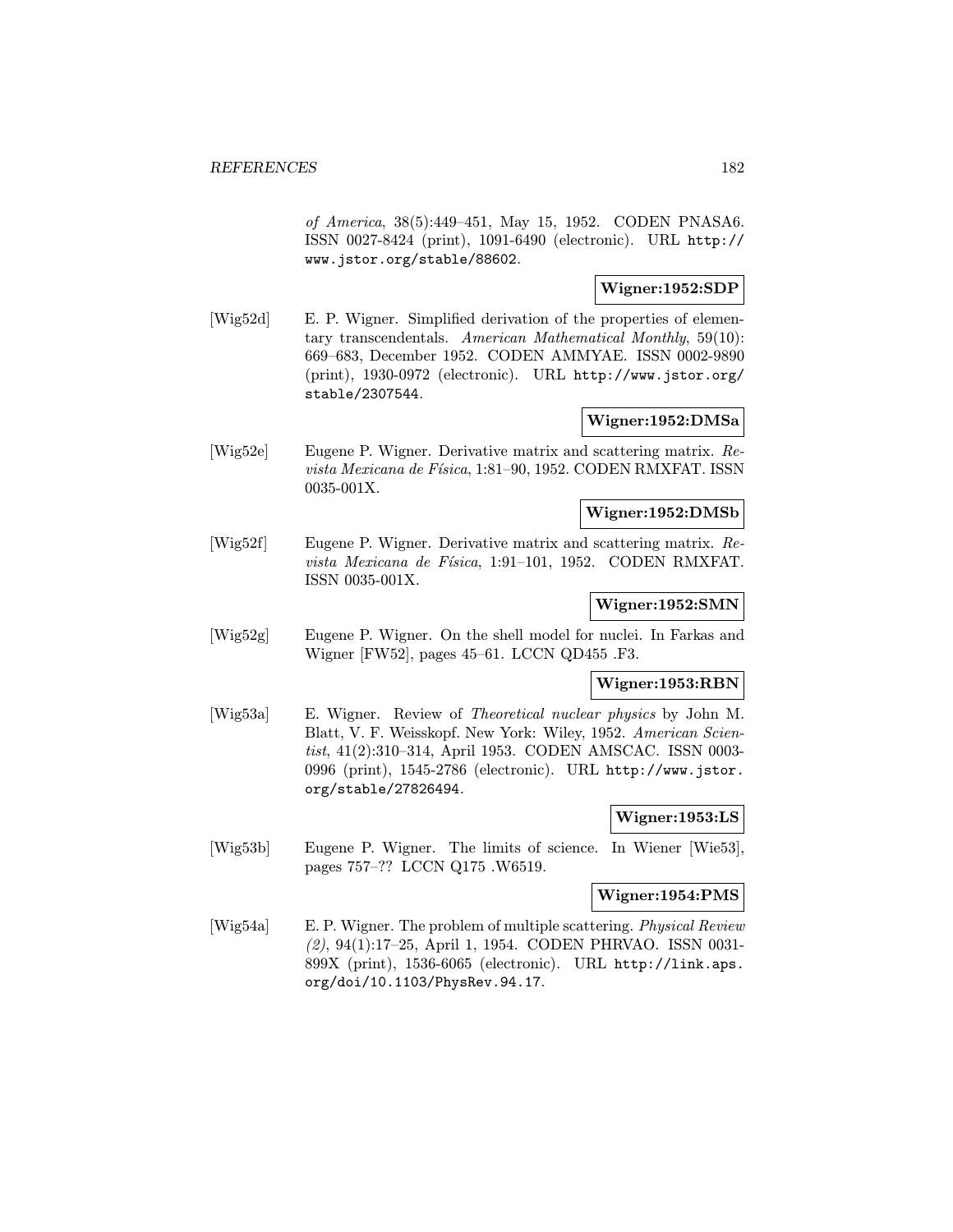#### Wigner:1954:ARS

[Wig54b] Eugene P. Wigner. Application of the Rayleigh–Schrödinger perturbation theory to the hydrogen atom. Physical Review (2), 94(1):77–78, April 1, 1954. CODEN PHRVAO. ISSN 0031- 899X (print), 1536-6065 (electronic). URL http://link.aps. org/doi/10.1103/PhysRev.94.77.

## Wigner:1954:CLC

[Wig54c] Eugene P. Wigner. Conservation laws in classical and quantum physics. Progress of Theoretical Physics, 11:437–440, 1954. CO-DEN PTPKAV. ISSN 0033-068X (print), 1347-4081 (electronic).

#### Wigner:1954:DOR

[Wig54d] Eugene P. Wigner. Derivations of Onsager's reciprocal relations. Journal of Chemical Physics, 22(11):1912–1915, November 1, 1954. CODEN JCPSA6. ISSN 0021-9606 (print), 1089- 7690 (electronic). URL http://link.aip.org/link/jcpsa6/ v22/i11/p1912/s1.

## Wigner:1954:ICT

[Wig54e] Eugene P. Wigner. Intermediate coupling theory for nuclear reactions: Abstract. In Anonymous, editor, Autumn Meeting, National Academy of Sciences, November 8–10, 1954, pages 1–?? Columbia University Press, New York, NY, USA, 1954. LCCN ????

## Wigner:1954:IRC

[Wig54f] Eugene P. Wigner. The interpretation of Racah's coefficients. In Anonymous [Ano54a], pages 279–?? LCCN ????

Wigner:1954:NBD

[Wig54g] Eugene P. Wigner. Note on the beta-decay. In Anonymous [Ano54b], pages 365–369. LCCN ????

## Wigner:1954:KDL

[Wig54h] Eugene P. Wigner. On kinematic and dynamic laws of symmetry. In Anonymous [Ano54a], pages 199–200. LCCN ????

Wigner:1954:QTC

[Wig54i] Eugene P. Wigner. Qualitative theory of the cohesion in metals. In Anonymous [Ano54b], pages 649–663. LCCN ????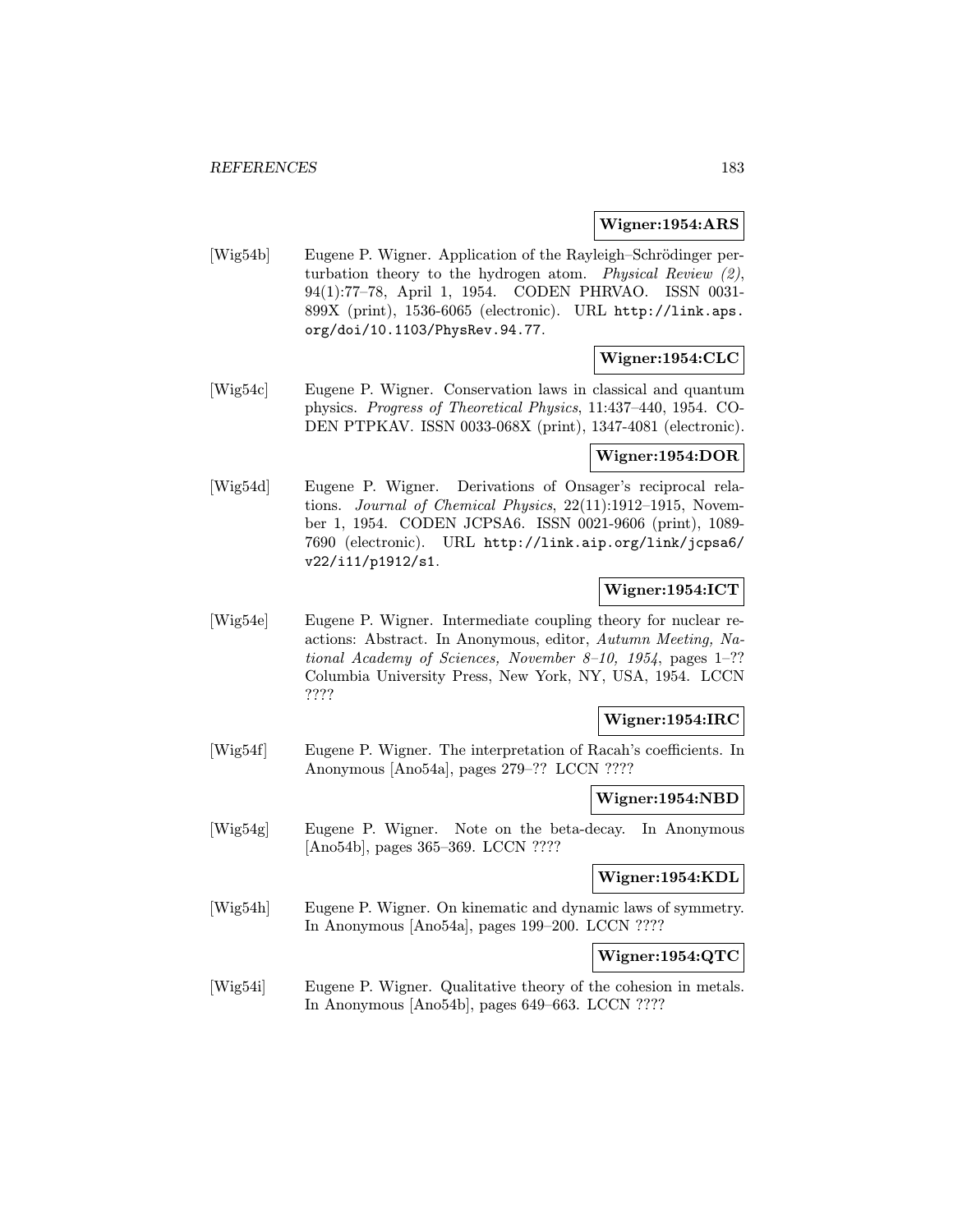#### Wigner:1955:CVB

[Wig55a] Eugene P. Wigner. Characteristic vectors of bordered matrices with infinite dimensions. Annals of Mathematics  $(2)$ , 62 $(3)$ : 548–564, November 1955. CODEN ANMAAH. ISSN 0003-486X (print), 1939-8980 (electronic). URL http://www.jstor.org/ stable/1970079.

## Wigner:1955:EF

[Wig55b] Eugene P. Wigner. Enrico Fermi, 1901–1954. In ????, editor, Yearbook of the American Philosophical Society, pages 435–439. American Philosophical Society, Philadelphia, PA, USA, 1955. ISSN 0065-9762. LCCN ???? URL http://www.aps-pub.com/.

#### Wigner:1955:LLE

[Wig55c] Eugene P. Wigner. Lower limit for the energy derivative of the scattering phase shift. Physical Review (2), 98(1):145–147, April 1, 1955. CODEN PHRVAO. ISSN 0031-899X (print), 1536- 6065 (electronic). URL http://link.aps.org/doi/10.1103/ PhysRev.98.145.

# Wigner:1955:DCN

[Wig55d] Eugene P. Wigner. On the development of the compound nucleus model. American Journal of Physics, 23(6):371–380, June 1955. CODEN AJPIAS. ISSN 0002-9505 (print), 1943-2909 (electronic). URL http://link.aip.org/link/ajpias/v23/i6/p371/s1.

#### Wigner:1956:RIQa

[Wig56a] E. P. Wigner. Relativistic invariance in quantum mechanics. Il Nuovo Cimento (10), 3(3):517–532, ???? 1956. CODEN NU-CIAD. ISSN 0029-6341 (print), 1827-6121 (electronic). URL http://www.springerlink.com/content/d738l3035285327g.

#### Wigner:1956:RIQc

[Wig56b] E. P. Wigner. Relativistic invariance in quantum mechanics. Il Nuovo Cimento (10), 4(2):690, ???? 1956. CODEN NUCIAD. ISSN ???? URL http://www.springerlink.com/content/ f7413431135kw683.

#### Wigner:1956:BRB

[Wig56c] Eugene P. Wigner. Book review: Handbuch der Physik. vol. 1, Mathematical Methods by S. Flügge. Science, 124(3233):1214, December 14, 1956. CODEN SCIEAS. ISSN 0036-8075 (print),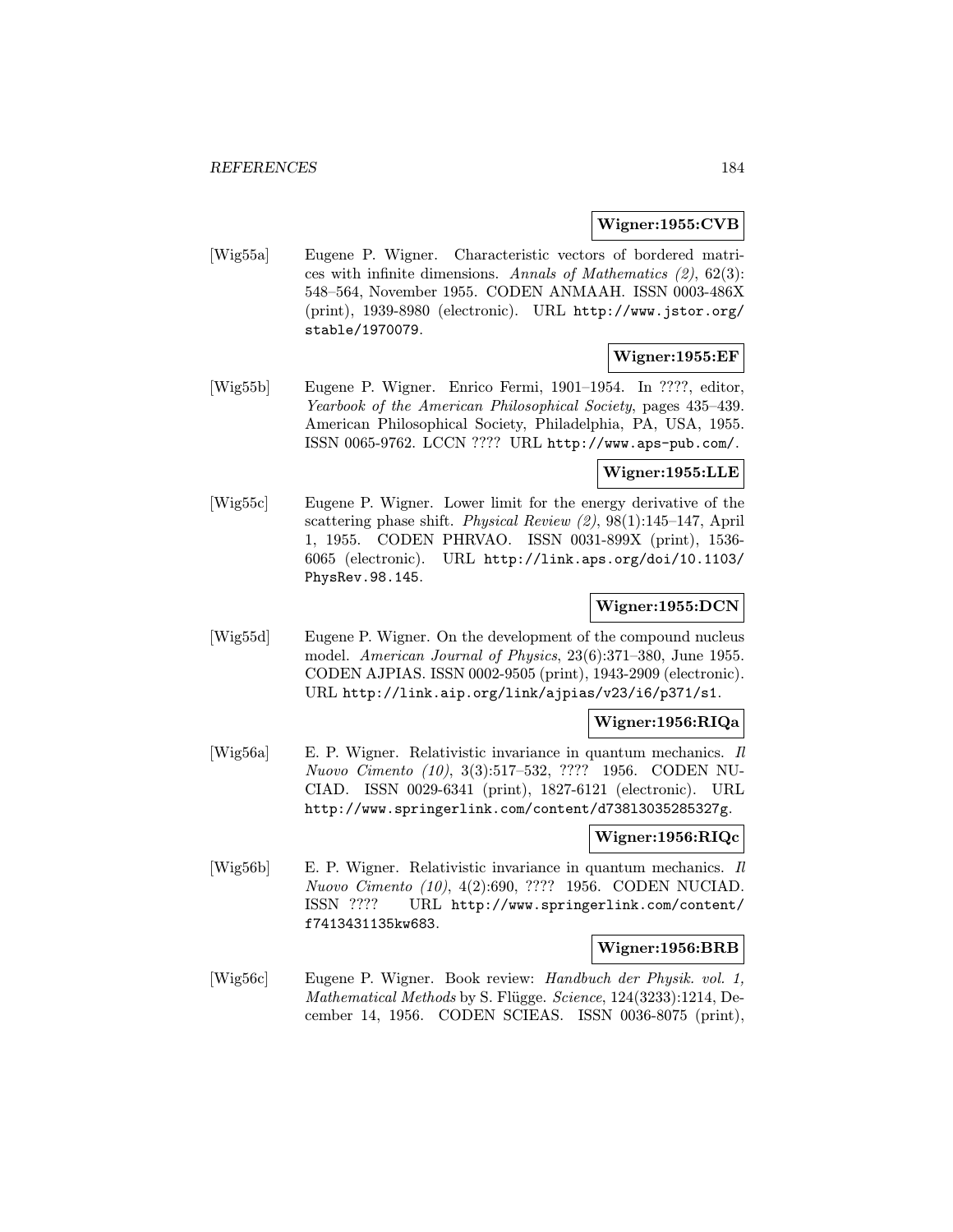1095-9203 (electronic). URL http://www.jstor.org/stable/ 1752855.

# Wigner:1956:UCN

[Wig56d] Eugene P. Wigner. E. U. Condon: New Editor of Reviews of Modern Physics. Physics Today, 9(11):30–36, November 1956. CO-DEN PHTOAD. ISSN 0031-9228 (print), 1945-0699 (electronic). URL http://link.aip.org/link/phtoad/v9/i11/p30/s1.

## Wigner:1956:MPM

[Wig56e] Eugene P. Wigner. Must the photon mass be zero?: Discussion of paper by L. Bass and E. Schrödinger. Il Nuovo Cimento  $(10)$ , Supplement 10(4):825–826, ???? 1956. CODEN NUCIAD. ISSN 0029-6341 (print), 1827-6121 (electronic).

## Wigner:1956:RIQb

[Wig56f] Eugene P. Wigner. Relativistic invariance of quantum-mechanical equations. Helvetica Physica Acta, Supplement 4:210–212, 1956. CODEN HPACAK. ISSN 0018-0238.

#### Wigner:1957:AMN

[Wig57a] Eugene P. Wigner. Apparatus for the measurement of neutron absorption. US Patent 2,781,307., February 12, 1957. URL http: //www.google.com/patents/US2781307. US Patent Application filed Mar 4, 1947.

## Wigner:1957:CVB

[Wig57b] Eugene P. Wigner. Characteristics vectors of bordered matrices with infinite dimensions. II. Annals of Mathematics (2), 65 (2):203–207, March 1957. CODEN ANMAAH. ISSN 0003-486X (print), 1939-8980 (electronic). URL http://www.jstor.org/ stable/1969956.

# Wigner:1957:DNR

[Wig57c] Eugene P. Wigner. Distribution of neutron resonance level spacing. In Anonymous, editor, International Conference on the Neutron Interactions with Nucleus, Columbia University, September  $9-13$  1957, pages 49–50. Columbia University, New York, NY, USA, 1957. LCCN ???? Technical Information Service Extension, Oak Ridge, Tennessee, Report CU-175 (TID-7547).

# Wigner:1957:JN

[Wig57d] Eugene P. Wigner. John von Neumann, 1903–1957. In ????, editor, Yearbook of the American Philosophical Society, pages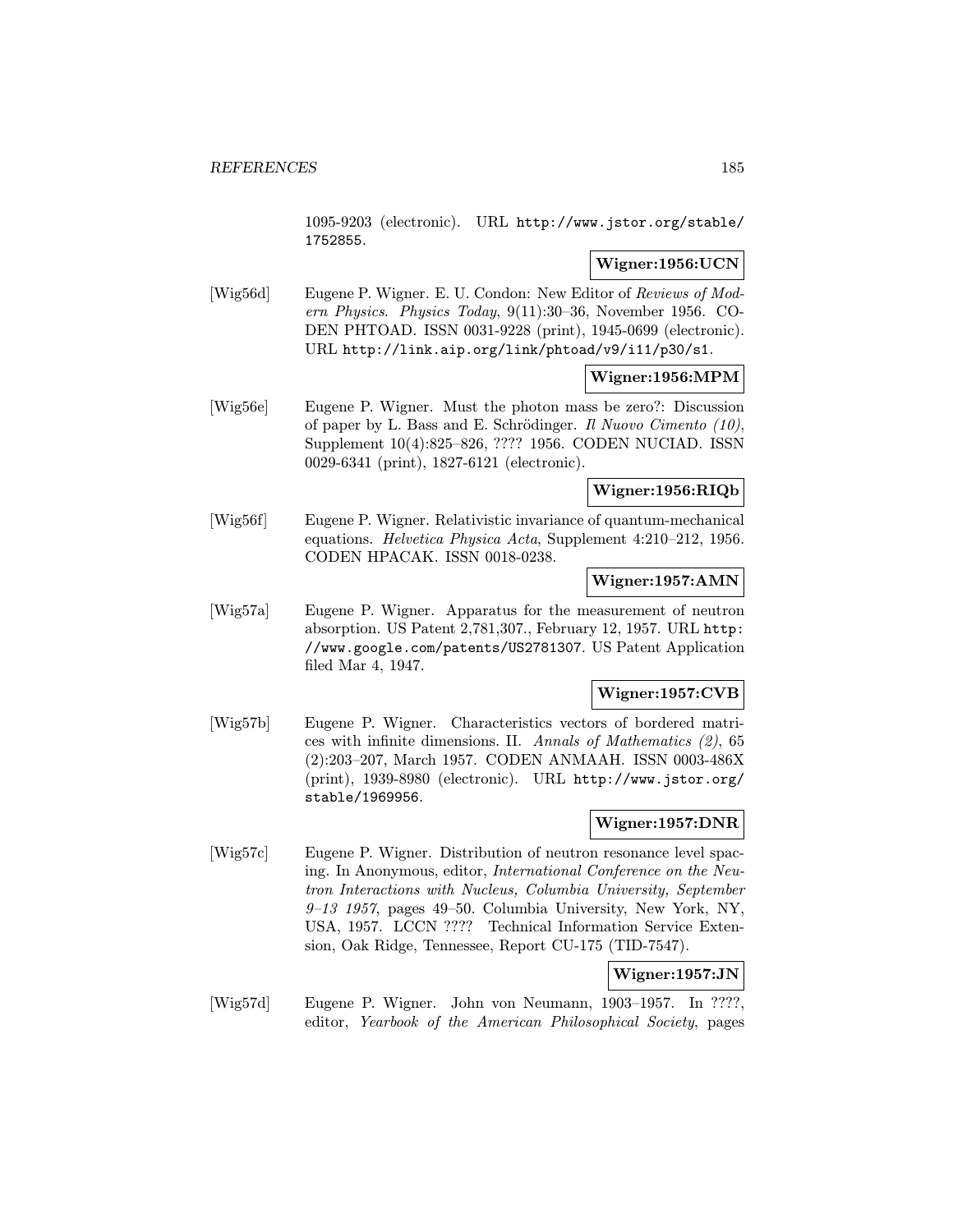149–153. American Philosophical Society, Philadelphia, PA, USA, 1957. ISSN 0065-9762. LCCN ????

# Wigner:1957:NR

[Wig57e] Eugene P. Wigner. Neutronic reactor. US Patent 2,806,820., September 17, 1957. URL http://www.google.com/patents/ US2806820. US Patent Application filed Aug 18, 1947.

# Wigner:1957:RIQ

[Wig57f] Eugene P. Wigner. Relativistic invariance and quantum phenomena. Reviews of Modern Physics, 29(3):255–268, July 1, 1957. CODEN RMPHAT. ISSN 0034-6861 (print), 1538-4527 (electronic), 1539-0756. URL http://link.aps.org/doi/10. 1103/RevModPhys.29.255; http://rmp.aps.org/abstract/ RMP/v29/i3/p255\_1.

# Wigner:1957:RTR

[Wig57g] Eugene P. Wigner. Results and theory of resonance absorption. In Anonymous, editor, Conference on Neutron Physics by Time of Flight, held at Gatlinburg, Tennessee, November 1–2, 1956, pages 59–70. Oak Ridge National Laboratory, Oak Ridge, TN, USA, 1957. LCCN ???? Report 2-30-9 (or ORNL-2309).

# Wigner:1957:RBN

[Wig57h] Eugene P. Wigner. Review of Progress in nuclear energy, vol. 2. Reactors by Charpie, Hughes and Littler. Physics Today, 10(3): ??, March 1957. CODEN PHTOAD. ISSN 0031-9228 (print), 1945-0699 (electronic).

#### Wigner:1957:RRC

[Wig57i] Eugene P. Wigner. Review of resonance capture by lumps. In Anonymous, editor, Proceedings of the Brookhaven Conference on resonance absorption of neutrons in nuclear reactors, pages 67– ?? Brookhaven National Laboratory, New York, NY, USA, 1957. LCCN ????

## Wigner:1958:BRB

[Wig58a] Eugene P. Wigner. Book review: Proceedings of the Rehovoth Conference on Nuclear Structure. Science, 128(3317):195, July 25, 1958. CODEN SCIEAS. ISSN 0036-8075 (print), 1095-9203 (electronic). URL http://www.jstor.org/stable/1754691.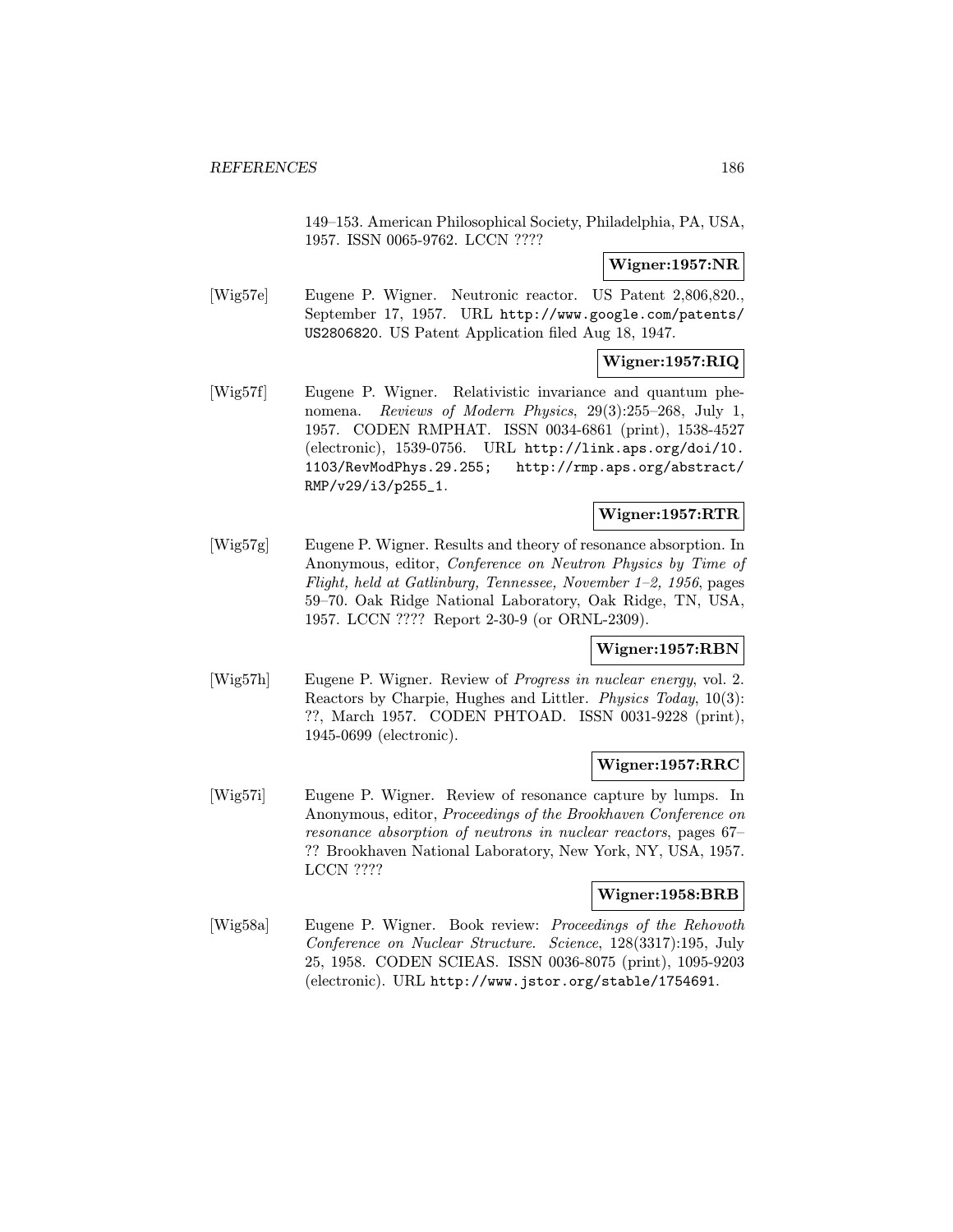### Wigner:1958:CC

[Wig58b] Eugene P. Wigner. Certificate of correction. US Patent 2,860,093., November 11, 1958. URL http://www.google.com/patents/ US2860093. US Patent Application filed Nov 13, 1945.

#### Wigner:1958:FAN

[Wig58c] Eugene P. Wigner. Fuel assembly for a neutronic reactor. US Patent 2,832,732., April 29, 1958. URL http://www.google. com/patents/US2832732. US Patent Application filed Jun 8, 1953.

# Wigner:1958:ISQ

[Wig58d] Eugene P. Wigner. Isotopic spin: a quantum number for nuclei. In W. O. (Winfred Oliver) Milligan, editor, Proceedings of the Robert A. Welch Foundation Conferences on Chemical Research. I, the structure of the nucleus, volume 1, pages 67–91. Robert A. Welch Foundation, Houston, TX, USA, 1958. LCCN QD1 R63 1957.

## Wigner:1958:LED

[Wig58e] Eugene P. Wigner. Letter to the Editor: Detection of nuclear weapons testing. Bulletin of the Atomic Scientists, 14(6):233-234, June 1958. CODEN BASIAP. ISSN 0096-3402 (print), 1938-3282 (electronic).

# Wigner:1958:NRb

[Wig58f] Eugene P. Wigner. Neutronic reactor. US Patent 2,831,806., April 22, 1958. URL http://www.google.com/patents/US2831806. US Patent Application filed Oct 14, 1952.

# Wigner:1958:NRc

[Wig58g] Eugene P. Wigner. Neutronic reactors. US Patent 2,856,339., October 14, 1958. URL http://www.google.com/patents/ US2856339. US Patent Application filed May 28, 1945.

## Wigner:1958:DRC

[Wig58h] Eugene P. Wigner. On the distribution of the roots of certain symmetric matrices. Annals of Mathematics (2), 67(2):325– 327, March 1958. CODEN ANMAAH. ISSN 0003-486X (print), 1939-8980 (electronic). URL http://www.jstor.org/stable/ 1970008.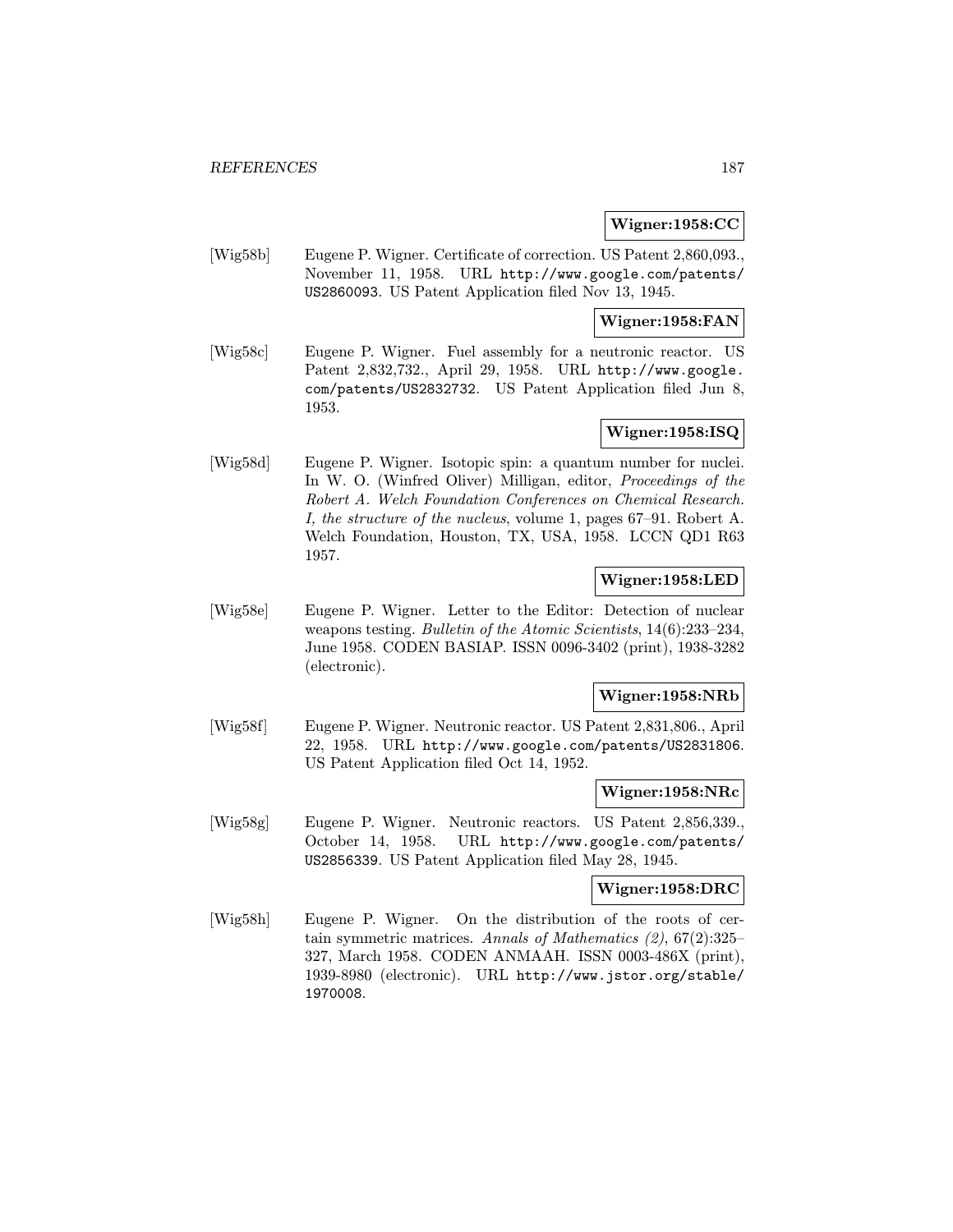#### Wigner:1958:ZPR

[Wig58i] Eugene P. Wigner. Ziele und Probleme von Reaktoren. (German) [Objectives and problems of reactors]. Acta Physica Austriaca, 11 (??):410–??, ???? 1958. CODEN APASAP. ISSN ????

## Wigner:1959:CHC

[Wig59a] Eugene P. Wigner. Conducting hydrocarbon conversions in nuclear reactors. US Patent 2,905,610., September 22, 1959. URL http://www.google.com/patents/US2905610. US Patent Application filed Jun 22, 1956.

## Wigner:1959:CAU

[Wig59b] Eugene P. Wigner. Convocation address, University of Alberta. In Macphail [Mac59], pages 11–?? LCCN ????

## Wigner:1959:IOR

[Wig59c] Eugene P. Wigner. Interview with the Oak Ridger. The Oak Ridger, ??(??):??, December 14, 1959. CODEN ???? ISSN 0890- 6009.

#### Wigner:1959:NIN

[Wig59d] Eugene P. Wigner. New ideas for nuclear reactors. Nuclear Science and Engineering, 6(??):420–??, ???? 1959. CODEN NSE-NAO. ISSN 0029-5639 (print), 1943-748X (electronic).

#### Wigner:1959:RS

[Wig59e] Eugene P. Wigner. Reactor shield. US Patent 2,874,307., February 17, 1959. URL http://www.google.com/patents/US2874307. US Patent Application filed Jan 9, 1947.

#### Wigner:1959:SPR

[Wig59f] Eugene P. Wigner. Statistical properties of real symmetric matrices with many dimensions. In Macphail [Mac59], pages 174–184. LCCN ????

## Wigner:1959:GTA

[Wig59g] Eugene Paul Wigner. Group theory and its application to the quantum mechanics of atomic spectra, volume 5 of Pure and applied physics. Academic Press, New York, USA, 1959.  $xi + 372$ pp. LCCN QA171 .W653 1959. Translation by J. J. Griffin of the German original [Wig31b].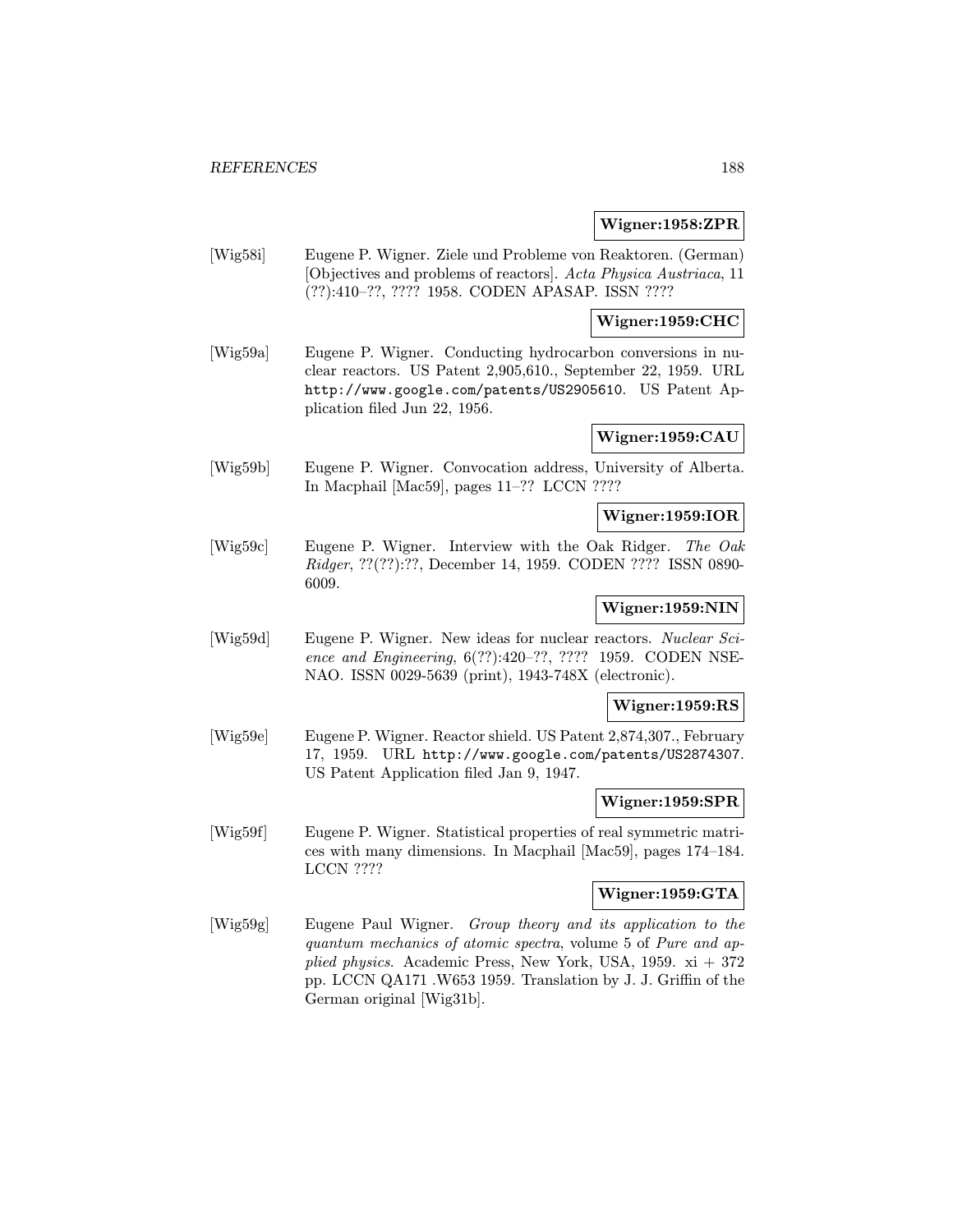#### Wigner:1960:CHC

[Wig60a] Eugene P. Wigner. Conducting hydrocarbon conversions in nuclear reactors. Canadian Patent 601556., July 12, 1960. URL http://brevets-patents.ic.gc.ca/opic-cipo/ cpd/eng/patent/601556/summary.html.

## Wigner:1960:CI

[Wig60b] Eugene P. Wigner. Conference on invariance. Physics Today, 13(3):78–79, March 1960. CODEN PHTOAD. ISSN 0031-9228 (print), 1945-0699 (electronic). URL http://link.aip.org/ link/phtoad/v13/i3/p78/s1.

#### Wigner:1960:FCC

[Wig60c] Eugene P. Wigner. Fallout: Criticism of a criticism. Bulletin of the Atomic Scientists, 16(3):107–108, March 1960. CODEN BASIAP. ISSN 0096-3402 (print), 1938-3282 (electronic). See comment [Lap60].

# Wigner:1960:MCT

[Wig60d] Eugene P. Wigner. Measurement of the curvature in a twodimensional universe. Physical Review (2), 120(2):643, October 15, 1960. CODEN PHRVAO. ISSN 0031-899X (print), 1536- 6065 (electronic). URL http://link.aps.org/doi/10.1103/ PhysRev.120.643.

#### Wigner:1960:NRa

[Wig60e] Eugene P. Wigner. Neutronic reactor. US Patent 2,954,335., September 27, 1960. URL http://www.google.com/patents/ US2954335. US Patent Application filed Feb 4, 1946.

#### Wigner:1960:NRb

[Wig60f] Eugene P. Wigner. Neutronic reactors. US Patent 2,961,392., November 22, 1960. URL http://www.google.com/patents/ US2961392. US Patent Application filed Aug 28, 1945.

# Wigner:1960:NFA

[Wig60g] Eugene P. Wigner. Normal form of antiunitary operators. Journal of Mathematical Physics, 1(5):409–413, May 1960. CODEN JMAPAQ. ISSN 0022-2488 (print), 1089-7658 (electronic), 1527- 2427. URL http://jmp.aip.org/resource/1/jmapaq/v1/i5/ p409\_s1; http://link.aip.org/link/jmapaq/v1/i5/p409/ s1.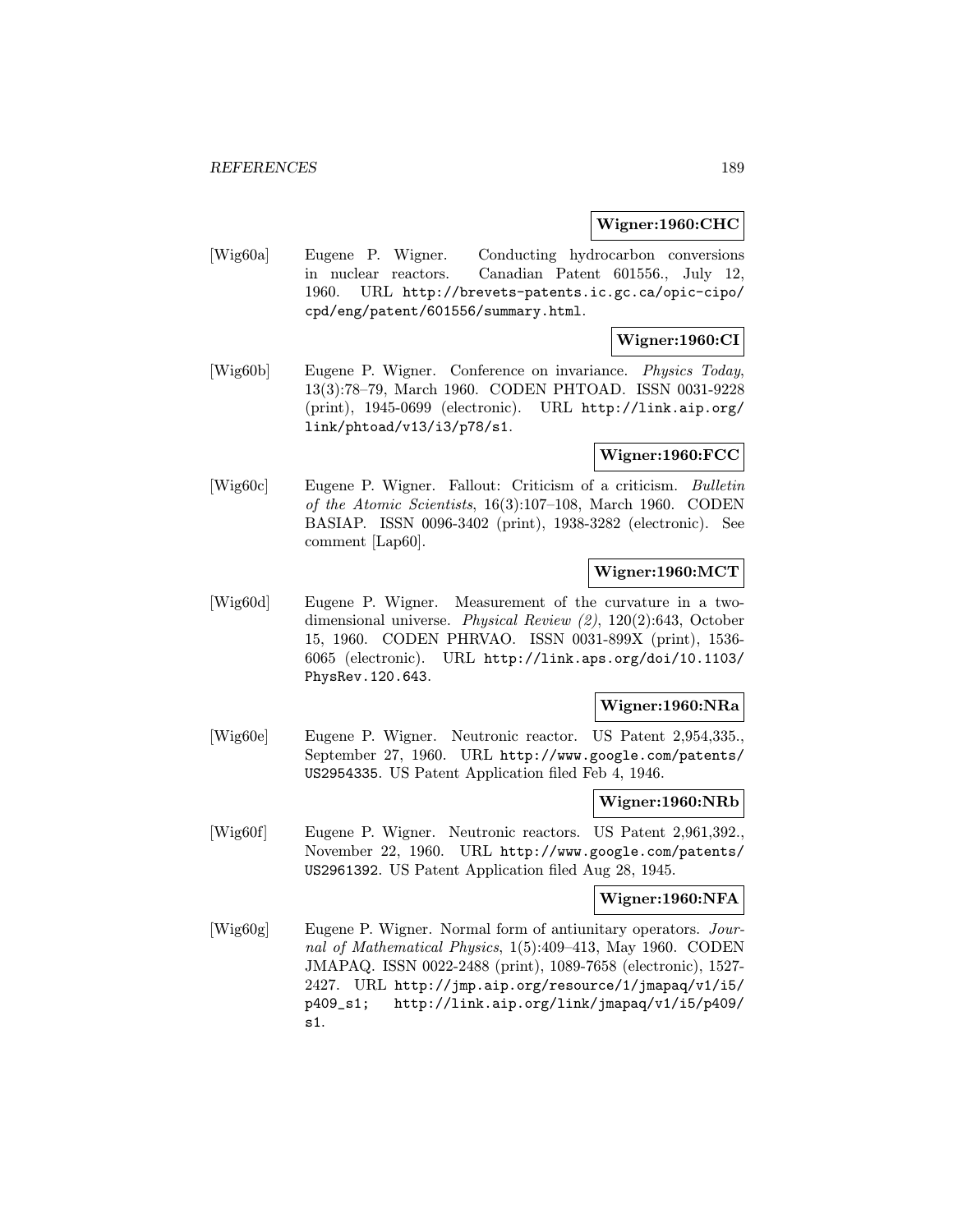#### Wigner:1960:PDB

[Wig60h] Eugene P. Wigner. Phenomenological distinction between unitary and antiunitary symmetry operators. Journal of Mathematical Physics, 1(5):414–416, May 1960. CODEN JMAPAQ. ISSN 0022-2488 (print), 1089-7658 (electronic), 1527-2427. URL http: //jmp.aip.org/resource/1/jmapaq/v1/i5/p414\_s1; http: //link.aip.org/link/jmapaq/v1/i5/p414/s1.

## Wigner:1960:RC

[Wig60i] Eugene P. Wigner. Review of the conference. In Zucker et al. [ZHH60], pages 305–313. LCCN ????

## Wigner:1960:UEMa

[Wig60j] Eugene P. Wigner. The unreasonable effectiveness of mathematics in the natural sciences. Communications on Pure and Applied Mathematics (New York), 13(1):1–14, February 1960. CODEN CPAMAT, CPMAMV. ISSN 0010-3640 (print), 1097-0312 (electronic). Richard Courant Lecture in mathematical sciences delivered at New York University, May 11, 1959.

#### Wigner:1960:UEMb

[Wig60k] Eugene P. Wigner. The unreasonable effectiveness of mathematics in the natural sciences. In Anonymous, editor, Technion Yearbook, pages 73–?? American Technion Society, New York, NY, USA, 1960. LCCN ????

#### Wigner:1960:UEMc

[Wig60l] Eugene P. Wigner. The unreasonable effectiveness of mathematics in the natural sciences. Kayaku, 31(9):450–??, ???? 1960. CODEN ???? ISSN ????

# Wigner:1961:GLP

[Wig61a] E. P. Wigner. Geometry of light paths between two material bodies. Journal of Mathematical Physics, 2(2):207– 211, February 1961. CODEN JMAPAQ. ISSN 0022-2488 (print), 1089-7658 (electronic), 1527-2427. URL http:// jmp.aip.org/resource/1/jmapaq/v2/i2/p207\_s1; http:// link.aip.org/link/jmapaq/v2/i2/p207/s1.

#### Wigner:1961:PES

[Wig61b] E. P. Wigner. The probability of the existence of a selfreproducing unit. In Anonymous [Ano61], pages 231–248. LCCN Q171 .L855 1961.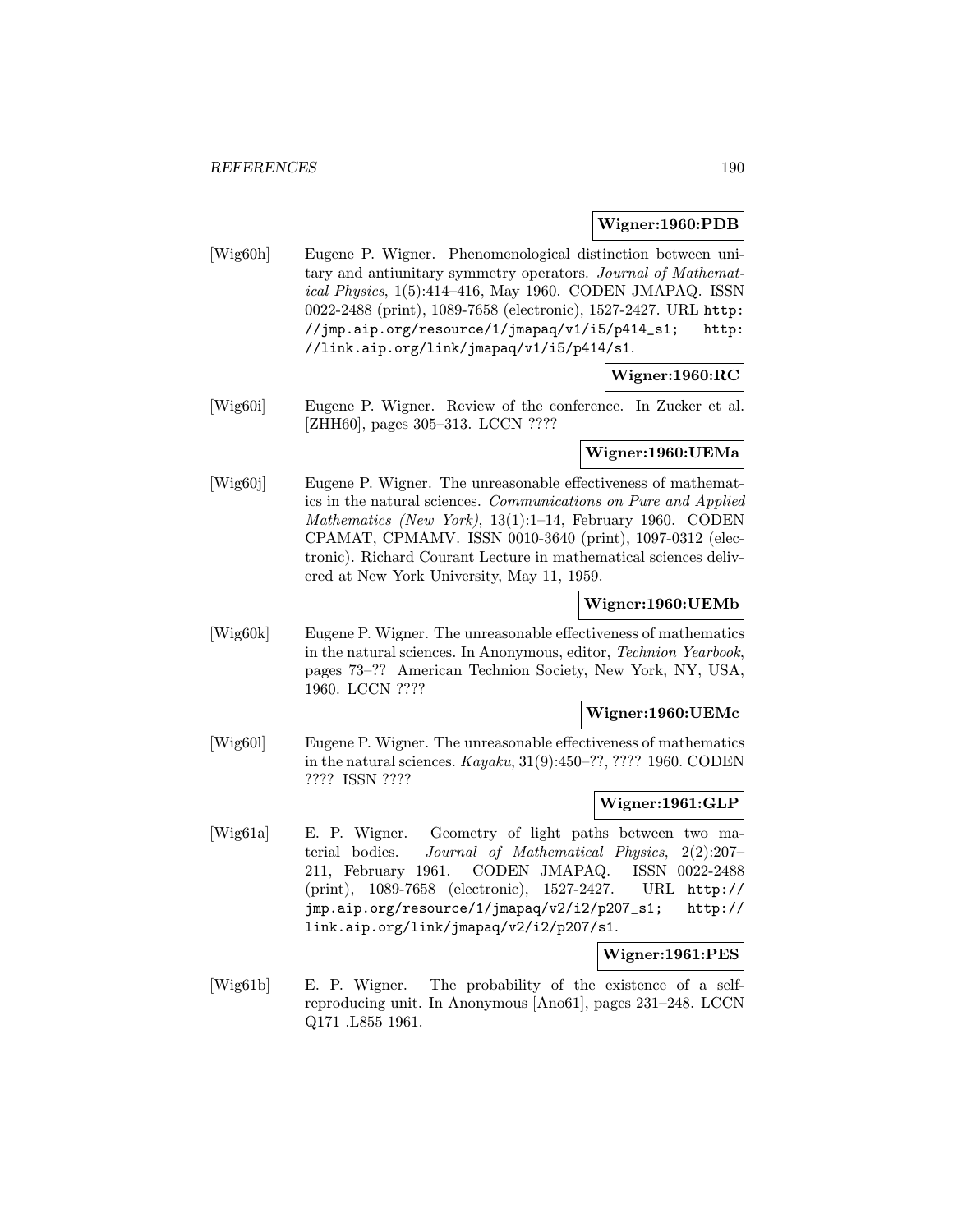#### Wigner:1961:BSR

[Wig61c] Eugene P. Wigner. Bellows seal on reactor coolant tube. US Patent 2,975,115., March 14, 1961. URL http://www.google. com/patents/US2975115. US Patent Application filed May 14, 1946.

# Wigner:1961:BRD

[Wig61d] Eugene P. Wigner. Book review: Daniel Blanc and Georges Ambrosino, Eléments de Physique nucléaire. Physics Today, 14(6): 52, June 1961. CODEN PHTOAD. ISSN 0031-9228 (print), 1945- 0699 (electronic). URL http://link.aip.org/link/phtoad/ v14/i6/p52/s1.

# Wigner:1961:BRY

[Wig61e] Eugene P. Wigner. Book review: S. Yiftah and D. Okrent and P. A. Moldauer and J. V. Dunworth, Fast Reactor Cross Sections. Physics Today, 14(7):43, July 1961. CODEN PHTOAD. ISSN 0031-9228 (print), 1945-0699 (electronic). URL http://link. aip.org/link/phtoad/v14/i7/p43/s1.

#### Wigner:1961:MPN

[Wig61f] Eugene P. Wigner. Mathematical problems of nuclear reactor theory. In Proceedings of the Symposium on Applied Mathematics, Vol. XI, pages 89–104. American Mathematical Society, Providence, RI, USA, 1961.

## Wigner:1961:MAP

[Wig61g] Eugene P. Wigner. Method and apparatus for producing power. US Patent 2,990,348., June 27, 1961. URL http://www.google. com/patents/US2990348. US Patent Application filed May 26, 1950.

#### Wigner:1961:REW

[Wig61h] Eugene P. Wigner. Recall the ends — while pondering means. Bulletin of the Atomic Scientists, 17(3):82–85, March 1961. CO-DEN BASIAP. ISSN 0096-3402 (print), 1938-3282 (electronic).

#### Wigner:1962:BBI

[Wig62a] Eugene Wigner. Books: The Inspiration of Science, by Sir George Thompson. Bulletin of the Atomic Scientists, 18(9):27– 28, November 1962. CODEN BASIAP. ISSN 0096-3402 (print), 1938-3282 (electronic).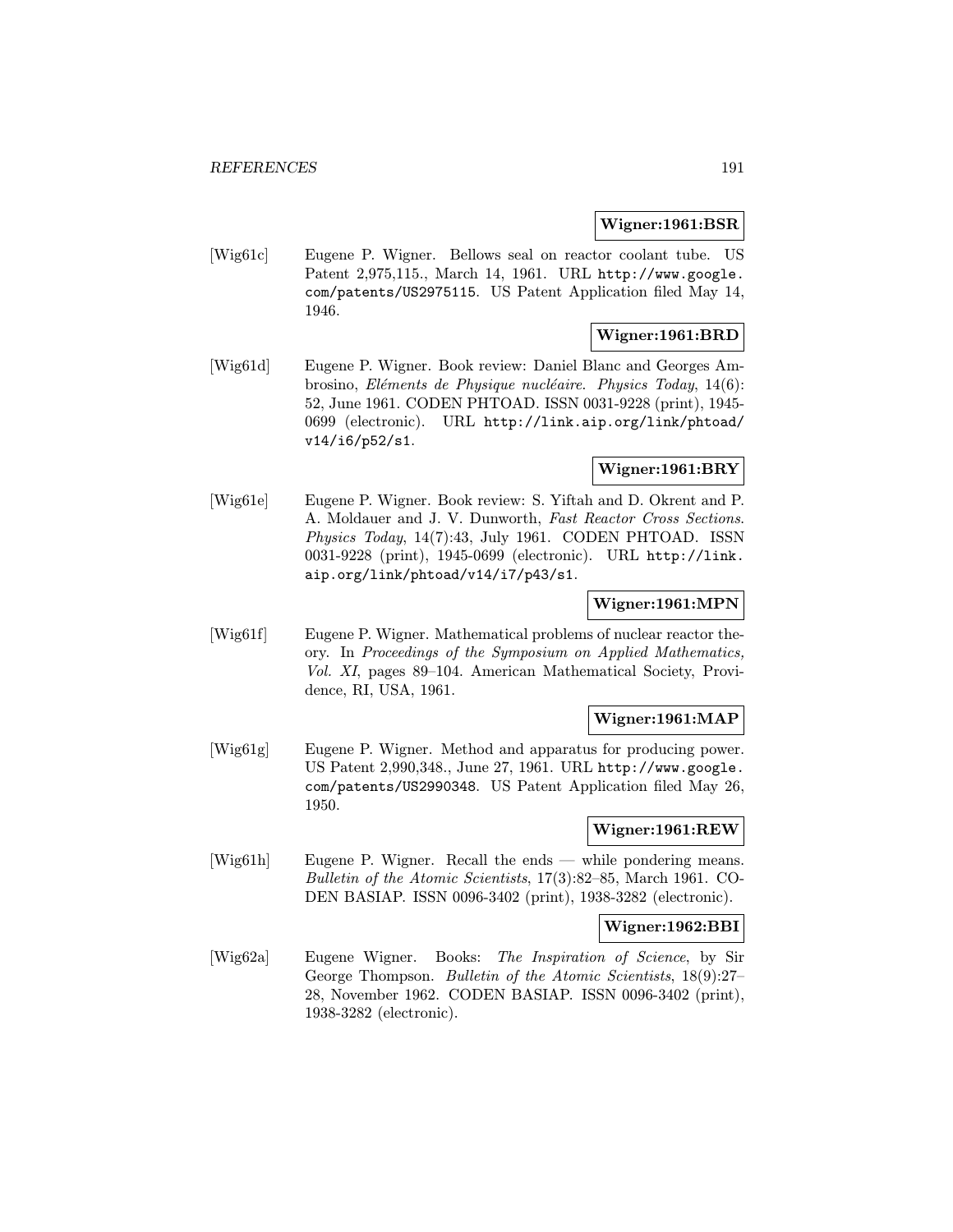#### Wigner:1962:FAA

[Wig62b] Eugene Wigner. Fermi Award: AEC honors Teller for contributions to nuclear science. Science, 138(3545):1087–1088, December 7, 1962. CODEN SCIEAS. ISSN 0036-8075 (print), 1095-9203 (electronic). URL http://www.jstor.org/stable/ 1709475; http://www.sciencemag.org/content/138/3545/ 1087.full.pdf.

#### Wigner:1962:BRB

[Wig62c] Eugene P. Wigner. Book review: American Scientists and Nuclear Weapons Policy, by Robert Gilpin. Bulletin of the Atomic Scientists, 18(8):29–30, October 1962. CODEN BASIAP. ISSN 0096-3402 (print), 1938-3282 (electronic).

# Wigner:1962:VAP

 $[Wig62d]$  Eugene P. Wigner. Il y a vingt ans: Le premier réaction en chaine: Réflexions sur un anniversaire. (French) [Twenty years ago: The first chain reaction: Reflections on an anniversary]. Agence Internat. de l'Energie Atomic Bull., Special number:31–??, December 2, 1962. CODEN ???? ISSN ????

# Wigner:1962:NR

[Wig62e] Eugene P. Wigner. Neutronic reactor. US Patent 3,070,529., December 25, 1962. URL http://www.google.com/patents/ US3070529. US Patent Application filed Mar 1, 1946.

#### Wigner:1962:RMB

[Wig62f] Eugene P. Wigner. Remarks on the mind-body question. In Mayne et al. [MGM62], pages 284–304. LCCN ????

#### Wigner:1962:RCT

[Wig62g] Eugene P. Wigner. Review of collision theory. In R. Stopper, editor, Transfert d'énergie dans les gaz: 12. conseil de chimie tenu  $\dot{a}$  l'Université libre de Bruxelles du 5 au 10 novembre 1962, pages 211–239, 303–306, 308, 453–457, 515–516. Interscience Publishers, New York, NY, USA, 1962. LCCN ???? Discussion du Rapport de M. J. D. Morrison, page 453.

#### Wigner:1962:TQM

[Wig62h] Eugene P. Wigner. Theorie der quantenmechanischen Messung.. (German) [Theory of quantum-mechanical measurement]. In Ernst Brüche, editor, *Physikertagung*, Wien: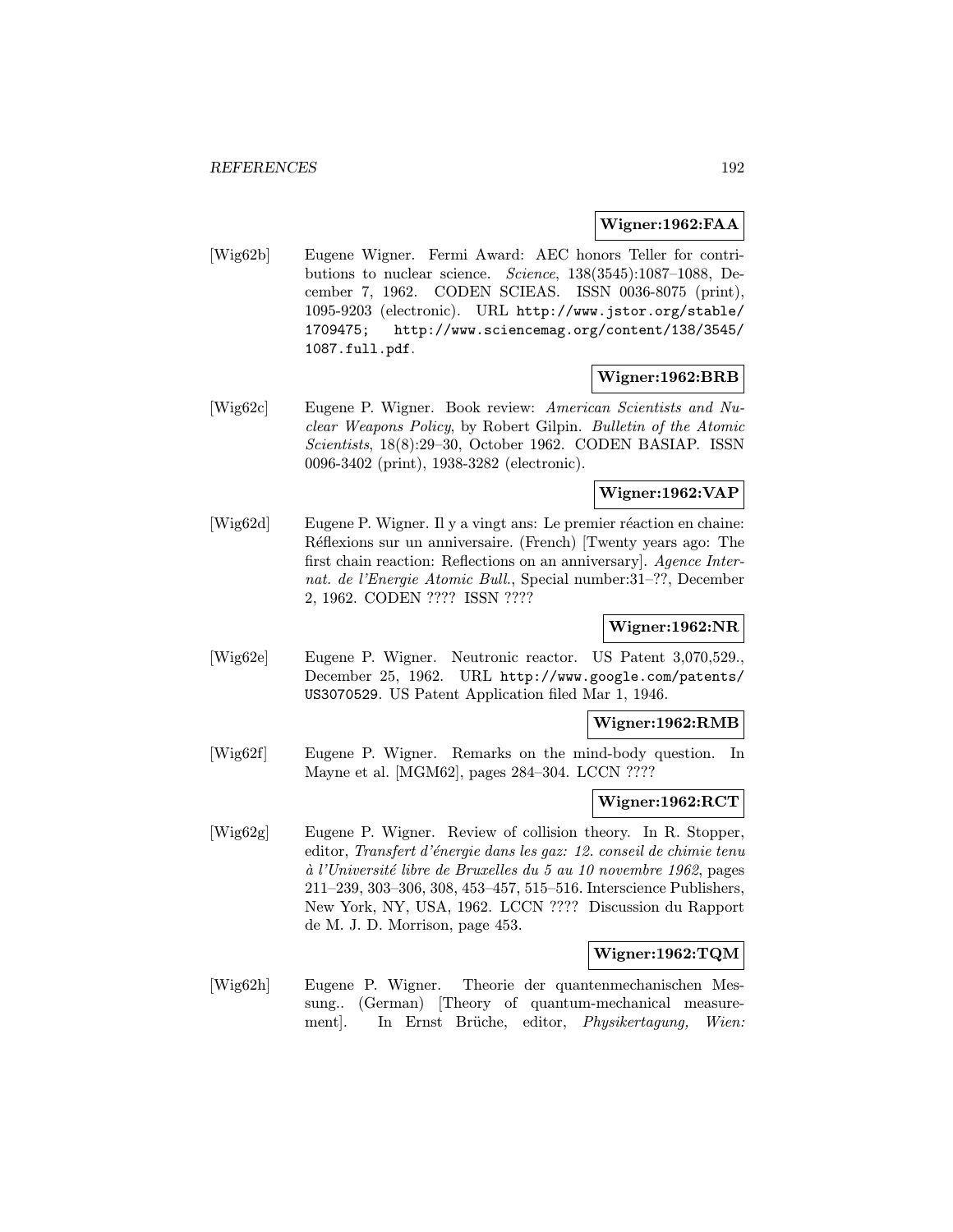Hauptvorträge von der gemeinsamen Jahrestagung 1961 des Verbandes Deutscher Physikalischer Gesellschaften und der  $Österreichischen Physikalischen Gesellschaft. (German) [Con$ ference on Physics, Vienna. Keynotes of the 1961 joint annual meeting of the Association of German Physical Societies and the Austrian Physical societies], pages 1–8. Physik Verlag, Mosbach/Baden, West Germany, 1962. LCCN ????

#### Wigner:1962:TAC

[Wig62i] Eugene P. Wigner. Thoughts on the anniversary of CP-I. International Atomic Energy Agency Bulletin, Special number:31–??, December 2, 1962. CODEN IAEBAB. ISSN 0020-6067 (print), 1564-2690 (electronic).

## Wigner:1962:UGP

[Wig62j] Eugene P. Wigner. Union of German Physical Societies. Physics Today, 15(1):98–??, January 1962. CODEN PHTOAD. ISSN 0031-9228 (print), 1945-0699 (electronic). URL http://link. aip.org/link/phtoad/v15/i1/p98/s1.

#### Wigner:1963:BRA

[Wig63a] Eugene P. Wigner. Book review: Amos De-Shalit, Igal Talmi, and H. S. W. Massey, editors, Nuclear Shell Theory. Physics Today, 16(9):67, September 1963. CODEN PHTOAD. ISSN 0031-9228 (print), 1945-0699 (electronic). URL http://link. aip.org/link/phtoad/v16/i9/p67/s1.

#### Wigner:1963:IQM

[Wig63b] Eugene P. Wigner. Invariant quantum mechanical equations of motion. In Richard Huntley Capps, editor, Theoretical Physics: Lectures at the seminar on theoretical physics organized by the International Atomic Energy Agency, held at Trieste, from 16 July to 25 August 1962, pages 59–82. International Atomic Energy Agency, Vienna, Austria, 1963. LCCN ????

#### Wigner:1963:NRS

[Wig63c] Eugene P. Wigner. Neutronic reaction system. US Patent 3,102,851., September 3, 1963. URL http://www.google.com/ patents/US3102851. US Patent Application filed Mar 19, 1947.

# Wigner:1963:WPM

[Wig63d] Eugene P. Wigner. On weakly positive matrices. Canadian Journal of Mathematics  $=$  Journal canadien de mathématiques, 15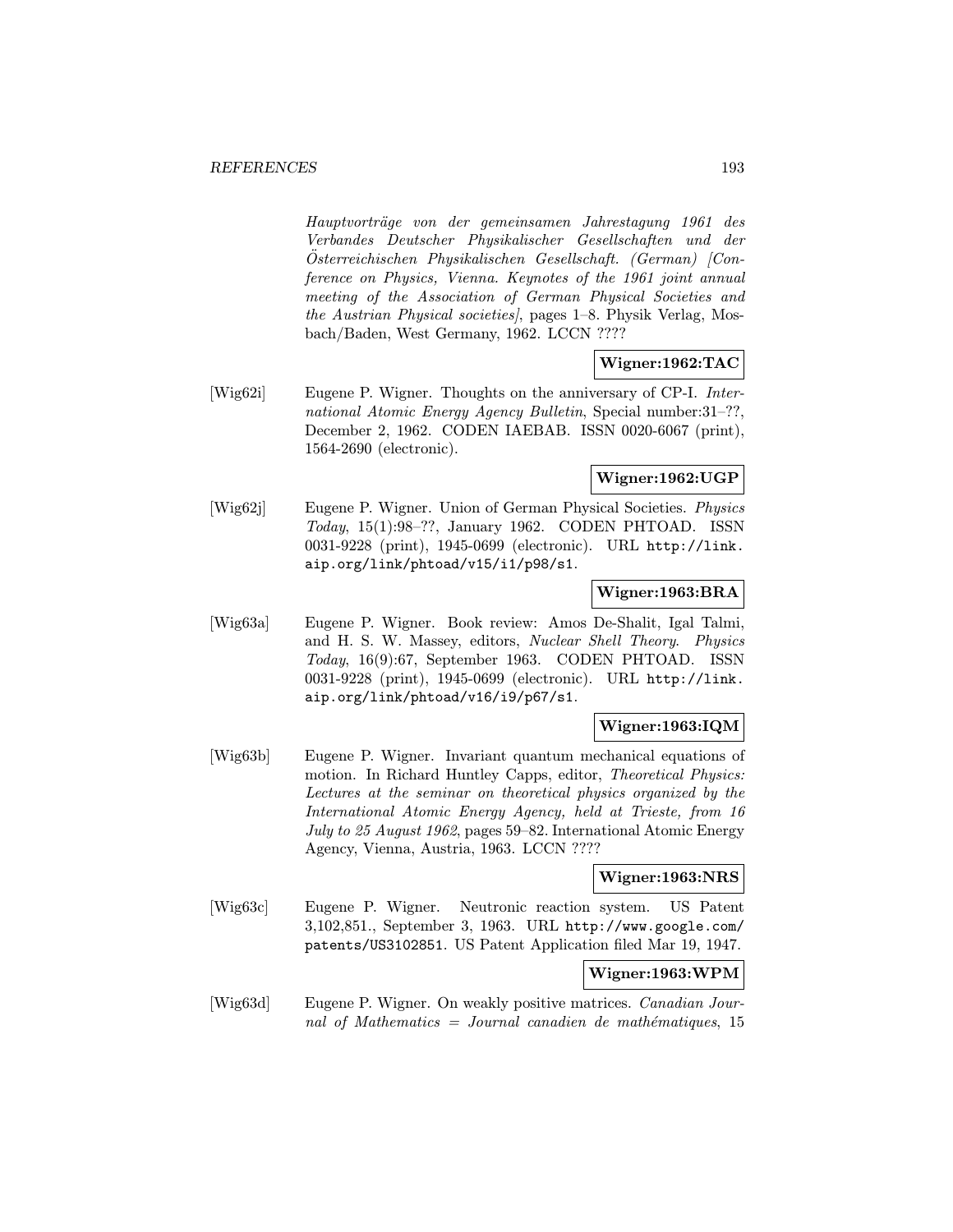(??):313–317, ???? 1963. CODEN CJMAAB. ISSN 0008-414X (print), 1496-4279 (electronic).

## Wigner:1963:PM

[Wig63e] Eugene P. Wigner. The problem of measurement. American Journal of Physics, 31(1):6–15, January 1963. CODEN AJPIAS. ISSN 0002-9505 (print), 1943-2909 (electronic). URL http://link. aip.org/link/ajpias/v31/i1/p6/s1.

## Wigner:1963:TBA

[Wig63f] Eugene P. Wigner. Twentieth birthday of the atomic age: Reflections on the atomic bomb. The New York Times Magazine, ?? (??):34–??, December 2, 1963. CODEN ???? ISSN ????

## Wigner:1964:CMCa

[Wig64a] E. P. Wigner. Causality, R-matrix, and collision matrix. In Dispersion Relations and Their Connection with Causality (Proceedings of the International School of Physics "Enrico Fermi", Course XXIX, Varenna, 1963), pages 40–67. Academic Press, New York, USA, 1964.

# Wigner:1964:CDA

[Wig64b] E. P. Wigner. Civil defense: Address to the Mercer County, New Jersey Civil Defense and Disaster Control Organization, May 26, 1964. Journal of the New Jersey Chiropodists Society, 1(1):6–??, 1964. CODEN ???? ISSN ????

## Wigner:1964:LAW

[Wig64c] E. P. Wigner. Letter on article by Weisner and York. Scientific American, 211(6):8, 10, 12, December 1964. CODEN SCAMAC. ISSN 0036-8733 (print), 1946-7087 (electronic).

#### Wigner:1964:RIP

[Wig64d] E. P. Wigner. The role of invariance principles in natural philosophy. In J. Rosen, editor, Dispersion Relations and Their Connection with Causality (Proceedings of the International School of Physics "Enrico Fermi", Course XXIX, Varenna, 1963), pages ix–xvi. Academic Press, New York, USA, 1964.

#### Wigner:1964:URI

[Wig64e] E. P. Wigner. Unitary representations of the inhomogeneous Lorentz group including reflections. In *Group theoretical con*cepts and methods in elementary particle physics (Lectures Is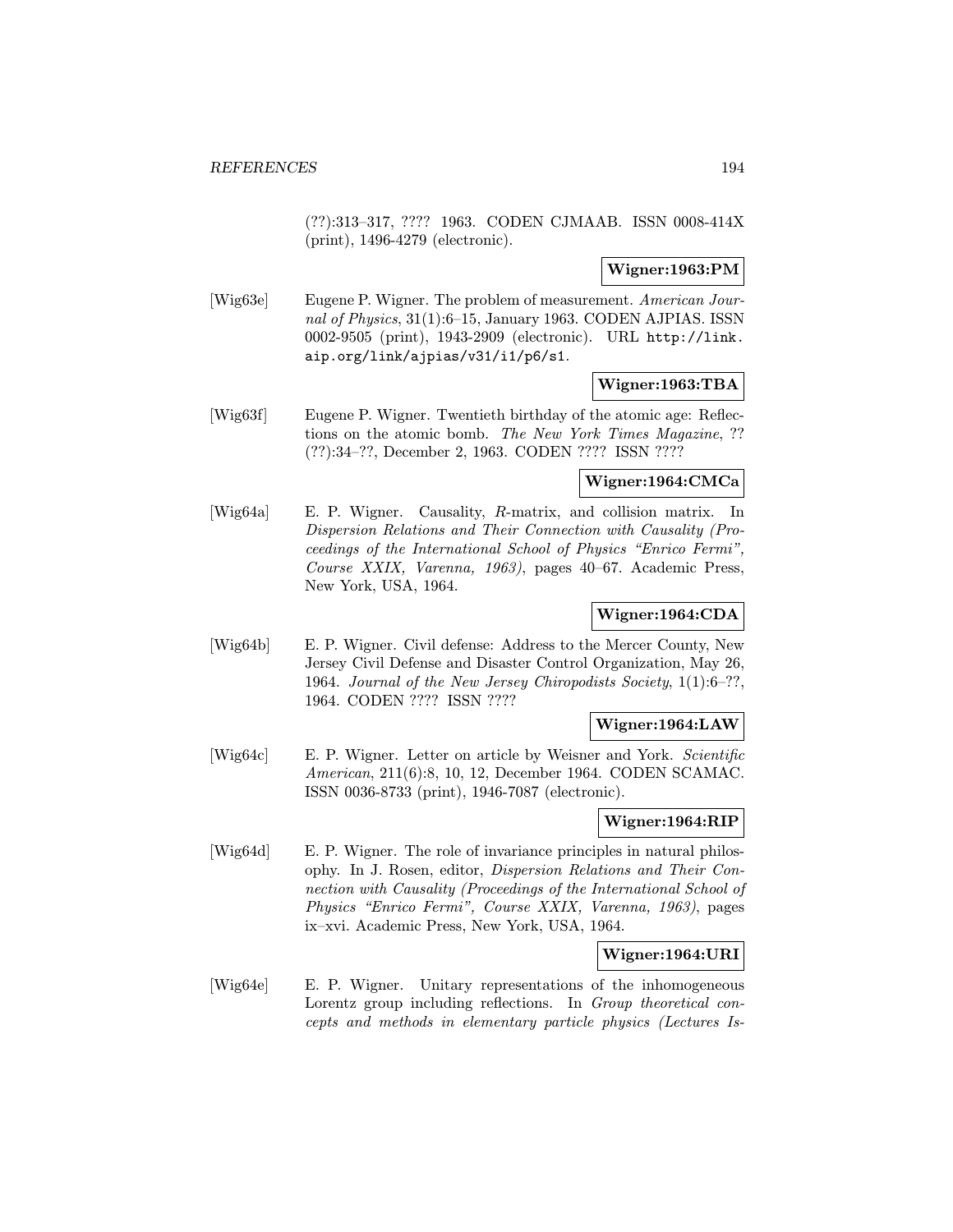tanbul Summer School Theoretical Physics, 1962), pages 37–80. Gordon and Breach, New York, NY, USA, 1964.

# Wigner:1964:BRB

[Wig64f] Eugene P. Wigner. Book review: The Quantum Theory of Fields. Proceedings of the conference held at the University of Brussels, October 1961. Stoops, Brussels; Interscience, (Wiley), New York, 1963. 261 pp. Illus. \$8. Science, 143(3605):462, January 31, 1964. CODEN SCIEAS. ISSN 0036-8075 (print), 1095-9203 (electronic). URL http://www.sciencemag.org/content/143/3605/462.1. full.pdf.

## Wigner:1964:BRS

[Wig64g] Eugene P. Wigner. Book review: The Solvay Congresses: The Quantum Theory of Fields. Proceedings of the conference held at the University of Brussels, October 1961. Science, 143(3605):462, January 31, 1964. CODEN SCIEAS. ISSN 0036-8075 (print), 1095-9203 (electronic). URL http://www.jstor.org/stable/ 1712047.

#### Wigner:1964:CMCb

[Wig64h] Eugene P. Wigner. Causality, R-matrix and collision matrix. Technology Review (M.I.T.), 66(8):40–67, ???? 1964. CODEN TEREAU. ISSN 0040-1692.

## Wigner:1964:CDWa

[Wig64i] Eugene P. Wigner. Civil defense — why and how. Nuclear News (ANS), ??(??):3–??, February 1964. CODEN ???? ISSN ????

#### Wigner:1964:CDWb

[Wig64j] Eugene P. Wigner. Civil defense — why and how. Civilforsvarsstyrelsen, 9(??):??, December 18, 1964. CODEN ???? ISSN ????

#### Wigner:1964:C

[Wig64k] Eugene P. Wigner. Cuba. Science, 145(3628):110, July 10, 1964. CODEN SCIEAS. ISSN 0036-8075 (print), 1095-9203 (electronic). URL http://www.sciencemag.org/content/145/3628/110.1. full.pdf.

#### Wigner:1964:RIN

[Wig64l] Eugene P. Wigner. Die Rolle von Invarianzprinzipien in der Naturphilosophie. (German) [The role of invariance principles in natural philosophy]. Physikalische Blätter,  $20(9):393-406$ , September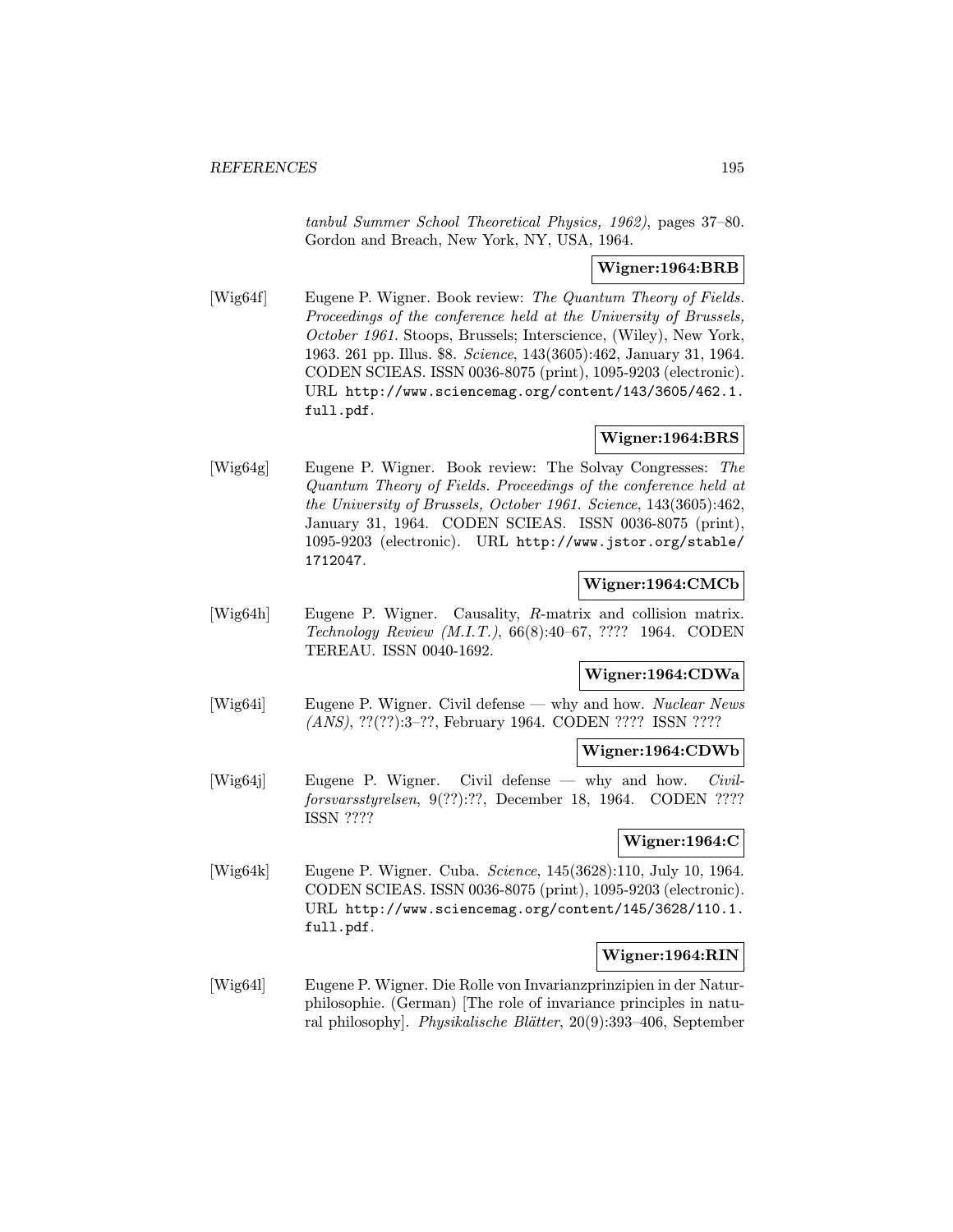1964. CODEN PHBLAG. ISSN 0031-9279 (print), 1521-3722 (electronic). URL http://onlinelibrary.wiley.com/doi/10. 1002/phbl.19640200901/abstract.

## Wigner:1964:EES

[Wig64m] Eugene P. Wigner. Elastic eigenvibrations of symmetric systems. In Meijer [Mei64], pages 247–264. LCCN ????

## Wigner:1964:ENI

[Wig64n] Eugene P. Wigner. Ereignisse, Naturgesetze und Invarianzprinzipien: Nobel-Vortrag am 12. Dezember 1963. (German) [Events, laws of nature, and invariance principles: Nobel Lecture, 12 December 1963]. Angewandte Chemie, 76(17), September 7, 1964. CODEN ANCEAD. ISSN 0044-8249 (print), 1521-3757 (electronic).

### Wigner:1964:ELNa

[Wig64o] Eugene P. Wigner. Events, laws of nature, and invariance principles: Nobel lecture, December 12, 1963. In Anonymous, editor, Les Prix Nobel en 1963, pages 120–132. Nobel Foundation, Stockholm, Sweden, 1964. LCCN ????

#### Wigner:1964:ELNb

[Wig64p] Eugene P. Wigner. Events, laws of nature, and invariance principles: Nobel lecture, December 12, 1963. Science, 145 (3636):995–999, September 4, 1964. CODEN SCIEAS. ISSN 0036-8075 (print), 1095-9203 (electronic). URL http://www. jstor.org/stable/1714068; http://www.sciencemag.org/ content/145/3636/995.full.pdf.

#### Wigner:1964:OTR

[Wig64q] Eugene P. Wigner. The operation of time reversal in quantum mechanics. In Meijer [Mei64], pages 265–278. LCCN ????

# Wigner:1964:STW

[Wig64r] Eugene P. Wigner. Science in two worlds. Survey, 51(??):22–23, April 1964. CODEN ???? ISSN ????

#### Wigner:1964:SCLa

[Wig64s] Eugene P. Wigner. Symmetry and conservation laws. Physics Today, 17(3):34–40, March 1964. CODEN PHTOAD. ISSN 0031- 9228 (print), 1945-0699 (electronic). URL http://link.aip. org/link/phtoad/v17/i3/p34/s1.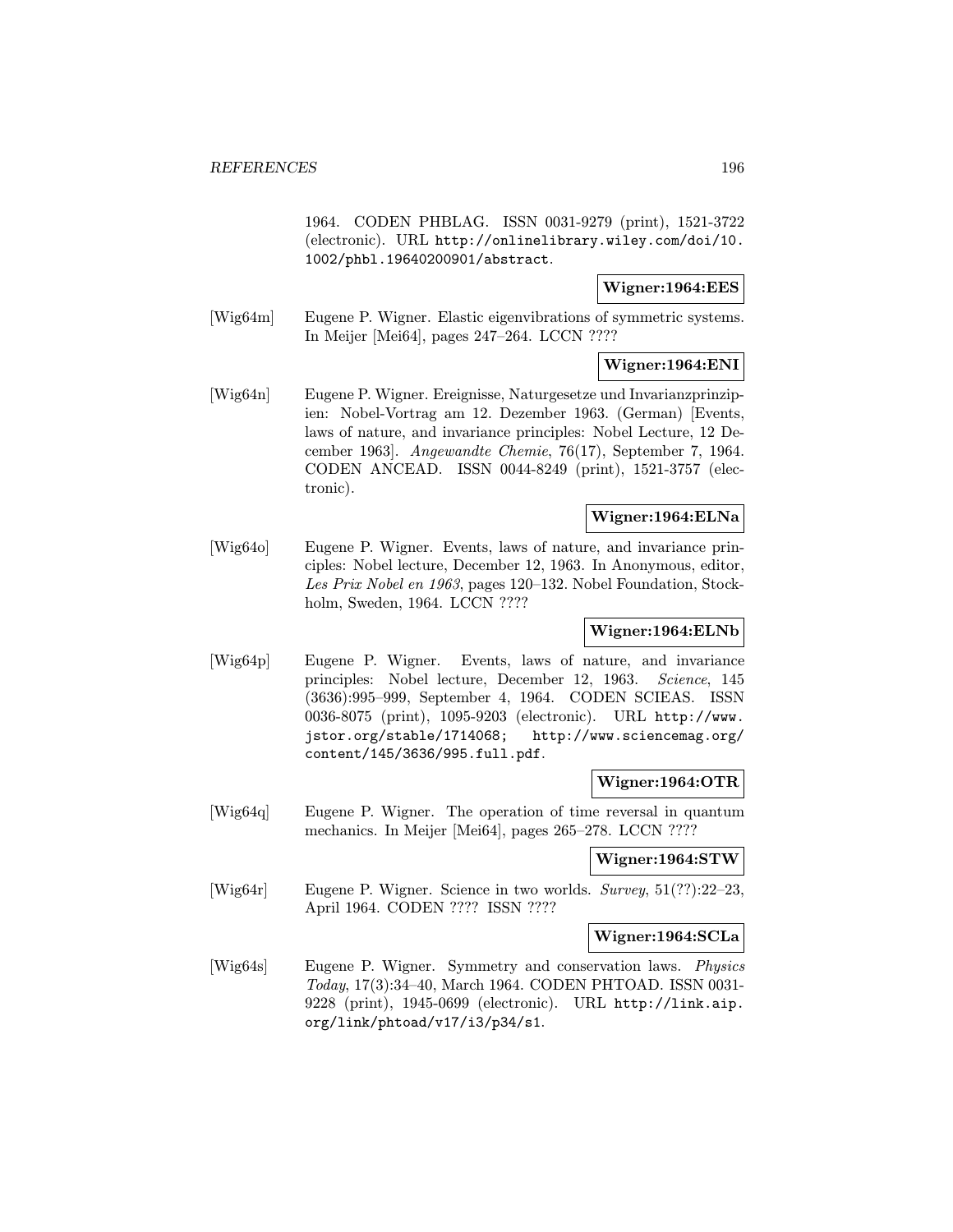#### Wigner:1964:SCLb

[Wig64t] Eugene P. Wigner. Symmetry and conservation laws. Proceedings of the National Academy of Sciences of the United States of America, 51(5):956–965, May 15, 1964. CODEN PNASA6. ISSN 0027-8424 (print), 1091-6490 (electronic). URL http:// www.jstor.org/stable/71915.

# Wigner:1964:TKRa

[Wig64u] Eugene P. Wigner. Two kinds of reality. The Monist, 48(2):248– 264, April 1964. CODEN ???? ISSN 0026-9662 (print), 2153-3601 (electronic). URL http://www.jstor.org/stable/27901548.

## Wigner:1964:TKRb

[Wig64v] Eugene P. Wigner. Two kinds of reality. In Edward D. Simmons, editor, Essays on knowledge and methodology, pages 41–?? Ken Cook, Milwaukee, WI, USA, 1964. LCCN ???? Papers prepared originally for presentation at workshops in philosophy, held at Marquette University between 1955 and 1964.

# Wigner:1964:WCD

[Wig64w] Eugene P. Wigner. Why civil defense? Technology Review (M.I.T.), 66(8):21–23, June 1964. CODEN TEREAU. ISSN 0040- 1692.

## Wigner:1964:DRT

[Wig64x] Eugene Paul Wigner, editor. Dispersion relations and their connection with causality. Its Proceedings. Academic Press, New York, USA, 1964. xvi + 256 pp. LCCN QC174.45 .V3.

## Wigner:1964:TTE

[Wig64y] Wigner Jenő. Áttekintés az ütközések elméletéről. (Hungarian) [Overview of the theory of collisions]. Fizikai Szemle (Budapest), 14(2):35–44, ???? 1964. CODEN FISZA6. ISSN 0015-3257 (print), 1588-0540 (electronic).

## Wigner:1964:IKH

[Wig64z] Wigner Jenő. Az időtükrözés a kvantummechanikában. (Hungarian) [Mirroring time in quantum mechanics]. Magyar Fizikai Folyóirat, 12(2):213-222, ???? 1964. CODEN MGFFAC. ISSN 0025-0104.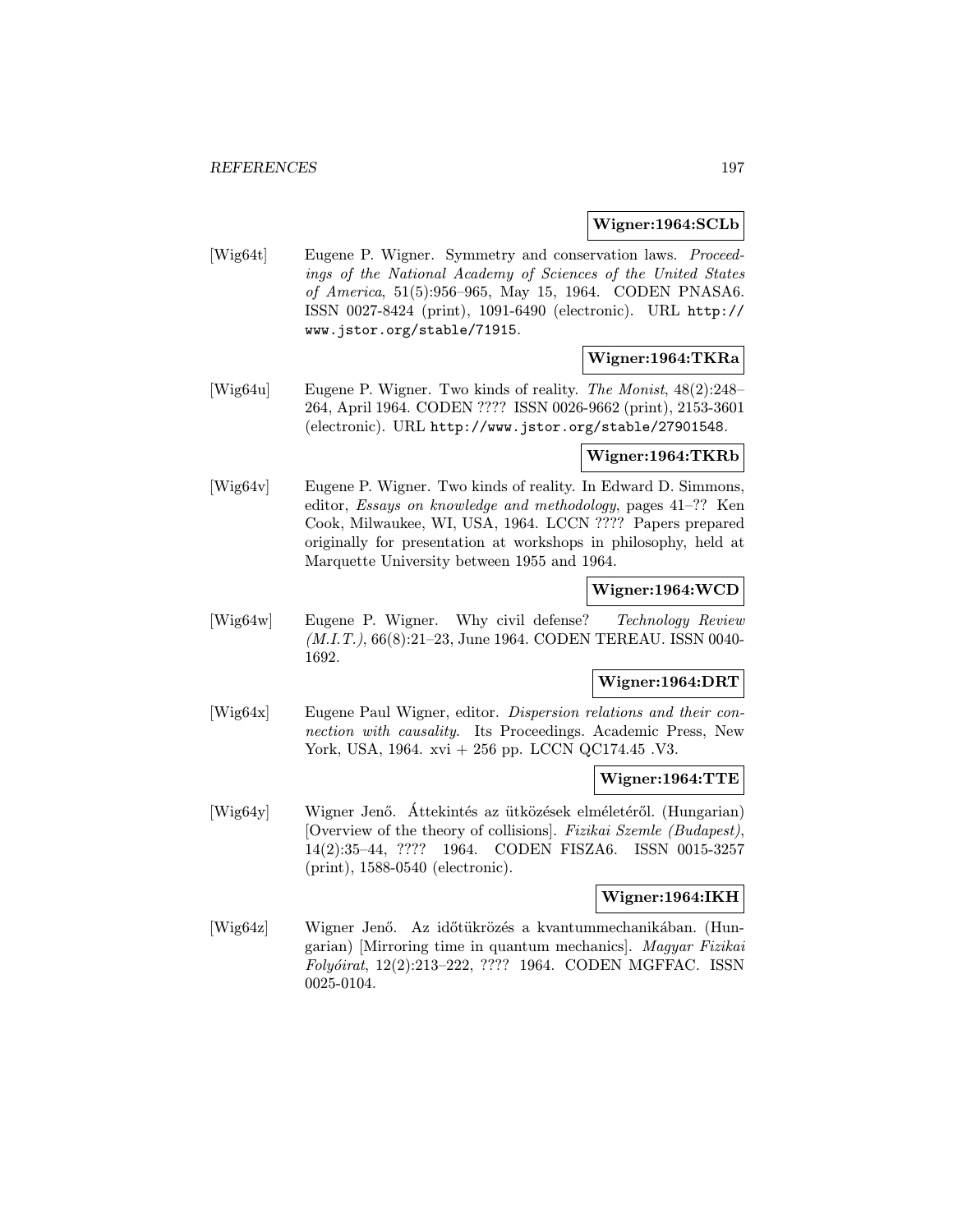## Wigner:1964:MMH

[Wig64-27] Wigner Jenő. A matematika meghökkentő hatékonysága a természettudományokban. (Hungarian) [The surprising effectiveness of mathematics in the natural sciences]. Fizikai Szemle (Budapest), 14(6):173-180, ???? 1964. CODEN FISZA6. ISSN 0015-3257 (print), 1588-0540 (electronic).

## Wigner:1964:SFE

[Wig64-28] Wigner Jenő. A schrödinger-féle elméletből a termszerkezetekre vonatkozóan adódó néhány következtetés. (Hungarian) [Schrödinger's theory of the thermal structures: some conclusions]. Magyar Fizikai Folyóirat, 12(1):85-110, ???? 1964. CODEN MGFFAC. ISSN 0025-0104.

## Wigner:1964:THH

[Wig64-29] Wigner Jenő. A tudomány határai. (Hungarian) [The boundaries of science]. Elet és Irodalom *[Life and Literature]*,  $10(40):6-7$ , ???? 1964. CODEN ???? ISSN 0424-8848 (print), 1588-0362 (electronic).

## Wigner:1964:VTHa

[Wig64-30] Wigner Jenő. Van-e a tudománynak határa ?. (Hungarian) [Is there a limit to science?]. Fizikai Szemle (Budapest), 14(11):334– 339, ???? 1964. CODEN FISZA6. ISSN 0015-3257 (print), 1588- 0540 (electronic).

#### Wigner:1964:VTHb

[Wig64-31] Wigner Jenő. Van-e a tudománynak határa ?. (Hungarian) [Is there a limit to science?  $\vert$ . Elet és Irodalom *[Life and Literature]*, VIII(40):6–7, ???? 1964. CODEN ???? ISSN 0424-8848 (print), 1588-0362 (electronic).

#### Wigner:1965:MDH

[Wig65a] E. Wigner. On the mass defect of helium. In Nuclear Forces [Bri65a], pages 170–181. ISBN 0-08-011034-7. LCCN QC173 .B8513 1965. Reprint of [Wig33a].

#### Wigner:1965:SNP

[Wig65b] E. Wigner. On the scattering of neutrons by protons. In Nuclear Forces [Bri65a], pages 182–188. ISBN 0-08-011034-7. LCCN QC173 .B8513 1965. Reprint of [Wig33b].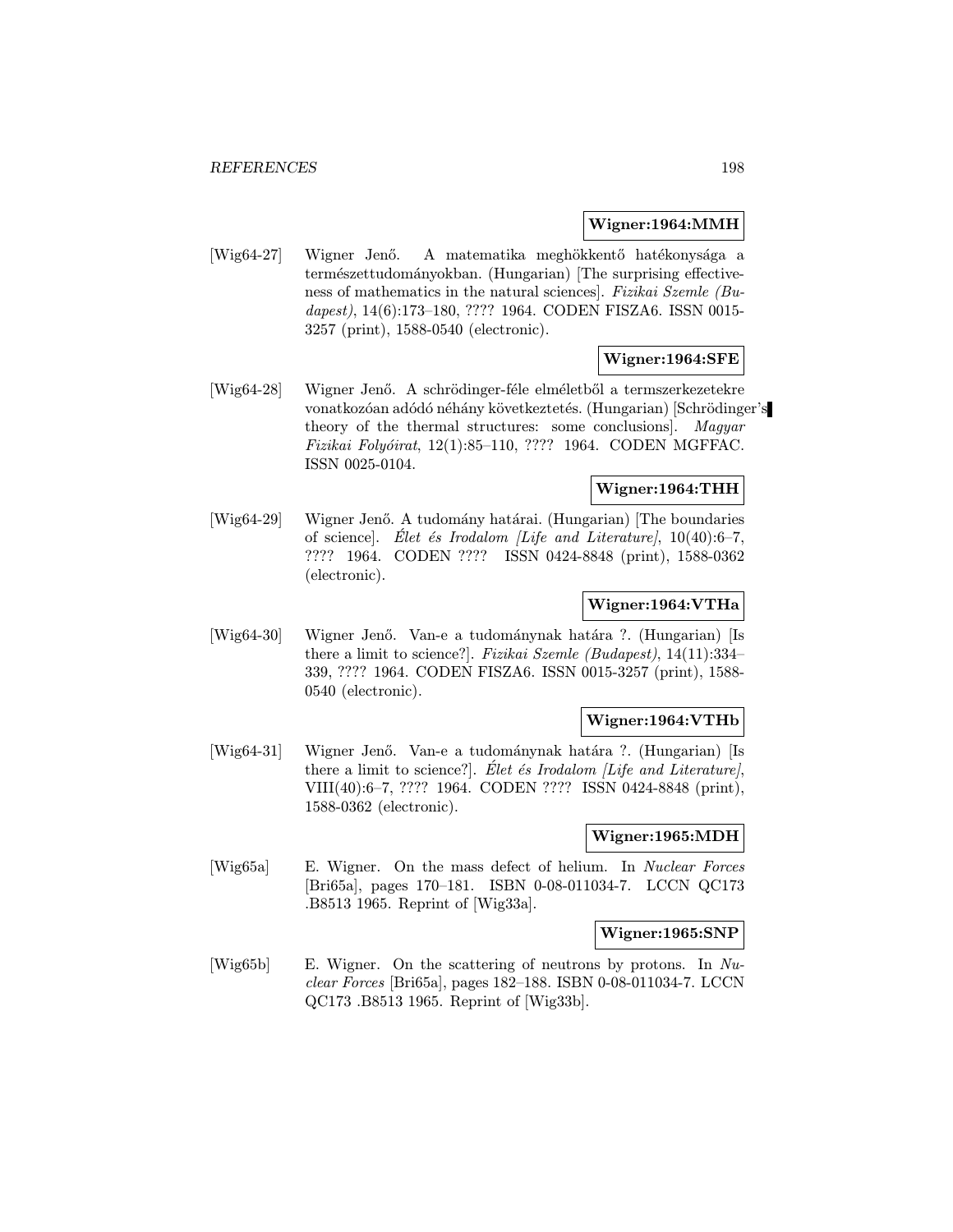#### Wigner:1965:BRB

[Wig65c] Eugene P. Wigner. Book review: Optical model of the atomic nucleus, by I. Ulehla, L. Gomolcak and Z. Pluhar. 147 pages, diagrams,  $6 \times 9$  in. Publishing House of the Czechoslovak Academy of Sciences and Academic Press, Inc., New York, 1965. Price, \$7.75. Journal of The Franklin Institute, 280(4):356, October 1965. CO-DEN JFINAB. ISSN 0016-0032 (print), 1879-2693 (electronic). URL http://www.sciencedirect.com/science/article/pii/ 0016003265903157.

# Wigner:1965:BRL

[Wig65d] Eugene P. Wigner. Book review: Lancelot Law Whyte, Internal Factors in Evolution. Physics Today, 18(10):62, October 1965. CODEN PHTOAD. ISSN 0031-9228 (print), 1945- 0699 (electronic). URL http://link.aip.org/link/phtoad/ v18/i10/p62/s1.

# Wigner:1965:CTE

[Wig65e] Eugene P. Wigner. Commentary: Toward an effective civil defense. Nuclear Applications, ??(??):287–??, August 1, 1965. CO-DEN ???? ISSN ????

## Wigner:1965:DLR

[Wig65f] Eugene P. Wigner. Distribution laws for the roots of a random Hermitean matrix. In Porter [Por65], pages 446–?? LCCN ????

#### Wigner:1965:DNR

[Wig65g] Eugene P. Wigner. Distribution of neutron resonance level spacing. In Porter [Por65], pages 224–225. LCCN ????

## Wigner:1965:DRC

[Wig65h] Eugene P. Wigner. On the distribution of the roots of certain symmetric matrices. In Porter [Por65], pages 226–227. LCCN ????

#### Wigner:1965:MWR

[Wig65i] Eugene P. Wigner. On the matrices which reduce the Kronecker products of representations of S. R. groups. In Biedenharn and Van Dam [BV65], pages 87–133. LCCN QC174.1 .B46.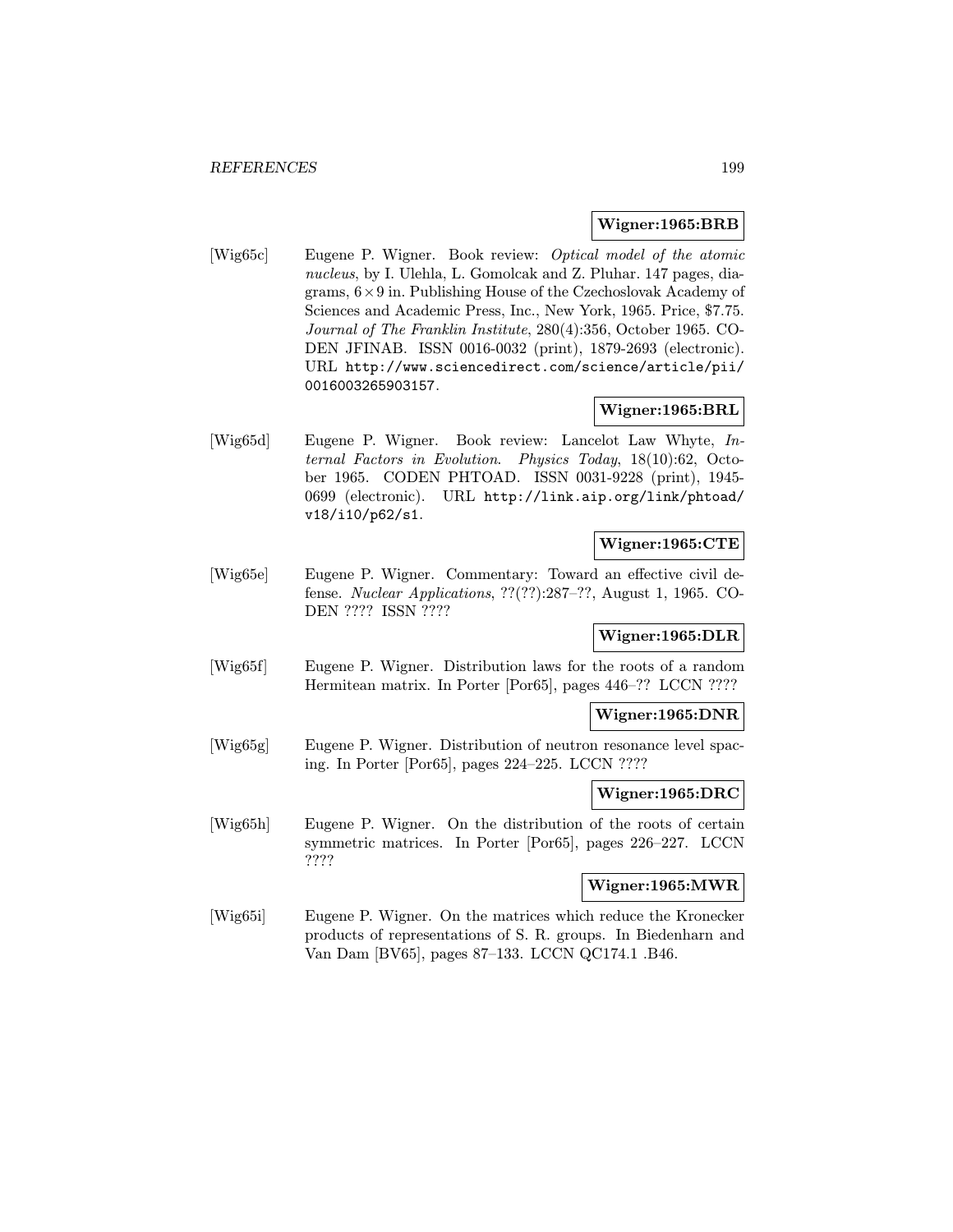#### Wigner:1965:SDW

[Wig65j] Eugene P. Wigner. On the statistical distribution of the widths and spacings of nuclear resonance levels. In Porter [Por65], pages 120–128. LCCN ????

### Wigner:1965:RCC

[Wig65k] Eugene P. Wigner. Reply to S/C's criticism of the Project Harbor summary. Scientist and Citizen, 7(9):1–5, August 1965. CODEN ???? ISSN 2155-1278. URL http://www.tandfonline.com/doi/ abs/10.1080/21551278.1965.9958623.

## Wigner:1965:RTR

[Wig65l] Eugene P. Wigner. Results and theory of resonance absorption. In Porter [Por65], pages 200–211. LCCN ????

## Wigner:1965:RBF

[Wig65m] Eugene P. Wigner. Review of Internal factors in evolution, by Lancelot Law White. Physics Today, 18(10):62, October 1965. CODEN PHTOAD. ISSN 0031-9228 (print), 1945-0699 (electronic). URL http://link.aip.org/link/phtoad/v18/i10/ p62/s1.

## Wigner:1965:STW

[Wig65n] Eugene P. Wigner. Science in two worlds. In Anonymous [Ano65], pages 451–457. LCCN Q127.R9 S95.

#### Wigner:1965:SCS

[Wig65o] Eugene P. Wigner. Some consequences of the Schrödinger theory for eigenvalues. In Biedenharn and Van Dam [BV65], pages 87– 133. LCCN QC174.1 .B46.

## Wigner:1965:SCLa

[Wig65p] Eugene P. Wigner. Symmetry and conservation laws. Scientific Endeavor, ??(??):140–??, ???? 1965. CODEN ???? ISSN ????

## Wigner:1965:SCLb

[Wig65q] Eugene P. Wigner. Symmetry and conservation laws. In National Academy of Sciences Centennial Book, page ?? National Academy Press, Washington, DC, USA, 1965.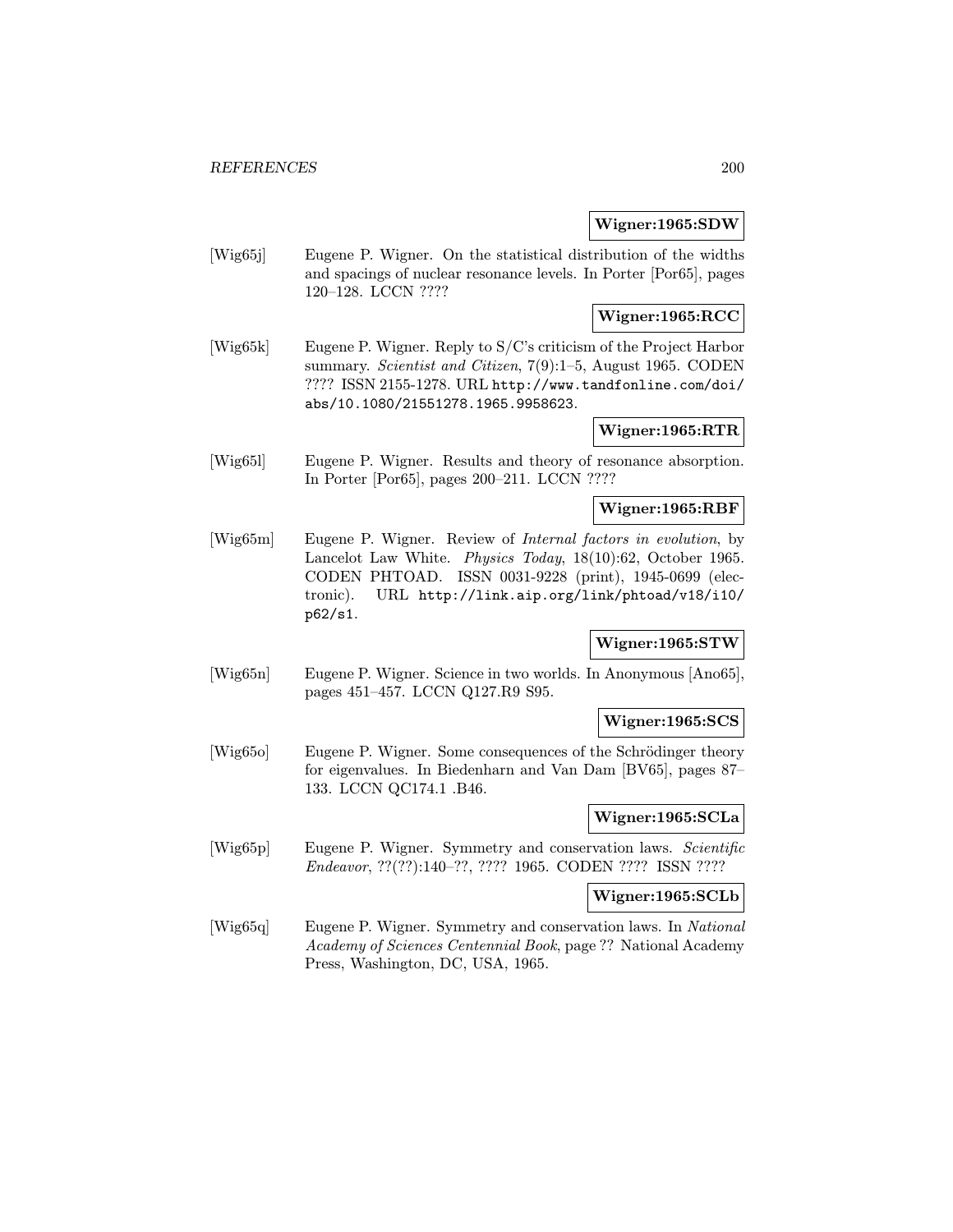#### Wigner:1965:UGS

[Wig65r] Eugene P. Wigner. [unknown]. (German) [Symmetry and conservation laws]. Jenaer Rundschau, ??(??):251–??, May 1965. CO-DEN ???? ISSN ????

# Wigner:1965:USS

[Wig65s] Eugene P. Wigner. [unknown]. (Serbian) [Symmetry and conservation laws]. Obzornik za Matematiko in Fiziko, 12(??):32–??, ???? 1965. CODEN ???? ISSN ????

# Wigner:1965:VSP

[Wig65t] Eugene P. Wigner. Violations of symmetry in physics. Scientific American, 213(6):28–36, December 1965. CODEN SCAMAC. ISSN 0036-8733 (print), 1946-7087 (electronic). URL http://www.nature.com/scientificamerican/journal/ v213/n6/pdf/scientificamerican1265-28.pdf.

## Wigner:1965:ETI

[Wig65u] Wigner Jenő. Események, természettörvények és invarianciaelvek: 1963. évi nobel-előadás. (Hungarian) [Events, laws of nature and invariance: 1963 annual Nobel Lecture]. Fizikai Szemle (Budapest), 15(1):1–6, ???? 1965. CODEN FISZA6. ISSN 0015-3257 (print), 1588-0540 (electronic).

## Wigner:1966:BRB

[Wig66a] Eugene P. Wigner. Book review: Theory of Groups in Classical  $\mathcal B$  Quantum Physics, Vol. I: Mathematical Structures  $\mathcal B$  the Foundations of Quantum Theory, by T. Kahan. American Scientist, 54(4):478A–479A, December 1966. CODEN AMSCAC. ISSN 0003-0996 (print), 1545-2786 (electronic). URL http:// www.jstor.org/stable/27836649.

## Wigner:1966:CRU

[Wig66b] Eugene P. Wigner. Citation and response upon receipt of honorary doctorate. Akademische Reden, 39(??):??, February 25, 1966. CODEN ???? ISSN ????

# Wigner:1966:CDW

[Wig66c] Eugene P. Wigner. Civil defense: Wigner on Project Harbor. Bulletin of the Atomic Scientists, 22(2):21–22, February 1966. CO-DEN BASIAP. ISSN 0096-3402 (print), 1938-3282 (electronic).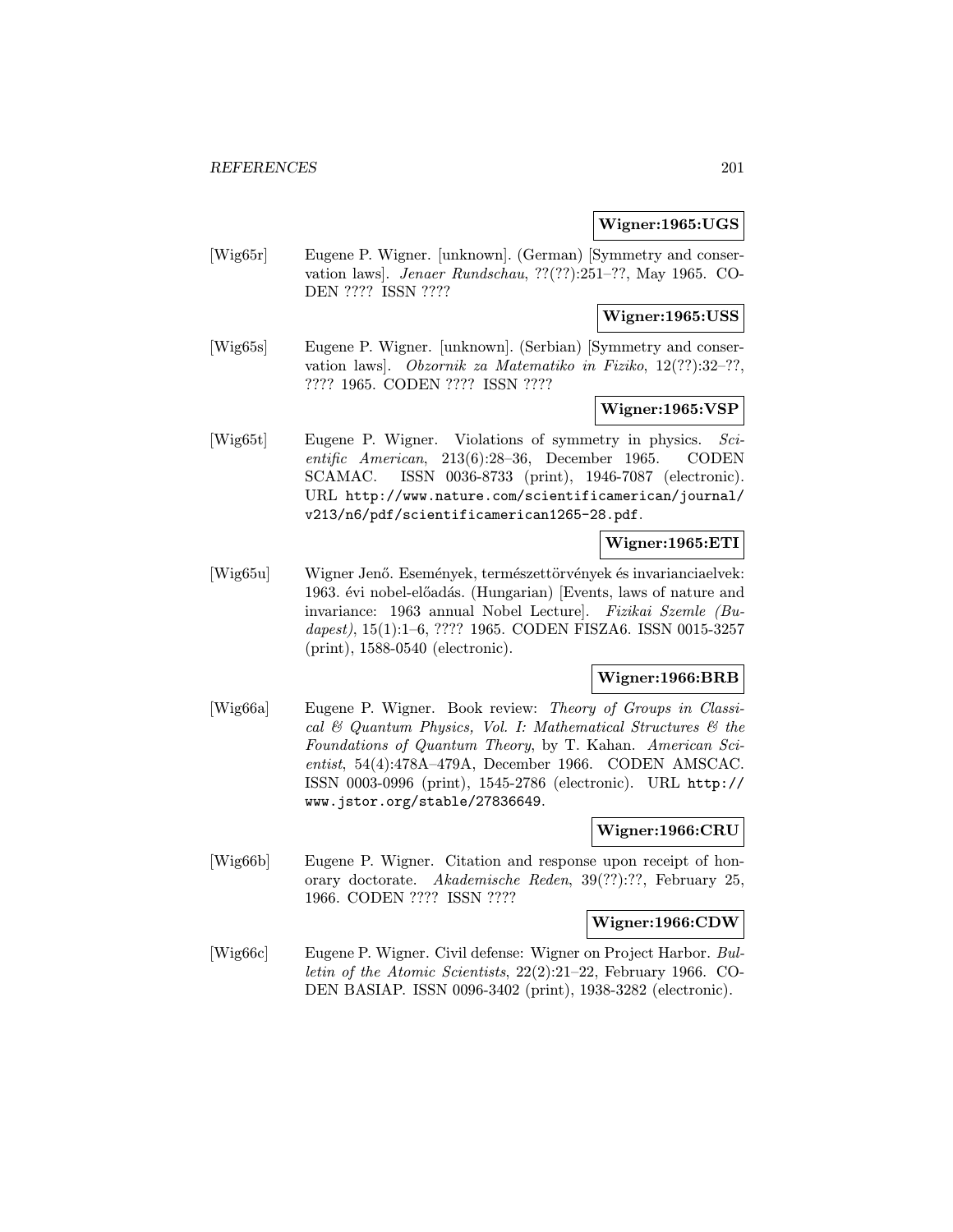### Wigner:1966:IAK

[Wig66d] Eugene P. Wigner. Introducing the 1966 Alfred Korzybski memorial lecturer (Alvin M. Weinberg). General Semantics Bull., 34 (??):8–??, ???? 1966. CODEN ???? ISSN ????

## Wigner:1966:PEC

[Wig66e] Eugene P. Wigner. The possible effectiveness of civil defense. In Civil defense, volume 82, pages 33–51, 121–124. American Association for the Advancement of Science, ????, 1966.

# Wigner:1966:RIX

[Wig66f] Eugene P. Wigner. Remarks at the inauguration of X-10 reactor as a national landmark, September 16, 1966. Oak Ridge Nat. Lab. News, 3(??):??, ???? 1966. CODEN ???? ISSN ????

#### Wigner:1966:RIS

[Wig66g] Eugene P. Wigner. Remarks: Isobaric spin in nuclear physics. In Fox and Robson [FR66], pages 437–466. LCCN QC721 .C68 1966.

## Wigner:1966:RGR

[Wig66h] Eugene P. Wigner. Remarks on the giant resonance interpretation of analog states. In Fox and Robson [FR66], page ?? LCCN QC721 .C68 1966.

# Wigner:1966:SNP

[Wig66i] Eugene P. Wigner. Science: The new particles and their radiations. Medical Opinion & Review, 1(6):40–??, ???? 1966. CODEN ???? ISSN ????

#### Wigner:1966:TRC

[Wig66j] Eugene P. Wigner. The two roles of civil defense. Princeton Engineer, 26(5):13–??, February 1966. CODEN ???? ISSN ????

## Wigner:1966:KVE

[Wig66k] Wigner Jenő. Keserű és vigasztaló emlékezés. (Hungarian) [Bitter memories and comforting ones]. Uj Európa (Múnchen) [New Europe], 5(??):17–??, ???? 1966. CODEN ???? ISSN ????

# Wigner:1967:ELN

[Wig67a] Eugene Wigner. Events, laws of nature, and invariance principles: Nobel lecture, December 12, 1963. In Symmetries and reflections;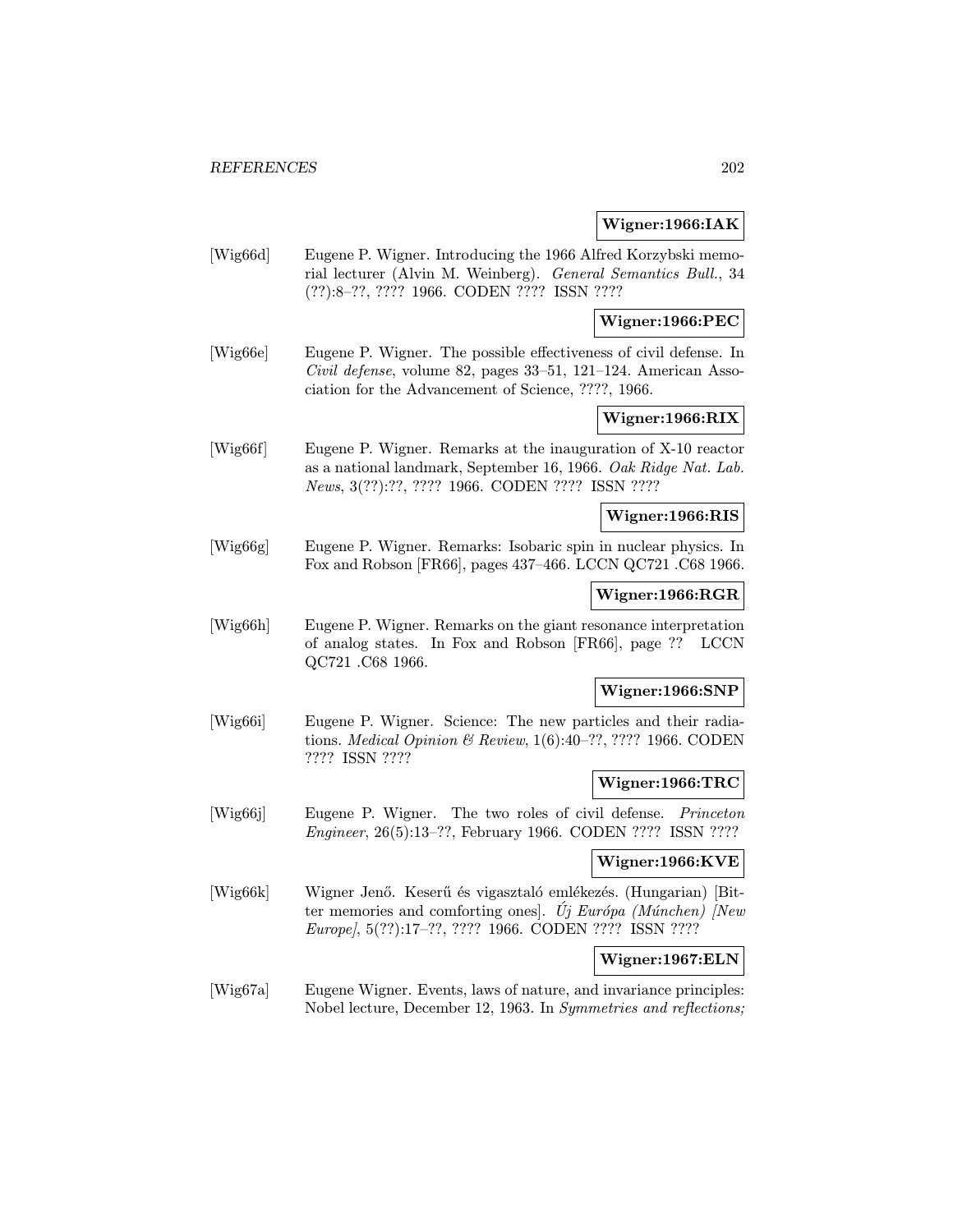scientific essays of Eugene P. Wigner [Wig67-28], pages 38–50. LCCN Q171 .W65.

# Wigner:1967:JN

[Wig67b] Eugene Wigner. John von Neumann, 1903–1957. In Symmetries and reflections; scientific essays of Eugene P. Wigner [Wig67-28], page ?? LCCN Q171 .W65.

# Wigner:1967:LS

[Wig67c] Eugene Wigner. The limits of science. In *Symmetries and reflec*tions; scientific essays of Eugene P. Wigner [Wig67-28], pages 211–221. LCCN Q171 .W65.

# Wigner:1967:LRV

[Wig67d] Eugene Wigner. Longer range view of nuclear energy. In Symmetries and reflections; scientific essays of Eugene P. Wigner [Wig67-28], page ?? LCCN Q171 .W65.

## Wigner:1967:DCN

[Wig67e] Eugene Wigner. On the development of the compound nucleus model. In Symmetries and reflections; scientific essays of Eugene P. Wigner [Wig67-28], pages 93–109. LCCN Q171 .W65.

## Wigner:1967:PM

[Wig67f] Eugene Wigner. The problem of measurement. In Symmetries and reflections; scientific essays of Eugene P. Wigner [Wig67-28], pages 153–170. LCCN Q171 .W65.

# Wigner:1967:REW

[Wig67g] Eugene Wigner. Recall the ends — while pondering the means. In Symmetries and reflections; scientific essays of Eugene P. Wigner [Wig67-28], page ?? LCCN Q171 .W65.

# Wigner:1967:RIQ

[Wig67h] Eugene Wigner. Relativistic invariant and quantum phenomena. In Symmetries and reflections; scientific essays of Eugene P. Wigner [Wig67-28], page ?? LCCN Q171 .W65.

## Wigner:1967:RMB

[Wig67i] Eugene Wigner. Remarks on the mind–body problem. In Symmetries and reflections; scientific essays of Eugene P. Wigner [Wig67-28], page ?? LCCN Q171 .W65.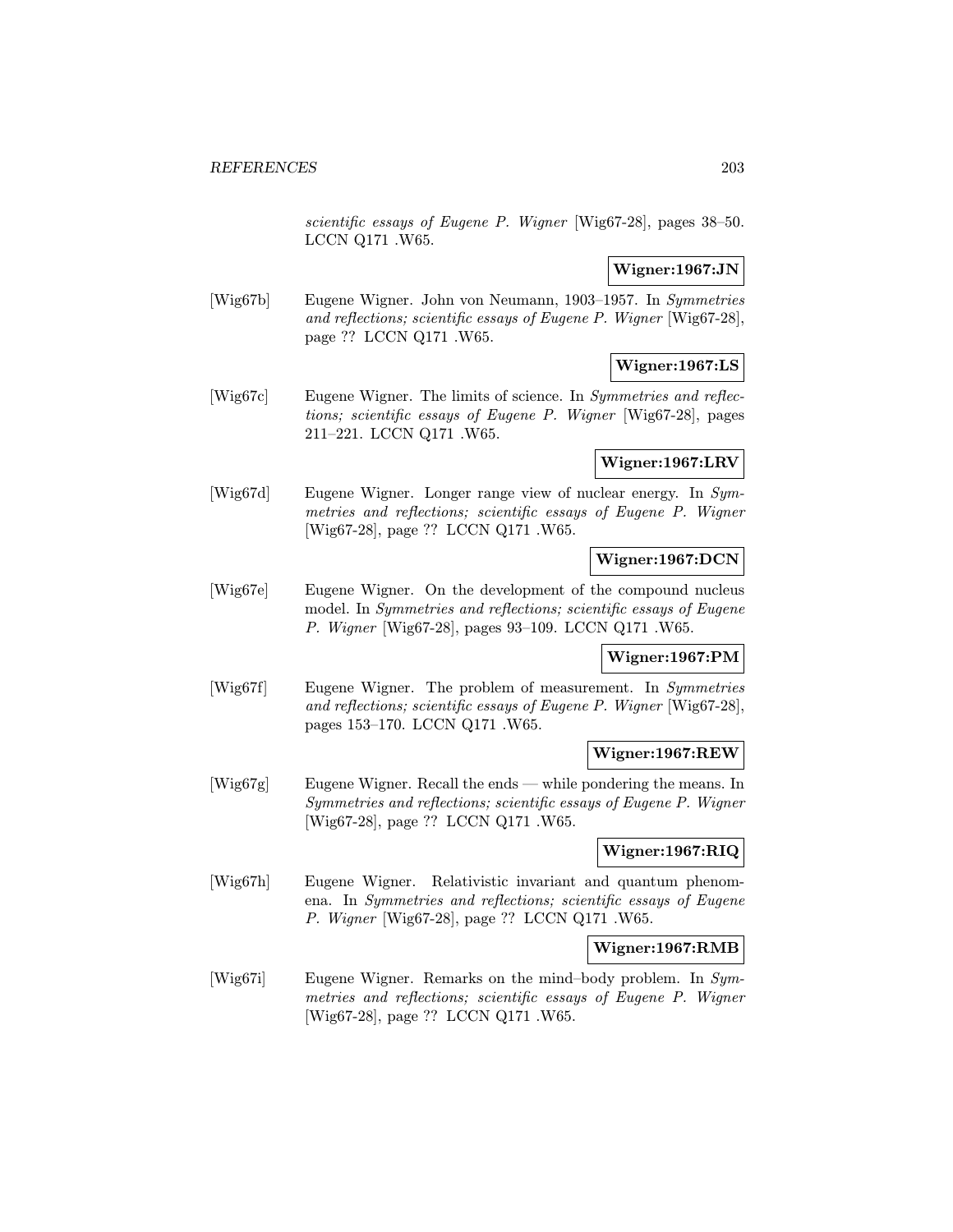### Wigner:1967:TKR

[Wig67j] Eugene Wigner. Two kinds of reality. In Symmetries and reflections; scientific essays of Eugene P. Wigner [Wig67-28], page ?? LCCN Q171 .W65.

## Wigner:1967:UEM

[Wig67k] Eugene Wigner. The unreasonable effectiveness of mathematics in the natural sciences. In Symmetries and reflections; scientific essays of Eugene P. Wigner [Wig67-28], page ?? LCCN Q171 .W65.

# Wigner:1967:ARB

[Wig67l] Eugene P. Wigner. Abstract, review of the Theories of resonance reactions (Madison Conference). Bulletin of the American Physical Society, 12(8):1169–??, ???? 1967. CODEN BAPSA6. ISSN 0003-0503.

## Wigner:1967:ACC

[Wig67m] Eugene P. Wigner. Address at the Chicago Commemoration of the first chain reaction. In Chicago Commemorative volume, December 2. 1967, page ?? ????, ????, 1967. LCCN ????

# Wigner:1967:BRBb

[Wig67n] Eugene P. Wigner. Book review: Explaining Consciousness. Science, 156(3776):798–799, May 12, 1967. CODEN SCIEAS. ISSN 0036-8075 (print), 1095-9203 (electronic). URL http://www. jstor.org/stable/1721997.

## Wigner:1967:BRBa

[Wig67o] Eugene P. Wigner. Book review: Nuclear War & Nuclear Peace, by Y. Harkabi and Y. Shenkman. American Scientist, 55(2): 194A, ???? 1967. CODEN AMSCAC. ISSN 0003-0996 (print), 1545-2786 (electronic). URL http://www.jstor.org/stable/ 27836843.

### Wigner:1967:BRS

[Wig67p] Eugene P. Wigner. Book review: Salomon Bochner, The Role of Mathematics in the Rise of Science. Physics Today, 20 (11):93, November 1967. CODEN PHTOAD. ISSN 0031-9228 (print), 1945-0699 (electronic). URL http://link.aip.org/ link/phtoad/v20/i11/p93/s1.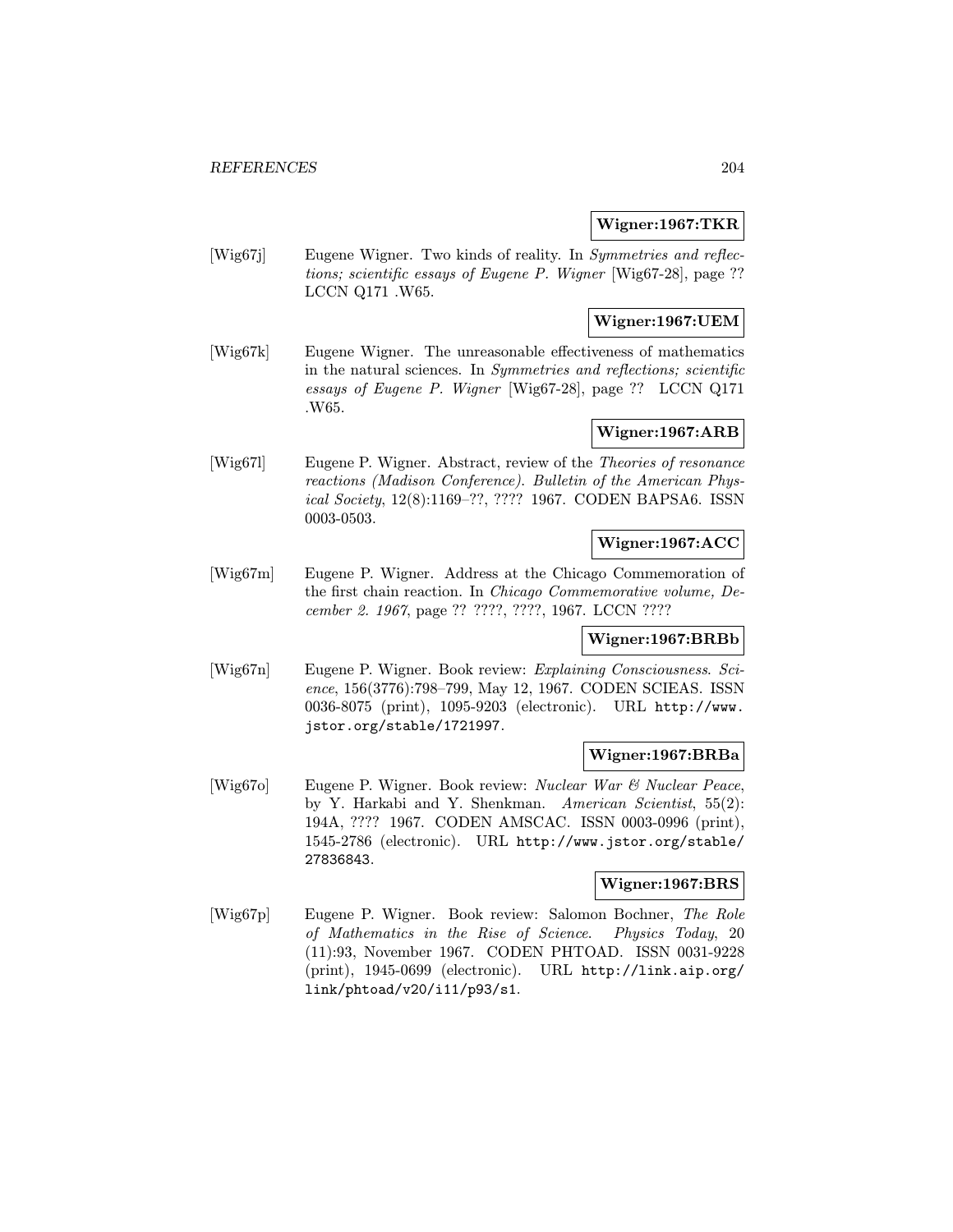#### Wigner:1967:BRW

[Wig67q] Eugene P. Wigner. Book review: Wilhelm Magnus, Fritz Oberhettinger, and R. P. Soni, Formulas and Theorems for the Special Functions of Mathematical Physics. Physics Today, 20(12):81, December 1967. CODEN PHTOAD. ISSN 0031-9228 (print), 1945- 0699 (electronic). URL http://link.aip.org/link/phtoad/ v20/i12/p81/s1.

## Wigner:1967:CDD

[Wig67r] Eugene P. Wigner. Civil defense and disarmament. Industrial Research, 9(1):1–??, ???? 1967. CODEN ???? ISSN ????

#### Wigner:1967:CDS

[Wig67s] Eugene P. Wigner. Civil defense for stable peace. Industrial Research, 9(??):49–50, July 1967. CODEN ???? ISSN ????

## Wigner:1967:GSP

[Wig67t] Eugene P. Wigner. The growth of science — its promise and its dangers: E. P. Wigner's J. F. Carlson lecture, presented April 13, 1964, at Iowa's State College. In Symmetries and reflections; scientific essays of Eugene P. Wigner [Wig67-28], page ?? LCCN Q171 .W65.

# Wigner:1967:LDN

[Wig67u] Eugene P. Wigner. Letter: Defense from nuclear attack: Remarks on Stuart Chase's statement. New York Times, ??(??):??, February 27, 1967. CODEN NYTIAO. ISSN 0362-4331 (print), 1542-667X, 1553-8095.

#### Wigner:1967:GEA

[Wig67v] Eugene P. Wigner. On a generalization of Euler's angles. Medical Opinion & Review, 3(2):119–??, ???? 1967. CODEN ???? ISSN ????

## Wigner:1967:RMP

[Wig67w] Eugene P. Wigner. Random matrices in physics. SIAM Review, 9(1):1–23, January 1967. CODEN SIREAD. ISSN 0036-1445 (print), 1095-7200 (electronic). URL http://link.aip.org/ link/siread/v9/i1/p1/s1; http://www.jstor.org/stable/ 2027409.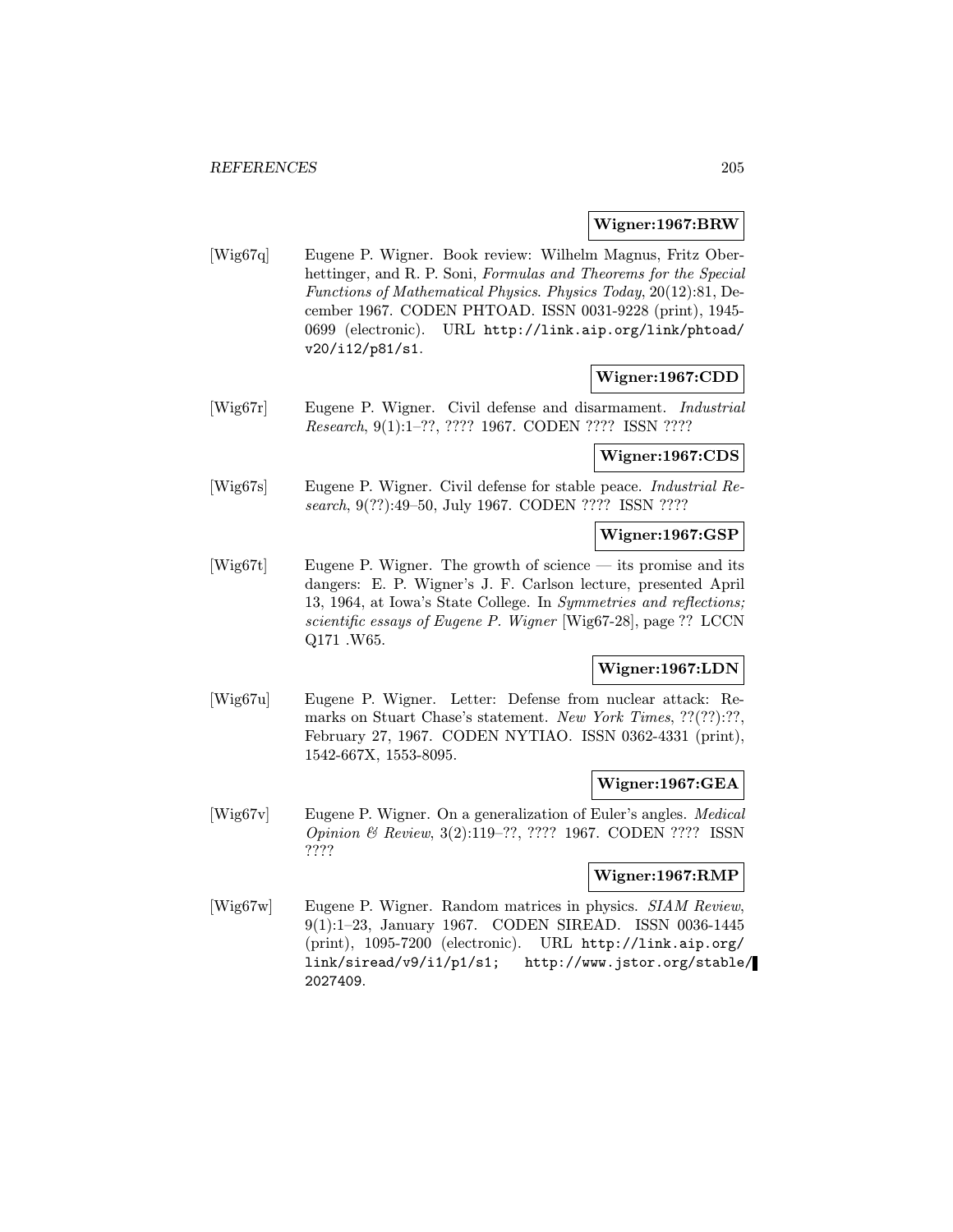#### Wigner:1967:RBM

[Wig67x] Eugene P. Wigner. Review of Molecules and men, by Francis Crick. Science, 156(??):798–799, May 12, 1967. CODEN SCIEAS. ISSN 0036-8075 (print), 1095-9203 (electronic).

#### Wigner:1967:RBW

[Wig67y] Eugene P. Wigner. Review of Nuclear war and nuclear peace, by Y. Harkabi. American Scientist, 55(2):194A–??, ???? 1967. CO-DEN AMSCAC. ISSN 0003-0996 (print), 1545-2786 (electronic).

# Wigner:1967:RDR

[Wig67z] Eugene P. Wigner. The road to disarmament?: Rebuttal. Industrial Research, 9(??):80–??, July 1967. CODEN ???? ISSN ????

# Wigner:1967:WRW

[Wig67-27] Eugene P. Wigner. What's rotten? : Wigner's letter. Medical Opinion & Review, 3(2):12–??, ???? 1967. CODEN ???? ISSN ????

## Wigner:1967:SRS

[Wig67-28] Eugene Paul Wigner. Symmetries and reflections; scientific essays of Eugene P. Wigner. Indiana University Press, Bloomington, IN, USA, 1967. viii + 280 pp. LCCN Q171 .W65.

#### Wigner:1967:NJH

[Wig67-29] Wigner Jenő. Neumann János, 1903–1957. (Hungarian) [John von Neumann, 1903–1957]. Fizikai Szemle (Budapest), 17(8):227–229, ???? 1967. CODEN FISZA6. ISSN 0015-3257 (print), 1588-0540 (electronic).

#### Wigner:1968:EQM

[Wig68a] E. P. Wigner. Epistemology of quantum mechanics. ????, ??(??): ??, ???? 1968. CODEN ???? ISSN ????

## Wigner:1968:APL

[Wig68b] Eugene P. Wigner. Address: a physicist looks at the soul. In Anonymous, editor, Second conference on science for clergymen, August 5–16, 1968, Oak Ridge, Tennessee, pages 243–246. ????, ????, 1968. LCCN ???? Lecture 13.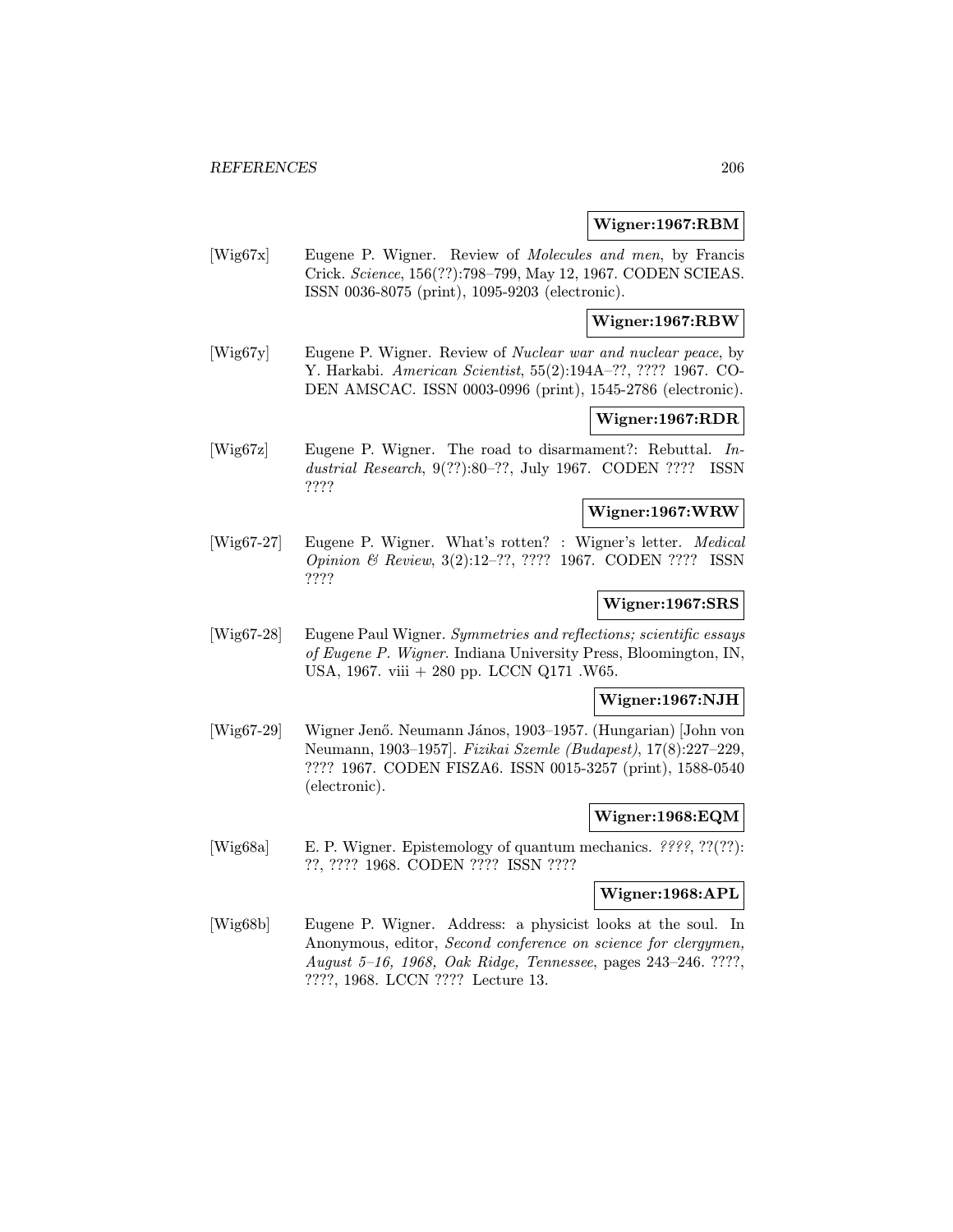# Wigner:1968:GEA

|                                                               | $\bf{W}$ igher; i $\bf{y}$ 00; GEA                                                                                                                                                                                                                                                                                                                                                                                                                                                                                                                                                                                                                                                                                                                                                                                                                                                                                                                                                                                                                                                                                                                                                                                                                                                                                          |
|---------------------------------------------------------------|-----------------------------------------------------------------------------------------------------------------------------------------------------------------------------------------------------------------------------------------------------------------------------------------------------------------------------------------------------------------------------------------------------------------------------------------------------------------------------------------------------------------------------------------------------------------------------------------------------------------------------------------------------------------------------------------------------------------------------------------------------------------------------------------------------------------------------------------------------------------------------------------------------------------------------------------------------------------------------------------------------------------------------------------------------------------------------------------------------------------------------------------------------------------------------------------------------------------------------------------------------------------------------------------------------------------------------|
|                                                               |                                                                                                                                                                                                                                                                                                                                                                                                                                                                                                                                                                                                                                                                                                                                                                                                                                                                                                                                                                                                                                                                                                                                                                                                                                                                                                                             |
|                                                               | Wigner:1968:RCD                                                                                                                                                                                                                                                                                                                                                                                                                                                                                                                                                                                                                                                                                                                                                                                                                                                                                                                                                                                                                                                                                                                                                                                                                                                                                                             |
|                                                               |                                                                                                                                                                                                                                                                                                                                                                                                                                                                                                                                                                                                                                                                                                                                                                                                                                                                                                                                                                                                                                                                                                                                                                                                                                                                                                                             |
|                                                               | Wigner:1968:SSL                                                                                                                                                                                                                                                                                                                                                                                                                                                                                                                                                                                                                                                                                                                                                                                                                                                                                                                                                                                                                                                                                                                                                                                                                                                                                                             |
|                                                               |                                                                                                                                                                                                                                                                                                                                                                                                                                                                                                                                                                                                                                                                                                                                                                                                                                                                                                                                                                                                                                                                                                                                                                                                                                                                                                                             |
|                                                               | Wigner:1968:SPO                                                                                                                                                                                                                                                                                                                                                                                                                                                                                                                                                                                                                                                                                                                                                                                                                                                                                                                                                                                                                                                                                                                                                                                                                                                                                                             |
| (electronic).                                                 |                                                                                                                                                                                                                                                                                                                                                                                                                                                                                                                                                                                                                                                                                                                                                                                                                                                                                                                                                                                                                                                                                                                                                                                                                                                                                                                             |
|                                                               | Wigner:1968:TER                                                                                                                                                                                                                                                                                                                                                                                                                                                                                                                                                                                                                                                                                                                                                                                                                                                                                                                                                                                                                                                                                                                                                                                                                                                                                                             |
| jstor.org/stable/1722559;<br>content/159/3812/255.1.full.pdf. | $Sci$ -<br>http://www.sciencemag.org/                                                                                                                                                                                                                                                                                                                                                                                                                                                                                                                                                                                                                                                                                                                                                                                                                                                                                                                                                                                                                                                                                                                                                                                                                                                                                       |
|                                                               | Wigner:1968:NWC                                                                                                                                                                                                                                                                                                                                                                                                                                                                                                                                                                                                                                                                                                                                                                                                                                                                                                                                                                                                                                                                                                                                                                                                                                                                                                             |
| .W45.                                                         | $\ln$ Who                                                                                                                                                                                                                                                                                                                                                                                                                                                                                                                                                                                                                                                                                                                                                                                                                                                                                                                                                                                                                                                                                                                                                                                                                                                                                                                   |
|                                                               | Wigner:1968:WSC                                                                                                                                                                                                                                                                                                                                                                                                                                                                                                                                                                                                                                                                                                                                                                                                                                                                                                                                                                                                                                                                                                                                                                                                                                                                                                             |
|                                                               |                                                                                                                                                                                                                                                                                                                                                                                                                                                                                                                                                                                                                                                                                                                                                                                                                                                                                                                                                                                                                                                                                                                                                                                                                                                                                                                             |
|                                                               | Wigner:1968:BSV                                                                                                                                                                                                                                                                                                                                                                                                                                                                                                                                                                                                                                                                                                                                                                                                                                                                                                                                                                                                                                                                                                                                                                                                                                                                                                             |
| Wigner Jenő.<br>$(print), 1588-0540$ (electronic).            |                                                                                                                                                                                                                                                                                                                                                                                                                                                                                                                                                                                                                                                                                                                                                                                                                                                                                                                                                                                                                                                                                                                                                                                                                                                                                                                             |
|                                                               | Eugene P. Wigner. On a generalization of Euler's angles. In Loebl<br>[Loe75a], pages 119–129. ISBN 0-12-455150-5. LCCN ????<br>Eugene P. Wigner. Roadblocks to civil defense. Survive, $1(1)$ :<br>1-??, May/June 1968. CODEN ???? ISSN 0039-6354.<br>Eugene P. Wigner. The scientist and society: Lecture 4 at the<br>1968 Meeting at the International Centre for Theoretical Physics,<br>Treist, Italy, June 1968. In Anonymous [Ano68], pages 49–56.<br>LCCN ???? A special supplement of the IAEA Bulletin.<br>Eugene P. Wigner. Symmetry principles in old and new physics.<br>Bulletin of the American Mathematical Society, 74(5):793-815,<br>1968. CODEN BAMOAD. ISSN 0002-9904 (print), 1936-881X<br>Eugene P. Wigner. Time and effort reports defended.<br>ence, 159(3812):255, January 19, 1968. CODEN SCIEAS. ISSN<br>0036-8075 (print), 1095-9203 (electronic). URL http://www.<br>Eugene Paul Wigner. Nuclear war and civil defense.<br>speaks for civil defense? [Wig68i], pages 13-27. LCCN UA926<br>Eugene Paul Wigner, editor. Who speaks for civil defense? Scrib-<br>ner, New York, NY, USA, 1968. 125 pp. LCCN UA926 .W45.<br>Beszéd a stockholmi városházán. (Hungarian)<br>[Speech at the Stockholm City Hall]. Fizikai Szemle (Budapest),<br>18(7):224-??, ???? 1968. CODEN FISZA6. ISSN 0015-3257 |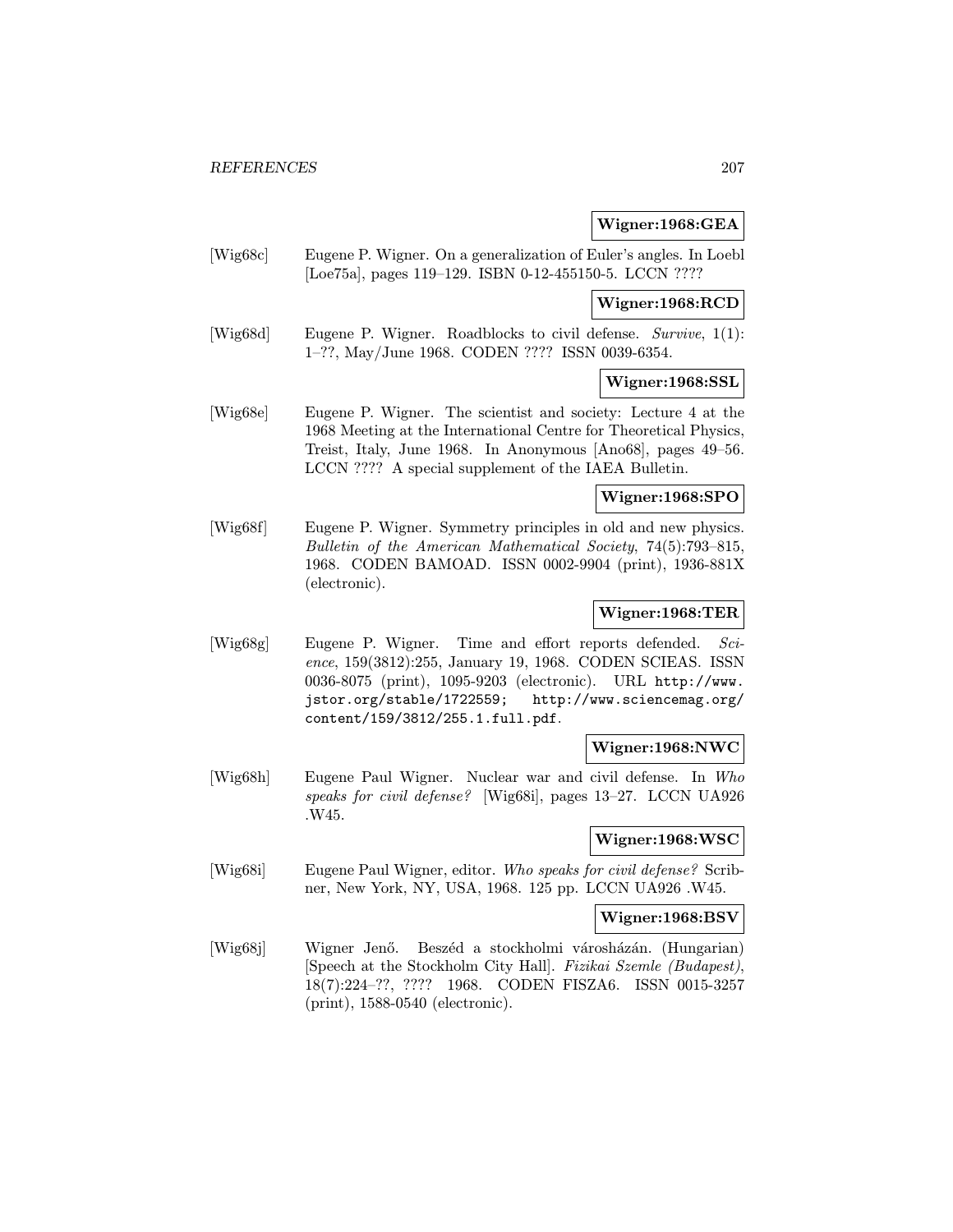#### Wigner:1969:LSB

[Wig69a] E. P. Wigner. Leo Szilard 1898–1964: A biographical memoir. Biographical memoirs — National Academy of Sciences of the United States of America, 40:335–347, 1969. CODEN BMNSAC. ISSN 0077-2933. URL http://books.nap.edu/html/biomems/ lszilard.pdf.

#### Wigner:1969:RICb

[Wig69b] E. P. Wigner. Relativistic interaction of classical particles. In Timm Gudehus, Geoffrey Kaiser, and Arnold Perlmutter, editors, Coral Gables conference on fundamental interactions at high energy: Center for theoretical studies, January 22–24, 1969, University of Miami, pages 344–361. Gordon and Breach, New York, NY, USA, 1969. LCCN QC794 .C583.

## Wigner:1969:RICa

[Wig69c] E. P. Wigner. Relativistic interaction of classical particles. (talk). AIP Conference Proceedings, C6901221:344–361, 1969. CODEN APCPCS. ISSN 0094-243X (print), 1551-7616 (electronic), 1935- 0465.

## Wigner:1969:BRY

[Wig69d] Eugene Wigner. Book review: Ye. V. Stupochenko, S. A. Losev, and A. I. Osipov, Relaxation in Shock Waves. Physics Today, 22(5):91, May 1969. CODEN PHTOAD. ISSN 0031-9228 (print), 1945-0699 (electronic). URL http://link.aip.org/ link/phtoad/v22/i5/p91/s1.

## Wigner:1969:ARB

[Wig69e] Eugene P. Wigner. Advance review of Brain, mind, and computers, by S. L. Jaki. Harder and Harder, 1969. Unknown publication location., 1969.

#### Wigner:1969:ABE

[Wig69f] Eugene P. Wigner. An appreciation on the 60th birthday of Edward Teller. In Mark and Fernbach [MF69], chapter 1, pages 1–6. ISBN 0-470-56990-5. LCCN Q171 .P98.

## Wigner:1969:WM

[Wig69g] Eugene P. Wigner. Are we machines? Proceedings of the American Philosophical Society held at Philadelphia for promoting useful knowledge, 113(2):95–101, April 17, 1969. CODEN PAPCAA.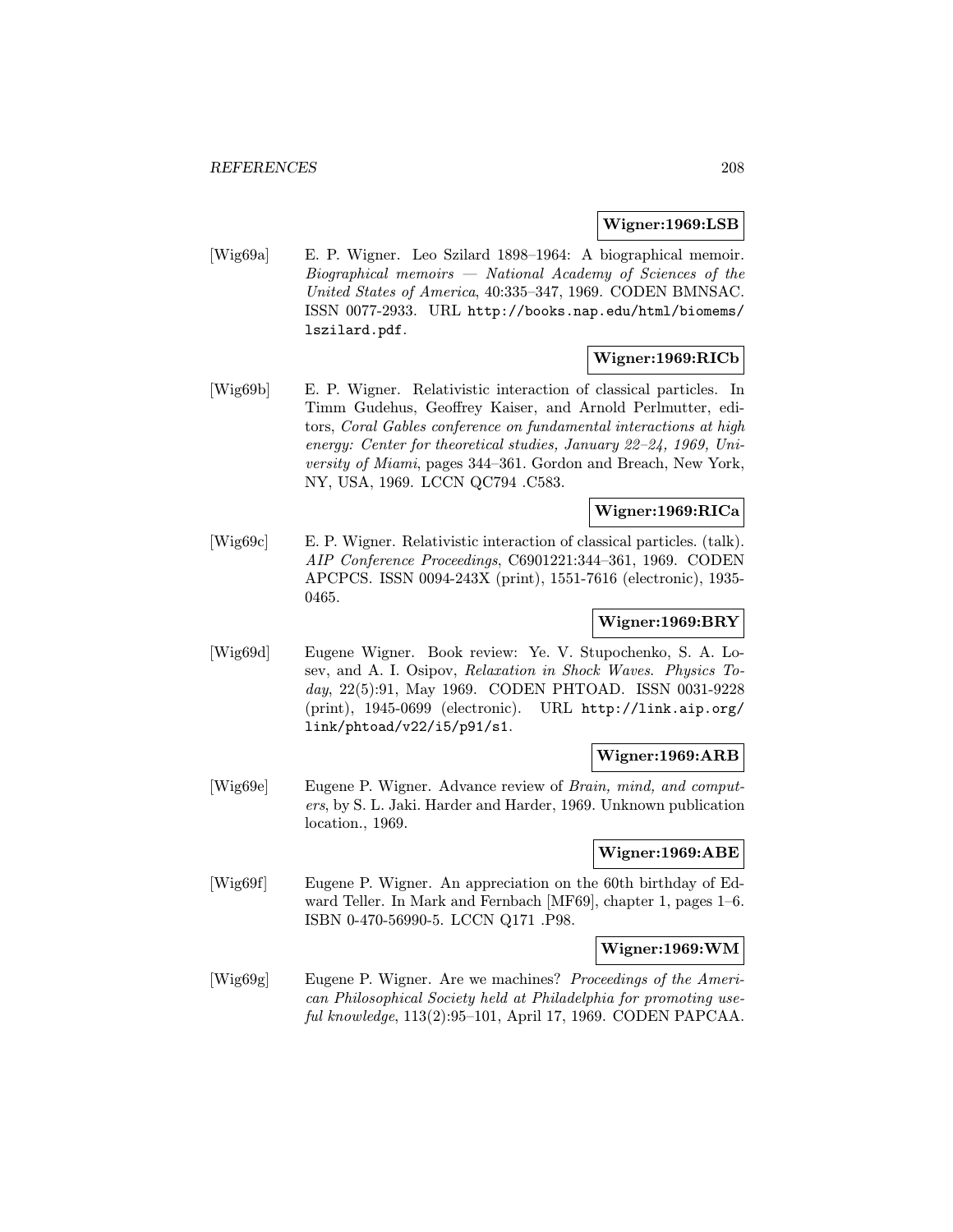ISSN 0003-049X (print), 2326-9243 (electronic). URL https:// www.jstor.org/stable/985959.

## Wigner:1969:CDLa

[Wig69h] Eugene P. Wigner. Civil defense — Little Harbor report. Report TID-24690, Division of Technical Information, U.S. Atomic Energy Commission, ????, ???? 1969.

# Wigner:1969:CDLb

[Wig69i] Eugene P. Wigner. Civil defense — Little Harbor report. EMO National Digest, 9(??):??, February 4, 1969. CODEN ???? ISSN 0012-7787.

Wigner:1969:DVRa

[Wig69j] Eugene P. Wigner. Defense vs. retaliation. *Congressional Record*, ??(??):S4465–??, May 1, 1969. CODEN ???? ISSN ????

Wigner:1969:DVRb

[Wig69k] Eugene P. Wigner. Defense vs. retaliation. Survive, 2(4):16–19, July/August 1969. CODEN ???? ISSN 0039-6354.

Wigner:1969:DFW

[Wig69l] Eugene P. Wigner. Djilas forgiven : Wigner's letter. Princeton Alumni Weekly, 69(??):3–??, February 4, 1969. CODEN ???? ISSN 0149-9270.

#### Wigner:1969:EQMa

[Wig69m] Eugene P. Wigner. Epistemiology of quantum mechanics — its appraisal and demands. Psychological Issues, 6(2):22–??, ???? 1969. CODEN ???? ISSN ????

## Wigner:1969:EQMb

[Wig69n] Eugene P. Wigner. Epistemiology of quantum mechanics — its appraisal and demands. In Salam [Sal69], pages 431–437. LCCN ???? Two volumes.

#### Wigner:1969:LE

[Wig69o] Eugene P. Wigner. Letters to the Editor. Science, 163(3874): 1397–1398, March 28, 1969. CODEN SCIEAS. ISSN 0036-8075 (print), 1095-9203 (electronic). URL http://www.sciencemag. org/content/163/3874/1397.6.full.pdf.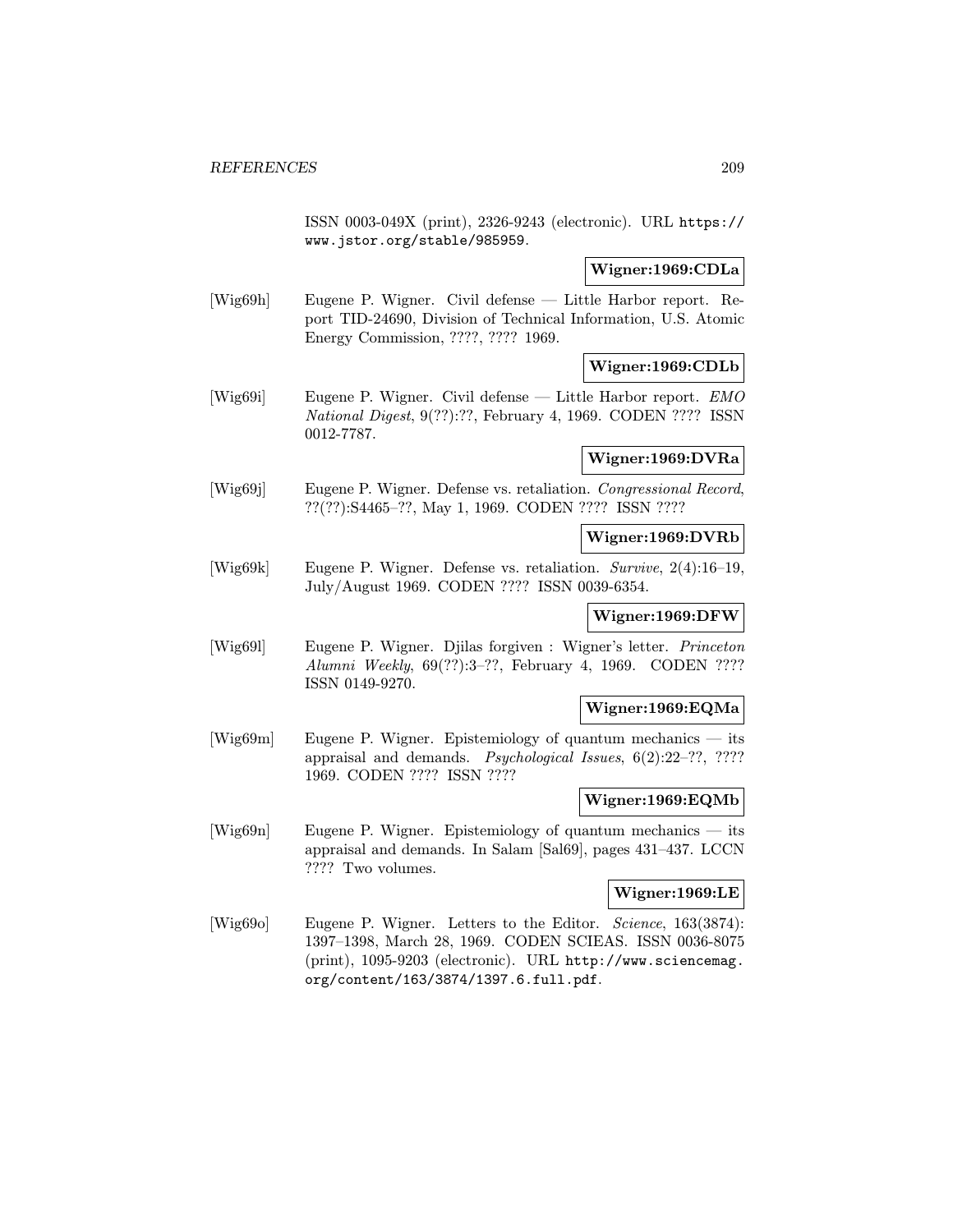#### Wigner:1969:MC

[Wig69p] Eugene P. Wigner. Manpower contradictions. Physics Today, 22(12):11–??, December 1969. CODEN PHTOAD. ISSN 0031- 9228 (print), 1945-0699 (electronic). URL http://link.aip. org/link/phtoad/v22/i12/p11/s2.

#### Wigner:1969:OCD

[Wig69q] Eugene P. Wigner. The objectives of civil defense. In Wigner [Wig69x], pages 3–23. ISBN 0-253-18588-2. LCCN UA926 .S85 1969.

#### Wigner:1969:SPP

[Wig69r] Eugene P. Wigner. On some problems of physics. Tennessee Alumnus, 49(5):35–??, ???? 1969. CODEN ???? ISSN ????

## Wigner:1969:RBM

[Wig69s] Eugene P. Wigner. Review of Random matrices and the statistical theory of energy levels, New York: Academic Press, 1967. Quarterly of Applied Mathematics, 26(??):613–614, ???? 1969. CODEN QAMAAY. ISSN 0033-569X (print), 1552-4485 (electronic).

# Wigner:1969:RBB

[Wig69t] Eugene P. Wigner. Review of Reflections on big science, by Alvin Weinberg. Nuclear Applications and Technology, 7(4):399– ??, ???? 1969. CODEN ???? ISSN ????

## Wigner:1969:SC

[Wig69u] Eugene P. Wigner. Summary of the conference. In M. Harvey et al., editors, Proceedings. Comptes rendus. International Conference on Properties of Nuclear States. Conférence internationale sur les propriétés des états nucléaires. Montreal, Canada, August  $25-30$ ,  $1969$ , pages  $633-647$ . Press de l'université de Montréal, Montréal, QC, Canada, 1969. LCCN QC770 .I518 1969.

#### Wigner:1969:U

[Wig69v] Eugene P. Wigner. [unknown]. In Grene [Gre69], page ?? LCCN ????

## Wigner:1969:WSB

[Wig69w] Eugene P. Wigner. Wigner's statement before the Subcommittee on International Organization and Disarmament Affairs (Gore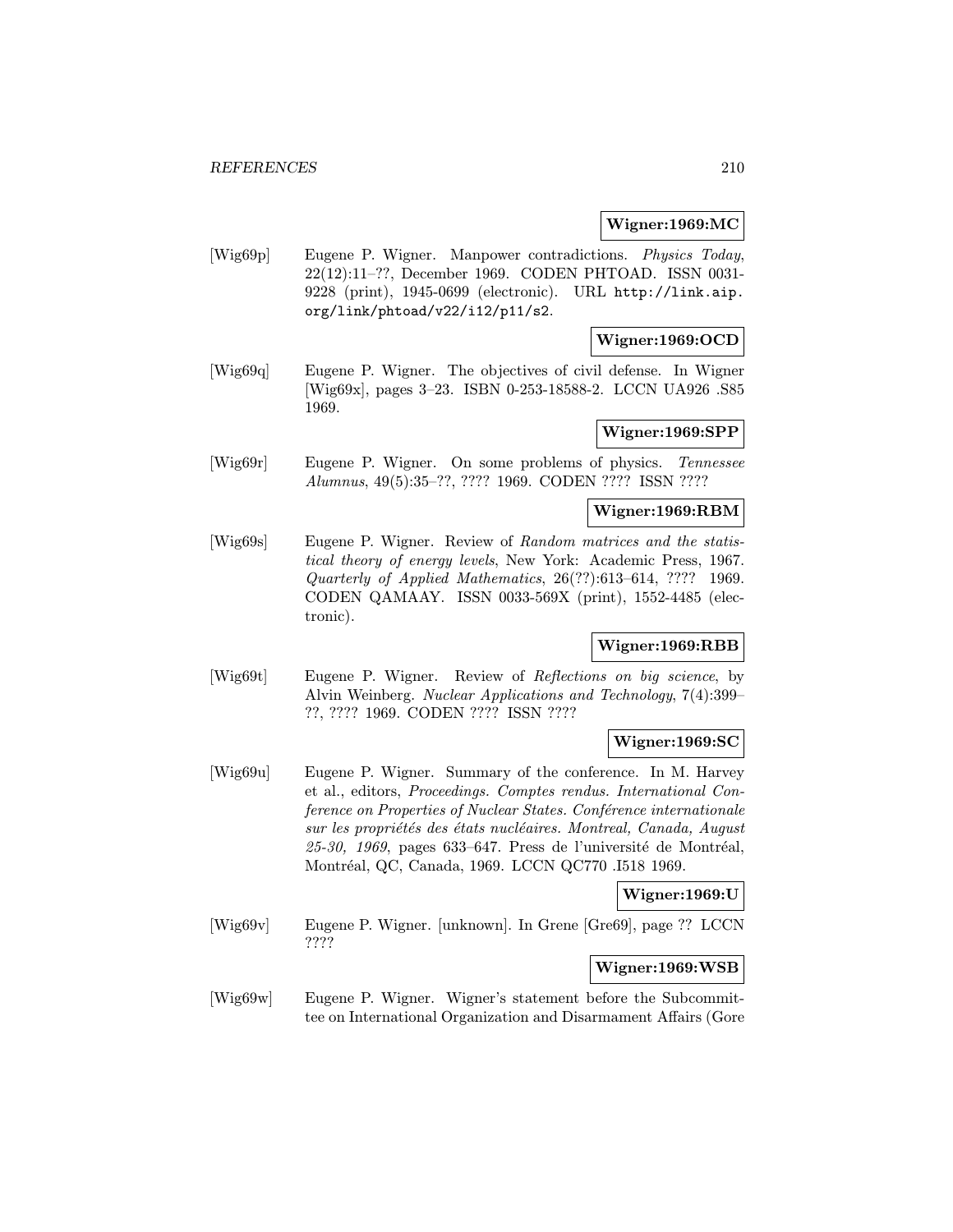Committee) of the Committee on Foreign Relations, U.S. Senate, May 21, 1969.

## Wigner:1969:SBM

[Wig69x] Eugene Paul Wigner, editor. Survival and the Bomb: Methods of Civil Defense. Indiana University Press, Bloomington, IN, USA, 1969. ISBN 0-253-18588-2. ix + 307 pp. LCCN UA926 .S85 1969.

## Wigner:1969:EAS

[Wig69y] Wigner Jenő. Előszó az atommag szerkezete című műhöz. (Hun $qarian)$  [Preface to the nuclear plant's structure]. Akadémiai k., Budapest, Hungary, 1969. ???? pp. LCCN ????

## Wigner:1970:BSE

[Wig70a] Eugene P. Wigner. Blast shelter effectiveness and cost. EMO National Digest, 10(1):27–28, ???? 1970. CODEN ???? ISSN 0012-7787.

## Wigner:1970:BRC

[Wig70b] Eugene P. Wigner. Book review: Civil defense: Survival and the Bomb — Methods of Civil Defense. Science,  $167(3921):1076$ , 1079, February 20, 1970. CODEN SCIEAS. ISSN 0036-8075 (print), 1095-9203 (electronic). URL http://www.jstor.org/ stable/1728662. Criticism of S. Weinberg's review.

#### Wigner:1970:CD

[Wig70c] Eugene P. Wigner. Civil defense. Science, 167(3921):1076– 1079, February 20, 1970. CODEN SCIEAS. ISSN 0036-8075 (print), 1095-9203 (electronic). URL http://www.sciencemag. org/content/167/3921/1076.2.full.pdf.

#### Wigner:1970:EGV

[Wig70d] Eugene P. Wigner. Der erfolgreiche Gegen- und Vernichtungschlag ein Märchen. (German) [The successful counter-strike and destruction of a myth]. Zivilschutz, 11(??):289–??, ???? 1970. CO-DEN ???? ISSN ????

#### Wigner:1970:DNB

[Wig70e] Eugene P. Wigner. Discussion notes : Behind the SALT talks. In Anonymous, editor, Fourth International Arms Control Symposium, Airlie House, Warrenton, Virginia, May 1–2, 1970. Fourth Section, pages 67–?? University of Pennsylvania, Philadelphia, PA, USA, 1970. LCCN ????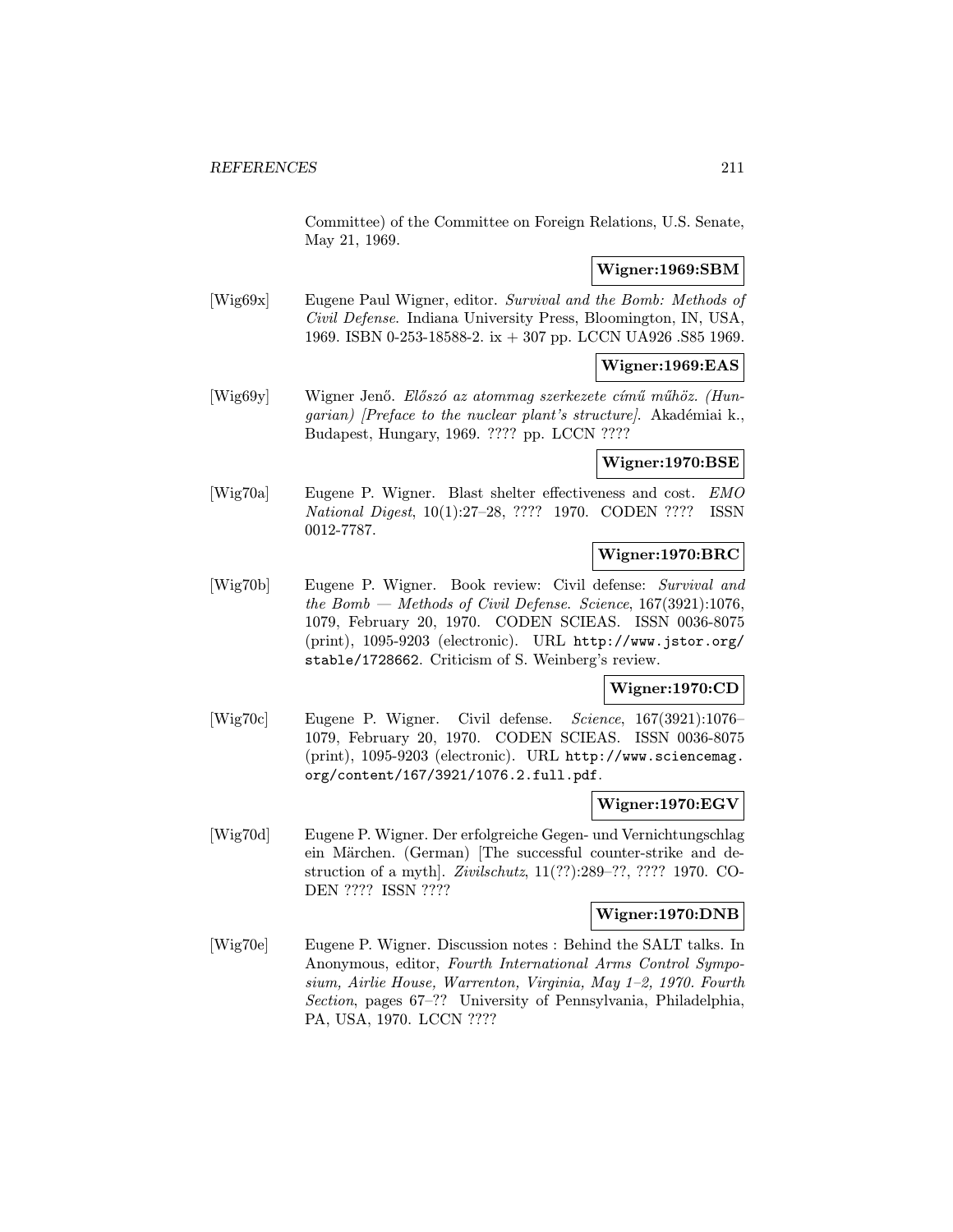### Wigner:1970:MAD

[Wig70f] Eugene P. Wigner. The myth of assured destruction. Survive, 3 (4):2–4, July/August 1970. CODEN ???? ISSN 0039-6354.

# Wigner:1970:HVQ

[Wig70g] Eugene P. Wigner. On hidden variables and quantum mechanical probabilities. American Journal of Physics, 38(8):1005–1009, August 1970. CODEN AJPIAS. ISSN 0002-9505 (print), 1943-2909 (electronic). URL http://link.aip.org/link/ajpias/v38/i8/ p1005/s1.

# Wigner:1970:PEL

[Wig70h] Eugene P. Wigner. Physics and the explanation of life. Foundations of Physics,  $1(1):35-45$ , March 1970. CODEN FNDPA4. ISSN 0015-9018 (print), 1572-9516 (electronic). URL http:// www.springerlink.com/content/p0453n1p7835xt66.

#### Wigner:1970:SGC

[Wig70i] Eugene P. Wigner. Some general consequence of the short-range nature of nuclear forces. In Bromley and Hughes [BH70], pages 43–91. LCCN QC780 .F3.

#### Wigner:1970:WCD

[Wig70j] Eugene P. Wigner. Why civil defense? EMO National Digest, 11 (4):16–18, October/November 1970. CODEN ???? ISSN 0012- 7787.

# Wigner:1970:SRS

[Wig70k] Eugene Paul Wigner. Symmetries and reflections: scientific essays of Eugene P. Wigner. MIT Press, Cambridge, MA, USA, 1970. ISBN 0-262-73021-9. viii + 280 pp. LCCN Q171 .W65 1970.

# Wigner:1971:QMD

[Wig71a] E. Wigner. Quantum mechanical distribution functions revisited. In W. Yourgrau and A. van der Merwe, editors, Perspectives in Quantum Theory, pages 25–36. MIT Press, Cambridge, MA, USA, 1971.

## Wigner:1971:SOD

[Wig71b] E. Wigner. The subject of our discussions. (talk). In d'Espagnat [d'E71], pages 124–125. ISBN 0-12-368849-3. LCCN QC174.1 .V36 1971.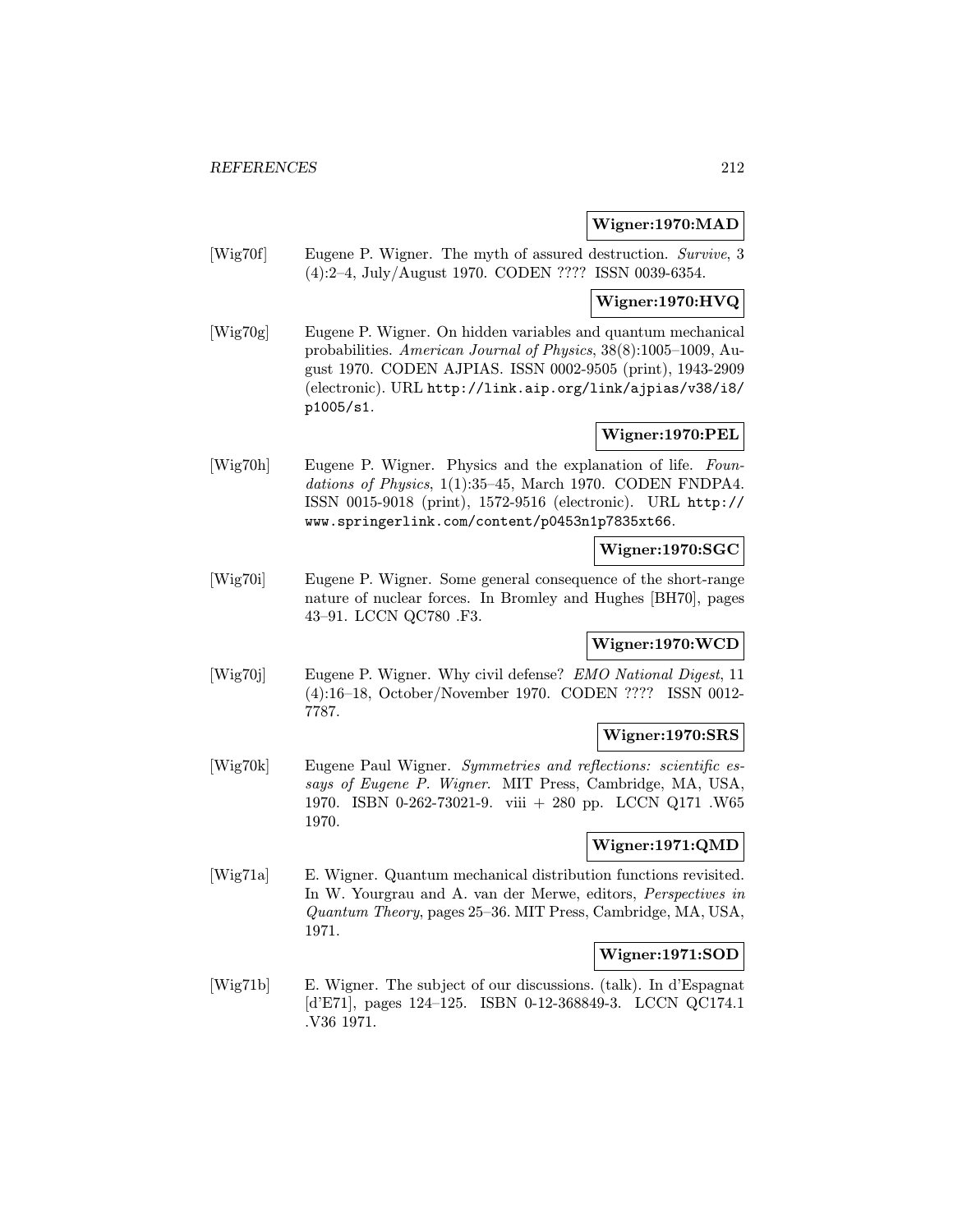#### Wigner:1971:RIR

[Wig71c] E. P. Wigner. Restriction of irreducible representations of groups to a subgroup. Proceedings of the Royal Society of London. Series A, Mathematical and physical sciences, 322(1549):181–189, April 20, 1971. CODEN PRLAAZ. ISSN 0962-8444. URL http:// www.jstor.org/stable/77722.

#### Wigner:1971:IEP

[Wig71d] Eugene P. Wigner. Interview : Eugene Paul Wigner. New Engineer, 1(2):4–??, November 1971. CODEN ???? ISSN ????

## Wigner:1971:CDN

[Wig71e] Eugene P. Wigner. Is civil defense necessary? Muse News, 3(1): 5–??, ???? 1971. CODEN ???? ISSN ????

## Wigner:1971:LBA

[Wig71f] Eugene P. Wigner. Letter: The bomb again. *Environment*, ?? (??):51–??, November 1971. CODEN ???? ISSN ????

#### Wigner:1971:SPP

[Wig71g] Eugene P. Wigner. On some of physics's problems. Main Currents in Modern Thought, 28(??):75–??, ???? 1971. CODEN ???? ISSN ????

# Wigner:1971:PPQ

[Wig71h] Eugene P. Wigner. The philosophical problem — questions of physical theory. In d'Espagnat [d'E71], pages 122–124. ISBN 0-12-368849-3. LCCN QC174.1 .V36 1971.

### Wigner:1971:PBS

[Wig71i] Eugene P. Wigner. Preface of Translation of Soviet civil defense handbook. US Congressional Record, June 16, 1971.

#### Wigner:1971:RNI

[Wig71j] Eugene P. Wigner. Rejoinder: [Von Neumann's informal hiddenvariable argument]. American Journal of Physics, 39(9):1097– 1098, September 1971. CODEN AJPIAS. ISSN 0002-9505 (print), 1943-2909 (electronic). URL http://link.aip.org/ link/ajpias/v39/i9/p1097/s1. See [Cla71b, Cla71a].

## Wigner:1971:REB

[Wig71k] Eugene P. Wigner. Review entitled Remembering Einstein's life and times, of Einstein: The life and times, by Ronald Clark.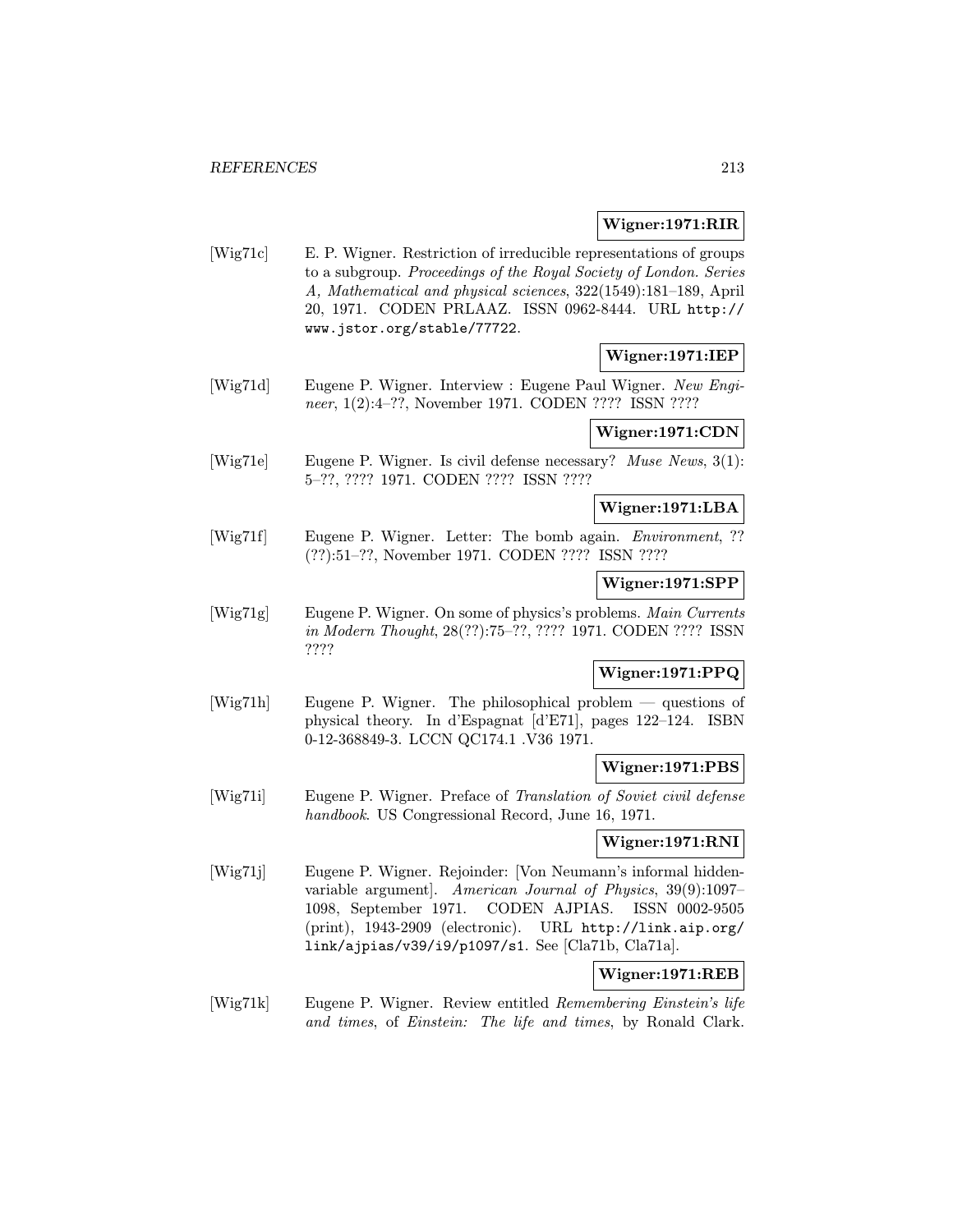World Publishers, 1971. Philadelphia Inquirer, ??(??):23–??, September 22, 1971. CODEN ???? ISSN ????

# Wigner:1971:SC

[Wig71l] Eugene P. Wigner. Summary of the conference. In Barschall and Haeberli [BH71], pages 389–398. ISBN 0-299-05890-5. LCCN QC794 .I545 1970.

# Wigner:1971:BVC

[Wig71m] Wigner Jenő. Bizonyos véges csoportok ábrázolásairól. (Hungarian) [Certain representations of finite groups]. Magyar Fizikai Folyóirat, 19(2):159-164, ???? 1971. CODEN MGFFAC. ISSN 0025-0104.

## Wigner:1971:MAE

[Wig71n] Wigner Jenő. A mátrixokról, amelyek egyszerûen reducibilis csoportok ábrázolásainak kronecker-szorzatát kiredukálják. (Hungarian) [The matrix that may be provided simply reducible group representation of the Kronecker-multiplied ????]. Magyar Fizikai Folyóirat, 19(2):165-207, ???? 1971. CODEN MGFFAC. ISSN 0025-0104.

# Wigner:1972:CS

[Wig72a] E. P. Wigner. Cloud seeding. Science, 177(4050):651, August 25, 1972. CODEN SCIEAS. ISSN 0036-8075 (print), 1095-9203 (electronic). URL http://www.sciencemag.org/content/177/ 4050/651.2.full.pdf.

#### Wigner:1972:ELN

[Wig72b] E. P. Wigner. Events, laws of nature, and invariance principles. In Nobel Foundation [Nob72], pages 6–17. ISBN 0-444-40993-9. LCCN QC71.N735.

#### Wigner:1972:TEU

[Wig72c] E. P. Wigner. On the time-energy uncertainty relation. In Salam and Wigner [SW72], pages 237–247. ISBN 0-521-08600-0. LCCN QC174.1 .A85 1972. URL http://hooke.lib.cam.ac.uk/ cgi-bin/bib\_seek.cgi?cat=ul&bib=1733506; http://www. loc.gov/catdir/enhancements/fy1001/72075298-d.html; http://www.loc.gov/catdir/enhancements/fy1001/72075298 t.html.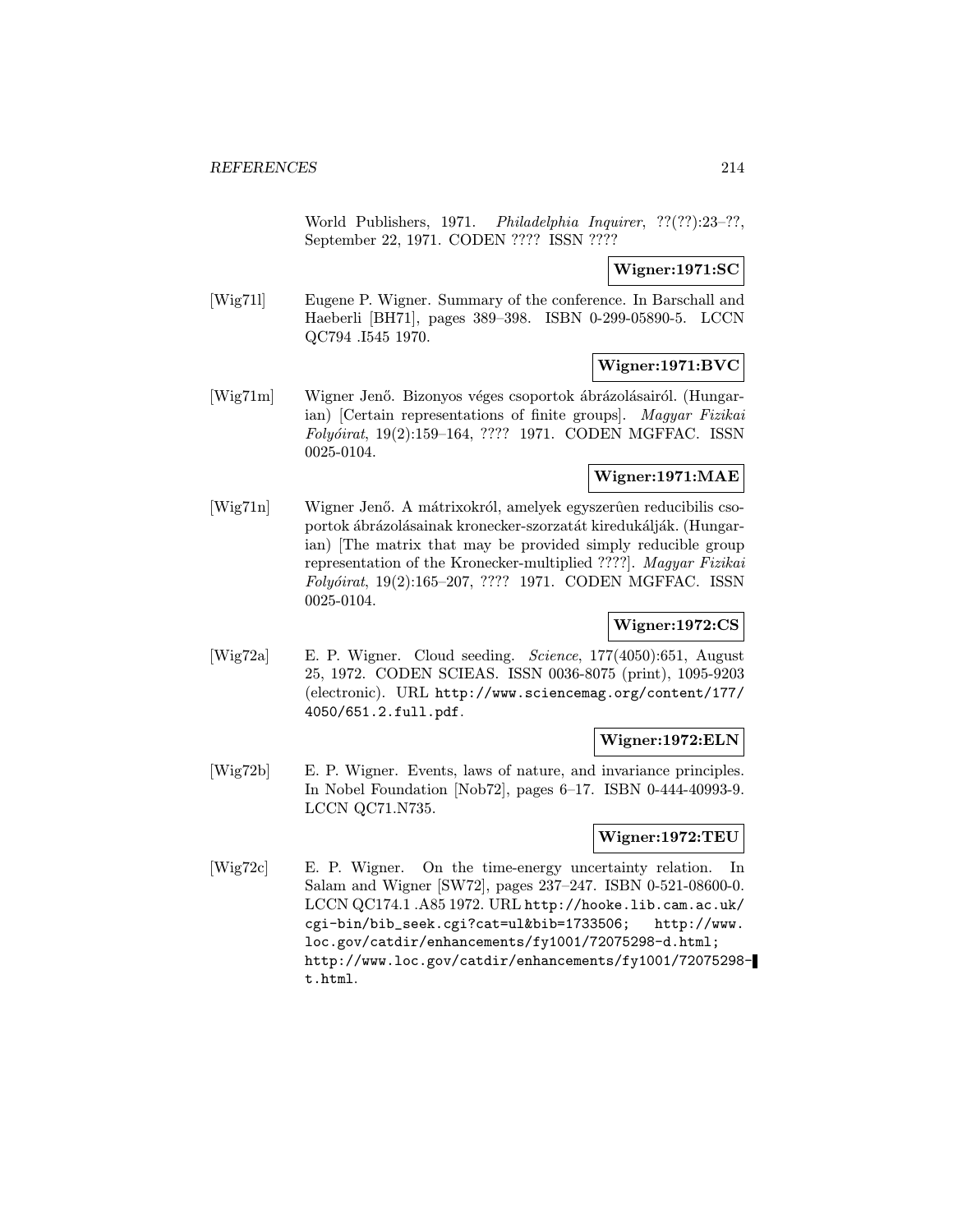#### Wigner:1972:ACM

[Wig72d] Eugene P. Wigner. Appendix C of M. L. Goldberger: Density of states in periodic systems. In Problems of theoretical physics, pages 396–416. Nauka, Moscow, Russia, 1972. ISBN ???? LCCN ????

# Wigner:1972:EMW

[Wig72e] Eugene P. Wigner. Enough missiles?: Wigner's reply to Richard English's criticism of The bomb again. Environment, 14(3):54–??, ???? 1972. CODEN ???? ISSN ????

## Wigner:1972:ERB

[Wig72f] Eugene P. Wigner. Ethics in relationship between science and society : Interview with Eugene P. Wigner. Impact of Science on Society, 22(??):283–288, ???? 1972. CODEN ???? ISSN ????

#### Wigner:1972:IT

[Wig72g] Eugene P. Wigner. Introductory talk. In J. B. Garg, editor, Statistical properties of nuclei: proceedings of the International Conference on Statistical Properties of Nuclei, held at Albany, New York, August 23–27, 1971. Plenum Press, New York, NY, USA; London, UK, 1972. ISBN 0-306-30576-3. LCCN ????

#### Wigner:1972:LPD

[Wig72h] Eugene P. Wigner. Letter: Premature demands. Phoenix (Swarthmore College), 93(1):??, September 19, 1972. CODEN ???? ISSN ????

## Wigner:1972:OMG

[Wig72i] Eugene P. Wigner. Obituary: Maria Goeppert Mayer. Physics Today, 25(5):77–79, May 1972. CODEN PHTOAD. ISSN 0031- 9228 (print), 1945-0699 (electronic). URL http://link.aip. org/link/phtoad/v25/i5/p77/s1.

#### Wigner:1972:PCM

[Wig72j] Eugene P. Wigner. The place of consciousness in modern physics. In ?. Outbridge and ?. Lazard, editors, Consciousness and reality. Avon Books, ????, 1972. ISBN ???? LCCN ????

#### Wigner:1972:SN

[Wig72k] Eugene P. Wigner. Symmetry in nature. In Anonymous, editor, [Program] / The Robert A. Welch Foundation Conferences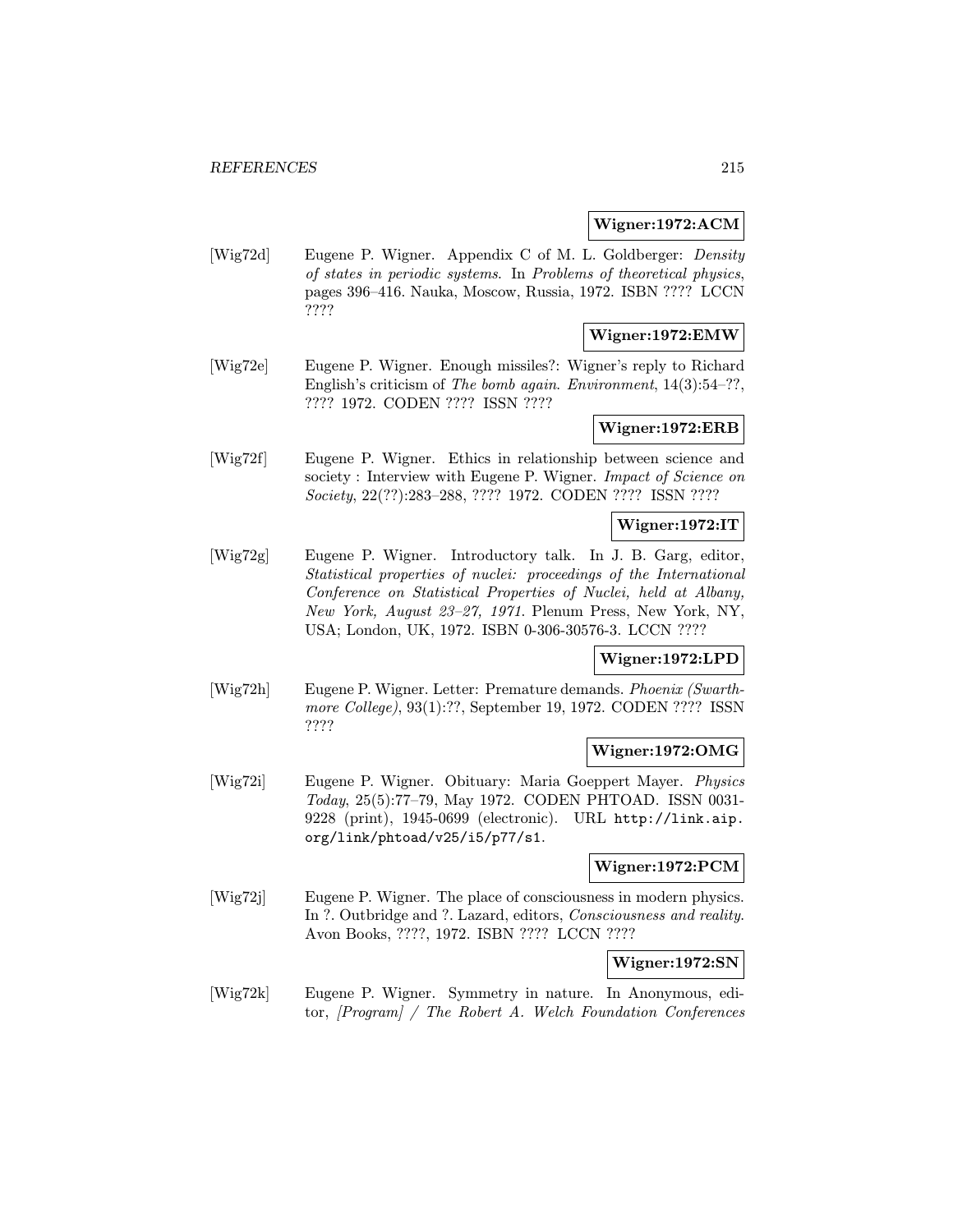on Chemical Research: XVI. Theoretical chemistry, November 20–22, 1972, Houston, Texas, pages 231–?? Robert A. Welch Foundation, Houston, TX, USA, 1972. LCCN ????

## Wigner:1972:WPV

[Wig72l] Eugene P. Wigner. Why I plan to vote Republican. Town Topics (Princeton), ??(??):??, November 2, 1972. CODEN ???? ISSN ????

# Wigner:1972:LAM

 $[Wig72m]$  Wigner Jenő.... amin én mint dilettáns filozófus gondolkodtam. (Hungarian) [???? I, as a dilettante philosopher thought: [Conversation with Wigner]]. *Mérleg*, 8(4):319–336, ???? 1972. CODEN ???? ISSN ????

## Wigner:1972:SRW

[Wig72n] Wigner Jenő. Szimmetriák és reflexiók: Wigner Jenő tudományos  $\emph{essz\'ei.}$  (Hungarian) [Symmetries and Reflections: Eugene Wigner scientific essays.]. Gondolat, Budapest, Hungary, 1972. ISBN ???? 355 pp. LCCN ????

## Wigner:1972:WJL

[Wig72o] Wigner Jenő. Wigner Jenő levelei Ortvay Rudolfhoz [Közreadta Györgyi Géza]. (Hungarian) [Eugene Wigner leaves Rudolf Ortvay [Participation By George Géza]]. Fizikai Szemle (Budapest), 22 (2):45–58, ???? 1972. CODEN FISZA6. ISSN 0015-3257 (print), 1588-0540 (electronic).

## Wigner:1973:IEW

[Wig73a] Eugene Wigner. An interview with Eugene Wigner by I. Kardos. The New Hungarian Quarterly, 14(51):141–150, ???? 1973. CODEN ???? ISSN ????

# Wigner:1973:CDA

[Wig73b] Eugene P. Wigner. Civil defense : Abstract of Wigner's lecture. Technical report, University of Utah, Salt Lake City, UT, USA, March 9, 1973.

## Wigner:1973:EPQ

[Wig73c] Eugene P. Wigner. Epistemological perspective on quantum theory. In Hooker [Hoo73], pages 369–385. ISBN 90-277-0271-3. LCCN QC174.12 .C66.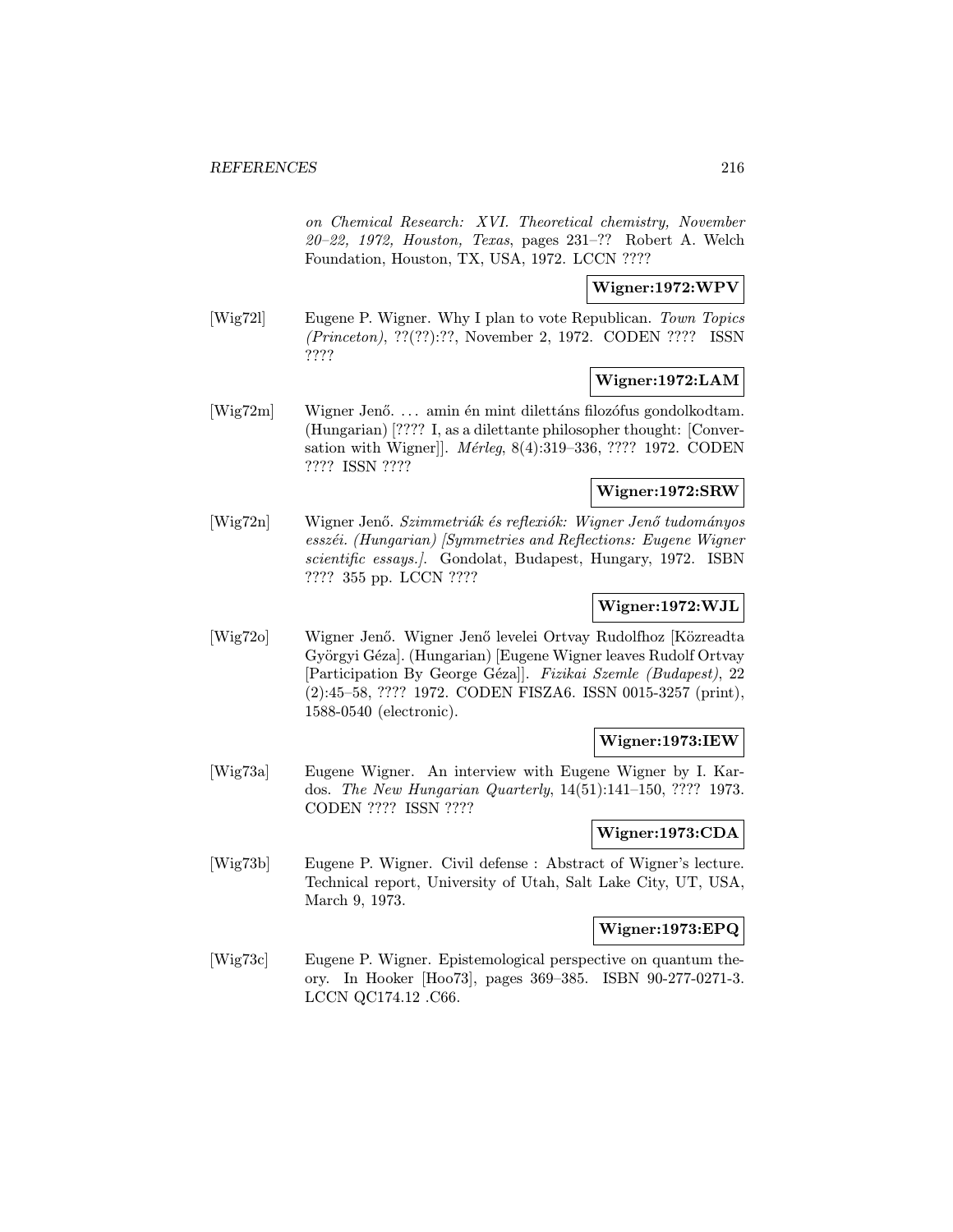### Wigner:1973:ISS

[Wig73d] Eugene P. Wigner. The impact of success on science. Cahiers de l'Association Lecomte de Nou $\ddot{y}$ , 4(??):37-46, Spring 1973. CO-DEN ???? ISSN ????

### Wigner:1973:IHM

[Wig73e] Eugene P. Wigner. Introduction : In honor of M. Moshinsky. Revista Mexicana de Física, 22(??):xi-??, ???? 1973. CODEN RMXFAT. ISSN ????

# Wigner:1973:RDS

[Wig73f] Eugene P. Wigner. Le retentissement du succès sur la science. (French) [The impact of success on science]. Cahiers de l'Association Lecomte de Nouÿ,  $4(??)!$ :4-14, Spring 1973. CODEN ???? ISSN ????

# Wigner:1973:LFD

[Wig73g] Eugene P. Wigner. Letter: Falk debated. Princeton Alumni Weekly, ??(??):7–??, February 27, 1973. CODEN ???? ISSN 0149-9270.

### Wigner:1973:SPP

[Wig73h] Eugene P. Wigner. On some physics' problems. In ????, editor, Southeastern Section, American Physical Society, 14th Meeting. Wake Forest University, November 1973, pages 15–?? ????, ????, 1973. ISBN ???? LCCN ????

## Wigner:1973:RDPb

[Wig73i] Eugene P. Wigner. Reduction of direct products and restriction of representation to subgroups: the everyday tasks of the quantum theorists. In Kolman [Kol73], pages 169–185. LCCN QA252.3 .C66 1972. Reprinted from the September, 1973, issue of the SIAM Journal on Applied Mathematics, volume 25, number 2.

### Wigner:1973:RDPa

[Wig73j] Eugene P. Wigner. Reduction of direct products and restriction of representations to subgroups: The everyday tasks of the quantum theorists (in Lie algebras: Applications and computational methods). SIAM Journal on Applied Mathematics, 25(2):169–185, September 1973. CODEN SMJMAP. ISSN 0036-1399 (print), 1095-712X (electronic). URL http:// link.aip.org/link/smjmap/v25/i2/p169/s1; http://www. jstor.org/stable/2099938. Reprinted in [Wig73i].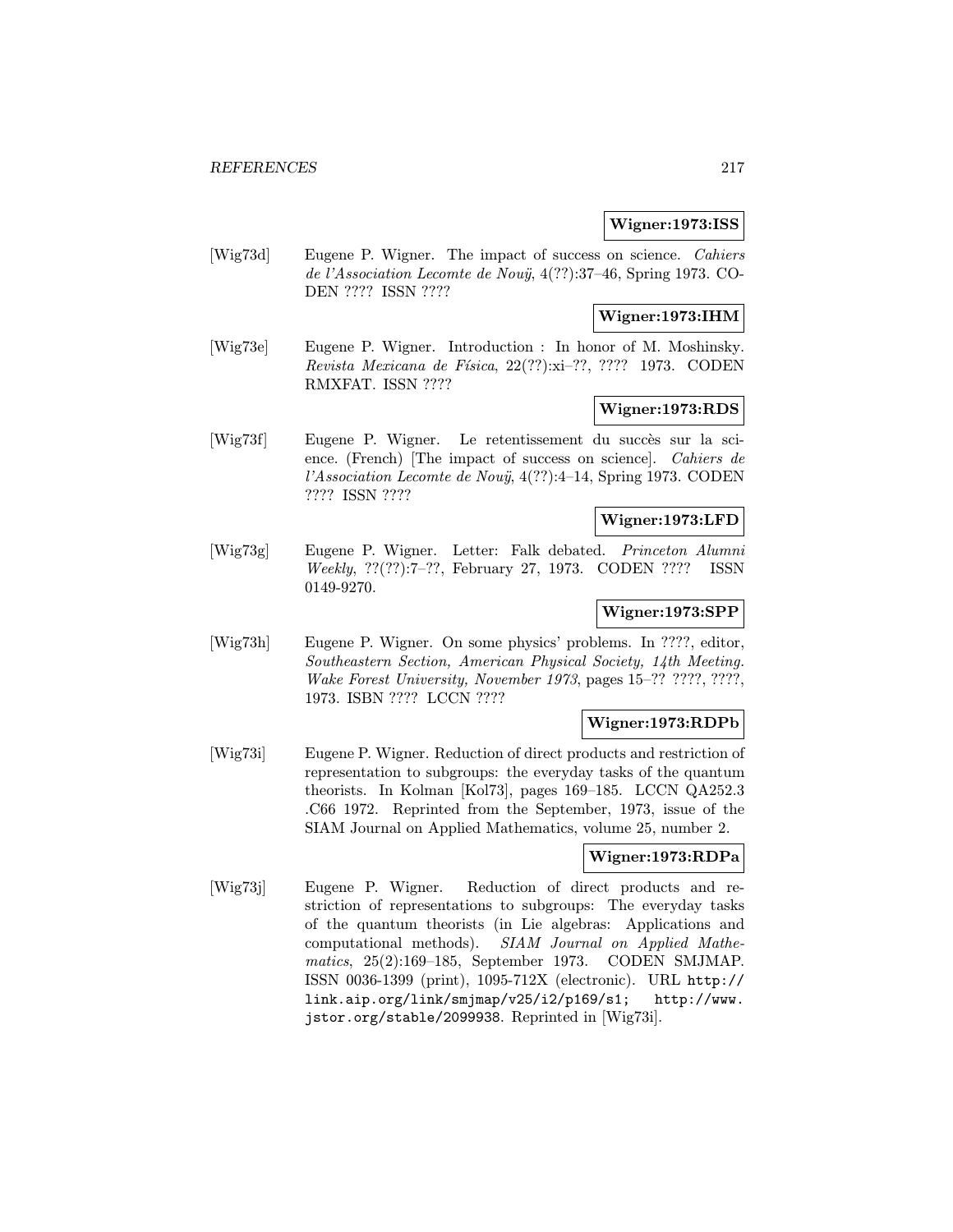### Wigner:1973:REA

[Wig73k] Eugene P. Wigner. Relativistic equations admitting only positive energy. In ????, editor, Southeastern Section, American Physical Society, 14th Meeting. Wake Forest University, November 1973, pages 7–?? ????, ????, 1973. ISBN ???? LCCN ????

### Wigner:1973:REQ

[Wig73l] Eugene P. Wigner. Relativistic equations in quantum mechanics. In Mehra [Meh73], pages 320–330. ISBN 90-277-0345-0, 90-277- 2536-5. LCCN QC173.96 .S95 1972. URL http://www.springer. com/us/book/9789027703453.

# Wigner:1973:RCD

[Wig73m] Eugene P. Wigner. Roadblocks to civil defense. Survive, ??(??): 3–??, May/June 1973. CODEN ???? ISSN 0039-6354.

### Wigner:1973:SSP

[Wig73n] Eugene P. Wigner. Science and society : Pamphlet. Van Leer Jerusalem Foundation and Technion, Haifa, Israel, 1973.

### Wigner:1973:SCW

[Wig73o] Eugene P. Wigner. Summary of the course: What I have learned. In Zichichi [Zic73], pages 829–839. LCCN QC793 .I555 1972.

### Wigner:1973:WP

[Wig73p] Eugene P. Wigner. Wolfgang Pauli. In Weber [Web73], page ?? ISBN 0-85498-027-X. LCCN Q167.W42. Compiled by R. L. Weber, edited by E. Mendoza, with a foreword by William Cooper.

### Wigner:1973:BWJ

[Wig73q] Wigner Jenő. Beszélgetés Wigner Jenővel: TV-interjú, 1973. március: Az interjút kardos istván készítette 1972. szeptemberében, triesztben. (Hungarian) [Interview with Eugene Wigner: TV interview, March 1973: The interview with Stephen Kardos created September 1972, Triestel. Valóság [Reality],  $16(2)$ :73–81, ???? 1973. CODEN ???? ISSN ????

### Wigner:1973:HGJ

[Wig73r] Wigner Jenő. Hámos György: Egy jó tanuló a Fasori Gimnáziumból: Interjú. (Hungarian) [George Hamos: a good student in Fasori high school]. Elet és Irodalom [Life and Literature], 17(11):13–??, ???? 1973. CODEN ???? ISSN 0424-8848 (print), 1588-0362 (electronic).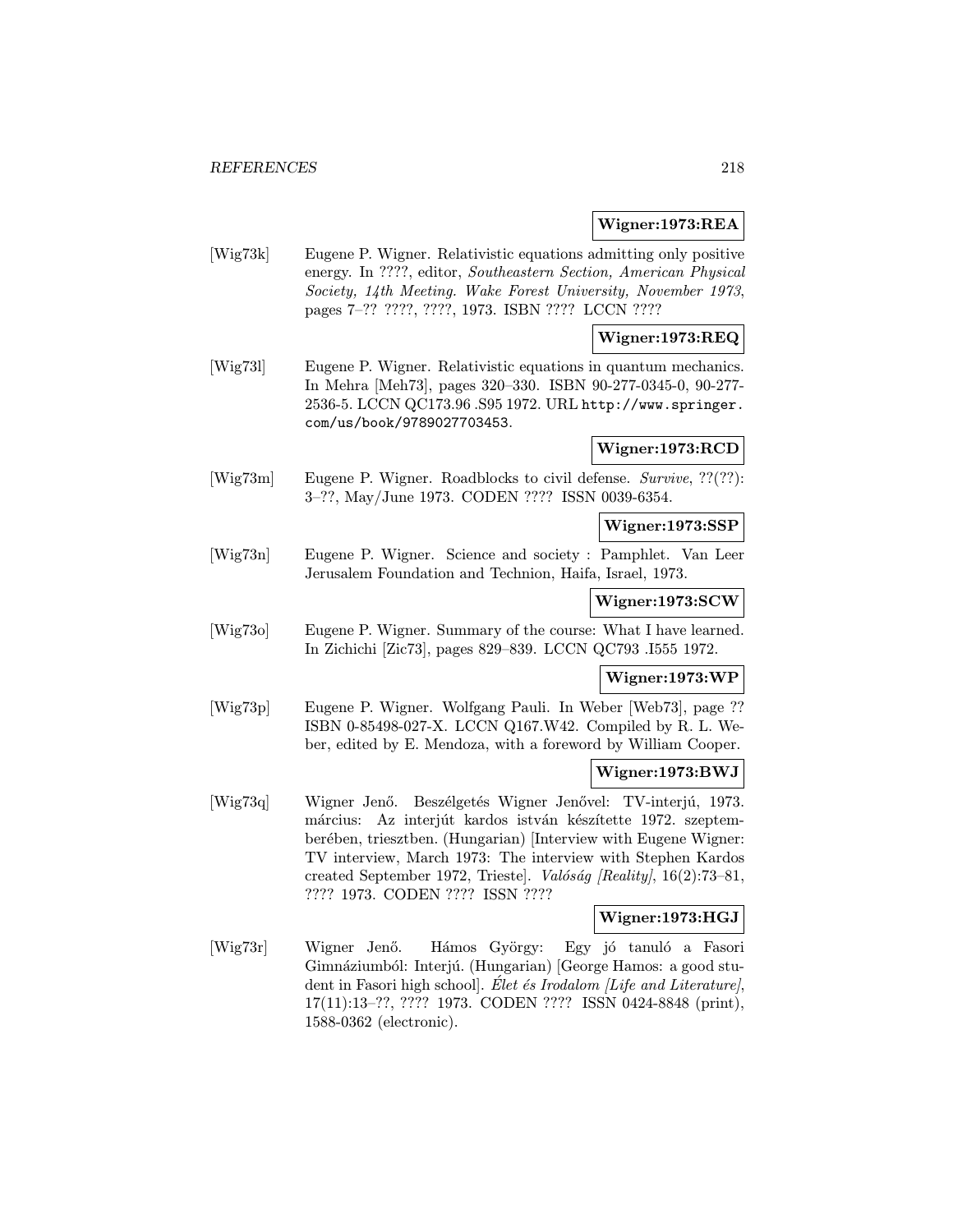### Wigner:1973:VIH

[Wig73s] Wigner Jenő. Visszaemlékezéseim az iskolára. (Hungarian) [Recollections of school]. Fizikai Szemle (Budapest), 23(10):297–298, ???? 1973. CODEN FISZA6. ISSN 0015-3257 (print), 1588-0540 (electronic).

### Wigner:1974:BRB

[Wig74a] Eugene P. Wigner. Book review: Annual review of nuclear science, vol. 22. Nuclear Science and Engineering, 3(??):352–353, ???? 1974. CODEN NSENAO. ISSN ????

# Wigner:1974:CR

[Wig74b] Eugene P. Wigner. Concluding remarks. In Symmetry properties of nuclei: Proceedings of the 15th Solvay Conference, September  $28-October$  3, 1970, pages 351–362. Gordon and Breach, New York, NY, USA, 1974. ISBN ???? LCCN ????

# Wigner:1974:EWA

[Wig74c] Eugene P. Wigner. Excerpts from E. Wigner's address to the USCDC Conference on October 11, 1973, St. Paul, Minnesota. Survive, 7(1):8–??, ???? 1974. CODEN ???? ISSN 0039-6354.

### Wigner:1974:IIP

[Wig74d] Eugene P. Wigner. The intellectual influence of physics. Inside AIP, ??(4):??, February 13, 1974. CODEN ???? ISSN ????

#### Wigner:1974:SPP

[Wig74e] Eugene P. Wigner. On some physics' problems: Abstract. Bulletin of the American Physical Society, 19(??):688–??, ???? 1974. CODEN BAPSA6. ISSN ????

### Wigner:1974:PEL

[Wig74f] Eugene P. Wigner. Physics and the explanation of life. Boston Studies in the Philosophy of Science, 11(??):119–??, ???? 1974. CODEN ???? ISSN ????

# Wigner:1974:RWE

[Wig74g] Eugene P. Wigner. Relativistic wave equations admitting only positive energy. Bulletin of the American Physical Society, 19 (??):683–??, ???? 1974. CODEN BAPSA6. ISSN 0003-0503.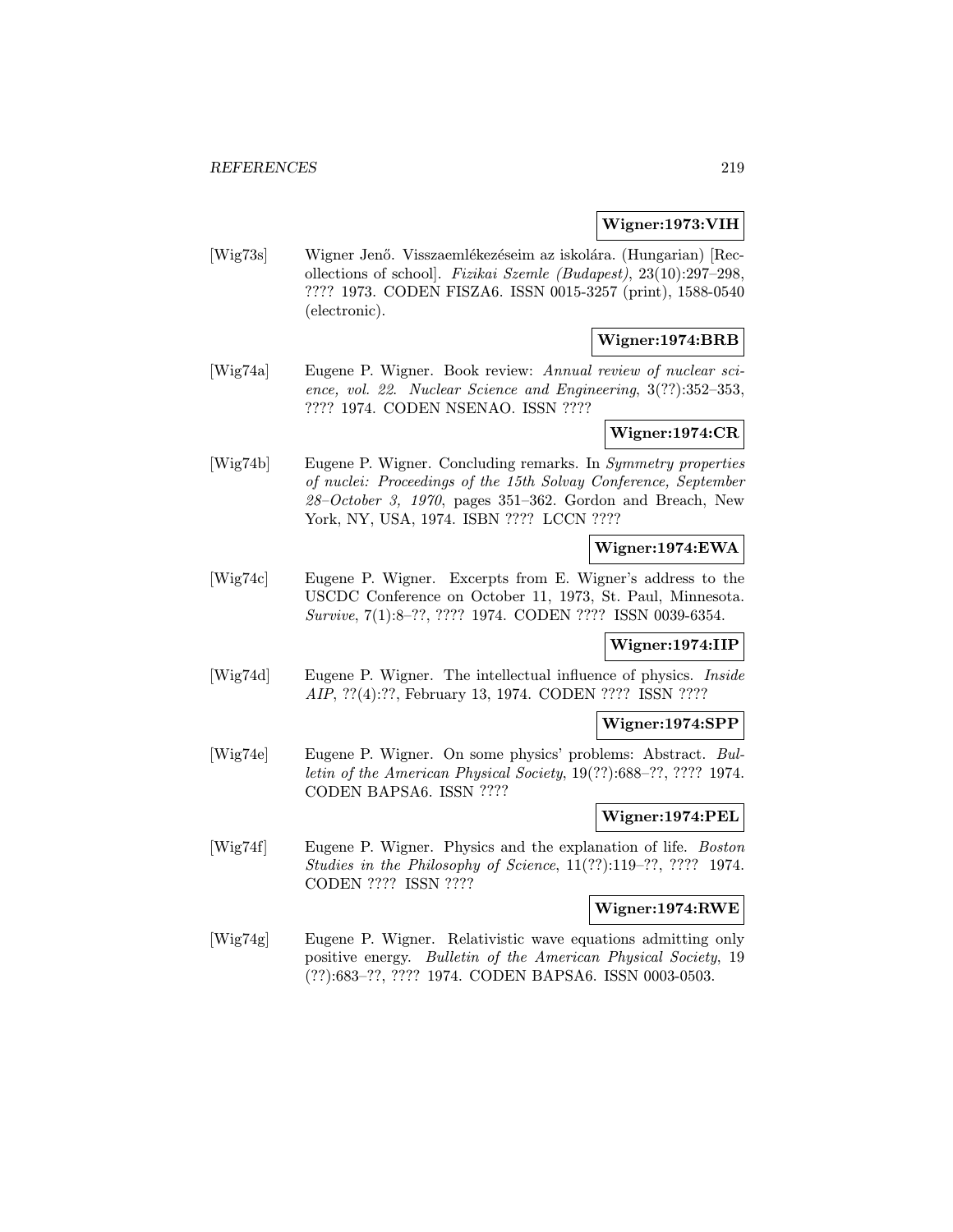### Wigner:1974:RPK

[Wig74h] Eugene P. Wigner. The roles of primitive knowledge, of language and of mathematics in the physical sciences: Lecture at the University of Utah. Abstract., May 10, 1974.

# Wigner:1974:WR

[Wig74i] Eugene P. Wigner. Wigner replies. Physics Today, 27(6):13–??, June 1974. CODEN PHTOAD. ISSN 0031-9228 (print), 1945- 0699 (electronic). URL http://link.aip.org/link/phtoad/ v27/i6/p13/s1.

# Wigner:1975:ERB

[Wig75a] Eugene P. Wigner. Ethics in the relationship between science and society. In H. Narasimhaiah, editor, Thoughts on science and society, page ?? Bangalore University Press, Bangalore, India, second edition, 1975. ISBN ???? LCCN ????

# Wigner:1975:LQL

[Wig75b] Eugene P. Wigner. Letter: Question for Lewis. International Herald Tribune, ??(??):??, October 27, 1975. CODEN ???? ISSN ????

# Wigner:1975:REW

[Wig75c] Eugene P. Wigner. Recollections and expectations: E. Wigner's address at the inauguration of the Kramers Leerstoel, October 13, 1975. In [unknown], pages 1–9. Noord-Hollandsche Uitgers Maats, Amsterdam, The Netherlands, 1975.

# Wigner:1975:SSS

[Wig75d] Eugene P. Wigner. Science should study emotions, says Wigner: Interview. The Oak Ridger, ??(??):1–??, May 14, 1975. CODEN ???? ISSN 0890-6009.

# Wigner:1975:US

[Wig75e] Eugene P. Wigner. The unity of science. In Anonymous [Ano75], pages 25–33. ISBN 0-89226-003-3, 0-89226-004-1 (paperback). LCCN Q175.4 .I57 1975.

### Wigner:1975:USC

[Wig75f] Eugene P. Wigner. The unity of science — closing summary. In Anonymous [Ano75], pages 1291–1296. ISBN 0-89226-003-3, 0- 89226-004-1 (paperback). LCCN Q175.4 .I57 1975.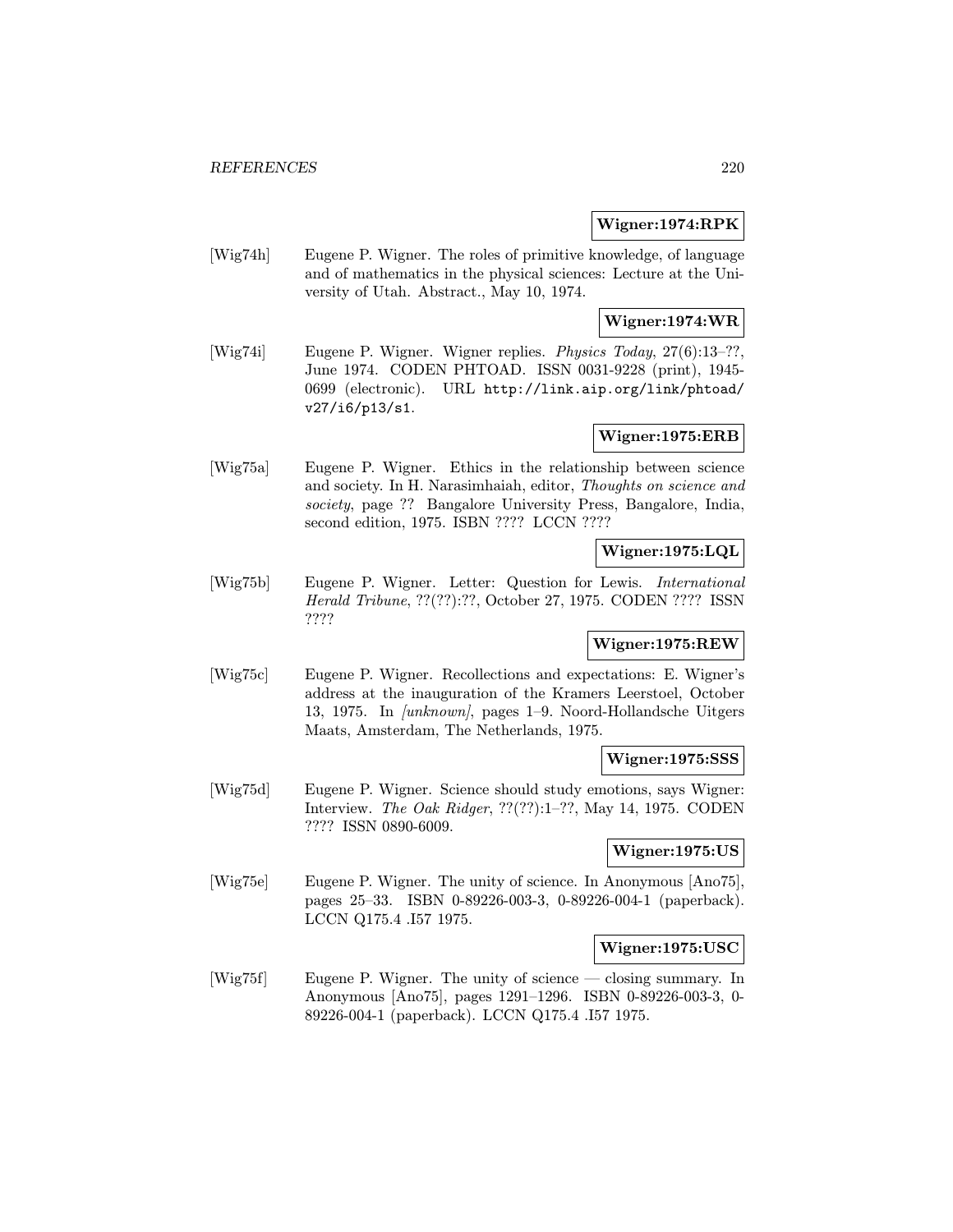### Wigner:1975:EKF

[Wig75g] Wigner Jenő. Emberi korba fogunk lépni. (Hungarian) [We are going to move on]. Magyar Hírek [Hungarian News],  $27(3):11-??$ , ???? 1975. CODEN ???? ISSN ????

### Wigner:1976:ONE

[Wig76a] E. P. Wigner. Our needs for energy and ways to satisfy them. Revista Interamericana, 6(??):485–??, ???? 1976. CODEN ???? ISSN ????

# Wigner:1976:BRJ

[Wig76b] Eugene Wigner. Book review: Joe Rosen, Symmetry Discovered: Concepts and Applications in Nature and Science. American Scientist, 64(3):335–336, May 1976. CODEN AMSCAC. ISSN 0003- 0996 (print), 1545-2786 (electronic). URL http://www.jstor. org/stable/27847274.

### Wigner:1976:BRB

[Wig76c] Eugene P. Wigner. Book review: The Advisors: Oppenheimer, Teller, and the Superbomb, by Herbert York. American Scientist, 64(5):561, September 1976. CODEN AMSCAC. ISSN 0003-0996 (print), 1545-2786 (electronic). URL http://www.jstor.org/ stable/27847469.

# Wigner:1976:CPL

[Wig76d] Eugene P. Wigner. Civil preparedness and limited nuclear war: Hearing before the Joint Committee on Defense Production, Congress of the United States, Second Session, April 1976.

### Wigner:1976:CBD

[Wig76e] Eugene P. Wigner. Comment on civil defense and the Dutch, by K. Muth. Journal of Civil Defense, 9(??):4–??, ???? 1976. CODEN ???? ISSN 0740-5537.

# Wigner:1976:IQA

[Wig76f] Eugene P. Wigner. Iranian query answered : E. Wigner's letter. Daily Reveille, ??(??):4-??, February 12, 1976. CODEN ???? ISSN ????

#### Wigner:1976:LSN

[Wig76g] Eugene P. Wigner. Letter: Soviet nuclear strategy. New York Times, ??(??):??, July 17, 1976. CODEN NYTIAO. ISSN 0362- 4331 (print), 1542-667X, 1553-8095.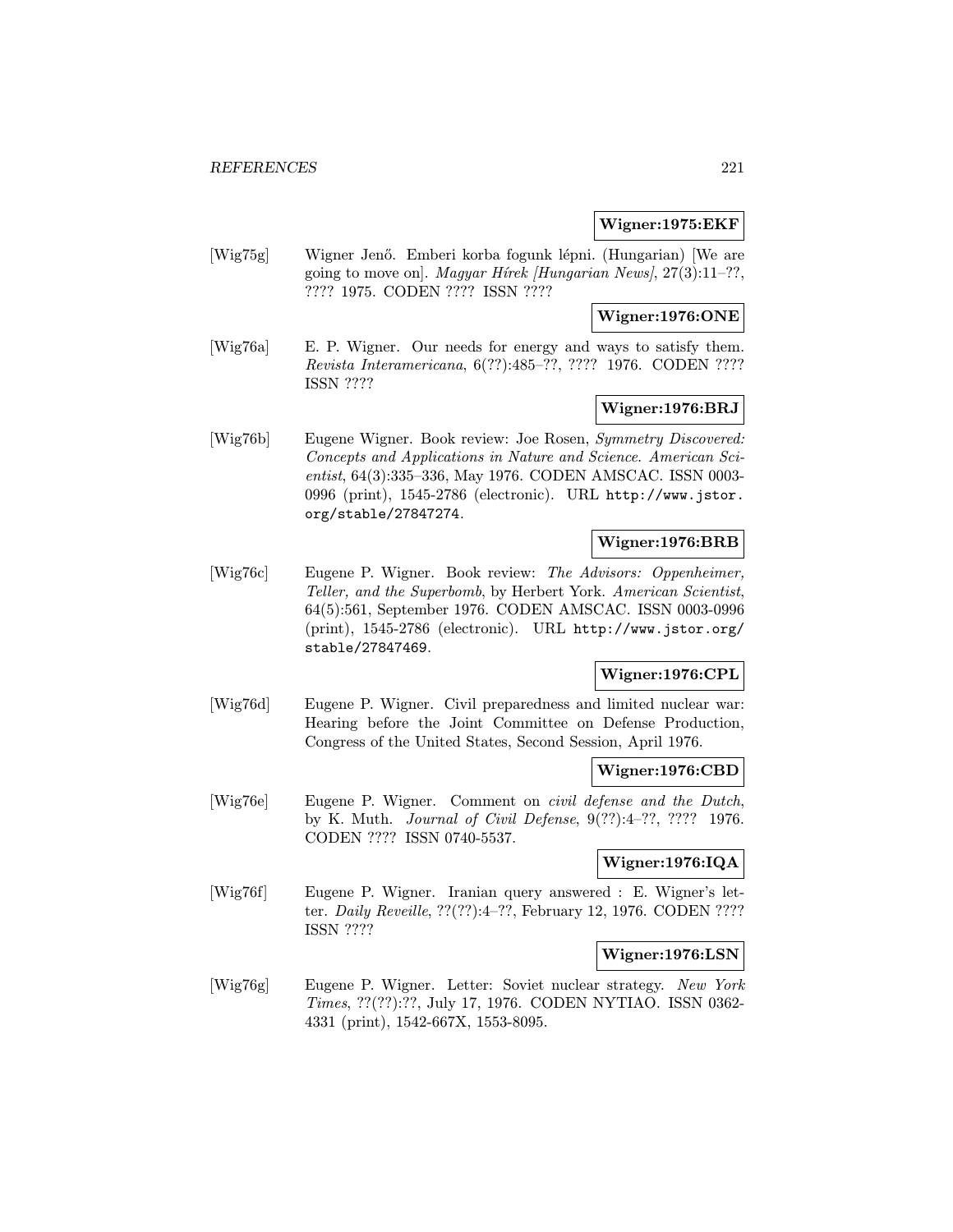#### Wigner:1976:OWK

[Wig76h] Eugene P. Wigner. Obituary: Werner K. Heisenberg. Physics Today, 29(4):86–87, April 1976. CODEN PHTOAD. ISSN 0031- 9228 (print), 1945-0699 (electronic). URL http://link.aip. org/link/phtoad/v29/i4/p86/s1.

# Wigner:1976:HVQa

[Wig76i] Eugene P. Wigner. On hidden variables and quantum mechanical probabilities. In Maurin and Rñaczka [MR76], pages xviii  $+ 504$ . ISBN 90-277-0537-2. LCCN QC19.2 .M37.

# Wigner:1976:HVQb

[Wig76j] Eugene P. Wigner. On hidden variables and quantum mechanical probabilities. In Flato et al. [F<sup>+</sup>76], page ?? ISBN 90-277-0623-9. LCCN QC174.125 .Q36.

# Wigner:1976:SPP

[Wig76k] Eugene P. Wigner. On some physics' problems. In Laszlo and Sellon [LS76], page ?? ISBN 0-306-30884-3. LCCN Q175.3 .V57.

## Wigner:1976:PMW

[Wig76l] Eugene P. Wigner. Physik und menschliches Wissen. (German) [Physics and human knowledge]. In Werner Becker and Kurt Hübner, editors, Objektivität in den Natur- und Geisteswissenschaften. (German) [Objectivity in the natural sciences and humanities, page ?? Hoffmann und Campe, Hamburg, West Germany, 1976. ISBN 3-455-09210-1. LCCN BD220 .O24.

#### Wigner:1976:USE

[Wig76m] Eugene P. Wigner. The unity of science. Excerpts from E. Wigner's address on frontiers of science at the University of Utah., March 9, 1976.

### Wigner:1976:WEO

[Wig76n] Eugene P. Wigner. Weighing on energy options. Prism, 6(51): 485–??, ???? 1976. CODEN ???? ISSN ????

#### Wigner:1976:SET

[Wig76o] Wigner Jenő. A szimmetria-elvek ötven esztendeje. (Hungarian) [The principles of symmetry and fifty years ago]. Fizikai Szemle (Budapest), 26(10):361–367, ???? 1976. CODEN FISZA6. ISSN 0015-3257 (print), 1588-0540 (electronic).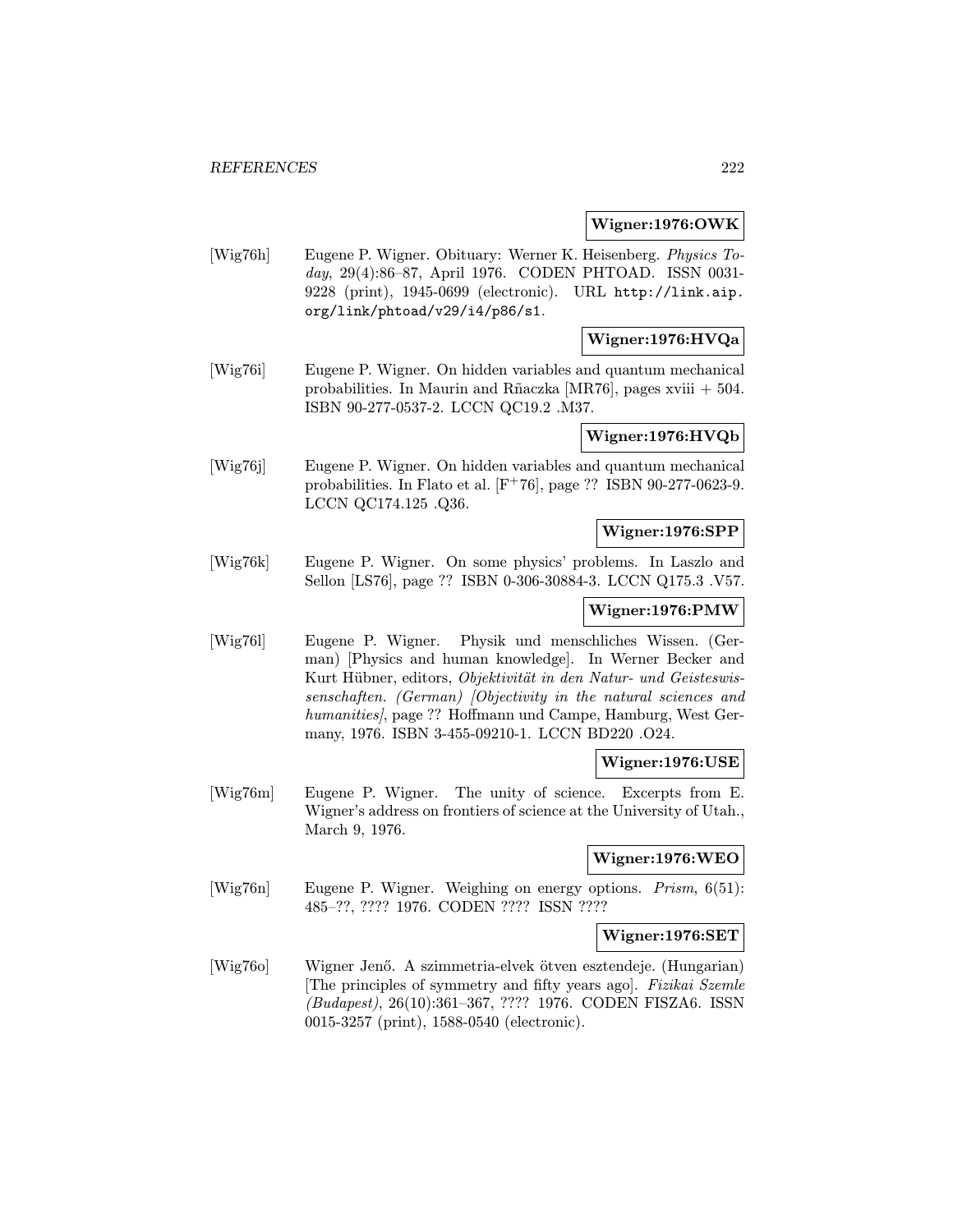### Wigner:1977:RBM

[Wig77a] E. P. Wigner. On the relation between momentum and velocity for elementary systems. Physics Letters A, 61(6):353–354, June 13, 1977. CODEN PYLAAG. ISSN 0375-9601 (print), 1873-2429 (electronic). URL http://www.sciencedirect.com/ science/article/pii/0375960177903292.

# Wigner:1977:AAA

[Wig77b] Eugene P. Wigner. Atoms, arms, and apathy: an interview by E. T. Tildon. Journal of Civil Defense, 12(??):24–27, ???? 1977. CODEN ???? ISSN 0740-5537.

# Wigner:1977:FMI

[Wig77c] Eugene P. Wigner. Fisica — matematica. (Italian) [Physics mathematics]. In Enciclopedia Italiana del 900, page ?? ????, ????, 1977.

# Wigner:1977:ISS

[Wig77d] Eugene P. Wigner. Iranian statements shocking. Daily Reveille, 5(??):81–??, ???? 1977. CODEN ???? ISSN ????

# Wigner:1977:MIM

[Wig77e] Eugene P. Wigner. Metodo. (Italian) [Method]. In Enciclopedia Italiana del 900, pages 1–24. ????, ????, 1977.

# Wigner:1977:PS

[Wig77f] Eugene P. Wigner. The physical sciences. In Anonymous [Ano77b], pages 79–85. ISBN 0-89226-005-X, 0-89226-006-8 (paperback). LCCN Q174 .I565 1976.

### Wigner:1977:PSC

[Wig77g] Eugene P. Wigner. The physical sciences: Committee chairman's summary. In Anonymous [Ano77b], pages 983–988. ISBN 0-89226- 005-X, 0-89226-006-8 (paperback). LCCN Q174 .I565 1976.

### Wigner:1977:PRH

[Wig77h] Eugene P. Wigner. Physics and its relation to human knowledge. In Anonymous [Ano77a], pages 283–294. ISBN ???? LCCN ????

#### Wigner:1977:STA

[Wig77i] Eugene P. Wigner. Science and technology for affluence and satisfaction. In Bugliarello [Bug77], pages 44–50. LCCN Q175.4 .S38.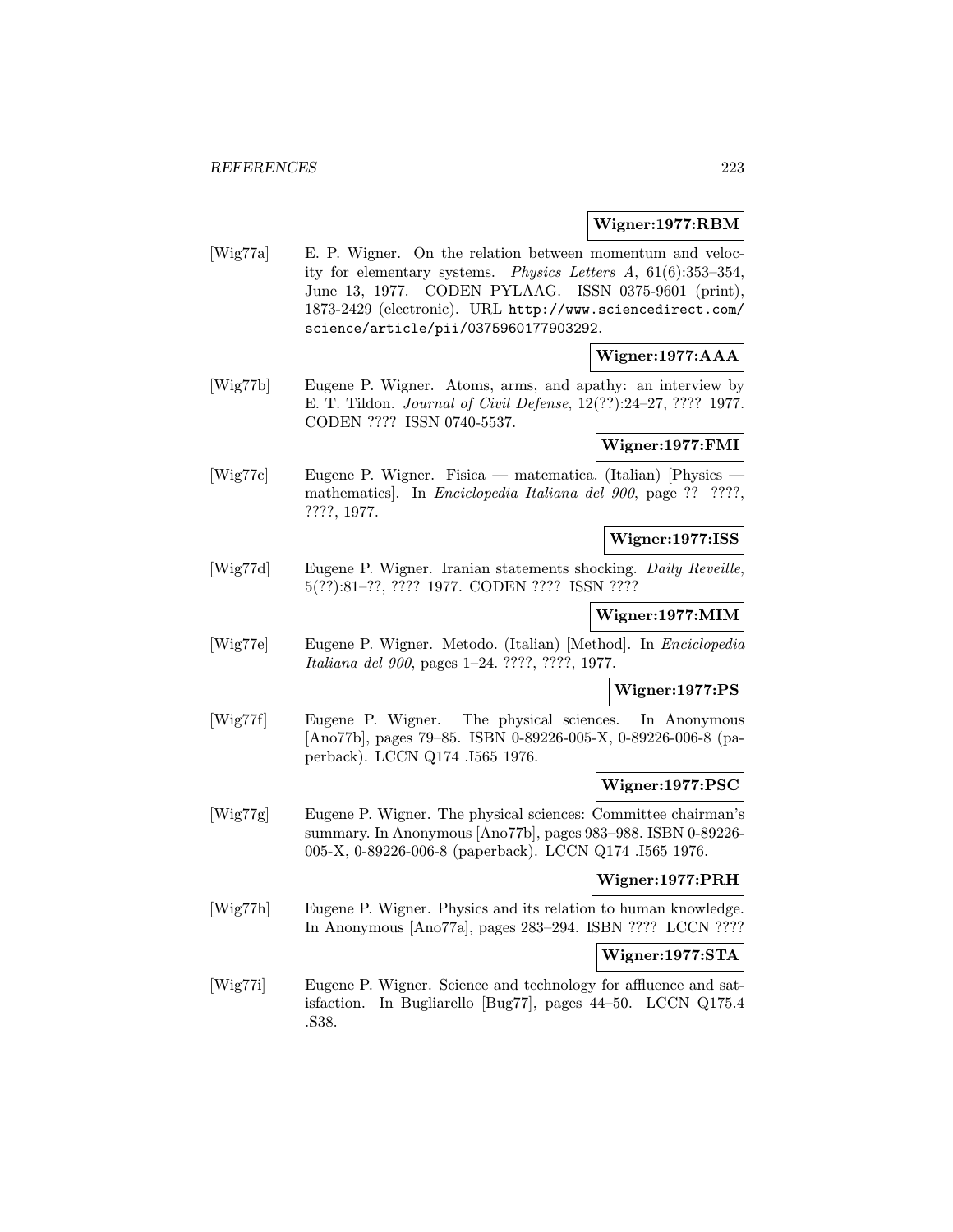### Wigner:1977:SPS

[Wig77j] Eugene P. Wigner. The scope and promise of science. In Hook et al. [HKT77], pages 131–133. ISBN 0-87975-068-5. LCCN LB2331.4 .E86. US\$11.95.

## Wigner:1978:CHS

[Wig78a] E. Wigner. City Hall Speech — Stockholm, 1963. In Symmetries and reflections: scientific essays of Eugene P. Wigner [Wig78l], pages 262–263. ISBN 0-313-20107-2. LCCN Q171 .W65 1978.

# Wigner:1978:CRa

[Wig78b] Eugene P. Wigner. Concluding remarks. AIP Conference Proceedings, 48:175–177, 1978. CODEN APCPCS. ISSN 0094-243X (print), 1551-7616 (electronic), 1935-0465. URL http://link. aip.org/link/apcpcs/v48/i1/p175/s1.

# Wigner:1978:CRb

[Wig78c] Eugene P. Wigner. Concluding remarks. In Lannutti and Williams [LW78], pages 175–178. ISBN 0-88318-147-9. LCCN QC793.3.F5 C87.

# Wigner:1978:FYS

[Wig78d] Eugene P. Wigner. Fifty years of symmetry operators. In Zichichi [Zic78], pages 879–892. ISBN 0-306-38183-4. LCCN QC793 .I555 1976.

### Wigner:1978:FSW

[Wig78e] Eugene P. Wigner. The future of science — what one can hope for. Science, Technology and Humanities,  $1(1):1-5$ , ???? 1978. CODEN ???? ISSN ????

#### Wigner:1978:NEA

[Wig78f] Eugene P. Wigner. Nuclear energy and alternatives. In Kadiroğlu et al. [KPS78], pages 22–23. ISBN 0-88410-081-2. LCCN TK9006 .I6 1977.

# Wigner:1978:PM

[Wig78g] Eugene P. Wigner. The problem of measurement. In Anonymous [Ano78c], pages 123–132. ISBN ???? LCCN ????

### Wigner:1978:PFL

[Wig78h] Eugene P. Wigner. The problems, future and limits for science. In Anonymous [Ano78b], pages 869–877. ISBN 0-89226-007-6, 0-89226-008-4 (paperback). LCCN BD232 .I57 1977.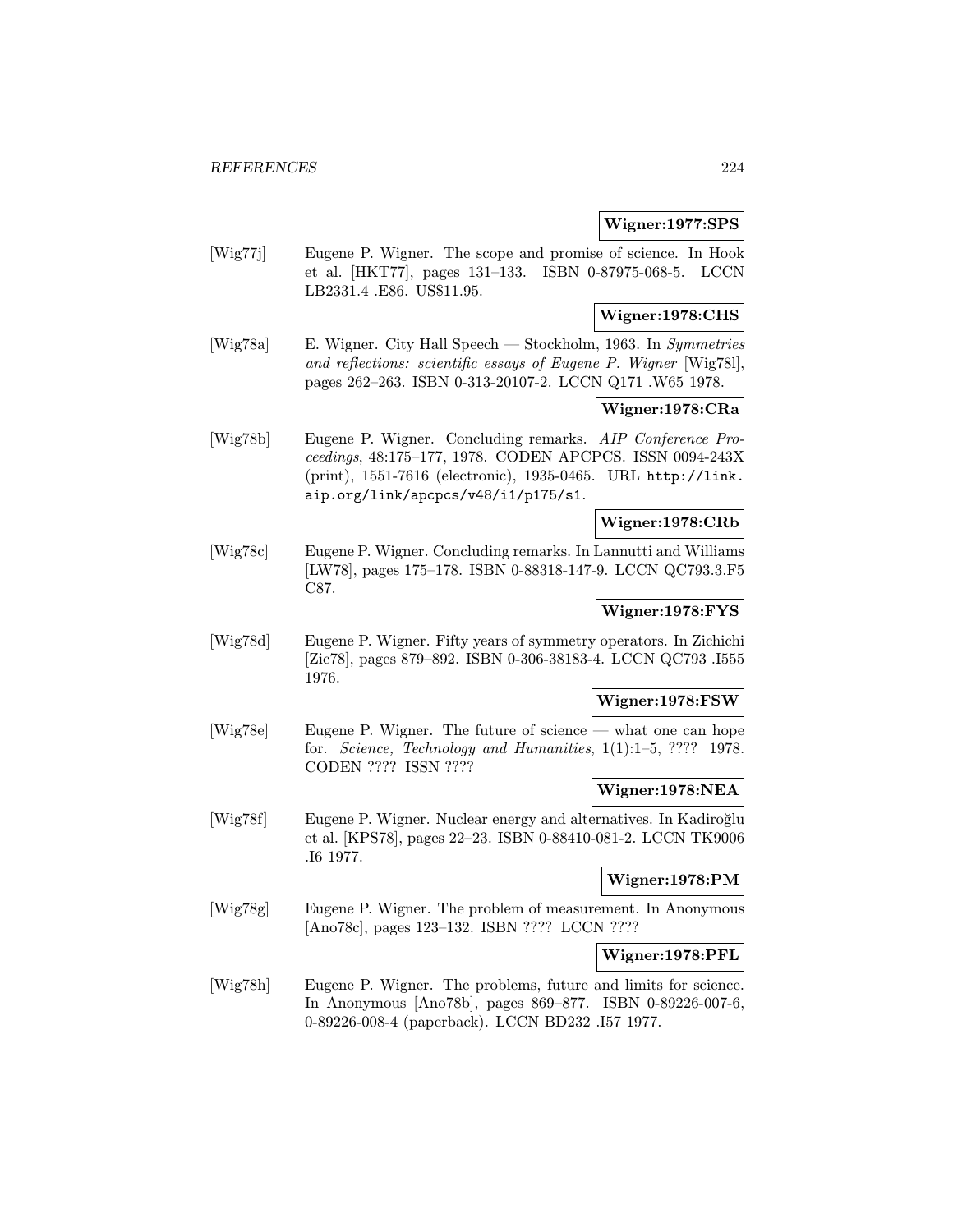#### Wigner:1978:RIK

[Wig78i] Eugene P. Wigner. Reply to Isa Khubas' remarks. In Anonymous [Ano78b], pages 882–?? ISBN 0-89226-007-6, 0-89226-008-4 (paperback). LCCN BD232 .I57 1977.

# Wigner:1978:RCJ

[Wig78j] Eugene P. Wigner. Response to citation by James R. Killians, Jr. In Anonymous [Ano78a], page 101. ISBN 0-262-11068-7. LCCN QC792.7 .P76.

# Wigner:1978:WMT

[Wig78k] Eugene P. Wigner. The Wigner Medal: a tribute to Valentine Bargmann. In Kramer and Rieckers [KR78], page ?? ISBN 0- 387-08848-2. LCCN QC20.7.G76 I57 1977.

# Wigner:1978:SRS

[Wig78l] Eugene Paul Wigner. Symmetries and reflections: scientific essays of Eugene P. Wigner. Greenwood Press, 88 Post Road West, Westport, CT 06881, USA, 1978. ISBN 0-313-20107-2. viii + 280 pp. LCCN Q171 .W65 1978.

# Wigner:1979:CCU

[Wig79a] E. P. Wigner. Citation classic — unitary representations of the inhomogeneous Lorentz group. Current Contents/Physical Chemical & Earth Sciences, ??(24):20, ???? 1979. ISSN 0163-2574.

# Wigner:1979:NRO

[Wig79b] E. P. Wigner. Nuclear reactor operation. Science, 205(4402):148, July 13, 1979. CODEN SCIEAS. ISSN 0036-8075 (print), 1095- 9203 (electronic). URL http://www.sciencemag.org/content/ 205/4402/148.2.full.pdf.

# Wigner:1979:PCS

[Wig79c] E. R. Wigner. Is the principle of causality still applicable? Chemiker-Zeitung, 103(10):329, ???? 1979. ISSN 0009-2894.

#### Wigner:1979:EI

[Wig79d] Eugene Wigner. Einstein's ideals. Nature, 282(5735):179–180, November 8, 1979. CODEN NATUAS. ISSN 0028-0836 (print), 1476-4687 (electronic). URL http://www.nature.com/nature/ journal/v282/n5735/pdf/282179a0.pdf.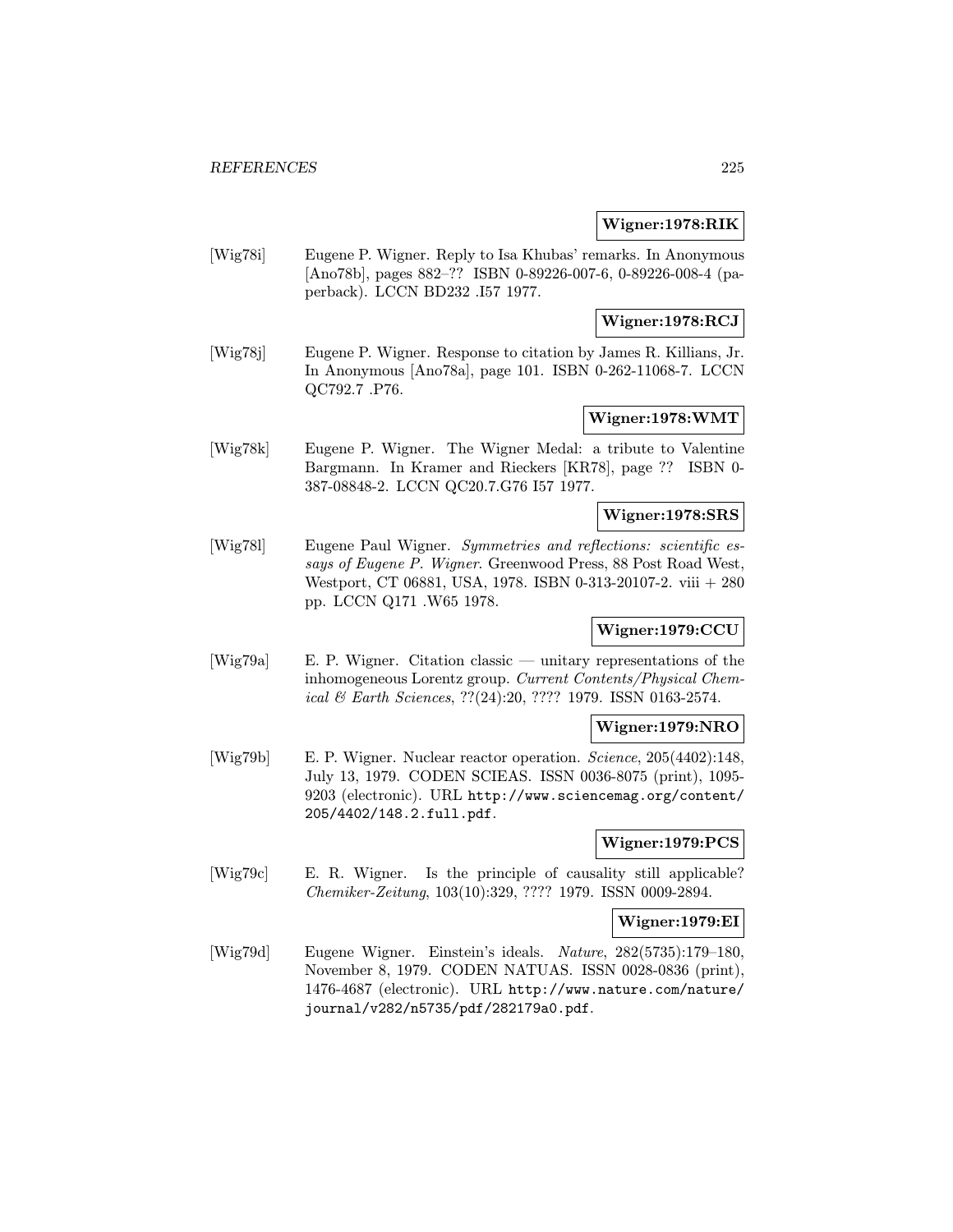### Wigner:1979:BCB

[Wig79e] Eugene P. Wigner. The basic conflict between the concepts of general relativity and of quantum mechanics. Bulletin of the American Physical Society, 24(4):633–??, ???? 1979. CODEN BAPSA6. ISSN 0003-0503.

# Wigner:1979:COS

[Wig79f] Eugene P. Wigner. Chairman's opening statement. In Anonymous [Ano79b], pages 13–?? ISBN 0-89226-010-6 (paperback) (set), 0- 89226-009-2 (set). LCCN Q175.4 .I57 1978.

# Wigner:1979:CIS

[Wig79g] Eugene P. Wigner. Come inventai lo spin isotopico. (Italian) [How I invented the isotopic spin]. Il Tempo della Cultura Moderna, ?? (??):??, November 10, 1979. CODEN ???? ISSN ????

#### Wigner:1979:CCC

[Wig79h] Eugene P. Wigner. Conference chaiman's closing statement. In Anonymous [Ano79b], pages 1141–?? ISBN 0-89226-010-6 (paperback) (set), 0-89226-009-2 (set). LCCN Q175.4 .I57 1978.

## Wigner:1979:EM

[Wig79i] Eugene P. Wigner. Einstein — a memoir. In French [Fre79], page ?? ISBN 0-435-58200-3. LCCN QC16.E5 E37 1979b.

#### Wigner:1979:EC

[Wig79j] Eugene P. Wigner. Existence of conciousness. In Anonymous [Ano79b], pages 135–143. ISBN 0-89226-010-6 (paperback) (set), 0-89226-009-2 (set). LCCN Q175.4 .I57 1978.

#### Wigner:1979:EAS

[Wig79k] Eugene P. Wigner. Extension of the area of science. In Herschman [Her79], page ?? ISBN ???? LCCN ????

### Wigner:1979:FRE

[Wig79l] Eugene P. Wigner. A friend remembers Einstein. The News World, ??(??):1-??, March 9, 1979. CODEN ???? ISSN ????

## Wigner:1979:GKG

[Wig79m] Eugene P. Wigner. Gilt das Kausalitätsprinzip?. (German) [Does the Principle of Causality apply?]. In Anonymous [Ano79a], page ?? ISBN ???? LCCN ????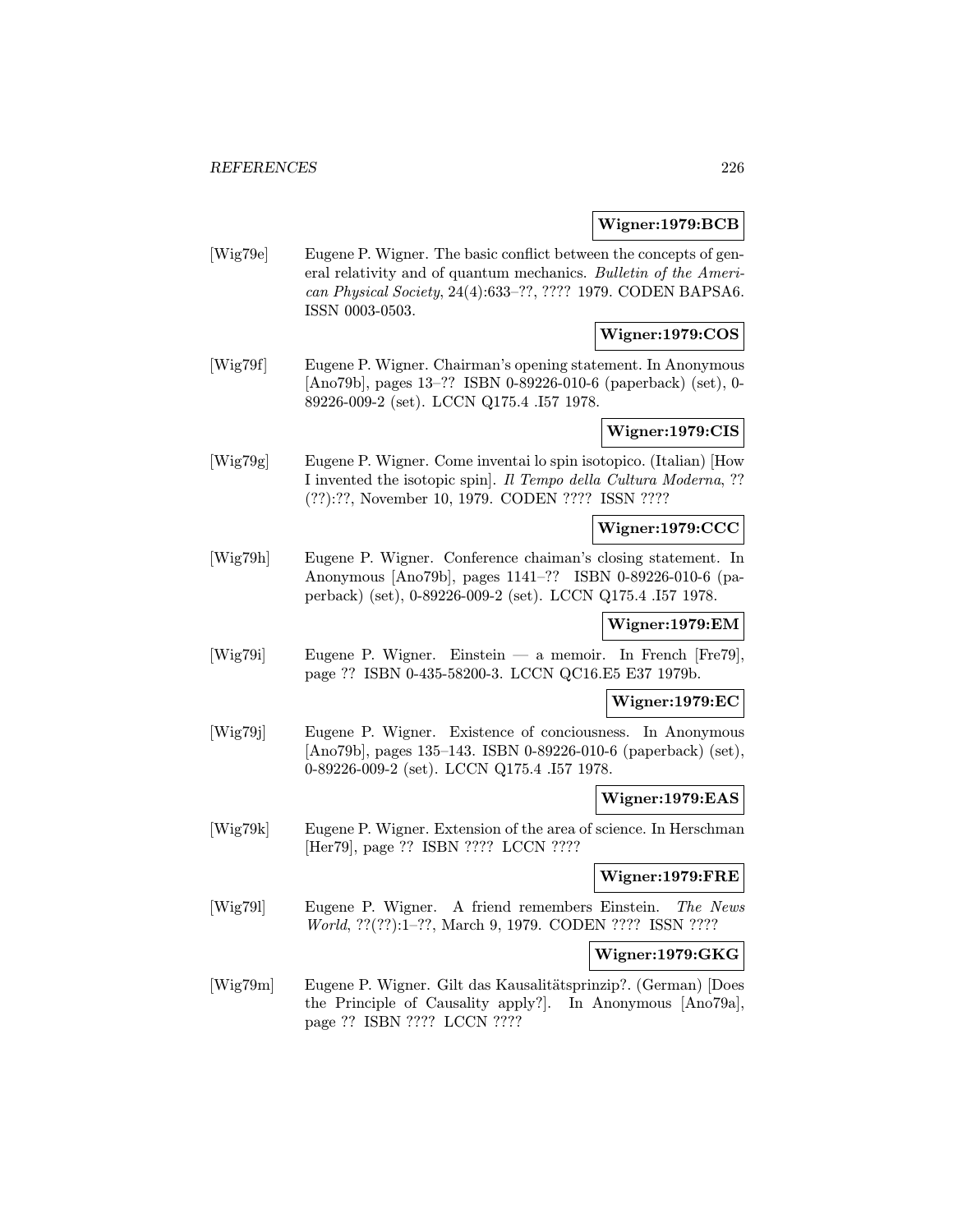### Wigner:1979:GBI

[Wig79n] Eugene P. Wigner. I giorno di berlino. (Italian) [The day in Berlin]. Il Tempo della Cultura Moderna, ??(??):??, October 20, 1979. CODEN ???? ISSN ????

# Wigner:1979:VNF

[Wig79o] Eugene P. Wigner. La mia vita nella fisica. (Italian) [My life in the physics]. Il Tempo della Cultura Moderna, ??(??):??, September 29, 1979. CODEN ???? ISSN ????

### Wigner:1979:SNL

[Wig79p] Eugene P. Wigner. La simmetrie nelle leggi del microcosmo. (Italian) [The symmetries in the laws of the microcosm]. Il Tempo della Cultura Moderna, ??(??):??, May 19, 1979. CODEN ???? ISSN ????

# Wigner:1979:LNP

[Wig79q] Eugene P. Wigner. Letter: Nuclear plant safety. Morning Advocate (Baton Rouge, LA), ??(??):??, April 10, 1979. CODEN ???? ISSN ????

### Wigner:1979:LMD

[Wig79r] Eugene P. Wigner. L'irreale mondo dietro lo specchio. (Italian) [The unreal world behind the mirror]. Il Tempo della Cultura Moderna, ??(??):??, June 23, 1979. CODEN ???? ISSN ????

### Wigner:1979:MNS

[Wig79s] Eugene P. Wigner. Mutamenti nella scienza. (Italian) [Changes in science]. Il Tempo della Cultura Moderna, ??(??):??, June 23, 1979. CODEN ???? ISSN ????

#### Wigner:1979:NID

[Wig79t] Eugene P. Wigner. The neutron: The impact of its discovery and its uses. In Stuewer [Stu79], pages 159–178. ISBN 0-8166-0869-5. LCCN QC773 .S95 1977.

# Wigner:1979:NR

[Wig79u] Eugene P. Wigner. Nuclear risks. The News World, ??(??):??, April 13, 1979. CODEN ???? ISSN ????

### Wigner:1979:QSN

[Wig79v] Eugene P. Wigner. Quando le simmetrie non sono perfette. (Italian) [When symmetries are not perfect]. Il Tempo della Cultura Moderna, ??(??):??, June 16, 1979. CODEN ???? ISSN ????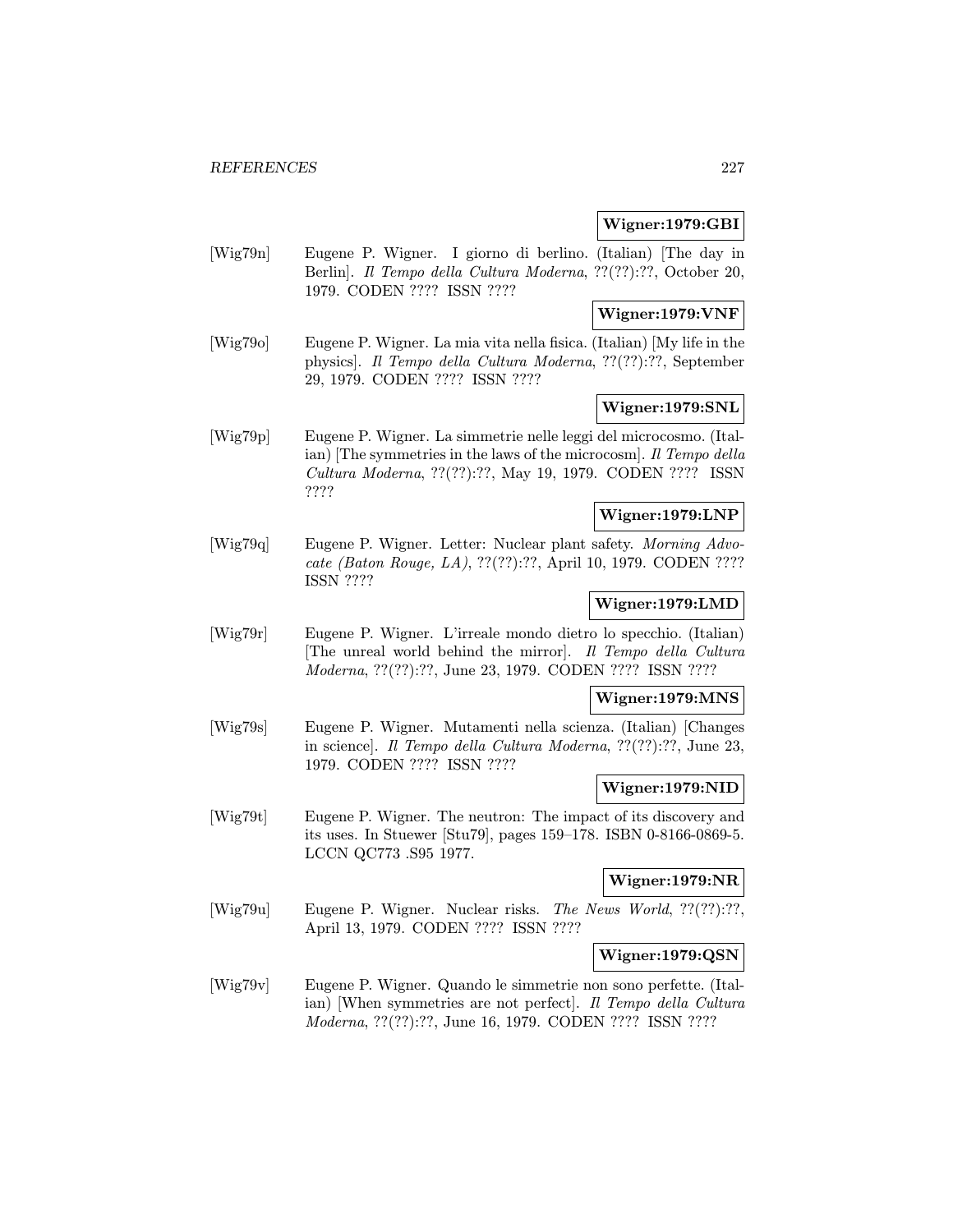#### Wigner:1979:RBE

[Wig79w] Eugene P. Wigner. Review of Albert Einstein, The human side: New glimpses from his archives, Princeton University, 1979. Nature, 282(??):179–180, ???? 1979. CODEN NATUAS. ISSN 0028- 0836 (print), 1476-4687 (electronic).

## Wigner:1979:CMK

[Wig79x] Wigner Jenő. Csoportelméleti módszer a kvantummechanikában. (Hungarian) [Group theoretical methods in quantum mechanics]. Akad. K., Budapest, Hungary, 1979. ISBN ???? 391 pp. LCCN ????

# Wigner:1980:BJN

[Wig80a] Eugene P. Wigner. Biography of John von Neumann, Dec. 28, 1903–Feb. 8, 1957. In John A. Garraty, editor, Dictionary of American Biography, Supplement Six: 1956–1960, pages 655–656. Scribner's Sons, New York, NY, USA, 1980. ISBN ???? LCCN E176 .D563.

# Wigner:1980:ADG

[Wig80b] Eugene P. Wigner. Gli anni della guerra. Poi la pace. (Italian) [The years of war. Then peace]. Il Tempo della Cultura Moderna, ??(??):??, January 5, 1980. CODEN ???? ISSN ????

# Wigner:1980:LAU

[Wig80c] Eugene P. Wigner. Letter: About the unity of the sciences. Physics Today, 33(10):15, October 1980. CODEN PHTOAD. ISSN 0031-9228 (print), 1945-0699 (electronic).

# Wigner:1980:RVS

[Wig80d] Eugene P. Wigner. The role and value of symmetry principles and Einstein's contribution to their recognition. In Gruber and Millman [GM80], pages 13–21. ISBN 0-306-40541-5. LCCN Q172.5.S95 S92.

### Wigner:1980:TYK

[Wig80e] Eugene P. Wigner. Thirty years of knowing Einstein. In Woolf [Woo80], pages 461–468. ISBN 0-201-09924-1. LCCN QC16.E5 S63.

# Wigner:1980:WWL

[Wig80f] Eugene P. Wigner. What we have learned. In Zichichi [Zic83a], pages xi + 1104. ISBN 0-306-41036-2. LCCN QC793 .I555 1980.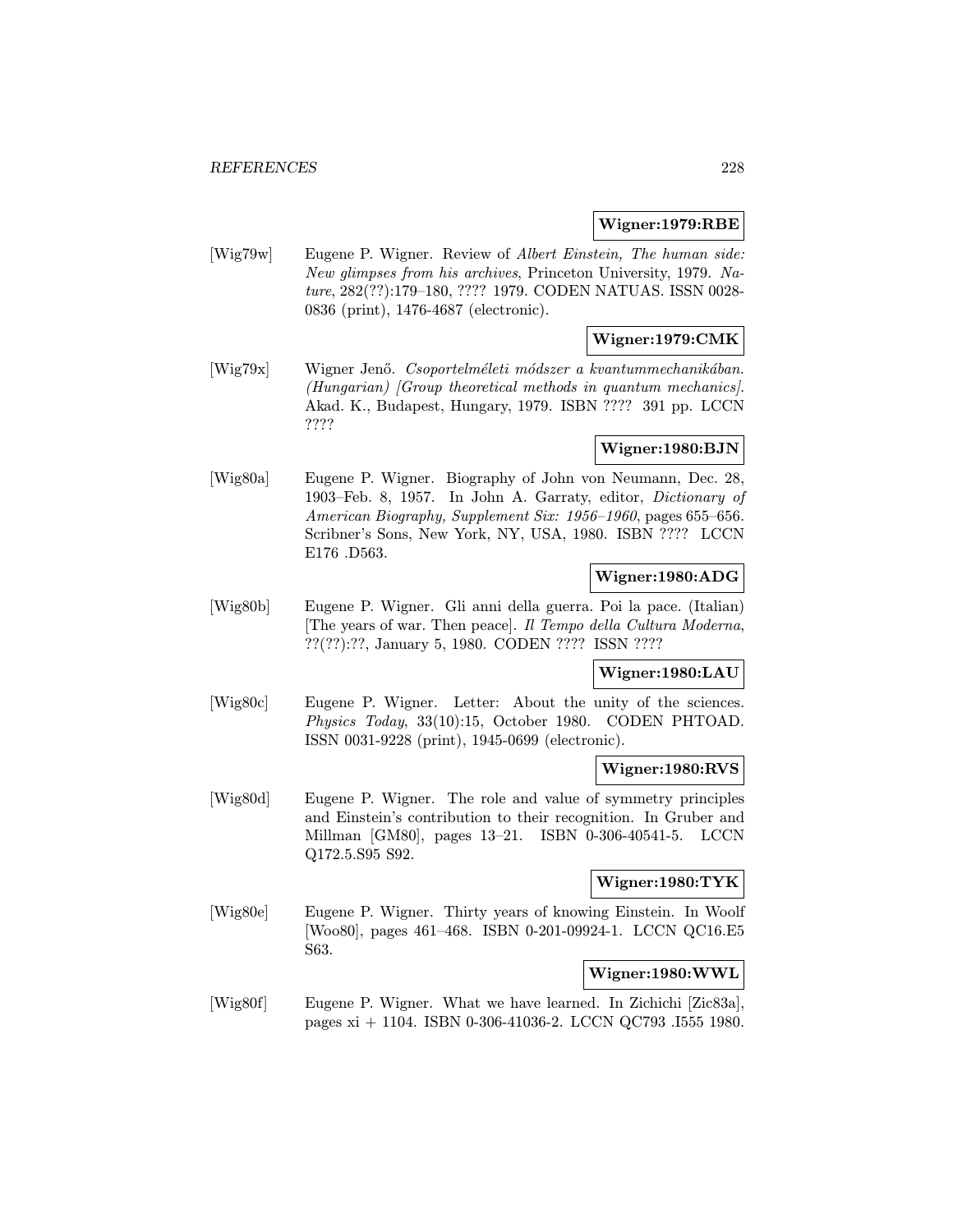#### Wigner:1981:BRS

[Wig81a] E. P. Wigner. Book review: Sir Rudolp Peierls, A Perspective of Physics, Vol. 2: Selections from 1977 Comments on Modern Physics. American Scientist, 69(1):88, January 1981. CODEN AMSCAC. ISSN 0003-0996 (print), 1545-2786 (electronic). URL http://www.jstor.org/stable/27850258.

# Wigner:1981:EAS

[Wig81b] Eugene P. Wigner. The extension of the area of science. In Jahn [Jah81], pages 7–16. ISBN 0-89158-955-4. LCCN QC30 .R64.

### Wigner:1982:SE

[Wig82a] E. Wigner. On science and its evolution. Journal de physique. Colloques, 43(C8):435–438, ???? 1982. CODEN JOPQAG. ISSN 0302-0738.

### Wigner:1982:CCD

[Wig82b] Eugene P. Wigner. A case for civil defense: Prepared statement to the Committee on Foreign Relations, U. S. Senate. In Ninety-Seventh Congress, Second Session, March 16 and 31, 1982, pages 21–23. US Government Printing Office, Washington, DC, USA, 1982. ISBN ???? LCCN ????

### Wigner:1982:CDC

[Wig82c] Eugene P. Wigner. Civil defense I and civil defense II. Progress in scientific culture, 7(3):181–182, ???? 1982. CODEN ???? ISSN ????

### Wigner:1982:CDO

[Wig82d] Eugene P. Wigner. Civil defense: Our no. 1. requirement. Journal of Civil Defense, 15(2):22–??, ???? 1982. CODEN ???? ISSN 0740-5537.

#### Wigner:1982:EKC

[Wig82e] Eugene P. Wigner. Education — key to civil defense success: From an address to the American Civil Defense Association on October 9, 1981 in Washington. Journal of Civil Defense, 15(2): 18–20, ???? 1982. CODEN ???? ISSN 0740-5537.

#### Wigner:1982:EC

[Wig82f] Eugene P. Wigner. The existence of conciousness. In Rubenstein [Rub82], pages 279–285. ISBN 0-89226-015-7. LCCN CB478 .I57 1982. US\$24.95.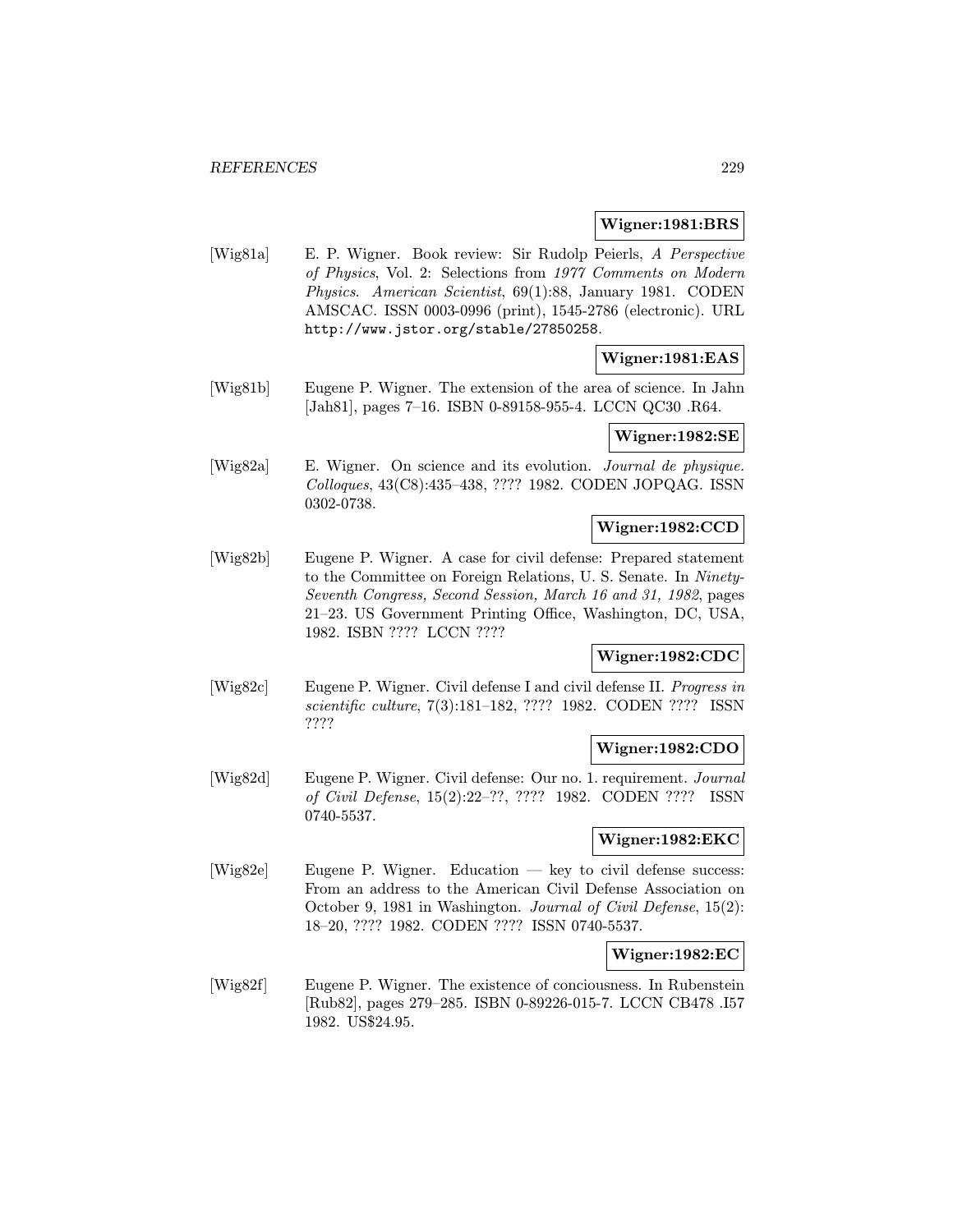### Wigner:1982:FSN

[Wig82g] Eugene P. Wigner. Family, science, Nobel physicists gift to world. Press Republican, 3(??):??, May 15, 1982. CODEN ???? ISSN ????

# Wigner:1982:IPT

[Wig82h] Eugene P. Wigner. Invariance in physical theory; symmetry and conservation laws; the role of invariance principles in natural philosophy. In Rosen [Ros82], pages 33–38. ISBN ???? LCCN ???? Reprint of [Wig49d].

## Wigner:1982:LVP

[Wig82i] Eugene P. Wigner. The limitations of the validity of present-day physics. In Elvee [Elv82], page ?? ISBN 0-06-250285-9. LCCN BD161 .N6 1981.

#### Wigner:1982:PCS

[Wig82j] Eugene P. Wigner. Prima che si ascendesse il fuoco nucleare. (Italian) [Before they ascended the nuclear fire]. Il Tempo Della Cultura Moderna, ??(??):??, December 11, 1982. CODEN ???? ISSN ????

### Wigner:1982:RDB

[Wig82k] Eugene P. Wigner. Remarks on Dr. Beilenson's article. Journal of Civil Defense, 15(2):22–??, ???? 1982. CODEN ???? ISSN 0740-5537.

# Wigner:1982:SCR

[Wig82l] Eugene P. Wigner. The story of the 1st chain reaction: Address at the American Nuclear Society Meeting, Nov. 16, 1982. In Anonymous, editor, American Nuclear Society Meeting, page ?? American Nuclear Society, ????, 1982. ISBN ???? LCCN ????

# Wigner:1983:CCQ

[Wig83a] E. P. Wigner. Citation classic — on the quantum correction for thermodynamic equilibrium. Current Contents/Physical Chemical & Earth Sciences, ??(51):18, ???? 1983. ISSN 0163-2574.

#### Wigner:1983:DSP

[Wig83b] Eugene P. Wigner. Death or surrender? I prefer freedom. New York Tribune, ??(??):??, April 27, 1983. CODEN ???? ISSN ????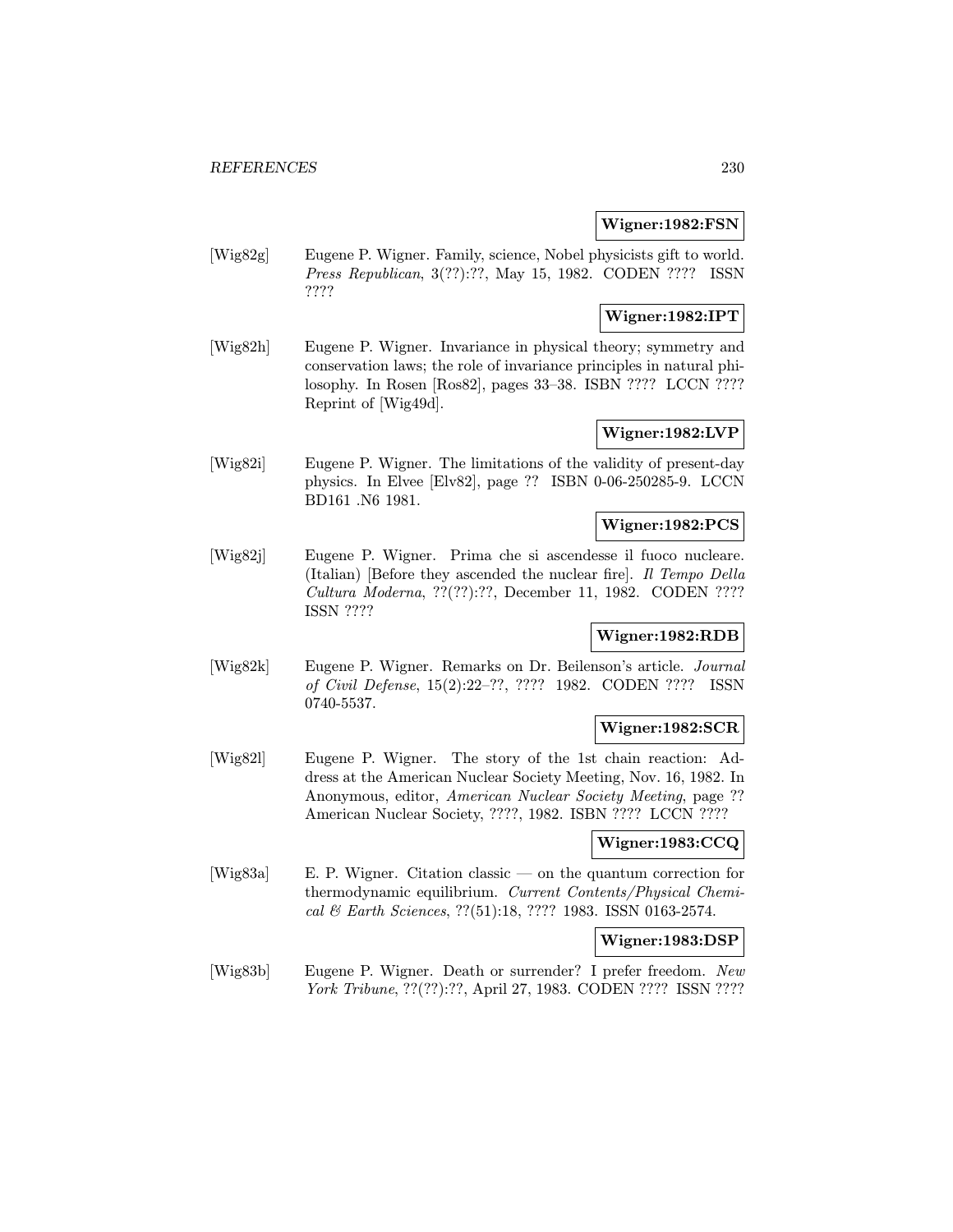## Wigner:1983:GDPa

[Wig83c] Eugene P. Wigner. The glorious days of physics. In Zichichi [Zic83b], pages 765–774. ISBN 0-306-41242-X. LCCN ????

# Wigner:1983:GDPb

[Wig83d] Eugene P. Wigner. The glorious days of physics. In Meystre and Scully [MS83], pages 1–7. ISBN 0-306-41354-X. LCCN QC446.15 .N37 1981. Proceedings of the NATO Advanced Study Institute on Quantum Optics and Experimental General Relativity, held August 16–29, 1981, in Bad Windsheim, Federal Republic of Germany.

### Wigner:1983:HCA

[Wig83e] Eugene P. Wigner. Honorary Chairman's address. In Anonymous [Ano83a], pages 25–?? ISBN 0-89226-020-3 (set), 0-89226-021-1 (paperback : set). LCCN T14.5 .I58 1982.

# Wigner:1983:ICL

[Wig83f] Eugene P. Wigner. Initial conditions, laws of nature, symmetries, and their history in physics. In García Doncel et al.  $[GHM+87]$ , pages xv + 678. ISBN 84-7488-148-8. LCCN QC174.17.S9 I57 1983.

### Wigner:1983:IQM

[Wig83g] Eugene P. Wigner. The interpretation of quantum mechanics. In Wheeler and Zurek [WZ83], pages 260–314. ISBN 0-691-08315- 0 , 0-691-08316-9 (paperback). LCCN QC174.125 .Q38 1983. US\$60.00; US\$19.50.

### Wigner:1983:LD

[Wig83h] Eugene P. Wigner. The limitations of determinism. In Anonymous [Ano83a], pages 1365–1370. ISBN 0-89226-020-3 (set), 0-89226- 021-1 (paperback : set). LCCN T14.5 .I58 1982.

### Wigner:1983:PM

[Wig83i] Eugene P. Wigner. The problem of measurement. In Wheeler and Zurek [WZ83], pages 324–341. ISBN 0-691-08315-0 , 0-691- 08316-9 (paperback). LCCN QC174.125 .Q38 1983. US\$60.00; US\$19.50.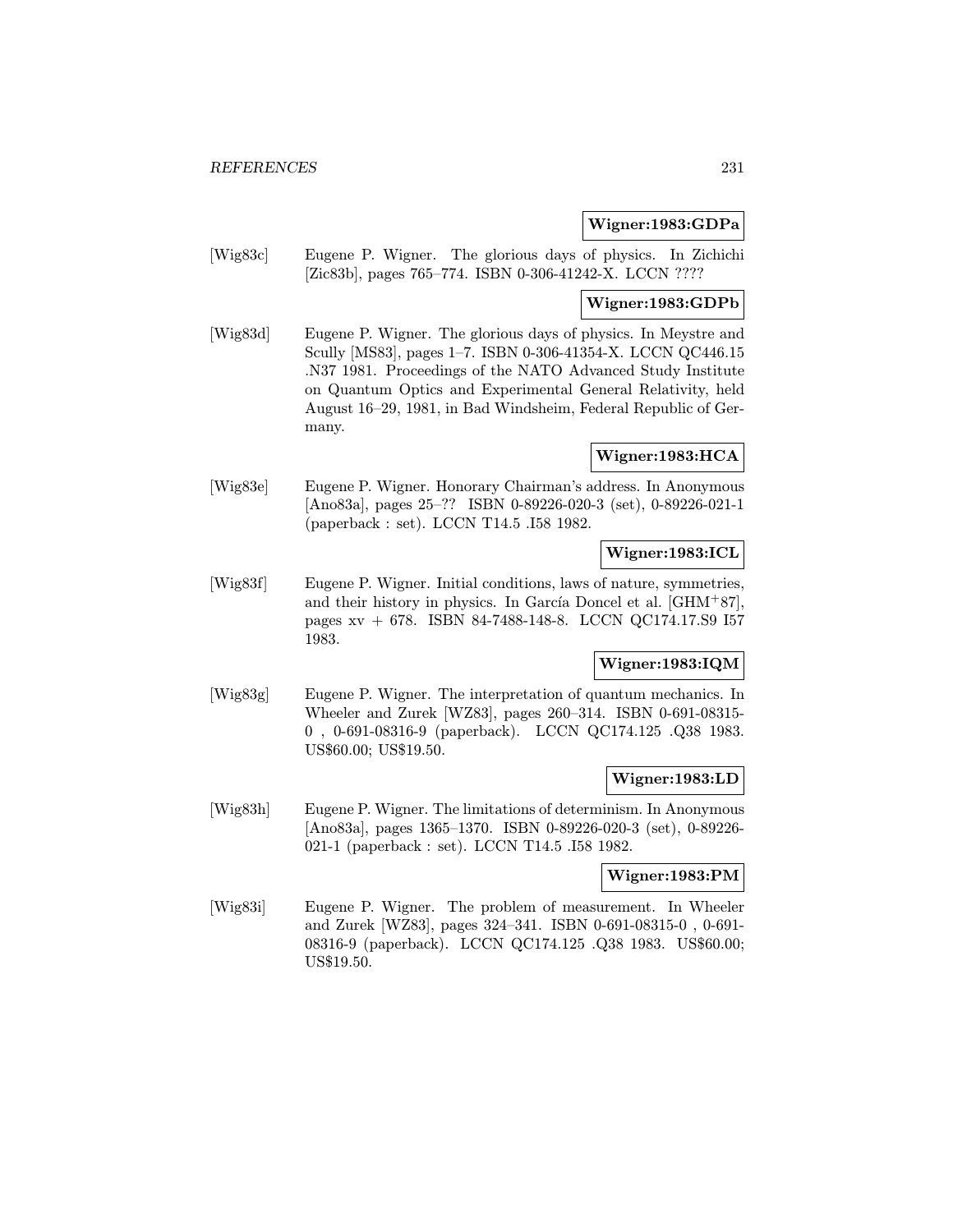### Wigner:1983:QAI

[Wig83j] Eugene P. Wigner. Questions and answers: Interview with E. P. Wigner. Washington Post, 2C, ??(??):??, January 19, 1983. CODEN ???? ISSN ????

# Wigner:1983:RQMa

[Wig83k] Eugene P. Wigner. Review of the quantum mechanical measurement problem. In Meystre and Scully [MS83], pages 43–63. ISBN 0-306-41354-X. LCCN QC446.15 .N37 1981. Proceedings of the NATO Advanced Study Institute on Quantum Optics and Experimental General Relativity, held August 16–29, 1981, in Bad Windsheim, Federal Republic of Germany.

# Wigner:1983:SSP

[Wig83l] Eugene P. Wigner. Sarebbe stati piu difficile prevedere la crisi del chianti in America che l'accensione del fuoco nucleare. (Italian) [It would have been more difficult to predict the crisis in the chianti (??) America from the ignition of nuclear fire]. Il Tempo della Cultura Moderna, 17(??):8–??, January 1983. CODEN ???? ISSN ????

# Wigner:1984:DFP

[Wig84a] E. P. Wigner. Distribution functions in physics: Fundamentals. Physics Reports, 106(3):121–167, April 1984. CODEN PRPLCM. ISSN 0370-1573 (print), 1873-6270 (electronic). URL http://www.sciencedirect.com/science/article/pii/ 0370157384901601.

### Wigner:1984:CRS

[Wig84b] Eugene P. Wigner. Changes in the role of symmetry principles. In Zachary [Zac84], pages 591–597. ISBN 9971-966-87-5, 9971-966- 88-3 (paperback). LCCN QC20.7.G76 I57 1984.

### Wigner:1984:MS

[Wig84c] Eugene P. Wigner. The meaning of symmetry. In Zichichi [Zic84], pages 729–733. ISBN 0-306-41738-3. LCCN QC793.3.F5; 19845.

# Wigner:1984:RRP

[Wig84d] Eugene P. Wigner. Reflection on the role and purpose of science. In Villee [Vil85], page 1984. ISBN 0-89226-040-8. LCCN AC5 .I696 1984.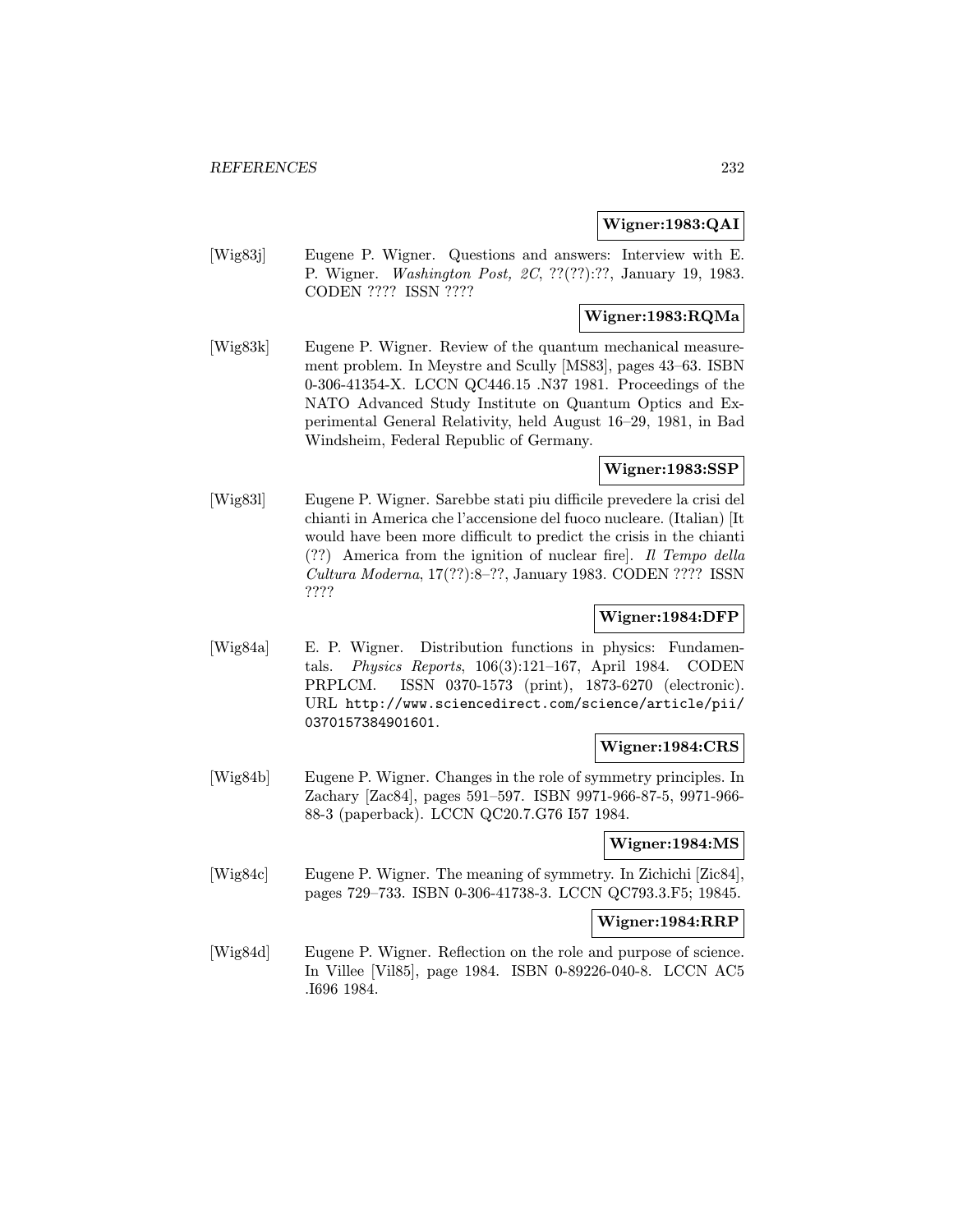### Wigner:1984:RQM

[Wig84e] Eugene P. Wigner. Review of the quantum-mechanical measurement problem. In Kerr et al.  $[K+84]$ , pages 63–82. ISBN 0-12-404970-2. LCCN Q223 .S24 1984.

# Wigner:1984:UUV

[Wig84f] Eugene P. Wigner. The use and ultimate validity of invariance principles. In Denardo et al. [DGW84], pages 1–12. ISBN 3- 540-13335-6, 0-387-13335-6. LCCN ???? URL http://www. springerlink.com/content/y24074280p7813l3.

# Wigner:1985:ELNb

[Wig85a] Eugene P. Wigner. Events, laws of nature, and invariance principles. In Zichichi [Zic85], pages 699–711. ISBN 0-306-42203-4. LCCN QC793 .I555 1983. Proceedings of the Twenty-first Course of the International School of Subnuclear Physics, held August 3–14, 1983, in Erice, Trapani, Sicily, Italy.

# Wigner:1985:MWN

[Wig85b] Eugene P. Wigner. My work for nuclear reactors. Princeton Packet, ??(??):??, July 22, 1985. CODEN ???? ISSN ????

### Wigner:1985:SE

[Wig85c] Eugene P. Wigner. Symmetrie und Erhaltungssätze. (German) [Symmetry and conservation laws]. In Symmetry, Leitthemen, pages 46–60. Aulis/Deubner, Cologne, West Germany, 1985. Translation from the English and commentary by Lothar Jansen.

#### Wigner:1985:UEM

[Wig85d] Eugene P. Wigner. The unreasonable effectiveness of mathematics in the natural sciences [Comm. Pure Appl. Math. 13 (1960), 1–14; Zbl 102, 7]. In Mickens [Mic85], pages 1–14. ISBN 0-442-26077-6. LCCN QC20 .M36 1985.

### Wightman:1986:PWI

[Wig86a] A. Wightman. E. P. Wigner: an introduction. In Greenberger [Gre86], pages xv–xvii. ISBN 0-89766-356-X. LCCN ????

### Wigner:1986:NNP

[Wig86b] E. P. Wigner. The nonrelativistic nature of the present quantum mechanical measurement theory. Annals of the New York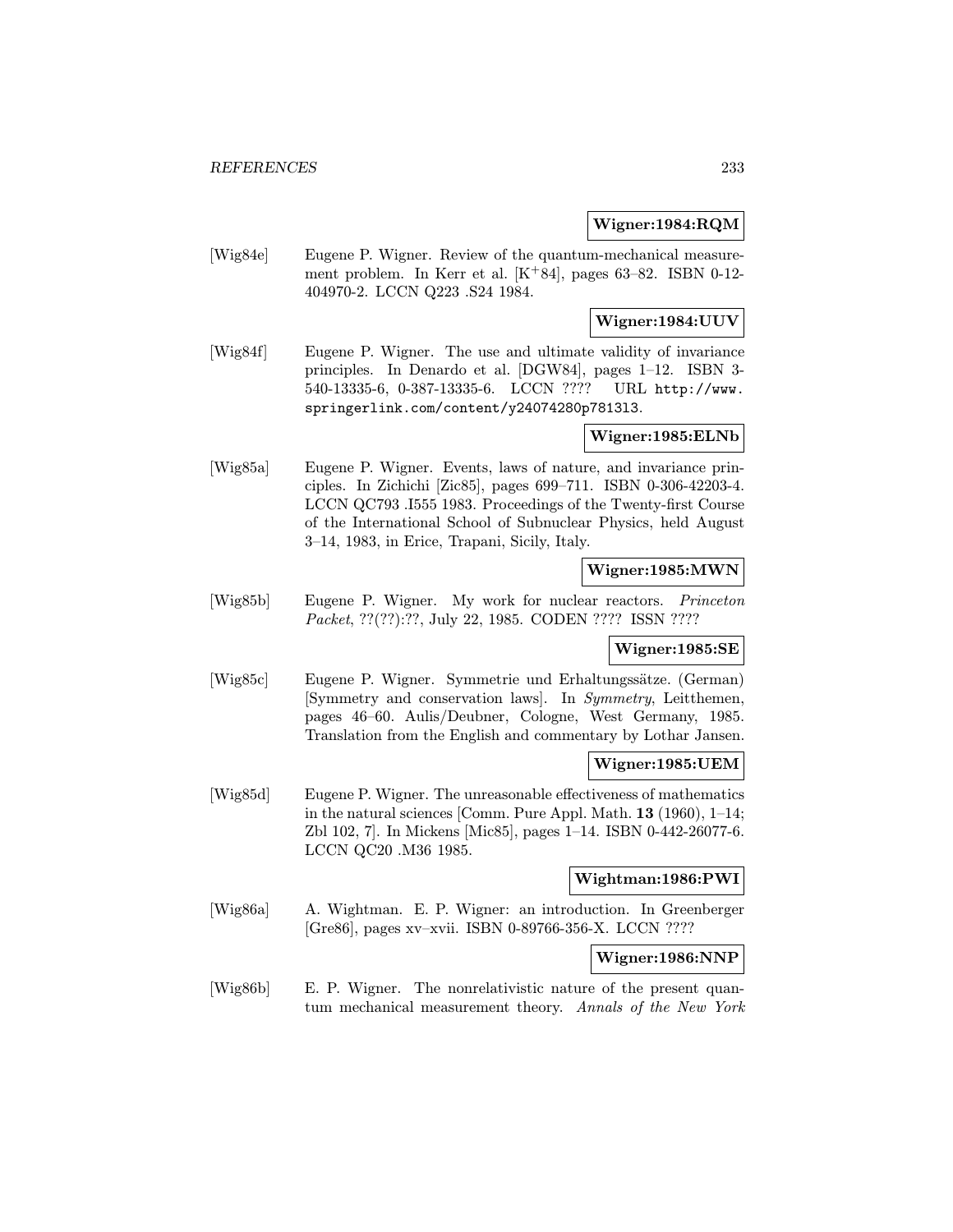Academy of Sciences, 480(1):1–5, December 1986. CODEN ANYAA9. ISSN 0077-8923 (print), 1749-6632 (electronic).

### Wigner:1986:R

[Wig86c] E. P. Wigner. Response. Annals of the New York Academy of Sciences, 480(1), December 1986. CODEN ANYAA9. ISSN 0077- 8923 (print), 1749-6632 (electronic).

### Wigner:1986:SPO

[Wig86d] E. P. Wigner. Some problems of our natural sciences. International Journal of Theoretical Physics, 25(5):467–476, ???? 1986. CODEN IJTPBM. ISSN 0020-7748 (print), 1572-9575 (electronic). URL http://www.springerlink.com/content/ g711q41001620321.

# Wigner:1986:MBE

[Wig86e] Eugene P. Wigner. Is mankind bright enough to survive? The World and I, 267(??):??, February 1986. CODEN ???? ISSN ????

#### Wigner:1986:NRN

[Wig86f] Eugene P. Wigner. The non-relativistic nature of the present quantum mechanical measurement theory. Annals of the New York Academy of Sciences, 480(??):1–5, ???? 1986. CODEN ANYAA9. ISSN 0077-8923 (print), 1749-6632 (electronic).

# Wigner:1987:GPD

[Wig87a] E. P. Wigner. The general properties of the distribution function and remarks on its weakness. In Y. S. Kim and W. W. Zachary, editors, The Physics of Phase Space: Nonlinear Dynamics and Chaos, Geometric Quantization, and Wigner Function: Proceedings of the First International Conference on the Physics of Phase Space, Held at the University of Maryland, College Park, Maryland, May 20–23, 1986, volume 278 of Lecture Notes in Physics, pages 161–170. Springer-Verlag, Berlin, Germany / Heidelberg, Germany / London, UK / etc., 1987. ISBN 3-540-17894- 5. ISSN 0075-8450 (print), 1616-6361 (electronic). URL http:// www.springerlink.com/content/y7qp023qh0064003.

#### Wigner:1987:ADM

[Wig87b] Eugene Wigner. Address delivered at Memorial Meeting in Tallahassee. In Taylor [Tay87], pages 40–42. ISBN 0-85274-480-3. LCCN QC16.D57 T75 1987. US\$10.00. URL http://www.loc. gov/catdir/enhancements/fy0745/87153334-d.html. Based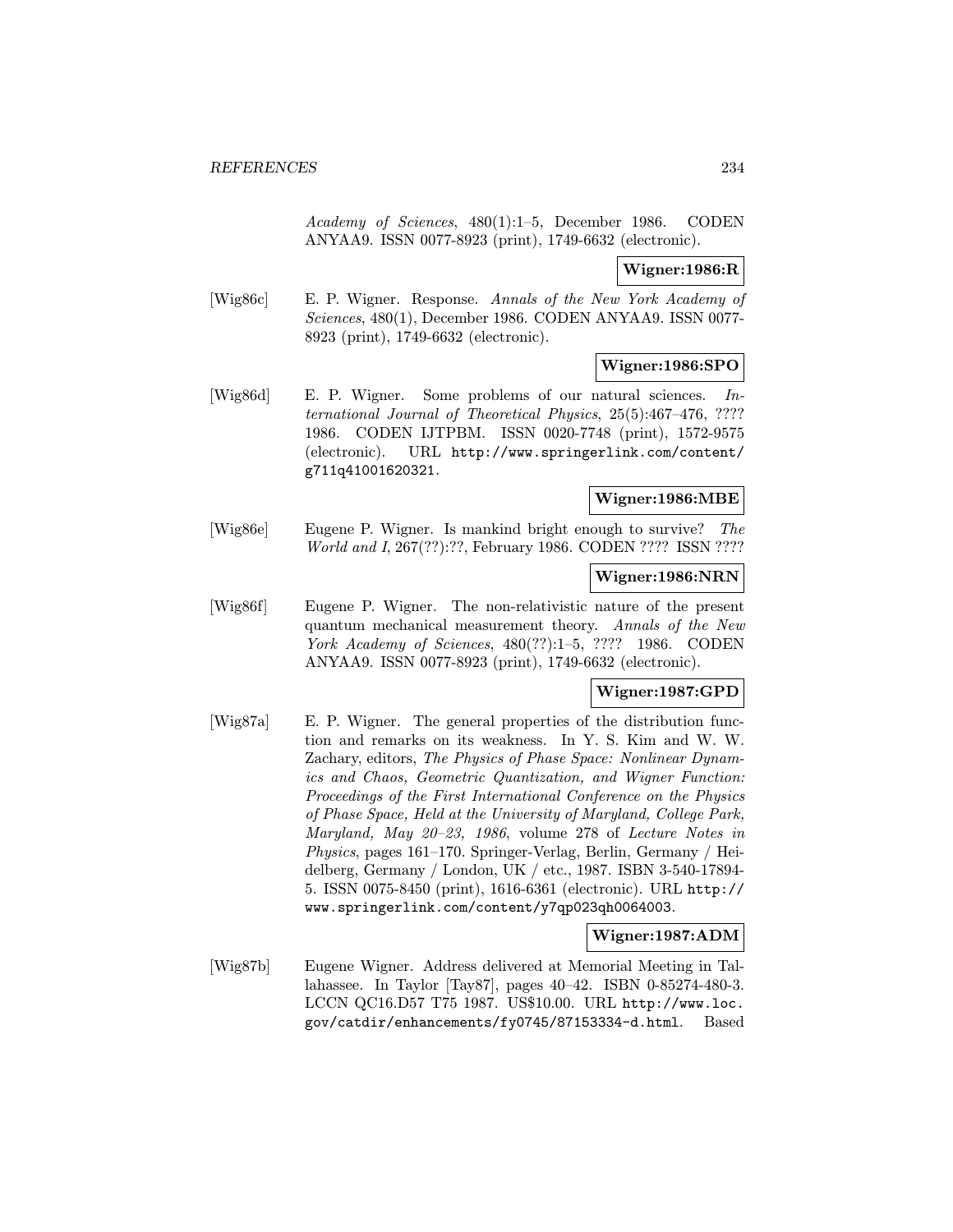on the papers presented at the Memorial Meeting for Paul Adrien Maurice Dirac which was held in Cambridge on 19 April 1985 and on the speeches made at the dinner in St John's College on the same evening.

# Wigner:1987:RPD

[Wig87c] Eugene P. Wigner. Remembering Paul Dirac. In Kurşunoğlu and Wigner [KW87d], pages 57–65. ISBN 0-521-34013- 6. LCCN QC16.D57 R46 1987. URL http://adsabs. harvard.edu/abs/1987ragp.book.....D; http://www.loc. gov/catdir/description/cam023/86033409.html; http:// www.loc.gov/catdir/toc/cam028/86033409.html.

### Wigner:1988:RRP

[Wig88a] Eugene P. Wigner. Reflection on the role and purpose of science. International Journal on the Unity of the Sciences, 1(1): 5–11, ???? 1988. CODEN IJUSE5. ISSN 0896-2294.

### Wigner:1985:RPA

[Wig88b] Eugene P. Wigner. Remembering Paul Adrien Maurice Dirac. In Zichichi [Zic88], pages 269–274. ISBN 0-306-43235-8. LCCN QC793.3.B5 I57 1985.

# Wigner:1988:LER

[Wig88c] Wigner Jenő.... az ember érzi, hogy fontos dolgokat még nem tud: Beszélgetés Wigner Jenövel a József Attila Gimnáziumban. (Hungarian) [... people feel that things are not important to know: a discussion with Eugene Wigner at the József Attila High School]. Fizikai Szemle (Budapest), 38(5):180–183, ???? 1988. CODEN FISZA6. ISSN 0015-3257 (print), 1588-0540 (electronic).

# Wigner:1988:LNM

[Wig88d] Wigner Jenő.... nincs még átfogó elmélet [elöadás az ELTE] ünnepi ülésén, 1987. november 17-én: Videofelvételröl átírta Marx György]. (Hungarian) [There is no comprehensive theory [Lecture at the celebration of Eötvös, 17 November 1987: Video recordings transcribed by George Marx]]. Fizikai Szemle (Budapest), 38(5): 174–175, ???? 1988. CODEN FISZA6. ISSN 0015-3257 (print), 1588-0540 (electronic).

# Wigner:1988:NMA

[Wig88e] Wigner Jenő. Nincs még átfogó elmélet. (Hungarian) [Still no comprehensive theory]. Fizikai Szemle (Budapest), 38(5):174–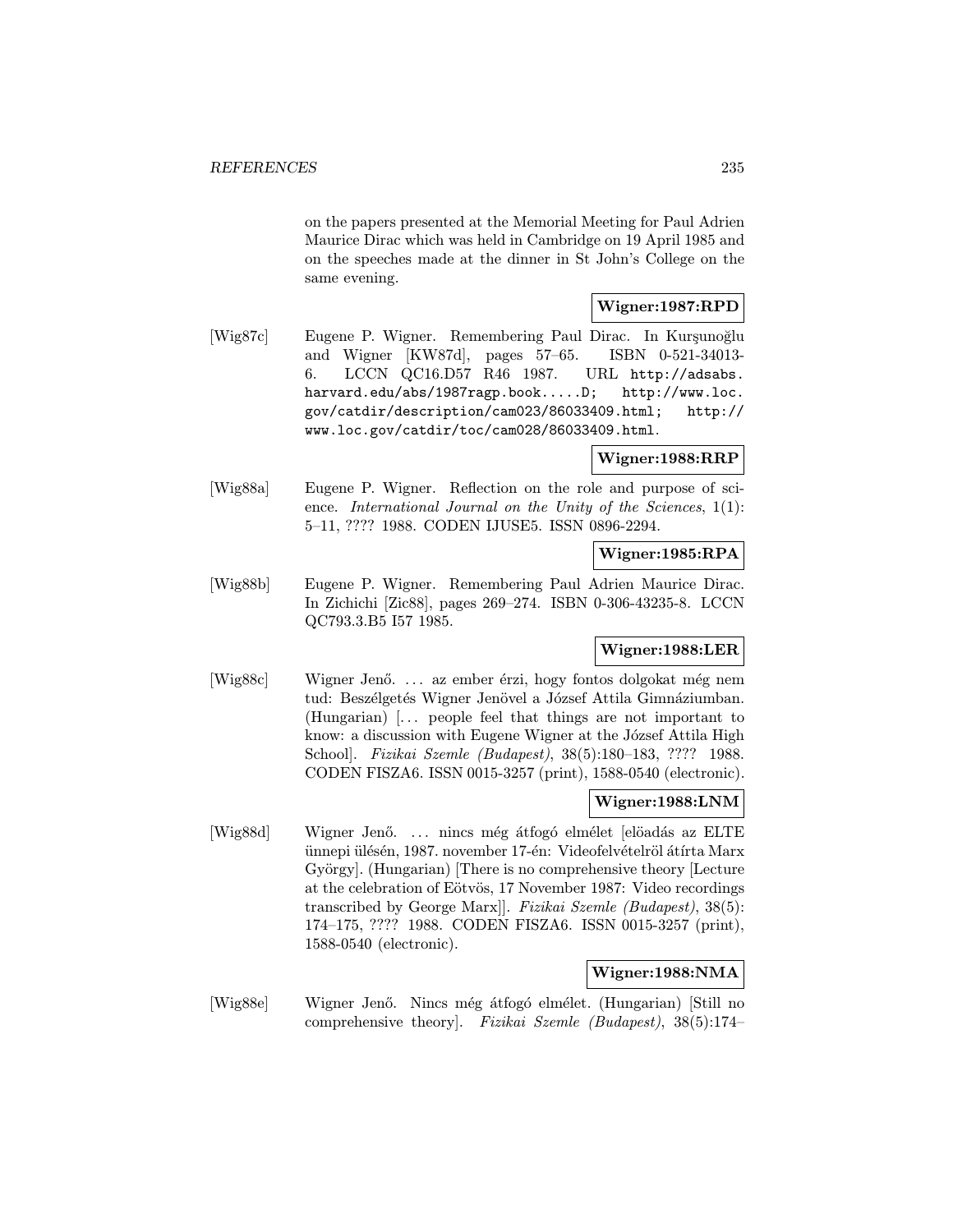175, May 1988. CODEN FISZA6. ISSN 0015-3257 (print), 1588-0540 (electronic). URL http://www.kfki.hu/fszemle/ archivum/fsz8805/tart8805.html.

## Wigner:1989:URI

[Wig89a] E. Wigner. On unitary representations of the inhomogeneous Lorentz group. Nuclear Physics B, Proceedings Supplements, 6(1): 9–64, March 1989. CODEN NPBSE7. ISSN 0920-5632 (print), 1873-3832 (electronic). URL http://www.sciencedirect.com/ science/article/pii/0920563289904027. Reprint of [Wig39b].

## Wigner:1989:ALP

[Wig89b] Eugene P. Wigner. Accomplishments and limitations of physics. Nuclear Physics B, Proceedings Supplements, 6(1):7–8, March 1989. CODEN NPBSE7. ISSN 0920-5632 (print), 1873-3832 (electronic). URL http://www.sciencedirect.com/science/ article/pii/0920563289904015. Spacetime symmetries (College Park, MD, 1988).

### Wigner:1989:SS

[Wig89c] Eugene P. Wigner. The scientist and society. In Bethe et al. [BDH<sup>+</sup>89], pages 57–68. ISBN 9971-5-0937-7. LCCN QC71 .F74 1989. URL http://adsabs.harvard.edu/abs/1989liph.book. ....B.

### Wigner:1990:ELT

[Wig90a] E. P. Wigner. Entropy and Lorentz transformations. Physics Letters A, 147(7):343–347, July 23, 1990. CODEN PYLAAG. ISSN 0375-9601 (print), 1873-2429 (electronic). URL http://www. sciencedirect.com/science/article/pii/0375960190905508.

## Wigner:1990:UEM

[Wig90b] Eugene P. Wigner. The unreasonable effectiveness of mathematics in the natural sciences. In Mathematics and science, pages 291– 306. World Scientific Publishing Co. Pte. Ltd., P. O. Box 128, Farrer Road, Singapore 9128, 1990.

#### Wigner:1991:UEM

[Wig91] Eugene P. Wigner. Unreasonable effectiveness of mathematics in the natural sciences. In Ferris and Fadiman [FF91], pages 526– 540. ISBN 0-316-28129-8. LCCN QC71 .W67 1991. Foreword by Clifton Fadiman.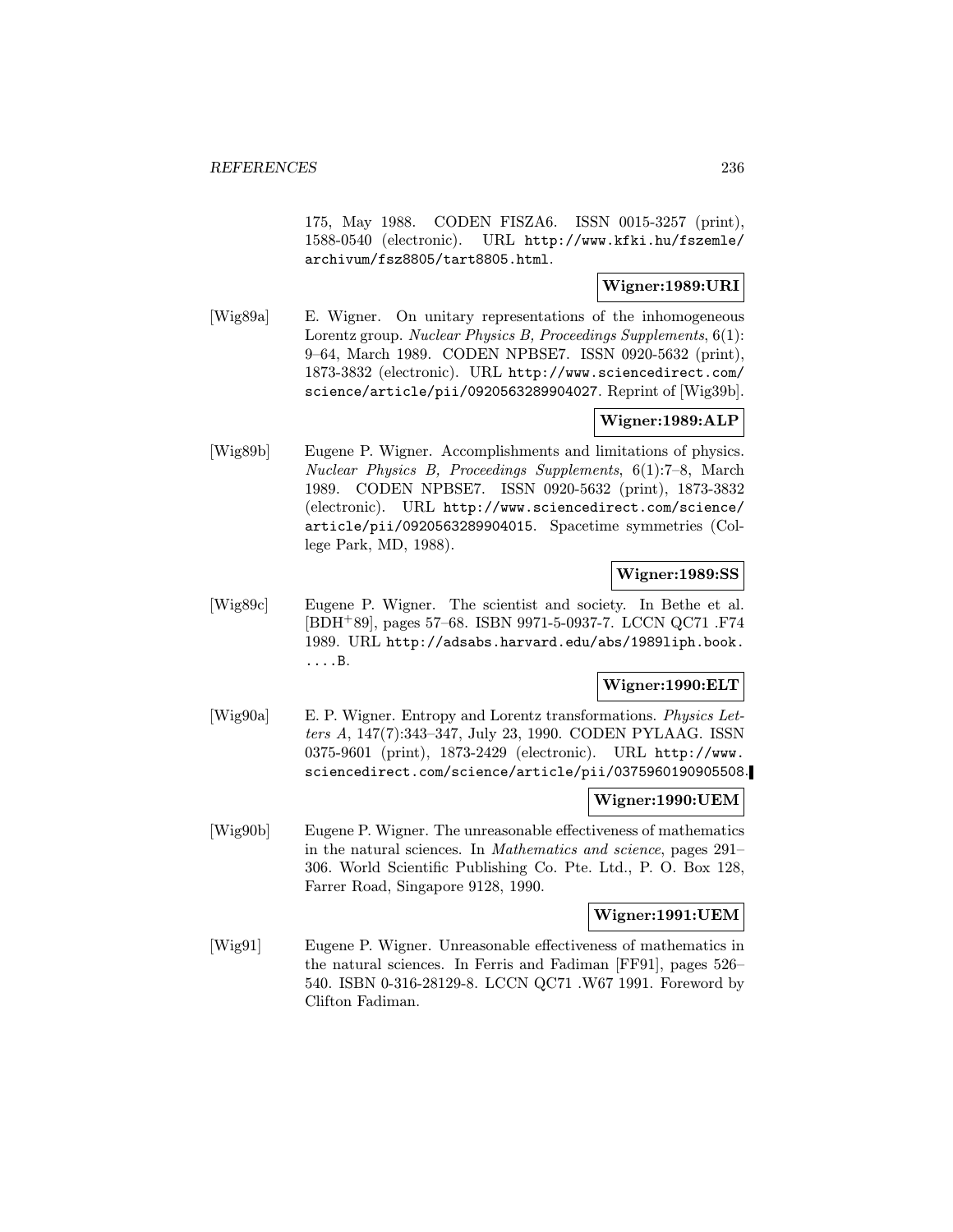#### Wigner:1992:MUP

[Wig92a] Eugene Wigner. Memoir of the uranium project. In The collected works of Eugene Paul Wigner: Part A, The scientific papers: Nuclear Energy [Wig92c], pages 41–?? ISBN 3-540-55343-6, 0-387- 55343-6. LCCN ???? URL http://www.gbv.de/dms/bowker/ toc/9780387553436.pdf.

### Wigner:1992:UEM

[Wig92b] Eugene P. Wigner. The unreasonable effectiveness of mathematics in the natural sciences. In In the forest of symbols (Finnish), pages 264–283. Art House, Helsinki, Finland, 1992.

### Wigner:1992:CWE

[Wig92c] Eugene Paul Wigner. The collected works of Eugene Paul Wigner: Part A, The scientific papers: Nuclear Energy, volume 5. Springer-Verlag, Berlin, Germany / Heidelberg, Germany / London, UK / etc., 1992. ISBN 3-540-55343-6, 0-387-55343-6. xiv + 808 pp. LCCN ???? URL http://www.gbv.de/dms/bowker/toc/ 9780387553436.pdf.

# Wigner:1992:FSC

[Wig92d] Wigner Jenő. A fizika szerepéről és céljáról. (Hungarian) [The role and purpose of physics]. Fizikai Szemle (Budapest), 42(11): 436–437, ???? 1992. CODEN FISZA6. ISSN 0015-3257 (print), 1588-0540 (electronic).

# Wigner:1992:SLA

[Wig92e] Wigner Jenő. Szilárd Leó [Angolból] ford. Tóth Eszter. (Hungarian) [Leo Szilard [English] rpm. Eszter Tóth]. Fizikai Szemle (Budapest), 42(11):406–407, ???? 1992. CODEN FISZA6. ISSN 0015-3257 (print), 1588-0540 (electronic).

### Wigner:1992:TFR

[Wig92f] Wigner Jenő. 'Tudtam a fizikát.' [Riporter] John Walsh. [Angolból] ford. /Abonyi Iván/. (Hungarian) ['I knew physics.' [Reporter] John Walsh. [English] rpm. Ivan Abonyi]. Természet Világa [Natural World], 123(10):464-467, ???? 1992. CODEN ???? ISSN ????

### Wigner:1993:CWE

[Wig93] Eugene Paul Wigner. The collected works of Eugene Paul Wigner. Part A. The scientific papers. Vol. I. Springer-Verlag, Berlin, Germany / Heidelberg, Germany / London, UK / etc., 1993. ISBN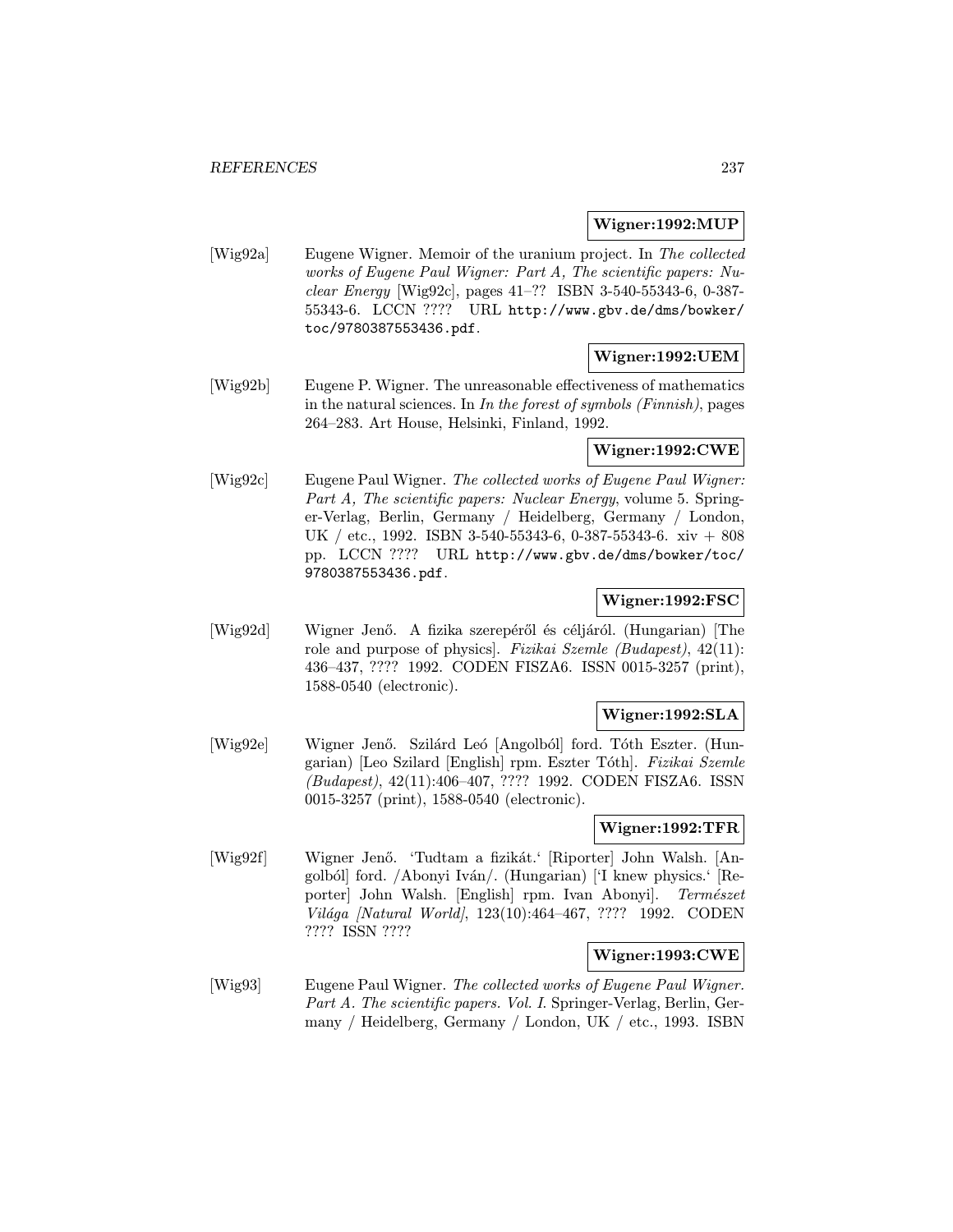3-540-56560-4. xii + 717 pp. With a preface by Jagdish Mehra and Arthur S. Wightman. With a biographical sketch by Mehra, and annotation by Brian R. Judd and George W. Mackey. Edited by Wightman.

# Wigner:1995:CWE

[Wig95a] Eugene Paul Wigner. The collected works of Eugene Paul Wigner. Part B. Historical, philosophical, and socio-political papers. Vol. VI. Springer-Verlag, Berlin, Germany / Heidelberg, Germany / London, UK / etc., 1995. ISBN 3-540-56986-3. xii + 631 pp. Philosophical reflections and syntheses, Annotated by Gérard G. Emch, Edited and with a preface by Jagdish Mehra and Arthur S. Wightman.

# Wigner:1995:KFS

[Wig95b] Wigner Jenő. A kezdő feltételektől a szimmetriákig. A természettörvényekről. lejegyezte fodor L. istván. (Hungarian) [The initial conditions of the ????. the laws of nature. transcribed by Stephen L. Fodor]. Elet és Tudomány *[Life and Science]*, 50 (7):195–197, ???? 1995. CODEN ???? ISSN ????

## Wigner:1995:ZFH

[Wig95c] Wigner Jenő. Üzenet a fiataloknak. (Hungarian) [Message to young people]. Fizikai Szemle (Budapest), 45(2):37–38, ???? 1995. CODEN FISZA6. ISSN 0015-3257 (print), 1588-0540 (electronic).

# Wigner:1996:ADM

[Wig96a] E. P. Wigner. Address delivered to the Memorial Meeting [for Paul Dirac]. In Wigner [Wig96m], pages 214–215. ISBN 3-540- 56972-3. Annotated by Herman Feshbach, Edited and with a preface by Arthur S. Wightman and Jagdish Mehra.

### Wigner:1996:ABE

[Wig96b] E. P. Wigner. An appreciation on the 60th birthday of Edward Teller. In Wigner [Wig96m], pages 133–138. ISBN 3-540-56972-3. Annotated by Herman Feshbach, Edited and with a preface by Arthur S. Wightman and Jagdish Mehra.

### Wigner:1996:BJN

[Wig96c] E. P. Wigner. Biography of John von Neumann. In Wigner [Wig96m], pages 209–210. ISBN 3-540-56972-3. Annotated by Herman Feshbach, Edited and with a preface by Arthur S. Wightman and Jagdish Mehra.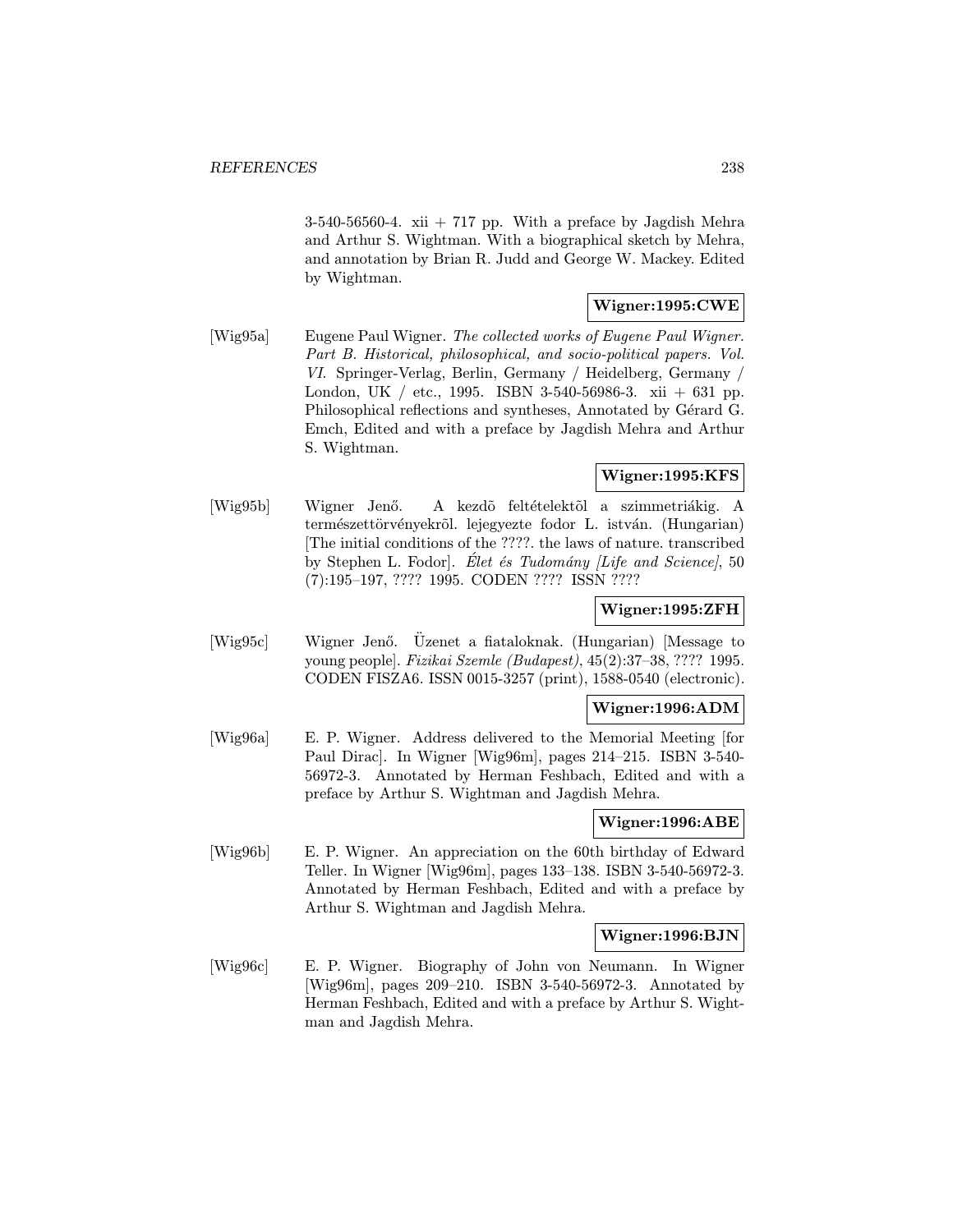#### Wigner:1996:CRA

[Wig96d] E. P. Wigner. Concluding remarks (address at the Dirac Symposium). In Wigner [Wig96m], pages 195–196. ISBN 3-540-56972-3. Annotated by Herman Feshbach, Edited and with a preface by Arthur S. Wightman and Jagdish Mehra.

## Wigner:1996:EM

[Wig96e] E. P. Wigner. Einstein — A memoir. In Wigner [Wig96m], page 197. ISBN 3-540-56972-3. Annotated by Herman Feshbach, Edited and with a preface by Arthur S. Wightman and Jagdish Mehra.

# Wigner:1996:EF

[Wig96f] E. P. Wigner. Enrico Fermi (1901–1954). In Wigner [Wig96m], pages 115–119. ISBN 3-540-56972-3. Annotated by Herman Feshbach, Edited and with a preface by Arthur S. Wightman and Jagdish Mehra.

# Wigner:1996:EAE

[Wig96g] E. P. Wigner. Erinnerungen an Albert Einstein. (German) [Memories of Albert Einstein]. In Wigner [Wig96m], pages 198–200. ISBN 3-540-56972-3. Annotated by Herman Feshbach, Edited and with a preface by Arthur S. Wightman and Jagdish Mehra.

# Wigner:1996:JN

[Wig96h] E. P. Wigner. John von Neumann (1903–1957). In Wigner [Wig96m], pages 127–130. ISBN 3-540-56972-3. Annotated by Herman Feshbach, Edited and with a preface by Arthur S. Wightman and Jagdish Mehra.

### Wigner:1996:LS

[Wig96i] E. P. Wigner. Leo Szilard (1898–1964). In Wigner [Wig96m], pages 139–149. ISBN 3-540-56972-3. Annotated by Herman Feshbach, Edited and with a preface by Arthur S. Wightman and Jagdish Mehra.

### Wigner:1996:NLE

[Wig96j] E. P. Wigner. New light on Einstein letter — an interview with E. P. Wigner and A. M. Weinberg by D. Sundberg. In Wigner [Wig96m], pages 216–218. ISBN 3-540-56972-3. Annotated by Herman Feshbach, Edited and with a preface by Arthur S. Wightman and Jagdish Mehra.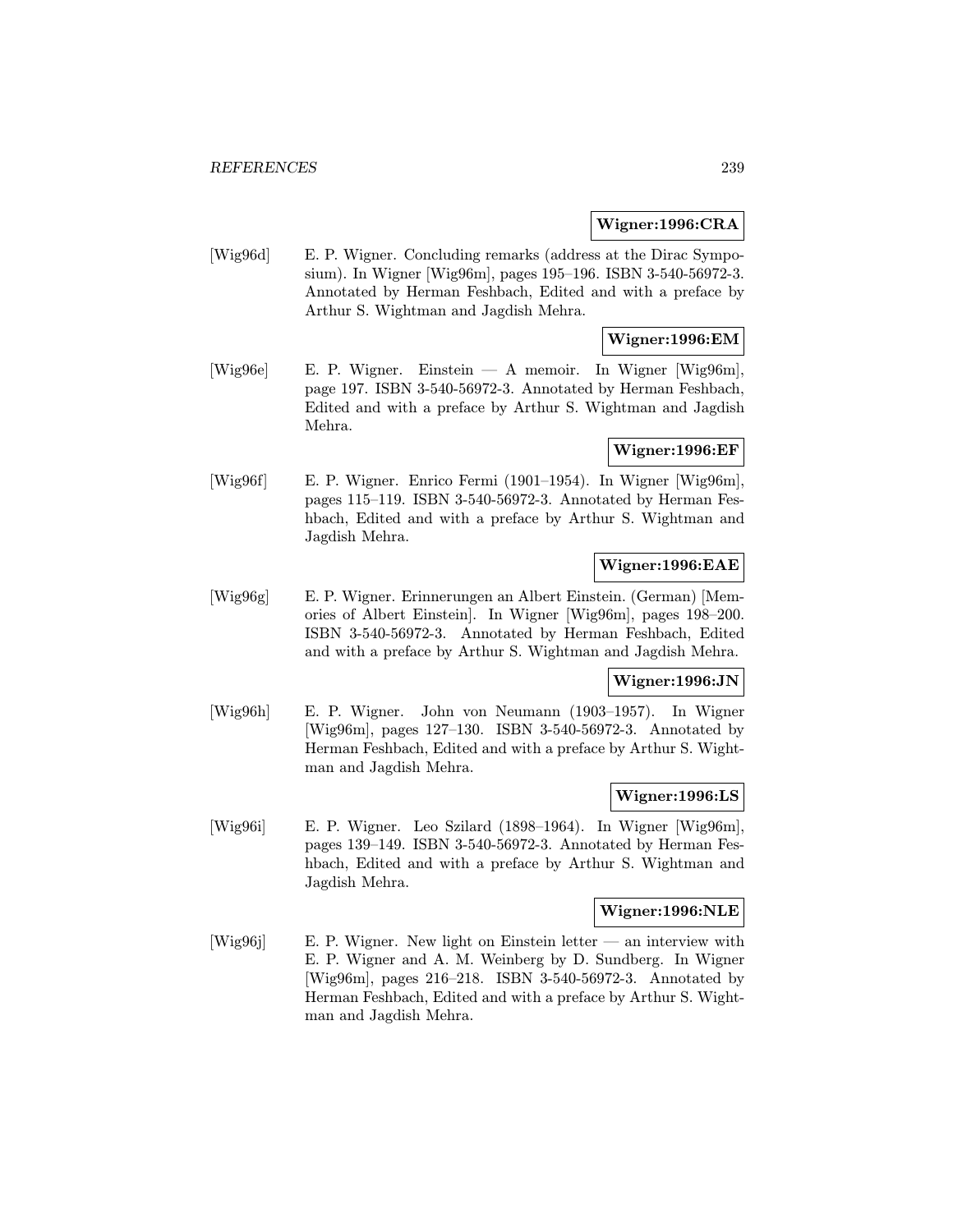#### Wigner:1996:RPD

[Wig96k] E. P. Wigner. Remembering Paul Dirac. In Wigner [Wig96m], pages 219–230. ISBN 3-540-56972-3. Annotated by Herman Feshbach, Edited and with a preface by Arthur S. Wightman and Jagdish Mehra.

# Wigner:1996:TYK

[Wig96l] E. P. Wigner. Thirty years of knowing Albert Einstein. In Wigner [Wig96m], pages 201–208. ISBN 3-540-56972-3. Annotated by Herman Feshbach, Edited and with a preface by Arthur S. Wightman and Jagdish Mehra.

### Wigner:1996:CWE

[Wig96m] Eugene Paul Wigner, editor. The collected works of Eugene Paul Wigner. Part A. The scientific papers. Vol. II. Nuclear physics. Springer-Verlag, Berlin, Germany / Heidelberg, Germany / London, UK / etc., 1996. ISBN 3-540-56972-3.  $x + 574$  pp. Annotated by Herman Feshbach, Edited and with a preface by Arthur S. Wightman and Jagdish Mehra.

# Wigner:1997:CWEc

[Wig97a] Eugene Paul Wigner. The collected works of Eugene Paul Wigner. Part A. The scientific papers. Vol. III. Springer-Verlag, Berlin, Germany / Heidelberg, Germany / London, UK / etc., 1997. ISBN 3-540-57293-7. xii  $+$  576 pp. Part I. Particles and fields, Part II. Foundations of quantum mechanics, With a preface by Jagdish Mehra and Arthur S. Wightman, With annotations by Wightman and Abner Shimony, Edited by Wightman.

# Wigner:1997:CWEd

[Wig97b] Eugene Paul Wigner. The collected works of Eugene Paul Wigner. Part A. The scientific papers. Vol. IV. Springer-Verlag, Berlin, Germany / Heidelberg, Germany / London, UK / etc., 1997. ISBN 3-540-56985-5. xii  $+456$  pp. Part I. Physical chemistry, Part II. Solid state physics, With a preface by Jagdish Mehra and Arthur S. Wightman, With annotations by Nandor Balazs and Walter Kohn, Edited by Wightman.

## Wigner:1997:PRS

[Wig97c] Eugene Paul Wigner. Philosophical reflections and syntheses. Springer-Verlag, Berlin, Germany / Heidelberg, Germany / London, UK / etc., 1997. ISBN 3-540-63372-3. viii + 631 pp. Annotated and with an introduction by Gérard G. Emch. Edited by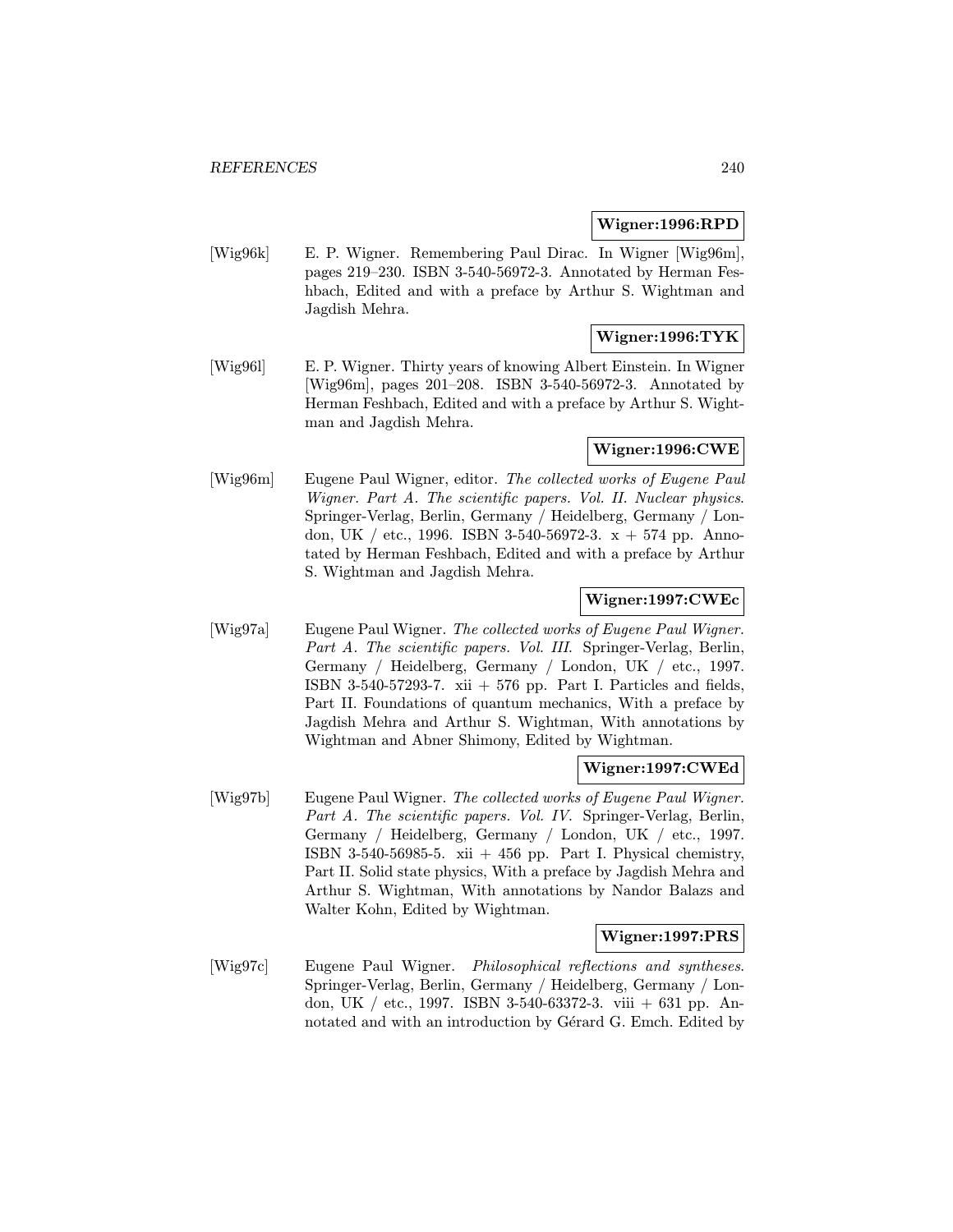Jagdish Mehra and Arthur S. Wightman. Reprint of the 1995 original [ıt The collected works of Eugene Paul Wigner. Part B. Historical, philosophical and socio-political papers. Vol. VI, Springer, Berlin, 1995; MR1307827 (95m:01023)].

## Wigner:1998:CWE

[Wig98] Eugene Paul Wigner. The collected works of Eugene Paul Wigner. Part B. Historical, philosophical and socio-political papers. Vol. VIII. Springer-Verlag, Berlin, Germany / Heidelberg, Germany / London, UK / etc., 1998. ISBN 3-540-57295-3. xii + 258 pp. Sociopolitical reflections and civil defense, With a preface by Jagdish Mehra and Arthur S. Wightman, With annotations by Conrad Chester, Edited by Mehra.

# Wigner:1999:FP

[Wig99] Eugene P. Wigner. On the future of physics. Fizikai Szemle (Budapest), 49(5):174–175, ???? 1999. CODEN FISZA6. ISSN 0015-3257 (print), 1588-0540 (electronic).

# Wigner:19xx:QMR

[Wigxx] Eugene P. Wigner. Are quantum mechanics and relativity theory consistent? pages 372–379. 19xx.

# Wigner:2001:SDN

[Wig01a] Eugene P. Wigner. Safety device for a neutronic reactor. US Patent 6,226,341., May 1, 2001. URL http://www.google.com/ patents/US6226341. US Patent Application filed Mar 2, 1954.

# Wigner:2001:CWE

[Wig01b] Eugene Paul Wigner. The collected works of Eugene Paul Wigner: Part B, Historical, philosophical, and socio-political papers: Historical and biographical reflections and syntheses, volume 7. Springer-Verlag, Berlin, Germany / Heidelberg, Germany / London, UK / etc., 2001. ISBN 3-540-57294-5. xii + 535 pp.

# Wigner:2002:HLF

[Wig02a] Wigner Jenő. Hogyan lettem fizikus ? (1983. november 12. Magyar Club, Philadelphia). Melléklet: a visszaemlékezés hasonmáskiadása. (Hungarian) [How I became a physicist? (Hungarian Club, 12 November 1983, Philadelphia). Appendix: a facsimile edition of memoirs]. Magyar Tudomány [Hungarian Science], 47(11):1408-1412, ???? 2002. CODEN ???? ISSN ????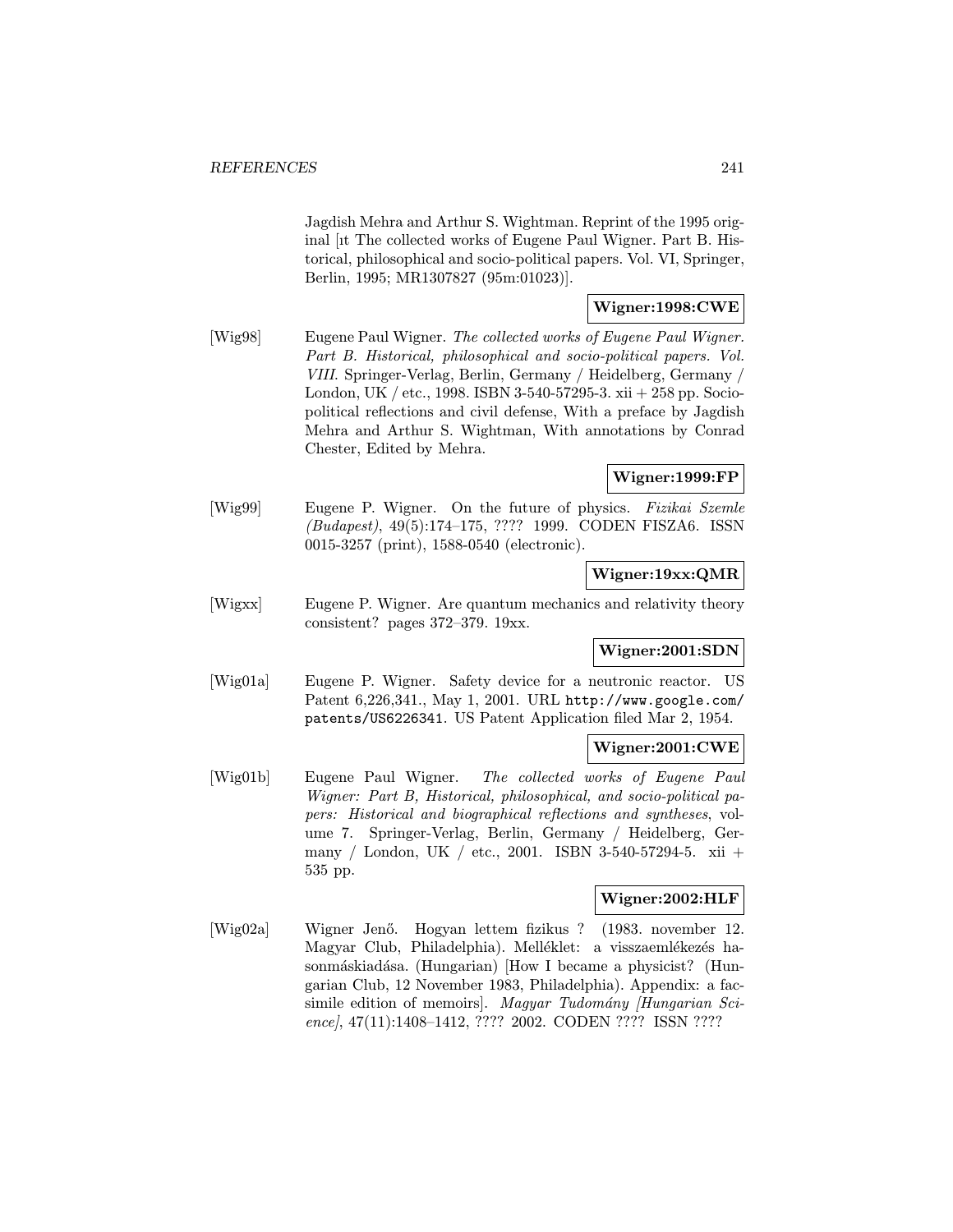### Wigner:2002:PML

[Wig02b] Wigner Jenő. Polányi Mihály élete, 1891. március 12.–1976. febru´ar 22., a Royal Society tagja (1944). (Hungarian) [Michael Polányi's life, 12 March 1891–22 February 1976, a member of the Royal Society (1944)]. Polanyiana, 11(1–2):19–62, ???? 2002. CODEN ???? ISSN ????

## Wigner:2002:WJE

[Wig02c] Wigner Jenő. Wigner Jenő emlékiratai Andrew Szanton leje $gyz$ ésében. (Hungarian) [Eugene Wigner, Memoirs, as told to Andrew Szanton. Kairosz, Budapest, Hungary, 2002. ISBN ???? 336 pp. LCCN ????

# Wigner:2007:RAA

[Wig07] Eugene P. Wigner. Roots of the atomic age. In Masters and Way [MW07], chapter 3, pages 11–15. ISBN 1-59558-227- 4 (hardcover). LCCN UG1282.A8 O54 2007. URL http:/ /thenewpress.com/index.php?option=com\_title&task=view\_ title&metaproductid=1703; http://www.loc.gov/catdir/ toc/ecip0718/2007020838.htm. Foreword by Niels Bohr. Introduction by Arthur H. Compton. Reprint of [MW46].

# Wigner:2009:LS

[Wig09] E. P. Wigner. The limits of science. Resonance, 14(10):1018– 1027, ???? 2009. CODEN RESOFE. ISSN 0971-8044 (print), 0973-712X (electronic). URL http://www.springerlink.com/ content/m881828214364335.

### Winch:1976:IFW

[Win76] D. E. Winch. Integration formula for Wigner  $3-j$  coefficients. Journal of Mathematical Physics, 17(7):1166–1170, July 1976. CODEN JMAPAQ. ISSN 0022-2488 (print), 1089-7658 (electronic), 1527-2427. URL http://jmp.aip.org/resource/1/ jmapaq/v17/i7/p1166\_s1.

### Wigner:1976:OMP

[WJH76] Eugene P. Wigner, John Jewkes, and Rom Harré. Obituary: Michael Polányi (11 March 1891–22 February 1976). Nature, 261 (5555):83–84, May 6, 1976. CODEN NATUAS. ISSN 0028-0836 (print), 1476-4687 (electronic). URL http://www.nature.com/ nature/journal/v261/n5555/pdf/261083a0.pdf.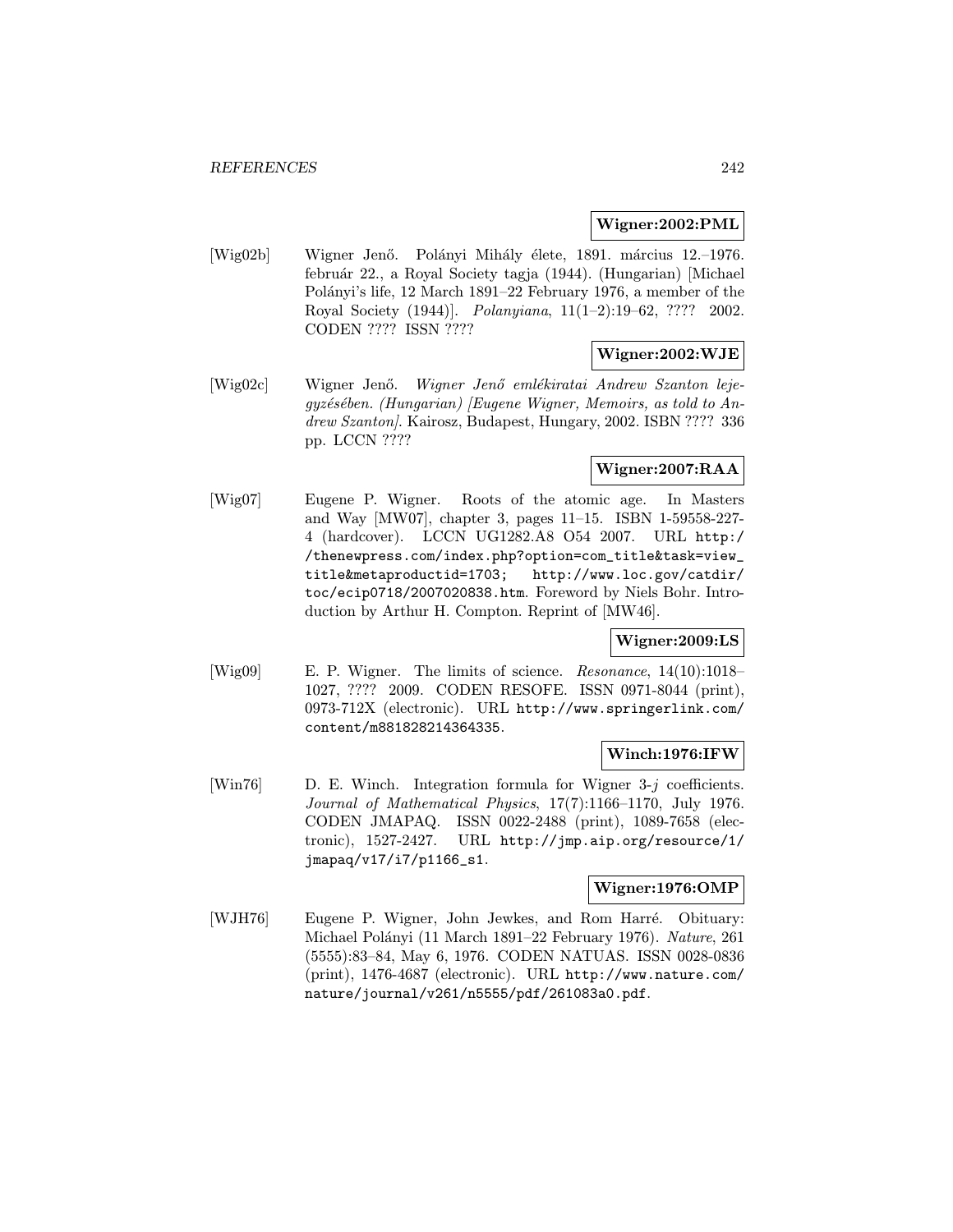### Warren:1972:POI

[WK72] Russell E. Warren and William H. Klink. Position operators as "internal" symmetries. Journal of Mathematical Physics, 13 (3):312–316, March 1972. CODEN JMAPAQ. ISSN 0022-2488 (print), 1089-7658 (electronic), 1527-2427. URL http://jmp. aip.org/resource/1/jmapaq/v13/i3/p312\_s1.

### Wigner:1965:DQM

[WL65] E. P. Wigner and P. T. Landsberg. Does quantum mechanics exclude life? Nature, 205(4978):1307, March 27, 1965. CODEN NATUAS. ISSN 0028-0836 (print), 1476-4687 (electronic). URL http://www.nature.com/nature/journal/v205/ n4978/pdf/2051307a0.pdf.

# Wigner:1972:CSI

[WL72] E. P. Wigner and David Lester. Cloud seeding. Science, 177 (4050):651, August 25, 1972. CODEN SCIEAS. ISSN 0036-8075 (print), 1095-9203 (electronic). URL http://www.jstor.org/ stable/1734734.

# Wigner:1958:MSU

[WM58] Eugene P. Wigner and William A. McAdams. Method of separating uranium. US Patent 2,849,284., August 26, 1958. URL http://www.google.com/patents/US2849284. US Patent Application filed Mar 29, 1945.

### Wigner:1995:FP

[WM95] Eugene P. Wigner and George Marx. On the future of physics. Acta Physica Hungarica A: Heavy Ion Physics, 1(2):87–90, ???? 1995. CODEN APHAC8. ISSN 1219-7580 (print), 1588-2675 (electronic). URL http://www.springerlink.com/content/ 0576352584475568. English translation of [Wig88e].

# Wigner:1995:PRS

[WMW95] Eugene Paul Wigner, Jagdish Mehra, and A. S. Wightman, editors. Philosophical Reflections and Syntheses. Springer-Verlag, Berlin, Germany / Heidelberg, Germany / London, UK / etc., 1995. ISBN 3-540-63372-3 (softcover), 3-540-56986-3 (hardcover). vii  $+ 631$  pp. LCCN QC21.2 .W49 1995. Annotated by Gérard G. Emch.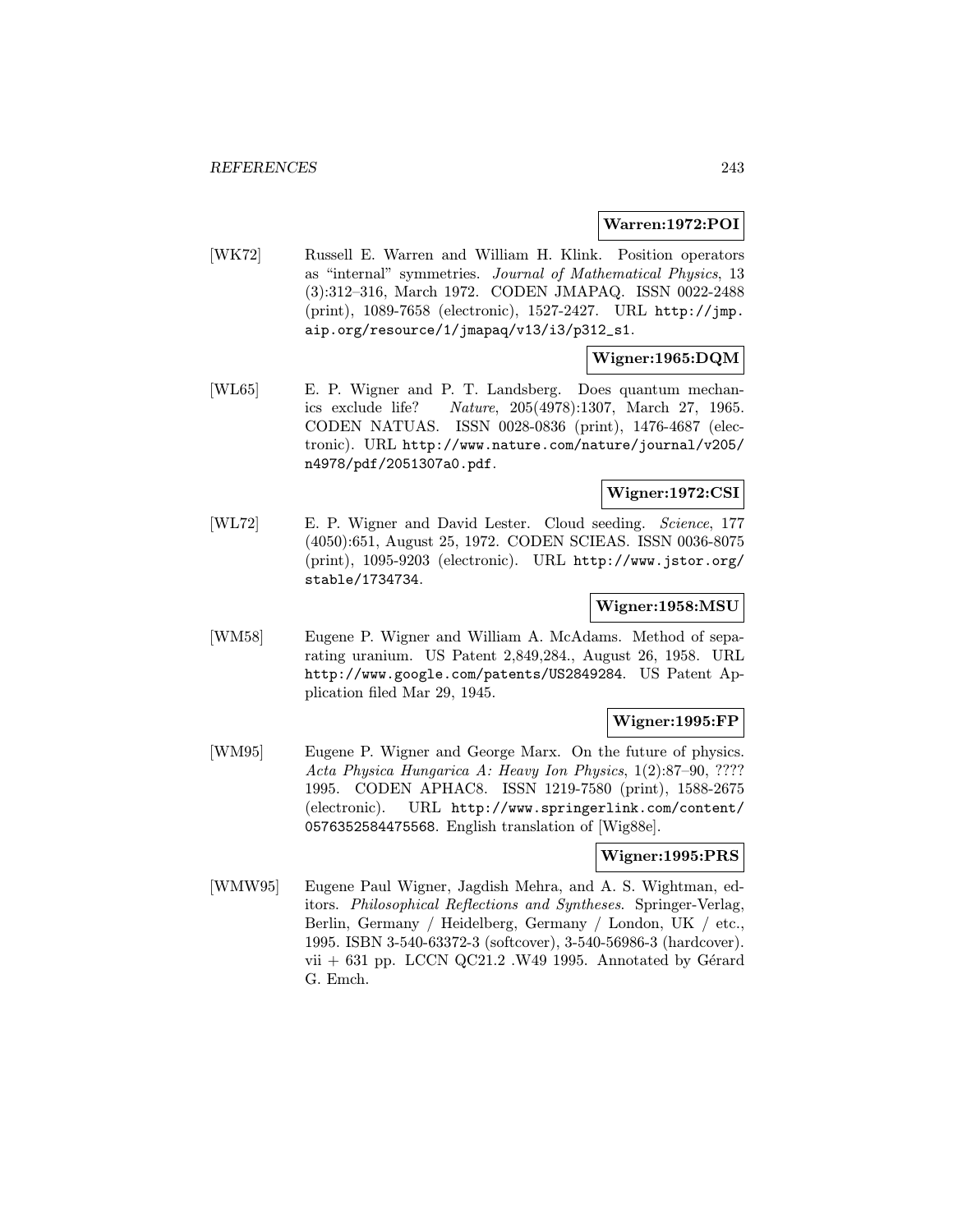#### Wlodarz:1990:VCW

[WN90] Joachim J. W lodarz and Janusz Nowakowski. Variational calculations of the Wigner distribution function for selected anharmonic oscillators. International Journal of Quantum Chemistry, 38(2): 373–381, August 1990. CODEN IJQCB2. ISSN 0020-7608 (print), 1097-461X (electronic).

# Witten:1984:HEP

[WNY<sup>+</sup>84] E. Witten, Y. Nambu, C. N. Yang, G. Thooft, M. F. Atiyah, L. Susskind, M. K. Gaillard, Y. Neeman, S. Deser, C. Teitelboim, D. Gross, S. Adler, S. Weinberg, R. Brout, B. Dewitt, F. Englert, S. Fubini, T. Regge, E. P. Wigner, and J. A. Wheeler. Higher energy physics — what are the possibilities for extending our understanding of elementary-particles and their interactions to much greater energies? — Proceedings of the XVIIIth Solvay Conference on Physics at the University of Texas, Austin, Texas, USA, November 1982 — General Discussion. Physics Reports, 104(2–4): 201–236, ???? 1984. CODEN PRPLCM. ISSN 0370-1573 (print), 1873-6270 (electronic).

### Wigner:1958:NRS

[WO58] Eugene P. Wigner and Leo A. Ohlinger. Neutronic reactor shield and spacer construction. US Patent 2,861,034., November 18, 1958. URL http://www.google.com/patents/US2861034. US Patent Application filed Sep 18, 1945.

### Wolff:1967:TFY

[Wol67] Anthony Wolff. Twenty-five years with the bomb: A conversation with Nobel Prize-winner Eugene P. Wigner. Look Magazine, ?? (??):58, 60–61, December 26, 1967. URL http://library.ucsd. edu/dc/object/bb5564714p.

# Wolf:1971:RMC

[Wol71] Kurt Bernardo Wolf. Recursive method for the computation of the  $SO_n, SO_{n,1}$ , and  $ISO_n$ , representation matrix elements. Journal of Mathematical Physics, 12(2):197–206, February 1971. CODEN JMAPAQ. ISSN 0022-2488 (print), 1089-7658 (electronic), 1527- 2427. URL http://jmp.aip.org/resource/1/jmapaq/v12/i2/ p197\_s1.

# Wolf:1972:RME

[Wol72] Kurt Bernardo Wolf. The  $U_{n,1}$  and  $IU_n$  representation matrix elements. Journal of Mathematical Physics, 13(10):1634–1638, Octo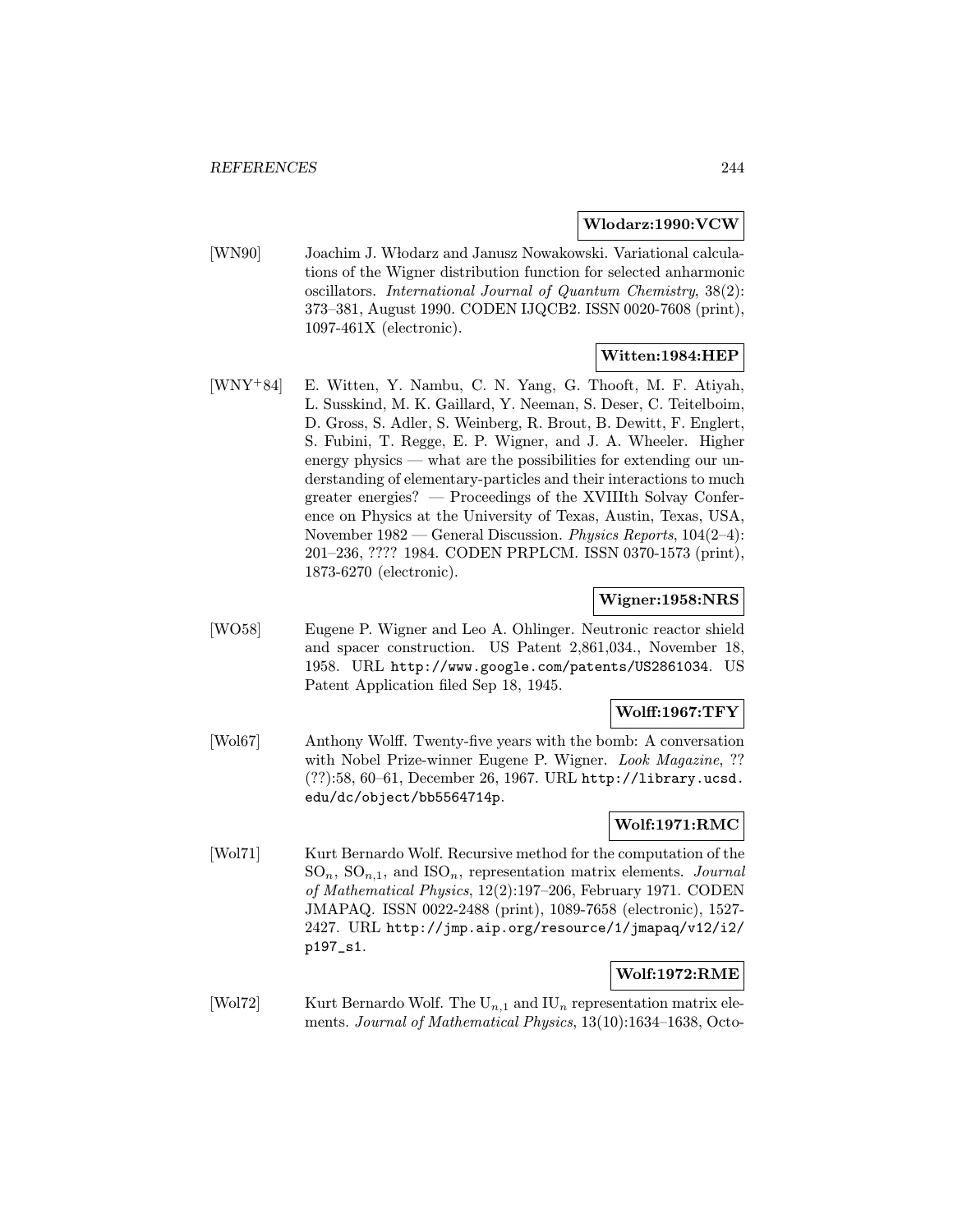ber 1972. CODEN JMAPAQ. ISSN 0022-2488 (print), 1089-7658 (electronic), 1527-2427. URL http://jmp.aip.org/resource/ 1/jmapaq/v13/i10/p1634\_s1.

# Wong:1971:UAT

[Won71] M. K. F. Wong. Unit adjoint tensor operators in  $SO(n)$ . *Journal* of Mathematical Physics, 12(8):1530–1535, August 1971. CODEN JMAPAQ. ISSN 0022-2488 (print), 1089-7658 (electronic), 1527- 2427. URL http://jmp.aip.org/resource/1/jmapaq/v12/i8/ p1530\_s1.

# Wong:1976:SMF

[Won76] M. K. F. Wong. On the structure of the multiplicity-free Wigner coefficients of  $U(n)$ . Journal of Mathematical Physics, 17(8):1558– 1569, August 1976. CODEN JMAPAQ. ISSN 0022-2488 (print), 1089-7658 (electronic), 1527-2427. URL http://jmp.aip.org/ resource/1/jmapaq/v17/i8/p1558\_s1.

## Wong:1979:MFW

[Won79] M. K. F. Wong. On the multiplicity-free Wigner and Racah coefficients of  $U(n)$ . Journal of Mathematical Physics, 20(12): 2391–2397, December 1979. CODEN JMAPAQ. ISSN 0022-2488 (print), 1089-7658 (electronic), 1527-2427. URL http://jmp. aip.org/resource/1/jmapaq/v20/i12/p2391\_s1.

# Woolf:1980:SSP

[Woo80] Harry Woolf, editor. Some strangeness in the proportion: a centennial symposium to celebrate the achievements of Albert Einstein. Addison-Wesley, Reading, MA, USA, 1980. ISBN 0-201- 09924-1. LCCN QC16.E5 S63.

# Wooten:1995:WER

[Woo95] J. W. Wooten. Eugene Wigner remembered. Physics Today, 48 (12):15, December 1995. CODEN PHTOAD. ISSN 0031-9228 (print), 1945-0699 (electronic).

### Wigner:1957:ICD

[WOY57] Eugene P. Wigner, Leo A. Ohlinger, and Gale J. Young. Isotope conversion device. US Patent 2,815,321., December 3, 1957. URL http://www.google.com/patents/US2815321. US Patent Application filed Nov 13, 1945.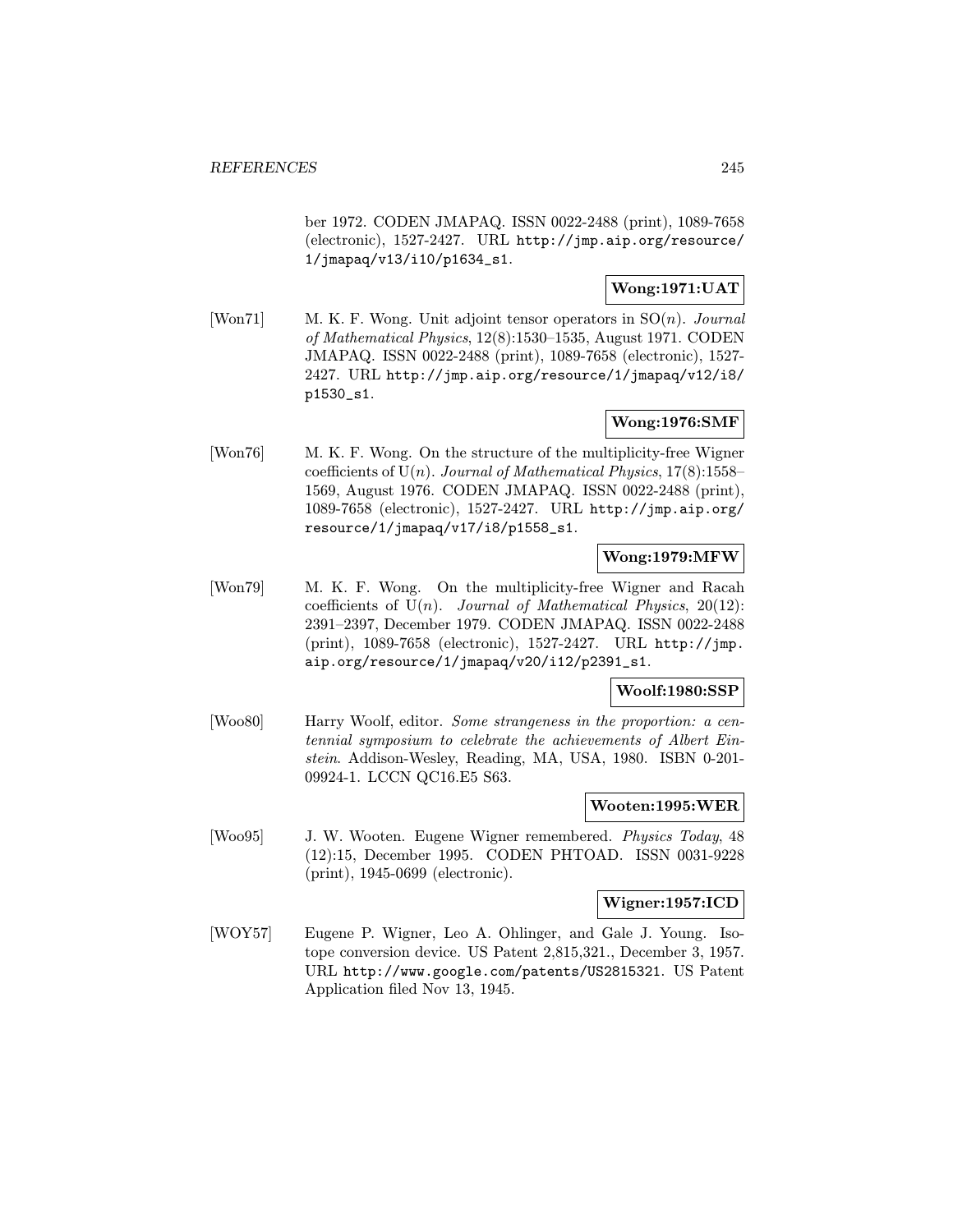### Wigner:1956:HWM

[WOYW56a] Eugene P. Wigner, Leo A. Ohlinger, Gale J. Young, and Alvin M. Weinberg. Heavy water moderated neutronic reactor. US Patent 2,770,591., November 13, 1956. URL http://www.google.com/ patents/US2770591. US Patent Application filed Jul 3, 1946.

#### Wigner:1956:R

[WOYW56b] Eugene P. Wigner, Leo A. Ohlinger, Gale J. Young, and Alvin M. Weinberg. Reactor. US Patent 2,736,696., February 28, 1956. URL http://www.google.com/patents/US2736696. US Patent Application filed Aug 29, 1945.

### Wigner:1957:FMR

[WOYW57] Eugene P. Wigner, Leo A. Ohlinger, Gale J. Young, and Alvin M. Weinberg. Fluid moderated reactor. US Patent 2,810,689., October 22, 1957. URL http://www.google.com/patents/ US2810689. US Patent Application filed Nov 6, 1945.

### Wigner:1959:MSC

[WOYW59] Eugene P. Wigner, Leo A. Ohlinger, Gale J. Young, and Alvin M. Weinberg. Means for shielding and cooling. US Patent 2,873,243., February 10, 1959. URL http://www.google.com/patents/ US2873243. US Patent Application filed Oct 8, 1946.

## Wigner:1962:MAC

[WOYW62] Eugene P. Wigner, Leo A. Ohlinger, Gale J. Young, and Alvin M. Weinberg. Method and apparatus for conducting a nuclear chain reaction. US Patent 3,052,613., September 4, 1962. URL http: //www.google.com/patents/US3052613. US Patent Application filed Aug 29, 1945.

### Wigner:1977:FVS

[WPG77] Eugene P. Wigner and E. Padányi-Gulyás. The future voction of science. Studies for a New Central Europe, ser.  $4, ?$ ?(1-2):3-7, ???? 1977. CODEN ???? ISSN ????

#### Wigner:1933:CMS

[WS33] E. Wigner and F. Seitz. On the constitution of metallic sodium, I. Physical Review (2), 43(10):804–810, May 15, 1933. CODEN PHRVAO. ISSN 0031-899X (print), 1536-6065 (electronic). URL http://link.aps.org/doi/10.1103/PhysRev.43.804.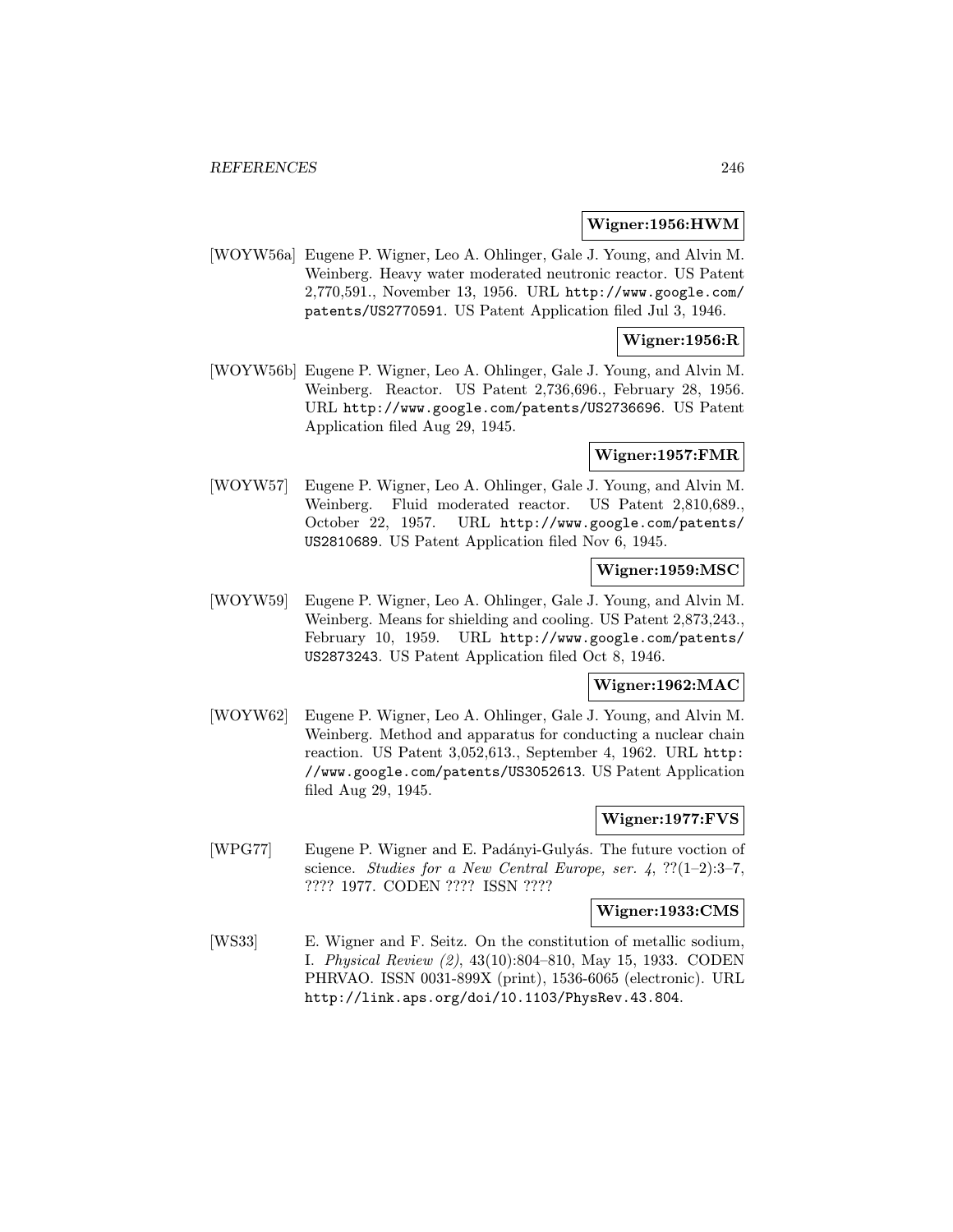#### Wigner:1934:CMS

[WS34] E. Wigner and F. Seitz. On the constitution of metallic sodium. II. Physical Review (2), 46(6):509–524, September 15, 1934. CODEN PHRVAO. ISSN 0031-899X (print), 1536-6065 (electronic). URL http://link.aps.org/doi/10.1103/PhysRev.46.509.

# Wigner:1955:QTC

[WS55] Eugene P. Wigner and F. Seitz. Qualitative theory of cohesion in metals. In Frederick Seitz and David Turnbull, editors, Solid state physics: advances in research and applications, volume 51, pages 97–126. Academic Press, New York, USA, 1955. LCCN ????

#### Wigner:1992:REP

[WS92] Eugene Paul Wigner and Andrew Szanton. The recollections of Eugene P. Wigner as told to Andrew Szanton. Plenum Press, New York, NY, USA; London, UK, 1992. ISBN 0-306-44326-0. xxiv + 335 pp. LCCN QC16.W52 A3 1992.

## Wigner:2003:REP

[WS03] Eugene Paul Wigner and Andrew Szanton. The recollections of Eugene P. Wigner as told to Andrew Szanton. Basic Books, New York, NY, USA, 2003. ISBN 0-7382-0886-8. xxiv + 335 pp. LCCN QC16.W52.

### Wigner:1959:JFE

[WSC59] Eugene P. Wigner, Leo Szilard, and Edward C. Creutz. Jacketed fuel element. US Patent 2,872,401., February 3, 1959. URL http: //www.google.com/patents/US2872401. US Patent Application filed May 8, 1946, serial number 668,110.

# Wigner:1961:MLI

[WSCF61] Eugene P. Wigner, Leo Szilard, Robert F. Christy, and Francis Lee Friedman. Massive leakage irradiator. US Patent 2,986,510., May 30, 1961. URL http://www.google.com/patents/US2986510. US Patent Application filed May 14, 1946, serial number 669,524.

### Wigner:1979:ANB

[WT79] Eugene P. Wigner and Edward Teller. America needs a better civil defense program: Congressional Record Senate, August 2, 1979. In USA Congressional Record. Proc. and Debates of the 96th Congress, First Session, page ?? US Government Printing Office, Washington, DC, USA, 1979.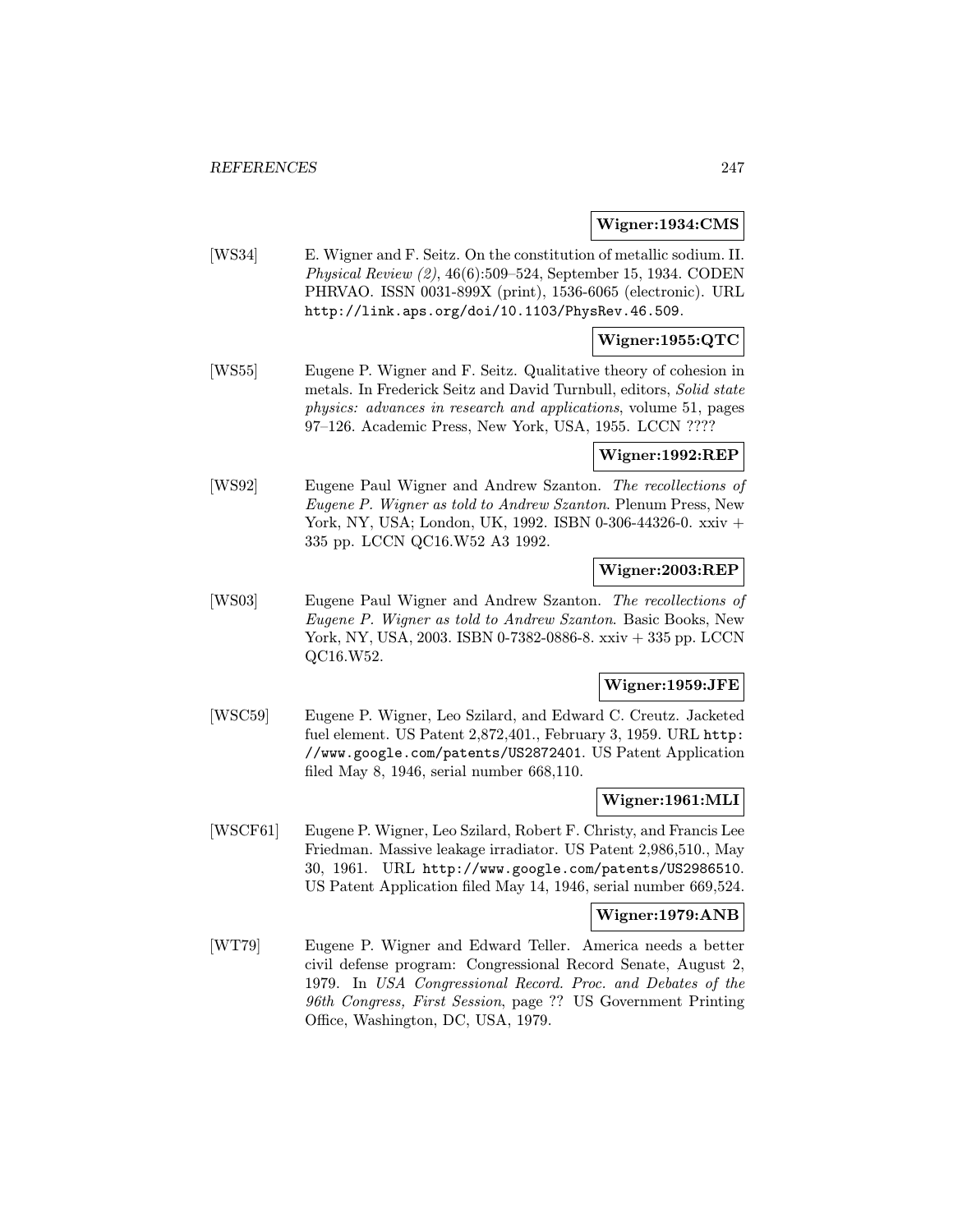# Wu:1972:SWC

[Wu72] Alfred C. T. Wu. Structure of the Wigner 9-j coefficients in the Bargmann approach. Journal of Mathematical Physics, 13(1):84– 90, January 1972. CODEN JMAPAQ. ISSN 0022-2488 (print), 1089-7658 (electronic), 1527-2427. URL http://jmp.aip.org/ resource/1/jmapaq/v13/i1/p84\_s1.

# Wu:1973:SAJ

[Wu73] Alfred C. T. Wu. Structure of Alisauskas–Jucys form of the 9-j coefficients. Journal of Mathematical Physics, 14(9):1222–1223, September 1973. CODEN JMAPAQ. ISSN 0022-2488 (print), 1089-7658 (electronic), 1527-2427. URL http://jmp.aip.org/ resource/1/jmapaq/v14/i9/p1222\_s1.

### Wigner:1975:NRO

[WU75] Eugene P. Wigner and Harold C. Urey. Nuclear reactors offer the surest, safest way of meeting energy needs: Pro and con. U.S. Information Service, 9(3):??, ???? 1975. CODEN ???? ISSN ????

### Wigner:1954:SLT

[WvN54] Eugene P. Wigner and John von Neumann. Significance of Loewner's Theorem in the quantum theory of collisions. Annals of Mathematics (2), 59(3):418–433, May 1954. CODEN AN-MAAH. ISSN 0003-486X (print), 1939-8980 (electronic). URL http://www.jstor.org/stable/1969710. Reprinted in [Tau62, Paper 27].

### Wigner:1928:SZM

[WW28] Eugene Wigner and Enos E. Witmer. Über die Struktur der zweiatomigen Molekelspektren nach der Quantenmechanik. (German) [On the structure of diatomic molecule spektra according to quantum mechanics]. Zeitschrift für Physik,  $51(11-12):859-886$ , ???? 1928. CODEN ZEPYAA. ISSN ???? URL http://www. springerlink.com/content/gw1k173441v71jw2.

#### Weisskopf:1930:NLS

[WW30a] V. Weisskopf and E. Wigner. Uber die natürliche Linienbreite in der Strahlung des harmonischen Oszillators. (German) [On the natural linewidth of the radiation of the harmonic oscillator]. Zeitschrift für Physik, 65(1-2):18-29, ???? 1930. CODEN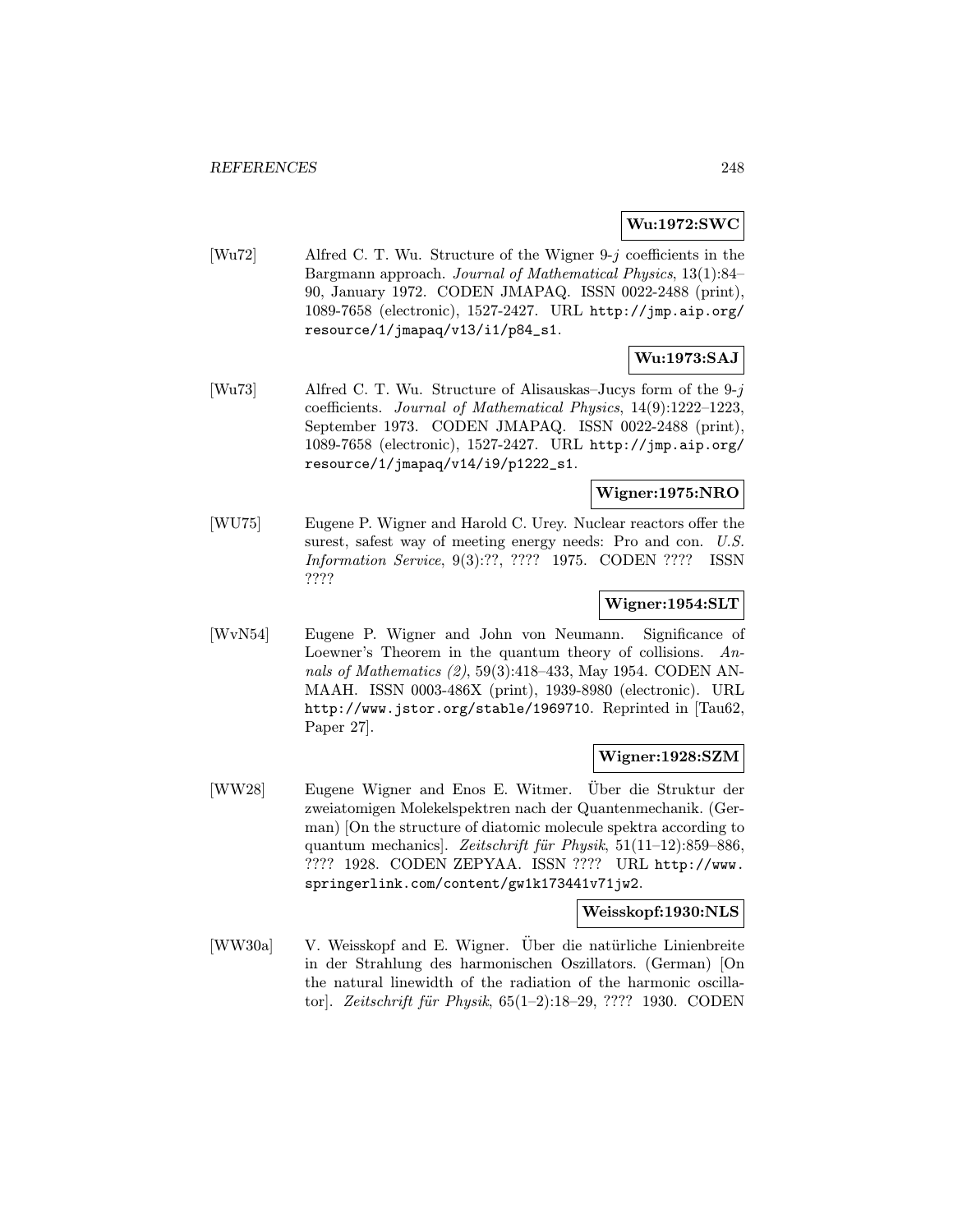ZEPYAA. ISSN ???? URL http://www.springerlink.com/ content/n235152287079172.

### Weisskopf:1930:BNL

[WW30b] Victor Weisskopf and Eugene P. Wigner. Berechnung der natürlichen Linienbreite auf Grund der Diracschen Lichttheorie. (German) [Calculation of the natural linewidth on the basis of the Dirac theory of light. Zeitschrift für Physik,  $63(1-2):54-73$ , ???? 1930. CODEN ZEPYAA. ISSN ???? URL http://www. springerlink.com/content/l33q5205r32537v7.

# Way:1946:RFPa

[WW46a] K. Way and E. P. Wigner. Radiation from fission products. Report, Technical Information Division, Atomic Energy Commission, Oak Ridge, TN, USA, 1946. 4 pp. URL http://catalog. hathitrust.org/Record/007841261.

# Way:1946:RFPb

[WW46b] K. Way and E. P. Wigner. Radiation from fission products. Physical Review (2), 70(1–2):115, July 1946. CODEN PHRVAO. ISSN 0031-899X (print), 1536-6065 (electronic). URL http://prola. aps.org/abstract/PR/v70/i1-2/p99\_1.

# Way:1948:RDF

[WW48] K. Way and E. P. Wigner. The rate of decay of fission products. Physical Review (2), 73(11):1318–1330, June 1, 1948. CODEN PHRVAO. ISSN 0031-899X (print), 1536-6065 (electronic). URL http://link.aps.org/doi/10.1103/PhysRev.73.1318.

### Way:1951:RDF

[WW51] K. Way and E. Wigner. Rate of decay of fission products. In Coryell and Sugarman [CS51], page ?? LCCN QD601 .C65. With special editorial assistance from R.A. Brightsen and others.

### Weinberg:1958:PTN

[WW58] Alvin Martin Weinberg and Eugene Paul Wigner. The physical theory of neutron chain reactors. University of Chicago Press, Chicago, IL, USA and London, UK,  $1958$ . xii  $+801$  pp. LCCN QC787.N8 W4.

## Weinberg:1960:LRV

[WW60] Alvin M. Weinberg and Eugene P. Wigner. Longer range view of nuclear energy. Bulletin of the Atomic Scientists, 16(10):400–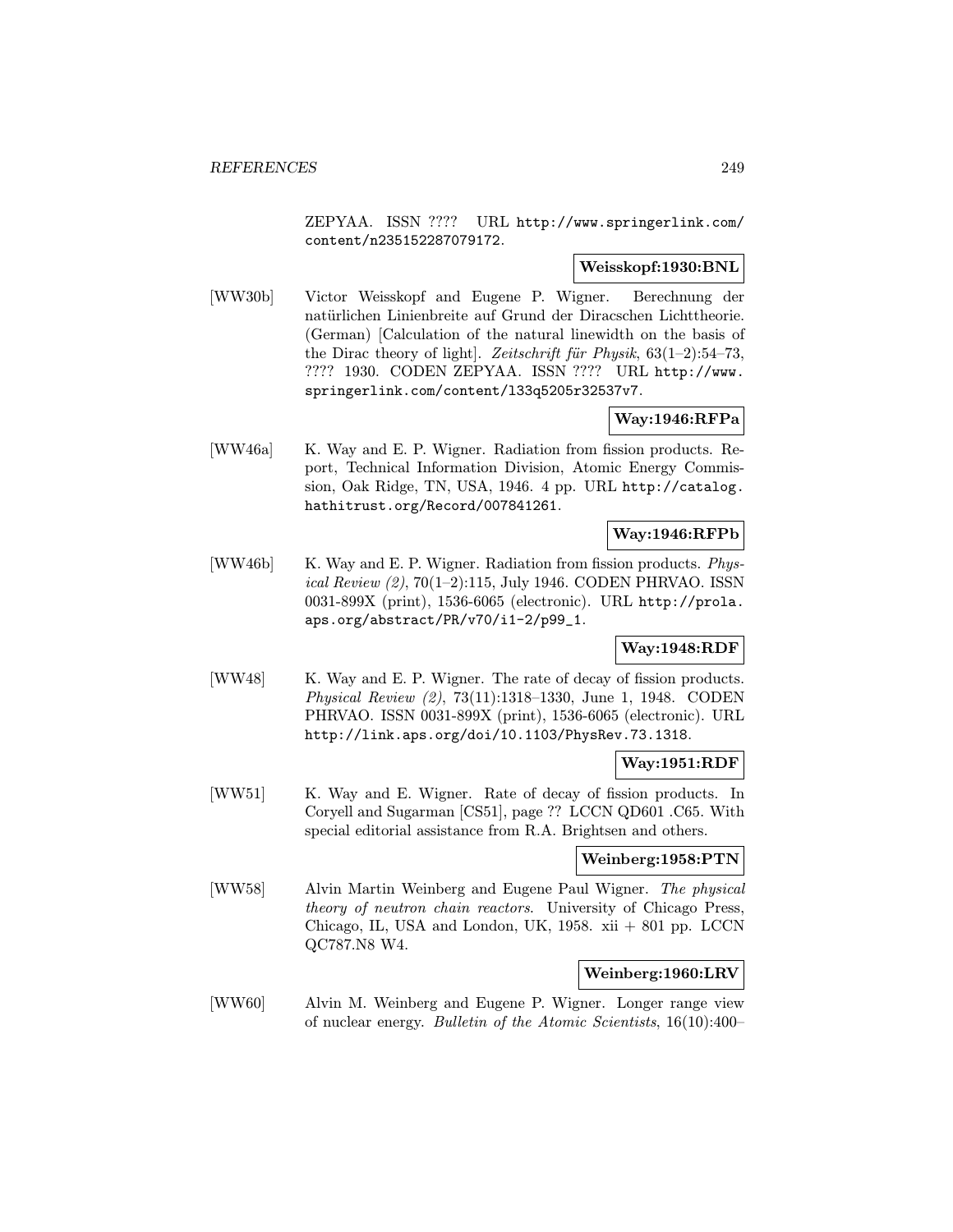403, December 1960. CODEN BASIAP. ISSN 0096-3402 (print), 1938-3282 (electronic). See comment [Mei61].

### Weinberg:1961:LEW

[WW61a] Alvin M. Weinberg and Eugene P. Wigner. Letter to the Editor: Why reactor development is economical. Bulletin of the Atomic Scientists, 17(4):120, April 1961. CODEN BASIAP. ISSN 0096- 3402 (print), 1938-3282 (electronic). See [Mei61].

### Wigner:1961:MPP

[WW61b] Eugene P. Wigner and Alvin M. Weinberg. Means for producing plutonium chain reactions. US Patent 2,969,311., January 24, 1961. URL http://www.google.com/patents/US2969311. US Patent Application filed Oct 8, 1946.

### WheelerWigner:1962:SHIa

[WW62a] M. Wheeler Wigner and E. Wigner. The scientist: his increased responsibilities. Hungarian Quarterly, ??(??):39–??, April/July 1962. CODEN ???? ISSN ????

### WheelerWigner:1962:SHIb

[WW62b] M. Wheeler Wigner and E. Wigner. The scientist: his increased responsibilities. Wellesley Alumnae Magazine, 46(??):80–??, January 1962. CODEN ???? ISSN ????

### Wigner:1984:VBS

[WW84] Eugene P. Wigner and A. M. Weinberg. Values and benefits of science. Journal of the International Cultural Foundation, 2(4): ??, ???? 1984. CODEN ???? ISSN ????

### Wigner:1986:NLE

[WW86] Eugene P. Wigner and A. M. Weinberg. New light on the Einstein letter. The Oak Ridger, 37(1):7–??, ???? 1986. CODEN ???? ISSN 0890-6009.

### Weimar-Woods:1995:CLA

[WW95] Evelyn Weimar-Woods. Contractions of Lie algebras: generalized Inönü-Wigner contractions versus graded contractions. Journal of Mathematical Physics, 36(8):4519–4548, August 1995. CODEN JMAPAQ. ISSN 0022-2488 (print), 1089-7658 (electronic), 1527- 2427.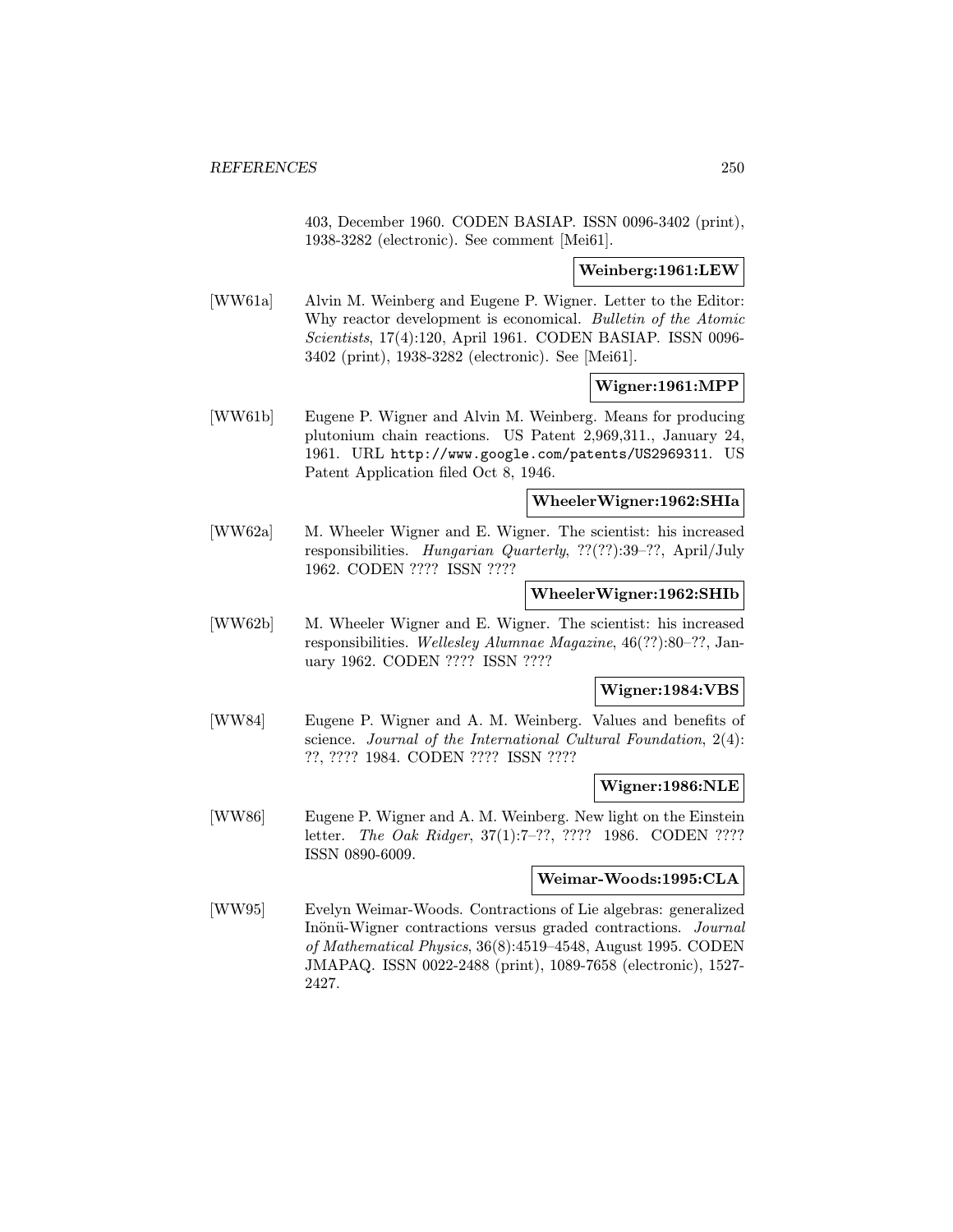#### Szilard:1942:ABC

[WWCS42] A. M. Weinberg, E. P. Wigner, R. F. Christy, and Leo Szilard. Approximate boundary conditions for diffusion equation at interface between two media. Report CP-189, US Atomic Energy Commission, Washington, DC, USA, July 10, 1942.

### Wigner:1992:CWExx

[WWM98] Eugene Paul Wigner, Arthur S. Wightman, and Jagdish Mehra. The collected works of Eugene Paul Wigner. Springer-Verlag, Berlin, Germany / Heidelberg, Germany / London, UK / etc., 1992–1998. ISBN 3-540-55343-6 (Berlin: vol. 5), 0-387-55343-6 (New York: vol. 5), 3-540-57295-3 (Berlin: vol. 8). various pp. LCCN QC19.3 .W54 1992. URL http://www.loc.gov/catdir/ enhancements/fy0818/92038376-d.html; http://www.loc. gov/catdir/enhancements/fy0818/92038376-t.html.

### Wick:1952:IPE

[WWW52] G. C. Wick, Arthur S. Wightman, and E. P. Wigner. The intrinsic parity of elementary particles. Physical Review (2), 88 (1):101–105, October 1, 1952. CODEN PHRVAO. ISSN 0031- 899X (print), 1536-6065 (electronic). URL http://link.aps. org/doi/10.1103/PhysRev.88.101.

#### Wick:1964:ERS

[WWW64] G. C. Wick, A. S. Wightman, and Wigner Jenő. Az elemi részek sajátparitása. (Hungarian) [The parity of elementary particles]. Magyar Fizikai Folyóirat, 12(3):327-335, ???? 1964. CODEN MGFFAC. ISSN 0025-0104.

### Wick:1970:SRC

[WWW70] Gian-Carlo Wick, Arthur S. Wightman, and Eugene P. Wigner. Superselection rule for charge. Physical Review D (Particles and Fields), 1(12):3267–3269, June 15, 1970. CODEN PRVDAQ. ISSN 0556-2821 (print), 1089-4918 (electronic), 1538-4500 (CD-ROM). URL http://link.aps.org/doi/10.1103/PhysRevD.1. 3267.

### Wigner:1958:NRa

[WWY58a] Eugene P. Wigner, Alvin M. Weinberg, and Gale J. Young. Neutronic reactor. US Patent 2,830,944., April 15, 1958. URL http: //www.google.com/patents/US2830944. US Patent Application filed Aug 28, 1945.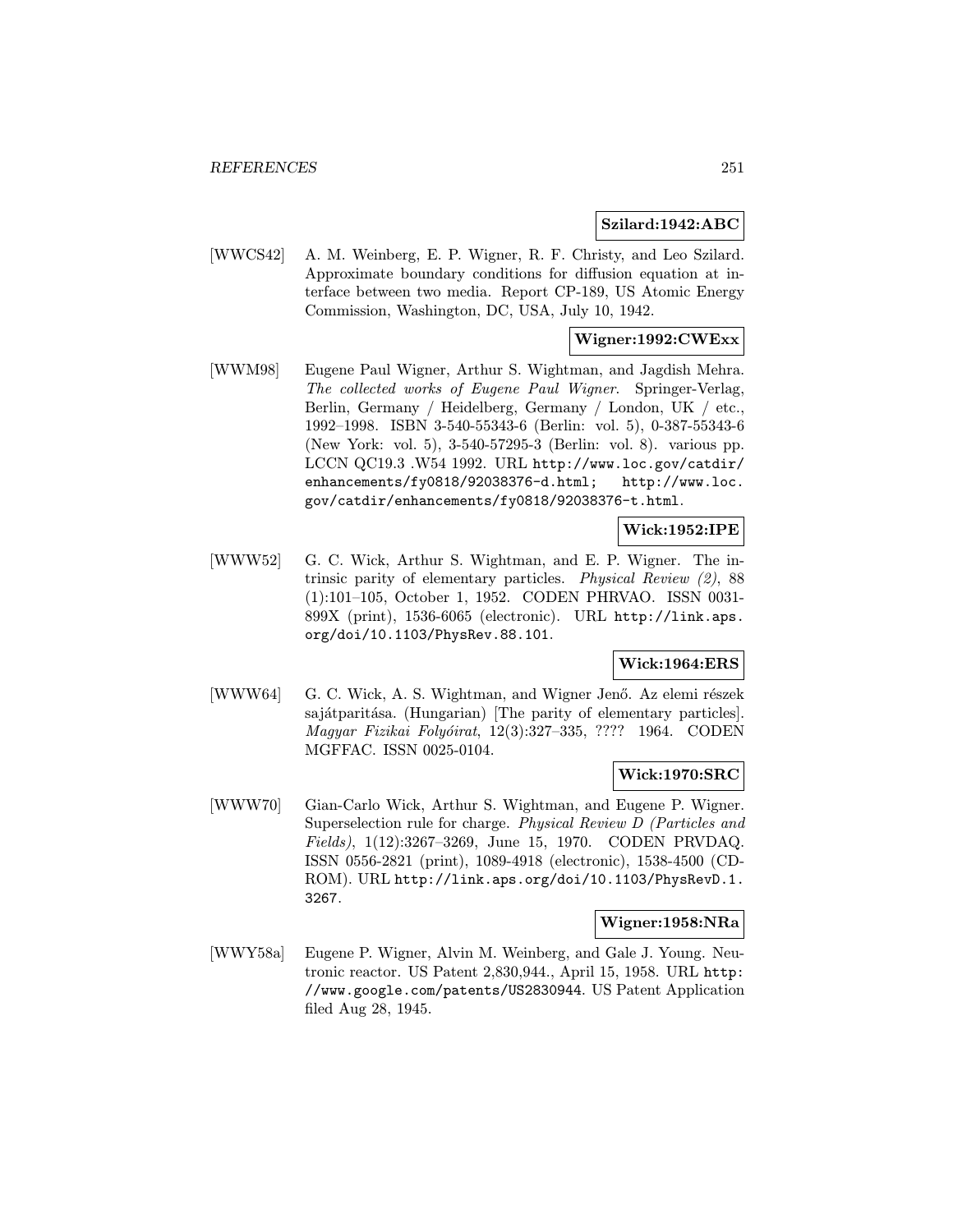#### Wigner:1958:SFM

[WWY58b] Eugene P. Wigner, Robert R. Williamson, and Gale J. Young. Shaped fissionable metal bodies. US Patent 2,856,340., October 14, 1958. URL http://www.google.com/patents/US2856340. US Patent Application filed Jun 15, 1945.

### Wigner:1958:RSD

[WY58] Eugene P. Wigner and Gale J. Young. Radiation shielding device. US Patent 2,853,624., September 23, 1958. URL http://www. google.com/patents/US2853624. US Patent Application filed May 22, 1945.

#### Wigner:1960:NRF

[WY60] Eugene P. Wigner and Gale J. Young. Nuclear reactor fuel charging/discharging system. Canadian Patent 604569., September 6, 1960. URL http://brevets-patents.ic.gc.ca/opic-cipo/ cpd/eng/patent/604569/summary.html.

## Wigner:1963:ICD

[WY63] Eugene P. Wigner and Mutsuo M. Yanase. Information contents of distributions. Proceedings of the National Academy of Sciences of the United States of America, 49(6):910–918, June 15, 1963. CO-DEN PNASA6. ISSN 0027-8424 (print), 1091-6490 (electronic). URL http://www.jstor.org/stable/71797.

## Wigner:1964:PSN

[WY64] Eugene P. Wigner and Mutsuo M. Yanase. On the positive semidefinite nature of a certain matrix expression. Canadian  $Journal of Mathematics = Journal canadien de mathématiques,$ 16(??):397–406, ???? 1964. CODEN CJMAAB. ISSN 0008-414X (print), 1496-4279 (electronic).

#### Wigner:1973:AQM

[WY73] Eugene P. Wigner and M. M. Yanase. Analysis of the quantum mechanical measurement process. Annals of the Japan Association for the Philosophy of Science, 4(??):171–186, ???? 1973. CODEN ???? ISSN 0453-0691.

### Yang:1974:RQS

[wYDK74] Janilla Jyy wen Yang, Russell Davidson, and John J. Kozak. On the relaxation to quantum-statistical equilibrium of the Wigner– Weisskopf atom in a one-dimensional radiation field. VI. Influence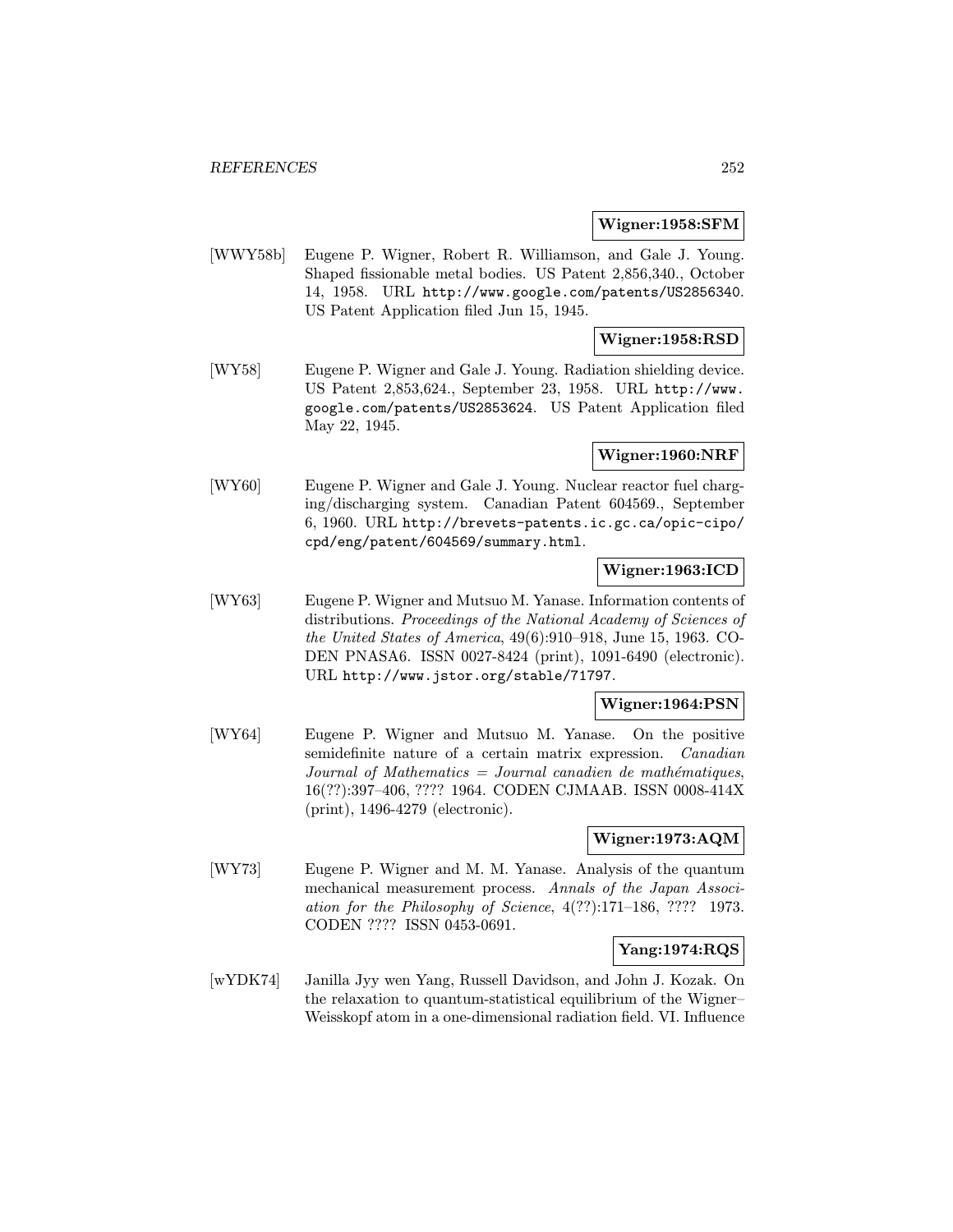of the coupling function on the dynamics. Journal of Mathematical Physics, 15(4):491–501, April 1974. CODEN JMAPAQ. ISSN 0022-2488 (print), 1089-7658 (electronic), 1527-2427. URL http: //jmp.aip.org/resource/1/jmapaq/v15/i4/p491\_s1.

# Wigner:1961:MAC

[WYW61] Eugene P. Wigner, Gale J. Young, and Alvin M. Weinberg. Method and apparatus for controlling neutron density. US Patent 2,990,357., June 27, 1961. URL http://www.google.com/ patents/US2990357. US Patent Application filed May 14, 1946.

#### Wheeler:1983:QTM

[WZ83] John Archibald Wheeler and Wojciech Hubert Zurek, editors. Quantum theory and measurement. Princeton series in physics. Princeton University Press, Princeton, NJ, USA, 1983. ISBN 0- 691-08315-0 , 0-691-08316-9 (paperback). xxviii + 811 pp. LCCN QC174.125 .Q38 1983. US\$60.00; US\$19.50.

#### Yanagi:2010:URG

[Yan10] Kenjiro Yanagi. Uncertainty relation on generalized Wigner– Yanase–Dyson skew information. Linear Algebra and its Applications, 433(8–10):1524–1532, December 15, 2010. CODEN LAA-PAW. ISSN 0024-3795 (print), 1873-1856 (electronic).

#### Zachary:1984:XIC

[Zac84] W. W. Zachary, editor. XIIIth International Colloquium on Group Theoretical Methods in Physics: College Park, Maryland, USA,  $21-25$  May 1984. World Scientific Publishing Co. Pte. Ltd., P. O. Box 128, Farrer Road, Singapore 9128, 1984. ISBN 9971-966-87- 5, 9971-966-88-3 (paperback). xvi + 620 pp. LCCN QC20.7.G76 I57 1984.

#### Zichichi:1984:SSS

[ZDF<sup>+</sup>84] A. Zichichi, Paul A. M. Dirac, S. Ferrara, H. Kleinert, Andre Martin, Eugene P. Wigner, and Chen-Ning Yang. Special session on symmetries and gauge invariance. In Zichichi [Zic84], pages 725–745. ISBN 0-306-41738-3. LCCN QC793.3.F5; 19845. URL http://usparc.ihep.su/spires/find/hep/www?irn=1397141.

## Zhang:2003:WMS

[Zha03] Ping Zhang. Wigner measure and the semiclassical limit of Schrödinger-Poisson equations. SIAM Journal on Mathematical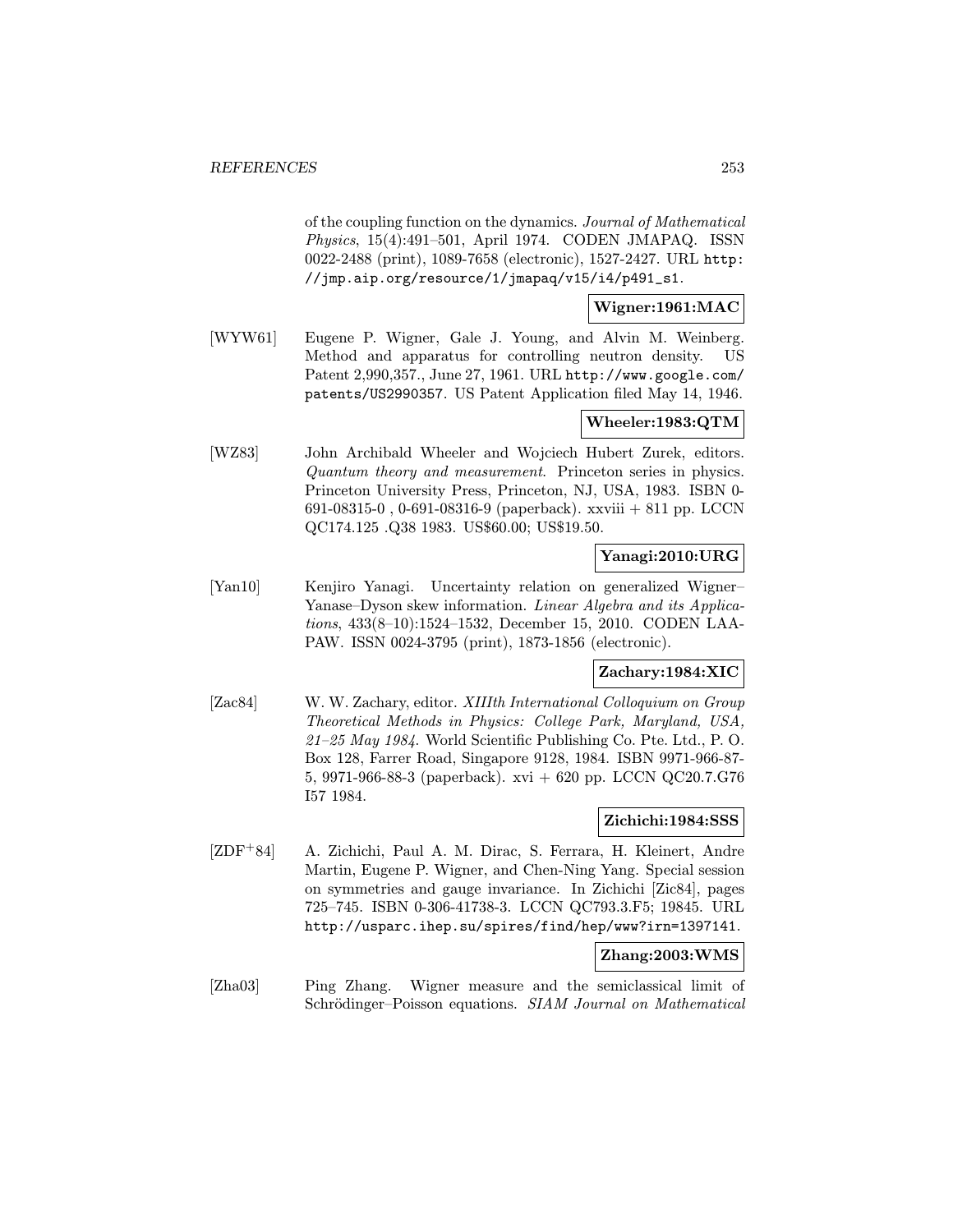Analysis, 34(3):700–718, 2003. CODEN SJMAAH. ISSN 0036- 1410 (print), 1095-7154 (electronic). URL http://epubs.siam. org/sam-bin/dbq/article/39340.

### Zucker:1960:RBC

[ZHH60] Alexander Zucker, Frederick T. Howard, and Edith C. Halbert, editors. Reactions between complex nuclei: proceedings of the Second Conference on Reactions Between Complex Nuclei, May 2–4, 1960, Gatlinburg, Tennessee. Wiley, New York, NY, USA, 1960. LCCN QC793.9 .C66 1960.

## Zichichi:1973:HPP

[Zic73] Antonino Zichichi, editor. Highlights in particle physics, volume 10 of Subnuclear series. Compositori, Bologna, Italy, 1973. xxiii + 879 pp. LCCN QC793 .I555 1972.

### Zichichi:1978:UFC

[Zic78] Antonino Zichichi, editor. Understanding the fundamental constituents of matter: proceedings of the 1976 International School of Subnuclear Physics (NATO-MPI-MRST Advanced Study Institute) held in Erice, Trapani, Sicily, July 23–August 8, 1976 and sponsored by the Sicilian Regional Government and the Weizmann Institute of Science, volume 14 of The Subnuclear series. Plenum Press, New York, NY, USA; London, UK, 1978. ISBN 0-306- 38183-4. LCCN QC793 .I555 1976.

#### Zichichi:1983:HEL

[Zic83a] Antonino Zichichi, editor. The high-energy limit: Proceedings of the Eighteenth Course of the International School of Subnuclear Physics, held July 31–August 11, 1980, in Erice, Trapani, Sicily, volume 18 of The Subnuclear series. Plenum Press, New York, NY, USA; London, UK, 1983. ISBN 0-306-41036-2. LCCN QC793 .I555 1980.

## Zichichi:1983:UFI

[Zic83b] Antonino Zichichi, editor. The unity of the fundamental interactions: [proceedings of the nineteenth course of the International School of Subnuclear Physics, held July 31–August 11, 1981, in Erice, Trapani, Sicily], volume 19 of The subnuclear series. Plenum Press, New York, NY, USA; London, UK, 1983. ISBN 0-306-41242-X. LCCN ????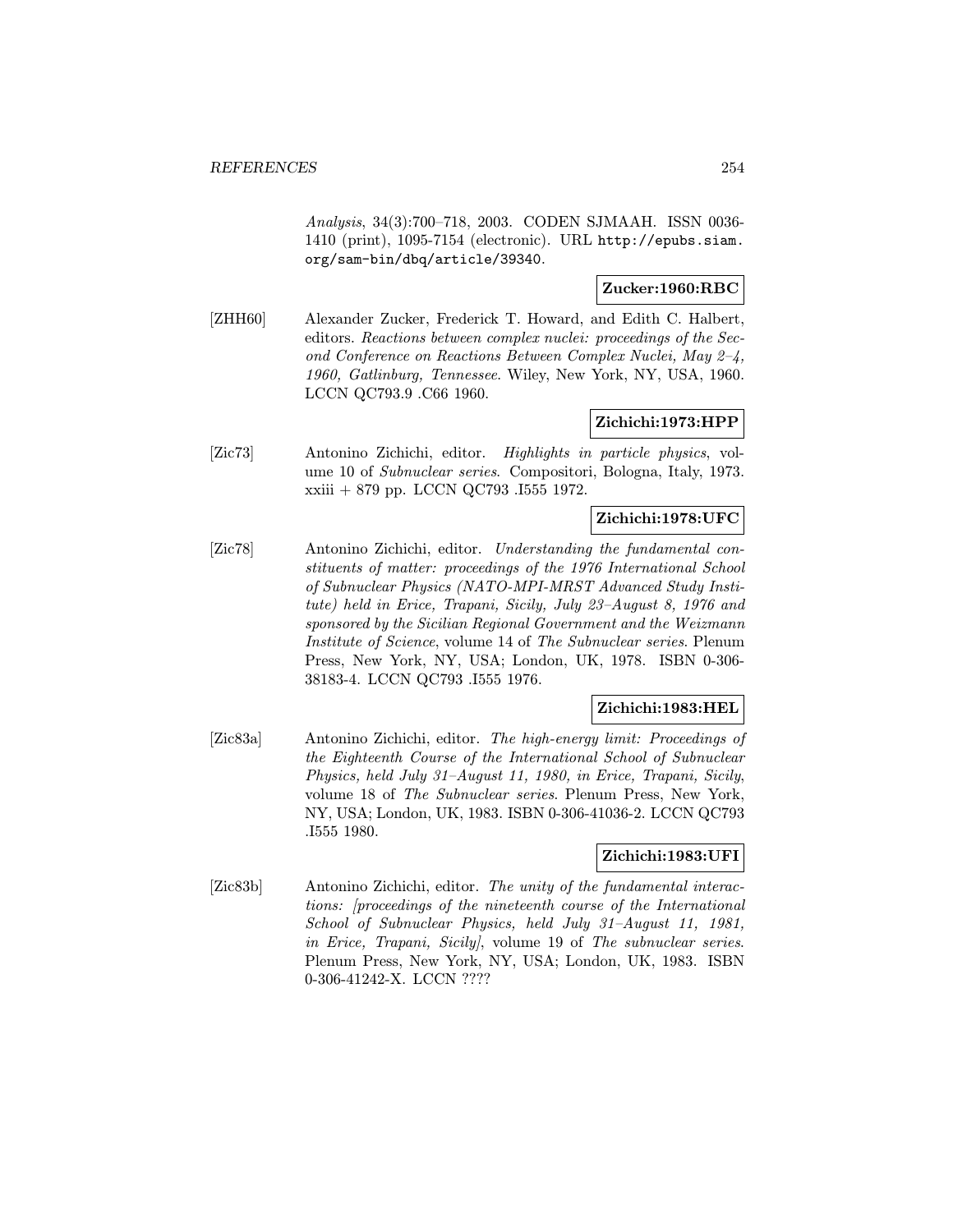#### Zichichi:1984:GIT

[Zic84] Antonino Zichichi, editor. Gauge interactions: theory and experiment, volume 20 of Subnuclear series. Plenum Press, New York, NY, USA; London, UK, 1984. ISBN 0-306-41738-3. LCCN QC793.3.F5; 19845.

## Zichichi:1985:HFW

[Zic85] Antonino Zichichi, editor. How far are we from the gauge forces: Proceedings of the Twenty-first Course of the International School of Subnuclear Physics, held August 3–14, 1983, in Erice, Trapani, Sicily, Italy, volume 21 of The Subnuclear series. Plenum Press, New York, NY, USA; London, UK, 1985. ISBN 0-306-42203-4. LCCN QC793 .I555 1983. Proceedings of the Twenty-first Course of the International School of Subnuclear Physics, held August 3–14, 1983, in Erice, Trapani, Sicily, Italy.

## Zichichi:1988:ONF

[Zic88] Antonino Zichichi, editor. Old and new forces of nature: Proceedings of the twenty-third course of the International School of Subnuclear Physics on Old and new forces of nature, held August 4–14, 1985, in Erice, Sicily, Italy, volume 23 of The Subnuclear series. Plenum Press, New York, NY, USA; London, UK, 1988. ISBN 0-306-43235-8. LCCN QC793.3.B5 I57 1985.

#### Zielinski:1988:SIW

[Zie88] Tomasz P. Zielinski. On a software implementation of the Wigner– Ville transform. Computer Physics Communications, 50(1–2): 269–272, July 1988. CODEN CPHCBZ. ISSN 0010-4655 (print), 1879-2944 (electronic). URL http://www.sciencedirect.com/ science/article/pii/0010465588901361.

#### Zsadanyi:1976:PWJ

[Zsa76] Zsadanyi Oszkar. Párbeszéd Wigner Jenő Nobel-díjas professzorral. (Hungarian) [Dialogue with Nobel laureate Professor Eugene Wigner]. ????, ??(??):??, September 1, 1976. URL http:/ /library.ucsd.edu/dc/object/bb7851423b.

#### Zicovich-Wilson:2012:BWT

[ZWE12] Claudio M. Zicovich-Wilson and Alessandro Erba. Beyond Wigner's theorems: the role of symmetry equivalences in quantum systems. International Journal of Quantum Chemistry, 112(21):